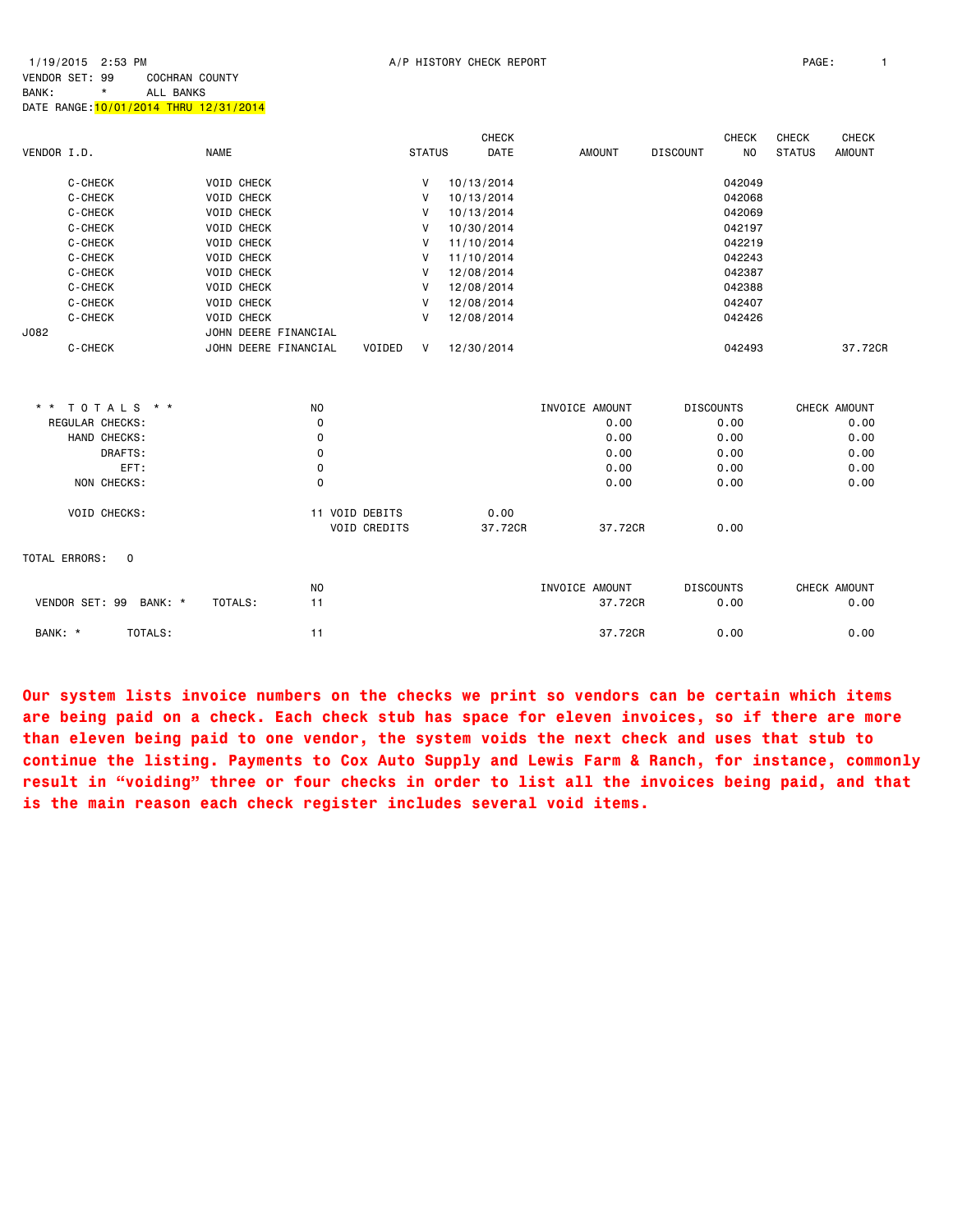1/19/2015 2:53 PM A/P HISTORY CHECK REPORT PAGE: 2 VENDOR SET: 99 COCHRAN COUNTY BANK: CC REGULAR NON-P/R PAYABLES DATE RANGE:10/01/2014 THRU 12/31/2014

| VENDOR I.D. |                                                                                                                                                                                                                               | <b>NAME</b>                                                                                                                                                                                                  | <b>STATUS</b>                                                                                                                                                                                                                       | CHECK<br>DATE                      | <b>AMOUNT</b>                                                                                            | <b>DISCOUNT</b> | CHECK<br>NO      | <b>CHECK</b><br><b>STATUS</b> | <b>CHECK</b><br><b>AMOUNT</b> |
|-------------|-------------------------------------------------------------------------------------------------------------------------------------------------------------------------------------------------------------------------------|--------------------------------------------------------------------------------------------------------------------------------------------------------------------------------------------------------------|-------------------------------------------------------------------------------------------------------------------------------------------------------------------------------------------------------------------------------------|------------------------------------|----------------------------------------------------------------------------------------------------------|-----------------|------------------|-------------------------------|-------------------------------|
| U036        | I-831 2097844                                                                                                                                                                                                                 | UNIFIRST HOLDINGS, INC.<br>SHERIFF/JAIL                                                                                                                                                                      | V                                                                                                                                                                                                                                   | 9/08/2014                          |                                                                                                          |                 | 041929           |                               | 91.39                         |
| U036        | M-CHECK                                                                                                                                                                                                                       | UNIFIRST HOLDINGS, INC.<br>UNIFIRST HOLDINGS, INC. UNPOST                                                                                                                                                    | V                                                                                                                                                                                                                                   | 11/12/2014                         |                                                                                                          |                 | 041929           |                               | 91.39CR                       |
| A044        | I-'14 PROF ED CONF<br>15 610-5427<br>15 610-5427<br>15 610-5427<br>15<br>610-5427                                                                                                                                             | MARGARET ALLEN<br>COMMISSIONERS COURT<br>COMM-CONTINUING EDUCATION<br>COMM-CONTINUING EDUCATION<br>COMM-CONTINUING EDUCATION<br>COMM-CONTINUING EDUCATION                                                    | R<br>2 NITES ABILENE 10/7<br>LODGING TAX<br><b>MEALS</b>                                                                                                                                                                            | 10/13/2014<br>422 MI TO/FR ABILENE | 236.32<br>166.00<br>24.90<br>25.38                                                                       |                 | 042042           |                               | 452.60                        |
| A165        | I-1082380<br>10 403-5416<br>10 403-5416<br>10 403-5416                                                                                                                                                                        | AFFILIATED COMPUTER SERVICES**<br>CO/DIST CLERK<br>FILMING & INDEXING<br>FILMING & INDEXING<br>FILMING & INDEXING                                                                                            | R<br>**4!! CO ARCHIVAL PR<br>FREIGHT ON 4 PRINTS!<br>20/20 LAND REC #1716                                                                                                                                                           | 10/13/2014                         | 3.56<br>51.19<br>1,250.00                                                                                |                 | 042043           |                               | 1,304.75                      |
| B001        | I-316825<br>15 624-5440<br>15 624-5440                                                                                                                                                                                        | BAILEY CO. ELECTRIC COOP<br>PREC 4<br>UTILITIES<br>UTILITIES                                                                                                                                                 | R<br>320 KWH 8/27-9/23/14<br>AREA LIGHT                                                                                                                                                                                             | 10/13/2014                         | 51.96<br>12.95                                                                                           |                 | 042044           |                               |                               |
|             | I-316826<br>15 623-5440<br>15 623-5440<br>I-316827<br>10 409-5440                                                                                                                                                             | PREC <sub>3</sub><br>UTILITIES<br>UTILITIES<br>NON-DEPT'L/SHERIFF POSSE<br>UTILITIES                                                                                                                         | R<br>74 KWH 8/22-9/24/14<br>2 AREA LIGHTS<br>R<br>ELEC SVC 8/11-9/12/1                                                                                                                                                              | 10/13/2014<br>10/13/2014           | 23.55<br>26.30<br>23.91                                                                                  |                 | 042044<br>042044 |                               | 138.67                        |
| B102        | I-0697525<br>403-5310<br>10<br>10<br>403-5310                                                                                                                                                                                 | BEAR GRAPHICS INC.<br>CO/DIST CLERK<br>OFFICE SUPPLIES<br>OFFICE SUPPLIES                                                                                                                                    | R<br>MISC BOOK, VOL 3<br>FREIGHT                                                                                                                                                                                                    | 10/13/2014                         | 130.69<br>17.03                                                                                          |                 | 042045           |                               | 147.72                        |
| C007        | I-093014<br>10 650-5440<br>650-5440<br>10<br>10<br>650-5440<br>650-5440<br>10<br>652-5440<br>10<br>652-5440<br>10<br>652-5440<br>10<br>10<br>652-5440<br>662-5440<br>10<br>662-5440<br>10<br>662-5440<br>10<br>10<br>662-5440 | CITY OF MORTON<br>LIB/MUS/ACT BLDG/CRTHSE/PREC 1<br>UTILITIES<br>UTILITIES<br>UTILITIES<br>UTILITIES<br>UTILITIES<br>UTILITIES<br>UTILITIES<br>UTILITIES<br>UTILITIES<br>UTILITIES<br>UTILITIES<br>UTILITIES | R<br>LIBRARY GAS<br>LIBRARY WATER<br>LIBRARY GARBAGE<br>LIBRARY SEWER<br><b>MUSEUM GAS</b><br><b>MUSEUM WATER</b><br>MUSEUM GARBAGE<br>MUSEUM SEWER<br>ACTIVITY BLDG GAS<br>ACT. BLDG WATER<br>ACT. BLDG GARBAGE<br>ACT. BLDG SEWER | 10/13/2014                         | 19.00<br>28.00<br>46.50<br>17.00<br>19.00<br>28.00<br>23.00<br>15.00<br>34.70<br>28.00<br>72.00<br>45.00 |                 | 042046           |                               |                               |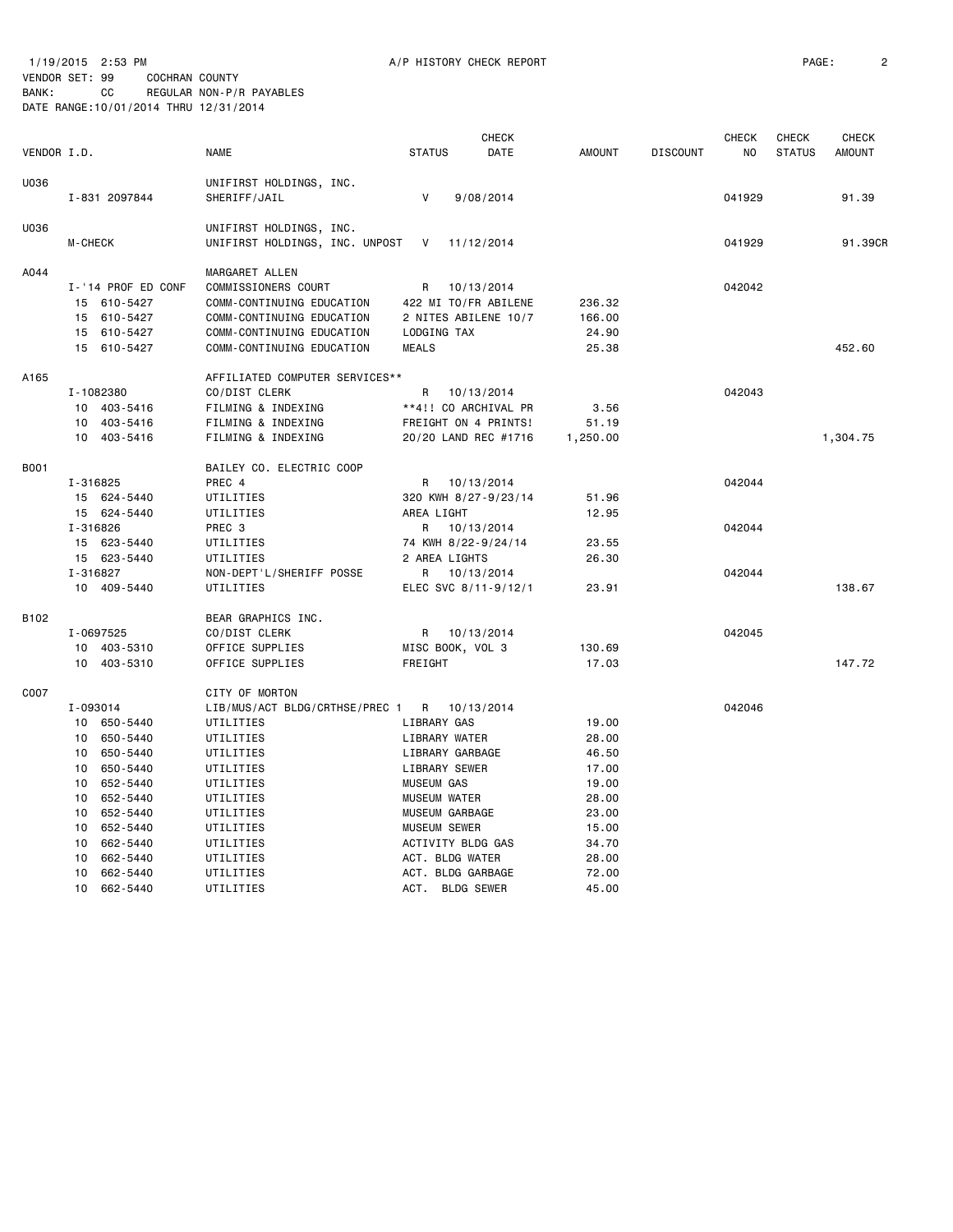1/19/2015 2:53 PM A/P HISTORY CHECK REPORT PAGE: 3 VENDOR SET: 99 COCHRAN COUNTY BANK: CC REGULAR NON-P/R PAYABLES DATE RANGE:10/01/2014 THRU 12/31/2014

|             |                 |                                |                         | <b>CHECK</b> |               |                 | <b>CHECK</b> | <b>CHECK</b>  | CHECK         |
|-------------|-----------------|--------------------------------|-------------------------|--------------|---------------|-----------------|--------------|---------------|---------------|
| VENDOR I.D. |                 | NAME                           | <b>STATUS</b>           | DATE         | <b>AMOUNT</b> | <b>DISCOUNT</b> | NO           | <b>STATUS</b> | <b>AMOUNT</b> |
| C007        |                 | CITY OF MORTON<br>CONT         |                         |              |               |                 |              |               |               |
|             | I-093014        | LIB/MUS/ACT BLDG/CRTHSE/PREC 1 | R 10/13/2014            |              |               |                 | 042046       |               |               |
|             | 10 510-5440     | UTILITIES                      | <b>COURTHOUSE GAS</b>   |              | 66.10         |                 |              |               |               |
|             | 510-5440<br>10  | UTILITIES                      | <b>COURTHOUSE WATER</b> |              | 464.75        |                 |              |               |               |
|             | 10<br>510-5440  | UTILITIES                      | <b>CRTHSE GARBAGE</b>   |              | 304.50        |                 |              |               |               |
|             | 510-5440<br>10  | UTILITIES                      | <b>COURTHOUSE SEWER</b> |              | 51.00         |                 |              |               |               |
|             | 510-5440<br>10  | UTILITIES                      | ANNEX GAS               |              |               |                 |              |               |               |
|             | 10 510-5440     | UTILITIES                      | ANNEX WATER             |              | 28.00         |                 |              |               |               |
|             | 10 510-5440     | UTILITIES                      | ANNEX GARBAGE           |              | 34.00         |                 |              |               |               |
|             | 10 510-5440     | UTILITIES                      | ANNEX SEWER             |              | 17.00         |                 |              |               |               |
|             | 15 621-5440     | UTILITIES                      | PREC 1 GAS              |              | 19.00         |                 |              |               |               |
|             | 15 621-5440     | UTILITIES                      | PREC 1 WATER            |              | 28.00         |                 |              |               |               |
|             | 15 621-5440     | UTILITIES                      | PREC 1 GARBAGE          |              | 46.50         |                 |              |               | 1,434.05      |
| C008        |                 | CITY OF WHITEFACE              |                         |              |               |                 |              |               |               |
|             | $I - 409$ 10/14 | PREC <sub>2</sub>              | R 10/13/2014            |              |               |                 | 042047       |               |               |
|             | 15 622-5440     | UTILITIES                      | GAS SVC 8/12-9/15/14    |              | 16.25         |                 |              |               |               |
|             | 15 622-5440     | UTILITIES                      | WATER SVC               |              | 14.00         |                 |              |               |               |
|             | 15 622-5440     | UTILITIES                      | GARBAGE SVC             |              | 50.10         |                 |              |               |               |
|             | 15 622-5440     | UTILITIES                      | SEWER SVC               |              | 22.50         |                 |              |               | 102.85        |
| C035        |                 | COX AUTO SUPPLY CO             |                         |              |               |                 |              |               |               |
|             | I-280491        | TAX A/C                        | R                       | 10/13/2014   |               |                 | 042048       |               |               |
|             | 10 499-5451     | REPAIR                         | 3 METAL SAW BLADE/CN    |              | 9.87          |                 |              |               |               |
|             | I-280929        | TAX A/C                        | R                       | 10/13/2014   |               |                 | 042048       |               |               |
|             | 10 499-5451     | REPAIR                         | HOLE SAW                |              | 26.99         |                 |              |               |               |
|             | I-280931        | TAX A/C                        | R 10/13/2014            |              |               |                 | 042048       |               |               |
|             | 10 499-5451     | REPAIR                         | 1/4" DRILL BIT          |              | 2.55          |                 |              |               |               |
|             | 10 499-5451     | REPAIR                         | UTILITY BLADE           |              | 1.19          |                 |              |               |               |
|             | I-280956        | PREC 1                         | R 10/13/2014            |              |               |                 | 042048       |               |               |
|             | 15 621-5451     | REPAIRS                        | BOLTS, SCREWS           |              | 2.26          |                 |              |               |               |
|             | I-280964        | PREC <sub>1</sub>              | R                       | 10/13/2014   |               |                 | 042048       |               |               |
|             | 15 621-5356     | ROAD MATERIALS & SUPPLIES      | LOCTITE                 |              | 6.49          |                 |              |               |               |
|             | I-281033        | PREC 4                         | R 10/13/2014            |              |               |                 | 042048       |               |               |
|             | 15 624-5451     | REPAIRS                        | BATTERY W/EXCH          |              | 92.99         |                 |              |               |               |
|             | 15 624-5451     | REPAIRS                        | ST BATT FEE             |              | 3.00          |                 |              |               |               |
|             | 15 624-5451     | REPAIRS                        | <b>BATT CLNR</b>        |              | 3.49          |                 |              |               |               |
|             | I-281036        | SHERIFF                        | R                       | 10/13/2014   |               |                 | 042048       |               |               |
|             | 10 560-5451     | MACHINERY-NON-OFFICE REPAIR    | 2 WIPER BLADE/LISA      |              | 14.38         |                 |              |               |               |
|             | I-281103        | SHERIFF                        | R                       | 10/13/2014   |               |                 | 042048       |               |               |
|             | 10 560-5451     | MACHINERY-NON-OFFICE REPAIR    | 2 WIPER BLADE/JEFF      |              | 20.78         |                 |              |               |               |
|             | I-281538        | PARK/AIRPORT                   | R                       | 10/13/2014   |               |                 | 042048       |               |               |
|             | 30 518-5451     | REPAIR                         | 3 U-BOLTS               |              | 12.87         |                 |              |               |               |
|             | I-281606        | PREC 4                         | R                       | 10/13/2014   |               |                 | 042048       |               |               |
|             | 15 624-5356     | ROAD MATERIALS & SUPPLIES      | 4 BLUE SHOP TOWELS      |              | 13.96         |                 |              |               |               |
|             | 15 624-5356     | ROAD MATERIALS & SUPPLIES      | LIQUID NAILS            |              | 4.49          |                 |              |               |               |
|             | 15 624-5356     | ROAD MATERIALS & SUPPLIES      | <b>REFRESH</b>          |              | 3.49          |                 |              |               |               |
|             | I-281638        | PREC 1                         | R                       | 10/13/2014   |               |                 | 042048       |               |               |
|             |                 |                                |                         |              |               |                 |              |               |               |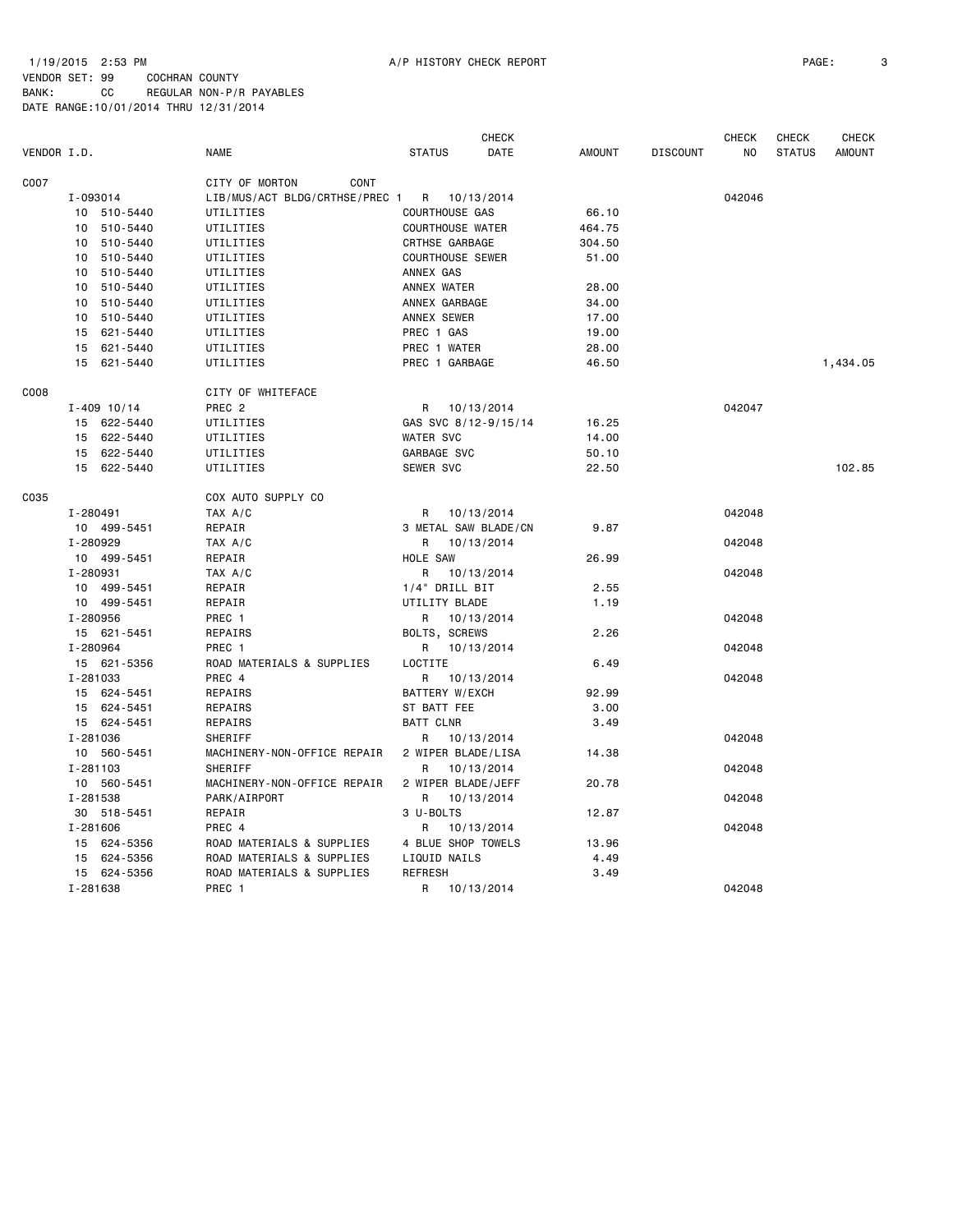# 1/19/2015 2:53 PM A/P HISTORY CHECK REPORT PAGE: 4 VENDOR SET: 99 COCHRAN COUNTY

|             |                    |                                              |                        | <b>CHECK</b> |               |                 | <b>CHECK</b> | <b>CHECK</b>  | <b>CHECK</b>  |
|-------------|--------------------|----------------------------------------------|------------------------|--------------|---------------|-----------------|--------------|---------------|---------------|
| VENDOR I.D. |                    | <b>NAME</b>                                  | <b>STATUS</b>          | DATE         | <b>AMOUNT</b> | <b>DISCOUNT</b> | NO.          | <b>STATUS</b> | <b>AMOUNT</b> |
| C035        |                    | COX AUTO SUPPLY CO<br><b>CONT</b>            |                        |              |               |                 |              |               |               |
|             | I-281638           | PREC <sub>1</sub>                            | R 10/13/2014           |              |               |                 | 042048       |               |               |
|             | 15 621-5451        | REPAIRS                                      | 4 QT PS FLUID          |              | 15.96         |                 |              |               |               |
|             | I-282069           | PREC 4                                       | R 10/13/2014           |              |               |                 | 042048       |               |               |
|             | 15 624-5451        | REPAIRS                                      | HYD FITTING            |              | 16.95         |                 |              |               |               |
|             | I-282074           | PREC <sub>3</sub>                            | R                      | 10/13/2014   |               |                 | 042048       |               |               |
|             | 15 623-5356        | ROAD MATERIALS & SUPPLIES                    | 10MM HEX BIT SKT       |              | 3.99          |                 |              |               |               |
|             | I-283072           | <b>PARK</b>                                  | R                      | 10/13/2014   |               |                 | 042048       |               |               |
|             | 10 660-5332        | CUSTODIAL SUPPLIES                           | HOSE                   |              | 4.00          |                 |              |               |               |
|             | 10 660-5332        | CUSTODIAL SUPPLIES                           | 200FT ROPE             |              | 138,00        |                 |              |               | 397.70        |
| C064        |                    | CITY OF MORTON F D                           |                        |              |               |                 |              |               |               |
|             | I-SEP 2014         | PUBLIC SAFETY*OTHER                          | R 10/13/2014           |              |               |                 | 042050       |               |               |
|             | 10 580-5414        | FIRE PROTECTION CONTRACTS                    | 7 MI W /1780, FM1585   |              | 350.00        |                 |              |               |               |
|             | 10 580-5414        | FIRE PROTECTION CONTRACTS                    | 308 E FILMORE, 9/20, C |              | 350.00        |                 |              |               | 700.00        |
| C084        |                    | CLERK, SEVENTH COURT OF APPEAL               |                        |              |               |                 |              |               |               |
|             | I-SEP2014          | STATE FEES                                   | R                      | 10/13/2014   |               |                 | 042051       |               |               |
|             | 90 000-2379.002    | 7th Crt of Appeal Gov't22.2081COUNTY COURT   |                        |              | 5.00          |                 |              |               |               |
|             | 90 000-2379.002    | 7th Crt of Appeal Gov't22.2081DISTRICT COURT |                        |              | 5.00          |                 |              |               | 10.00         |
| C165        |                    | CITY OF MORTON                               |                        |              |               |                 |              |               |               |
|             | $I - 09/30/14$     | CEMETERY                                     | R                      | 10/13/2014   |               |                 | 042052       |               |               |
|             | 10 516-5486        | CONTRACT LABOR-OPEN CLOSE                    | LYNNIE LOVE 8/23/14    |              | 300.00        |                 |              |               | 300,00        |
| D048        |                    | DATA-LINE OFFICE SYSTEMS                     |                        |              |               |                 |              |               |               |
|             | I-IN18717          | LIBRARY                                      | R                      | 10/13/2014   |               |                 | 042053       |               |               |
|             | 10 560-5411        | MAINTENANCE CONTRACTS                        | COPIER MAINT 10/8-11   |              | 37.50         |                 |              |               |               |
|             | 10 560-5411        | MAINTENANCE CONTRACTS                        | 466 B&W COPIES OVG     |              | 6.99          |                 |              |               |               |
|             | 10 560-5411        | MAINTENANCE CONTRACTS                        | 1310 COLOR COPIES      |              | 131.00        |                 |              |               | 175.49        |
| D056        |                    | STACEY DUNN                                  |                        |              |               |                 |              |               |               |
|             | I-'14 PROF ED CONF | COMMISSIONERS COURT                          | R                      | 10/13/2014   |               |                 | 042054       |               |               |
|             | 15 610-5427        | COMM-CONTINUING EDUCATION                    | 445 MI TO/FR ABILENE   |              | 249.20        |                 |              |               |               |
|             | 15 610-5427        | COMM-CONTINUING EDUCATION                    | 2 NIGHTS, ABILENE 10/  |              | 166.00        |                 |              |               |               |
|             | 15 610-5427        | COMM-CONTINUING EDUCATION                    | LODGING TAX            |              | 24.90         |                 |              |               |               |
|             | 15 610-5427        | COMM-CONTINUING EDUCATION                    | <b>MEALS</b>           |              | 25.79         |                 |              |               |               |
|             | 15 610-5427        | COMM-CONTINUING EDUCATION                    | R/B REGIS FEE          |              | 180.00        |                 |              |               | 645.89        |
| E072        |                    | ELECTION ADMINISTRATORS, LLC                 |                        |              |               |                 |              |               |               |
|             | I-2642             | <b>ELECTIONS</b>                             | R                      | 10/13/2014   |               |                 | 042055       |               |               |
|             | 10 490-5335        | ELECTION SUPPLIES                            | 8 SFTWR SUBSCRIPT; Y   |              | 792.00        |                 |              |               | 792.00        |
|             |                    |                                              |                        |              |               |                 |              |               |               |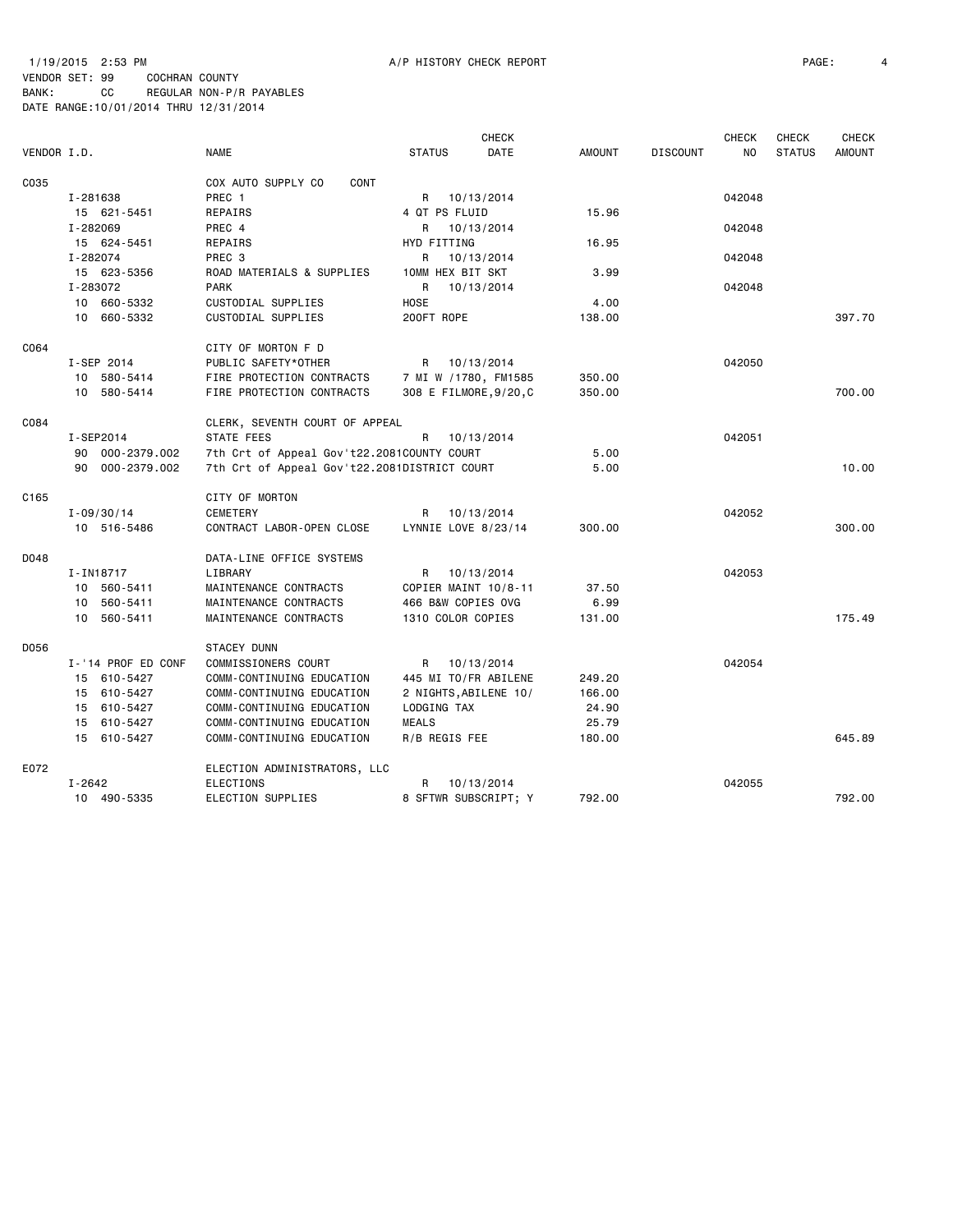1/19/2015 2:53 PM **A/P HISTORY CHECK REPORT PAGE:** 5 VENDOR SET: 99 COCHRAN COUNTY BANK: CC REGULAR NON-P/R PAYABLES DATE RANGE:10/01/2014 THRU 12/31/2014

|             |          |                     |                                                    |                    | <b>CHECK</b>          |               |                 | <b>CHECK</b>   | <b>CHECK</b>  | <b>CHECK</b>  |
|-------------|----------|---------------------|----------------------------------------------------|--------------------|-----------------------|---------------|-----------------|----------------|---------------|---------------|
| VENDOR I.D. |          |                     | NAME                                               | <b>STATUS</b>      | DATE                  | <b>AMOUNT</b> | <b>DISCOUNT</b> | N <sub>O</sub> | <b>STATUS</b> | <b>AMOUNT</b> |
| E075        |          |                     | WEX BANK                                           |                    |                       |               |                 |                |               |               |
|             |          | I-38288349          | SHERIFF                                            | R                  | 10/13/2014            |               |                 | 042056         |               |               |
|             |          | 10 560-5330         | FUEL AND OIL                                       |                    | 16GL UNL 9/28/14; DA  | 54.38         |                 |                |               |               |
|             |          | 10 560-5330         | FUEL AND OIL                                       | 109.74GL REG/WEBER |                       | 343.37        |                 |                |               | 397.75        |
| F010        |          |                     | FIVE-AREA TELEPHONE CO-OP                          |                    |                       |               |                 |                |               |               |
|             |          | I-927-5510 OCT14    | PREC 4                                             | R                  | 10/13/2014            |               |                 | 042057         |               |               |
|             |          | 15 624-5420         | TELECOMMUNICATIONS                                 | BASIC LOCAL SVC    |                       | 32.25         |                 |                |               |               |
|             |          | 15 624-5420         | TELECOMMUNICATIONS                                 | <b>FEES</b>        |                       | 8.11          |                 |                |               | 40.36         |
| F073        |          |                     | FRONTIER VALLEY INC.                               |                    |                       |               |                 |                |               |               |
|             | I-368298 |                     | <b>CEMETERY</b>                                    | R                  | 10/13/2014            |               |                 | 042058         |               |               |
|             |          | 10 516-5451         | REPAIR                                             |                    | PULL 7.5HP, NW CRNR;S | 805.60        |                 |                |               |               |
|             |          | 10 516-5451         | REPAIR                                             | BAIL WELL/NO HOLE  |                       | 150.00        |                 |                |               |               |
|             |          | 10 516-5451         | REPAIR                                             |                    | 5HP 4MO-14 50GPM PUM  | 2,392.00      |                 |                |               |               |
|             |          | 10 516-5451         | REPAIR                                             | 5HP 230V 3PH MOTOR |                       | 1,270.72      |                 |                |               |               |
|             |          | 10 516-5451         | REPAIR                                             | SHROUD 7x48 PLSTC  |                       | 70.75         |                 |                |               |               |
|             |          | 10 516-5451         | REPAIR                                             |                    | 205FT 1-1/4" GAL PIP  | 569.90        |                 |                |               |               |
|             |          | 10 516-5451         | REPAIR                                             | 220FT PUMP CABLE   |                       | 237.60        |                 |                |               |               |
|             | 10       | 516-5451            | REPAIR                                             | SPLICE KIT         |                       | 15.95         |                 |                |               |               |
|             |          | 10 516-5451         | REPAIR                                             | 2x6 SIGHT CK VALVE |                       | 117.57        |                 |                |               |               |
|             |          | 10 516-5451         | REPAIR                                             |                    | 2) 2" BRASS GATE VLV  | 71.86         |                 |                |               |               |
|             |          | 10 516-5451         | REPAIR                                             | 2" TEE BLK         |                       | 9.01          |                 |                |               |               |
|             |          | 10 516-5451         | REPAIR                                             |                    | 100PSI PRESSURE GAUG  | 23.99         |                 |                |               |               |
|             |          | 10 516-5451         | REPAIR                                             | 2x12: NIPPLE       |                       | 7.87          |                 |                |               |               |
|             |          | 10 516-5451         | REPAIR                                             | 3) 2x6" NIPPLE     |                       | 10.41         |                 |                |               |               |
|             |          | 10 516-5451         | REPAIR                                             | 2"x CLOSE NIPPLE   |                       | 2.14          |                 |                |               |               |
|             |          | 10 516-5451         | REPAIR                                             | 2" AIR RLF VLV     |                       | 25.66         |                 |                |               |               |
|             |          | 10 516-5451         | REPAIR                                             | 3x2 BELL REDUCER   |                       | 16.66         |                 |                |               |               |
|             |          | 10 516-5451         | REPAIR                                             | 3"x CLOSE NIPPLE   |                       | 7.91          |                 |                |               |               |
|             |          | 10 516-5451         | REPAIR                                             | 8x2 WELL SEAL      |                       | 87.57         |                 |                |               |               |
|             | 10       | 516-5451            | REPAIR                                             | 1.5x1.25 BUSHING   |                       | 3.91          |                 |                |               |               |
|             | 10       | 516-5451            | REPAIR                                             | 2x1.5" BUSHING     |                       | 2.71          |                 |                |               |               |
|             | 10       | 516-5451            | REPAIR                                             |                    | 2x1.25 BELL REDUCER   | 6.97          |                 |                |               | 5,906.76      |
| G005        |          |                     | GENERAL FUND                                       |                    |                       |               |                 |                |               |               |
|             |          | I-3RD QTR CIVIL '14 | STATE CIVIL FEES                                   | R                  | 10/13/2014            |               |                 | 042059         |               |               |
|             |          | 90 000-2363.004     | Co Filing Fee Ind Lgl Serv.                        | 3RD QTR CIVIL FEES |                       | 2.50          |                 |                |               |               |
|             | 90       | 000-2363.001        | Divorce & Family Gov't 133.1513RD QTR CIVIL FEES   |                    |                       | 0.75          |                 |                |               |               |
|             | 90       | 000-2363.002        | Other Than Divorce/Family 10B 3RD QTR CIVIL FEES   |                    |                       | 4.50          |                 |                |               |               |
|             | 90       | 000-2363.004        | Co Filing Fee Ind Lgl Serv.                        | 3RD QTR CIVIL FEES |                       | 4.00          |                 |                |               |               |
|             |          | I-3RD QTR CRIM '14  | STATE CRIMINAL FEES                                | R                  | 10/13/2014            |               |                 | 042059         |               |               |
|             | 90       | 000-2358.001        | State CCC Date 010104 Forward 3RD QTR CRIMINAL FEE |                    |                       | 417.40        |                 |                |               |               |
|             | 90       | 000-2368            | BB Bond Fee (Gov CD 41.258)                        |                    | 3RD QTR CRIMINAL FEE  | 19.50         |                 |                |               |               |
|             | 90       | 000-2370            | DNA Test Gov CD 411.147                            |                    | 3RD QTR CRIMINAL FEE  | 3.40          |                 |                |               |               |
|             | 90       | 000-2369            | EMS Trauma Sec49.02 SB1131                         |                    | 3RD QTR CRIMINAL FEE  | 1.19          |                 |                |               |               |
|             | 90       | 000-2378            | JRF Jury Reimb Fee CCP102.00453RD QTR CRIMINAL FEE |                    |                       | 38.87         |                 |                |               |               |
|             | 90       | 000-2363.003        | Indigent Defense Fee                               |                    | 3RD QTR CRIMINAL FEE  | 20.90         |                 |                |               |               |
|             |          |                     |                                                    |                    |                       |               |                 |                |               |               |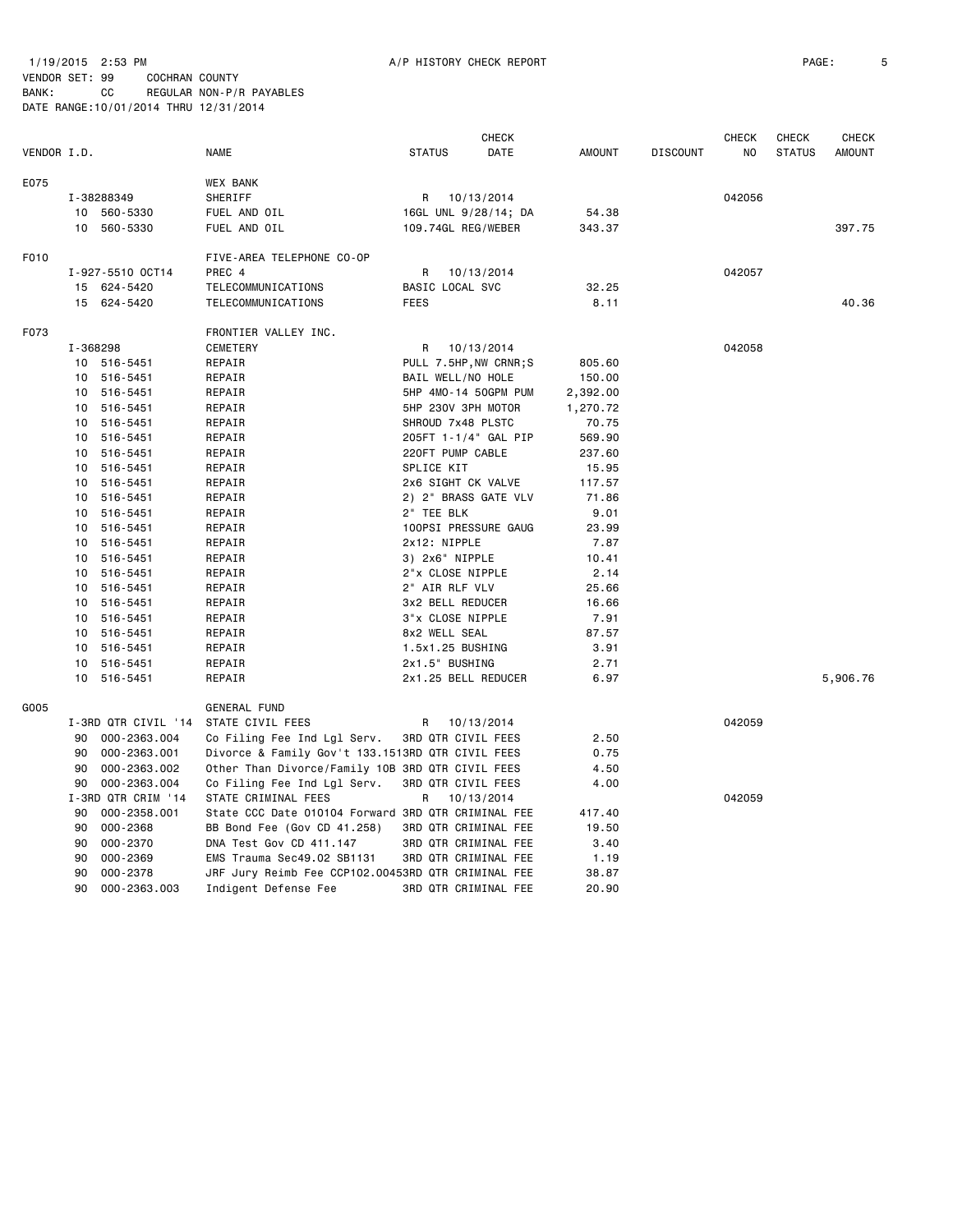#### 1/19/2015 2:53 PM A/P HISTORY CHECK REPORT PAGE: 6 VENDOR SET: 99 COCHRAN COUNTY BANK: CC REGULAR NON-P/R PAYABLES DATE RANGE:10/01/2014 THRU 12/31/2014

| VENDOR I.D. |                     | <b>NAME</b>                   | <b>STATUS</b>       | CHECK<br>DATE        | <b>AMOUNT</b> | <b>DISCOUNT</b> | <b>CHECK</b><br>NO. | <b>CHECK</b><br><b>STATUS</b> | <b>CHECK</b><br><b>AMOUNT</b> |
|-------------|---------------------|-------------------------------|---------------------|----------------------|---------------|-----------------|---------------------|-------------------------------|-------------------------------|
| G005        |                     | CONT<br><b>GENERAL FUND</b>   |                     |                      |               |                 |                     |                               |                               |
|             | I-3RD QTR CRIM '14  | STATE CRIMINAL FEES           | R                   | 10/13/2014           |               |                 | 042059              |                               |                               |
|             | 90 000-2355         | MVF CCP 102.002               |                     | 3RD QTR CRIMINAL FEE | 0.58          |                 |                     |                               |                               |
|             | 90 000-2367         | STF-Sub 95% C(Trans CD542.40  |                     | 3RD QTR CRIMINAL FEE | 89.58         |                 |                     |                               |                               |
|             | I-3RD QTR SPEC '14  | SPECIALTY COURT FEES          | R.                  | 10/13/2014           |               |                 | 042059              |                               |                               |
|             | 90 000-2379.001     | Drug Court Fee CCP102.0178    |                     | 3RD QTR SPECIALTY CT | 1.09          |                 |                     |                               |                               |
|             | I-VEH LEASE $#4/36$ | JUVENILE PROBATION            | R.                  | 10/13/2014           |               |                 | 042059              |                               |                               |
|             | 17 573-5464         | <b>VEHICLE LEASE</b>          |                     | VEHICLE LEASE OCT 20 | 833.00        |                 |                     |                               | 1,437.26                      |
|             |                     |                               |                     |                      |               |                 |                     |                               |                               |
| G031        |                     | GRAINGER                      |                     |                      |               |                 |                     |                               |                               |
|             | I-9552018344        | <b>COURTHOUSE</b>             |                     | R 10/13/2014         |               |                 | 042060              |                               |                               |
|             | 10 510-5451         | REPAIR                        |                     | PNEUMATIC THERMOSTAT | 64.74         |                 |                     |                               |                               |
|             | 10 510-5451         | REPAIR                        | A/C MTR 1050RPM     |                      | 57.92         |                 |                     |                               |                               |
|             | 10 510-5332         | CUSTODIAL SUPPLIES            |                     | 2 PK AAA BATT, 24/PK | 11.16         |                 |                     |                               |                               |
|             | 10 510-5332         | CUSTODIAL SUPPLIES            | 1PK AA BATT, 24/PK  |                      | 5.58          |                 |                     |                               |                               |
|             | I-9554381500        | <b>COURTHOUSE</b>             |                     | R 10/13/2014         |               |                 | 042060              |                               |                               |
|             | 10 510-5332         | CUSTODIAL SUPPLIES            |                     | 2 PK "D" BATTERIES 1 | 15.98         |                 |                     |                               | 155.38                        |
| G074        |                     | GRAVES, HUMPHRIES, STAHL, LTD |                     |                      |               |                 |                     |                               |                               |
|             | I-FEES SEP2014      | JUSTICE OF PEACE              | R                   | 10/13/2014           |               |                 | 042061              |                               |                               |
|             | 10 000-2206.002     | COLLECTION AGENCY FEES        | COLLECTION FEES SEP |                      | 502.56        |                 |                     |                               | 502.56                        |
| G249        |                     | GULF COAST TRADES CENTER      |                     |                      |               |                 |                     |                               |                               |
|             | I-201314002         | JUVENILE PROBATION            | R                   | 10/13/2014           |               |                 | 042062              |                               |                               |
|             | 17 573-5413.003     | Grant C Placements            |                     | 30 DAYS/POST(N) #819 | 3,090.90      |                 |                     |                               | 3,090.90                      |
| H126        |                     | HOLLAND'S OFFICE TECHNOLOGIES |                     |                      |               |                 |                     |                               |                               |
|             | I-108130            | TAX A/C                       | R                   | 10/13/2014           |               |                 | 042063              |                               |                               |
|             | 10 499-5310         | OFFICE SUPPLIES               | HP TONER, BK        |                      | 315.99        |                 |                     |                               |                               |
|             | 10 499-5310         | OFFICE SUPPLIES               | 1BX POCKET FOLDERS, |                      | 28.99         |                 |                     |                               |                               |
|             | 10 499-5310         | OFFICE SUPPLIES               | 1BX EXP FOLDER, LGL |                      | 61.99         |                 |                     |                               |                               |
|             | I-108205            | AUDITOR/TREASURER             |                     | R 10/13/2014         |               |                 | 042063              |                               |                               |
|             | 10 497-5310         | OFFICE SUPPLIES               | 2PK W-2 FORMS/2014  |                      | 57.98         |                 |                     |                               |                               |
|             | 10 497-5310         | OFFICE SUPPLIES               | 1PK ENV FOR W-2s    |                      | 19.99         |                 |                     |                               |                               |
|             | 10 495-5310         | OFFICE SUPPLIES               | 2PK FORM 1099/2014  |                      | 65.56         |                 |                     |                               |                               |
|             | I-108210            | TAX A/C                       | R                   | 10/13/2014           |               |                 | 042063              |                               |                               |
|             | 10 499-5310         | OFFICE SUPPLIES               |                     | 5000 ENV, #10/PRINTE | 276.00        |                 |                     |                               | 826.50                        |
| I026        |                     | INCLUSION SOLUTIONS LLC       |                     |                      |               |                 |                     |                               |                               |
|             | I-8902              | <b>ELECTIONS</b>              | R                   | 10/13/2014           |               |                 | 042064              |                               |                               |
|             | 10 490-5335         | ELECTION SUPPLIES             |                     | 3 STAND-UP SIGN, SIN | 344.85        |                 |                     |                               |                               |
|             | 10 490-5335         | ELECTION SUPPLIES             | SHIPPING            |                      | 55.00         |                 |                     |                               | 399.85                        |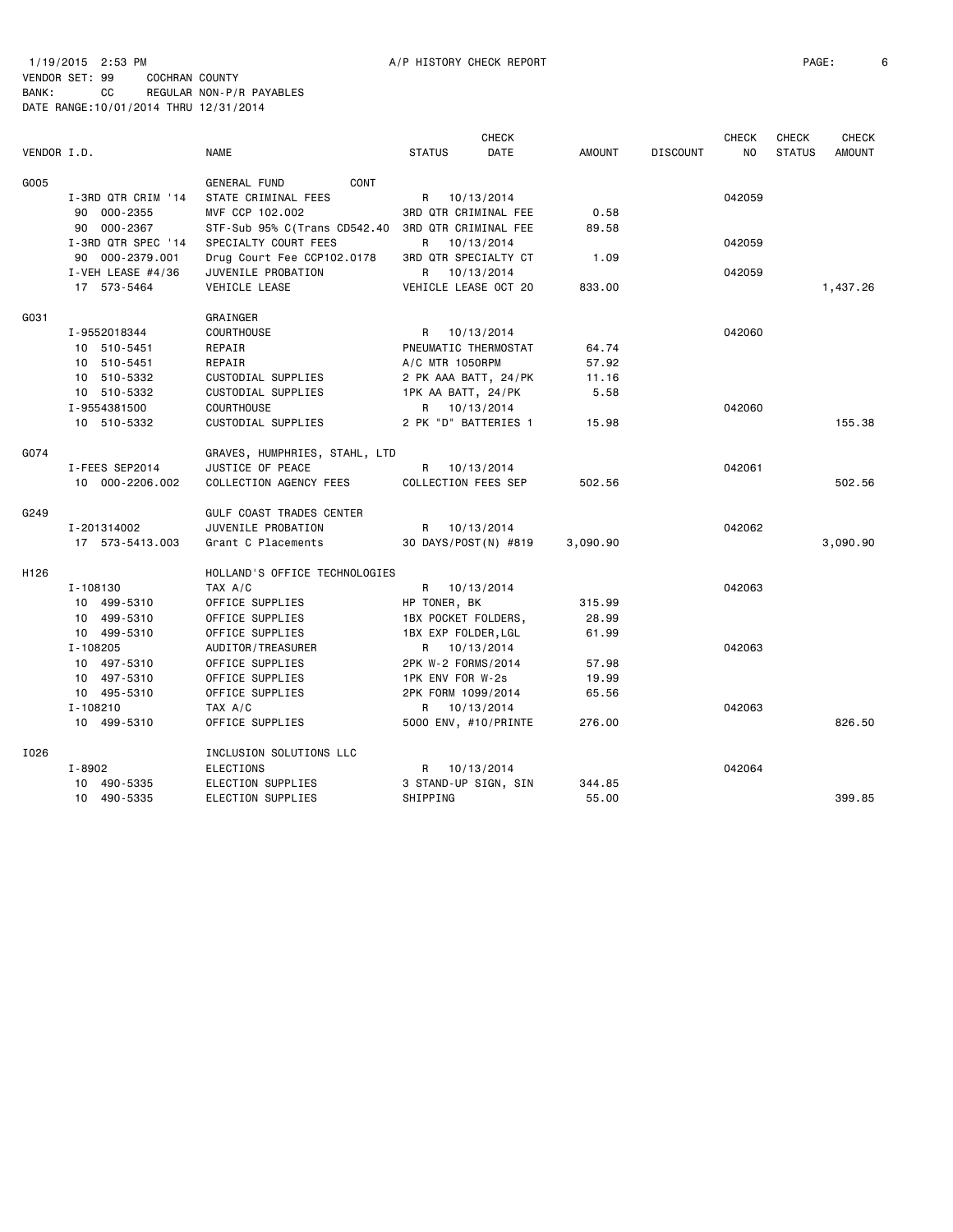1/19/2015 2:53 PM A/P HISTORY CHECK REPORT PAGE: 7 VENDOR SET: 99 COCHRAN COUNTY

|             |                |                              |                      | <b>CHECK</b>         |               |                 | <b>CHECK</b> | <b>CHECK</b>  | <b>CHECK</b>  |
|-------------|----------------|------------------------------|----------------------|----------------------|---------------|-----------------|--------------|---------------|---------------|
| VENDOR I.D. |                | <b>NAME</b>                  | <b>STATUS</b>        | DATE                 | <b>AMOUNT</b> | <b>DISCOUNT</b> | NO.          | <b>STATUS</b> | <b>AMOUNT</b> |
| J040        |                | JONES McCLURE PUBLISHING     |                      |                      |               |                 |              |               |               |
|             | I-100385057    | DISTRICT COURT               | R 10/13/2014         |                      |               |                 | 042065       |               |               |
|             | 10 435-5310    | OFFICE SUPPLIES              |                      | O'CNNR'S TX CRIM/CON | 45.00         |                 |              |               |               |
|             | 10 435-5310    | OFFICE SUPPLIES              | SHIPPING             |                      | 8.00          |                 |              |               |               |
|             | I-100385338    | DISTRICT COURT               | R 10/13/2014         |                      |               |                 | 042065       |               |               |
|             | 10 435-5310    | OFFICE SUPPLIES              | O'CONNOR'S FAM CODE+ |                      | 83.00         |                 |              |               |               |
|             | 10 435-5310    | OFFICE SUPPLIES              | SHIPPING             |                      | 8.00          |                 |              |               | 144.00        |
| J082        |                | JOHN DEERE FINANCIAL         |                      |                      |               |                 |              |               |               |
|             | I-222975       | <b>CEMETERY</b>              | R 10/13/2014         |                      |               |                 | 042066       |               |               |
|             | 10 516-5451    | REPAIR                       | 3 CAP SCREW          |                      | 7.23          |                 |              |               |               |
|             | 10 516-5451    | REPAIR                       | <b>SCREW</b>         |                      | 2.58          |                 |              |               |               |
|             | 10 516-5451    | REPAIR                       | 2 WASHER             |                      | 1.70          |                 |              |               |               |
|             | I-224335       | PREC 4                       | R 10/13/2014         |                      |               |                 | 042066       |               |               |
|             | 15 624-5451    | REPAIRS                      | 24 PLUS-50 TM E      |                      | 457.20        |                 |              |               |               |
|             | $I - 226018$   | PREC 3                       | R                    | 10/13/2014           |               |                 | 042066       |               |               |
|             | 15 623-5451    | REPAIRS                      | 2 LUBR SPRAY         |                      | 14.96         |                 |              |               |               |
|             | 15 623-5451    | REPAIRS                      | <b>FUNNEL</b>        |                      | 8.55          |                 |              |               |               |
|             | 15 623-5451    | REPAIRS                      | 2 ROPEL              |                      | 40.06         |                 |              |               |               |
|             | I-226327       | PREC 4                       | R                    | 10/13/2014           |               |                 | 042066       |               |               |
|             | 15 624-5451    | REPAIRS                      | 2 HYDRAULIC FILTER # |                      | 171.46        |                 |              |               |               |
|             | 15 624-5451    | REPAIRS                      | OIL FILTER           |                      | 76.69         |                 |              |               | 780.43        |
| L010        |                | LEWIS FARM & RANCH STORE INC |                      |                      |               |                 |              |               |               |
|             | I-11879 082614 | COURTHOUSE/PARKING           | R 10/13/2014         |                      |               |                 | 042067       |               |               |
|             | 10 510-5451    | REPAIR                       | 2x4x16               |                      | 7.69          |                 |              |               |               |
|             | $I - 11929$    | COURTHOUSE / PARKING         | R 10/13/2014         |                      |               |                 | 042067       |               |               |
|             | 10 510-5451    | REPAIR                       | 10 FLAGS             |                      | 2.79          |                 |              |               |               |
|             | 10 510-5451    | REPAIR                       | <b>DISC</b>          |                      | 0.28CR        |                 |              |               |               |
|             | $I - 11990$    | PREC 1                       | R                    | 10/13/2014           |               |                 | 042067       |               |               |
|             | 15 621-5356    | ROAD MATERIALS & SUPPLIES    | TRIMMER LINE         |                      | 9.99          |                 |              |               |               |
|             | 15 621-5356    | ROAD MATERIALS & SUPPLIES    | <b>1CS WATER</b>     |                      | 5.95          |                 |              |               |               |
|             | 15 621-5356    | ROAD MATERIALS & SUPPLIES    | <b>DISC</b>          |                      | 1.00CR        |                 |              |               |               |
|             | I-11998        | JAIL                         | R                    | 10/13/2014           |               |                 | 042067       |               |               |
|             | 10 512-5392    | MISCELLANEOUS SUPPLIES       | 2 PKG TOWELS         |                      | 3.98          |                 |              |               |               |
|             | 10 512-5392    | MISCELLANEOUS SUPPLIES       | DISC                 |                      | 0.40CR        |                 |              |               |               |
|             | $I - 12005$    | <b>COURTHOUSE</b>            | R                    | 10/13/2014           |               |                 | 042067       |               |               |
|             | 10 510-5332    | CUSTODIAL SUPPLIES           |                      | 3 PLEDGE FURN POLISH | 13.47         |                 |              |               |               |
|             | 10 510-5332    | CUSTODIAL SUPPLIES           | <b>DISC</b>          |                      | 1.35CR        |                 |              |               |               |
|             | I-12065        | TAX A/C                      | R                    | 10/13/2014           |               |                 | 042067       |               |               |
|             | 10 499-5451    | REPAIR                       | 5 2x4 STUDS          |                      | 17.95         |                 |              |               |               |
|             | 10 499-5451    | REPAIR                       | <b>DISC</b>          |                      | 1.80CR        |                 |              |               |               |
|             | I-12077        | COURTHOUSE / PARKING         | R                    | 10/13/2014           |               |                 | 042067       |               |               |
|             | 10 510-5451    | REPAIR                       | 2 STRIPING PAINT     |                      | 14.98         |                 |              |               |               |
|             | 10 510-5451    | REPAIR                       | <b>DISC</b>          |                      | 1.50CR        |                 |              |               |               |
|             | $I - 12108$    | PREC 1                       | R                    | 10/13/2014           |               |                 | 042067       |               |               |
|             | 15 621-5356    | ROAD MATERIALS & SUPPLIES    |                      | GUM-OUT, ENGINE CLNR | 17.96         |                 |              |               |               |
|             | $I - 12185$    | COURTHOUSE / PARKING         | R                    | 10/13/2014           |               |                 | 042067       |               |               |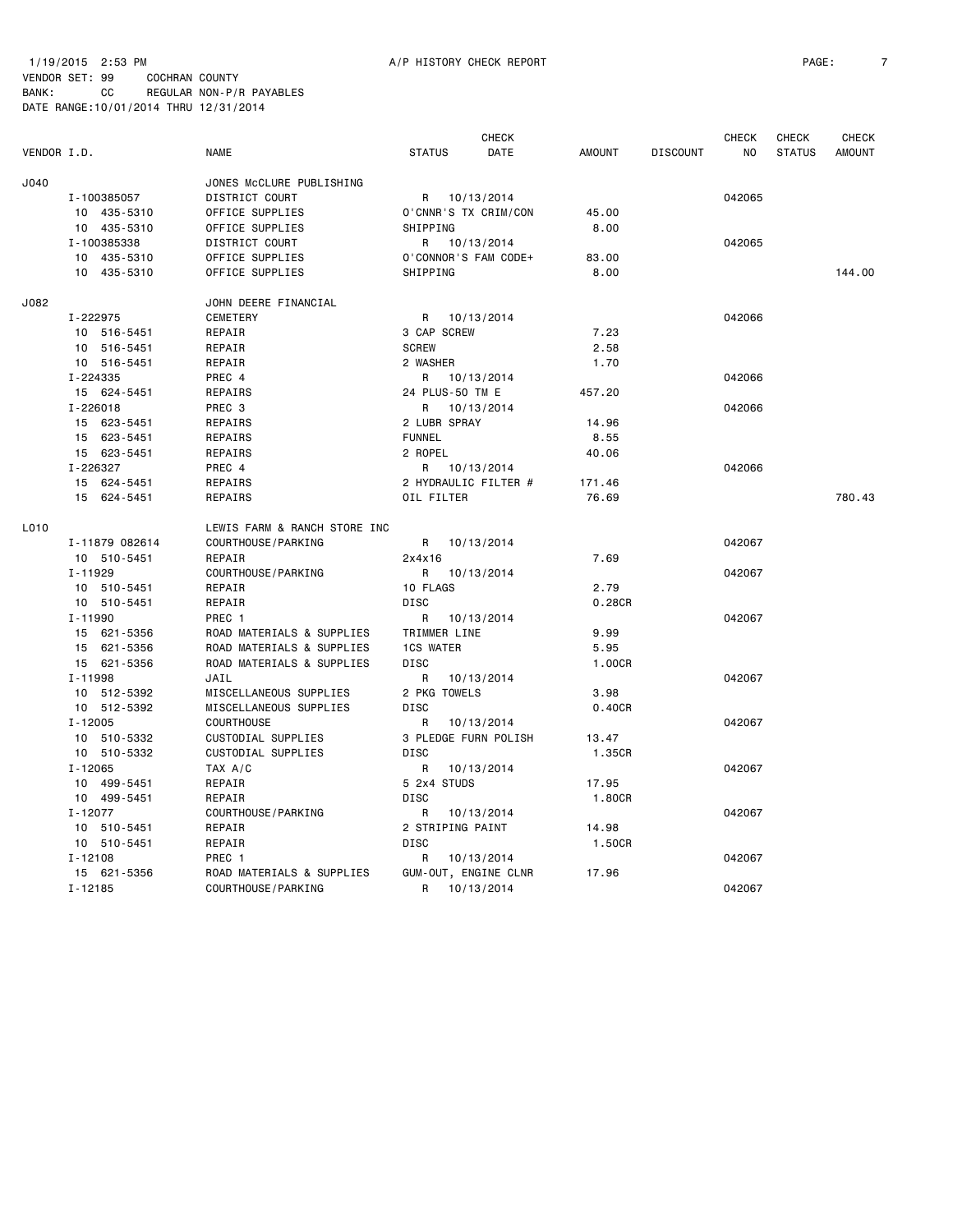1/19/2015 2:53 PM A/P HISTORY CHECK REPORT PAGE: 8

VENDOR SET: 99 COCHRAN COUNTY BANK: CC REGULAR NON-P/R PAYABLES DATE RANGE:10/01/2014 THRU 12/31/2014

|             |                |                            |                   | <b>CHECK</b>         |         |                 | <b>CHECK</b> | <b>CHECK</b>  | <b>CHECK</b>  |
|-------------|----------------|----------------------------|-------------------|----------------------|---------|-----------------|--------------|---------------|---------------|
| VENDOR I.D. |                | NAME                       | <b>STATUS</b>     | DATE                 | AMOUNT  | <b>DISCOUNT</b> | NO           | <b>STATUS</b> | <b>AMOUNT</b> |
| L010        |                | LEWIS FARM & RANCH STOCONT |                   |                      |         |                 |              |               |               |
|             | $I - 12185$    | COURTHOUSE / PARKING       | R 10/13/2014      |                      |         |                 | 042067       |               |               |
|             | 10 510-5451    | REPAIR                     | PAINT             |                      | 9.99    |                 |              |               |               |
|             | 10 510-5451    | REPAIR                     | ROLLER            |                      | 5.49    |                 |              |               |               |
|             | 10 510-5451    | REPAIR                     | SPRAY PAINT       |                      | 3.99    |                 |              |               |               |
|             | 10 510-5451    | REPAIR                     | <b>DISC</b>       |                      | 1.95CR  |                 |              |               |               |
|             | $I - 12593$    | PREC 1                     | R 10/13/2014      |                      |         |                 | 042067       |               |               |
|             | 15 621-5451    | REPAIRS                    | TALL TOILET       |                      | 189.99  |                 |              |               |               |
|             | 15 621-5451    | REPAIRS                    | <b>DISC</b>       |                      | 19,00CR |                 |              |               |               |
|             | I-12708        | PREC 4                     | R 10/13/2014      |                      |         |                 | 042067       |               |               |
|             | 15 624-5451    | REPAIRS                    | 2" GALV CAPS      |                      | 4.79    |                 |              |               |               |
|             | 15 624-5451    | REPAIRS                    | 1.5" GALV CAPS    |                      | 3.99    |                 |              |               |               |
|             | 15 624-5451    | REPAIRS                    | <b>DISC</b>       |                      | 0.88CR  |                 |              |               |               |
|             | $I - 12714$    | PREC 1                     | R                 | 10/13/2014           |         |                 | 042067       |               |               |
|             | 15 621-5451    | REPAIRS                    | SHUT-OFF VALVE    |                      | 10.99   |                 |              |               |               |
|             | 15 621-5451    | REPAIRS                    | <b>DISC</b>       |                      | 1.10CR  |                 |              |               |               |
|             | $I - 12724$    | PREC 1                     | R                 | 10/13/2014           |         |                 | 042067       |               |               |
|             | 15 621-5451    | REPAIRS                    | SUPPLY LINE       |                      | 5.49    |                 |              |               |               |
|             | 15 621-5451    | REPAIRS                    | DISC              |                      | 0.55CR  |                 |              |               |               |
|             | I-12893 090914 | CEMETERY                   | R                 | 10/13/2014           |         |                 | 042067       |               |               |
|             | 10 516-5332    | CUSTODIAL SUPPLIES         | PIN               |                      | 16.95   |                 |              |               |               |
|             | 10 516-5332    | CUSTODIAL SUPPLIES         | 2 CLOROX          |                      | 7.98    |                 |              |               |               |
|             | 10 516-5332    | CUSTODIAL SUPPLIES         | <b>DISC</b>       |                      | 2.49CR  |                 |              |               |               |
|             | $I - 12995$    | PREC <sub>3</sub>          | R 10/13/2014      |                      |         |                 | 042067       |               |               |
|             | 15 623-5356    | ROAD MATERIALS & SUPPLIES  | <b>TOWELS</b>     |                      | 9.99    |                 |              |               |               |
|             | 15 623-5356    | ROAD MATERIALS & SUPPLIES  | TRASH BAGS        |                      | 12.99   |                 |              |               |               |
|             | 15 623-5356    | ROAD MATERIALS & SUPPLIES  | DISC              |                      | 2.30CR  |                 |              |               |               |
|             | I-13204 091214 | PREC 1                     | R                 | 10/13/2014           |         |                 | 042067       |               |               |
|             | 15 621-5356    | ROAD MATERIALS & SUPPLIES  | BENJAMIN RIFLE    |                      | 179.95  |                 |              |               |               |
|             | 15 621-5356    | ROAD MATERIALS & SUPPLIES  | <b>PELLETS</b>    |                      | 3.79    |                 |              |               |               |
|             | 15 621-5356    | ROAD MATERIALS & SUPPLIES  | <b>DISC</b>       |                      | 18.37CR |                 |              |               |               |
|             | $I - 13214$    | PREC 4                     | R 10/13/2014      |                      |         |                 | 042067       |               |               |
|             | 15 624-5356    | ROAD MATERIALS & SUPPLIES  | LIGHT BULBS       |                      | 6.99    |                 |              |               |               |
|             | 15 624-5356    | ROAD MATERIALS & SUPPLIES  | <b>DISC</b>       |                      | 0.70CR  |                 |              |               |               |
|             | $I - 13235$    | JAIL                       | R 10/13/2014      |                      |         |                 | 042067       |               |               |
|             | 10 512-5392    | MISCELLANEOUS SUPPLIES     | 2CS BLEACH        |                      | 44.64   |                 |              |               |               |
|             | 10 512-5392    | MISCELLANEOUS SUPPLIES     | UTILITY BLADES    |                      | 2.29    |                 |              |               |               |
|             | $I - 13264$    | <b>ACTIVITY BLDG</b>       | R 10/13/2014      |                      |         |                 | 042067       |               |               |
|             | 10 662-5451    | REPAIR                     | 4 FILTERS         |                      | 47.96   |                 |              |               |               |
|             | 10 662-5451    | REPAIR                     | <b>DISC</b>       |                      | 4.80CR  |                 |              |               |               |
|             | I-13422        | PREC <sub>3</sub>          | R                 | 10/13/2014           |         |                 | 042067       |               |               |
|             | 15 623-5356    | ROAD MATERIALS & SUPPLIES  | 10 BULBS          |                      | 59.90   |                 |              |               |               |
|             | 15 623-5356    | ROAD MATERIALS & SUPPLIES  | <b>DISC</b>       |                      | 5.99CR  |                 |              |               |               |
|             | I-13496        | PREC <sub>3</sub>          | R 10/13/2014      |                      |         |                 | 042067       |               |               |
|             | 15 623-5356    | ROAD MATERIALS & SUPPLIES  | <b>1CS GREASE</b> |                      | 27.90   |                 |              |               |               |
|             | 15 623-5356    | ROAD MATERIALS & SUPPLIES  |                   | 2 GL WINDSHIELD WSHR | 5.98    |                 |              |               |               |
|             | 15 623-5356    | ROAD MATERIALS & SUPPLIES  | DISC              |                      | 3.39CR  |                 |              |               |               |
|             | I-13499        | PREC <sub>3</sub>          | R                 | 10/13/2014           |         |                 | 042067       |               |               |
|             |                |                            |                   |                      |         |                 |              |               |               |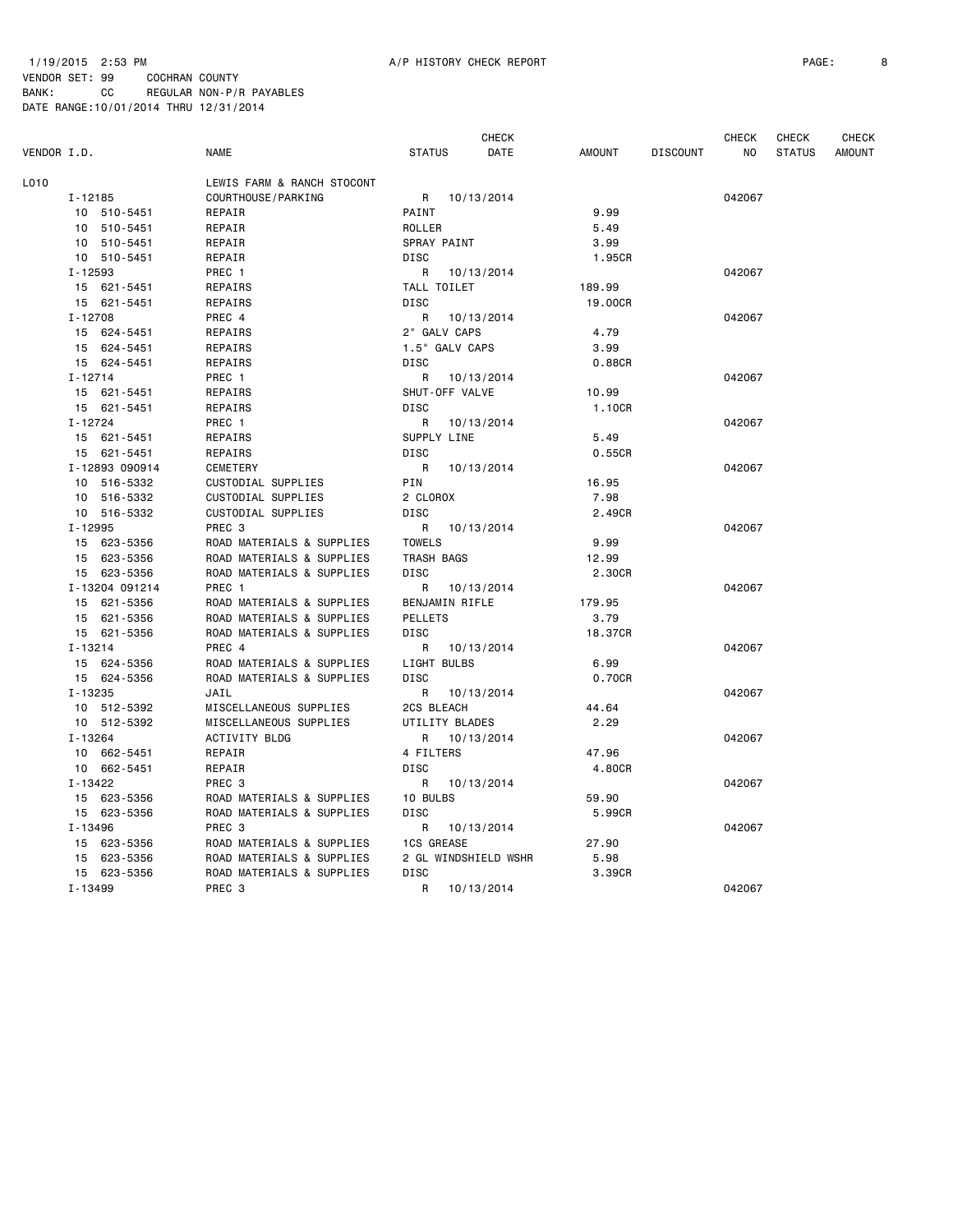1/19/2015 2:53 PM A/P HISTORY CHECK REPORT PAGE: 9 VENDOR SET: 99 COCHRAN COUNTY BANK: CC REGULAR NON-P/R PAYABLES DATE RANGE:10/01/2014 THRU 12/31/2014

|             |                     |                             |                      | <b>CHECK</b> |               |                 | <b>CHECK</b> | <b>CHECK</b>  | <b>CHECK</b>  |
|-------------|---------------------|-----------------------------|----------------------|--------------|---------------|-----------------|--------------|---------------|---------------|
| VENDOR I.D. |                     | <b>NAME</b>                 | <b>STATUS</b>        | DATE         | <b>AMOUNT</b> | <b>DISCOUNT</b> | <b>NO</b>    | <b>STATUS</b> | <b>AMOUNT</b> |
| L010        |                     | LEWIS FARM & RANCH STOCONT  |                      |              |               |                 |              |               |               |
|             | I-13499             | PREC <sub>3</sub>           | R 10/13/2014         |              |               |                 | 042067       |               |               |
|             | 15 623-5356         | ROAD MATERIALS & SUPPLIES   | SOCKET SET           |              | 9.97          |                 |              |               |               |
|             | 15 623-5356         | ROAD MATERIALS & SUPPLIES   | <b>DISC</b>          |              | 1.00CR        |                 |              |               |               |
|             | I-13573 091814      | ACTIVITY BLDG               | R                    | 10/13/2014   |               |                 | 042067       |               |               |
|             | 10 662-5451         | REPAIR                      | 3 FILTERS            |              | 14.97         |                 |              |               |               |
|             | 10 662-5451         | REPAIR                      | <b>DISC</b>          |              | 1.50CR        |                 |              |               |               |
|             | I-13866             | PREC 3                      | R                    | 10/13/2014   |               |                 | 042067       |               |               |
|             | 15 623-5356         | ROAD MATERIALS & SUPPLIES   | 100 RAT CONTROL      |              | 95.00         |                 |              |               |               |
|             | I-13878             | PREC 4                      | R                    | 10/13/2014   |               |                 | 042067       |               |               |
|             | 15 624-5451         | REPAIRS                     | $3 B - 12$           |              | 11.85         |                 |              |               |               |
|             | 15 624-5451         | REPAIRS                     | <b>DISC</b>          |              | 1.19CR        |                 |              |               | 817.04        |
| L015        |                     | LUBBOCK COUNTY, TEXAS       |                      |              |               |                 |              |               |               |
|             | I-SEP ADR FEES 2014 | DISTRICT COURT              | R 10/13/2014         |              |               |                 | 042070       |               |               |
|             | 19 435-5409         | A.D.R. CONTRACT             | DISTRICT COURT       |              | 10.00         |                 |              |               |               |
|             | 19 435-5409         | A.D.R. CONTRACT             | COUNTY COURT         |              | 10.00         |                 |              |               | 20,00         |
| L018        |                     | LUBBOCK GRADER BLADE, INC   |                      |              |               |                 |              |               |               |
|             | $I - 51435$         | PREC 1                      | R 10/13/2014         |              |               |                 | 042071       |               |               |
|             | 15 621-5356         | ROAD MATERIALS & SUPPLIES   | 4 GRADER BLADE 3/4x8 |              | 504.00        |                 |              |               | 504.00        |
| M002        |                     | <b>MANTEK</b>               |                      |              |               |                 |              |               |               |
|             | I-1660769           | <b>COURTHOUSE</b>           | R 10/13/2014         |              |               |                 | 042072       |               |               |
|             | 10 510-5332         | CUSTODIAL SUPPLIES          | 1DZ BERRY BLAST      |              | 237.00        |                 |              |               |               |
|             | 10 510-5332         | CUSTODIAL SUPPLIES          | 5GL CITRI-CON        |              | 338.75        |                 |              |               |               |
|             | 10 510-5332         | CUSTODIAL SUPPLIES          | 2DZ HANG TUFF        |              | 406.56        |                 |              |               | 982.31        |
| M284        |                     | MYR KIDS                    |                      |              |               |                 |              |               |               |
|             | I-DW#16028          | ACTIVITY BLDG               | R 10/13/2014         |              |               |                 | 042073       |               |               |
|             | 10 000-4370.101     | RENT-ACTIVITY BUILDING      | REF DEP FOR 9/28/14  |              | 150.00        |                 |              |               | 150.00        |
| N066        |                     | NTS COMMUNICATIONS          |                      |              |               |                 |              |               |               |
|             | I-266-0032 OCT14    | COMM'R CT/CO JUDGE/PREC 4   | R 10/13/2014         |              |               |                 | 042074       |               |               |
|             | 15 610-5420         | TELECOMMUNICATIONS          | WATS LINE            |              | 1.00          |                 |              |               |               |
|             | 15 610-5420         | TELECOMMUNICATIONS          | <b>FEES</b>          |              | 6.69          |                 |              |               |               |
|             | 15 624-5420         | TELECOMMUNICATIONS          | LONG DISTANCE USAGE  |              | 0.38          |                 |              |               | 8.07          |
| N082        |                     | NETDATA                     |                      |              |               |                 |              |               |               |
|             | I-SEP2014           | JUSTICE OF PEACE            | R 10/13/2014         |              |               |                 | 042075       |               |               |
|             | 10 455-5499         | MISCELLANEOUS               | iTICKET SEP14        |              | 14.00         |                 |              |               | 14.00         |
| 0037        |                     | ANGELA OVERMAN, ATTY AT LAW |                      |              |               |                 |              |               |               |
|             | I-CPS#4316 10/9/14  | DISTRICT COURT              | R                    | 10/13/2014   |               |                 | 042076       |               |               |
|             | 10 435-5400         | ATTORNEY AD LITEM           | CPS(CH) ADPT RVW 10/ |              | 250,00        |                 |              |               | 250.00        |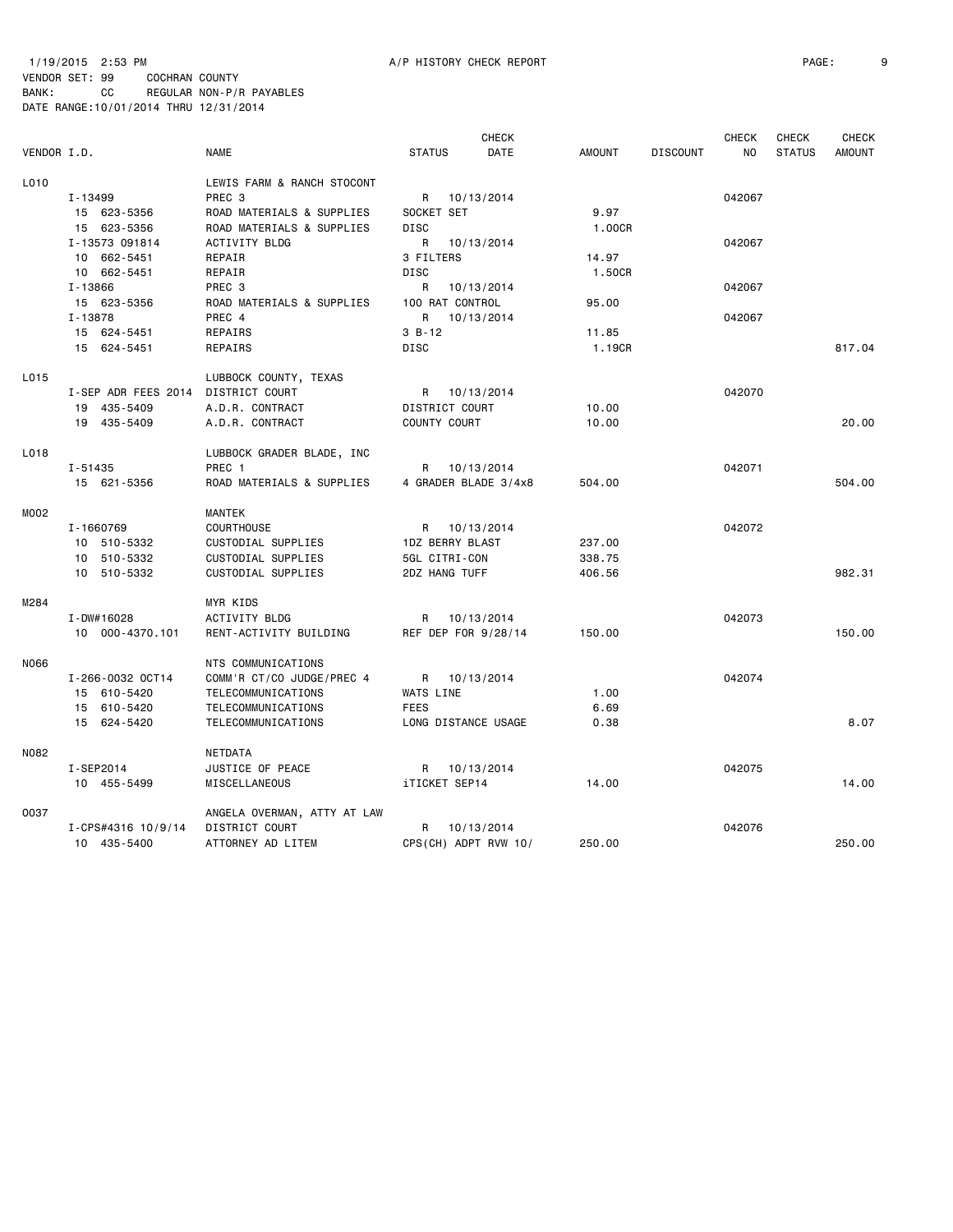1/19/2015 2:53 PM A/P HISTORY CHECK REPORT PAGE: 10 VENDOR SET: 99 COCHRAN COUNTY

|             |                          |                                |                      | <b>CHECK</b> |               |                 | <b>CHECK</b> | <b>CHECK</b>  | <b>CHECK</b>  |
|-------------|--------------------------|--------------------------------|----------------------|--------------|---------------|-----------------|--------------|---------------|---------------|
| VENDOR I.D. |                          | <b>NAME</b>                    | <b>STATUS</b>        | DATE         | <b>AMOUNT</b> | <b>DISCOUNT</b> | NO           | <b>STATUS</b> | <b>AMOUNT</b> |
| 0041        |                          | OMNIBASE SERVICES OF TEXAS, LP |                      |              |               |                 |              |               |               |
|             | I-3RD QTR 2014           | FTA FEES                       | R                    | 10/13/2014   |               |                 | 042077       |               |               |
|             | 10 000-2206.003          | Omni Collection Fee            | 3RD QTR FEES 2014    |              | 36,00         |                 |              |               | 36,00         |
| P242        |                          | NIKKI PRIETO                   |                      |              |               |                 |              |               |               |
|             | I-DW#16036               | ACTIVITY BLDG                  | R                    | 10/13/2014   |               |                 | 042078       |               |               |
|             | 10 000-4370.101          | RENT-ACTIVITY BUILDING         | REF DEP FOR 10/4/14  |              | 150.00        |                 |              |               | 150.00        |
| S010        |                          | SILVERS COMPANY                |                      |              |               |                 |              |               |               |
|             | I-CEMETERY 10/14         | <b>CEMETERY</b>                | R                    | 10/13/2014   |               |                 | 042079       |               |               |
|             | 10 516-5330              | FUEL & OIL                     | 295.5GL HS DIESEL    |              | 930.83        |                 |              |               |               |
|             | I-JUV PROB 10/14         | JUVENILE PROBATION             | R                    | 10/13/2014   |               |                 | 042079       |               |               |
|             | 17 573-5330              | <b>FUEL</b>                    | 17.23GL UNL 9/1/14   |              | 55.57         |                 |              |               |               |
|             | 17 573-5330              | <b>FUEL</b>                    | 16.34GL UNL 9/17/14  |              | 50.57         |                 |              |               |               |
|             | 17 573-5330              | <b>FUEL</b>                    | 8.12GL UNL 9/22/14   |              | 25.13         |                 |              |               |               |
|             | 17 573-5330              | <b>FUEL</b>                    | 19GL UNL 9/24/14     |              | 58.81         |                 |              |               |               |
|             | 17 573-5330              | <b>FUEL</b>                    | 13.19GL UNL 9/29/14  |              | 40.82         |                 |              |               |               |
|             | $I - NON - DEPT'L 10/14$ | CLERK; TAX A/C                 | R 10/13/2014         |              |               |                 | 042079       |               |               |
|             | 10 403-5427              | CONTINUING EDUCATION           | 7GL UNL 9/12/14      |              | 21.88         |                 |              |               |               |
|             | 10 499-5427              | CONTINUING EDUCATION           | 6.8GL UNL 9/10/14    |              | 21.25         |                 |              |               |               |
|             | $I-PARK$ 10/14           | PARK/AIRPORT                   | R                    | 10/13/2014   |               |                 | 042079       |               |               |
|             | 30 518-5330              | FUEL & OIL                     | 24.01GL UNL 9/29/14  |              | 74.31         |                 |              |               |               |
|             | $I-PREC$ 1 10/14         | PREC 1                         | R                    | 10/13/2014   |               |                 | 042079       |               |               |
|             | 15 621-5330              | FUEL & OIL                     | 125GL HS DIESEL/GRAD |              | 387.50        |                 |              |               |               |
|             | 15 621-5330              | FUEL & OIL                     | 141.8GL HS DIESEL/GR |              | 455.18        |                 |              |               |               |
|             | 15 621-5330              | FUEL & OIL                     | 123GL HS DIESEL      |              | 392.37        |                 |              |               |               |
|             | 15 621-5356              | ROAD MATERIALS & SUPPLIES      | 2 GLASS CLEANER      |              | 5.36          |                 |              |               |               |
|             | 15 621-5330              | FUEL & OIL                     | 120.1GL HS DIESEL    |              | 385.52        |                 |              |               |               |
|             | 15 621-5330              | FUEL & OIL                     | 63.3GL HS DIESEL/GRA |              | 203.19        |                 |              |               |               |
|             | 15 621-5330              | FUEL & OIL                     | 23.8GL HS DIESEL/TRC |              | 76.40         |                 |              |               |               |
|             | $I-PREC$ 2 10/14         | PREC <sub>2</sub>              | R                    | 10/13/2014   |               |                 | 042079       |               |               |
|             | 15 622-5330              | FUEL AND OIL                   | 117.925GL UNL        |              | 369.85        |                 |              |               |               |
|             | I-PREC 4 10/14           | PREC 4                         | R                    | 10/13/2014   |               |                 | 042079       |               |               |
|             | 15 624-5451              | REPAIRS                        | STATE INSP           |              | 14.50         |                 |              |               |               |
|             | 15 624-5330              | FUEL AND OIL                   | 80-0Z PWR SVC        |              | 13.47         |                 |              |               |               |
|             | 15 624-5330              | FUEL AND OIL                   | 300GL HS DIESEL 9/23 |              | 945.00        |                 |              |               |               |
|             | 15 624-5330              | FUEL AND OIL                   | 300GL HS DIESEL/SHOP |              | 978.00        |                 |              |               |               |
|             | 15 624-5330              | FUEL AND OIL                   | 80-0Z PWR SVC        |              | 13.47         |                 |              |               |               |
|             | 15 624-5330              | FUEL AND OIL                   | 200GL HS DIESEL 9/2/ |              | 652.00        |                 |              |               |               |
|             | I-SHERIFF 10/14          | SHERIFF                        | R                    | 10/13/2014   |               |                 | 042079       |               |               |
|             | 560-5330<br>10           | FUEL AND OIL                   | 14.5GL UNL/#107      |              | 46.04         |                 |              |               |               |
|             | 560-5330<br>10           | FUEL AND OIL                   | 90.01GL UNL/#134     |              | 288.27        |                 |              |               |               |
|             | 560-5330<br>10           | FUEL AND OIL                   | 55.01GL UNL/#121     |              | 172.99        |                 |              |               |               |
|             | 560-5330<br>10           | FUEL AND OIL                   | 81.06GL UNL/#135     |              | 256.49        |                 |              |               |               |
|             | 10<br>560-5330           | FUEL AND OIL                   | 93.61GL UNL/#136     |              | 294.01        |                 |              |               |               |
|             | 10<br>560-5330           | FUEL AND OIL                   | 53GL UNL/#137        |              | 169.37        |                 |              |               |               |
|             | 560-5330<br>10           | FUEL AND OIL                   | 25.52GL UNL/#111     |              | 78.98         |                 |              |               |               |
|             | 560-5330<br>10           | FUEL AND OIL                   | 83GL UNL/#133        |              | 264.41        |                 |              |               | 7,741.54      |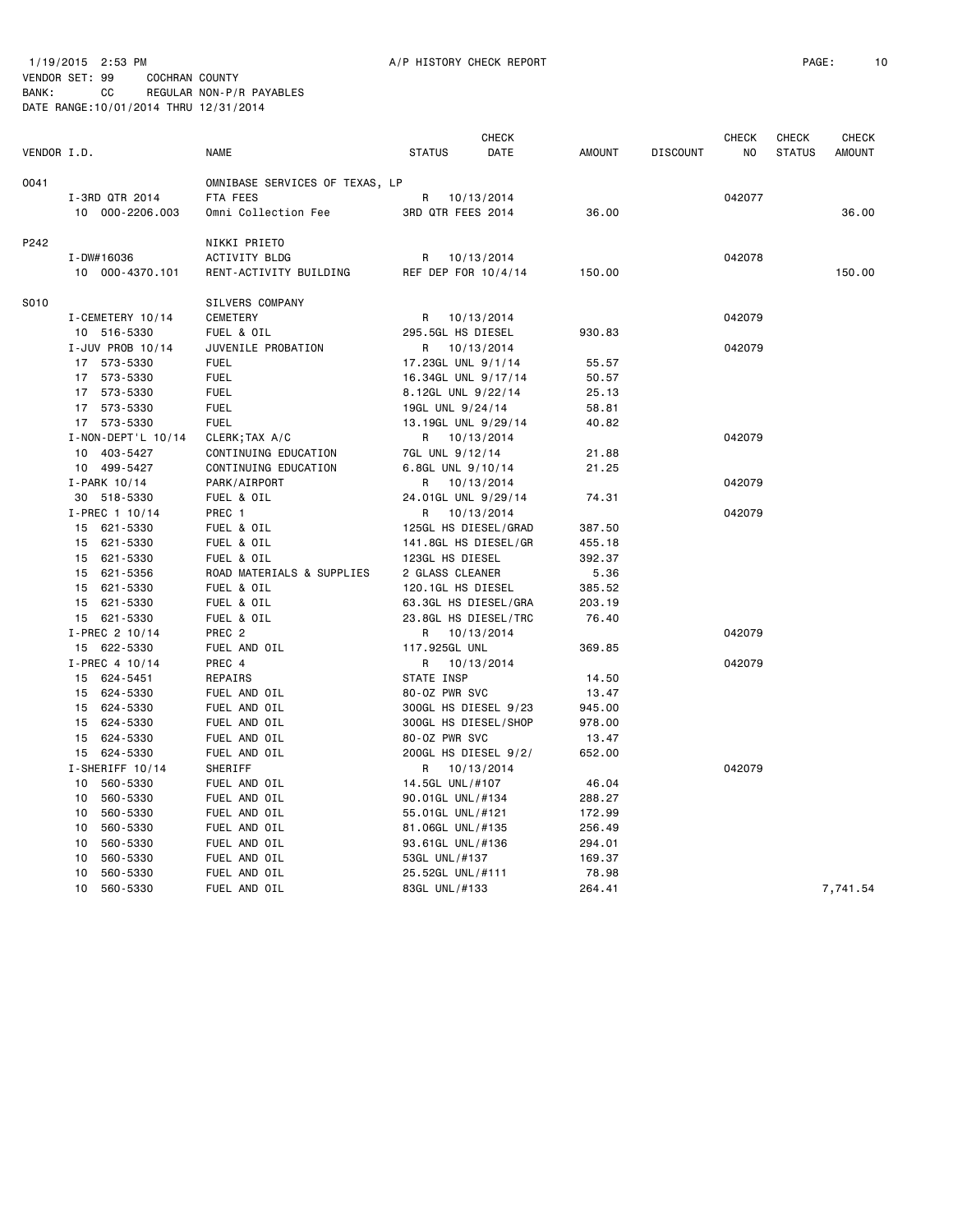1/19/2015 2:53 PM A/P HISTORY CHECK REPORT PAGE: 11 VENDOR SET: 99 COCHRAN COUNTY BANK: CC REGULAR NON-P/R PAYABLES DATE RANGE:10/01/2014 THRU 12/31/2014

#286006

| VENDOR I.D. |                           | <b>NAME</b>                                                               | <b>STATUS</b>                        | <b>CHECK</b><br>DATE | <b>AMOUNT</b> | <b>DISCOUNT</b> | <b>CHECK</b><br>N <sub>0</sub> | <b>CHECK</b><br><b>STATUS</b> | <b>CHECK</b><br><b>AMOUNT</b> |
|-------------|---------------------------|---------------------------------------------------------------------------|--------------------------------------|----------------------|---------------|-----------------|--------------------------------|-------------------------------|-------------------------------|
| S016        | I-2015-007<br>15 610-5481 | SOUTH PLAINS ASSN. OF GOV<br>COMMISSIONERS COURT<br>DUES AND REGISTRATION | R 10/13/2014<br>MEMBER SVC FEE 10/1/ |                      | 234.53        |                 | 042080                         |                               | 234.53                        |
| S071        |                           | SCRIPT OFFICE PRODUCTS, INC.                                              |                                      |                      |               |                 |                                |                               |                               |
|             | I-46283                   | JUVENILE PROBATION                                                        | R 10/13/2014                         |                      |               |                 | 042081                         |                               |                               |
|             | 17 573-5310               | OFFICE SUPPLIES                                                           | PLANNER                              |                      | 18.95         |                 |                                |                               |                               |
|             | 17 573-5310               | OFFICE SUPPLIES                                                           | 2 PK AA BATTERIES                    |                      | 5.90          |                 |                                |                               |                               |
|             | I-46452                   | <b>CLERK</b>                                                              | R 10/13/2014                         |                      |               |                 | 042081                         |                               |                               |
|             | 10 403-5310               | OFFICE SUPPLIES                                                           | 3EA LR7A PEN, BK .7                  |                      | 3.87          |                 |                                |                               |                               |
|             | 10 403-5310               | OFFICE SUPPLIES                                                           | 3EA LR7C PEN, BE .7                  |                      | 3.87          |                 |                                |                               |                               |
|             | I-46467                   | ATTORNEY                                                                  | R 10/13/2014                         |                      |               |                 | 042081                         |                               |                               |
|             | 10 475-5310               | OFFICE SUPPLIES                                                           | 3EA PEN REFILLS, LRN                 |                      | 3.87          |                 |                                |                               |                               |
|             | 10 475-5310               | OFFICE SUPPLIES                                                           | 1EA HP TONER CRTG 65                 |                      | 141.95        |                 |                                |                               |                               |
|             | 10 475-5310               | OFFICE SUPPLIES                                                           | 1EA TONER CRTG AL100                 |                      | 172.95        |                 |                                |                               | 351.36                        |
| S124        |                           | SHARE CORP.                                                               |                                      |                      |               |                 |                                |                               |                               |
|             | I-890003                  | PREC <sub>1</sub>                                                         | R 10/13/2014                         |                      |               |                 | 042082                         |                               |                               |
|             | 15 621-5356               | ROAD MATERIALS & SUPPLIES                                                 | 1DZ GREEN CLEAN/QT                   |                      | 134.40        |                 |                                |                               |                               |
|             | 15 621-5356               | ROAD MATERIALS & SUPPLIES                                                 | 1DZ FRESH LINEN AIR                  |                      | 177.00        |                 |                                |                               |                               |
|             | 15 621-5356               | ROAD MATERIALS & SUPPLIES                                                 | FREIGHT                              |                      | 32.09         |                 |                                |                               | 343.49                        |
|             |                           |                                                                           |                                      |                      |               |                 |                                |                               |                               |
| S149        |                           | SHERIFFS' ASSOCIATION OF                                                  |                                      |                      |               |                 |                                |                               |                               |
|             | I-'15 DUES/BRISTOW        | SHERIFF                                                                   | R 10/13/2014                         |                      |               |                 | 042083                         |                               |                               |
|             | 10 560-5481<br>#180229    | DUES AND REGISTRATION                                                     | 2015 DUES/BEN BRISTO                 |                      | 25.00         |                 |                                |                               | 25,00                         |
| S149        |                           | SHERIFFS' ASSOCIATION OF                                                  |                                      |                      |               |                 |                                |                               |                               |
|             | I-'15 DUES/GERIK          | SHERIFF                                                                   | R 10/13/2014                         |                      |               |                 | 042084                         |                               |                               |
|             | 10 560-5481<br>#268991    | DUES AND REGISTRATION                                                     | 2015 DUES/PAULA GERI                 |                      | 25.00         |                 |                                |                               | 25.00                         |
|             |                           |                                                                           |                                      |                      |               |                 |                                |                               |                               |
| S149        |                           | SHERIFFS' ASSOCIATION OF                                                  |                                      |                      |               |                 |                                |                               |                               |
|             | I-'15 DUES/STEFFLER       | SHERIFF                                                                   | R 10/13/2014                         |                      |               |                 | 042085                         |                               |                               |
|             | 10 560-5481<br>#269036    | DUES AND REGISTRATION                                                     | 2015 DUES/JEFF STEFF                 |                      | 25.00         |                 |                                |                               | 25,00                         |
| S149        |                           | SHERIFFS' ASSOCIATION OF                                                  |                                      |                      |               |                 |                                |                               |                               |
|             | I-'15 DUES/VEJAR          | SHERIFF                                                                   | R                                    | 10/13/2014           |               |                 | 042086                         |                               |                               |
|             | 10 560-5481               | DUES AND REGISTRATION                                                     | 2015 DUES/ESTEBAN VE                 |                      | 25.00         |                 |                                |                               | 25,00                         |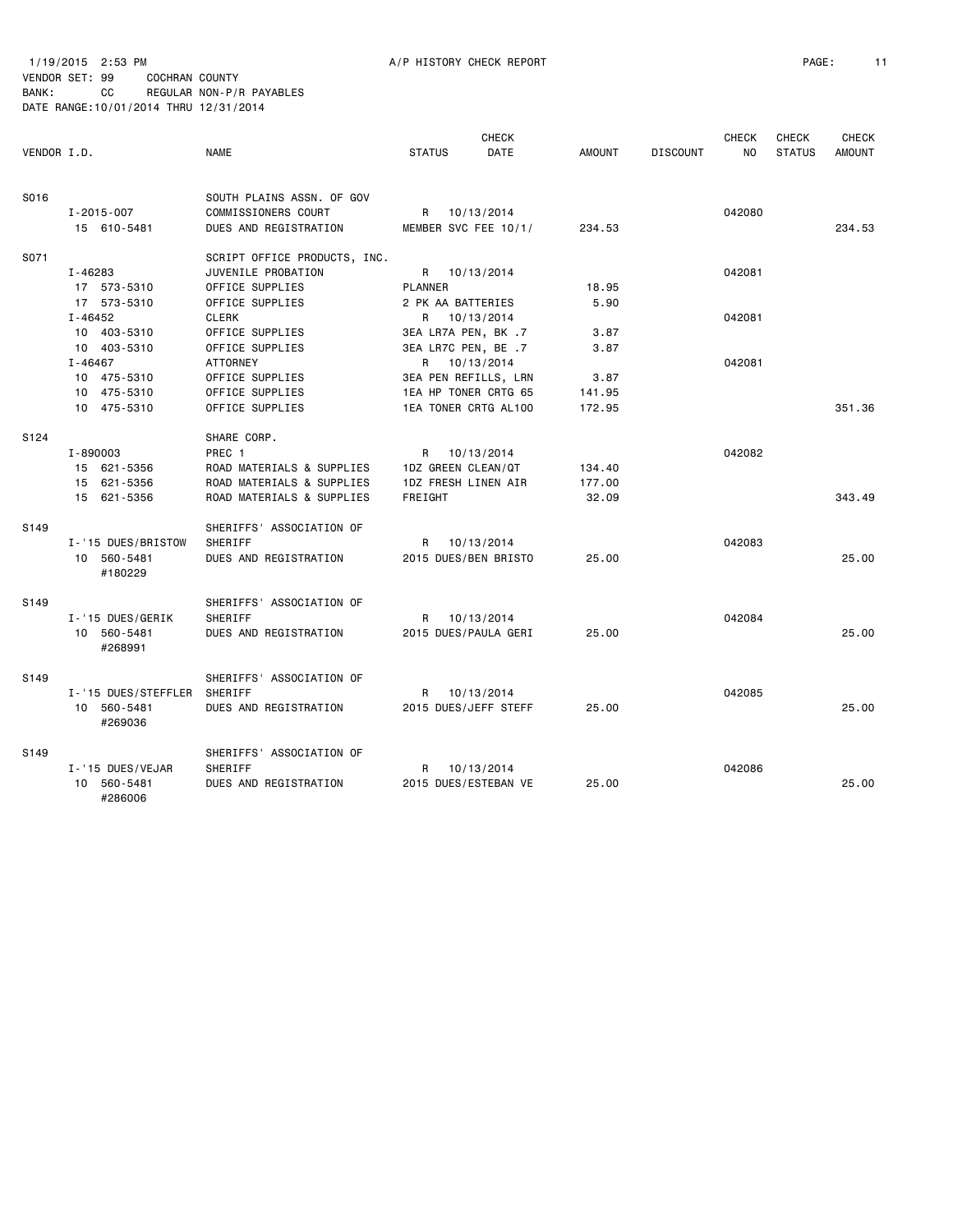1/19/2015 2:53 PM A/P HISTORY CHECK REPORT PAGE: 12 VENDOR SET: 99 COCHRAN COUNTY BANK: CC REGULAR NON-P/R PAYABLES DATE RANGE:10/01/2014 THRU 12/31/2014

|                     |                                                    |                            | <b>CHECK</b>                |               |                 | <b>CHECK</b> | <b>CHECK</b>  | <b>CHECK</b>  |
|---------------------|----------------------------------------------------|----------------------------|-----------------------------|---------------|-----------------|--------------|---------------|---------------|
| VENDOR I.D.         | <b>NAME</b>                                        | <b>STATUS</b>              | DATE                        | <b>AMOUNT</b> | <b>DISCOUNT</b> | NO.          | <b>STATUS</b> | <b>AMOUNT</b> |
| S <sub>2</sub> 10   | SHAMBURGER AUTO & FARM SUPPLY                      |                            |                             |               |                 |              |               |               |
| I-324287            | PREC <sub>2</sub>                                  | R                          | 10/13/2014                  |               |                 | 042087       |               |               |
| 15 622-5451         | REPAIRS                                            | FUEL FILTER (GOLD)         |                             | 23.99         |                 |              |               |               |
| I-324386            | PREC <sub>2</sub>                                  | R                          | 10/13/2014                  |               |                 | 042087       |               |               |
| 622-5451<br>15      | REPAIRS                                            | <b>FUEL FILTER</b>         |                             | 13.99         |                 |              |               |               |
| 15 622-5451         | REPAIRS                                            |                            | 3 FAB LOOM-SPLIT POL        | 1.47          |                 |              |               | 39.45         |
| S217                | STATE COMPTROLLER                                  |                            |                             |               |                 |              |               |               |
| I-3RD QTR CIV '14   | STATE CIVIL COSTS                                  | R                          | 10/13/2014                  |               |                 | 042088       |               |               |
| 000-2372<br>90      | Birth Cert. Gov118.015                             |                            | 3RD QTR REMITTANCE F        | 79.20         |                 |              |               |               |
| 000-2373<br>90      | Marriage License Gov 118.011                       |                            | 3RD QTR REMITTANCE F        | 150.00        |                 |              |               |               |
| 000-2363.004<br>90  | Co Filing Fee Ind Lgl Serv.                        |                            | 3RD QTR REMITTANCE F        | 47.50         |                 |              |               |               |
| 000-2363.001<br>90  | Divorce & Family Gov't 133.1513RD QTR REMITTANCE F |                            |                             | 134.25        |                 |              |               |               |
| 90<br>000-2363.002  | Other Than Divorce/Family 10B 3RD QTR REMITTANCE F |                            |                             | 355.50        |                 |              |               |               |
| 000-2363.004<br>90  | Co Filing Fee Ind Lgl Serv.                        |                            | 3RD QTR REMITTANCE F        | 76.00         |                 |              |               |               |
| 000-2379<br>90      | Judicial Support Fee/L133.105 3RD QTR REMITTANCE F |                            |                             | 511.00        |                 |              |               | 1,353.45      |
| S217                |                                                    |                            |                             |               |                 |              |               |               |
|                     | STATE COMPTROLLER                                  |                            |                             |               |                 |              |               |               |
| I-3RD QTR CRIM '14  | STATE CRIMINAL COSTS                               | R                          | 10/13/2014                  |               |                 | 042089       |               |               |
| 000-2358.001<br>90  | State CCC Date 010104 Forward 3RD QTR REMITTANCE F |                            |                             | 3,756.63      |                 |              |               |               |
| 000-2368<br>90      | BB Bond Fee (Gov CD 41.258)                        |                            | 3RD QTR REMITTANCE F        | 175.50        |                 |              |               |               |
| 90<br>000-2370      | DNA Test Gov CD 411.147                            |                            | 3RD QTR REMITTANCE F        | 30.60         |                 |              |               |               |
| 90<br>000-2369      | EMS Trauma Sec49.02 SB1131                         |                            | <b>3RD QTR REMITTANCE F</b> | 10.70         |                 |              |               |               |
| 90<br>000-2378      | JRF Jury Reimb Fee CCP102.00453RD QTR REMITTANCE F |                            |                             | 349.86        |                 |              |               |               |
| 000-2363.003<br>90  | Indigent Defense Fee                               |                            | 3RD QTR REMITTANCE F        | 188.11        |                 |              |               |               |
| 90<br>000-2355      | MVF CCP 102.002                                    |                            | 3RD QTR REMITTANCE F        | 5.21          |                 |              |               |               |
| 000-2367<br>90      | STF-Sub 95% C(Trans CD542.40                       |                            | 3RD QTR REMITTANCE F        | 1,701.93      |                 |              |               |               |
| $000 - 2342$<br>90  | Arrest Fees - State Officers                       |                            | 3RD QTR REMITTANCE F        | 33.09         |                 |              |               |               |
| 000-2342.001<br>90  | Omni FTA                                           |                            | 3RD QTR REMITTANCE F        | 80.00         |                 |              |               |               |
| 000-2376<br>90      | Co. CrtCriminal Judicial Fund 3RD QTR REMITTANCE F |                            |                             | 200.00        |                 |              |               |               |
| 000-2357<br>90      | 50% Overweight Fine                                |                            | 3RD QTR REMITTANCE F        | 664.00        |                 |              |               |               |
| 90<br>000-2361      | 50% of Time Payment to State 3RD QTR REMITTANCE F  |                            |                             | 50.00         |                 |              |               |               |
| 000-2379<br>90      | Judicial Support Fee/L133.105 3RD QTR REMITTANCE F |                            |                             | 525.08        |                 |              |               |               |
| 90<br>000-2347.001  | Truancy Prvtn & Diver. 102.0153RD QTR REMITTANCE F |                            |                             | 162.66        |                 |              |               | 7,933.37      |
| S217                | STATE COMPTROLLER                                  |                            |                             |               |                 |              |               |               |
| I-3RD QTR EFILE 201 | STATE E-FILE FUNDS                                 | R                          | 10/13/2014                  |               |                 | 042090       |               |               |
| 000-2363.005<br>90  | ELE. FILING FEE DIS CLK                            | 3RD QTR REMIT/STATE        |                             | 80.00         |                 |              |               |               |
| 90<br>000-2363.006  | ELE FILING FEE COUNTY CLERK                        | 3RD QTR REMIT/STATE        |                             | 100.00        |                 |              |               |               |
| 000-2363.007<br>90  | ELE FILING FEE JP                                  | <b>3RD QTR REMIT/STATE</b> |                             | 40.00         |                 |              |               |               |
| 90<br>000-2376.001  | CRIM COSTS ON CONVICT DIS CLK 3RD QTR REMIT/STATE  |                            |                             | 5.00          |                 |              |               | 225.00        |
| S217                | STATE COMPTROLLER                                  |                            |                             |               |                 |              |               |               |
| I-3RD QTR SPEC '14  | SPECIALTY COURT COSTS                              | R                          | 10/13/2014                  |               |                 | 042091       |               |               |
| 000-2379.001<br>90  | Drug Court Fee CCP102.0178                         |                            | 3RD QTR REMITTANCE F        | 9.78          |                 |              |               | 9.78          |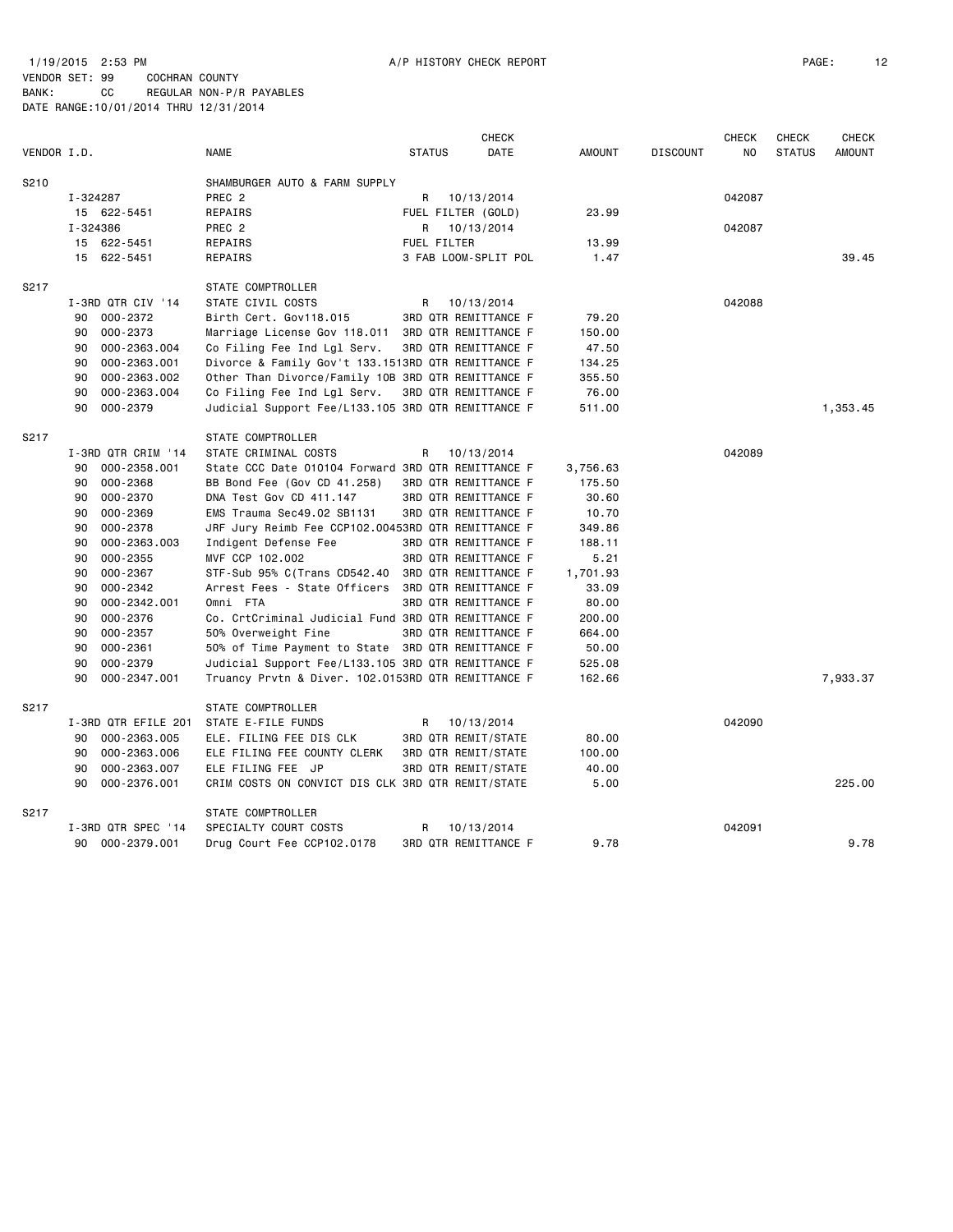1/19/2015 2:53 PM A/P HISTORY CHECK REPORT PAGE: 13 VENDOR SET: 99 COCHRAN COUNTY BANK: CC REGULAR NON-P/R PAYABLES DATE RANGE:10/01/2014 THRU 12/31/2014

|             |                                |                             |                       | <b>CHECK</b>         |               |                 | <b>CHECK</b> | <b>CHECK</b>  | <b>CHECK</b>  |
|-------------|--------------------------------|-----------------------------|-----------------------|----------------------|---------------|-----------------|--------------|---------------|---------------|
| VENDOR I.D. |                                | <b>NAME</b>                 | <b>STATUS</b>         | DATE                 | <b>AMOUNT</b> | <b>DISCOUNT</b> | NO           | <b>STATUS</b> | <b>AMOUNT</b> |
| S279        |                                | DONNIE SIMPSON              |                       |                      |               |                 |              |               |               |
|             | $I - '14$ PROF ED R/B          | COMMISSIONERS COURT         | R 10/13/2014          |                      |               |                 | 042092       |               |               |
|             | 15 610-5427                    | COMM-CONTINUING EDUCATION   | 440 MI TO/FR ABILENE  |                      | 246.40        |                 |              |               |               |
|             | 15 610-5427                    | COMM-CONTINUING EDUCATION   | 2 NIGHTS, ABILENE 10/ |                      | 166.00        |                 |              |               |               |
|             | 15 610-5427                    | COMM-CONTINUING EDUCATION   | LODGING TAX           |                      | 24.90         |                 |              |               | 437.30        |
| S281        |                                | <b>STAPLES</b>              |                       |                      |               |                 |              |               |               |
|             | I-9713552104                   | SHERIFF                     | R                     | 10/13/2014           |               |                 | 042093       |               |               |
|             | 10 560-5334                    | OTHER SUPPLIES              | 50FT HD-15 VGA CABLE  |                      | 35.99         |                 |              |               | 35.99         |
| S331        |                                | STANDARD COFFEE SERVICE     |                       |                      |               |                 |              |               |               |
|             | I-142666579017                 | NON-DEPT'L                  | R                     | 10/13/2014           |               |                 | 042094       |               |               |
|             | 10 409-5300                    | COUNTY-WIDE SUPPLIES        | 6 AAA REG             |                      | 227.94        |                 |              |               |               |
|             | 10 409-5300                    | COUNTY-WIDE SUPPLIES        | 2 AAA DECAF           |                      | 104.78        |                 |              |               |               |
|             | 10 409-5300                    | COUNTY-WIDE SUPPLIES        | 4 FR VAN CRMR         |                      | 30.40         |                 |              |               |               |
|             | 10 409-5300                    | COUNTY-WIDE SUPPLIES        | 2 COCOA W/MM          |                      | 37.82         |                 |              |               |               |
|             | 10 409-5300                    | COUNTY-WIDE SUPPLIES        | <b>ENERGY SURCHG</b>  |                      | 3.08          |                 |              |               | 404.02        |
| T075        |                                | TEXAS TOOL & EQUIPMENT      |                       |                      |               |                 |              |               |               |
|             | I-368830                       | <b>COURTHOUSE</b>           | R.                    | 10/13/2014           |               |                 | 042095       |               |               |
|             | 10 510-5451                    | REPAIR                      | 3 1/2"X50' AIR HOSE   |                      | 89.94         |                 |              |               | 89.94         |
| T148        |                                | TASCOSA OFFICE MACHINES INC |                       |                      |               |                 |              |               |               |
|             | I-9DM480                       | <b>SHERIFF</b>              | R                     | 10/13/2014           |               |                 | 042096       |               |               |
|             | 10 560-5411                    | MAINTENANCE CONTRACTS       | COPIER MAINT 9/1/14-  |                      | 75.90         |                 |              |               |               |
|             | 10 560-5411                    | MAINTENANCE CONTRACTS       | 72 COPIES OVG 8/12-9  |                      | 1.87          |                 |              |               |               |
|             | I-9DM502                       | <b>CLERK</b>                | R                     | 10/13/2014           |               |                 | 042096       |               |               |
|             | 10 403-5411                    | MAINTENANCE CONTRACTS       | 3231 COPIES/MAINT AG  |                      | 38.77         |                 |              |               | 116.54        |
| T184        |                                | THYSSENKRUPP ELEVATOR COR   |                       |                      |               |                 |              |               |               |
|             | I-3001334035                   | <b>COURTHOUSE</b>           | R                     | 10/13/2014           |               |                 | 042097       |               |               |
|             | 10 510-5411                    | MAINTENANCE CONTRACTS       |                       | ELEVATOR MAINT 4TH Q | 1,821.57      |                 |              |               | 1,821.57      |
| U019        |                                | UNITED SUPERMARKETS, INC    |                       |                      |               |                 |              |               |               |
|             | C-MEDS/TRINIDAD 8/26 JAIL/MEDS |                             | R                     | 10/13/2014           |               |                 | 042098       |               |               |
|             | 10 512-5499                    | MISCELLANEOUS               | DUPL PAYT/A TRINIDAD  |                      | 18.88CR       |                 |              |               |               |
|             | I-3586008 100114               | JAIL                        | R                     | 10/13/2014           |               |                 | 042098       |               |               |
|             | 10 512-5333                    | FOOD-PRISONERS              | DOLE SALAD            |                      | 3.99          |                 |              |               |               |
|             | 10 512-5333                    | FOOD-PRISONERS              | DOLE SHREDDED LETTUC  |                      | 1.79          |                 |              |               |               |
|             | 10 512-5333<br>ACCT #14969600  | FOOD-PRISONERS              | 236 FROZEN MEALS      |                      | 744.60        |                 |              |               |               |
|             | I-RX/J GARZA 092914            | JAIL/MEDS                   | R                     | 10/13/2014           |               |                 | 042098       |               |               |
|             | 10 512-5391                    | MEDICAL CARE-PRISONERS      | RX#1/JONATHAN GARZA   |                      | 59.93         |                 |              |               |               |
|             | 10 512-5391                    | MEDICAL CARE-PRISONERS      | RX#2/J GARZA          |                      | 22.08         |                 |              |               | 813.51        |
|             | ACCT #14989800                 |                             |                       |                      |               |                 |              |               |               |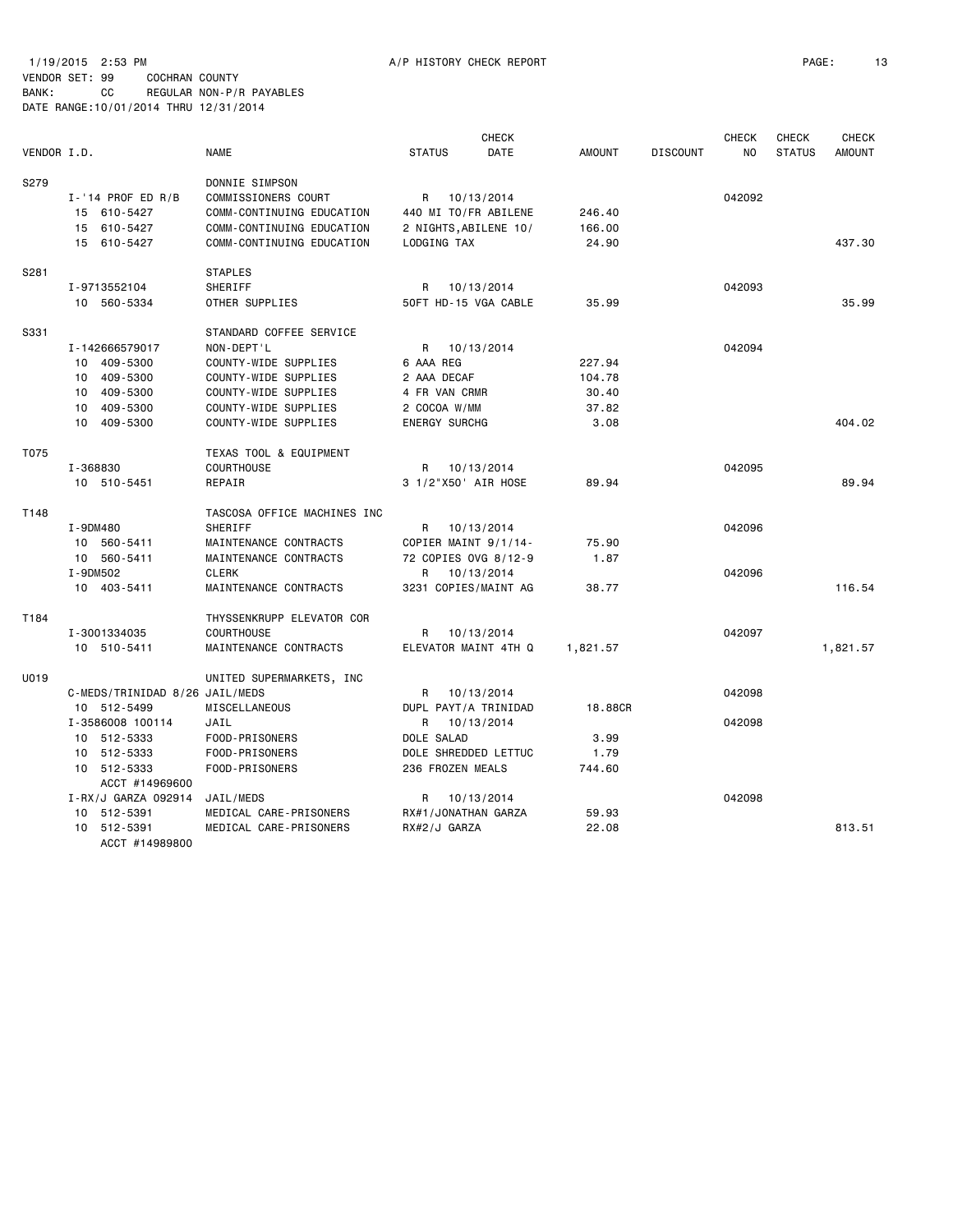### 1/19/2015 2:53 PM A/P HISTORY CHECK REPORT PAGE: 14

VENDOR SET: 99 COCHRAN COUNTY BANK: CC REGULAR NON-P/R PAYABLES DATE RANGE:10/01/2014 THRU 12/31/2014

|             |                |          |                         | CHECK                |            |               | <b>CHECK</b>    |        | <b>CHECK</b><br><b>CHECK</b> |               |
|-------------|----------------|----------|-------------------------|----------------------|------------|---------------|-----------------|--------|------------------------------|---------------|
| VENDOR I.D. |                |          | NAME                    | <b>STATUS</b>        | DATE       | <b>AMOUNT</b> | <b>DISCOUNT</b> | NO     | <b>STATUS</b>                | <b>AMOUNT</b> |
| U036        |                |          | UNIFIRST HOLDINGS, INC. |                      |            |               |                 |        |                              |               |
|             | I-831 2103160  |          | SHERIFF/JAIL            | R                    | 10/13/2014 |               |                 | 042099 |                              |               |
|             | 10             | 512-5205 | UNIFORMS                | UNIFORM SVC 9/29/14  |            | 17.22         |                 |        |                              |               |
|             | 10 560-5205    |          | UNIFORMS                | UNIFORM SVC 9/29/14  |            | 63.14         |                 |        |                              |               |
|             | 10 560-5205    |          | UNIFORMS                | DEFE CHG             |            | 3.00          |                 |        |                              |               |
|             | I-831 2104496  |          | SHERIFF/JAIL            | R                    | 10/13/2014 |               |                 | 042099 |                              |               |
|             | 10 512-5205    |          | UNIFORMS                | UNIFORM SVC 10/6/14  |            | 17.22         |                 |        |                              |               |
|             | 10 560-5205    |          | UNIFORMS                | UNIFORM SVC 10/6/14  |            | 63.14         |                 |        |                              |               |
|             | 10 560-5205    |          | UNIFORMS                | DEFE CHG             |            | 3.00          |                 |        |                              | 166.72        |
| V039        |                |          | HIGINIO VASQUEZ JR. dba |                      |            |               |                 |        |                              |               |
|             | I-09100 091114 |          | JAIL                    | R                    | 10/13/2014 |               |                 | 042100 |                              |               |
|             | 10 512-5333    |          | FOOD-PRISONERS          | FLAVOR MIX           |            | 7.99          |                 |        |                              |               |
|             | 10 512-5333    |          | FOOD-PRISONERS          | 2 J DEAN SAU EGG CHS |            | 13.58         |                 |        |                              |               |
|             | 10             | 512-5333 | FOOD-PRISONERS          | 12 AJ SCR EGG/SAUS/H |            | 28.68         |                 |        |                              |               |
|             | 10 512-5333    |          | FOOD-PRISONERS          | 12 AJ SCR EGG/SAUS/H |            | 50.85         |                 |        |                              |               |
|             | I-20100 092414 |          | JAIL                    | R                    | 10/13/2014 |               |                 | 042100 |                              |               |
|             | 10 512-5333    |          | FOOD-PRISONERS          | 2 SF DRNK MX, CHR    |            | 5.58          |                 |        |                              |               |
|             | 10             | 512-5333 | FOOD-PRISONERS          | 2 SF DRNK MX, LEM    |            | 5.58          |                 |        |                              |               |
|             | 10             | 512-5333 | FOOD-PRISONERS          | LETTUCE CELLO        |            | 1.69          |                 |        |                              |               |
|             | 10 512-5333    |          | FOOD-PRISONERS          | 2 C&H GRAN SUGAR     |            | 14.78         |                 |        |                              |               |
|             | 10 512-5333    |          | FOOD-PRISONERS          | 2 SALAD BLEND        |            | 6.78          |                 |        |                              |               |
|             | 10             | 512-5333 | FOOD-PRISONERS          | RED DEL APPLES       |            | 10.02         |                 |        |                              |               |
|             | 10             | 512-5333 | FOOD-PRISONERS          | 2 BAG ORANGES        |            | 6.98          |                 |        |                              |               |
|             | I-54100 090414 |          | JAIL                    | R                    | 10/13/2014 |               |                 | 042100 |                              |               |
|             | 10             | 512-5333 | FOOD-PRISONERS          | 8 J DEAN BRKFST BOWL |            | 26.32         |                 |        |                              |               |
|             | 10             | 512-5333 | FOOD-PRISONERS          | J DEAN SAU EG CHS CR |            | 6.79          |                 |        |                              |               |
|             | 10             | 512-5333 | FOOD-PRISONERS          | SF SUGAR             |            | 2.29          |                 |        |                              |               |
|             | 10             | 512-5333 | FOOD-PRISONERS          | FLAVOR MIX           |            | 7.99          |                 |        |                              |               |
|             | 10             | 512-5333 | FOOD-PRISONERS          | J DEAN SAU EG CHS CR |            | 13.58         |                 |        |                              |               |
|             | 10             | 512-5333 | FOOD-PRISONERS          | 8 J DEAN BRKFST BOWL |            | 26.32         |                 |        |                              |               |
|             | 10             | 512-5333 | FOOD-PRISONERS          | 8 J DEAN BRK BOWL SA |            | 26.32         |                 |        |                              |               |
|             | 10             | 512-5333 | FOOD-PRISONERS          | SF SUGAR             |            | 2.29          |                 |        |                              |               |
|             | 10             | 512-5333 | FOOD-PRISONERS          | SF DRNK MX/LEM, 2    |            | 5.58          |                 |        |                              |               |
|             | 10             | 512-5333 | FOOD-PRISONERS          | SF DRNK MX/CHR, 4    |            | 11.16         |                 |        |                              |               |
|             | 10             | 512-5333 | FOOD-PRISONERS          | 4 BAR S HAM CHOP     |            | 10.36         |                 |        |                              |               |
|             | 10             | 512-5333 | FOOD-PRISONERS          | 4 KR VELVEETA IWS    |            | 21.16         |                 |        |                              |               |
|             | 10             | 512-5333 | FOOD-PRISONERS          | SALAD BLEND          |            | 3.39          |                 |        |                              |               |
|             | 10             | 512-5333 | FOOD-PRISONERS          | KR VELVEETA IWS      |            | 5.29          |                 |        |                              |               |
|             | 10             | 512-5333 | FOOD-PRISONERS          | 2 KR MIRACLE WHIP SQ |            | 7.58          |                 |        |                              |               |
|             | 10             | 512-5333 | FOOD-PRISONERS          | SALAD BLEND          |            | 3.39          |                 |        |                              |               |
|             | 10             | 512-5333 | FOOD-PRISONERS          | RED DEL APPLES       |            | 6.13          |                 |        |                              |               |
|             | 10             | 512-5333 | FOOD-PRISONERS          | RED DEL APPLES       |            | 8.55          |                 |        |                              |               |
|             | 10 512-5333    |          | FOOD-PRISONERS          | 2 BAGGED ORANGES     |            | 6.98          |                 |        |                              | 353.98        |
|             |                |          |                         |                      |            |               |                 |        |                              |               |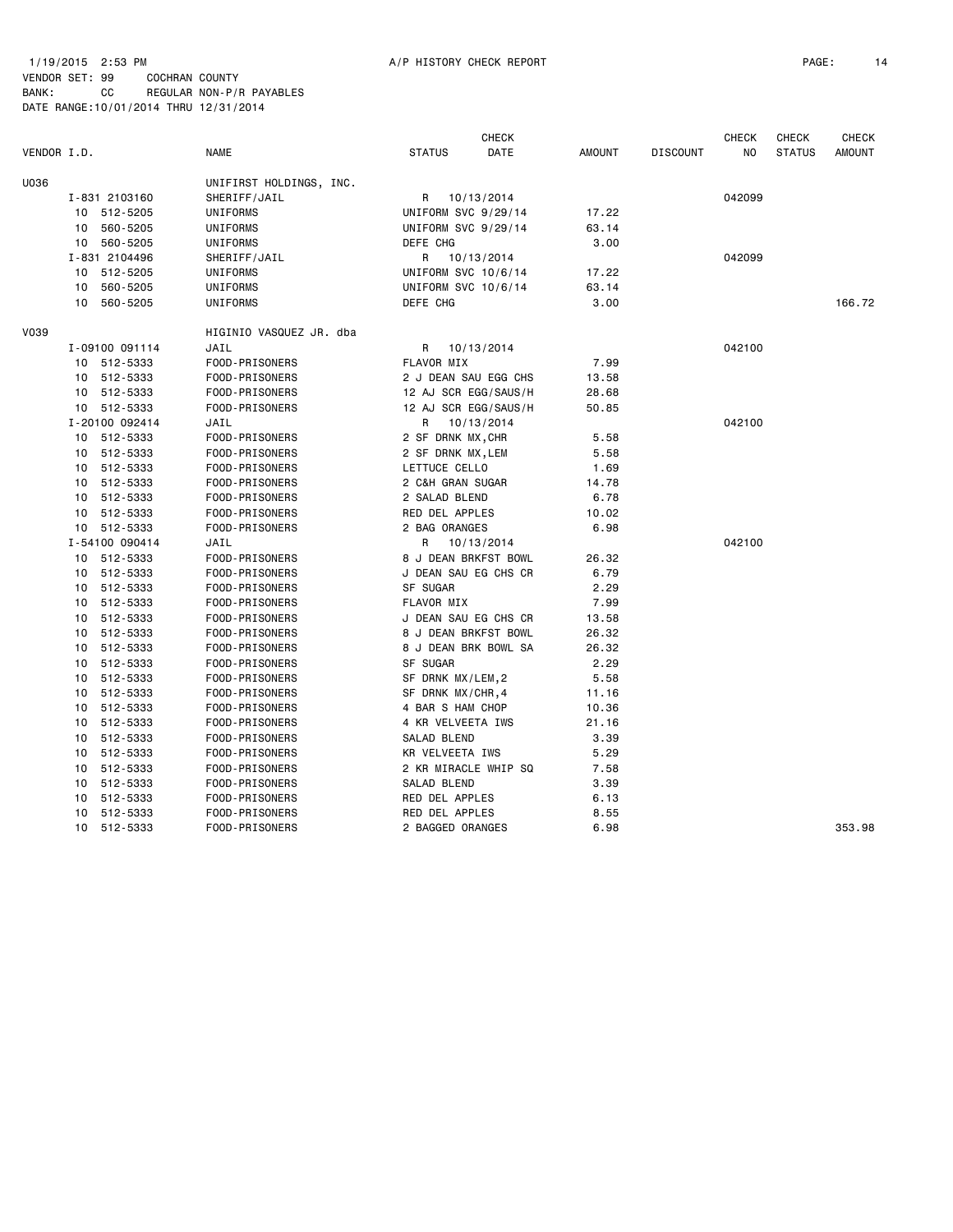VENDOR SET: 99 COCHRAN COUNTY BANK: CC REGULAR NON-P/R PAYABLES DATE RANGE:10/01/2014 THRU 12/31/2014

|             |    |                     |                                          |                      | <b>CHECK</b> |               |                 | <b>CHECK</b> | <b>CHECK</b>  | <b>CHECK</b>  |
|-------------|----|---------------------|------------------------------------------|----------------------|--------------|---------------|-----------------|--------------|---------------|---------------|
| VENDOR I.D. |    |                     | <b>NAME</b>                              | <b>STATUS</b>        | DATE         | <b>AMOUNT</b> | <b>DISCOUNT</b> | NO.          | <b>STATUS</b> | <b>AMOUNT</b> |
| <b>W055</b> |    |                     | WINDSTREAM COMMUNICATIONS SW             |                      |              |               |                 |              |               |               |
|             |    | I-266-0638 OCT14    | <b>MUSEUM</b>                            | R 10/13/2014         |              |               |                 | 042101       |               |               |
|             |    | 10 652-5420         | TELECOMMUNICATIONS                       | BASIC LOCAL SVC      |              | 52.36         |                 |              |               |               |
|             |    | 10 652-5420         | TELECOMMUNICATIONS                       | OPTIONAL SVC         |              | 3.15          |                 |              |               |               |
|             |    | 10 652-5420         | TELECOMMUNICATIONS                       | LONG DISTANCE SVC    |              | 6.17          |                 |              |               |               |
|             |    | I-266-5700 OCT14    | SHERIFF                                  | R                    | 10/13/2014   |               |                 | 042101       |               |               |
|             | 10 | 560-5420            |                                          | BASIC LOCAL SVC      |              | 59.45         |                 |              |               |               |
|             | 10 | 560-5420            | TELECOMMUNICATIONS<br>TELECOMMUNICATIONS | LONG DISTANCE SVC    |              | 6.00          |                 |              |               | 127.13        |
|             |    |                     |                                          |                      |              |               |                 |              |               |               |
| <b>WO70</b> |    |                     | R D WALLACE OIL CO INC                   |                      |              |               |                 |              |               |               |
|             |    | I-12520010 10/14    | <b>CEMETERY</b>                          | R                    | 10/13/2014   |               |                 | 042102       |               |               |
|             |    | 10 516-5330         | FUEL & OIL                               | 25.5GL REG ETH 8/298 |              | 79.46         |                 |              |               |               |
|             |    | 10 516-5330         | FUEL & OIL                               | 18.6GL REG ETH 9/9   |              | 57.96         |                 |              |               |               |
|             |    | 10 516-5330         | FUEL & OIL                               | 20GL REG ETH 9/16    |              | 60.32         |                 |              |               |               |
|             |    | 10 516-5330         | FUEL & OIL                               | 20GL REG ETH 9/16 DU |              | 60.32         |                 |              |               |               |
|             |    | 10 516-5330         | FUEL & OIL                               | CR DOUBLE BILLING    |              | 60.32CR       |                 |              |               |               |
|             |    | I-12520021 10/14    | PREC <sub>3</sub>                        | R                    | 10/13/2014   |               |                 | 042102       |               |               |
|             |    | 15 623-5330         | FUEL AND OIL                             | 522.1GL DYED DIESEL  |              | 1,628.95      |                 |              |               |               |
|             |    | 15 623-5330         | FUEL AND OIL                             | 2EA 80-0Z PWR SVC    |              | 23.72         |                 |              |               |               |
|             |    | 15 623-5330         | FUEL AND OIL                             | 1EA PWR SVC 12/1     |              | 5.95          |                 |              |               |               |
|             |    | 15 623-5330         | FUEL AND OIL                             | 125.3GL REG ETH 9/29 |              | 425.90        |                 |              |               |               |
|             |    | 15 623-5330         | FUEL AND OIL                             | 125GL DYED DIESEL 9/ |              | 390.00        |                 |              |               |               |
|             |    | 15 623-5330         | FUEL AND OIL                             | 1EA PWR SVC 12/1     |              | 5.95          |                 |              |               |               |
|             |    | I-12520030 10/14    | PREC 1                                   | R                    | 10/13/2014   |               |                 | 042102       |               |               |
|             |    | 15 621-5330         | FUEL & OIL                               | 21.9GL REG ETH 9/12  |              | 66.05         |                 |              |               |               |
|             | 15 | 621-5330            | FUEL & OIL                               | 24GL REG ETH 9/23    |              | 72.38         |                 |              |               |               |
|             |    | 15 621-5330         | FUEL & OIL                               | 45.9GL REG ETH/DUPL  |              | 138.43        |                 |              |               |               |
|             |    | 15 621-5330         | FUEL & OIL                               | CR DOUBLE BILLING    |              | 138.44CR      |                 |              |               |               |
|             |    | I-12520041 10/14    | PREC 4                                   | R 10/13/2014         |              |               |                 | 042102       |               |               |
|             |    | 15 624-5330         | FUEL AND OIL                             | 1" FARM HOSE         |              | 30.00         |                 |              |               |               |
|             |    | 15 624-5330         | FUEL AND OIL                             | 83.1GL LS DIESEL     |              | 287.19        |                 |              |               |               |
|             |    | 15 624-5330         | FUEL AND OIL                             | 23GL REG ETH 9/8     |              | 71.67         |                 |              |               |               |
|             |    | 15 624-5330         | FUEL AND OIL                             | 21.6GL REG ETH 9/24  |              | 67.31         |                 |              |               |               |
|             |    | I-12520043 10/14    | SHERIFF                                  | R.                   | 10/13/2014   |               |                 | 042102       |               |               |
|             | 10 | 560-5330            | FUEL AND OIL                             | 90.5GL REG ETH/#107  |              | 272.94        |                 |              |               |               |
|             | 10 | 560-5330            | FUEL AND OIL                             | 90.5GL REG ETH/#107  |              | 272.94        |                 |              |               |               |
|             | 10 | 560-5330            | FUEL AND OIL                             | 69.7GL REG ETH/#133  |              | 213.84        |                 |              |               |               |
|             | 10 | 560-5330            | FUEL AND OIL                             | 69.7GL REG ETH/#133  |              | 213.84        |                 |              |               |               |
|             | 10 | 560-5330            | FUEL AND OIL                             | CR DOUBLE BILLING    |              | 426.76CR      |                 |              |               | 3,819.60      |
|             |    |                     |                                          |                      |              |               |                 |              |               |               |
| W092        |    |                     | WTG FUELS, INC                           |                      |              |               |                 |              |               |               |
|             |    | I-15006-03496 10/14 | SHERIFF                                  | R 10/13/2014         |              |               |                 | 042103       |               |               |
|             | 10 | 560-5330            | FUEL AND OIL                             | 13.51GL UNL/#107     |              | 46.02         |                 |              |               |               |
|             | 10 | 560-5330            | FUEL AND OIL                             | 12GL UNL/#137        |              | 40.87         |                 |              |               |               |
|             | 10 | 560-5330            | FUEL AND OIL                             | 13.5GL UNL/#135      |              | 46.12         |                 |              |               |               |
|             | 10 | 560-5330            | FUEL AND OIL                             | 50.52GL PREM UNL/#13 |              | 175.54        |                 |              |               |               |
|             | 10 | 560-5330            | FUEL AND OIL                             | 98.51GL UNL/#136     |              | 330.00        |                 |              |               | 638.55        |
|             |    |                     |                                          |                      |              |               |                 |              |               |               |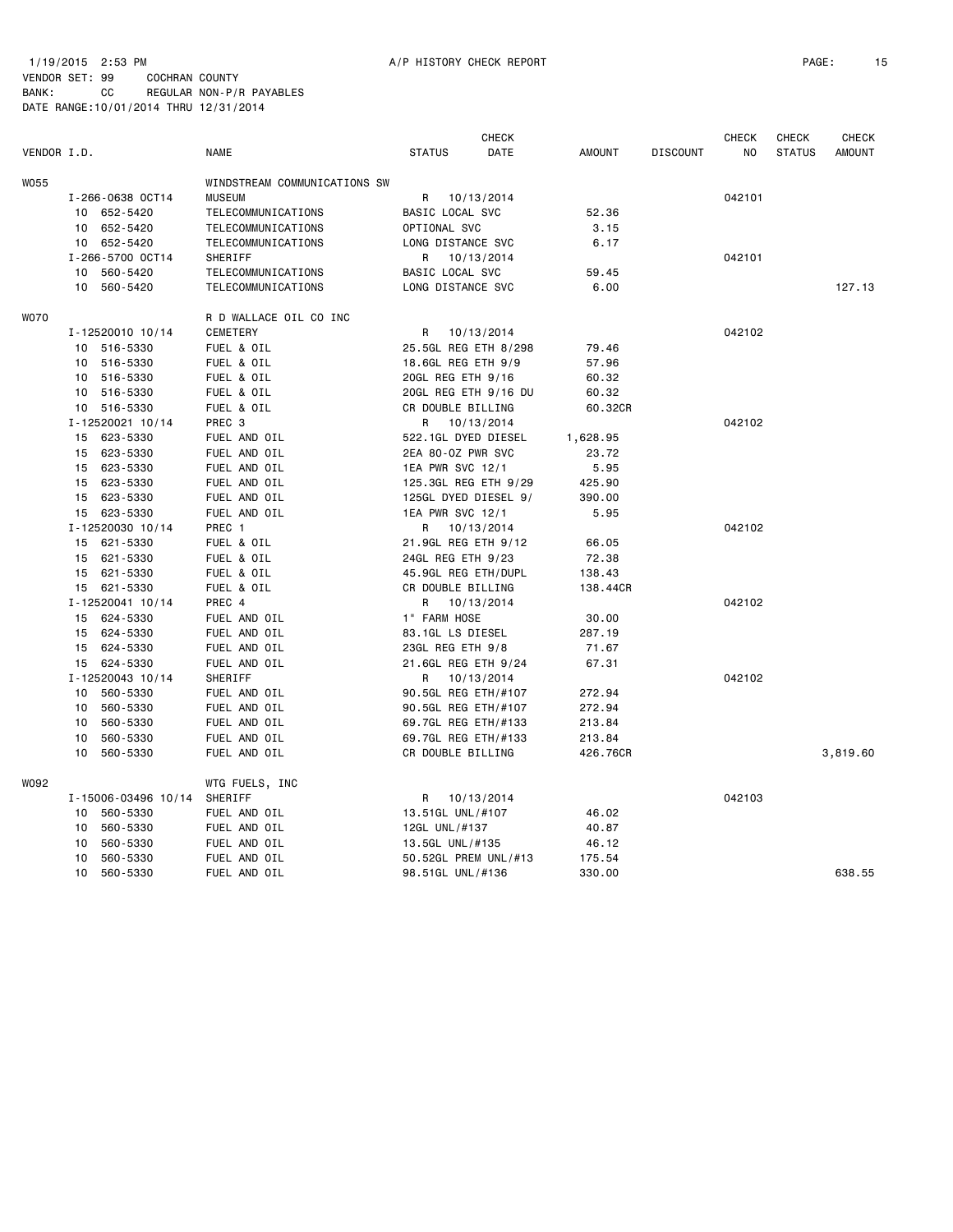1/19/2015 2:53 PM A/P HISTORY CHECK REPORT PAGE: 16 VENDOR SET: 99 COCHRAN COUNTY BANK: CC REGULAR NON-P/R PAYABLES DATE RANGE:10/01/2014 THRU 12/31/2014

|             |             |                     |                                |                    | <b>CHECK</b>          |               |                 | <b>CHECK</b> | <b>CHECK</b>  | <b>CHECK</b>  |
|-------------|-------------|---------------------|--------------------------------|--------------------|-----------------------|---------------|-----------------|--------------|---------------|---------------|
| VENDOR I.D. |             |                     | <b>NAME</b>                    | <b>STATUS</b>      | DATE                  | <b>AMOUNT</b> | <b>DISCOUNT</b> | NO.          | <b>STATUS</b> | <b>AMOUNT</b> |
| W092        |             |                     | WTG FUELS, INC                 |                    |                       |               |                 |              |               |               |
|             |             | I-15006-47129 10/14 | JUVENILE PROBATION             | R                  | 10/13/2014            |               |                 | 042104       |               |               |
|             |             | 17 573-5330         | <b>FUEL</b>                    |                    | 13.52GL UNL, SAN ANGE | 38.21         |                 |              |               | 38.21         |
| <b>WO97</b> |             |                     | WILDRED L. MATHENY dba         |                    |                       |               |                 |              |               |               |
|             | I-0804      |                     | CRTHSE/ACT BLDG/LIBRARY        | R                  | 10/13/2014            |               |                 | 042105       |               |               |
|             |             | 10 510-5332         | CUSTODIAL SUPPLIES             | <b>SPRAY BUGS</b>  |                       | 70.00         |                 |              |               |               |
|             | 10          | 662-5332            | CUSTODIAL SUPPLIES             | SPRAY BUGS         |                       | 45.00         |                 |              |               |               |
|             |             | 10 650-5332         | CUSTODIAL SUPPLIES             | <b>SPRAY BUGS</b>  |                       | 35.00         |                 |              |               | 150.00        |
| W115        |             |                     | RAYMOND D WEBER, SHERIFF       |                    |                       |               |                 |              |               |               |
|             |             | $I - 10/6/14$       | JAIL                           | R                  | 10/13/2014            |               |                 | 042106       |               |               |
|             |             | 10 512-5333         | FOOD-PRISONERS                 |                    | 2 GAL ALLSUP'S MILK   | 8.38          |                 |              |               |               |
|             |             | 10 512-5333         | FOOD-PRISONERS                 |                    | 2 GAL ALLSUP'S MILK   | 7.98          |                 |              |               |               |
|             |             | 10 512-5333         | FOOD-PRISONERS                 |                    | 12 ALLSUP'S BREAD 9/  | 9.54          |                 |              |               |               |
|             |             | 10 512-5392         | MISCELLANEOUS SUPPLIES         |                    | 1-GAL PITCHER, FAM DO | 3.50          |                 |              |               |               |
|             |             | 10 512-5333         | FOOD-PRISONERS                 |                    | 1 GAL ALLSUP'S MILK   | 3.19          |                 |              |               | 32.59         |
| W164        |             |                     | <b>WARREN CAT</b>              |                    |                       |               |                 |              |               |               |
|             |             | I-PS020281221       | PREC <sub>2</sub>              | R                  | 10/13/2014            |               |                 | 042107       |               |               |
|             |             | 15 622-5451         | REPAIRS                        |                    | LUBE FILTER/CAT 140M  | 16.51         |                 |              |               |               |
|             |             | 15 622-5451         | REPAIRS                        |                    | ELEMENT ASM #245-637  | 66.42         |                 |              |               |               |
|             |             | 15 622-5451         | REPAIRS                        |                    | ELEMENT ASM #245-637  | 42.36         |                 |              |               |               |
|             |             | 15 622-5451         | REPAIRS                        | <b>FUEL FILTER</b> |                       | 27.78         |                 |              |               |               |
|             |             | 15 622-5451         | REPAIRS                        | <b>FILTER ASM</b>  |                       | 34.08         |                 |              |               | 187.15        |
| W193        |             |                     | WESTWARD AUTOMOTIVE REPAIR LLC |                    |                       |               |                 |              |               |               |
|             | $I - 3260$  |                     | SHERIFF                        | R                  | 10/13/2014            |               |                 | 042108       |               |               |
|             |             | 10 560-5451         | MACHINERY-NON-OFFICE REPAIR    |                    | BLO RAD/CNDNSR, RPL T | 60.00         |                 |              |               |               |
|             |             | 10 560-5451         | MACHINERY-NON-OFFICE REPAIR    |                    | CHG A/C, INST STOP-LK | 30.00         |                 |              |               |               |
|             |             | 10 560-5451         | MACHINERY-NON-OFFICE REPAIR    | THERMOSTAT/#137    |                       | 18.63         |                 |              |               |               |
|             |             | 10 560-5451         | MACHINERY-NON-OFFICE REPAIR    | 1GL COOLANT        |                       | 17.25         |                 |              |               |               |
|             |             | 10 560-5451         | MACHINERY-NON-OFFICE REPAIR    | STOP-LEAK          |                       | 10.99         |                 |              |               |               |
|             | 10          | 560-5451            | MACHINERY-NON-OFFICE REPAIR    | 1 CN 134A          |                       | 12.99         |                 |              |               |               |
|             | 10          | 560-5451            | MACHINERY-NON-OFFICE REPAIR    | <b>SEAL</b>        |                       | 2.50          |                 |              |               | 152.36        |
| W216        |             |                     | CHRISTINA WOODS                |                    |                       |               |                 |              |               |               |
|             |             | I-100714/JUV#613    | COUNTY COURT                   | R                  | 10/13/2014            |               |                 | 042109       |               |               |
|             |             | 10 426-5400         | ATTORNEY AD LITEM              |                    | REV, MOD HRNG/JUV#613 | 300.00        |                 |              |               |               |
|             |             | I-100714/JUV#626    | COUNTY COURT                   | R                  | 10/13/2014            |               |                 | 042109       |               |               |
|             |             | 10 426-5400         | ATTORNEY AD LITEM              |                    | REV, MOD HRNG/JUV#626 | 300.00        |                 |              |               | 600.00        |
| W217        |             |                     | <b>WTC</b>                     |                    |                       |               |                 |              |               |               |
|             | $I - 12461$ |                     | PREC 1                         | R                  | 10/13/2014            |               |                 | 042110       |               |               |
|             |             | 15 621-5571         | CAPITAL OUTLAY                 |                    | CONSTR SURVEY/CR110;  | 4,000.00      |                 |              |               |               |
|             |             | 15 621-5571         | CAPITAL OUTLAY                 |                    | CONSTR MGMT/CR110; P  | 4,000.00      |                 |              |               | 8,000.00      |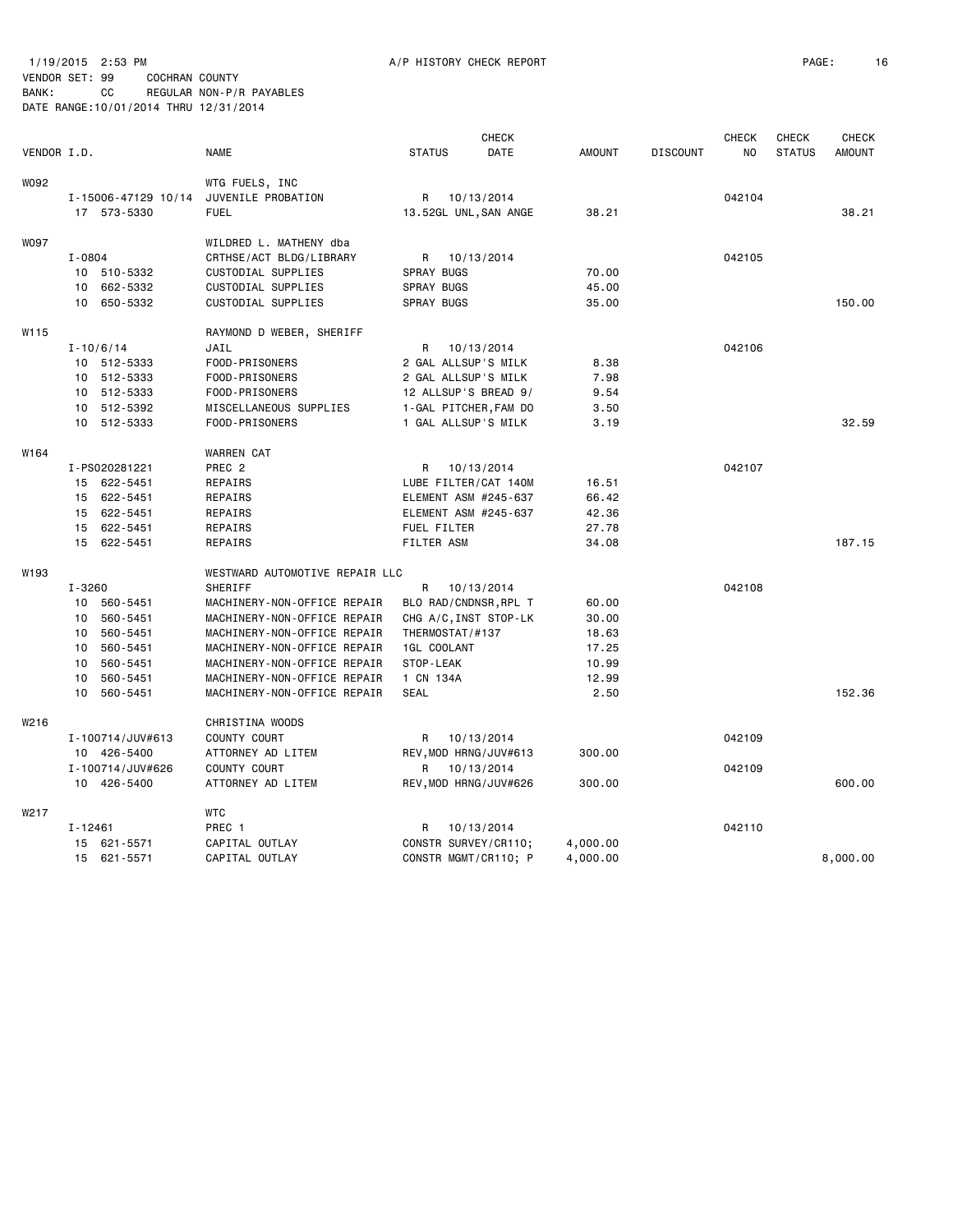1/19/2015 2:53 PM A/P HISTORY CHECK REPORT PAGE: 17 VENDOR SET: 99 COCHRAN COUNTY

|             |                         |                                | <b>CHECK</b>          |      |               |                 | <b>CHECK</b>   | <b>CHECK</b>  | <b>CHECK</b>  |
|-------------|-------------------------|--------------------------------|-----------------------|------|---------------|-----------------|----------------|---------------|---------------|
| VENDOR I.D. |                         | <b>NAME</b>                    | <b>STATUS</b>         | DATE | <b>AMOUNT</b> | <b>DISCOUNT</b> | N <sub>O</sub> | <b>STATUS</b> | <b>AMOUNT</b> |
| W221        |                         | WEST TEXAS BOYS RANCH          |                       |      |               |                 |                |               |               |
|             | $I - 2013 - 69$         | JUVENILE PROBATION             | R 10/13/2014          |      |               |                 | 042111         |               |               |
|             | 17 573-5413.003         | Grant C Placements             | 30 DAYS/POST(N) #818  |      | 1,355.70      |                 |                |               | 1,355.70      |
| Y026        |                         | YOAKUM COUNTY SHERIFF'S OFFICE |                       |      |               |                 |                |               |               |
|             | $I - 10/1/14/PRISONERS$ | JAIL                           | R<br>10/13/2014       |      |               |                 | 042112         |               |               |
|             | 10 512-5499             | MISCELLANEOUS                  | 8 DAS/LARRY BANNING   |      | 272.00        |                 |                |               |               |
|             | 10 512-5499             | MISCELLANEOUS                  | 8 DAS/ABRAHAM GARZA   |      | 272.00        |                 |                |               |               |
|             | 10 512-5499             | MISCELLANEOUS                  | 8 DAS/ANGELO IGNACIO  |      | 272.00        |                 |                |               | 816.00        |
| A165        |                         | AFFILIATED COMPUTER SERVICES** |                       |      |               |                 |                |               |               |
|             | I-1090661               | CO/DIST CLERK                  | 10/30/2014<br>R       |      |               |                 | 042145         |               |               |
|             | 10 403-5310             | OFFICE SUPPLIES                | 3 RECEIPT PAPER       |      | 8.73          |                 |                |               |               |
|             | 10 403-5310             | OFFICE SUPPLIES                | FREIGHT               |      | 13.36         |                 |                |               | 22.09         |
| A178        |                         | AMAZON                         |                       |      |               |                 |                |               |               |
|             | I-087750649538          | LIBRARY                        | 10/30/2014<br>R       |      |               |                 | 042146         |               |               |
|             | 10 650-5590             | <b>BOOKS</b>                   | LONE SURVIVOR: THE EY |      | 10.99         |                 |                |               |               |
|             | 10 650-5590             | <b>BOOKS</b>                   | THE INFINITE SEA: THE |      | 11.76         |                 |                |               |               |
|             | 10 650-5590             | <b>BOOKS</b>                   | FOUND: A MICKEY BOLIT |      | 14.84         |                 |                |               |               |
|             | 650-5590<br>10          | <b>BOOKS</b>                   | THE WINTER GUEST      |      | 9.45          |                 |                |               |               |
|             | 650-5590<br>10          | <b>BOOKS</b>                   | BLACK HAWK DOWN:A ST  |      | 10.91         |                 |                |               |               |
|             | 10<br>650-5590          | <b>BOOKS</b>                   | LA INVENCI?N DEL AMO  |      | 15.13         |                 |                |               |               |
|             | 650-5590<br>10          | <b>BOOKS</b>                   | <b>ADULTERIO</b>      |      | 15.78         |                 |                |               |               |
|             | 10<br>650-5590          | <b>BOOKS</b>                   | MORTAL DANGER         |      | 14.21         |                 |                |               |               |
|             | 10<br>650-5590          | <b>BOOKS</b>                   | SUICIDE: LIVING WITH  |      | 13.05         |                 |                |               |               |
|             | 650-5590<br>10          | <b>BOOKS</b>                   | SHIFT-OMNIBUS EDITIO  |      | 16.25         |                 |                |               |               |
|             | 650-5590<br>10          | <b>BOOKS</b>                   | DUST (SILO SAGA)      |      | 14.69         |                 |                |               |               |
|             | 650-5590<br>10          | <b>BOOKS</b>                   | EL H?ROE DISCRETO     |      | 15.66         |                 |                |               |               |
|             | 10 650-5590             | <b>BOOKS</b>                   | HOW THE POOR CAN SAV  |      | 13.99         |                 |                |               |               |
|             | I-087750983462          | LIBRARY                        | R 10/30/2014          |      |               |                 | 042146         |               |               |
|             | 10 650-5590             | <b>BOOKS</b>                   | MICHAEL VEY 4: HUNT F |      | 11.62         |                 |                |               |               |
|             | I-087754998662          | LIBRARY                        | 10/30/2014<br>R.      |      |               |                 | 042146         |               |               |
|             | 10 650-5590             | <b>BOOKS</b>                   | THE SHOEMAKER'S WIFE  |      | 10.30         |                 |                |               |               |
|             | I-087757782923          | LIBRARY                        | R<br>10/30/2014       |      |               |                 | 042146         |               |               |
|             | 10 650-5590             | <b>BOOKS</b>                   | THE SECRET LIFE OF B  |      | 9.04          |                 |                |               |               |
|             | 10 650-5590             | <b>BOOKS</b>                   | CIEN A ?OS DE SOLEDA  |      | 9.04          |                 |                |               |               |
|             | 10 650-5590             | <b>BOOKS</b>                   | HORTON AND THE KWUGG  |      | 9.49          |                 |                |               |               |
|             | 650-5590<br>10          | <b>BOOKS</b>                   | THE NOTEBOOK OF DOOM  |      | 4.08          |                 |                |               |               |
|             | 650-5590<br>10          | <b>BOOKS</b>                   | KNOCKING ON HEAVEN'S  |      | 12.24         |                 |                |               |               |
|             | 10 650-5590             | <b>BOOKS</b>                   | <b>DISC</b>           |      | 10.00CR       |                 |                |               |               |
|             | I-148116720918          | LIBRARY                        | R<br>10/30/2014       |      |               |                 | 042146         |               |               |
|             | 650-5590<br>10          | <b>BOOKS</b>                   | HILLBILLY ROCKSTAR:A  |      | 12.34         |                 |                |               |               |
|             | 10<br>650-5590          | <b>BOOKS</b>                   | THE NEVERENDING STOR  |      | 15.50         |                 |                |               |               |
|             | 650-5590<br>10          | <b>BOOKS</b>                   | WAYFARING STRANGER:A  |      | 16.48         |                 |                |               |               |
|             | 650-5590<br>10          | <b>BOOKS</b>                   | THE NEVERENDING STOR  |      | 4.52          |                 |                |               |               |
|             | 650-5499<br>10          | MISCELLANEOUS                  | STNLSS STEEL POPCRN   |      | 10.29         |                 |                |               |               |
|             | 650-5499<br>10          | MISCELLANEOUS                  | SNAPPY POPCORN BUTLE  |      | 21.48         |                 |                |               |               |
|             |                         |                                |                       |      |               |                 |                |               |               |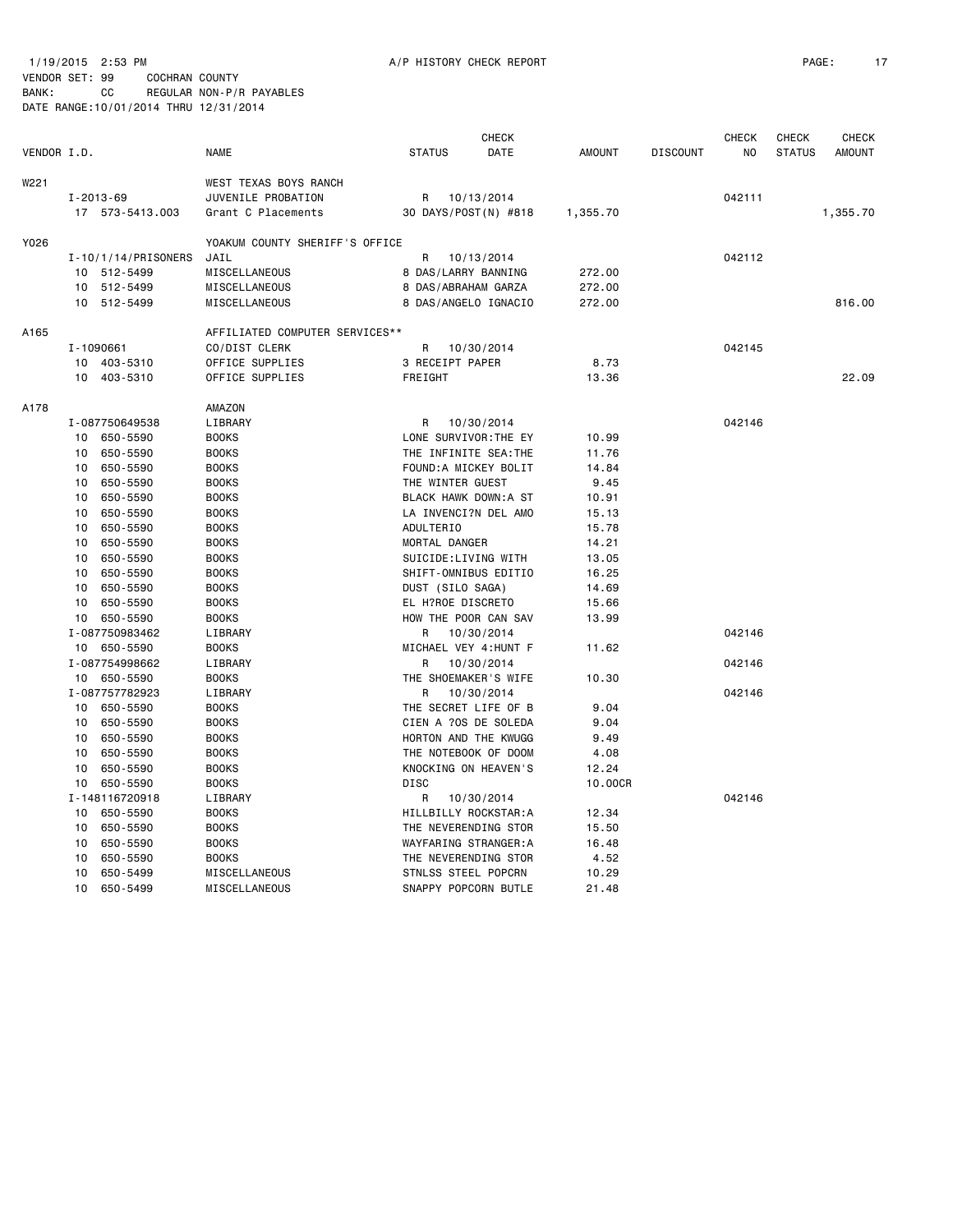1/19/2015 2:53 PM A/P HISTORY CHECK REPORT PAGE: 18 VENDOR SET: 99 COCHRAN COUNTY BANK: CC REGULAR NON-P/R PAYABLES DATE RANGE:10/01/2014 THRU 12/31/2014

|             |                     |                                         |                       | <b>CHECK</b> |               |                 | <b>CHECK</b>   | <b>CHECK</b>  | <b>CHECK</b>  |
|-------------|---------------------|-----------------------------------------|-----------------------|--------------|---------------|-----------------|----------------|---------------|---------------|
| VENDOR I.D. |                     | <b>NAME</b>                             | <b>STATUS</b>         | DATE         | <b>AMOUNT</b> | <b>DISCOUNT</b> | N <sub>O</sub> | <b>STATUS</b> | <b>AMOUNT</b> |
|             | I-292456127339      | LIBRARY                                 | R                     | 10/30/2014   |               |                 | 042146         |               |               |
|             | 10 650-5590         | <b>BOOKS</b>                            | THE 100-YR-OLD MAN W  |              | 8.96          |                 |                |               |               |
|             | 10 650-5590         | <b>BOOKS</b>                            | SHIPPING              |              | 3.99          |                 |                |               | 326.08        |
|             |                     |                                         |                       |              |               |                 |                |               |               |
| A182        |                     | AIRPORT WINDSOCK CORP.                  |                       |              |               |                 |                |               |               |
|             | $I - 40151$         | AIRPORT                                 | R 10/30/2014          |              |               |                 | 042147         |               |               |
|             | 30 518-5451         | REPAIR                                  | 36x144 WINDSOCK #AWC  |              | 104.95        |                 |                |               |               |
|             | 30 518-5451         | REPAIR                                  | SHIPPING              |              | 12.00         |                 |                |               | 116.95        |
| B026        |                     | BLEDSOE WATER SUPPLY CORP               |                       |              |               |                 |                |               |               |
|             | $I - 3004$ 10/14    | PREC <sub>3</sub>                       | R                     | 10/30/2014   |               |                 | 042148         |               |               |
|             | 15 623-5440         | UTILITIES                               | WATER BILL DATED 10/  |              | 20.10         |                 |                |               | 20.10         |
|             |                     |                                         |                       |              |               |                 |                |               |               |
| B256        |                     | CONNIE JO BAKER                         |                       |              |               |                 |                |               |               |
|             | I-'14 REG'L NETDATA | CO/DIST CLERK                           | R 10/30/2014          |              |               |                 | 042149         |               |               |
|             | 10 403-5427         | CONTINUING EDUCATION                    | 335 MI TO/FR AMARILL  |              | 187.60        |                 |                |               |               |
|             | 10 403-5427         | CONTINUING EDUCATION                    | 1 NITE, AMARILLO-CJ & |              | 135.20        |                 |                |               |               |
|             | 10 403-5427         | CONTINUING EDUCATION                    | LODGING TAX           |              | 27.69         |                 |                |               |               |
|             | 10 403-5427         | CONTINUING EDUCATION                    | MEALS 10/15-16/14     |              | 56.77         |                 |                |               | 407.26        |
| C004        |                     | BILLY D CARTER                          |                       |              |               |                 |                |               |               |
|             | I-ICE MACHINE 10/14 | JAIL                                    | R                     | 10/30/2014   |               |                 | 042150         |               |               |
|             | 10 512-5451         | REPAIR                                  | 1/2 SCOTSMAN 350# IC  |              | 1,260.00      |                 |                |               |               |
|             | 10 510-5451         | REPAIR                                  | 1/2 SCOTSMAN 350# IC  |              | 1,260.00      |                 |                |               | 2,520.00      |
|             |                     |                                         |                       |              |               |                 |                |               |               |
| C008        |                     | CITY OF WHITEFACE                       |                       |              |               |                 |                |               |               |
|             | $I - 409$ 11/14     | PREC <sub>2</sub>                       | R 10/30/2014          |              |               |                 | 042151         |               |               |
|             | 15 622-5440         | UTILITIES                               | GAS SVC               |              | 16.25         |                 |                |               |               |
|             | 15 622-5440         | UTILITIES                               | WATER SVC             |              | 14.00         |                 |                |               |               |
|             | 15 622-5440         | UTILITIES                               | GARBAGE SVC           |              | 50.10         |                 |                |               |               |
|             | 15 622-5440         | UTILITIES                               | SEWER SVC             |              | 22.50         |                 |                |               | 102.85        |
| C015        |                     | COCHRAN COUNTY SENIOR                   |                       |              |               |                 |                |               |               |
|             | I-OCT '14 INSTLMT   | SENIOR CITIZENS                         | R 10/30/2014          |              |               |                 | 042152         |               |               |
|             | 10 663-5418         | SENIOR CITIZENS CONTRACT                | OCT 2014              |              | 6,250.00      |                 |                |               | 6,250.00      |
| C340        |                     | COUNTY INFORMATION RESOURCE AG          |                       |              |               |                 |                |               |               |
|             | I-S0P002922         | NON-DEPT'L                              | R                     | 10/30/2014   |               |                 | 042153         |               |               |
|             | 10 409-5420         | TELECOMMUNICATIONS                      | 17 EMAIL ACCTS/SEP '  |              | 34.00         |                 |                |               | 34.00         |
|             |                     |                                         |                       |              |               |                 |                |               |               |
| D023        |                     | PHILIP J. DAVIS, PH.D.                  |                       |              |               |                 |                |               |               |
|             | $I - #819 10/14$    | JUVENILE PROBATION                      | R                     | 10/30/2014   |               |                 | 042154         |               |               |
|             | 17 573-5413.002     | Mental Health External ContracEVAL #819 |                       |              | 650.00        |                 |                |               |               |
|             | $I - #824 10/14$    | JUVENILE PROBATION                      | R                     | 10/30/2014   |               |                 | 042154         |               |               |
|             | 17 573-5413.002     | Mental Health External ContracEVAL #824 |                       |              | 650.00        |                 |                |               | 1,300.00      |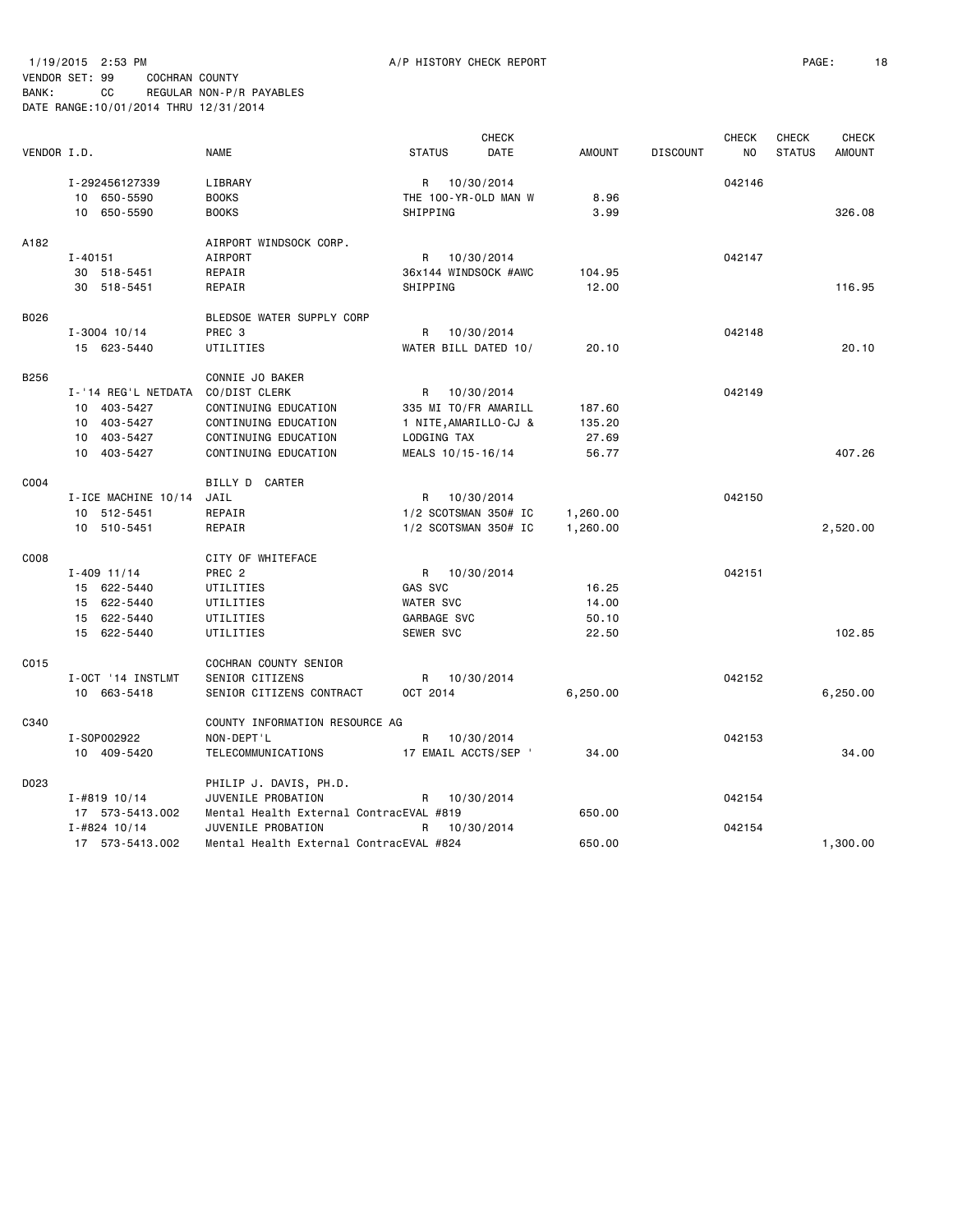#### 1/19/2015 2:53 PM A/P HISTORY CHECK REPORT PAGE: 19 VENDOR SET: 99 COCHRAN COUNTY BANK: CC REGULAR NON-P/R PAYABLES DATE RANGE:10/01/2014 THRU 12/31/2014

|             |                 |                |                             |                       | <b>CHECK</b>          |               |                 | <b>CHECK</b> | <b>CHECK</b>  | <b>CHECK</b>  |
|-------------|-----------------|----------------|-----------------------------|-----------------------|-----------------------|---------------|-----------------|--------------|---------------|---------------|
| VENDOR I.D. |                 |                | <b>NAME</b>                 | <b>STATUS</b>         | DATE                  | <b>AMOUNT</b> | <b>DISCOUNT</b> | NO.          | <b>STATUS</b> | <b>AMOUNT</b> |
| D039        |                 |                | TERRY DUVALL dba            |                       |                       |               |                 |              |               |               |
|             | $I - 184$       |                | <b>CLERK</b>                | R                     | 10/30/2014            |               |                 | 042155       |               |               |
|             |                 | 10 403-5451    | REPAIRS                     |                       | RESET PUBLIC WIFI/MO  | 90.00         |                 |              |               | 90.00         |
| D056        |                 |                | <b>STACEY DUNN</b>          |                       |                       |               |                 |              |               |               |
|             |                 | I-MEAL 10/7/14 | COMMISSIONERS COURT         | R                     | 10/30/2014            |               |                 | 042156       |               |               |
|             |                 | 15 610-5427    | COMM-CONTINUING EDUCATION   |                       | MEAL, ABILENE 10/7/14 | 20.99         |                 |              |               |               |
|             |                 | 15 610-5427    | COMM-CONTINUING EDUCATION   | R/B SALES TAX         |                       | 1.68          |                 |              |               | 22.67         |
| E057        |                 |                | ELECTION SYSTEMS & SOFTWARE |                       |                       |               |                 |              |               |               |
|             | I-909097        |                | <b>ELECTIONS</b>            | R                     | 10/30/2014            |               |                 | 042157       |               |               |
|             |                 | 10 490-5411    | MAINTENANCE CONTRACTS       |                       | 4 FRMWR USAGE AGRMT-  | 149.96        |                 |              |               |               |
|             |                 | 10 490-5411    | MAINTENANCE CONTRACTS       |                       | 8 FRMWR USAGE AGRMT-  | 299.92        |                 |              |               |               |
|             |                 | 10 490-5411    | MAINTENANCE CONTRACTS       |                       | 8 GOLD-HDW MAINT AUT  | 2,917.20      |                 |              |               |               |
|             |                 | 10 490-5411    | MAINTENANCE CONTRACTS       |                       | 4 GOLD-HDW MAINT M10  | 1,014.08      |                 |              |               |               |
|             | I-909435        |                | <b>ELECTIONS</b>            | R                     | 10/30/2014            |               |                 | 042157       |               |               |
|             |                 | 10 490-5335    | ELECTION SUPPLIES           |                       | PREC TABULATOR/GEN E  | 371.88        |                 |              |               |               |
|             | 10              | 490-5335       | ELECTION SUPPLIES           | BALLOT TYPE           |                       | 53.13         |                 |              |               |               |
|             | 10              | 490-5335       | ELECTION SUPPLIES           | 5 PRECINCTS           |                       | 26.55         |                 |              |               |               |
|             | 10              | 490-5335       | ELECTION SUPPLIES           | 5 BALLOT FACES        |                       | 53.15         |                 |              |               |               |
|             | 10              | 490-5335       | ELECTION SUPPLIES           | 28 CONTESTS/ISSUES    |                       | 357.00        |                 |              |               |               |
|             | 10              | 490-5335       | ELECTION SUPPLIES           |                       | 78 CANDIDATE/RESPONS  | 414.18        |                 |              |               |               |
|             | 10              | 490-5335       | ELECTION SUPPLIES           | 5 MEDIA BURN/PCMCIA   |                       | 50.00         |                 |              |               |               |
|             | 10              | 490-5335       | ELECTION SUPPLIES           | 5 MEDIA BURN/AUTOMK   |                       | 50.00         |                 |              |               |               |
|             | 10              | 490-5335       | ELECTION SUPPLIES           |                       | AUTOMRK: LANG SET-UP  | 256.50        |                 |              |               |               |
|             | 10              | 490-5335       | ELECTION SUPPLIES           |                       | AUTOMK: 78 CANDIDATE  | 568.62        |                 |              |               |               |
|             | 10              | 490-5335       | ELECTION SUPPLIES           | AUTOMK: 4 POLITICAL   |                       | 20.88         |                 |              |               |               |
|             | 10              | 490-5335       | ELECTION SUPPLIES           |                       | AUTOMK: 27 CONTESTS/  | 284.31        |                 |              |               |               |
|             | 10              | 490-5335       | ELECTION SUPPLIES           |                       | AUTOMK: PROPS/AMENDS  | 15.48         |                 |              |               |               |
|             | 10              | 490-5335       | ELECTION SUPPLIES           |                       | AUTOMK: 5 BALLOT FAC  | 52.65         |                 |              |               |               |
|             | 10              | 490-5335       | ELECTION SUPPLIES           | AUTOMK: LANG SET-UP   |                       | 256.50        |                 |              |               |               |
|             | 10              | 490-5335       | ELECTION SUPPLIES           |                       | AUTOMK: 78 CANDIDATE  | 568.62        |                 |              |               |               |
|             | 10              | 490-5335       | ELECTION SUPPLIES           | AUTOMK: 4 POLITICAL   |                       | 20.88         |                 |              |               |               |
|             | 10              | 490-5335       | ELECTION SUPPLIES           |                       | AUTOMK: 27 CONTESTS/  | 284.31        |                 |              |               |               |
|             | 10              | 490-5335       | ELECTION SUPPLIES           |                       | AUTOMK: PROPS/AMENDS  | 15.48         |                 |              |               |               |
|             | 10              | 490-5335       | ELECTION SUPPLIES           |                       | AUTOMK: 5 BALLOT FAC  | 52.65         |                 |              |               |               |
|             |                 | 10 490-5335    | ELECTION SUPPLIES           | FREIGHT               |                       | 25.48         |                 |              |               |               |
|             | I-910284        |                | <b>ELECTIONS</b>            |                       | R 10/30/2014          |               |                 | 042157       |               |               |
|             | 10 <sup>1</sup> | 490-5335       | ELECTION SUPPLIES           |                       | 520 BALLOTS/GEN ELEC  | 156.00        |                 |              |               |               |
|             | 10              | 490-5335       | ELECTION SUPPLIES           |                       | 1250 BALLOTS--ELEC D  | 375.00        |                 |              |               |               |
|             | 10              | 490-5335       | ELECTION SUPPLIES           | 44 BALLOTS - - CODING |                       | 13.20         |                 |              |               |               |
|             | 10              | 490-5335       | ELECTION SUPPLIES           | 25 BALLOTS - - SAMPLE |                       | 7.50          |                 |              |               |               |
|             | 10              | 490-5335       | ELECTION SUPPLIES           | 25 BALLOTS - - TEST   |                       | 7.50          |                 |              |               |               |
|             |                 | 10 490-5335    | ELECTION SUPPLIES           | FREIGHT               |                       | 23.56         |                 |              |               |               |
|             | I-910975        |                | ELECTIONS                   | R                     | 10/30/2014            |               |                 | 042157       |               |               |
|             |                 | 10 490-5335    | ELECTION SUPPLIES           | 2 M100 KEYS           |                       | 8.10          |                 |              |               |               |
|             |                 | 10 490-5335    | ELECTION SUPPLIES           | FREIGHT               |                       | 10.86         |                 |              |               | 8,781.13      |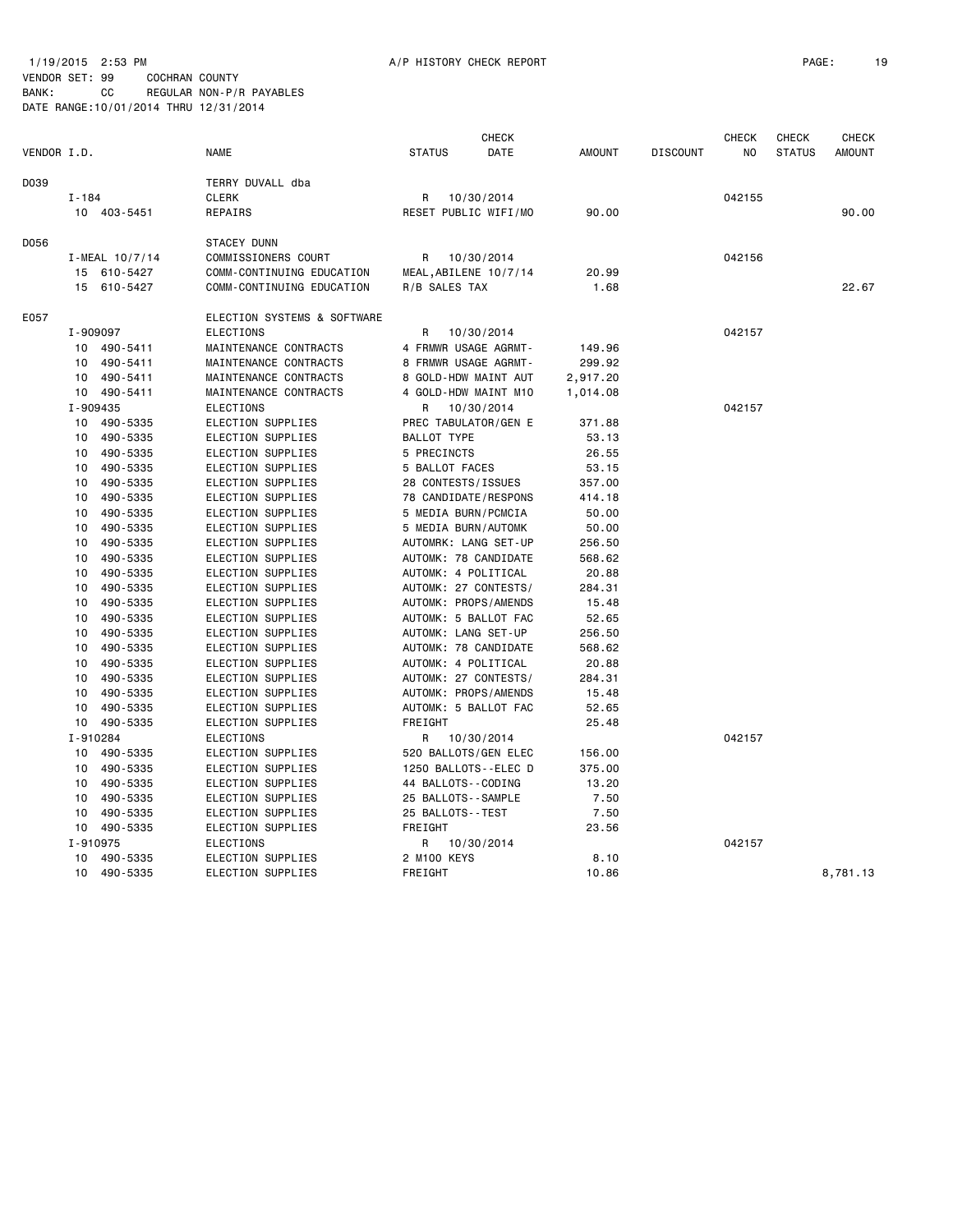1/19/2015 2:53 PM A/P HISTORY CHECK REPORT PAGE: 20 VENDOR SET: 99 COCHRAN COUNTY

| VENDOR SEI: 99 |    | COCHRAN COUNTY                         |                          |  |
|----------------|----|----------------------------------------|--------------------------|--|
| BANK :         | CC |                                        | REGULAR NON-P/R PAYABLES |  |
|                |    | DATE RANGE: 10/01/2014 THRU 12/31/2014 |                          |  |

|                  |            |                    |                               |                        | <b>CHECK</b>          |               |                 | <b>CHECK</b>   | <b>CHECK</b>  | <b>CHECK</b>  |
|------------------|------------|--------------------|-------------------------------|------------------------|-----------------------|---------------|-----------------|----------------|---------------|---------------|
| VENDOR I.D.      |            |                    | <b>NAME</b>                   | <b>STATUS</b>          | DATE                  | <b>AMOUNT</b> | <b>DISCOUNT</b> | N <sub>0</sub> | <b>STATUS</b> | <b>AMOUNT</b> |
| E079             |            |                    | ELECTION WORKS INC.           |                        |                       |               |                 |                |               |               |
|                  | $I - 8513$ |                    | ELECTIONS                     |                        | 10/30/2014            |               |                 | 042158         |               |               |
|                  |            | 10 490-5335        | ELECTION SUPPLIES             |                        | 50 BALLOT MARKER W/P  | 250.00        |                 |                |               |               |
|                  | 10         | 490-5335           | ELECTION SUPPLIES             |                        | 50 BALLOT MARKER W/P  | 275.00        |                 |                |               |               |
|                  | 10         | 490-5335           | ELECTION SUPPLIES             | SHIPPING               |                       | 17.55         |                 |                |               | 542.55        |
| F073             |            |                    | FRONTIER VALLEY INC.          |                        |                       |               |                 |                |               |               |
|                  | I-368273   |                    | <b>PARK</b>                   | R                      | 10/30/2014            |               |                 | 042159         |               |               |
|                  |            | 10 660-5451        | REPAIR                        |                        | RPL RCPTCL/S PLAYGRO  | 109.00        |                 |                |               |               |
|                  | 10         | 660-5451           | REPAIR                        | <b>GFCI RECEPTACLE</b> |                       | 18.34         |                 |                |               |               |
|                  | 10         | 660-5451           | REPAIR                        |                        | HD NEMA DPLX RECEPTA  | 1.73          |                 |                |               |               |
|                  | 10         | 660-5451           | REPAIR                        | ELEC BOX COVER         |                       | 2.55          |                 |                |               | 131.62        |
| G031             |            |                    | GRAINGER                      |                        |                       |               |                 |                |               |               |
|                  |            | I-9564321827       | SHERIFF/NON-DEP/ALL PRECs     | R                      | 10/30/2014            |               |                 | 042160         |               |               |
|                  |            | 10 560-5334        | OTHER SUPPLIES                | 6 FIRST AID KITS/OR    |                       | 128.64        |                 |                |               |               |
|                  |            | 15 621-5356        | ROAD MATERIALS & SUPPLIES     | 2 FIRST AID KITS/OR    |                       | 42.88         |                 |                |               |               |
|                  |            | 15 622-5356        | ROAD MATERIALS & SUPPLIES     | 2 FIRST AID KITS/OR    |                       | 42.88         |                 |                |               |               |
|                  |            | 15 623-5356        | ROAD MATERIALS & SUPPLIES     | 2 FIRST AID KITS/OR    |                       | 42.88         |                 |                |               |               |
|                  |            | 15 624-5356        | ROAD MATERIALS & SUPPLIES     | 2 FIRST AID KITS/OR    |                       | 42.88         |                 |                |               |               |
|                  |            | 10 409-5499        | MISCELLANEOUS                 |                        | 2 BARRICADE TAPE, YLW | 6.98          |                 |                |               |               |
|                  |            | I-9564321835       | SHERIFF                       | R                      | 10/30/2014            |               |                 | 042160         |               |               |
|                  |            | 10 560-5334        | OTHER SUPPLIES                |                        | BARRICADE TAPE, YLW/S | 23.76         |                 |                |               |               |
|                  |            | I-9564608199       | <b>COURTHOUSE</b>             | R                      | 10/30/2014            |               |                 | 042160         |               |               |
|                  |            | 10 510-5451        | REPAIR                        |                        | PNEUMATIC OIL FILTER  | 94.96         |                 |                |               |               |
|                  |            | I-9564608223       | <b>COURTHOUSE</b>             | R                      | 10/30/2014            |               |                 | 042160         |               |               |
|                  |            | 10 510-5451        | REPAIR                        | COMPRSD AIR FILTER     |                       | 47.22         |                 |                |               |               |
|                  |            | 10 510-5332        | CUSTODIAL SUPPLIES            |                        | 1CS WHITE BUFF/CLN P  | 41.15         |                 |                |               | 514.23        |
| H <sub>029</sub> |            |                    | TAYLOR CORPORATION dba        |                        |                       |               |                 |                |               |               |
|                  |            | I-INV2447331       | <b>TREASURER</b>              | R                      | 10/30/2014            |               |                 | 042161         |               |               |
|                  |            | 10 497-5310        | OFFICE SUPPLIES               |                        | 2 PK ATTENDANCE CALE  | 83.18         |                 |                |               |               |
|                  |            | 10 497-5310        | OFFICE SUPPLIES               | SHIPPING               |                       | 25.01         |                 |                |               | 108.19        |
| H126             |            |                    | HOLLAND'S OFFICE TECHNOLOGIES |                        |                       |               |                 |                |               |               |
|                  | I-108276   |                    | AUDITOR                       | R                      | 10/30/2014            |               |                 | 042162         |               |               |
|                  |            | 10 495-5310        | OFFICE SUPPLIES               |                        | 2 WALL CALENDAR/2015  | 29,10         |                 |                |               | 29.10         |
| H <sub>257</sub> |            |                    | HOME DEPOT CREDIT SERVICES    |                        |                       |               |                 |                |               |               |
|                  |            | I-6563062          | SHERIFF/COURTHOUSE            | R                      | 10/30/2014            |               |                 | 042163         |               |               |
|                  |            | 10 560-5334        | OTHER SUPPLIES                | 4 GAL WET/DRY VAC      |                       | 79.97         |                 |                |               |               |
|                  |            | 10 510-5451        | REPAIR                        | VINYL ELEC TAPE        |                       | 3.98          |                 |                |               |               |
|                  |            | 10 510-5451        | REPAIR                        | WHITE ELEC TAPE        |                       | 3.98          |                 |                |               |               |
|                  |            | 10 510-5451        | REPAIR                        |                        | 3/4"x22' SPLIC TAPE/  | 2.48          |                 |                |               |               |
|                  |            | I-JACKHAMMER 10/14 | COURTHOUSE                    |                        | R 10/30/2014          |               |                 | 042163         |               |               |
|                  |            | 10 510-5451        | REPAIR                        | DEPOSIT                |                       | 150.00        |                 |                |               |               |
|                  |            | 10 510-5451        | REPAIR                        |                        | 1-DAY RENT/JACKHAMME  | 90.50CR       |                 |                |               |               |
|                  |            | 10 510-5451        | REPAIR                        | SALES TAX ADJ          |                       | 8.22          |                 |                |               | 158.13        |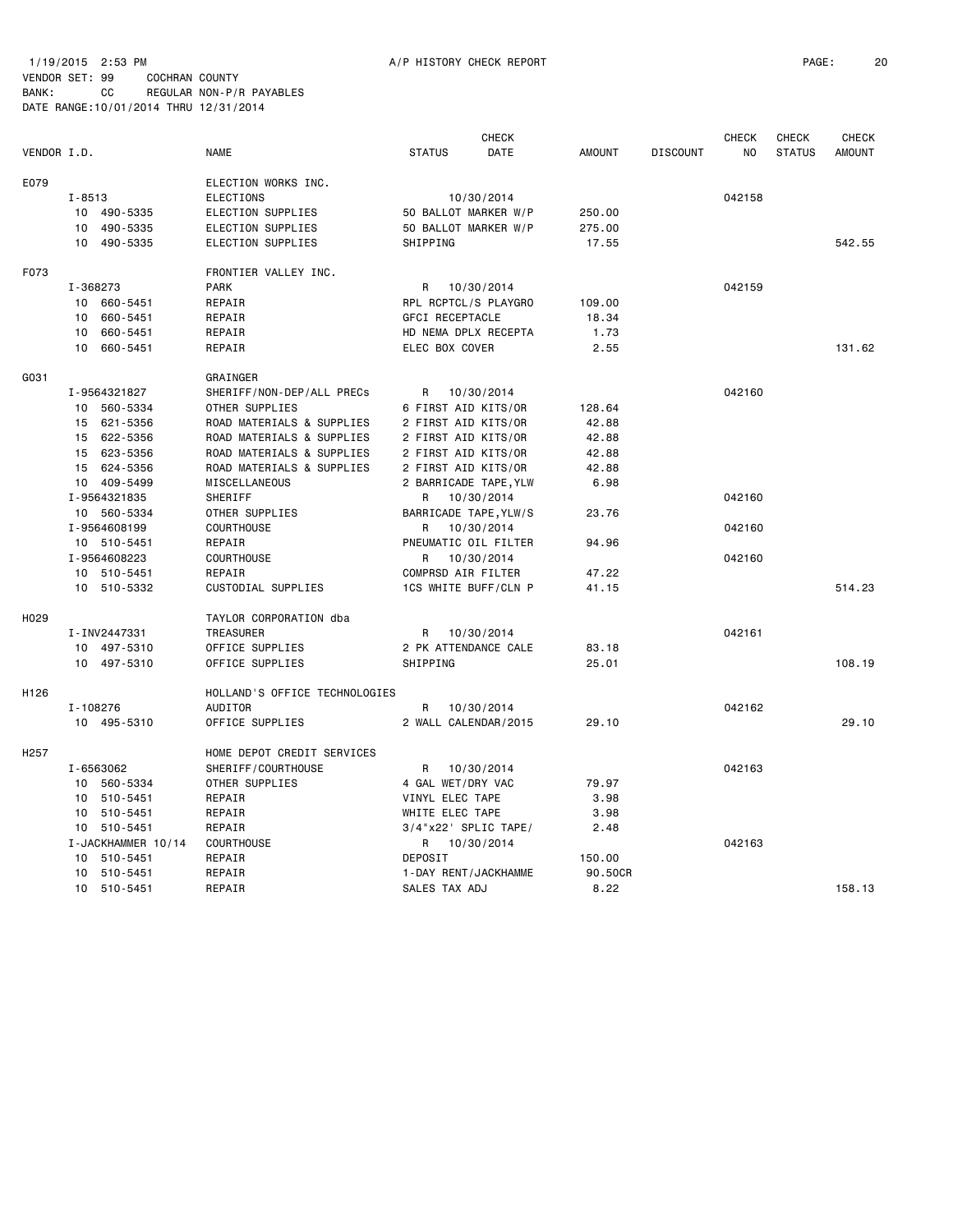1/19/2015 2:53 PM A/P HISTORY CHECK REPORT PAGE: 21 VENDOR SET: 99 COCHRAN COUNTY BANK: CC REGULAR NON-P/R PAYABLES DATE RANGE:10/01/2014 THRU 12/31/2014

|             |              |             |                                        |                      | <b>CHECK</b> |               |                 | <b>CHECK</b> | <b>CHECK</b>  | CHECK         |
|-------------|--------------|-------------|----------------------------------------|----------------------|--------------|---------------|-----------------|--------------|---------------|---------------|
| VENDOR I.D. |              |             | <b>NAME</b>                            | <b>STATUS</b>        | DATE         | <b>AMOUNT</b> | <b>DISCOUNT</b> | NO           | <b>STATUS</b> | <b>AMOUNT</b> |
| J049        |              |             | JUVENILE PROBATION FUND                |                      |              |               |                 |              |               |               |
|             |              |             | I-LOCAL MATCH 10/14 JUVENILE PROBATION | R                    | 10/30/2014   |               |                 | 042164       |               |               |
|             |              | 10 571-5472 | LOCAL SUPPORT-JUV BOARD                | LOCAL FUNDS MATCH OC |              | 7,750.00      |                 |              |               | 7,750.00      |
| J082        |              |             | JOHN DEERE FINANCIAL                   |                      |              |               |                 |              |               |               |
|             |              | $I-.234213$ | PREC 4                                 | R                    | 10/30/2014   |               |                 | 042165       |               |               |
|             |              | 15 624-5451 | REPAIRS                                | 30 PLUS-50 TM E      |              | 571.50        |                 |              |               |               |
|             | I-228969     |             | PREC 1                                 | R                    | 10/30/2014   |               |                 | 042165       |               |               |
|             |              | 15 621-5451 | REPAIRS                                | 2 BLADES             |              | 36.80         |                 |              |               |               |
|             | I-229176     |             | CEMETERY                               | R                    | 10/30/2014   |               |                 | 042165       |               |               |
|             |              | 10 516-5451 | REPAIR                                 | LUBRICANT            |              | 9.07          |                 |              |               |               |
|             |              | 10 516-5451 | REPAIR                                 | 3 SCREWS             |              | 4.50          |                 |              |               |               |
|             |              | 10 516-5451 | REPAIR                                 | 2 ISOLATORS #AM10128 |              | 252.74        |                 |              |               |               |
|             |              | 10 516-5451 | REPAIR                                 | FREIGHT              |              | 19.88         |                 |              |               |               |
|             | I-235304     |             | PREC 4                                 | R                    | 10/30/2014   |               |                 | 042165       |               |               |
|             |              | 15 624-5451 | REPAIRS                                | FUEL FILTER #RE62419 |              | 23.04         |                 |              |               |               |
|             |              | 15 624-5451 | REPAIRS                                | FUEL FILTER #RE62424 |              | 21.52         |                 |              |               | 939.05        |
| K025        |              |             | K-BAR TEXAS ELECTRIC, INC              |                      |              |               |                 |              |               |               |
|             |              | I-2096047   | <b>COURTHOUSE</b>                      | R 10/30/2014         |              |               |                 | 042166       |               |               |
|             |              | 10 510-5451 | REPAIR                                 | 2.5" UNION           |              | 117.95        |                 |              |               |               |
|             |              | 10 510-5451 | REPAIR                                 | 8) 2.5" UNION        |              | 88.16         |                 |              |               |               |
|             |              | 10 510-5451 | REPAIR                                 | 2.5" CONDUIT ELBOW   |              | 38.15         |                 |              |               | 244.26        |
| L178        |              |             | STEVE J OLIS dba                       |                      |              |               |                 |              |               |               |
|             | $I - 100614$ |             | PARK/SHOWBARN                          | R 10/30/2014         |              |               |                 | 042167       |               |               |
|             |              | 10 660-5451 | REPAIR                                 | RUN CAPACITOR        |              | 75.00         |                 |              |               |               |
|             |              | 10 660-5451 | REPAIR                                 | RUN CAPACITOR        |              | 30.00         |                 |              |               |               |
|             | 10           | 660-5451    | REPAIR                                 | START KIT            |              | 175.00        |                 |              |               |               |
|             | 10           | 660-5451    | REPAIR                                 | DIAG, SVC CALL       |              | 155.00        |                 |              |               |               |
|             | 10           | 660-5451    | REPAIR                                 | LABOR                |              | 95.00         |                 |              |               | 530.00        |
| L206        |              |             | LECTORUM PUBLICATIONS, INC             |                      |              |               |                 |              |               |               |
|             | I-713904     |             | LIBRARY                                | R                    | 10/30/2014   |               |                 | 042168       |               |               |
|             |              | 10 650-5590 | <b>BOOKS</b>                           | BAJO LA MISMA ESTREL |              | 10.36         |                 |              |               |               |
|             |              | 10 650-5590 | <b>BOOKS</b>                           | CINCUENTA SOMBRAS DE |              | 12.76         |                 |              |               |               |
|             | 10           | 650-5590    | <b>BOOKS</b>                           | CINCUENTA SOMBRAS LI |              | 12.76         |                 |              |               |               |
|             | 10           | 650-5590    | <b>BOOKS</b>                           | CINCUENTA SOMBRAS MA |              | 12.76         |                 |              |               |               |
|             | 10           | 650-5590    | <b>BOOKS</b>                           | COMETAS EN EL CIELO  |              | 12.80         |                 |              |               |               |
|             | 10           | 650-5590    | <b>BOOKS</b>                           | DIVERGENTE           |              | 17.60         |                 |              |               |               |
|             | 10           | 650-5590    | <b>BOOKS</b>                           | <b>JUST LISTEN</b>   |              | 13.60         |                 |              |               |               |
|             | 10           | 650-5590    | <b>BOOKS</b>                           | LA VIDA SECRETA DE L |              | 12.80         |                 |              |               |               |
|             | 10           | 650-5590    | <b>BOOKS</b>                           | LOS JUEGOS DEL HAMBR |              | 16.00         |                 |              |               |               |
|             | 10           | 650-5590    | <b>BOOKS</b>                           | SI DECIDO QUEDARME P |              |               |                 |              |               |               |
|             | 10           | 650-5590    | <b>BOOKS</b>                           | SI DECIDO QUEDARME N |              |               |                 |              |               |               |
|             | 10           | 650-5590    | <b>BOOKS</b>                           | SHIPPING             |              | 15.53         |                 |              |               | 136.97        |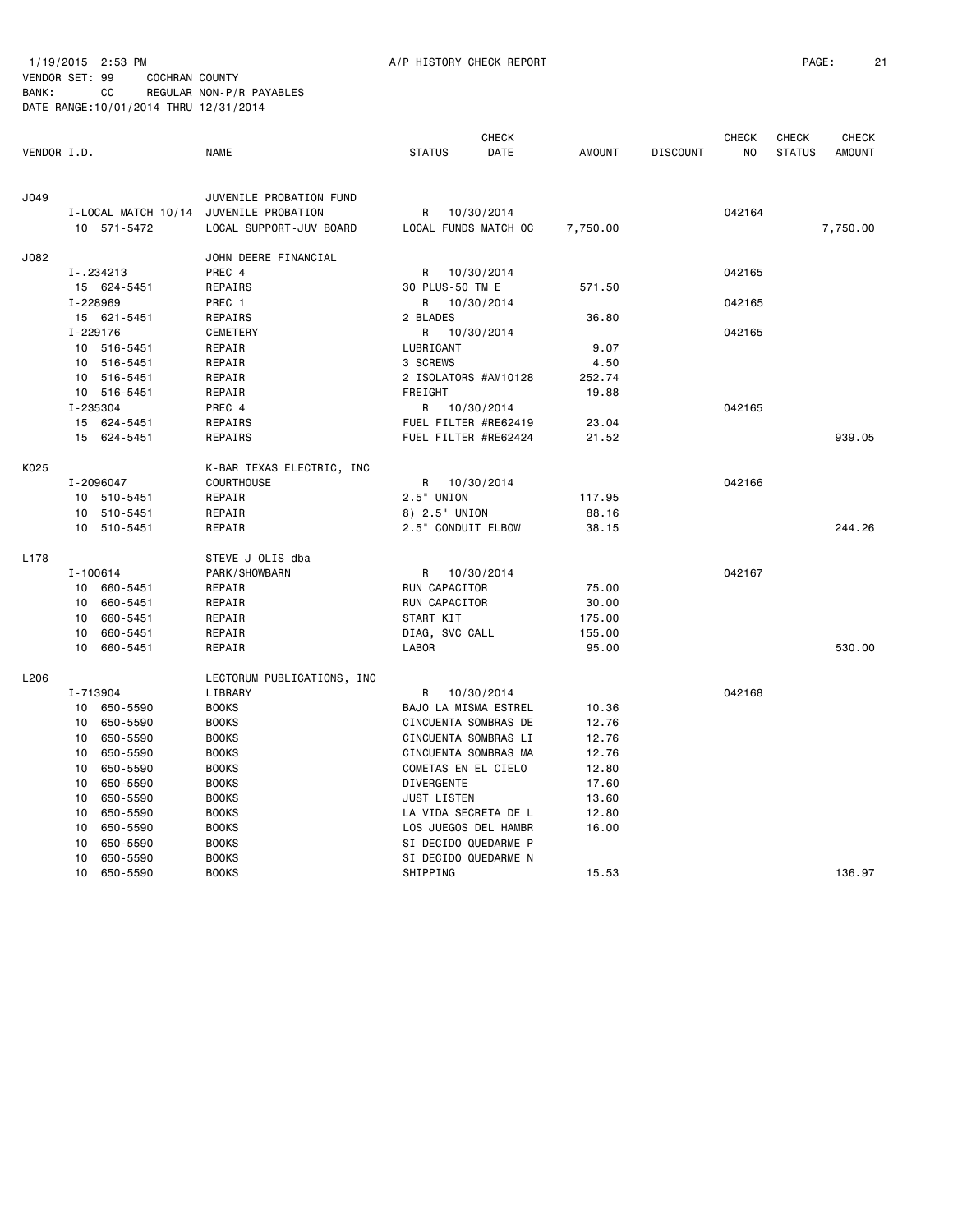1/19/2015 2:53 PM A/P HISTORY CHECK REPORT PAGE: 22 VENDOR SET: 99 COCHRAN COUNTY BANK: CC REGULAR NON-P/R PAYABLES DATE RANGE:10/01/2014 THRU 12/31/2014

|             |                    | <b>CHECK</b>                |                        |            |               | <b>CHECK</b>    | <b>CHECK</b> | <b>CHECK</b>  |               |
|-------------|--------------------|-----------------------------|------------------------|------------|---------------|-----------------|--------------|---------------|---------------|
| VENDOR I.D. |                    | <b>NAME</b>                 | <b>STATUS</b>          | DATE       | <b>AMOUNT</b> | <b>DISCOUNT</b> | NO           | <b>STATUS</b> | <b>AMOUNT</b> |
| M031        |                    | MILLER PAPER & PACKAGING CO |                        |            |               |                 |              |               |               |
|             | I-S2987410.001     | <b>COURTHOUSE</b>           | R 10/30/2014           |            |               |                 | 042169       |               |               |
|             | 10 510-5332        | CUSTODIAL SUPPLIES          | 1CS LINERS, BK 60GL    |            | 47.20         |                 |              |               |               |
|             | 10 510-5332        | CUSTODIAL SUPPLIES          | 1CS LINERS, 12-16GL    |            | 33.09         |                 |              |               |               |
|             | 10 510-5332        | CUSTODIAL SUPPLIES          | 3DZ RIM HANGER, CHR    |            | 52.25         |                 |              |               |               |
|             | 10 510-5332        | CUSTODIAL SUPPLIES          | 1CS ANGEL SOFT TISSU   |            | 71.52         |                 |              |               |               |
|             | 10 510-5332        | CUSTODIAL SUPPLIES          | 2CS PINE SOL           |            | 90.67         |                 |              |               |               |
|             | 10 510-5332        | CUSTODIAL SUPPLIES          | 1CS PLEDGE FURN POLI   |            | 47.13         |                 |              |               |               |
|             | 10<br>510-5332     | CUSTODIAL SUPPLIES          | <b>1BK SURG TOWELS</b> |            | 35.49         |                 |              |               |               |
|             | 10 510-5332        | CUSTODIAL SUPPLIES          | 1CS LG BLUE MOP HEAD   |            | 119.99        |                 |              |               |               |
|             | 10 510-5332        | CUSTODIAL SUPPLIES          | 5EA FEATHER DUSTER 1   |            | 48.27         |                 |              |               |               |
|             | 10 510-5332        | CUSTODIAL SUPPLIES          | <b>3EA BOWL BRUSH</b>  |            | 11.78         |                 |              |               | 557.39        |
| M291        |                    | ELVIRA MENDEZ               |                        |            |               |                 |              |               |               |
|             | I-#4249 102114     | DISTRICT COURT              | R 10/30/2014           |            |               |                 | 042170       |               |               |
|             | 10 435-5400        | ATTORNEY AD LITEM           | CPS (CH)/REV HRNG      |            | 250.00        |                 |              |               |               |
|             | I-CPS#4249 102114  | <b>DISTRICT COURT</b>       | R 10/30/2014           |            |               |                 | 042170       |               |               |
|             | 10 435-5400        | ATTORNEY AD LITEM           | CPS (CH)/PLCMT RVW     |            | 250.00        |                 |              |               | 500.00        |
| M299        |                    | MORTON SELF STORAGE         |                        |            |               |                 |              |               |               |
|             | $I - 170$          | SHERIFF                     | R 10/30/2014           |            |               |                 | 042171       |               |               |
|             | 10 560-5499        | MISCELLANEOUS               | STORAGE NOV 2014       |            | 50.00         |                 |              |               | 50.00         |
| M304        |                    | JESSE MENDEZ                |                        |            |               |                 |              |               |               |
|             | I-#1469/MALDONADO  | DISTRICT COURT              | R                      | 10/30/2014 |               |                 | 042172       |               |               |
|             | 10 435-5400        | ATTORNEY AD LITEM           | PLEA BRGN(F) BRIAN     |            | 350.00        |                 |              |               |               |
|             | I-#1481/BALLADAREZ | DISTRICT COURT              | R                      | 10/30/2014 |               |                 | 042172       |               |               |
|             | 10 435-5400        | ATTORNEY AD LITEM           | PLEA BRGN(F)DAMASIO    |            | 350.00        |                 |              |               | 700.00        |
| P073        |                    | THE PENWORTHY COMPANY       |                        |            |               |                 |              |               |               |
|             | I-002362-IN        | LIBRARY                     | R                      | 10/30/2014 |               |                 | 042173       |               |               |
|             | 10 650-5590        | <b>BOOKS</b>                | BRAVE FIREFIGHTERS     |            | 12.49         |                 |              |               |               |
|             | 650-5590<br>10     | <b>BOOKS</b>                | BROWNIE & PEARL STEP   |            | 12.49         |                 |              |               |               |
|             | 650-5590<br>10     | <b>BOOKS</b>                | DROP IT, ROCKET!       |            | 12.49         |                 |              |               |               |
|             | 650-5590<br>10     | <b>BOOKS</b>                | INCH & ROLY & THE SU   |            | 12.49         |                 |              |               |               |
|             | 10<br>650-5590     | <b>BOOKS</b>                | KATY DUCK GOES TO WO   |            | 12.49         |                 |              |               |               |
|             | 10<br>650-5590     | <b>BOOKS</b>                | KATY DUCK'S HAPPY HA   |            | 12.49         |                 |              |               |               |
|             | 650-5590<br>10     | <b>BOOKS</b>                | MISS BINDERGARTEN &    |            | 12.49         |                 |              |               |               |
|             | 650-5590<br>10     | <b>BOOKS</b>                | MISS BINDERGARTEN &    |            | 12.49         |                 |              |               |               |
|             | 650-5590<br>10     | <b>BOOKS</b>                | MONSTER OF SODOR       |            | 12.49         |                 |              |               |               |
|             | 650-5590<br>10     | <b>BOOKS</b>                | OLIVIA LOVES HALLOWE   |            | 12.49         |                 |              |               |               |
|             | 10<br>650-5590     | <b>BOOKS</b>                | PEPPA PIG & THE BUSY   |            | 15.96         |                 |              |               |               |
|             | 10<br>650-5590     | <b>BOOKS</b>                | PEPPA PIG & THE MUDD   |            | 15.96         |                 |              |               |               |
|             | 10<br>650-5590     | <b>BOOKS</b>                | TRICKS & TREATS        |            | 12.49         |                 |              |               |               |
|             | 10<br>650-5590     | <b>BOOKS</b>                | WELCOME TO RAINBOW F   |            | 12.49         |                 |              |               | 181.80        |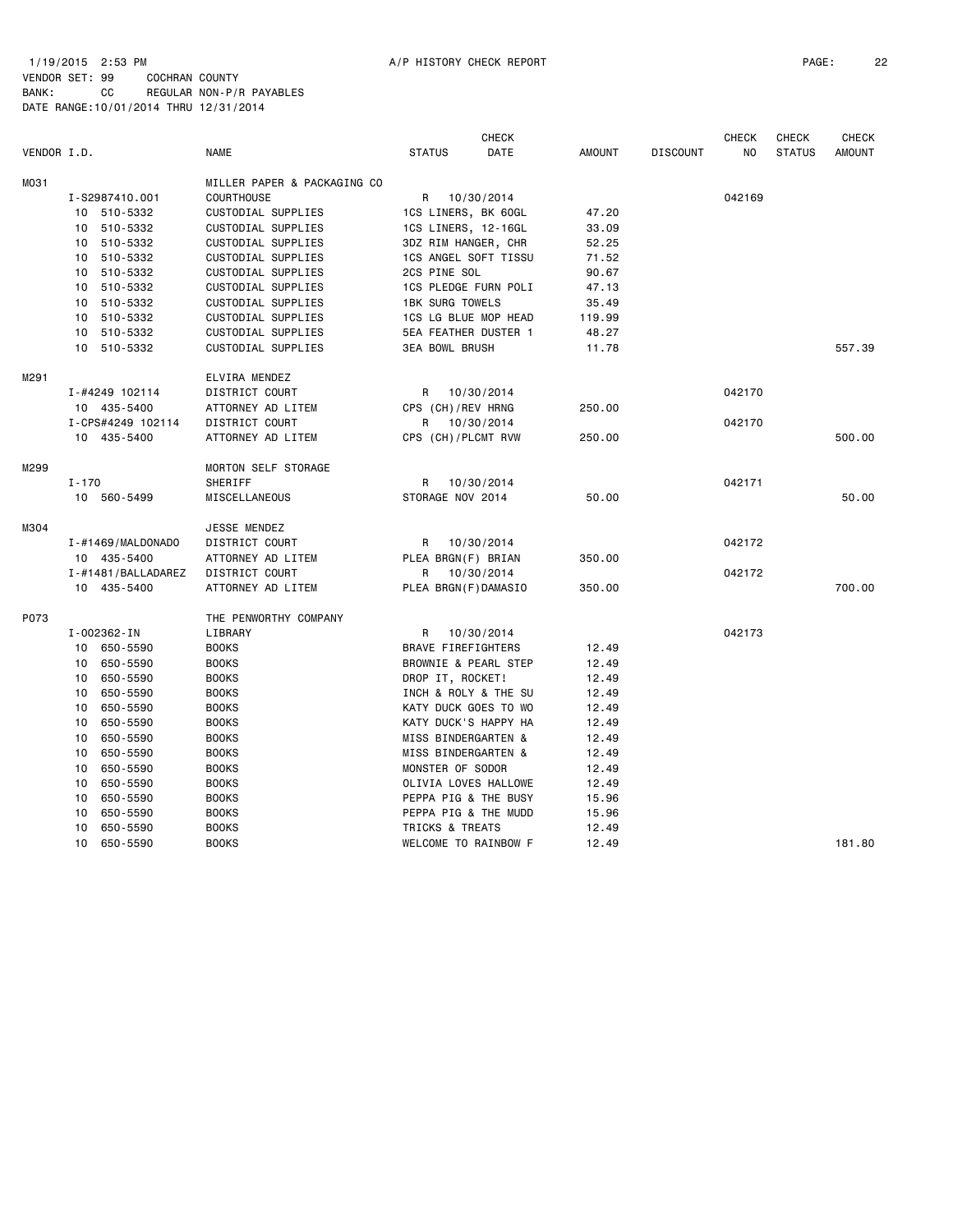## 1/19/2015 2:53 PM A/P HISTORY CHECK REPORT PAGE: 23 VENDOR SET: 99 COCHRAN COUNTY

|             |                 |                              |                       | <b>CHECK</b> |               | <b>CHECK</b><br><b>CHECK</b> |                |               |               |
|-------------|-----------------|------------------------------|-----------------------|--------------|---------------|------------------------------|----------------|---------------|---------------|
| VENDOR I.D. |                 | <b>NAME</b>                  | <b>STATUS</b>         | DATE         | <b>AMOUNT</b> | <b>DISCOUNT</b>              | N <sub>O</sub> | <b>STATUS</b> | <b>AMOUNT</b> |
| R099        |                 | CYNDIA LEA GUAJARDO dba      |                       |              |               |                              |                |               |               |
|             | I-109027        | PREC 4                       | R 10/30/2014          |              |               |                              | 042174         |               |               |
|             | 15 624-5454     | TIRES                        | FLAT 14.00X24         |              | 45.00         |                              |                |               |               |
|             | I-109029        | CONSTABLE                    | R                     | 10/30/2014   |               |                              | 042174         |               |               |
|             | 10 550-5454     | TIRES                        | P270x60x17, FLAT      |              | 13.00         |                              |                |               |               |
|             | I-109099        | CEMETERY                     | R 10/30/2014          |              |               |                              | 042174         |               |               |
|             | 10 516-5454     | TIRES                        | NEW CARLISLE 16x6.50  |              | 36.95         |                              |                |               |               |
|             | 10 516-5454     | TIRES                        | <b>TDF</b>            |              | 3.00          |                              |                |               |               |
|             | 10 516-5454     | <b>TIRES</b>                 | TIRE CHG              |              | 10.00         |                              |                |               |               |
|             | $I - 109111$    | CEMETERY                     | R 10/30/2014          |              |               |                              | 042174         |               |               |
|             | 10 516-5454     | TIRES                        | FLAT 23x10.50x12      |              | 10.00         |                              |                |               |               |
|             | I-109127        | SHERIFF                      | R                     | 10/30/2014   |               |                              | 042174         |               |               |
|             | 10 560-5454     | TIRES                        | P235/55/R17 - 09 CVP  |              | 13.00         |                              |                |               |               |
|             | I-109188        | CEMETERY                     | R 10/30/2014          |              |               |                              | 042174         |               |               |
|             | 10 516-5454     | TIRES                        | 900-20 FLAT ON L/F,   |              | 30.00         |                              |                |               |               |
|             | 10 516-5454     | <b>TIRES</b>                 | #4 B00T               |              | 14.95         |                              |                |               | 175.90        |
| R205        |                 | RELIABLE OFFICE SUPPLIES     |                       |              |               |                              |                |               |               |
|             | I-FSY21000      | LIBRARY                      | R 10/30/2014          |              |               |                              | 042175         |               |               |
|             | 10 650-5310     | OFFICE SUPPLIES              | 10CS ALPINE SPR WATE  |              | 53.90         |                              |                |               |               |
|             | 10 650-5310     | OFFICE SUPPLIES              | SHIPPING              |              | 1.48          |                              |                |               | 55.38         |
| S063        |                 | ANGEL RAMIREZ, dba           |                       |              |               |                              |                |               |               |
|             | I-010186        | PREC <sub>2</sub>            | R 10/30/2014          |              |               |                              | 042176         |               |               |
|             | 15 622-5454     | <b>TIRES</b>                 | SVC CALL/BELLY DUMP   |              | 35.00         |                              |                |               |               |
|             | 15 622-5454     | TIRES                        | DSMT, FLAT FIX/R B AX |              | 35.00         |                              |                |               | 70.00         |
|             |                 |                              |                       |              |               |                              |                |               |               |
| S071        |                 | SCRIPT OFFICE PRODUCTS, INC. |                       |              |               |                              |                |               |               |
|             | I-46453         | COUNTY COURT                 | R 10/30/2014          |              |               |                              | 042177         |               |               |
|             | 10 426-5310     | OFFICE SUPPLIES              | 1DZ POP-UP NOTES      |              | 8.95          |                              |                |               |               |
|             | $I - 46466$     | <b>CLERK</b>                 | R 10/30/2014          |              |               |                              | 042177         |               |               |
|             | 10 403-5310     | OFFICE SUPPLIES              | 1 PK BUSINESS CARDS   |              | 15.34         |                              |                |               |               |
|             | $I - 46487$     | JUVENILE PROBATION           | R.                    | 10/30/2014   |               |                              | 042177         |               |               |
|             | 17 573-5310     | OFFICE SUPPLIES              | 2 RM COPY PAPER       |              | 9.90          |                              |                |               |               |
|             | $I - 46540$     | AUDITOR                      | R                     | 10/30/2014   |               |                              | 042177         |               |               |
|             | 10 495-5310     | OFFICE SUPPLIES              | 2 CS COPY PAPER       |              | 79.00         |                              |                |               |               |
|             | $I - 46556$     | TAX A/C                      | R.                    | 10/30/2014   |               |                              | 042177         |               |               |
|             | 10 499-5310     | OFFICE SUPPLIES              | 2 CS COPY PAPER       |              | 79.00         |                              |                |               |               |
|             | 10 499-5310     | OFFICE SUPPLIES              | CORDLESS PHONE ATT C  |              | 59.95         |                              |                |               | 252.14        |
| S242        |                 | SAM'S CLUB                   |                       |              |               |                              |                |               |               |
|             | I-1013 10/03/14 | JAIL                         | R 10/30/2014          |              |               |                              | 042178         |               |               |
|             | 10 512-5333     | FOOD-PRISONERS               | VARIETY PACK          |              | 11.98         |                              |                |               |               |
|             | 10 512-5392     | MISCELLANEOUS SUPPLIES       | 8-0Z FOAM CUPS        |              | 15.18         |                              |                |               |               |
|             | 10 512-5392     | MISCELLANEOUS SUPPLIES       | 20-0Z FOAM CUPS       |              | 19.02         |                              |                |               |               |
|             | 10 512-5333     | FOOD-PRISONERS               | RAISIN BRAN           |              | 7.69          |                              |                |               |               |
|             | 10 512-5333     | FOOD-PRISONERS               | FR MINI WHEATS        |              | 6.80          |                              |                |               |               |
|             | 10 512-5333     | FOOD-PRISONERS               | FROSTED FLAKES        |              | 7.38          |                              |                |               |               |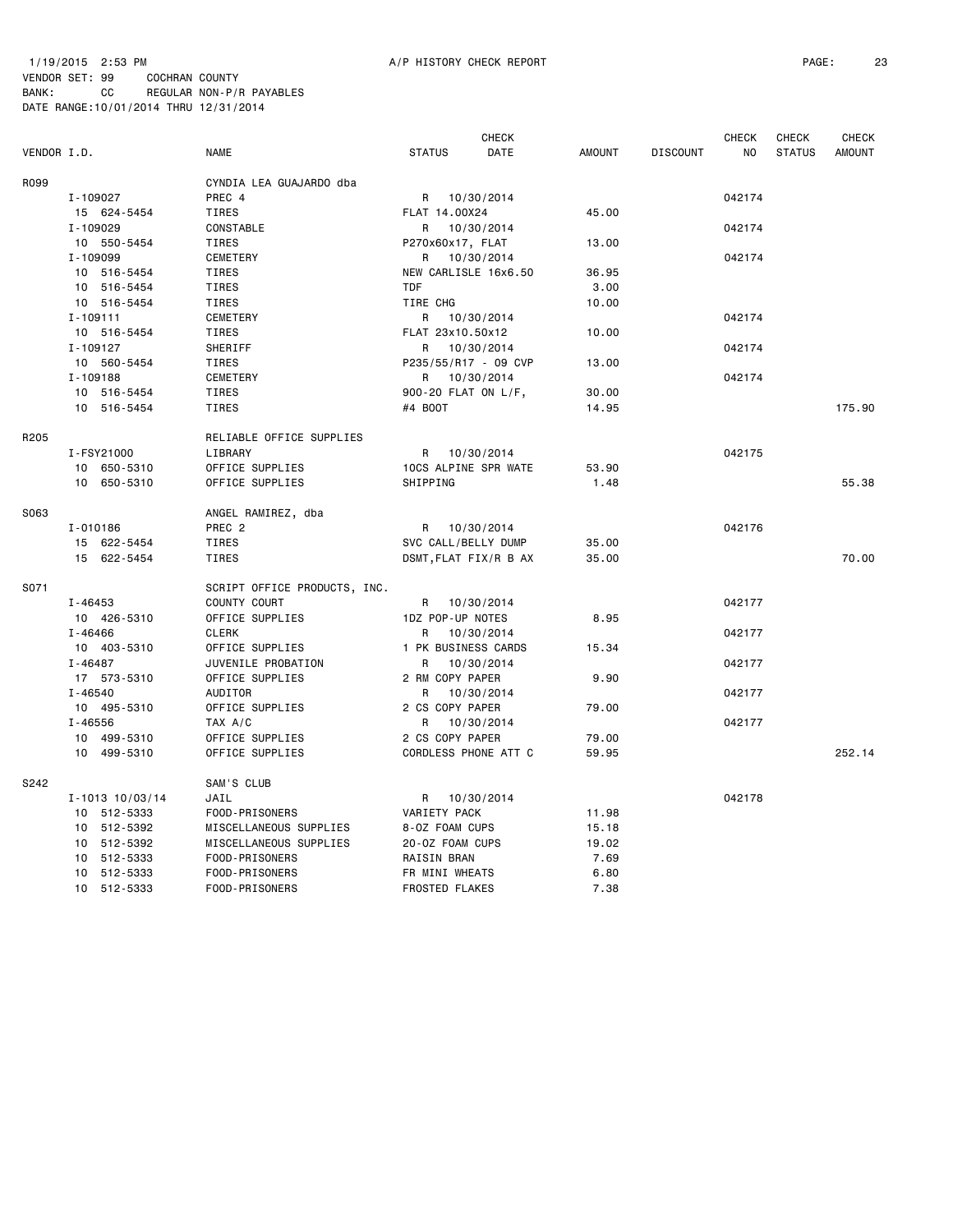#### 1/19/2015 2:53 PM A/P HISTORY CHECK REPORT PAGE: 24 VENDOR SET: 99 COCHRAN COUNTY

|             |                                       |                        |                       | <b>CHECK</b> |               |                 | CHECK          | CHECK         | CHECK         |
|-------------|---------------------------------------|------------------------|-----------------------|--------------|---------------|-----------------|----------------|---------------|---------------|
| VENDOR I.D. |                                       | <b>NAME</b>            | <b>STATUS</b>         | DATE         | <b>AMOUNT</b> | <b>DISCOUNT</b> | N <sub>O</sub> | <b>STATUS</b> | <b>AMOUNT</b> |
| S242        |                                       | SAM'S CLUB<br>CONT     |                       |              |               |                 |                |               |               |
|             | $I - 1013$ $10/03/14$                 | JAIL                   | R                     | 10/30/2014   |               |                 | 042178         |               |               |
|             | 10 512-5392                           | MISCELLANEOUS SUPPLIES | ZIPLOC STRG BG        |              | 12.48         |                 |                |               |               |
|             | 10 512-5392                           | MISCELLANEOUS SUPPLIES | ZIPLOC SANDWICH BG    |              | 8.89          |                 |                |               |               |
|             | 10 512-5333                           | FOOD-PRISONERS         | <b>CHEERIOS</b>       |              | 5.69          |                 |                |               |               |
|             | 10 512-5392                           | MISCELLANEOUS SUPPLIES | ANTIBAC SOAP          |              | 6.98          |                 |                |               |               |
|             | 10 512-5392                           | MISCELLANEOUS SUPPLIES | MM TOWEL              |              | 16.48         |                 |                |               |               |
|             | 10 512-5392                           | MISCELLANEOUS SUPPLIES | 20-0Z FOAM CUPS       |              | 19.02         |                 |                |               |               |
|             | 10 512-5392                           | MISCELLANEOUS SUPPLIES | 13GL BAGS             |              | 12.98         |                 |                |               |               |
|             | 10 512-5392                           | MISCELLANEOUS SUPPLIES | <b>FORKS</b>          |              | 9.97          |                 |                |               |               |
|             | 10 512-5333                           | FOOD-PRISONERS         | WELCH'S               |              | 5.98          |                 |                |               |               |
|             | 10 512-5333                           | FOOD-PRISONERS         | CRANPOM JC            |              | 7.48          |                 |                |               |               |
|             | 10 512-5333                           | FOOD-PRISONERS         | WELCH'S               |              | 5.98          |                 |                |               |               |
|             | 10 512-5333                           | FOOD-PRISONERS         | TROP 100% OJ          |              | 8.66          |                 |                |               |               |
|             | 10 512-5392                           | MISCELLANEOUS SUPPLIES | DISINFECTANT/2        |              | 12.72         |                 |                |               |               |
|             | 10 512-5392                           | MISCELLANEOUS SUPPLIES | PINE-SOL/2            |              | 18.10         |                 |                |               |               |
|             | 10 512-5333                           | FOOD-PRISONERS         | MM APPLE JC           |              | 3.98          |                 |                |               |               |
|             | 10 512-5392                           | MISCELLANEOUS SUPPLIES | LYSOL 3PK             |              | 12.38         |                 |                |               |               |
|             | 10 512-5392                           | MISCELLANEOUS SUPPLIES | <b>BATH TISSUE</b>    |              | 23.48         |                 |                |               |               |
|             | I-805 102514                          | JAIL/NON-DEPT'L        | R 10/30/2014          |              |               |                 | 042178         |               |               |
|             | 10 409-5300                           | COUNTY-WIDE SUPPLIES   | <b>SPOONS</b>         |              | 9.97          |                 |                |               |               |
|             | 10 512-5392                           | MISCELLANEOUS SUPPLIES | <b>FORKS</b>          |              | 9.97          |                 |                |               |               |
|             | 10 512-5392                           | MISCELLANEOUS SUPPLIES | SPOONS                |              | 9.97          |                 |                |               | 289.21        |
| S281        |                                       | <b>STAPLES</b>         |                       |              |               |                 |                |               |               |
|             | I-1161630341                          | SHERIFF                | R                     | 10/30/2014   |               |                 | 042179         |               |               |
|             | 10 560-5310                           | OFFICE SUPPLIES        | AVG SECURITY 2014     |              | 62.29         |                 |                |               | 62.29         |
| S325        |                                       | DONNA SCHMIDT          |                       |              |               |                 |                |               |               |
|             | I-NETDATA MTG 101614 JUSTICE OF PEACE |                        | R                     | 10/30/2014   |               |                 | 042180         |               |               |
|             | 10 455-5427                           | CONTINUING EDUCATION   | 264MI TO/FR AMA; USER |              | 147.84        |                 |                |               | 147.84        |
| S387        |                                       | IRENE SEALY            |                       |              |               |                 |                |               |               |
|             | $I - 10/09/14$                        | LIBRARY                | R                     | 10/30/2014   |               |                 | 042181         |               |               |
|             | 10 650-5499                           | MISCELLANEOUS          | FNGR PUPPETS/ORIENTA  |              | 4.99          |                 |                |               |               |
|             | 650-5499<br>10                        | MISCELLANEOUS          | CLAPPERS/ORIENTAL TR  |              | 7.00          |                 |                |               |               |
|             | 650-5499<br>10                        | MISCELLANEOUS          | JACK-O-LNTRNS/ORIENT  |              | 10.50         |                 |                |               |               |
|             | 10 650-5499                           | MISCELLANEOUS          | <b>DISC</b>           |              | 1.88CR        |                 |                |               | 20.61         |
| S395        |                                       | SOUTH PLAINS TACA      |                       |              |               |                 |                |               |               |
|             | I-2015 DUES                           | TAX A/C                | R                     | 10/30/2014   |               |                 | 042182         |               |               |
|             | 10 499-5481                           | DUES AND REGISTRATION  | ANNUAL MEMBERSHIP/T   |              | 25.00         |                 |                |               | 25.00         |
|             |                                       |                        |                       |              |               |                 |                |               |               |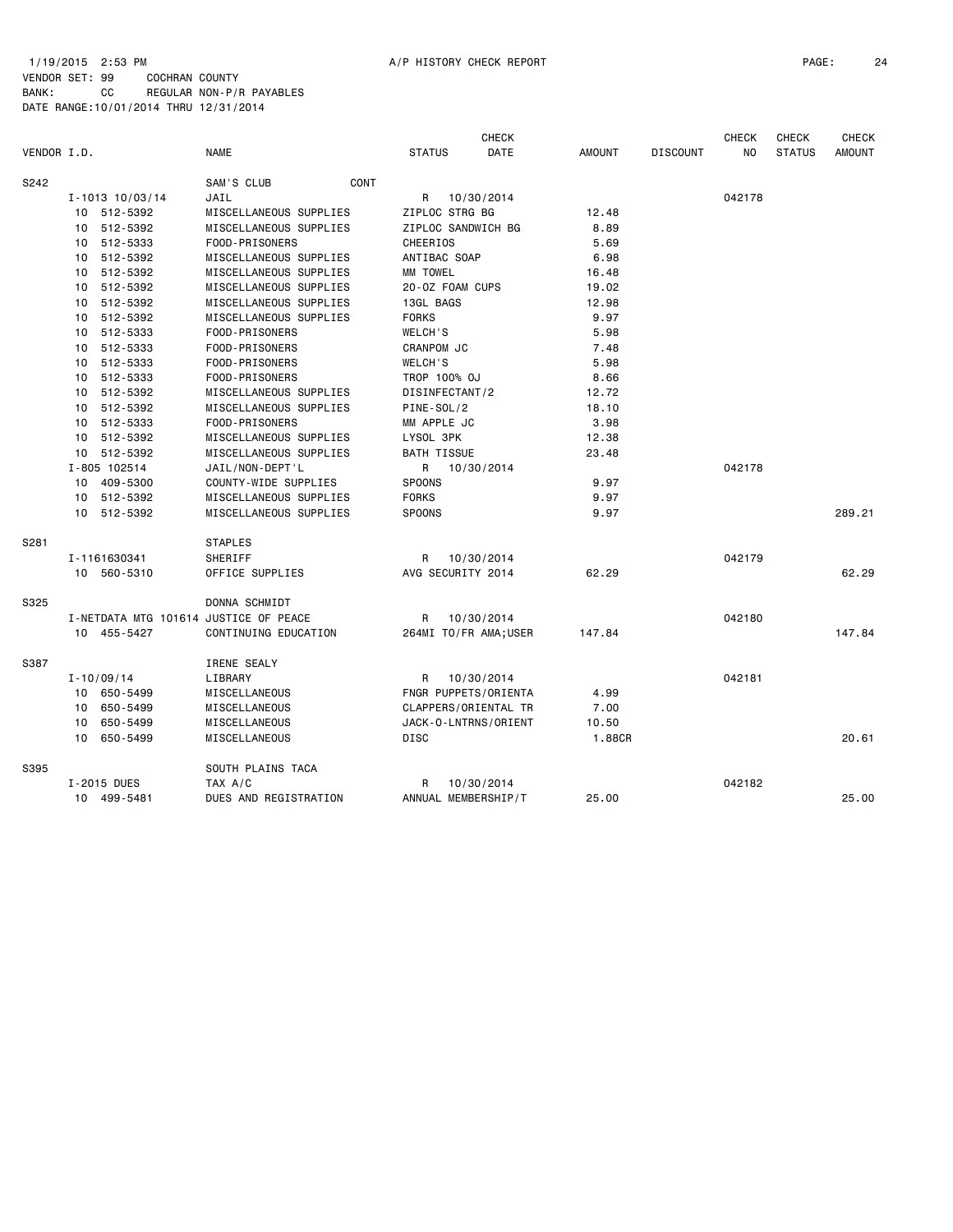1/19/2015 2:53 PM A/P HISTORY CHECK REPORT PAGE: 25 VENDOR SET: 99 COCHRAN COUNTY

|             |                               |                               |                       | <b>CHECK</b> |               |                 | <b>CHECK</b> | <b>CHECK</b>  | <b>CHECK</b>  |
|-------------|-------------------------------|-------------------------------|-----------------------|--------------|---------------|-----------------|--------------|---------------|---------------|
| VENDOR I.D. |                               | NAME                          | <b>STATUS</b>         | DATE         | <b>AMOUNT</b> | <b>DISCOUNT</b> | NO.          | <b>STATUS</b> | <b>AMOUNT</b> |
| T009        |                               | TEXAS ASSOCIATION OF COUNTIES |                       |              |               |                 |              |               |               |
|             | I-'15 CO/DIST CLRK            | CO/DIST CLERK                 | R 10/30/2014          |              |               |                 | 042183       |               |               |
|             | 10 403-5427                   | CONTINUING EDUCATION          | REGIS/2015 CO/DIST C  |              | 175.00        |                 |              |               | 175.00        |
|             | #237681                       |                               |                       |              |               |                 |              |               |               |
|             |                               |                               |                       |              |               |                 |              |               |               |
| T029        |                               | <b>TEXAS MONTHLY</b>          |                       |              |               |                 |              |               |               |
|             | I-2015 SUBSCR                 | LIBRARY                       | R 10/30/2014          |              |               |                 | 042184       |               |               |
|             | 10 650-5590                   | <b>BOOKS</b>                  | RENEWAL + 2 NEW SUBS  |              | 20.00         |                 |              |               | 20.00         |
| T083        |                               | TYLER TECHNOLOGIES, INC       |                       |              |               |                 |              |               |               |
|             | I-025-108402                  | NON-DEPT'L                    | R 10/30/2014          |              |               |                 | 042185       |               |               |
|             | 10 409-5411                   | MAINTENANCE CONTRACTS         | NETWORK MAINT NOV '1  |              | 210.00        |                 |              |               | 210.00        |
| T084        |                               | TEI LANDMARK AUDIO            |                       |              |               |                 |              |               |               |
|             | I-1182772                     | LIBRARY                       | R 10/30/2014          |              |               |                 | 042186       |               |               |
|             | 10 650-5590                   | <b>BOOKS</b>                  | 14 CDs @ \$10/TUES SA |              | 140.00        |                 |              |               |               |
|             | 10 650-5590                   | <b>BOOKS</b>                  | SHIPPING              |              | 16.50         |                 |              |               | 156.50        |
| T087        |                               | TEXAS DEPARTMENT OF HEALTH    |                       |              |               |                 |              |               |               |
|             | I-21902                       | <b>CLERK</b>                  | R 10/30/2014          |              |               |                 | 042187       |               |               |
|             | 10 403-5310                   | OFFICE SUPPLIES               | 7 REMOTE BIRTH ACCES  |              | 12.81         |                 |              |               | 12.81         |
| T186        |                               | JOHNNY TIMMONS                |                       |              |               |                 |              |               |               |
|             | I-WTRCA CONF '14              | COMMISSIONERS COURT           | R 10/30/2014          |              |               |                 | 042188       |               |               |
|             | 15 610-5427                   | COMM-CONTINUING EDUCATION     | 2 NITES/ABILENE       |              | 226.00        |                 |              |               |               |
|             | 15 610-5427                   | COMM-CONTINUING EDUCATION     | LODGING TAX           |              | 33.90         |                 |              |               |               |
|             | 15 610-5427                   | COMM-CONTINUING EDUCATION     | 476MI TO/FR ABILENE   |              | 261.52        |                 |              |               |               |
|             | 15 610-5427                   | COMM-CONTINUING EDUCATION     | <b>MEALS</b>          |              | 39.41         |                 |              |               | 560.83        |
|             |                               |                               |                       |              |               |                 |              |               |               |
| T222        |                               | TEXAS JUDICIAL ACADEMY        |                       |              |               |                 |              |               |               |
|             | I-237577/400                  | COUNTY COURT                  | R 10/30/2014          |              |               |                 | 042189       |               |               |
|             | 10 426-5481                   | DUES AND REGISTRATION         | MEMBER FEE 9/1/14-8/  |              | 200.00        |                 |              |               | 200,00        |
| U019        |                               | UNITED SUPERMARKETS, INC      |                       |              |               |                 |              |               |               |
|             | I-2174027509 101514           | JAIL                          | R 10/30/2014          |              |               |                 | 042190       |               |               |
|             | 10 512-5391                   | MEDICAL CARE-PRISONERS        | ASCENSIA STRIPS       |              | 129.67        |                 |              |               |               |
|             | 10 512-5391<br>ACCT #14980800 | MEDICAL CARE-PRISONERS        | <b>GLUCOSE METER</b>  |              | 19.95         |                 |              |               |               |
|             | I-896801509 101514            | JAIL                          | R 10/30/2014          |              |               |                 | 042190       |               |               |
|             | 10 512-5333                   | FOOD-PRISONERS                | DOLE SALAD            |              | 3.99          |                 |              |               |               |
|             | 10 512-5333                   | FOOD-PRISONERS                | DOLE SHREDDED LET/2   |              | 3.58          |                 |              |               |               |
|             | 10 512-5333                   | FOOD-PRISONERS                | NAVEL ORANGES         |              | 14.41         |                 |              |               |               |
|             | 10 512-5333                   | FOOD-PRISONERS                | RED DEL APPLES        |              | 12.88         |                 |              |               |               |
|             | 10 512-5333                   | FOOD-PRISONERS                | 9 AJ BRKFST ENT       |              | 15.93         |                 |              |               |               |
|             | 10 512-5333                   | FOOD-PRISONERS                | 13 AJ EGG/BACON/FRI   |              | 23.01         |                 |              |               |               |
|             | 10 512-5333                   | FOOD-PRISONERS                | 24 AJ EGG/SAUSAGE     |              | 42.48         |                 |              |               |               |
|             | 10 512-5333                   | FOOD-PRISONERS                | 16 AJ FRENCH TOAST    |              | 28.32         |                 |              |               |               |
|             | 10 512-5333                   | FOOD-PRISONERS                | AJ GRDLCAKE/2         |              | 10.54         |                 |              |               |               |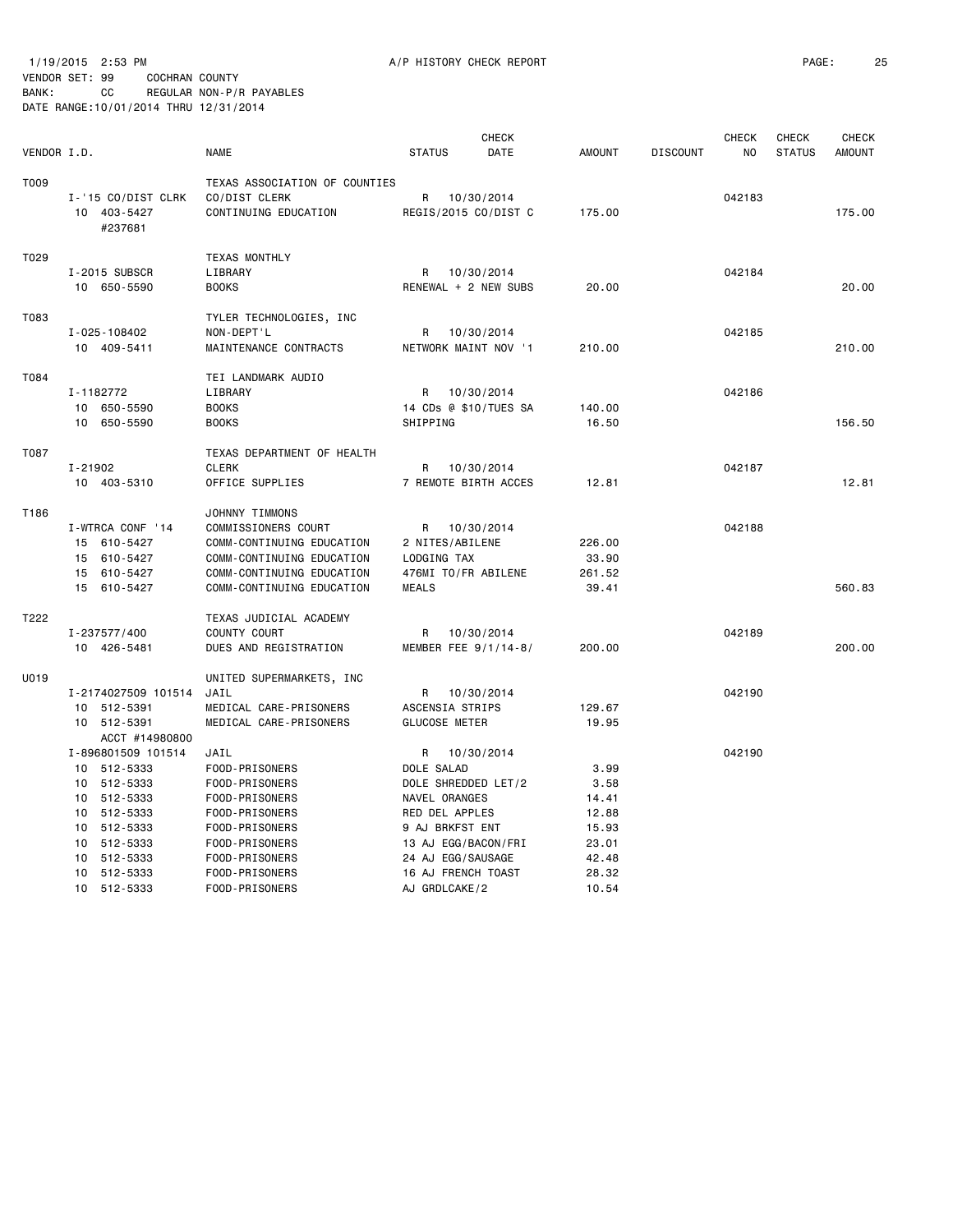#### 1/19/2015 2:53 PM A/P HISTORY CHECK REPORT PAGE: 26 VENDOR SET: 99 COCHRAN COUNTY

|             |                 |                     |                            |                      | <b>CHECK</b> |               |                 | <b>CHECK</b> | CHECK         | <b>CHECK</b>  |
|-------------|-----------------|---------------------|----------------------------|----------------------|--------------|---------------|-----------------|--------------|---------------|---------------|
| VENDOR I.D. |                 |                     | <b>NAME</b>                | <b>STATUS</b>        | DATE         | <b>AMOUNT</b> | <b>DISCOUNT</b> | ΝO           | <b>STATUS</b> | <b>AMOUNT</b> |
| U019        |                 |                     | UNITED SUPERMARKETS, ICONT |                      |              |               |                 |              |               |               |
|             |                 | I-896801509 101514  | JAIL                       | R                    | 10/30/2014   |               |                 | 042190       |               |               |
|             |                 | 10 512-5333         | FOOD-PRISONERS             | 20 AJ PANCAKE/SAUSA  |              | 35.40         |                 |              |               |               |
|             | 10              | 512-5333            | FOOD-PRISONERS             | 8 JD BREAKFAST BOWL  |              | 20.00         |                 |              |               |               |
|             |                 | 10 512-5333         | FOOD-PRISONERS             | 13 JD BRKFAST BOWL   |              | 32.50         |                 |              |               |               |
|             | 10              | 512-5333            | FOOD-PRISONERS             | 15 JD BRKFST BOWL    |              | 37.50         |                 |              |               |               |
|             |                 | 10 512-5333         | FOOD-PRISONERS             | 11 JD OMELETS        |              | 29.59         |                 |              |               |               |
|             | 10 <sub>1</sub> | 512-5333            | FOOD-PRISONERS             | 13 JD OMELETS        |              | 34.97         |                 |              |               |               |
|             |                 | 10 512-5333         | FOOD-PRISONERS             | JD SSG/EGG/CHS, 2    |              | 20.98         |                 |              |               |               |
|             |                 | 10 512-5333         | FOOD-PRISONERS             | 20 JIMMY DEAN @2/\$5 |              | 50.00         |                 |              |               |               |
|             |                 | 10 512-5333         | FOOD-PRISONERS             | BLUE BONNET TUB      |              | 2.99          |                 |              |               |               |
|             | 10              | 512-5392            | MISCELLANEOUS SUPPLIES     | DIAL LIQUID HAND     |              | 4.99          |                 |              |               |               |
|             | 10              | 512-5333            | FOOD-PRISONERS             | KFT CHEESE SNGL      |              | 12.49         |                 |              |               |               |
|             | 10              | 512-5333            | FOOD-PRISONERS             | 2 O/M CHOPPED HAM    |              | 6.00          |                 |              |               |               |
|             |                 | 10 512-5333         | FOOD-PRISONERS             | 2 O/M HAM/CHEESE     |              | 6.00          |                 |              |               |               |
|             |                 | ACCT #14969600      |                            |                      |              |               |                 |              |               |               |
|             |                 | I-GARZA MEDS 100914 | JAIL/MEDS                  | R                    | 10/30/2014   |               |                 | 042190       |               |               |
|             |                 | 10 512-5391         | MEDICAL CARE-PRISONERS     | RX #1/JONATHAN GARZA |              | 37.49         |                 |              |               |               |
|             |                 | 10 512-5391         | MEDICAL CARE-PRISONERS     | RX #2/JONATHAN GARZA |              | 87.20         |                 |              |               |               |
|             |                 | 10 512-5391         | MEDICAL CARE-PRISONERS     | RX #3/JONATHAN GARZA |              | 38.40         |                 |              |               | 761.26        |
|             |                 | ACCT #14980800      |                            |                      |              |               |                 |              |               |               |
| U036        |                 |                     | UNIFIRST HOLDINGS, INC.    |                      |              |               |                 |              |               |               |
|             |                 | I-831 2105827       | SHERIFF/JAIL               | R                    | 10/30/2014   |               |                 | 042191       |               |               |
|             |                 | 10 512-5205         | UNIFORMS                   | UNIFORM SVC 10/13/14 |              | 17.22         |                 |              |               |               |
|             | 10              | 560-5205            | UNIFORMS                   | UNIFORM SVC 10/13/14 |              | 63.14         |                 |              |               |               |
|             |                 | 10 560-5205         | UNIFORMS                   | DEFE CHG             |              | 3.00          |                 |              |               |               |
|             |                 | I-831 2107152       | SHERIFF/JAIL               | R                    | 10/30/2014   |               |                 | 042191       |               |               |
|             |                 | 10 512-5205         | UNIFORMS                   | UNIFORM SVC 10/20/14 |              | 17.22         |                 |              |               |               |
|             | 10              | 560-5205            | UNIFORMS                   | UNIFORM SVC 10/20/14 |              | 63.14         |                 |              |               |               |
|             |                 | 10 560-5205         | UNIFORMS                   | DEFE CHG             |              | 3.00          |                 |              |               |               |
|             |                 | I-831 2108514       | JAIL/SHERIFF               | R                    | 10/30/2014   |               |                 | 042191       |               |               |
|             |                 | 10 512-5205         | UNIFORMS                   | UNIFORM SVC 10/27/14 |              | 17.22         |                 |              |               |               |
|             | 10              | 560-5205            | UNIFORMS                   | UNIFORM SVC 10/27/14 |              | 63.14         |                 |              |               |               |
|             | 10              | 560-5205            | UNIFORMS                   | DEFE CHG             |              | 3.00          |                 |              |               | 250.08        |
| <b>V035</b> |                 |                     | VARIVERGE, LLC             |                      |              |               |                 |              |               |               |
|             |                 | I-8738 TAX          | TAX A/C                    | R                    | 10/30/2014   |               |                 | 042192       |               |               |
|             | 10              | 499-5408            | TAX ROLL                   | 12,604 LASER PRINTIN |              | 504.16        |                 |              |               |               |
|             | 10              | 499-5408            | TAX ROLL                   | 3,667 RENDERING      |              | 220.02        |                 |              |               |               |
|             | 10              | 499-5408            | TAX ROLL                   | 6,302 PAPER/LASER PR |              | 88.23         |                 |              |               |               |
|             | 10              | 499-5408            | TAX ROLL                   | 3,667 DPV/LACS UPDAT |              | 18.34         |                 |              |               |               |
|             | 10              | 499-5408            | TAX ROLL                   | 6 FLATS              |              | 4.50          |                 |              |               |               |
|             | 10              | 499-5408            | TAX ROLL                   | 3,593 PRE-SORT       |              | 89.83         |                 |              |               |               |
|             |                 | 10 499-5311         | POSTAL EXPENSES            | POSTAGE              |              | 1,486.93      |                 |              |               |               |
|             |                 | I-8745 MINR         | TAX A/C                    | R                    | 10/30/2014   |               |                 | 042192       |               |               |
|             |                 | 10 499-5408         | TAX ROLL                   | 13,172 LASER PRINTIN |              | 526.88        |                 |              |               |               |
|             |                 | 10 499-5408         | TAX ROLL                   | 2,599 RENDERING      |              | 155.94        |                 |              |               |               |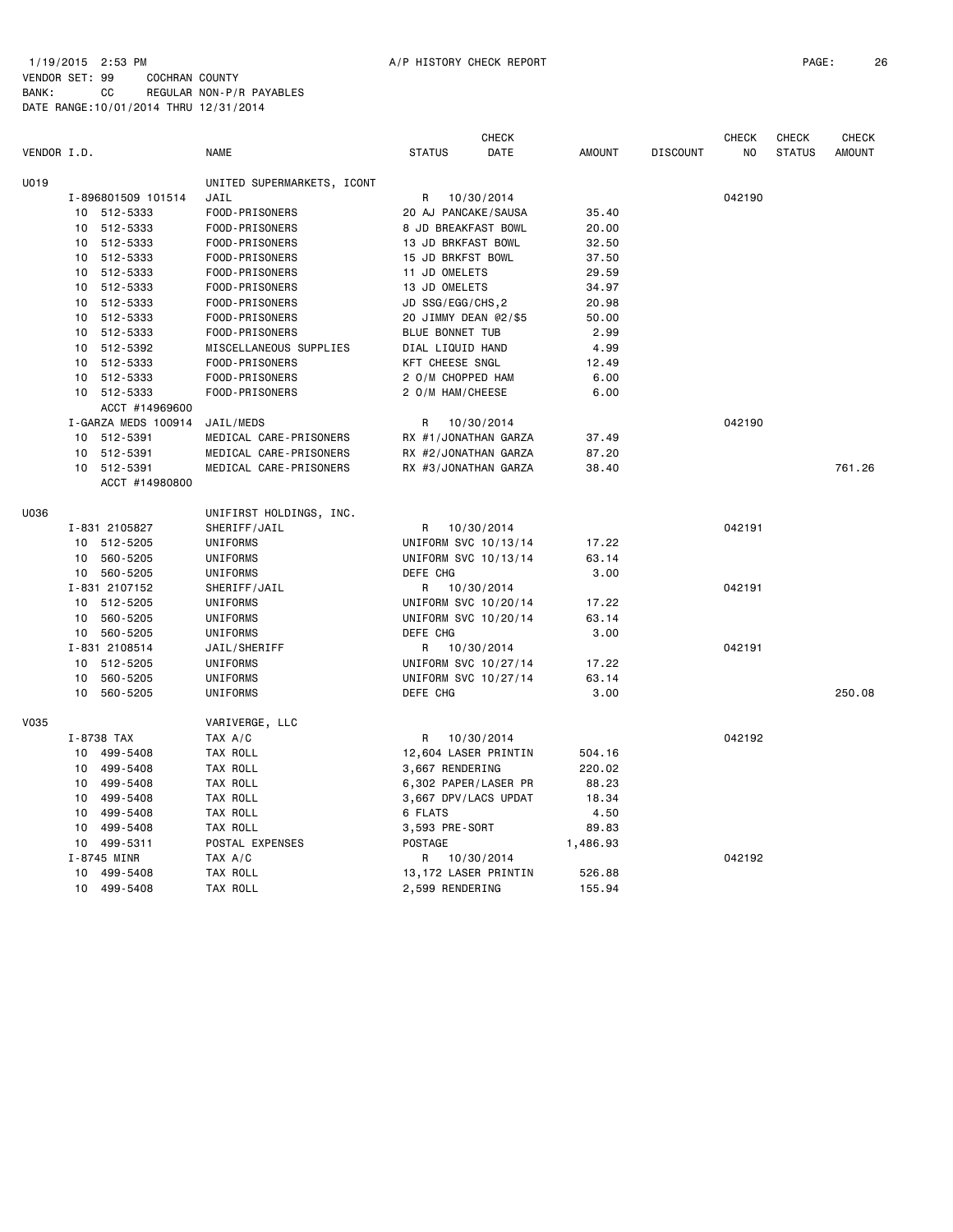# 1/19/2015 2:53 PM A/P HISTORY CHECK REPORT PAGE: 27 VENDOR SET: 99 COCHRAN COUNTY

| VENDOR I.D.<br><b>NAME</b><br><b>STATUS</b><br><b>DATE</b><br><b>AMOUNT</b><br><b>DISCOUNT</b><br>N <sub>O</sub><br><b>STATUS</b><br><b>AMOUNT</b><br><b>V035</b><br>CONT<br>VARIVERGE, LLC<br>I-8745 MINR<br>R<br>042192<br>TAX A/C<br>10/30/2014<br>10 499-5408<br>TAX ROLL<br>7,133 PAPER/LASER PR<br>99.86<br>10 499-5408<br>TAX ROLL<br>2,599 DPV/LACS UPDAT<br>13.00<br>499-5408<br>TAX ROLL<br>10<br>175 FLATS<br>131.25<br>10 499-5408<br>TAX ROLL<br>2,502 PRE-SORT<br>62.55<br>10 499-5311<br>POSTAL EXPENSES<br>2,502 POSTAGE ACTUAL<br>1,493.67<br>$I - 8772$<br>042192<br>TAX A/C<br>R 10/30/2014<br>10 499-5408<br>TAX ROLL<br>3,210 MINR STMTS<br>128.40<br>10 499-5408<br>TAX ROLL<br>1,692 PAPER/LASER<br>23.69<br>10 499-5408<br>TAX ROLL<br>78 FLATS<br>58.50<br>78 ACTUAL POSTAGE<br>10 499-5311<br>POSTAL EXPENSES<br>218.63<br>5,324.38<br>V039<br>HIGINIO VASQUEZ JR. dba<br>I-29103 093014<br>JAIL<br>R 10/30/2014<br>042193<br>10 512-5333<br>FOOD-PRISONERS<br>RED DEL APPLES<br>9.02<br>2 BAGS ORANGES<br>16.00<br>10 512-5333<br>FOOD-PRISONERS<br>6.98<br>W010<br>WEST TEXAS GAS INC<br>I-004036001501 11/14 PARK/SHOP<br>10/30/2014<br>042194<br>R<br>10 660-5440<br>UTILITIES & IRRIGATION<br>GAS SVC 9/3-10/13/14<br>10.00<br>I-004049022001 11/14 PREC 3<br>042194<br>R<br>10/30/2014<br>23.70<br>15 623-5440<br>UTILITIES<br>GAS SVC 9/8-10/13/14<br>13.70<br>W052<br>DANNY WISELEY<br>I-IDER W/S 101614<br>AUDITOR<br>R<br>10/30/2014<br>042195<br>10 495-5427<br>CONTINUING EDUCATION<br>279.1MI TO/FR ODESSA<br>156.29<br>156.29<br><b>W055</b><br>WINDSTREAM COMMUNICATIONS SW<br>I-266-0638 NOV14<br><b>MUSEUM</b><br>042196<br>R<br>10/30/2014<br>10 652-5420<br>TELECOMMUNICATIONS<br>BASIC LOCAL SVC<br>52.39<br>10 652-5420<br>TELECOMMUNICATIONS<br>OPTIONAL SVC<br>3.15<br>10 652-5420<br>TELECOMMUNICATIONS<br>LONG DISTANCE SVC<br>6.19<br>I-266-5051 NOV14<br>LIBRARY<br>R<br>10/30/2014<br>042196<br>10 650-5420<br>TELECOMMUNICATIONS<br>BASIC LOCAL SVC/2 LI<br>107.18<br>10 650-5420<br>TELECOMMUNICATIONS<br>HI-SPEED INTERNET<br>49.99<br>1.78<br>10 650-5420<br>TELECOMMUNICATIONS<br>LONG DISTANCE SVC<br>I-266-5074 NOV14<br>ADULT PROBATION<br>10/30/2014<br>R<br>042196<br>10 570-5420<br>BASIC LOCAL SVC<br>TELECOMMUNICATIONS<br>48.11<br>10 570-5420<br>TELECOMMUNICATIONS<br>OPTIONAL SVC<br>11.97<br>10 570-5420<br>LONG DISTANCE SVC<br>0.06<br>TELECOMMUNICATIONS<br>I-266-5161 NOV14<br><b>TREASURER</b><br>R<br>10/30/2014<br>042196<br>BASIC LOCAL SVC<br>10 497-5420<br>TELECOMMUNICATIONS<br>48.11<br>TELECOMMUNICATIONS<br>LONG DISTANCE SVC<br>0.06<br>10 497-5420<br>I-266-5171 NOV14<br>TAX A/C<br>10/30/2014<br>042196<br>R<br>499-5420<br>TELECOMMUNICATIONS<br>BASIC LOCAL SVC/3 LI<br>150.64<br>10<br>499-5420<br>TELECOMMUNICATIONS<br>HI-SPEED INTERNET<br>59.99<br>10<br>10 499-5420<br>OPTIONAL SVC<br>TELECOMMUNICATIONS<br>27.45 |  |  | <b>CHECK</b> |  | <b>CHECK</b> | <b>CHECK</b> | <b>CHECK</b> |
|-----------------------------------------------------------------------------------------------------------------------------------------------------------------------------------------------------------------------------------------------------------------------------------------------------------------------------------------------------------------------------------------------------------------------------------------------------------------------------------------------------------------------------------------------------------------------------------------------------------------------------------------------------------------------------------------------------------------------------------------------------------------------------------------------------------------------------------------------------------------------------------------------------------------------------------------------------------------------------------------------------------------------------------------------------------------------------------------------------------------------------------------------------------------------------------------------------------------------------------------------------------------------------------------------------------------------------------------------------------------------------------------------------------------------------------------------------------------------------------------------------------------------------------------------------------------------------------------------------------------------------------------------------------------------------------------------------------------------------------------------------------------------------------------------------------------------------------------------------------------------------------------------------------------------------------------------------------------------------------------------------------------------------------------------------------------------------------------------------------------------------------------------------------------------------------------------------------------------------------------------------------------------------------------------------------------------------------------------------------------------------------------------------------------------------------------------------------------------------------------------------------------------------------------------------------------------------------------------------------------------------------------------------------------------------------------------------------------------------------------------------------------------------------------------------------------------------------------------------------------------------------------------------------------------|--|--|--------------|--|--------------|--------------|--------------|
|                                                                                                                                                                                                                                                                                                                                                                                                                                                                                                                                                                                                                                                                                                                                                                                                                                                                                                                                                                                                                                                                                                                                                                                                                                                                                                                                                                                                                                                                                                                                                                                                                                                                                                                                                                                                                                                                                                                                                                                                                                                                                                                                                                                                                                                                                                                                                                                                                                                                                                                                                                                                                                                                                                                                                                                                                                                                                                                       |  |  |              |  |              |              |              |
|                                                                                                                                                                                                                                                                                                                                                                                                                                                                                                                                                                                                                                                                                                                                                                                                                                                                                                                                                                                                                                                                                                                                                                                                                                                                                                                                                                                                                                                                                                                                                                                                                                                                                                                                                                                                                                                                                                                                                                                                                                                                                                                                                                                                                                                                                                                                                                                                                                                                                                                                                                                                                                                                                                                                                                                                                                                                                                                       |  |  |              |  |              |              |              |
|                                                                                                                                                                                                                                                                                                                                                                                                                                                                                                                                                                                                                                                                                                                                                                                                                                                                                                                                                                                                                                                                                                                                                                                                                                                                                                                                                                                                                                                                                                                                                                                                                                                                                                                                                                                                                                                                                                                                                                                                                                                                                                                                                                                                                                                                                                                                                                                                                                                                                                                                                                                                                                                                                                                                                                                                                                                                                                                       |  |  |              |  |              |              |              |
|                                                                                                                                                                                                                                                                                                                                                                                                                                                                                                                                                                                                                                                                                                                                                                                                                                                                                                                                                                                                                                                                                                                                                                                                                                                                                                                                                                                                                                                                                                                                                                                                                                                                                                                                                                                                                                                                                                                                                                                                                                                                                                                                                                                                                                                                                                                                                                                                                                                                                                                                                                                                                                                                                                                                                                                                                                                                                                                       |  |  |              |  |              |              |              |
|                                                                                                                                                                                                                                                                                                                                                                                                                                                                                                                                                                                                                                                                                                                                                                                                                                                                                                                                                                                                                                                                                                                                                                                                                                                                                                                                                                                                                                                                                                                                                                                                                                                                                                                                                                                                                                                                                                                                                                                                                                                                                                                                                                                                                                                                                                                                                                                                                                                                                                                                                                                                                                                                                                                                                                                                                                                                                                                       |  |  |              |  |              |              |              |
|                                                                                                                                                                                                                                                                                                                                                                                                                                                                                                                                                                                                                                                                                                                                                                                                                                                                                                                                                                                                                                                                                                                                                                                                                                                                                                                                                                                                                                                                                                                                                                                                                                                                                                                                                                                                                                                                                                                                                                                                                                                                                                                                                                                                                                                                                                                                                                                                                                                                                                                                                                                                                                                                                                                                                                                                                                                                                                                       |  |  |              |  |              |              |              |
|                                                                                                                                                                                                                                                                                                                                                                                                                                                                                                                                                                                                                                                                                                                                                                                                                                                                                                                                                                                                                                                                                                                                                                                                                                                                                                                                                                                                                                                                                                                                                                                                                                                                                                                                                                                                                                                                                                                                                                                                                                                                                                                                                                                                                                                                                                                                                                                                                                                                                                                                                                                                                                                                                                                                                                                                                                                                                                                       |  |  |              |  |              |              |              |
|                                                                                                                                                                                                                                                                                                                                                                                                                                                                                                                                                                                                                                                                                                                                                                                                                                                                                                                                                                                                                                                                                                                                                                                                                                                                                                                                                                                                                                                                                                                                                                                                                                                                                                                                                                                                                                                                                                                                                                                                                                                                                                                                                                                                                                                                                                                                                                                                                                                                                                                                                                                                                                                                                                                                                                                                                                                                                                                       |  |  |              |  |              |              |              |
|                                                                                                                                                                                                                                                                                                                                                                                                                                                                                                                                                                                                                                                                                                                                                                                                                                                                                                                                                                                                                                                                                                                                                                                                                                                                                                                                                                                                                                                                                                                                                                                                                                                                                                                                                                                                                                                                                                                                                                                                                                                                                                                                                                                                                                                                                                                                                                                                                                                                                                                                                                                                                                                                                                                                                                                                                                                                                                                       |  |  |              |  |              |              |              |
|                                                                                                                                                                                                                                                                                                                                                                                                                                                                                                                                                                                                                                                                                                                                                                                                                                                                                                                                                                                                                                                                                                                                                                                                                                                                                                                                                                                                                                                                                                                                                                                                                                                                                                                                                                                                                                                                                                                                                                                                                                                                                                                                                                                                                                                                                                                                                                                                                                                                                                                                                                                                                                                                                                                                                                                                                                                                                                                       |  |  |              |  |              |              |              |
|                                                                                                                                                                                                                                                                                                                                                                                                                                                                                                                                                                                                                                                                                                                                                                                                                                                                                                                                                                                                                                                                                                                                                                                                                                                                                                                                                                                                                                                                                                                                                                                                                                                                                                                                                                                                                                                                                                                                                                                                                                                                                                                                                                                                                                                                                                                                                                                                                                                                                                                                                                                                                                                                                                                                                                                                                                                                                                                       |  |  |              |  |              |              |              |
|                                                                                                                                                                                                                                                                                                                                                                                                                                                                                                                                                                                                                                                                                                                                                                                                                                                                                                                                                                                                                                                                                                                                                                                                                                                                                                                                                                                                                                                                                                                                                                                                                                                                                                                                                                                                                                                                                                                                                                                                                                                                                                                                                                                                                                                                                                                                                                                                                                                                                                                                                                                                                                                                                                                                                                                                                                                                                                                       |  |  |              |  |              |              |              |
|                                                                                                                                                                                                                                                                                                                                                                                                                                                                                                                                                                                                                                                                                                                                                                                                                                                                                                                                                                                                                                                                                                                                                                                                                                                                                                                                                                                                                                                                                                                                                                                                                                                                                                                                                                                                                                                                                                                                                                                                                                                                                                                                                                                                                                                                                                                                                                                                                                                                                                                                                                                                                                                                                                                                                                                                                                                                                                                       |  |  |              |  |              |              |              |
|                                                                                                                                                                                                                                                                                                                                                                                                                                                                                                                                                                                                                                                                                                                                                                                                                                                                                                                                                                                                                                                                                                                                                                                                                                                                                                                                                                                                                                                                                                                                                                                                                                                                                                                                                                                                                                                                                                                                                                                                                                                                                                                                                                                                                                                                                                                                                                                                                                                                                                                                                                                                                                                                                                                                                                                                                                                                                                                       |  |  |              |  |              |              |              |
|                                                                                                                                                                                                                                                                                                                                                                                                                                                                                                                                                                                                                                                                                                                                                                                                                                                                                                                                                                                                                                                                                                                                                                                                                                                                                                                                                                                                                                                                                                                                                                                                                                                                                                                                                                                                                                                                                                                                                                                                                                                                                                                                                                                                                                                                                                                                                                                                                                                                                                                                                                                                                                                                                                                                                                                                                                                                                                                       |  |  |              |  |              |              |              |
|                                                                                                                                                                                                                                                                                                                                                                                                                                                                                                                                                                                                                                                                                                                                                                                                                                                                                                                                                                                                                                                                                                                                                                                                                                                                                                                                                                                                                                                                                                                                                                                                                                                                                                                                                                                                                                                                                                                                                                                                                                                                                                                                                                                                                                                                                                                                                                                                                                                                                                                                                                                                                                                                                                                                                                                                                                                                                                                       |  |  |              |  |              |              |              |
|                                                                                                                                                                                                                                                                                                                                                                                                                                                                                                                                                                                                                                                                                                                                                                                                                                                                                                                                                                                                                                                                                                                                                                                                                                                                                                                                                                                                                                                                                                                                                                                                                                                                                                                                                                                                                                                                                                                                                                                                                                                                                                                                                                                                                                                                                                                                                                                                                                                                                                                                                                                                                                                                                                                                                                                                                                                                                                                       |  |  |              |  |              |              |              |
|                                                                                                                                                                                                                                                                                                                                                                                                                                                                                                                                                                                                                                                                                                                                                                                                                                                                                                                                                                                                                                                                                                                                                                                                                                                                                                                                                                                                                                                                                                                                                                                                                                                                                                                                                                                                                                                                                                                                                                                                                                                                                                                                                                                                                                                                                                                                                                                                                                                                                                                                                                                                                                                                                                                                                                                                                                                                                                                       |  |  |              |  |              |              |              |
|                                                                                                                                                                                                                                                                                                                                                                                                                                                                                                                                                                                                                                                                                                                                                                                                                                                                                                                                                                                                                                                                                                                                                                                                                                                                                                                                                                                                                                                                                                                                                                                                                                                                                                                                                                                                                                                                                                                                                                                                                                                                                                                                                                                                                                                                                                                                                                                                                                                                                                                                                                                                                                                                                                                                                                                                                                                                                                                       |  |  |              |  |              |              |              |
|                                                                                                                                                                                                                                                                                                                                                                                                                                                                                                                                                                                                                                                                                                                                                                                                                                                                                                                                                                                                                                                                                                                                                                                                                                                                                                                                                                                                                                                                                                                                                                                                                                                                                                                                                                                                                                                                                                                                                                                                                                                                                                                                                                                                                                                                                                                                                                                                                                                                                                                                                                                                                                                                                                                                                                                                                                                                                                                       |  |  |              |  |              |              |              |
|                                                                                                                                                                                                                                                                                                                                                                                                                                                                                                                                                                                                                                                                                                                                                                                                                                                                                                                                                                                                                                                                                                                                                                                                                                                                                                                                                                                                                                                                                                                                                                                                                                                                                                                                                                                                                                                                                                                                                                                                                                                                                                                                                                                                                                                                                                                                                                                                                                                                                                                                                                                                                                                                                                                                                                                                                                                                                                                       |  |  |              |  |              |              |              |
|                                                                                                                                                                                                                                                                                                                                                                                                                                                                                                                                                                                                                                                                                                                                                                                                                                                                                                                                                                                                                                                                                                                                                                                                                                                                                                                                                                                                                                                                                                                                                                                                                                                                                                                                                                                                                                                                                                                                                                                                                                                                                                                                                                                                                                                                                                                                                                                                                                                                                                                                                                                                                                                                                                                                                                                                                                                                                                                       |  |  |              |  |              |              |              |
|                                                                                                                                                                                                                                                                                                                                                                                                                                                                                                                                                                                                                                                                                                                                                                                                                                                                                                                                                                                                                                                                                                                                                                                                                                                                                                                                                                                                                                                                                                                                                                                                                                                                                                                                                                                                                                                                                                                                                                                                                                                                                                                                                                                                                                                                                                                                                                                                                                                                                                                                                                                                                                                                                                                                                                                                                                                                                                                       |  |  |              |  |              |              |              |
|                                                                                                                                                                                                                                                                                                                                                                                                                                                                                                                                                                                                                                                                                                                                                                                                                                                                                                                                                                                                                                                                                                                                                                                                                                                                                                                                                                                                                                                                                                                                                                                                                                                                                                                                                                                                                                                                                                                                                                                                                                                                                                                                                                                                                                                                                                                                                                                                                                                                                                                                                                                                                                                                                                                                                                                                                                                                                                                       |  |  |              |  |              |              |              |
|                                                                                                                                                                                                                                                                                                                                                                                                                                                                                                                                                                                                                                                                                                                                                                                                                                                                                                                                                                                                                                                                                                                                                                                                                                                                                                                                                                                                                                                                                                                                                                                                                                                                                                                                                                                                                                                                                                                                                                                                                                                                                                                                                                                                                                                                                                                                                                                                                                                                                                                                                                                                                                                                                                                                                                                                                                                                                                                       |  |  |              |  |              |              |              |
|                                                                                                                                                                                                                                                                                                                                                                                                                                                                                                                                                                                                                                                                                                                                                                                                                                                                                                                                                                                                                                                                                                                                                                                                                                                                                                                                                                                                                                                                                                                                                                                                                                                                                                                                                                                                                                                                                                                                                                                                                                                                                                                                                                                                                                                                                                                                                                                                                                                                                                                                                                                                                                                                                                                                                                                                                                                                                                                       |  |  |              |  |              |              |              |
|                                                                                                                                                                                                                                                                                                                                                                                                                                                                                                                                                                                                                                                                                                                                                                                                                                                                                                                                                                                                                                                                                                                                                                                                                                                                                                                                                                                                                                                                                                                                                                                                                                                                                                                                                                                                                                                                                                                                                                                                                                                                                                                                                                                                                                                                                                                                                                                                                                                                                                                                                                                                                                                                                                                                                                                                                                                                                                                       |  |  |              |  |              |              |              |
|                                                                                                                                                                                                                                                                                                                                                                                                                                                                                                                                                                                                                                                                                                                                                                                                                                                                                                                                                                                                                                                                                                                                                                                                                                                                                                                                                                                                                                                                                                                                                                                                                                                                                                                                                                                                                                                                                                                                                                                                                                                                                                                                                                                                                                                                                                                                                                                                                                                                                                                                                                                                                                                                                                                                                                                                                                                                                                                       |  |  |              |  |              |              |              |
|                                                                                                                                                                                                                                                                                                                                                                                                                                                                                                                                                                                                                                                                                                                                                                                                                                                                                                                                                                                                                                                                                                                                                                                                                                                                                                                                                                                                                                                                                                                                                                                                                                                                                                                                                                                                                                                                                                                                                                                                                                                                                                                                                                                                                                                                                                                                                                                                                                                                                                                                                                                                                                                                                                                                                                                                                                                                                                                       |  |  |              |  |              |              |              |
|                                                                                                                                                                                                                                                                                                                                                                                                                                                                                                                                                                                                                                                                                                                                                                                                                                                                                                                                                                                                                                                                                                                                                                                                                                                                                                                                                                                                                                                                                                                                                                                                                                                                                                                                                                                                                                                                                                                                                                                                                                                                                                                                                                                                                                                                                                                                                                                                                                                                                                                                                                                                                                                                                                                                                                                                                                                                                                                       |  |  |              |  |              |              |              |
|                                                                                                                                                                                                                                                                                                                                                                                                                                                                                                                                                                                                                                                                                                                                                                                                                                                                                                                                                                                                                                                                                                                                                                                                                                                                                                                                                                                                                                                                                                                                                                                                                                                                                                                                                                                                                                                                                                                                                                                                                                                                                                                                                                                                                                                                                                                                                                                                                                                                                                                                                                                                                                                                                                                                                                                                                                                                                                                       |  |  |              |  |              |              |              |
|                                                                                                                                                                                                                                                                                                                                                                                                                                                                                                                                                                                                                                                                                                                                                                                                                                                                                                                                                                                                                                                                                                                                                                                                                                                                                                                                                                                                                                                                                                                                                                                                                                                                                                                                                                                                                                                                                                                                                                                                                                                                                                                                                                                                                                                                                                                                                                                                                                                                                                                                                                                                                                                                                                                                                                                                                                                                                                                       |  |  |              |  |              |              |              |
|                                                                                                                                                                                                                                                                                                                                                                                                                                                                                                                                                                                                                                                                                                                                                                                                                                                                                                                                                                                                                                                                                                                                                                                                                                                                                                                                                                                                                                                                                                                                                                                                                                                                                                                                                                                                                                                                                                                                                                                                                                                                                                                                                                                                                                                                                                                                                                                                                                                                                                                                                                                                                                                                                                                                                                                                                                                                                                                       |  |  |              |  |              |              |              |
|                                                                                                                                                                                                                                                                                                                                                                                                                                                                                                                                                                                                                                                                                                                                                                                                                                                                                                                                                                                                                                                                                                                                                                                                                                                                                                                                                                                                                                                                                                                                                                                                                                                                                                                                                                                                                                                                                                                                                                                                                                                                                                                                                                                                                                                                                                                                                                                                                                                                                                                                                                                                                                                                                                                                                                                                                                                                                                                       |  |  |              |  |              |              |              |
|                                                                                                                                                                                                                                                                                                                                                                                                                                                                                                                                                                                                                                                                                                                                                                                                                                                                                                                                                                                                                                                                                                                                                                                                                                                                                                                                                                                                                                                                                                                                                                                                                                                                                                                                                                                                                                                                                                                                                                                                                                                                                                                                                                                                                                                                                                                                                                                                                                                                                                                                                                                                                                                                                                                                                                                                                                                                                                                       |  |  |              |  |              |              |              |
|                                                                                                                                                                                                                                                                                                                                                                                                                                                                                                                                                                                                                                                                                                                                                                                                                                                                                                                                                                                                                                                                                                                                                                                                                                                                                                                                                                                                                                                                                                                                                                                                                                                                                                                                                                                                                                                                                                                                                                                                                                                                                                                                                                                                                                                                                                                                                                                                                                                                                                                                                                                                                                                                                                                                                                                                                                                                                                                       |  |  |              |  |              |              |              |
|                                                                                                                                                                                                                                                                                                                                                                                                                                                                                                                                                                                                                                                                                                                                                                                                                                                                                                                                                                                                                                                                                                                                                                                                                                                                                                                                                                                                                                                                                                                                                                                                                                                                                                                                                                                                                                                                                                                                                                                                                                                                                                                                                                                                                                                                                                                                                                                                                                                                                                                                                                                                                                                                                                                                                                                                                                                                                                                       |  |  |              |  |              |              |              |
|                                                                                                                                                                                                                                                                                                                                                                                                                                                                                                                                                                                                                                                                                                                                                                                                                                                                                                                                                                                                                                                                                                                                                                                                                                                                                                                                                                                                                                                                                                                                                                                                                                                                                                                                                                                                                                                                                                                                                                                                                                                                                                                                                                                                                                                                                                                                                                                                                                                                                                                                                                                                                                                                                                                                                                                                                                                                                                                       |  |  |              |  |              |              |              |
|                                                                                                                                                                                                                                                                                                                                                                                                                                                                                                                                                                                                                                                                                                                                                                                                                                                                                                                                                                                                                                                                                                                                                                                                                                                                                                                                                                                                                                                                                                                                                                                                                                                                                                                                                                                                                                                                                                                                                                                                                                                                                                                                                                                                                                                                                                                                                                                                                                                                                                                                                                                                                                                                                                                                                                                                                                                                                                                       |  |  |              |  |              |              |              |
|                                                                                                                                                                                                                                                                                                                                                                                                                                                                                                                                                                                                                                                                                                                                                                                                                                                                                                                                                                                                                                                                                                                                                                                                                                                                                                                                                                                                                                                                                                                                                                                                                                                                                                                                                                                                                                                                                                                                                                                                                                                                                                                                                                                                                                                                                                                                                                                                                                                                                                                                                                                                                                                                                                                                                                                                                                                                                                                       |  |  |              |  |              |              |              |
|                                                                                                                                                                                                                                                                                                                                                                                                                                                                                                                                                                                                                                                                                                                                                                                                                                                                                                                                                                                                                                                                                                                                                                                                                                                                                                                                                                                                                                                                                                                                                                                                                                                                                                                                                                                                                                                                                                                                                                                                                                                                                                                                                                                                                                                                                                                                                                                                                                                                                                                                                                                                                                                                                                                                                                                                                                                                                                                       |  |  |              |  |              |              |              |
|                                                                                                                                                                                                                                                                                                                                                                                                                                                                                                                                                                                                                                                                                                                                                                                                                                                                                                                                                                                                                                                                                                                                                                                                                                                                                                                                                                                                                                                                                                                                                                                                                                                                                                                                                                                                                                                                                                                                                                                                                                                                                                                                                                                                                                                                                                                                                                                                                                                                                                                                                                                                                                                                                                                                                                                                                                                                                                                       |  |  |              |  |              |              |              |
|                                                                                                                                                                                                                                                                                                                                                                                                                                                                                                                                                                                                                                                                                                                                                                                                                                                                                                                                                                                                                                                                                                                                                                                                                                                                                                                                                                                                                                                                                                                                                                                                                                                                                                                                                                                                                                                                                                                                                                                                                                                                                                                                                                                                                                                                                                                                                                                                                                                                                                                                                                                                                                                                                                                                                                                                                                                                                                                       |  |  |              |  |              |              |              |
|                                                                                                                                                                                                                                                                                                                                                                                                                                                                                                                                                                                                                                                                                                                                                                                                                                                                                                                                                                                                                                                                                                                                                                                                                                                                                                                                                                                                                                                                                                                                                                                                                                                                                                                                                                                                                                                                                                                                                                                                                                                                                                                                                                                                                                                                                                                                                                                                                                                                                                                                                                                                                                                                                                                                                                                                                                                                                                                       |  |  |              |  |              |              |              |
|                                                                                                                                                                                                                                                                                                                                                                                                                                                                                                                                                                                                                                                                                                                                                                                                                                                                                                                                                                                                                                                                                                                                                                                                                                                                                                                                                                                                                                                                                                                                                                                                                                                                                                                                                                                                                                                                                                                                                                                                                                                                                                                                                                                                                                                                                                                                                                                                                                                                                                                                                                                                                                                                                                                                                                                                                                                                                                                       |  |  |              |  |              |              |              |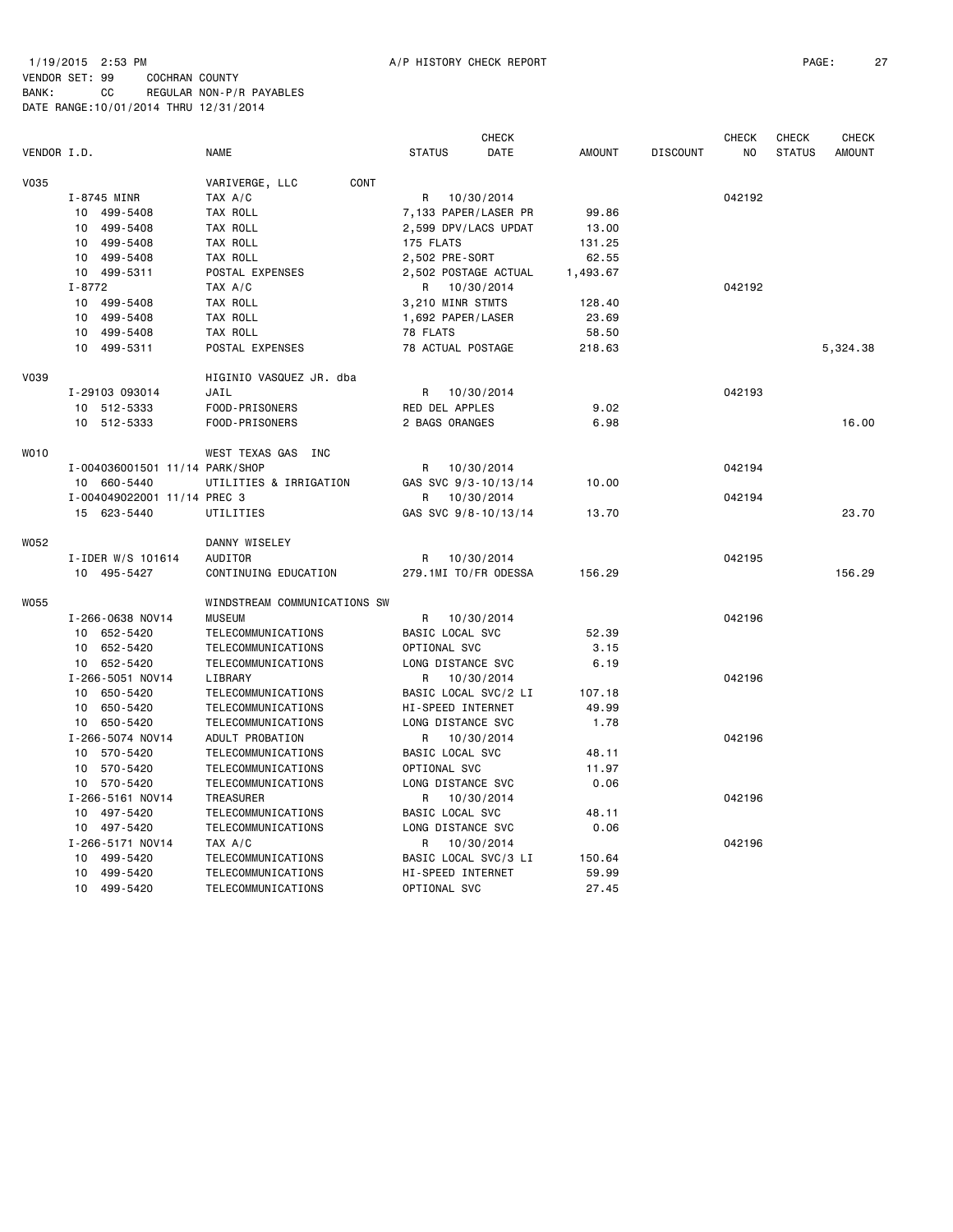VENDOR SET: 99 COCHRAN COUNTY BANK: CC REGULAR NON-P/R PAYABLES DATE RANGE:10/01/2014 THRU 12/31/2014

|             |                  |                            | <b>CHECK</b>         |                      |               |                 | <b>CHECK</b> | CHECK         | <b>CHECK</b>  |
|-------------|------------------|----------------------------|----------------------|----------------------|---------------|-----------------|--------------|---------------|---------------|
| VENDOR I.D. |                  | <b>NAME</b>                | <b>STATUS</b>        | DATE                 | <b>AMOUNT</b> | <b>DISCOUNT</b> | NO           | <b>STATUS</b> | <b>AMOUNT</b> |
| W055        |                  | WINDSTREAM COMMUNICATICONT |                      |                      |               |                 |              |               |               |
|             | I-266-5171 NOV14 | TAX A/C                    | R                    | 10/30/2014           |               |                 | 042196       |               |               |
|             | 10 499-5420      | TELECOMMUNICATIONS         | LONG DISTANCE SVC    |                      | 14.98         |                 |              |               |               |
|             | I-266-5181 NOV14 | <b>ELECTIONS</b>           | R                    | 10/30/2014           |               |                 | 042196       |               |               |
|             | 10 490-5420      | TELECOMMUNICATIONS         | BASIC LOCAL SVC      |                      | 48.58         |                 |              |               |               |
|             | 10 490-5420      | TELECOMMUNICATIONS         | OPTIONAL SVC         |                      | 3.00          |                 |              |               |               |
|             | 10 490-5420      | TELECOMMUNICATIONS         | LONG DISTANCE SVC    |                      | 5.95          |                 |              |               |               |
|             | I-266-5211 NOV14 | SHERIFF                    | R                    | 10/30/2014           |               |                 | 042196       |               |               |
|             | 10 560-5420      | TELECOMMUNICATIONS         |                      | BASIC LOCAL SVC/3 LI | 165.61        |                 |              |               |               |
|             | 560-5420<br>10   | TELECOMMUNICATIONS         | LONG DISTANCE SVC    |                      | 7.87          |                 |              |               |               |
|             | I-266-5215 NOV14 | <b>EXTENSION SVC</b>       | R                    | 10/30/2014           |               |                 | 042196       |               |               |
|             | 10 665-5420      | TELECOMMUNICATIONS         |                      | BASIC LOCAL SVC/3 LI | 166.47        |                 |              |               |               |
|             | 10<br>665-5420   | TELECOMMUNICATIONS         | HI-SPEED INTERNET    |                      | 39.99         |                 |              |               |               |
|             | 665-5420<br>10   | TELECOMMUNICATIONS         | LONG DISTANCE SVC    |                      | 0.25          |                 |              |               |               |
|             | I-266-5302 NOV14 | JUSTICE OF PEACE           | R                    | 10/30/2014           |               |                 | 042196       |               |               |
|             | 10 455-5420      | TELECOMMUNICATIONS         | BASIC LOCAL SVC      |                      | 48.11         |                 |              |               |               |
|             | 10 455-5420      | TELECOMMUNICATIONS         | LONG DISTANCE SVC    |                      | 1.99          |                 |              |               |               |
|             | I-266-5411 NOV14 | JUVENILE PROBATION         | R                    | 10/30/2014           |               |                 | 042196       |               |               |
|             | 17 573-5420      | TELECOMMUNICATIONS         | BASIC LOCAL SVC      |                      | 48.11         |                 |              |               |               |
|             | 17 573-5420      | TELECOMMUNICATIONS         | LONG DISTANCE SVC    |                      | 5.45          |                 |              |               |               |
|             | I-266-5412 NOV14 | DISTRICT COURT             | R                    | 10/30/2014           |               |                 | 042196       |               |               |
|             | 435-5420<br>10   | TELECOMMUNICATIONS         |                      | BASIC LOCAL SVC/2 LI | 112.13        |                 |              |               |               |
|             | 435-5420<br>10   | TELECOMMUNICATIONS         | HI-SPEED INTERNET    |                      | 109.98        |                 |              |               |               |
|             | 10 435-5420      | TELECOMMUNICATIONS         | LONG DISTANCE SVC    |                      | 0.12          |                 |              |               |               |
|             | I-266-5450 NOV14 | <b>CLERK</b>               | R                    | 10/30/2014           |               |                 | 042196       |               |               |
|             | 10 403-5420      | TELECOMMUNICATIONS         |                      | BASIC LOCAL SVC/3 LI | 165.74        |                 |              |               |               |
|             | 10 403-5420      | TELECOMMUNICATIONS         | OPTIONAL SVC         |                      | 3.00          |                 |              |               |               |
|             | 10 403-5420      | TELECOMMUNICATIONS         | LONG DISTANCE SVC    |                      | 9.02          |                 |              |               |               |
|             | I-266-5508 NOV14 | CO JUDGE/COMM'R CT         | R                    | 10/30/2014           |               |                 | 042196       |               |               |
|             | 15 610-5420      | TELECOMMUNICATIONS         |                      | BASIC LOCAL SVC/2 LI | 115.89        |                 |              |               |               |
|             | 15 610-5420      | TELECOMMUNICATIONS         | LONG DISTANCE SVC    |                      | 0.87          |                 |              |               |               |
|             | I-266-5700 NOV14 | SHERIFF                    | R                    | 10/30/2014           |               |                 | 042196       |               |               |
|             | 10<br>560-5420   | TELECOMMUNICATIONS         | BASIC LOCAL SVC      |                      | 56.48         |                 |              |               |               |
|             | 560-5420<br>10   | TELECOMMUNICATIONS         | LONG DISTANCE SVC    |                      | 4.65          |                 |              |               |               |
|             | I-266-5822 NOV14 | AUDITOR/NON-DEPT'L         | R                    | 10/30/2014           |               |                 | 042196       |               |               |
|             | 10 495-5420      | TELECOMMUNICATIONS         |                      | BASIC LOCAL SVC 266- | 49.85         |                 |              |               |               |
|             | 10 495-5420      | TELECOMMUNICATIONS         | <b>BUS BROADBAND</b> |                      | 24.99         |                 |              |               |               |
|             | 495-5420<br>10   | TELECOMMUNICATIONS         | LONG DISTANCE SVC    |                      | 0.38          |                 |              |               |               |
|             |                  |                            | FAX LINE 266-5629    |                      |               |                 |              |               |               |
|             | 10<br>409-5420   | TELECOMMUNICATIONS         |                      |                      | 49.84         |                 |              |               |               |
|             | 10 409-5420      | TELECOMMUNICATIONS         | HI-SPEED INTERNET    |                      | 144.99        |                 |              |               |               |
|             | 10 409-5420      | TELECOMMUNICATIONS         | FAX LONG DISTANCE    |                      | 0.92          |                 |              |               |               |
|             | I-266-8661 NOV14 | <b>ATTORNEY</b>            | R                    | 10/30/2014           |               |                 | 042196       |               |               |
|             | 475-5420<br>10   | TELECOMMUNICATIONS         |                      | BASIC LOCAL SVC/2 LI | 111.26        |                 |              |               |               |
|             | 10 475-5420      | TELECOMMUNICATIONS         | HI-SPEED INTERNET    |                      | 59.99         |                 |              |               |               |
|             | 10 475-5420      | TELECOMMUNICATIONS         | LONG DISTANCE SVC    |                      | 0.12          |                 |              |               |               |
|             | I-266-8888 NOV14 | SHERIFF                    | R                    | 10/30/2014           |               |                 | 042196       |               |               |
|             | 10<br>560-5420   | TELECOMMUNICATIONS         |                      | FAX LINE & CRIME CON | 45.46         |                 |              |               |               |
|             | 10<br>560-5420   | TELECOMMUNICATIONS         | LONG DISTANCE SVC    |                      | 0.98          |                 |              |               | 2,190.09      |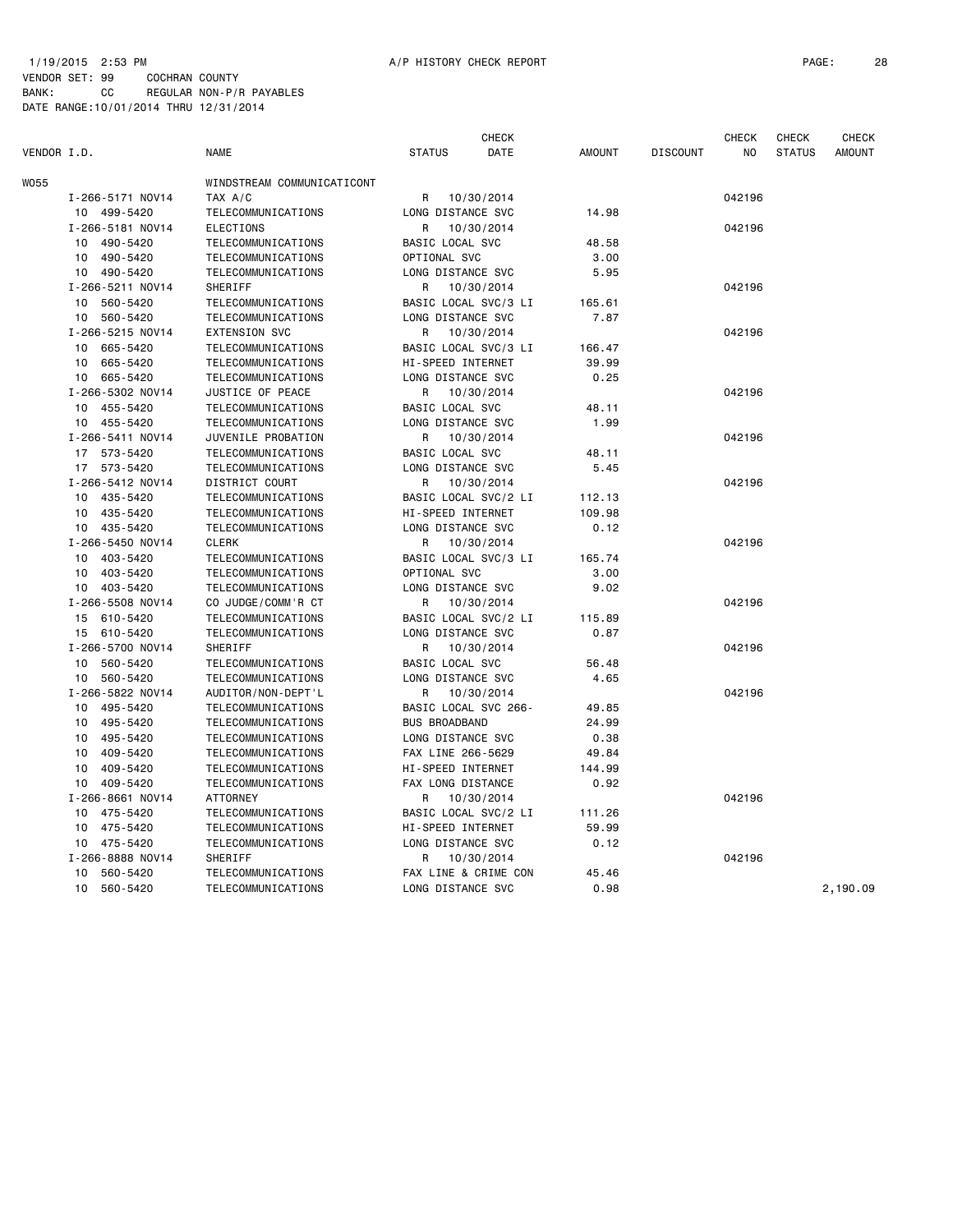#### 1/19/2015 2:53 PM A/P HISTORY CHECK REPORT PAGE: 29 VENDOR SET: 99 COCHRAN COUNTY BANK: CC REGULAR NON-P/R PAYABLES DATE RANGE:10/01/2014 THRU 12/31/2014

|             |            |                               |                                           |                      | <b>CHECK</b> |               |                 | <b>CHECK</b>   | CHECK         | <b>CHECK</b>  |
|-------------|------------|-------------------------------|-------------------------------------------|----------------------|--------------|---------------|-----------------|----------------|---------------|---------------|
| VENDOR I.D. |            |                               | <b>NAME</b>                               | <b>STATUS</b>        | DATE         | <b>AMOUNT</b> | <b>DISCOUNT</b> | N <sub>O</sub> | <b>STATUS</b> | <b>AMOUNT</b> |
| W062        |            |                               | WAL-MART COMMUNITY                        |                      |              |               |                 |                |               |               |
|             |            | C-CR 547 080114/CORR JAIL     |                                           | R 10/30/2014         |              |               |                 | 042198         |               |               |
|             |            | 10 512-5333                   | FOOD-PRISONERS                            | DUPL PAY/2 BAGS ORAN |              | 9.76CR        |                 |                |               |               |
|             |            | 10 512-5333                   | FOOD-PRISONERS                            | DUPL PAY/2 BAGS APPL |              | 7.54CR        |                 |                |               |               |
|             |            | 10 512-5392                   | MISCELLANEOUS SUPPLIES                    | DUPL PAY/2 REMOTE CN |              | 9.88CR        |                 |                |               |               |
|             |            | I-15480 101514                | JAIL                                      | R 10/30/2014         |              |               |                 | 042198         |               |               |
|             |            | 10 512-5392                   | MISCELLANEOUS SUPPLIES                    | 20 BATH TOWELS       |              | 59.40         |                 |                |               |               |
|             |            | 10 512-5392                   | MISCELLANEOUS SUPPLIES                    | <b>BATH RUG</b>      |              | 9.88          |                 |                |               |               |
|             |            | 10 512-5392                   | MISCELLANEOUS SUPPLIES                    | 18PK WASH RAGS/4     |              | 16.00         |                 |                |               |               |
|             |            | 10 512-5391                   | MEDICAL CARE-PRISONERS                    | ICY HOT GEL          |              | 4.96          |                 |                |               |               |
|             |            | 10 512-5391                   | MEDICAL CARE-PRISONERS                    | RANIT 150MG          |              | 6.98          |                 |                |               |               |
|             |            | 10 512-5391                   | MEDICAL CARE-PRISONERS                    | EQ IBUP 1000         |              | 12.97         |                 |                |               |               |
|             |            | 10 512-5391                   | MEDICAL CARE-PRISONERS                    | EQ ACET 500          |              | 6.98          |                 |                |               |               |
|             |            | 10 512-5391                   | MEDICAL CARE-PRISONERS                    | ALCOHOL              |              | 0.88          |                 |                |               |               |
|             |            | 10 512-5391                   | MEDICAL CARE-PRISONERS                    | PEROXIDE             |              | 0.52          |                 |                |               |               |
|             |            | 10 512-5391                   | MEDICAL CARE-PRISONERS                    | ALCOHOL              |              | 1.38          |                 |                |               |               |
|             |            | 10 512-5391                   | MEDICAL CARE-PRISONERS                    | ZYRTEC               |              | 26.94         |                 |                |               |               |
|             |            | 10 512-5391                   | MEDICAL CARE-PRISONERS                    | <b>COTTON BALLS</b>  |              | 2.58          |                 |                |               |               |
|             |            | 10 512-5391                   | MEDICAL CARE-PRISONERS                    | $GAS - X$            |              | 11.94         |                 |                |               |               |
|             |            | 10 512-5391                   | MEDICAL CARE-PRISONERS                    | EQ OMEP CAPS         |              | 12.87         |                 |                |               |               |
|             |            | 10 512-5391                   | MEDICAL CARE-PRISONERS                    | THERA-GESIC          |              | 3.38          |                 |                |               |               |
|             |            | 10 512-5391                   | MEDICAL CARE-PRISONERS                    | TYL SINUS CP         |              | 6.48          |                 |                |               |               |
|             |            | 10 512-5391                   | MEDICAL CARE-PRISONERS                    | EQ OMEP CAPS         |              | 12.87         |                 |                |               |               |
|             |            | 10 512-5391                   | MEDICAL CARE-PRISONERS                    | SUD PE P/P24         |              | 6.48          |                 |                |               |               |
|             |            | 10 512-5391                   | MEDICAL CARE-PRISONERS                    | ADVIL CON RE         |              | 8.98          |                 |                |               |               |
|             |            | 10 512-5391                   | MEDICAL CARE-PRISONERS                    | TY SNS CP 24         |              | 6.48          |                 |                |               |               |
|             |            | 10 512-5391                   | MEDICAL CARE-PRISONERS                    | SUD CLD 24           |              | 6.48          |                 |                |               |               |
|             |            | 10 512-5391                   | MEDICAL CARE-PRISONERS                    | XL-3 COLD            |              | 3.62          |                 |                |               |               |
|             |            | 10 512-5391                   | MEDICAL CARE-PRISONERS                    | TYL CLD HDC          |              | 6.48          |                 |                |               | 208.35        |
| W115        |            |                               | RAYMOND D WEBER, SHERIFF                  |                      |              |               |                 |                |               |               |
|             |            |                               | JAIL                                      | R                    | 10/30/2014   |               |                 | 042199         |               |               |
|             |            | $I - 10/14/14$<br>10 512-5333 | FOOD-PRISONERS                            | 2 GAL ALLSUP'S MILK  |              | 8.38          |                 |                |               |               |
|             |            | 10 512-5333                   | FOOD-PRISONERS                            | 10 ALLSUP'S BREAD 10 |              | 7.95          |                 |                |               | 16.33         |
|             |            |                               |                                           |                      |              |               |                 |                |               |               |
| W193        | $I - 3270$ |                               | WESTWARD AUTOMOTIVE REPAIR LLC<br>SHERIFF | R                    | 10/30/2014   |               |                 | 042200         |               |               |
|             |            | 10 560-5451                   | MACHINERY-NON-OFFICE REPAIR               | RPL ACTUATOR/09 CVP  |              | 150.00        |                 |                |               |               |
|             |            | 10 560-5451                   | MACHINERY-NON-OFFICE REPAIR               | RPL RADIATOR         |              | 90.00         |                 |                |               |               |
|             |            | 10 560-5451                   | MACHINERY-NON-OFFICE REPAIR               | <b>ACTUATOR</b>      |              | 96.75         |                 |                |               |               |
|             | 10         | 560-5451                      | MACHINERY-NON-OFFICE REPAIR               | RADIATOR             |              | 276.45        |                 |                |               |               |
|             |            | 10 560-5451                   | MACHINERY-NON-OFFICE REPAIR               | 2GL COOLANT          |              | 34.50         |                 |                |               |               |
|             |            | 10 560-5451                   | MACHINERY-NON-OFFICE REPAIR               | 1QT PS FLUID         |              | 4.99          |                 |                |               |               |
|             | $I - 3286$ |                               | SHERIFF                                   | R                    | 10/30/2014   |               |                 | 042200         |               |               |
|             |            | 10 560-5451                   | MACHINERY-NON-OFFICE REPAIR               | RPL FR BRAKES/#134   |              | 60.00         |                 |                |               |               |
|             |            | 10 560-5451                   | MACHINERY-NON-OFFICE REPAIR               | TURN 2 ROTORS        |              | 20.00         |                 |                |               |               |
|             |            | 10 560-5451                   | MACHINERY-NON-OFFICE REPAIR               | RPL REAR ROTORS      |              | 60.00         |                 |                |               |               |
|             |            |                               |                                           |                      |              |               |                 |                |               |               |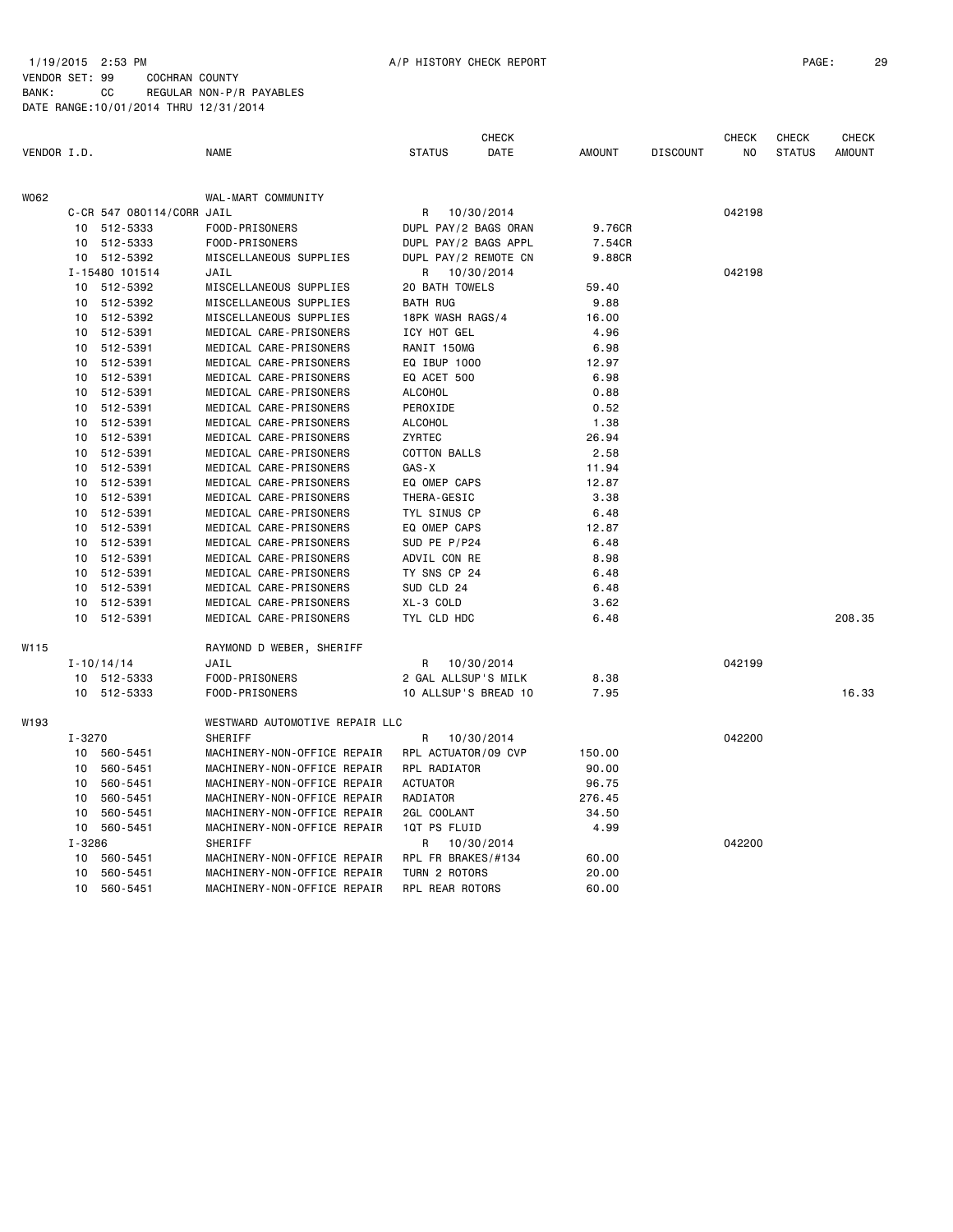|                  |            |                             | <b>CHECK</b>                          |                       |             |               | <b>CHECK</b>    | <b>CHECK</b> | CHECK         |               |
|------------------|------------|-----------------------------|---------------------------------------|-----------------------|-------------|---------------|-----------------|--------------|---------------|---------------|
| VENDOR I.D.      |            |                             | <b>NAME</b>                           | <b>STATUS</b>         | <b>DATE</b> | <b>AMOUNT</b> | <b>DISCOUNT</b> | NO.          | <b>STATUS</b> | <b>AMOUNT</b> |
| W193             |            |                             | WESTWARD AUTOMOTIVE RECONT            |                       |             |               |                 |              |               |               |
|                  | $I - 3286$ |                             | <b>SHERIFF</b>                        | R                     | 10/30/2014  |               |                 | 042200       |               |               |
|                  |            | 10 560-5451                 | MACHINERY-NON-OFFICE REPAIR           | TURN 2 ROTORS         |             | 20.00         |                 |              |               |               |
|                  | 10         | 560-5451                    | MACHINERY-NON-OFFICE REPAIR           | <b>SVC TRANS</b>      |             | 60.00         |                 |              |               |               |
|                  | 10         | 560-5451                    | MACHINERY-NON-OFFICE REPAIR           | FR CERAMIC BRAKES     |             | 76.24         |                 |              |               |               |
|                  | 10         | 560-5451                    | MACHINERY-NON-OFFICE REPAIR           | REAR BRAKES           |             | 72.56         |                 |              |               |               |
|                  | 10         | 560-5451                    | MACHINERY-NON-OFFICE REPAIR           | AUTO TRANS FILTER     |             | 38.19         |                 |              |               |               |
|                  | 10         | 560-5451                    | MACHINERY-NON-OFFICE REPAIR           | 9 QT DEX IV SYNTH     |             | 67.50         |                 |              |               |               |
|                  |            | 10 560-5451                 | MACHINERY-NON-OFFICE REPAIR           | TRANS ADDITIVE        |             | 32.19         |                 |              |               | 1,159.37      |
| W <sub>216</sub> |            |                             | CHRISTINA WOODS                       |                       |             |               |                 |              |               |               |
|                  |            | I-AG#3828 100614            | DISTRICT COURT                        | R                     | 10/30/2014  |               |                 | 042201       |               |               |
|                  |            | 10 435-5400                 | ATTORNEY AD LITEM                     | REV HRNG (P), NON-SPT |             | 300.00        |                 |              |               | 300.00        |
|                  |            |                             |                                       |                       |             |               |                 |              |               |               |
| X001             |            |                             | <b>XCEL ENERGY</b>                    |                       |             |               |                 |              |               |               |
|                  |            |                             | I-54-1324315-7 11/14 ALMOST ALL DEPTS | R                     | 10/30/2014  |               |                 | 042202       |               |               |
|                  | 30         | 518-5440                    | UTILITIES                             | 300210167 RUNWAY LIG  |             | 50.05         |                 |              |               |               |
|                  |            | 10 510-5440                 | UTILITIES                             | 300240736 COURTHOUSE  |             | 1,920.95      |                 |              |               |               |
|                  | 10         | 660-5440                    | UTILITIES & IRRIGATION                | 300265059 SOFTBALL P  |             | 12.23         |                 |              |               |               |
|                  | 10         | 580-5440                    | UTILITIES [TOWER]                     | 300282806 TOWER       |             | 79.59         |                 |              |               |               |
|                  | 15         | 621-5440                    | UTILITIES                             | 300294119 PREC 1 SHO  |             | 39.59         |                 |              |               |               |
|                  |            | 10 650-5440                 | UTILITIES                             | 300338546 LIBRARY     |             | 151.16        |                 |              |               |               |
|                  | 10         | 652-5440                    | UTILITIES                             | 300342232 MUSEUM      |             | 15.20         |                 |              |               |               |
|                  |            | 10 662-5440                 | UTILITIES                             | 300390484 ACTIVITY B  |             | 537.08        |                 |              |               |               |
|                  |            | 10 660-5440                 | UTILITIES & IRRIGATION                | 300410370 PARK        |             | 158.96        |                 |              |               |               |
|                  | 10         | 660-5440                    | UTILITIES & IRRIGATION                | 300457515 PARK/SHOP   |             | 27.81         |                 |              |               |               |
|                  | 10         | 516-5440                    | UTILITIES                             | 300555198 CEMETERY    |             | 12.23         |                 |              |               |               |
|                  | 10         | 660-5440                    | UTILITIES & IRRIGATION                | 300587052 SHOWBARN    |             | 39.01         |                 |              |               |               |
|                  | 10         | 660-5440                    | UTILITIES & IRRIGATION                | 300587753 RODEO GROU  |             | 25.88         |                 |              |               |               |
|                  | 10         | 409-5440                    | UTILITIES                             | 300588989 ANNEX       |             | 33.83         |                 |              |               |               |
|                  |            | 10 516-5440                 | UTILITIES                             | 300603417 CEMETERY    |             | 17.58         |                 |              |               |               |
|                  |            | 10 516-5440                 | UTILITIES                             | 300637038 CEMETERY S  |             | 12.23         |                 |              |               | 3,133.38      |
| X001             |            |                             | <b>XCEL ENERGY</b>                    |                       |             |               |                 |              |               |               |
|                  |            | I-54-1829977-7 10/14 PREC 2 |                                       | R                     | 10/30/2014  |               |                 | 042203       |               |               |
|                  |            | 15 622-5440                 | UTILITIES                             | 11KWH 9/11-10/10/14   |             | 13.29         |                 |              |               |               |
|                  |            | 15 622-5440                 | UTILITIES                             | AREA LIGHT            |             | 16.48         |                 |              |               | 29.77         |
| A007             |            |                             | ALBERT GONZALEZ, dba                  |                       |             |               |                 |              |               |               |
|                  | I-25975    |                             | PREC <sub>2</sub>                     | R 11/10/2014          |             |               |                 | 042204       |               |               |
|                  |            | 15 622-5454                 | TIRES                                 | $LT245/17$ , FLAT L/F |             | 17.00         |                 |              |               |               |
|                  | I-25999    |                             | PREC <sub>2</sub>                     | R 11/10/2014          |             |               |                 | 042204       |               |               |
|                  |            | 15 622-5454                 | TIRES                                 | $LT245/17$ , FLAT L/R |             | 17.00         |                 |              |               | 34.00         |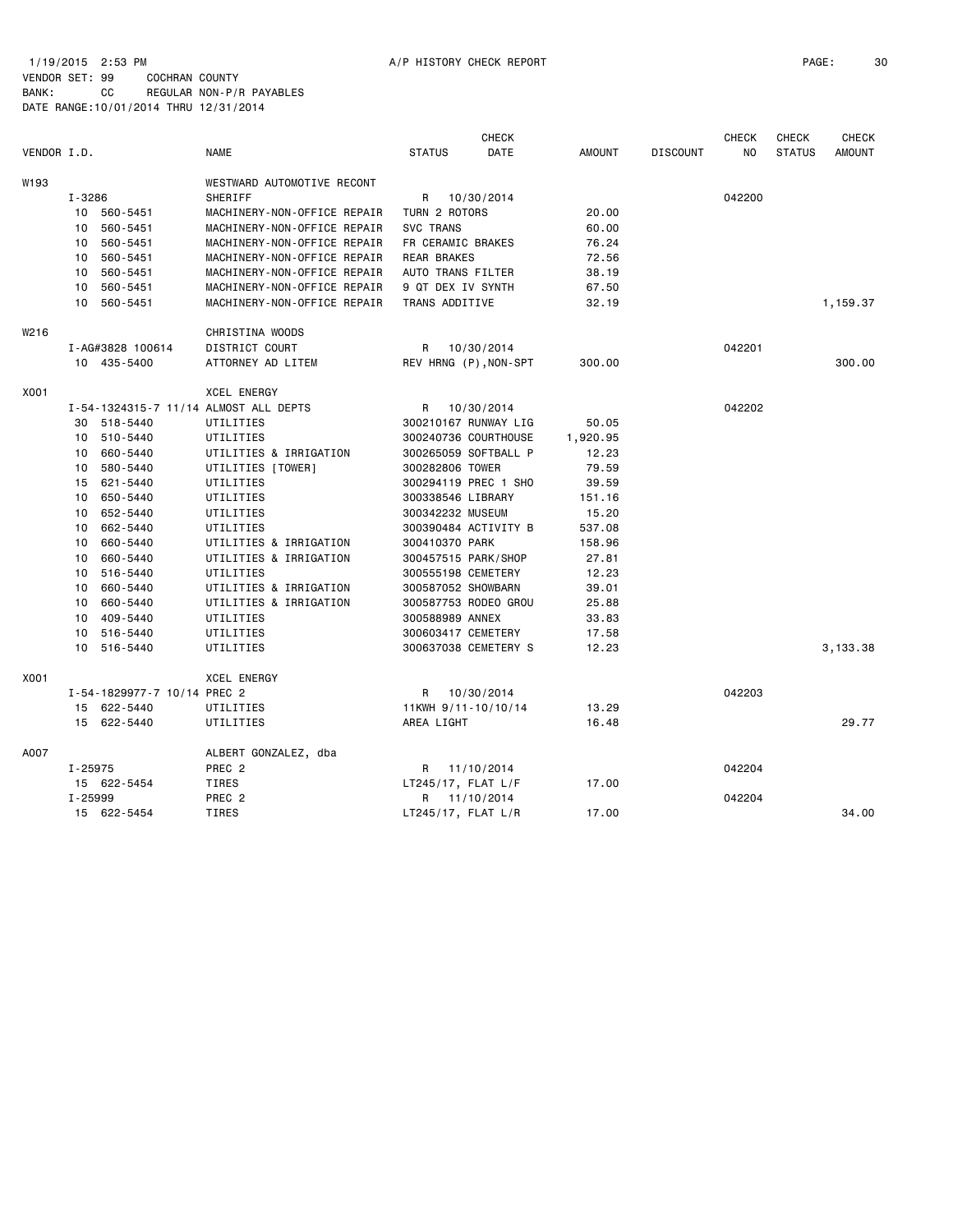1/19/2015 2:53 PM A/P HISTORY CHECK REPORT PAGE: 31 VENDOR SET: 99 COCHRAN COUNTY

|             |                     |                                | <b>CHECK</b>          |            |               |                 | <b>CHECK</b><br><b>CHECK</b> |               | <b>CHECK</b>  |
|-------------|---------------------|--------------------------------|-----------------------|------------|---------------|-----------------|------------------------------|---------------|---------------|
| VENDOR I.D. |                     | <b>NAME</b>                    | <b>STATUS</b>         | DATE       | <b>AMOUNT</b> | <b>DISCOUNT</b> | NO.                          | <b>STATUS</b> | <b>AMOUNT</b> |
| A053        |                     | AMERICAN TIRE DISTRIBUTORS     |                       |            |               |                 |                              |               |               |
|             | I-S052170558        | <b>SHERIFF</b>                 | R 11/10/2014          |            |               |                 | 042205                       |               |               |
|             | 10 560-5454         | TIRES                          | 4 FIREHAWK GT P235/5  |            | 421.52        |                 |                              |               | 421.52        |
| A109        |                     | ALBUS FARM EQUIPMENT           |                       |            |               |                 |                              |               |               |
|             | $I - 44158$         | COURTHOUSE                     | R 11/10/2014          |            |               |                 | 042206                       |               |               |
|             | 10 510-5451         | REPAIR                         | 10IN 3/16x2x2 TUBING  |            | 4.50          |                 |                              |               |               |
|             | 10 510-5451         | REPAIR                         | 10IN 3/16x1.5x1.5 TU  |            | 3.50          |                 |                              |               |               |
|             | 10 510-5451         | REPAIR                         | 10IN 11ga x1x1 TUBIN  |            | 2.00          |                 |                              |               |               |
|             | 10 510-5451         | REPAIR                         | 30IN 1" PIPE #80      |            | 10.50         |                 |                              |               |               |
|             | 10 510-5451         | REPAIR                         | <b>CUTTING</b>        |            | 5.00          |                 |                              |               | 25.50         |
| A165        |                     | AFFILIATED COMPUTER SERVICES** |                       |            |               |                 |                              |               |               |
|             | I-1090325           | CO/DIST CLERK                  | R 11/10/2014          |            |               |                 | 042207                       |               |               |
|             | 10 403-5416         | FILMING & INDEXING             | 20/20 LAND REC #1726  |            | 1,250.00      |                 |                              |               |               |
|             | 10 403-5416         | FILMING & INDEXING             | FREIGHT               |            | 14.11         |                 |                              |               | 1,264.11      |
| A176        |                     | MACK ASHMORE                   |                       |            |               |                 |                              |               |               |
|             | I-ELEC SCH 10/28/14 | ELECTIONS                      | R                     | 11/10/2014 |               |                 | 042208                       |               |               |
|             | 10 490-5102         | ELECTION SALARIES              | ELEC SCHOOL 10/28/14  |            | 15.00         |                 |                              |               | 15.00         |
| A206        |                     | DAVID LYNN ALEXANDER           |                       |            |               |                 |                              |               |               |
|             | I-111014 CALICHE    | PREC <sub>3</sub>              | R 11/10/2014          |            |               |                 | 042209                       |               |               |
|             | 15 623-5356         | ROAD MATERIALS & SUPPLIES      | 50 LOADS CALICHE @ \$ |            | 2,000.00      |                 |                              |               | 2,000.00      |
| A252        |                     | CANDICE ARMENDARIZ             |                       |            |               |                 |                              |               |               |
|             | I-ELEC SCH 10/28/14 | ELECTIONS                      | R 11/10/2014          |            |               |                 | 042210                       |               |               |
|             | 10 490-5102         | ELECTION SALARIES              | ELEC SCHOOL 10/28/14  |            | 15.00         |                 |                              |               | 15.00         |
| A253        |                     | KRISTEN ACOSTA                 |                       |            |               |                 |                              |               |               |
|             | I-ELEC SCH 10/28/14 | ELECTIONS                      | R 11/10/2014          |            |               |                 | 042211                       |               |               |
|             | 10 490-5102         | ELECTION SALARIES              | ELEC SCHOOL 10/28/14  |            | 15.00         |                 |                              |               | 15.00         |
| A254        |                     | KRYSTAL ACOSTA                 |                       |            |               |                 |                              |               |               |
|             | I-ELEC SCH 10/28/14 | ELECTIONS                      | R                     | 11/10/2014 |               |                 | 042212                       |               |               |
|             | 10 490-5102         | ELECTION SALARIES              | ELEC SCHOOL 10/28/14  |            | 15.00         |                 |                              |               | 15.00         |
| B001        |                     | BAILEY CO. ELECTRIC COOP       |                       |            |               |                 |                              |               |               |
|             | I-318824            | PREC 4                         | R 11/10/2014          |            |               |                 | 042213                       |               |               |
|             | 15 624-5440         | UTILITIES                      | 280KWH 9/23-10/23/14  |            | 44.54         |                 |                              |               |               |
|             | 15 624-5440         | UTILITIES                      | AREA LIGHT            |            | 12.95         |                 |                              |               |               |
|             | I-318825            | PREC <sub>3</sub>              | R 11/10/2014          |            |               |                 | 042213                       |               |               |
|             | 15 623-5440         | UTILITIES                      | 137KWH 9/24-10/20/14  |            | 29.45         |                 |                              |               |               |
|             | 15 623-5440         | UTILITIES                      | 2 AREA LIGHTS         |            | 26.30         |                 |                              |               |               |
|             | I-318826            | NON-DEPT'L/SHERIFF POSSE       | R                     | 11/10/2014 |               |                 | 042213                       |               |               |
|             | 10 409-5440         | UTILITIES                      | ELEC SVC 9/12-10/10/  |            | 23.91         |                 |                              |               | 137.15        |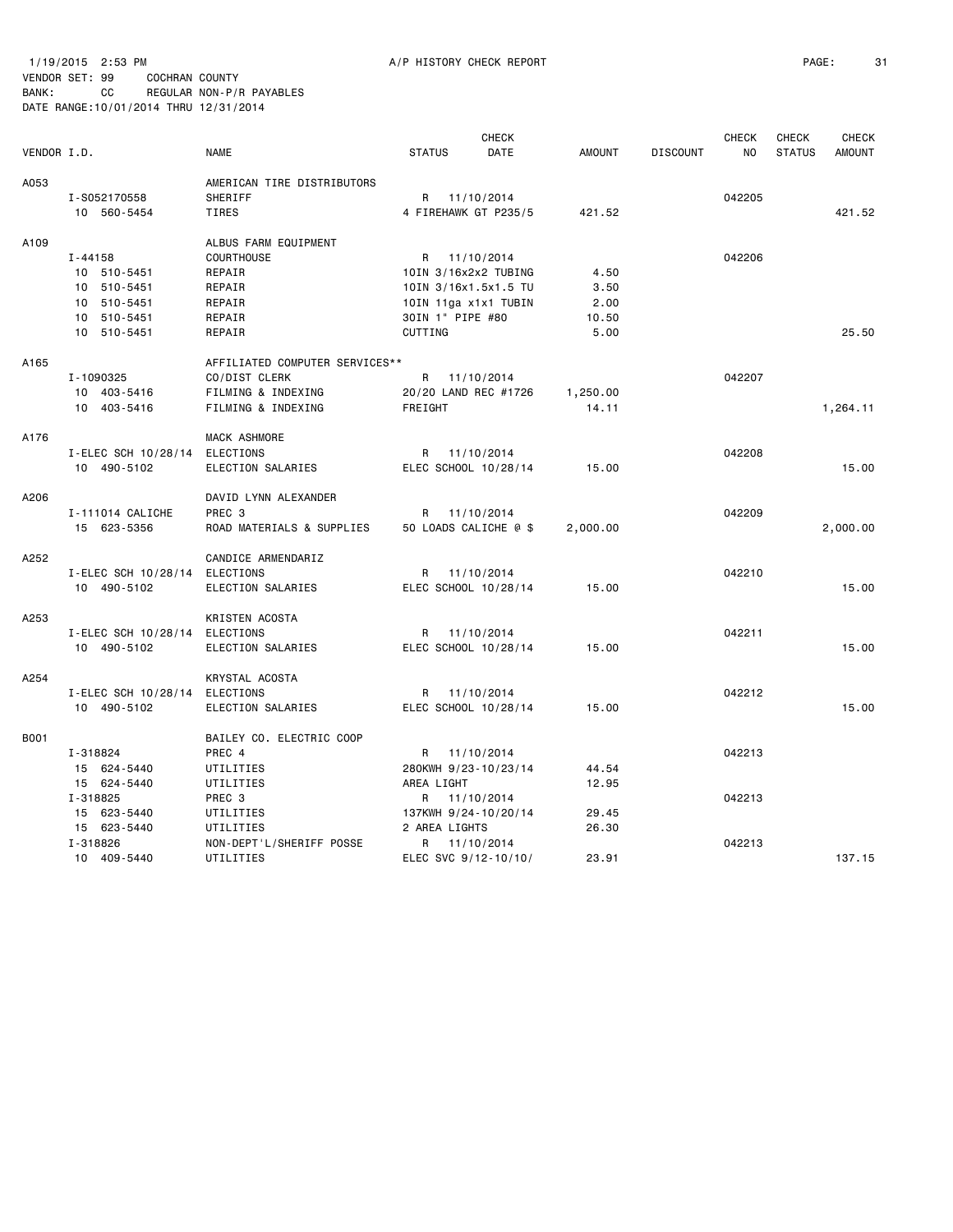VENDOR SET: 99 COCHRAN COUNTY BANK: CC REGULAR NON-P/R PAYABLES DATE RANGE:10/01/2014 THRU 12/31/2014

|             |          |                     |                                | <b>CHECK</b>            |                      |               | <b>CHECK</b>    |        | <b>CHECK</b>  | <b>CHECK</b>  |
|-------------|----------|---------------------|--------------------------------|-------------------------|----------------------|---------------|-----------------|--------|---------------|---------------|
| VENDOR I.D. |          |                     | <b>NAME</b>                    | <b>STATUS</b>           | DATE                 | <b>AMOUNT</b> | <b>DISCOUNT</b> | NO     | <b>STATUS</b> | <b>AMOUNT</b> |
| B026        |          |                     | BLEDSOE WATER SUPPLY CORP      |                         |                      |               |                 |        |               |               |
|             |          | $I - 3004$ 11/14    | PREC 3                         | R                       | 11/10/2014           |               |                 | 042214 |               |               |
|             |          | 15 623-5440         | UTILITIES                      |                         | WATER BILL DATED 11/ | 20.10         |                 |        |               | 20.10         |
| B184        |          |                     | MELINDA BLACKSTOCK             |                         |                      |               |                 |        |               |               |
|             |          | I-ELEC SCH 10/28/14 | <b>ELECTIONS</b>               | R                       | 11/10/2014           |               |                 | 042215 |               |               |
|             |          | 10 490-5102         | ELECTION SALARIES              |                         | ELEC SCHOOL 10/28/14 | 15.00         |                 |        |               | 15.00         |
| <b>B277</b> |          |                     | <b>BRENT BUTLER</b>            |                         |                      |               |                 |        |               |               |
|             |          | I-ELEC SCH 10/28/14 | <b>ELECTIONS</b>               | R                       | 11/10/2014           |               |                 | 042216 |               |               |
|             |          | 10 490-5102         | ELECTION SALARIES              |                         | ELEC SCHOOL 10/28/14 | 15.00         |                 |        |               | 15.00         |
| C007        |          |                     | CITY OF MORTON                 |                         |                      |               |                 |        |               |               |
|             | I-103114 |                     | LIB/MUS/ACT BLDG/CRTHSE/PREC 1 |                         | R 11/10/2014         |               |                 | 042217 |               |               |
|             |          | 10 650-5440         | UTILITIES                      | LIBRARY GAS             |                      | 19.00         |                 |        |               |               |
|             | 10       | 650-5440            | UTILITIES                      | LIBRARY WATER           |                      | 28.00         |                 |        |               |               |
|             | 10       | 650-5440            | UTILITIES                      | LIBRARY GARBAGE         |                      | 46.50         |                 |        |               |               |
|             | 10       | 650-5440            | UTILITIES                      | LIBRARY SEWER           |                      | 17.00         |                 |        |               |               |
|             | 10       | 652-5440            | UTILITIES                      | <b>MUSEUM GAS</b>       |                      | 19.00         |                 |        |               |               |
|             | 10       | 652-5440            | UTILITIES                      | <b>MUSEUM WATER</b>     |                      | 28.00         |                 |        |               |               |
|             | 10       | 652-5440            | UTILITIES                      | MUSEUM GARBAGE          |                      | 23.00         |                 |        |               |               |
|             | 10       | 652-5440            | UTILITIES                      | <b>MUSEUM SEWER</b>     |                      | 15.00         |                 |        |               |               |
|             | 10       | 662-5440            | UTILITIES                      | ACTIVITY BLDG GAS       |                      | 42.07         |                 |        |               |               |
|             | 10       | 662-5440            | UTILITIES                      | ACT. BLDG WATER         |                      | 28.00         |                 |        |               |               |
|             | 10       | 662-5440            | UTILITIES                      | ACT. BLDG GARBAGE       |                      | 72.00         |                 |        |               |               |
|             | 10       | 662-5440            | UTILITIES                      | ACT. BLDG SEWER         |                      | 45.00         |                 |        |               |               |
|             | 10       | 510-5440            | UTILITIES                      | <b>COURTHOUSE GAS</b>   |                      | 204.16        |                 |        |               |               |
|             | 10       | 510-5440            | UTILITIES                      | <b>COURTHOUSE WATER</b> |                      | 71.50         |                 |        |               |               |
|             | 10       | 510-5440            | UTILITIES                      | <b>CRTHSE GARBAGE</b>   |                      | 304.50        |                 |        |               |               |
|             | 10       | 510-5440            | UTILITIES                      | <b>COURTHOUSE SEWER</b> |                      | 51.00         |                 |        |               |               |
|             | 10       | 510-5440            | UTILITIES                      | ANNEX GAS               |                      |               |                 |        |               |               |
|             | 10       | 510-5440            | UTILITIES                      | ANNEX WATER             |                      | 28.00         |                 |        |               |               |
|             | 10       | 510-5440            | UTILITIES                      | ANNEX GARBAGE           |                      | 34.00         |                 |        |               |               |
|             | 10       | 510-5440            | UTILITIES                      | ANNEX SEWER             |                      | 17.00         |                 |        |               |               |
|             |          | 15 621-5440         | UTILITIES                      | PREC 1 GAS              |                      | 49.76         |                 |        |               |               |
|             |          | 15 621-5440         | UTILITIES                      | PREC 1 WATER            |                      | 28.00         |                 |        |               |               |
|             |          | 15 621-5440         | UTILITIES                      | PREC 1 GARBAGE          |                      | 46.50         |                 |        |               | 1,216.99      |
| C035        |          |                     | COX AUTO SUPPLY CO             |                         |                      |               |                 |        |               |               |
|             | I-283416 |                     | <b>CLERK</b>                   | R                       | 11/10/2014           |               |                 | 042218 |               |               |
|             |          | 10 403-5451         | REPAIRS                        | 25FT PHONE CABLE        |                      | 4.29          |                 |        |               |               |
|             | I-283896 |                     | PARK/SHOWBARN                  | R                       | 11/10/2014           |               |                 | 042218 |               |               |
|             |          | 10 660-5332         | CUSTODIAL SUPPLIES             |                         | 2 KEYS/FURNACE CLOSE | 2.00          |                 |        |               |               |
|             | I-284106 |                     | PREC <sub>2</sub>              |                         | R 11/10/2014         |               |                 | 042218 |               |               |
|             |          | 15 622-5451         | REPAIRS                        |                         | 24IN 1/2" 2-BRAD HOS | 8.40          |                 |        |               |               |
|             | 15       | 622-5451            | REPAIRS                        | 2 HYG FITTING           |                      | 18.16         |                 |        |               |               |
|             | 15       | 622-5451            | REPAIRS                        | 2 6FPX 6                |                      | 13.58         |                 |        |               |               |
|             |          | 15 622-5451         | REPAIRS                        |                         | 18IN 3/8" 2-BRAD HOS | 4.86          |                 |        |               |               |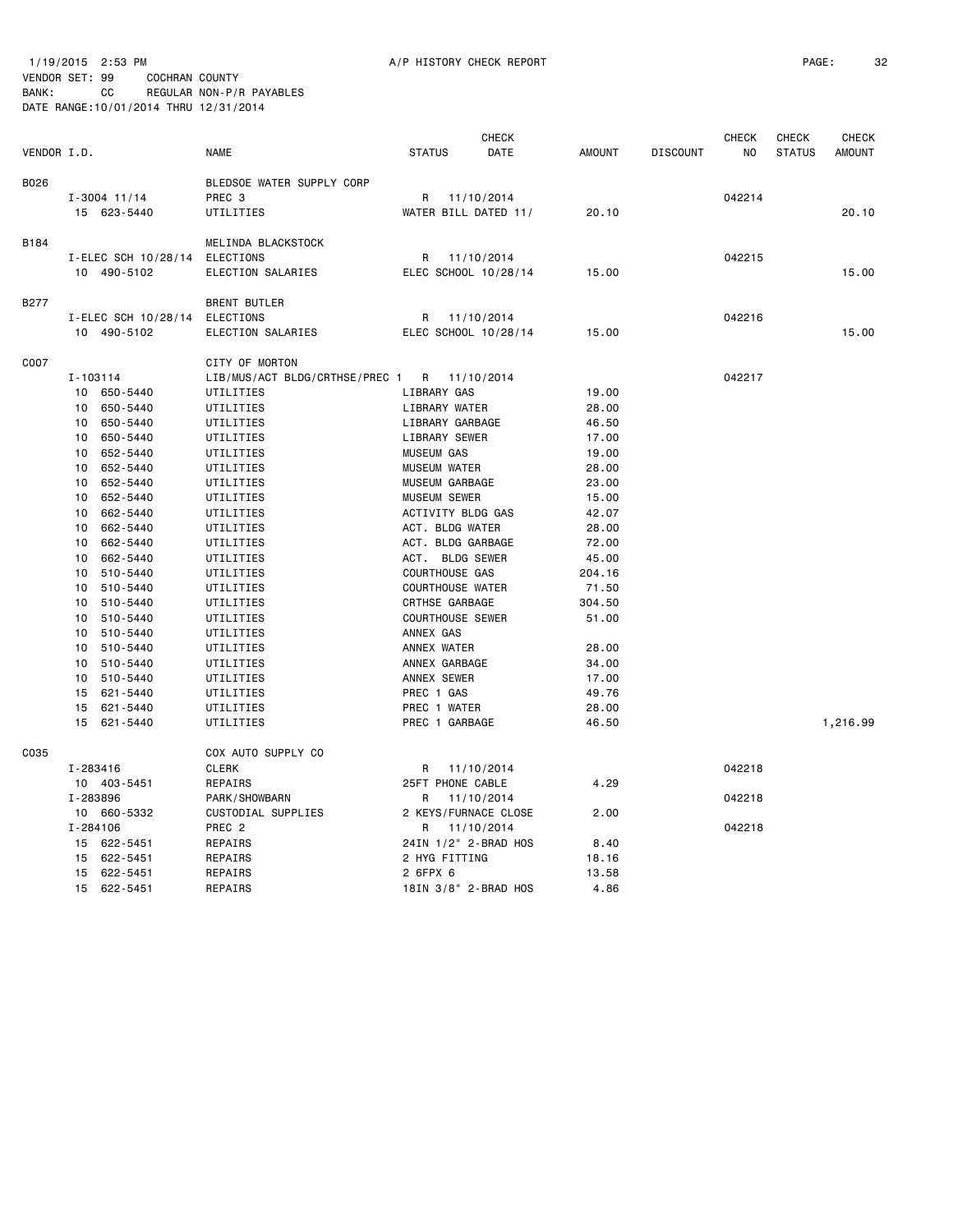#### 1/19/2015 2:53 PM A/P HISTORY CHECK REPORT PAGE: 33 VENDOR SET: 99 COCHRAN COUNTY BANK: CC REGULAR NON-P/R PAYABLES DATE RANGE:10/01/2014 THRU 12/31/2014

| <b>AMOUNT</b><br><b>STATUS</b> |
|--------------------------------|
|                                |
|                                |
|                                |
|                                |
|                                |
|                                |
|                                |
|                                |
|                                |
|                                |
|                                |
|                                |
|                                |
|                                |
|                                |
|                                |
|                                |
|                                |
|                                |
|                                |
|                                |
|                                |
|                                |
|                                |
|                                |
|                                |
|                                |
|                                |
|                                |
|                                |
|                                |
|                                |
|                                |
|                                |
|                                |
|                                |
|                                |
| 340.21                         |
|                                |
|                                |
| 15.00                          |
|                                |
|                                |
| 5.00                           |
|                                |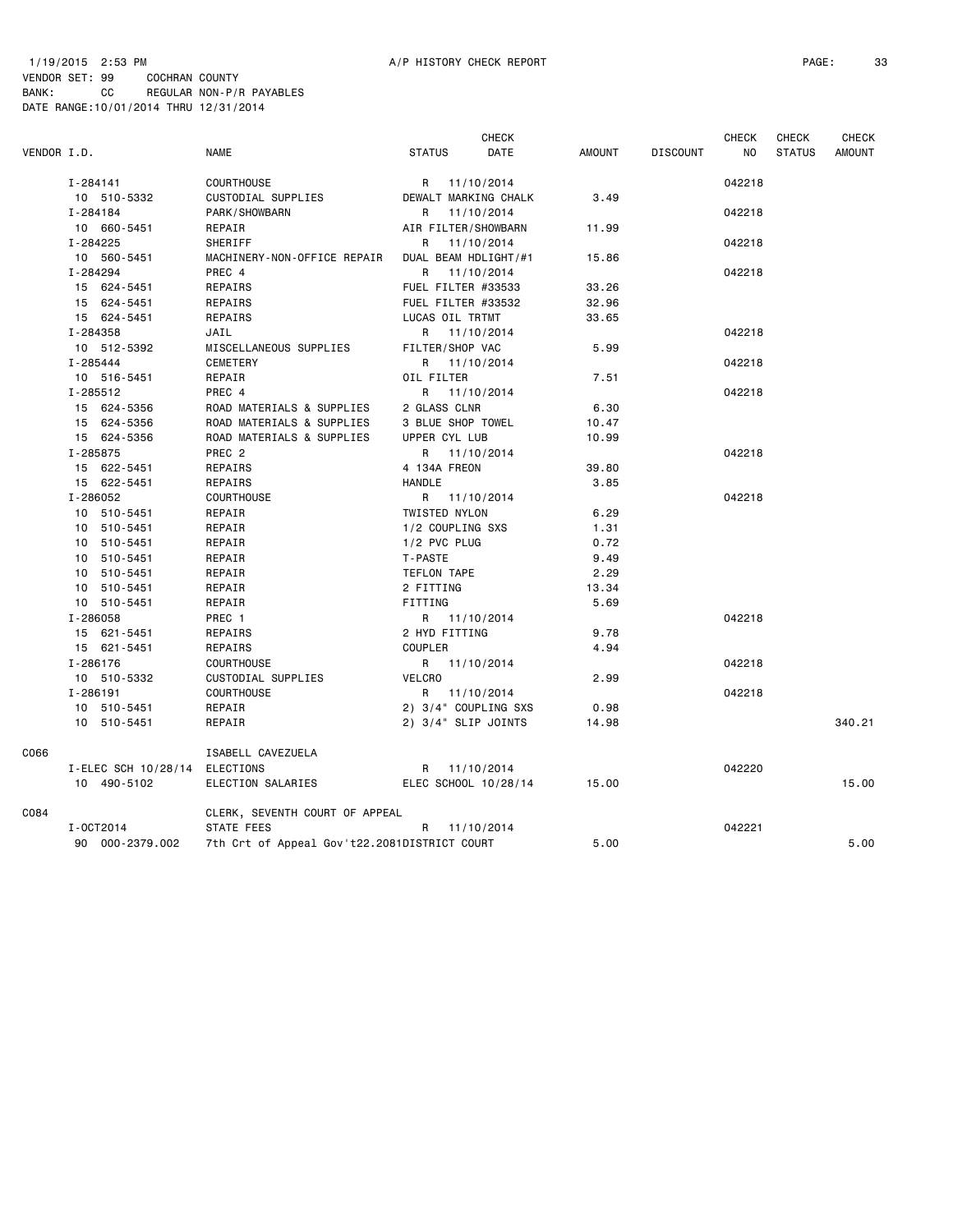1/19/2015 2:53 PM A/P HISTORY CHECK REPORT PAGE: 34 VENDOR SET: 99 COCHRAN COUNTY BANK: CC REGULAR NON-P/R PAYABLES DATE RANGE:10/01/2014 THRU 12/31/2014

 CHECK CHECK CHECK CHECK VENDOR I.D. NAME STATUS DATE AMOUNT DISCOUNT NO STATUS AMOUNT C260 CITY BANK I-TAX A/C 11/14 TAX A/C R 11/10/2014 042222 10 499-5310 OFFICE SUPPLIES DEP SLIPS/TAX ACCT 71.68 71.68 C346 CARPET TECH, LTD I-274973 ACIVITY BLDG R 11/10/2014 042223 10 662-5451 REPAIR CLEAN CARPET 477.80 10 662-5451 REPAIR PRE-TREAT 95.56 10 662-5451 REPAIR MILEAGE 40.00 \$50.60 SALES TAX NOT PAID;SEE TAX EXEMPT CERT. I-L38541 LIBRARY R 11/10/2014 042223 REPAIR CARPET CLEANING 120.40 10 660-5451 REPAIR PRE-TREAT 24.08 757.84 \$11.92 SALES TAX NOT PAID; SEE TAX EXEMPT CERT. C358 SAVANNAH CAVEZUELA I-ELEC SCH 10/28/14 ELECTIONS R 11/10/2014 042224 10 490-5102 ELECTION SALARIES ELEC SCHOOL 10/28/14 15.00 15.00 C359 RAVINCE CHRISTIAN I-ELEC SCH 10/28/14 ELECTIONS R 11/10/2014 042225 10 490-5102 ELECTION SALARIES ELEC SCHOOL 10/28/14 15.00 15.00 C360 BRITTANY CHANCEY I-ELEC SCH 10/28/14 ELECTIONS R 11/10/2014 042226 10 490-5102 ELECTION SALARIES ELEC SCHOOL 10/28/14 15.00 15.00 C361 JESSICA CASTILLO I-MILEAGE 10/30/14 LIBRARY R 11/10/2014 042227 10 650-5427 CONTINUING EDUCATION 25 MI TO/FR WHTFC/TR 14.00 14.00 D039 TERRY DUVALL dba I-183 JUVENILE PROBATION R 11/10/2014 042228 17 573-5420 TELECOMMUNICATIONS 6HRS-SETUP/TX JUV,SS 540.00 540.00 D044 BRIE DEWBRE I-ELEC SCH 10/28/14 ELECTIONS R 11/10/2014 042229 10 490-5102 ELECTION SALARIES ELEC SCHOOL 10/28/14 15.00 15.00 D046 DIGITAL ALLY, INC

I-1070912 JUVENILE PROBATION R 11/10/2014 042230

17 573-5451 REPAIR RPR AUTO CAMERA DFM5 395.00 395.00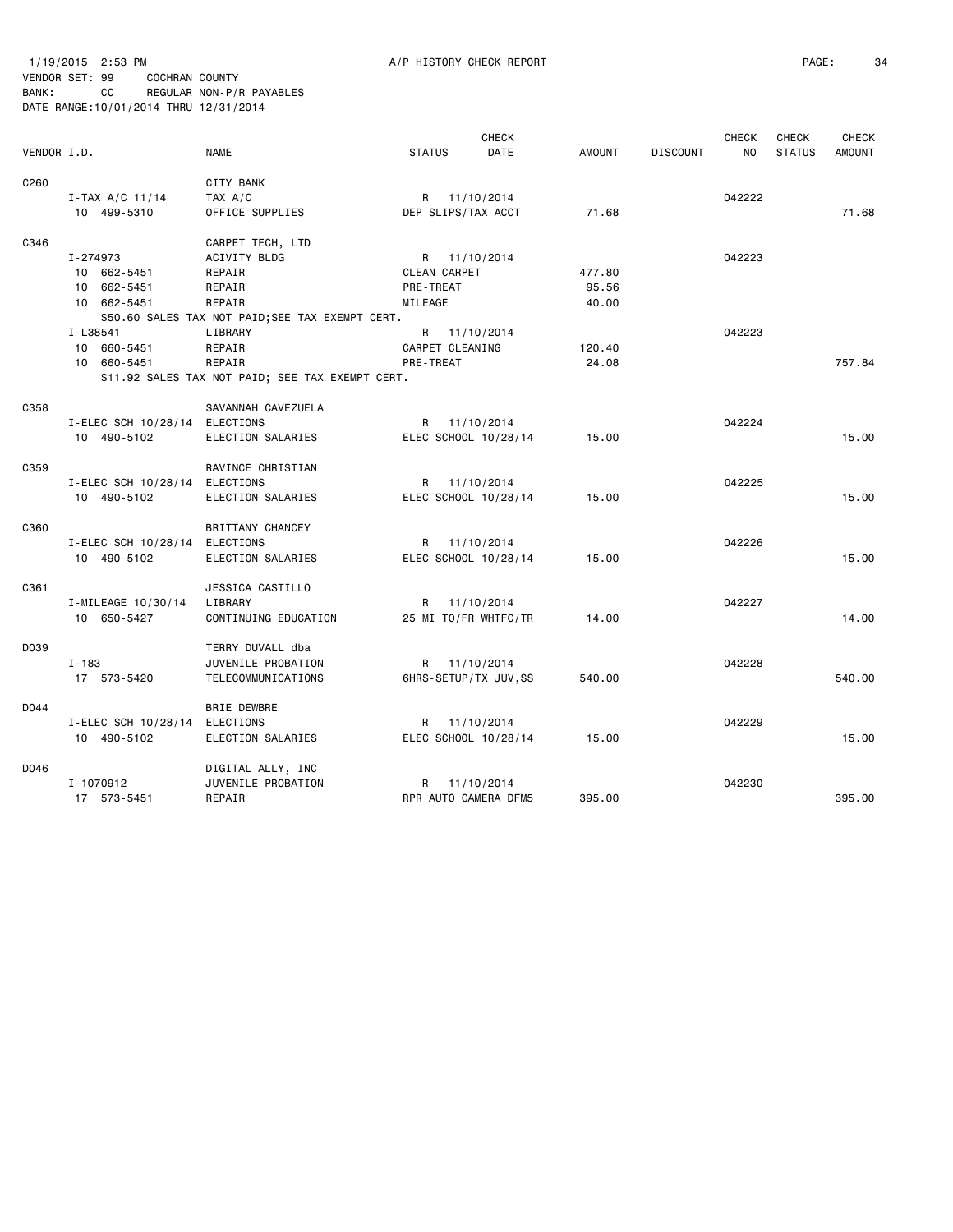1/19/2015 2:53 PM A/P HISTORY CHECK REPORT PAGE: 35 VENDOR SET: 99 COCHRAN COUNTY

|             |    |                   |                            |                        | <b>CHECK</b>          |               |                 | <b>CHECK</b> | <b>CHECK</b>  | <b>CHECK</b>  |
|-------------|----|-------------------|----------------------------|------------------------|-----------------------|---------------|-----------------|--------------|---------------|---------------|
| VENDOR I.D. |    |                   | <b>NAME</b>                | <b>STATUS</b>          | <b>DATE</b>           | <b>AMOUNT</b> | <b>DISCOUNT</b> | NO.          | <b>STATUS</b> | <b>AMOUNT</b> |
| D048        |    |                   | DATA-LINE OFFICE SYSTEMS   |                        |                       |               |                 |              |               |               |
|             |    | I-IN19882         | LIBRARY                    |                        | R 11/10/2014          |               |                 | 042231       |               |               |
|             |    | 10 650-5411       | MAINTENANCE CONTRACTS      |                        | COPIER MAINT 11/8-1   | 37.50         |                 |              |               |               |
|             |    | 10 650-5411       | MAINTENANCE CONTRACTS      |                        | 438 COLOR COPIES 10/  | 43.80         |                 |              |               | 81.30         |
|             |    |                   |                            |                        |                       |               |                 |              |               |               |
| E075        |    |                   | <b>WEX BANK</b>            |                        |                       |               |                 |              |               |               |
|             |    | I-38626688        | SHERIFF/JUVENILE PROBATION |                        | R 11/10/2014          |               |                 | 042232       |               |               |
|             |    | 10 560-5330       | FUEL AND OIL               |                        | 189.46GL REG UNL/WEB  | 560.41        |                 |              |               |               |
|             | 10 | 560-5330          | FUEL AND OIL               | 45.03GL SUP/DARIO      |                       | 160.25        |                 |              |               |               |
|             |    | 10 560-5330       | FUEL AND OIL               |                        | 53.02GL REG UNL/DARI  | 178.66        |                 |              |               |               |
|             | 10 | 560-5330          | FUEL AND OIL               | 8.5GL UNL+/DARIO       |                       | 30.26         |                 |              |               |               |
|             | 10 | 560-5330          | FUEL AND OIL               |                        | 27.01GL REG UNL/ELID  | 77.00         |                 |              |               |               |
|             |    | 17 573-5330       | <b>FUEL</b>                |                        | 6.898GL UNL, WHTFC 10 | 20.00         |                 |              |               | 1,026.58      |
| F010        |    |                   | FIVE-AREA TELEPHONE CO-OP  |                        |                       |               |                 |              |               |               |
|             |    | I-927-5510 NOV14  | PREC 4                     | R                      | 11/10/2014            |               |                 | 042233       |               |               |
|             |    | 15 624-5420       | TELECOMMUNICATIONS         | <b>BASIC LOCAL SVC</b> |                       | 32.25         |                 |              |               |               |
|             |    | 15 624-5420       | TELECOMMUNICATIONS         | <b>FEES</b>            |                       | 8.11          |                 |              |               | 40.36         |
| F073        |    |                   | FRONTIER VALLEY INC.       |                        |                       |               |                 |              |               |               |
|             |    | I-368412          | <b>PARK</b>                |                        | R 11/10/2014          |               |                 | 042234       |               |               |
|             |    | 10 660-5451       | REPAIR                     |                        | RPL MAIN FUSE/W WELL  | 109.00        |                 |              |               |               |
|             |    | 10 660-5451       | REPAIR                     | FUSE 200A 250V         |                       | 28.56         |                 |              |               |               |
|             |    | I-368467          | <b>PARK</b>                |                        | R 11/10/2014          |               |                 | 042234       |               |               |
|             |    | 10 660-5451       | REPAIR                     |                        | RPL WELL MTR @ HUMP   | 720.00        |                 |              |               |               |
|             | 10 | 660-5451          | REPAIR                     |                        | 7.5HP 230V 1PH(6") M  | 1,478.96      |                 |              |               |               |
|             | 10 | 660-5451          |                            | SPLICE KIT             |                       | 15.95         |                 |              |               |               |
|             | 10 | 660-5451          | REPAIR<br>REPAIR           |                        | 100AMP MIDW JUNCTION  | 195.41        |                 |              |               |               |
|             |    |                   |                            |                        |                       |               |                 |              |               |               |
|             | 10 | 660-5451          | REPAIR                     |                        | 4FT COPPERWIRE #6 BA  | 2.53          |                 |              |               |               |
|             | 10 | 660-5451          | REPAIR                     |                        | 3) 1" STR CONNECTOR   | 17.82         |                 |              |               |               |
|             | 10 | 660-5451          | REPAIR                     | 7) 1" SEALTITE         |                       | 13.79         |                 |              |               |               |
|             |    | 10 660-5451       | REPAIR                     | PVC STUB POLE          |                       | 25.00         |                 |              |               | 2,607.02      |
| G005        |    |                   | <b>GENERAL FUND</b>        |                        |                       |               |                 |              |               |               |
|             |    | I-VEH LEASE #5/36 | JUVENILE PROBATION         |                        | R 11/10/2014          |               |                 | 042235       |               |               |
|             |    | 17 573-5464       | VEHICLE LEASE              |                        | VEHICLE LEASE NOV 20  | 833.00        |                 |              |               | 833.00        |
| G031        |    |                   | GRAINGER                   |                        |                       |               |                 |              |               |               |
|             |    | I-9583985057      | COURTHOUSE / TREASURER     |                        | R 11/10/2014          |               |                 | 042236       |               |               |
|             |    | 10 510-5332       | CUSTODIAL SUPPLIES         | 32-PC BIT SET          |                       | 26.19         |                 |              |               |               |
|             |    | 10 497-5310       | OFFICE SUPPLIES            |                        | WIRELESS CHIME RCVR   | 36.47         |                 |              |               |               |
|             | 10 | 510-5451          | REPAIR                     |                        | 2 BRASS BALL VALVE 1  | 19.66         |                 |              |               |               |
|             |    | 10 510-5451       | REPAIR                     | SAFETY VALVE           |                       | 6.87          |                 |              |               | 89.19         |
|             |    |                   |                            |                        |                       |               |                 |              |               |               |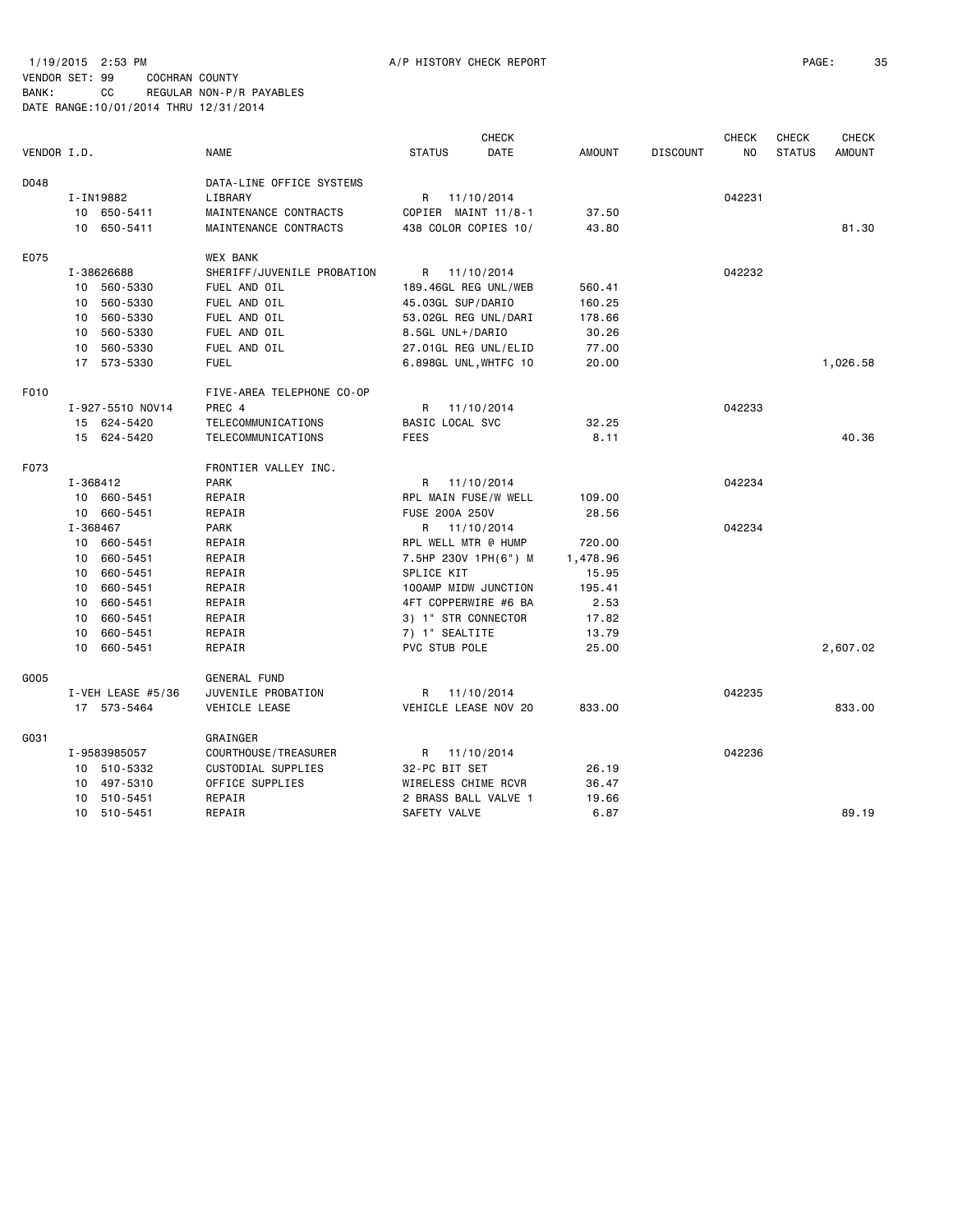1/19/2015 2:53 PM A/P HISTORY CHECK REPORT PAGE: 36 VENDOR SET: 99 COCHRAN COUNTY

| VENDOR I.D. |                                                                                                                                                               | <b>NAME</b>                                                                                                                                                                                                                                                                                  | <b>STATUS</b>                                                                                                                                       | <b>CHECK</b><br>DATE | <b>AMOUNT</b>                                                           | <b>DISCOUNT</b> | <b>CHECK</b><br>NO | <b>CHECK</b><br><b>STATUS</b> | <b>CHECK</b><br><b>AMOUNT</b> |
|-------------|---------------------------------------------------------------------------------------------------------------------------------------------------------------|----------------------------------------------------------------------------------------------------------------------------------------------------------------------------------------------------------------------------------------------------------------------------------------------|-----------------------------------------------------------------------------------------------------------------------------------------------------|----------------------|-------------------------------------------------------------------------|-----------------|--------------------|-------------------------------|-------------------------------|
| G074        | I-FEES OCT2014<br>10 000-2206.002                                                                                                                             | GRAVES, HUMPHRIES, STAHL, LTD<br>JUSTICE OF PEACE<br>COLLECTION AGENCY FEES                                                                                                                                                                                                                  | R 11/10/2014<br>COLLECTION FEES OCT                                                                                                                 |                      | 49.20                                                                   |                 | 042237             |                               | 49.20                         |
| G188        | I-15464<br>15 622-5451                                                                                                                                        | GREG'S BACKHOE SERVICE, INC.<br>PREC <sub>2</sub><br>REPAIRS                                                                                                                                                                                                                                 | R 11/10/2014<br>BKHOE/CR 177, HWY 125                                                                                                               |                      | 320.00                                                                  |                 | 042238             |                               | 320.00                        |
| H149        | I-ELEC SCH 10/28/14 ELECTIONS<br>10 490-5102                                                                                                                  | LEAH HOOTS<br>ELECTION SALARIES                                                                                                                                                                                                                                                              | R 11/10/2014<br>ELEC SCHOOL 10/28/14                                                                                                                |                      | 15.00                                                                   |                 | 042239             |                               | 15.00                         |
| H150        | I-ELEC SCH 10/28/14 ELECTIONS<br>10 490-5102                                                                                                                  | <b>FABIAN HONESTO</b><br>ELECTION SALARIES                                                                                                                                                                                                                                                   | R 11/10/2014<br>ELEC SCHOOL 10/28/14                                                                                                                |                      | 15.00                                                                   |                 | 042240             |                               | 15.00                         |
| I005        | I-ELEC SCH 10/28/14 ELECTIONS<br>10 490-5102                                                                                                                  | TINA KAY IVINS<br>ELECTION SALARIES                                                                                                                                                                                                                                                          | R<br>ELEC SCHOOL 10/28/14                                                                                                                           | 11/10/2014           | 15.00                                                                   |                 | 042241             |                               | 15.00                         |
| L010        | I-14118<br>10 550-5334<br>10 550-5334<br>10 550-5334                                                                                                          | LEWIS FARM & RANCH STORE INC<br>CONSTABLE<br>OTHER SUPPLIES<br>OTHER SUPPLIES<br>OTHER SUPPLIES                                                                                                                                                                                              | R 11/10/2014<br>8 BX SHELLS<br>4 BX SHELLS<br>4 BX SHELLS                                                                                           |                      | 41.70<br>79.80<br>99.80                                                 |                 | 042242             |                               |                               |
|             | 10 550-5334<br>$I - 14138$<br>10 660-5451                                                                                                                     | OTHER SUPPLIES<br><b>PARK</b><br>REPAIR                                                                                                                                                                                                                                                      | 4 BX SHELLS<br>R 11/10/2014<br>9) 6FT T-POST                                                                                                        |                      | 103.80<br>47.25                                                         |                 | 042242             |                               |                               |
|             | $I - 14172$<br>10 662-5332<br>10 662-5332                                                                                                                     | ACTIVITY BLDG<br>CUSTODIAL SUPPLIES<br>CUSTODIAL SUPPLIES                                                                                                                                                                                                                                    | R 11/10/2014<br><b>TRUFUEL</b><br><b>DISC</b>                                                                                                       |                      | 6.99<br>0.70CR                                                          |                 | 042242             |                               |                               |
|             | I-14292<br>15 624-5356<br>15 624-5356<br>15 624-5356<br>15 624-5356<br>15 624-5356<br>15 624-5356<br>15 624-5356<br>15 624-5356<br>15 624-5356<br>$I - 14375$ | PREC 4<br>ROAD MATERIALS & SUPPLIES<br>ROAD MATERIALS & SUPPLIES<br>ROAD MATERIALS & SUPPLIES<br>ROAD MATERIALS & SUPPLIES<br>ROAD MATERIALS & SUPPLIES<br>ROAD MATERIALS & SUPPLIES<br>ROAD MATERIALS & SUPPLIES<br>ROAD MATERIALS & SUPPLIES<br>ROAD MATERIALS & SUPPLIES<br>PARK/SHOWBARN | R 11/10/2014<br>COFFEE<br>2 SUGAR<br>2 CREAMER<br>TOILET CLEANER<br>TOILET CLEANER<br><b>BLEACH</b><br>TOILET PAPER<br>FEBREEZE<br><b>DISC</b><br>R | 11/10/2014           | 13.95<br>3.90<br>3.90<br>3.99<br>2.49<br>2.79<br>6.49<br>3.79<br>4.13CR |                 | 042242<br>042242   |                               |                               |
|             | 10 660-5451<br>10 660-5332<br>10 660-5332<br>660-5451<br>10<br>660-5332<br>10                                                                                 | REPAIR<br>CUSTODIAL SUPPLIES<br>CUSTODIAL SUPPLIES<br>REPAIR<br>CUSTODIAL SUPPLIES                                                                                                                                                                                                           | 16 CEILING TILE<br>2 BULBS 100W<br>CLOROX CLNR<br><b>DISC</b><br><b>DISC</b>                                                                        |                      | 87.84<br>9.98<br>3.99<br>8.78CR<br>1.40CR                               |                 |                    |                               |                               |
|             | $I - 14691$                                                                                                                                                   | PREC 1                                                                                                                                                                                                                                                                                       | R                                                                                                                                                   | 11/10/2014           |                                                                         |                 | 042242             |                               |                               |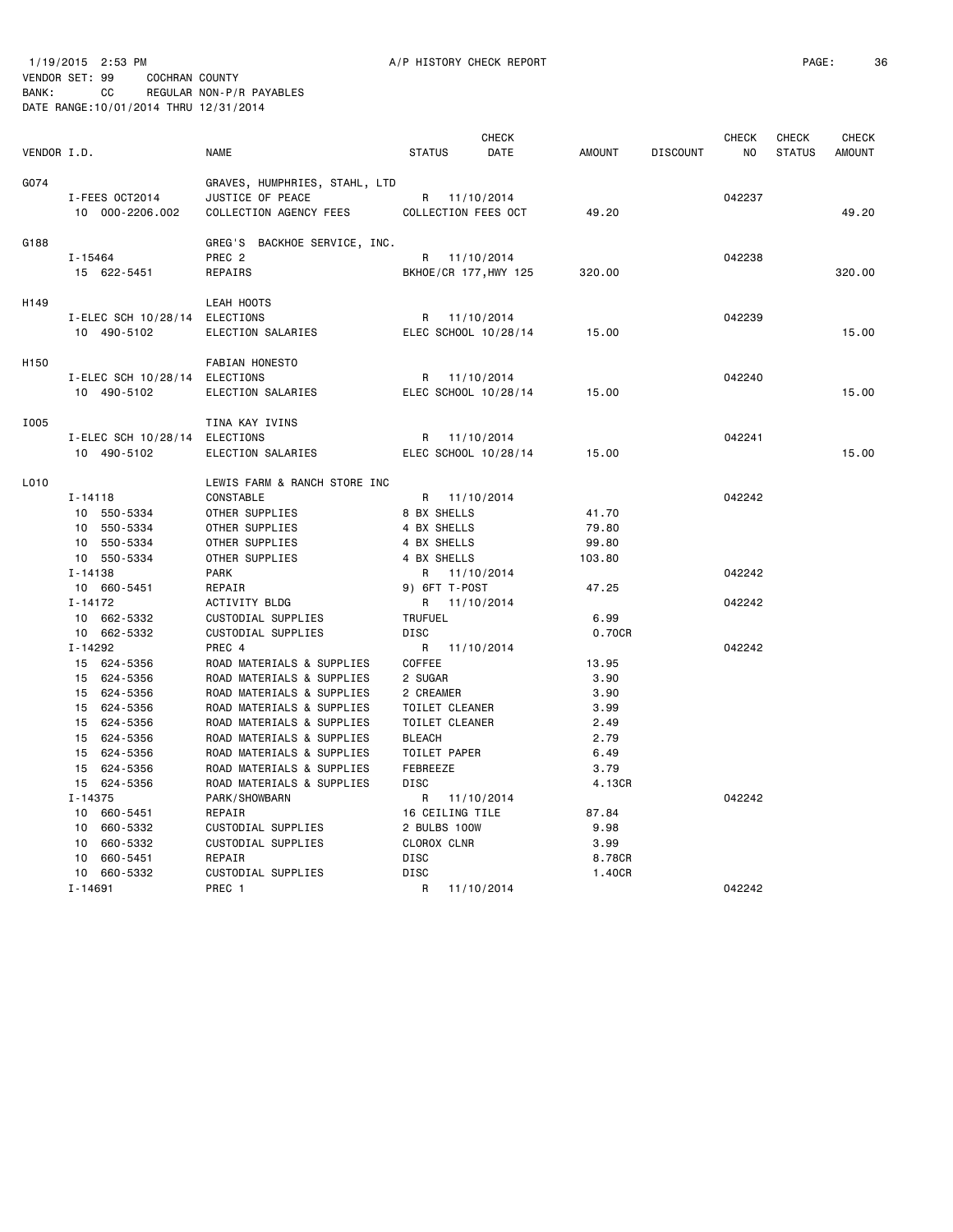## 1/19/2015 2:53 PM A/P HISTORY CHECK REPORT PAGE: 37 VENDOR SET: 99 COCHRAN COUNTY BANK: CC REGULAR NON-P/R PAYABLES DATE RANGE:10/01/2014 THRU 12/31/2014

|             |             |                     |                                         |                |                  | <b>CHECK</b>         |               |                 | <b>CHECK</b>   | CHECK         | <b>CHECK</b>  |
|-------------|-------------|---------------------|-----------------------------------------|----------------|------------------|----------------------|---------------|-----------------|----------------|---------------|---------------|
| VENDOR I.D. |             |                     | <b>NAME</b>                             | <b>STATUS</b>  |                  | DATE                 | <b>AMOUNT</b> | <b>DISCOUNT</b> | N <sub>O</sub> | <b>STATUS</b> | <b>AMOUNT</b> |
| L010        |             |                     | LEWIS FARM & RANCH STOCONT              |                |                  |                      |               |                 |                |               |               |
|             | $I - 14691$ |                     | PREC 1                                  |                |                  | R 11/10/2014         |               |                 | 042242         |               |               |
|             |             | 15 621-5356         | ROAD MATERIALS & SUPPLIES               |                | 10GL ROUND-UP    |                      | 180.00        |                 |                |               |               |
|             |             | 15 621-5356         | ROAD MATERIALS & SUPPLIES               | 5GL SPWAY      |                  |                      | 108.50        |                 |                |               |               |
|             |             | $I - 14696$ 10/6/14 | COURTHOUSE                              |                |                  | R 11/10/2014         |               |                 | 042242         |               |               |
|             |             | 10 510-5451         | REPAIR                                  |                | 500FT WIRE #4    |                      | 550.00        |                 |                |               |               |
|             | I-14931     |                     | JAIL                                    |                |                  | R 11/10/2014         |               |                 | 042242         |               |               |
|             |             | 10 512-5392         | MISCELLANEOUS SUPPLIES                  | 24 BLEACH      |                  |                      | 66.96         |                 |                |               |               |
|             |             | 10 512-5392         | MISCELLANEOUS SUPPLIES                  | DISC           |                  |                      | 6.70CR        |                 |                |               |               |
|             | $I - 15475$ |                     | JAIL                                    |                |                  | R 11/10/2014         |               |                 | 042242         |               |               |
|             |             | 10 512-5392         | MISCELLANEOUS SUPPLIES                  | 2PK CUPS       |                  |                      | 3.98          |                 |                |               |               |
|             |             | 10 512-5392         | MISCELLANEOUS SUPPLIES                  | 2 PANS         |                  |                      | 8.98          |                 |                |               |               |
|             |             | 10 512-5392         | MISCELLANEOUS SUPPLIES                  | 4 KLEENEX      |                  |                      | 9.96          |                 |                |               |               |
|             |             | 10 512-5392         | MISCELLANEOUS SUPPLIES                  | DISC           |                  |                      | 2.29CR        |                 |                |               |               |
|             | $I - 15638$ |                     | EXTENSION SVC/4-H                       |                |                  | R 11/10/2014         |               |                 | 042242         |               |               |
|             |             | 10 665-5334         | OTHER SUPPLIES                          |                | EAR TUGGER       |                      | 27.99         |                 |                |               |               |
|             | $I - 15807$ |                     | CEMETERY                                |                |                  | R 11/10/2014         |               |                 | 042242         |               |               |
|             |             | 10 516-5332         | CUSTODIAL SUPPLIES                      | BAR BAIT       |                  |                      | 3.95          |                 |                |               |               |
|             |             | 10 516-5332         | CUSTODIAL SUPPLIES                      | <b>DISC</b>    |                  |                      | 0.40CR        |                 |                |               |               |
|             | I-15833     |                     | ACTIVITY BLDG                           |                |                  | R 11/10/2014         |               |                 | 042242         |               |               |
|             |             | 10 662-5332         | CUSTODIAL SUPPLIES                      |                | 2 APPL BULBS     |                      | 4.98          |                 |                |               |               |
|             | I-15922     |                     | PREC 3                                  | R              |                  | 11/10/2014           |               |                 | 042242         |               |               |
|             |             | 15 623-5356         | ROAD MATERIALS & SUPPLIES               |                | 3 WASP SPRAY     |                      | 11.97         |                 |                |               |               |
|             |             | 15 623-5356         | ROAD MATERIALS & SUPPLIES               | <b>DISC</b>    |                  |                      | 1.20CR        |                 |                |               |               |
|             | $I - 15924$ |                     | EXTENSION SVC/4-H                       | $\mathsf{R}$   |                  | 11/10/2014           |               |                 | 042242         |               |               |
|             |             | 10 665-5334         | OTHER SUPPLIES                          |                |                  | TATT00 KIT/VALIDATIO | 84.95         |                 |                |               |               |
|             |             | 10 665-5334         | OTHER SUPPLIES                          |                | TAG CUTTER       |                      | 4.95          |                 |                |               |               |
|             |             | 10 665-5334         | OTHER SUPPLIES                          | <b>NUMBERS</b> |                  |                      | 21.95         |                 |                |               |               |
|             |             | 10 665-5334         | OTHER SUPPLIES                          | <b>DISC</b>    |                  |                      | 11.19CR       |                 |                |               |               |
|             | $I - 16051$ |                     | <b>COURTHOUSE</b>                       |                |                  | R 11/10/2014         |               |                 | 042242         |               |               |
|             |             | 10 510-5451         | REPAIR                                  |                | $2)$ 3/4" MPT    |                      | 1.18          |                 |                |               |               |
|             |             | 10 510-5451         | REPAIR                                  |                | $3)$ $3/4$ $T/S$ |                      | 1.17          |                 |                |               |               |
|             |             | 10 510-5451         | REPAIR                                  |                | $2)$ 3/4" TEE    |                      | 0.98          |                 |                |               |               |
|             |             | 10 510-5451         | REPAIR                                  |                |                  | 8) 3/4" DIP SC 40    | 2.40          |                 |                |               |               |
|             |             | 10 510-5451         | REPAIR                                  | <b>DISC</b>    |                  |                      | 0.52CR        |                 |                |               |               |
|             | $I - 16267$ |                     | <b>COURTHOUSE</b>                       |                |                  | R 11/10/2014         |               |                 | 042242         |               |               |
|             |             | 10 510-5451         | REPAIR                                  | 20FT ROPE      |                  |                      | 5.80          |                 |                |               |               |
|             |             | 10 510-5451         | REPAIR                                  | REDI-MIX       |                  |                      | 4.75          |                 |                |               | 1,590.54      |
| L015        |             |                     | LUBBOCK COUNTY, TEXAS                   |                |                  |                      |               |                 |                |               |               |
|             |             |                     | I-SEP 14/JUV 819,824 JUVENILE PROBATION |                |                  | R 11/10/2014         |               |                 | 042244         |               |               |
|             |             | 17 573-5413         | Detention Services                      |                |                  | 7 DAYS, PRE/#824     | 700.00        |                 |                |               |               |
|             |             | 17 573-5413         | Detention Services                      |                |                  | 9 DAYS, PRE/#819     | 900.00        |                 |                |               | 1,600.00      |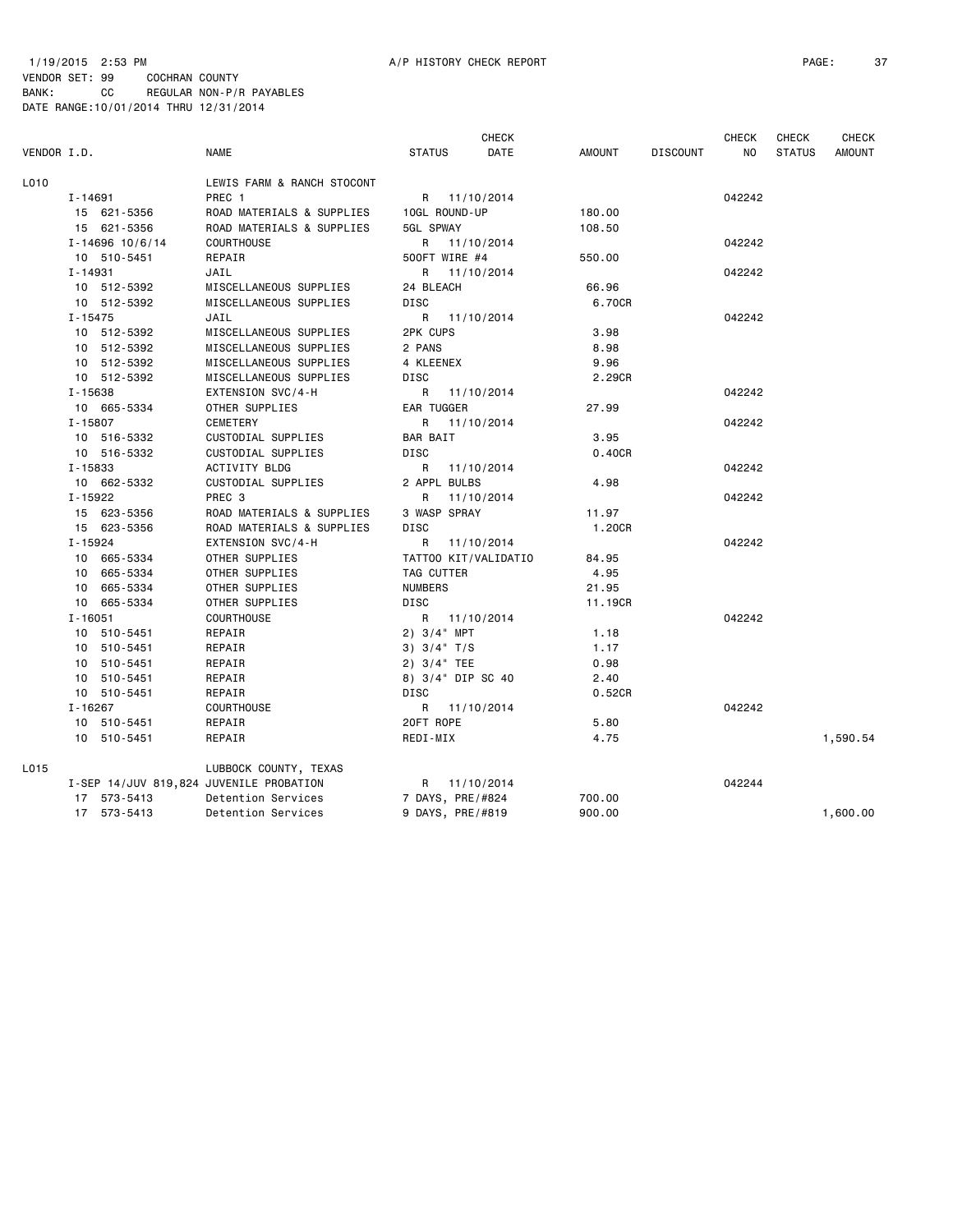1/19/2015 2:53 PM A/P HISTORY CHECK REPORT PAGE: 38 VENDOR SET: 99 COCHRAN COUNTY BANK: CC REGULAR NON-P/R PAYABLES DATE RANGE:10/01/2014 THRU 12/31/2014

| VENDOR I.D. |                                           | <b>NAME</b>                                                                 | <b>STATUS</b>                                 | <b>CHECK</b><br>DATE | <b>AMOUNT</b>            | <b>DISCOUNT</b> | <b>CHECK</b><br>NO | <b>CHECK</b><br><b>STATUS</b> | <b>CHECK</b><br><b>AMOUNT</b> |
|-------------|-------------------------------------------|-----------------------------------------------------------------------------|-----------------------------------------------|----------------------|--------------------------|-----------------|--------------------|-------------------------------|-------------------------------|
| L018        | I-51653<br>15 622-5356                    | LUBBOCK GRADER BLADE, INC<br>PREC <sub>2</sub><br>ROAD MATERIALS & SUPPLIES | R<br>2) 62" FLEX DELINEAT                     | 11/10/2014           | 33,00                    |                 | 042245             |                               | 33.00                         |
| L189        | I-103114<br>15 610-5430                   | HOCKLEY COUNTY PUBLISHING CO.I<br>COMMISSIONERS COURT<br>LEGAL NOTICES      | R 11/10/2014<br><b>3RD QTR TREAS REPORT</b>   |                      | 189.00                   |                 | 042246             |                               | 189.00                        |
| M031        | I-S2979098.001<br>10 662-5332             | MILLER PAPER & PACKAGING CO<br>ACTIVITY BLDG<br>CUSTODIAL SUPPLIES          | R 11/10/2014<br>2CS KLEENEX ROLL TOW          |                      | 147.58                   |                 | 042247             |                               |                               |
|             | I-S2987413.001<br>10 662-5332             | <b>ACTIVITY BLDG</b><br>CUSTODIAL SUPPLIES                                  | R.<br><b>1CS CORELESS TISSUE</b>              | 11/10/2014           | 82.16                    |                 | 042247             |                               | 229.74                        |
| M306        | I-ELEC SCH 10/28/14<br>10 490-5102        | ALEXIS MARTHA<br>ELECTIONS<br>ELECTION SALARIES                             | R 11/10/2014<br>ELEC SCHOOL 10/28/14          |                      | 15.00                    |                 | 042248             |                               | 15.00                         |
| N082        | I-0CT2014<br>10 455-5499                  | NETDATA<br>JUSTICE OF PEACE<br>MISCELLANEOUS                                | R 11/10/2014<br>iTICKET OCT14                 |                      | 14.00                    |                 | 042249             |                               | 14.00                         |
| 0013        | I-RES BOND/VARGAS<br>10 560-5480          | OLD REPUBLIC SURETY COMPA<br>SHERIFF<br><b>BONDS &amp; NOTARY FEES</b>      | R 11/10/2014<br>RES DEP BOND/REVALEE          |                      | 50.00                    |                 | 042250             |                               | 50.00                         |
| 0109        | I-569/JUV#824<br>17 573-5413.003          | 110TH JUDICIAL DISTRICT JUVENI<br>JUVENILE PROBATION<br>Grant C Placements  | R 11/10/2014<br>10 DAYS/POST(N)/JUV           |                      | 880.00                   |                 | 042251             |                               | 880.00                        |
| 0111        | I-ELEC SCH 10/28/14<br>10 490-5102        | BENNIE O'BRIEN<br>ELECTIONS<br>ELECTION SALARIES                            | R<br>ELEC SCHOOL 10/28/14                     | 11/10/2014           | 15.00                    |                 | 042252             |                               | 15.00                         |
| S010        | I-CONSTABLE 11/14<br>10 550-5330          | SILVERS COMPANY<br>CONSTABLE<br>FUEL & OIL                                  | R 11/10/2014<br>25.4GL PREM UNL 10/6          |                      | 86.49                    |                 | 042253             |                               |                               |
|             | I-JUV PROB 11/14<br>17 573-5330           | JUVENILE PROBATION<br><b>FUEL</b>                                           | R 11/10/2014<br>63.51GL UNL                   |                      | 191.30                   |                 | 042253             |                               |                               |
|             | I-PREC 1 11/14<br>15 621-5330             | PREC 1<br>FUEL & OIL                                                        | R<br>118.2GL HS DIESEL                        | 11/10/2014           | 347.51                   |                 | 042253             |                               |                               |
|             | 15 621-5330<br>15 621-5330<br>15 621-5330 | FUEL & OIL<br>FUEL & OIL<br>FUEL & OIL                                      | 1.4GL UNL<br>44GL HS DIESEL<br>85GL HS DIESEL |                      | 4.33<br>135.52<br>261.80 |                 |                    |                               |                               |
|             | 15 621-5330<br>15 621-5330                | FUEL & OIL<br>FUEL & OIL                                                    | 29GL HS DIESEL<br>14.4GL HS DIESEL            |                      | 89.90<br>43.20           |                 |                    |                               |                               |
|             | I-PREC 2 11/14<br>15 622-5330             | PREC <sub>2</sub><br>FUEL AND OIL                                           | R 11/10/2014<br>10.6GL HS DIESEL              |                      | 31.80                    |                 | 042253             |                               |                               |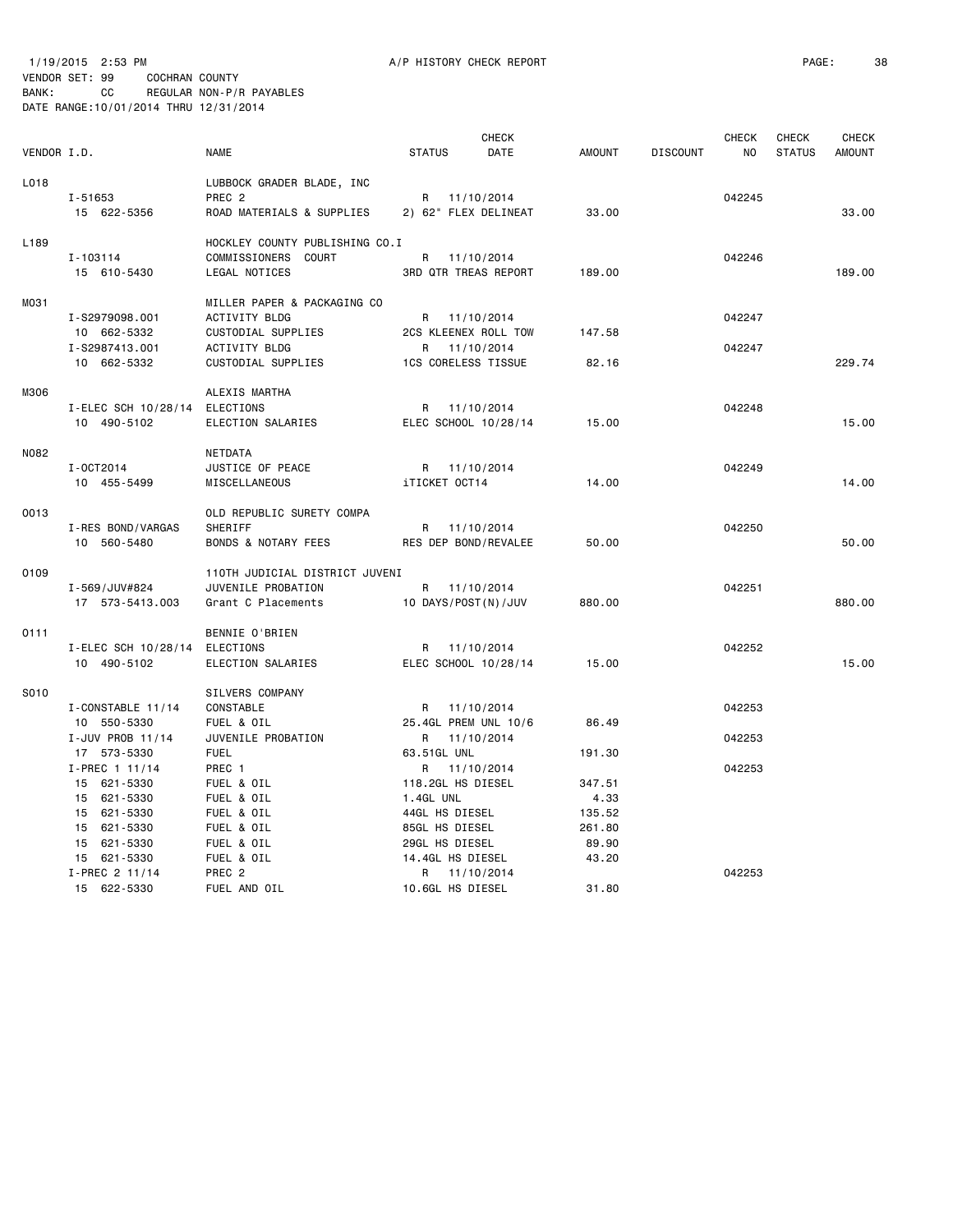|             | <b>CHECK</b>      |                              |                         |            |               |                 | <b>CHECK</b> | <b>CHECK</b>  | <b>CHECK</b>  |
|-------------|-------------------|------------------------------|-------------------------|------------|---------------|-----------------|--------------|---------------|---------------|
| VENDOR I.D. |                   | <b>NAME</b>                  | <b>STATUS</b>           | DATE       | <b>AMOUNT</b> | <b>DISCOUNT</b> | NO           | <b>STATUS</b> | <b>AMOUNT</b> |
| S010        |                   | SILVERS COMPANY<br>CONT      |                         |            |               |                 |              |               |               |
|             | I-PREC 2 11/14    | PREC <sub>2</sub>            | R                       | 11/10/2014 |               |                 | 042253       |               |               |
|             | 15 622-5330       | FUEL AND OIL                 | 1001.4GL HS DIESEL      |            | 3,154.41      |                 |              |               |               |
|             | 15 622-5330       | FUEL AND OIL                 | 114.27GL UNL            |            | 345.57        |                 |              |               |               |
|             | I-PREC 4 11/14    | PREC 4                       | R 11/10/2014            |            |               |                 | 042253       |               |               |
|             | 624-5330<br>15    | FUEL AND OIL                 | 80-0Z PWR SVC 10/24/    |            | 13.52         |                 |              |               |               |
|             | 15<br>624-5330    | FUEL AND OIL                 | 2 32-0Z PWR SVC 10/1    |            | 14.30         |                 |              |               |               |
|             | 624-5330<br>15    | FUEL AND OIL                 | 200GL HS DIESEL         |            | 598.00        |                 |              |               |               |
|             | 624-5330<br>15    | FUEL AND OIL                 | 300GL HS DIESEL         |            | 945.00        |                 |              |               |               |
|             | 624-5330<br>15    | FUEL AND OIL                 | 80-0Z FUEL COND         |            | 13.47         |                 |              |               |               |
|             | 624-5330<br>15    | FUEL AND OIL                 | 300GL HS DIESEL         |            | 909.00        |                 |              |               |               |
|             | 624-5330<br>15    | FUEL AND OIL                 | 80-0Z PWR SVC           |            | 13.47         |                 |              |               |               |
|             | 15<br>624-5330    | FUEL AND OIL                 | 200GL HS DIESEL 10/2    |            | 610.00        |                 |              |               |               |
|             | 15 624-5330       | FUEL AND OIL                 | 200GL HS DIESEL 10/2    |            | 596.00        |                 |              |               |               |
|             | 624-5330<br>15    | FUEL AND OIL                 | 80-0Z PWR SVC           |            | 13.52         |                 |              |               |               |
|             | $I-SHERIFF 11/14$ | SHERIFF                      | R                       | 11/10/2014 |               |                 | 042253       |               |               |
|             | 10<br>560-5451    | MACHINERY-NON-OFFICE REPAIR  | STATE INSP 10/29/14     |            | 14.50         |                 |              |               |               |
|             | 10<br>560-5330    | FUEL AND OIL                 | 22.49GL UNL/#107        |            | 69.36         |                 |              |               |               |
|             | 10<br>560-5330    | FUEL AND OIL                 | 86.65GL UNL/#134        |            | 262.47        |                 |              |               |               |
|             | 560-5330<br>10    | FUEL AND OIL                 | 71.62GL UNL/#121        |            | 215.17        |                 |              |               |               |
|             | 560-5330<br>10    | FUEL AND OIL                 | 10.51GL UNL/#135        |            | 32.53         |                 |              |               |               |
|             | 560-5330<br>10    | FUEL AND OIL                 | 58GL UNL/#136           |            | 176.07        |                 |              |               |               |
|             | 10<br>560-5330    | FUEL AND OIL                 | 26.51GL UNL/#137        |            | 78.58         |                 |              |               |               |
|             | 560-5330<br>10    | FUEL AND OIL                 | 12.11GL UNL/#111        |            | 35.30         |                 |              |               |               |
|             | 10<br>560-5330    | FUEL AND OIL                 | 69.55GL UNL/#133        |            | 210.26        |                 |              |               | 9,512.35      |
| S017        |                   | SOUTH PLAINS E. M. S. INC    |                         |            |               |                 |              |               |               |
|             | $I - 14/15$ SPEMS | PUBLIC SAFETY*OTHER          | R                       | 11/10/2014 |               |                 | 042254       |               |               |
|             | 10 580-5404       | MEDICAL-E.M.S. SUBSIDIES     | 2014/15 SPEMS ASSESS    |            | 3,500.00      |                 |              |               | 3,500.00      |
| S071        |                   | SCRIPT OFFICE PRODUCTS, INC. |                         |            |               |                 |              |               |               |
|             | $I - 46700$       | TAX A/C                      | R                       | 11/10/2014 |               |                 | 042255       |               |               |
|             | 10 499-5310       | OFFICE SUPPLIES              | <b>1BX RUBBER BANDS</b> |            | 2.93          |                 |              |               |               |
|             | 10 499-5310       | OFFICE SUPPLIES              | 1EA HP TONER CRTG CE    |            | 80.95         |                 |              |               |               |
|             | 10 499-5310       | OFFICE SUPPLIES              | 3 PK 4x4 LINED POST-    |            | 26.49         |                 |              |               |               |
|             | 10 499-5310       | OFFICE SUPPLIES              | 2EA PEN REFILLS, LR7    |            | 2.58          |                 |              |               |               |
|             | $I - 46701$       | <b>CLERK</b>                 | R                       | 11/10/2014 |               |                 | 042255       |               |               |
|             | 10 403-5310       | OFFICE SUPPLIES              | 2PK CORR TAPE           |            | 17.30         |                 |              |               |               |
|             | 10 403-5310       | OFFICE SUPPLIES              | <b>1PK TAPE STRIPS</b>  |            | 11.00         |                 |              |               |               |
|             | $I - 46742$       | AUDITOR                      | R                       | 11/10/2014 |               |                 | 042255       |               |               |
|             | 10 495-5310       | OFFICE SUPPLIES              | 4DZ MINI BINDER CLIP    |            | 3.80          |                 |              |               |               |
|             | 10<br>495-5310    | OFFICE SUPPLIES              | 1BX MANILA FOLDERS      |            | 29.95         |                 |              |               |               |
|             | 10 495-5310       | OFFICE SUPPLIES              | <b>1BX ASST FOLDERS</b> |            | 37.95         |                 |              |               |               |
|             | $I - 46751$       | SHERIFF                      | R                       | 11/10/2014 |               |                 | 042255       |               |               |
|             | 10 560-5310       | OFFICE SUPPLIES              | <b>3BX COPY PAPER</b>   |            | 118.50        |                 |              |               |               |
|             | 10 560-5310       | OFFICE SUPPLIES              | NOTARY STAMP/ELIDA      |            | 20.37         |                 |              |               |               |
|             | I-46752           | TAX A/C                      | R                       | 11/10/2014 |               |                 | 042255       |               |               |
|             | 10 499-5310       | OFFICE SUPPLIES              | HP TONER CRTG #CE255    |            | 148.95        |                 |              |               |               |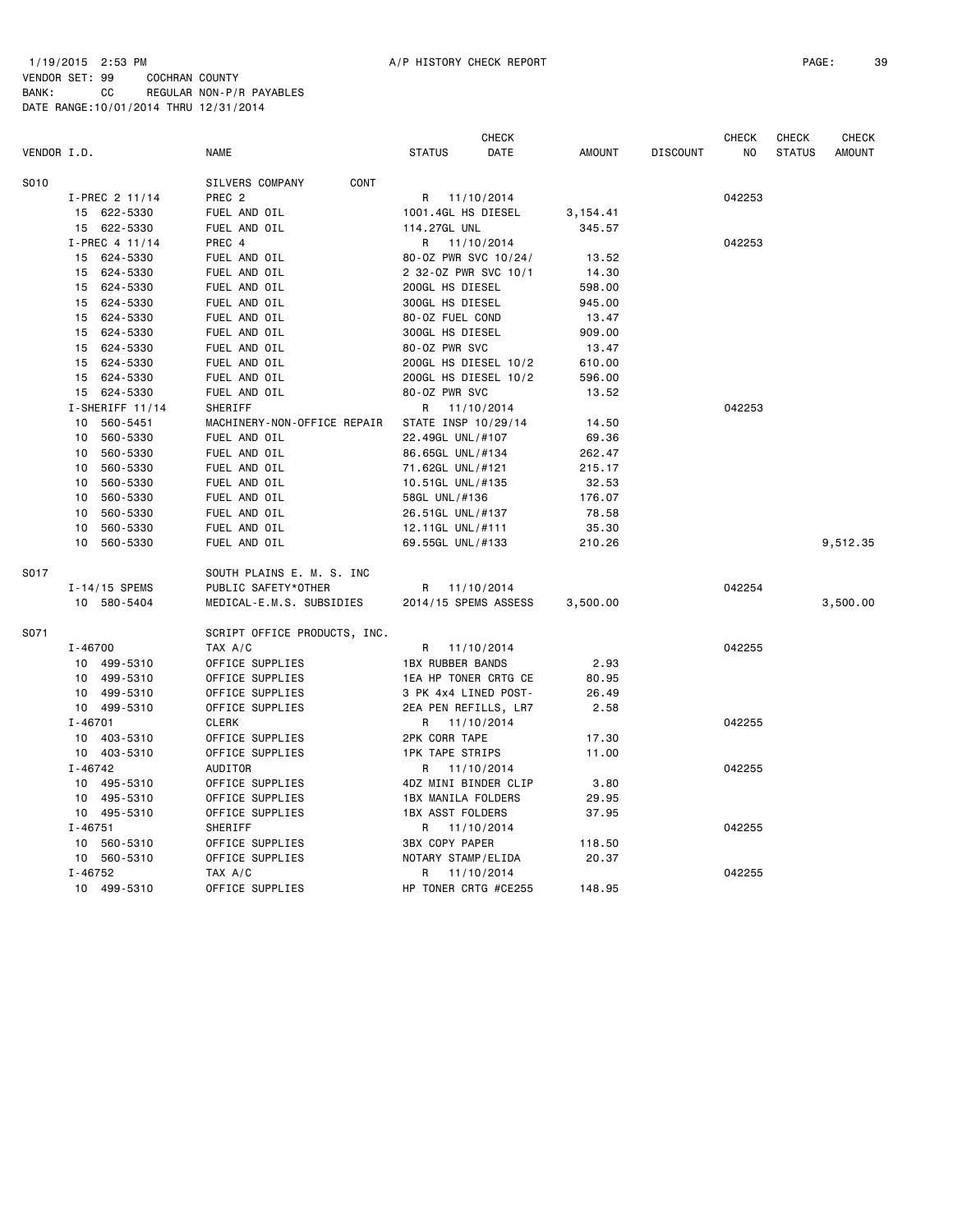1/19/2015 2:53 PM A/P HISTORY CHECK REPORT PAGE: 40 VENDOR SET: 99 COCHRAN COUNTY BANK: CC REGULAR NON-P/R PAYABLES DATE RANGE:10/01/2014 THRU 12/31/2014

|             |         |              |                           |                      | <b>CHECK</b> |               |                 | <b>CHECK</b> | <b>CHECK</b>  | <b>CHECK</b>  |
|-------------|---------|--------------|---------------------------|----------------------|--------------|---------------|-----------------|--------------|---------------|---------------|
| VENDOR I.D. |         |              | <b>NAME</b>               | <b>STATUS</b>        | DATE         | <b>AMOUNT</b> | <b>DISCOUNT</b> | NO.          | <b>STATUS</b> | <b>AMOUNT</b> |
|             | I-46754 |              | COUNTY JUDGE/COMM'R CT    | R 11/10/2014         |              |               |                 | 042255       |               |               |
|             |         | 15 610-5310  | OFFICE SUPPLIES           | DR GRIP PEN/BK       |              | 10.00         |                 |              |               |               |
|             |         | 15 610-5310  | OFFICE SUPPLIES           | HP INK CTG, BK XL #C |              | 36.95         |                 |              |               |               |
|             |         | 15 610-5310  | OFFICE SUPPLIES           | 4EA HP INK CRTG, COL |              | 79.96         |                 |              |               | 627.68        |
| S073        |         |              | SIRCHIE FINGER PRINT LAB. |                      |              |               |                 |              |               |               |
|             |         | I-0175858-IN | SHERIFF                   | R 11/10/2014         |              |               |                 | 042256       |               |               |
|             | 10      | 560-5334     | OTHER SUPPLIES            | CYANOSHOT 24PK       |              | 68.95         |                 |              |               |               |
|             | 10      | 560-5334     | OTHER SUPPLIES            | SHIPPING             |              | 19.84         |                 |              |               | 88.79         |
| S242        |         |              | SAM'S CLUB                |                      |              |               |                 |              |               |               |
|             |         | I-998 103114 | JAIL                      | R.                   | 11/10/2014   |               |                 | 042257       |               |               |
|             |         | 10 512-5392  | MISCELLANEOUS SUPPLIES    | 8-0Z FOAM CUPS       |              | 15.18         |                 |              |               |               |
|             |         | 10 512-5333  | FOOD-PRISONERS            | TROP 100% OJ         |              | 8.66          |                 |              |               |               |
|             |         | 10 512-5333  | FOOD-PRISONERS            | <b>GRAPE JUICE</b>   |              | 6.48          |                 |              |               |               |
|             |         | 10 512-5333  | FOOD-PRISONERS            | WELCH'S              |              | 6.48          |                 |              |               |               |
|             |         | 10 512-5333  | FOOD-PRISONERS            | MM APPLE             |              | 3.98          |                 |              |               |               |
|             |         | 10 512-5333  | FOOD-PRISONERS            | HVR DRESSING         |              | 8.86          |                 |              |               |               |
|             |         | 10 512-5333  | FOOD-PRISONERS            | HNZ KETCHUP          |              | 6.23          |                 |              |               |               |
|             | 10      | 512-5392     | MISCELLANEOUS SUPPLIES    | ZPLC STRG BAG        |              | 12.48         |                 |              |               |               |
|             | 10      | 512-5392     | MISCELLANEOUS SUPPLIES    | <b>FOAM PLATES</b>   |              | 11.48         |                 |              |               |               |
|             |         | 10 512-5392  | MISCELLANEOUS SUPPLIES    | SPOONS               |              | 9.97          |                 |              |               |               |
|             |         | 10 512-5392  | MISCELLANEOUS SUPPLIES    | <b>FOAM PLATES</b>   |              | 7.34          |                 |              |               |               |
|             |         | 10 512-5392  | MISCELLANEOUS SUPPLIES    | BOWL 300 CT/2        |              | 17.84         |                 |              |               |               |
|             |         | 10 512-5392  | MISCELLANEOUS SUPPLIES    | 20-0Z FOAM CUPS      |              | 11.48         |                 |              |               |               |
|             |         | 10 512-5392  | MISCELLANEOUS SUPPLIES    | <b>BATH TISSUE</b>   |              | 16.87         |                 |              |               |               |
|             |         | 10 512-5392  | MISCELLANEOUS SUPPLIES    | MM TOWEL             |              | 16.48         |                 |              |               |               |
|             |         | 10 512-5392  | MISCELLANEOUS SUPPLIES    | MM TERRY             |              | 20.62         |                 |              |               |               |
|             |         | 10 512-5392  | MISCELLANEOUS SUPPLIES    | 13GL TRASH BAGS      |              | 12.98         |                 |              |               |               |
|             |         | 10 512-5392  | MISCELLANEOUS SUPPLIES    | DISINFECTANT/2       |              | 12.72         |                 |              |               |               |
|             |         | 10 512-5392  | MISCELLANEOUS SUPPLIES    | LYSOL 3PK            |              | 12.38         |                 |              |               |               |
|             | 10      | 512-5392     | MISCELLANEOUS SUPPLIES    | CPN                  |              | 2.50CR        |                 |              |               | 216.01        |
| S281        |         |              | <b>STAPLES</b>            |                      |              |               |                 |              |               |               |
|             |         | I-9715124277 | SHERIFF/JAIL              | R.                   | 11/10/2014   |               |                 | 042258       |               |               |
|             |         | 10 560-5310  | OFFICE SUPPLIES           | 1/2BX 9x12 ENVELOPES |              | 10.79         |                 |              |               |               |
|             |         | 10 512-5310  | OFFICE SUPPLIES           | 1/2BX 9x12 ENVELOPES |              | 10.80         |                 |              |               |               |
|             |         | 10 560-5310  | OFFICE SUPPLIES           | 1PK 3x5 POST-IT NOTE |              | 18.99         |                 |              |               |               |
|             |         | 10 512-5310  | OFFICE SUPPLIES           | 1PK 3x5 POST-IT NOTE |              | 18.99         |                 |              |               |               |
|             | 10      | 512-5310     | OFFICE SUPPLIES           | HP TONER CF371AM 3PK |              | 177.54        |                 |              |               |               |
|             | 10      | 560-5310     | OFFICE SUPPLIES           | 1/2BX #10 ENVELOPES  |              | 16.20         |                 |              |               |               |
|             |         | 10 512-5310  | OFFICE SUPPLIES           | 1/2BX #10 ENVELOPES  |              | 16.19         |                 |              |               |               |
|             |         | 10 512-5310  | OFFICE SUPPLIES           | HP TONER #CE320AD 2P |              | 121.58        |                 |              |               |               |
|             | 10      | 560-5310     | OFFICE SUPPLIES           | 2PK 5x8 WRITING PADS |              | 24.98         |                 |              |               |               |
|             | 10      | 512-5310     | OFFICE SUPPLIES           | 2PK 5x8 WRITING PADS |              | 24.98         |                 |              |               |               |
|             | 10      | 560-5310     | OFFICE SUPPLIES           | 4BX SMD FOLDERS, LT  |              | 184.76        |                 |              |               |               |
|             | 10      | 512-5310     | OFFICE SUPPLIES           | 4BX SMD FOLDERS, LT  |              | 184.76        |                 |              |               |               |
|             | 10      | 560-5310     | OFFICE SUPPLIES           | 1/2BX PILOT G2 PENS, |              | 7.49          |                 |              |               |               |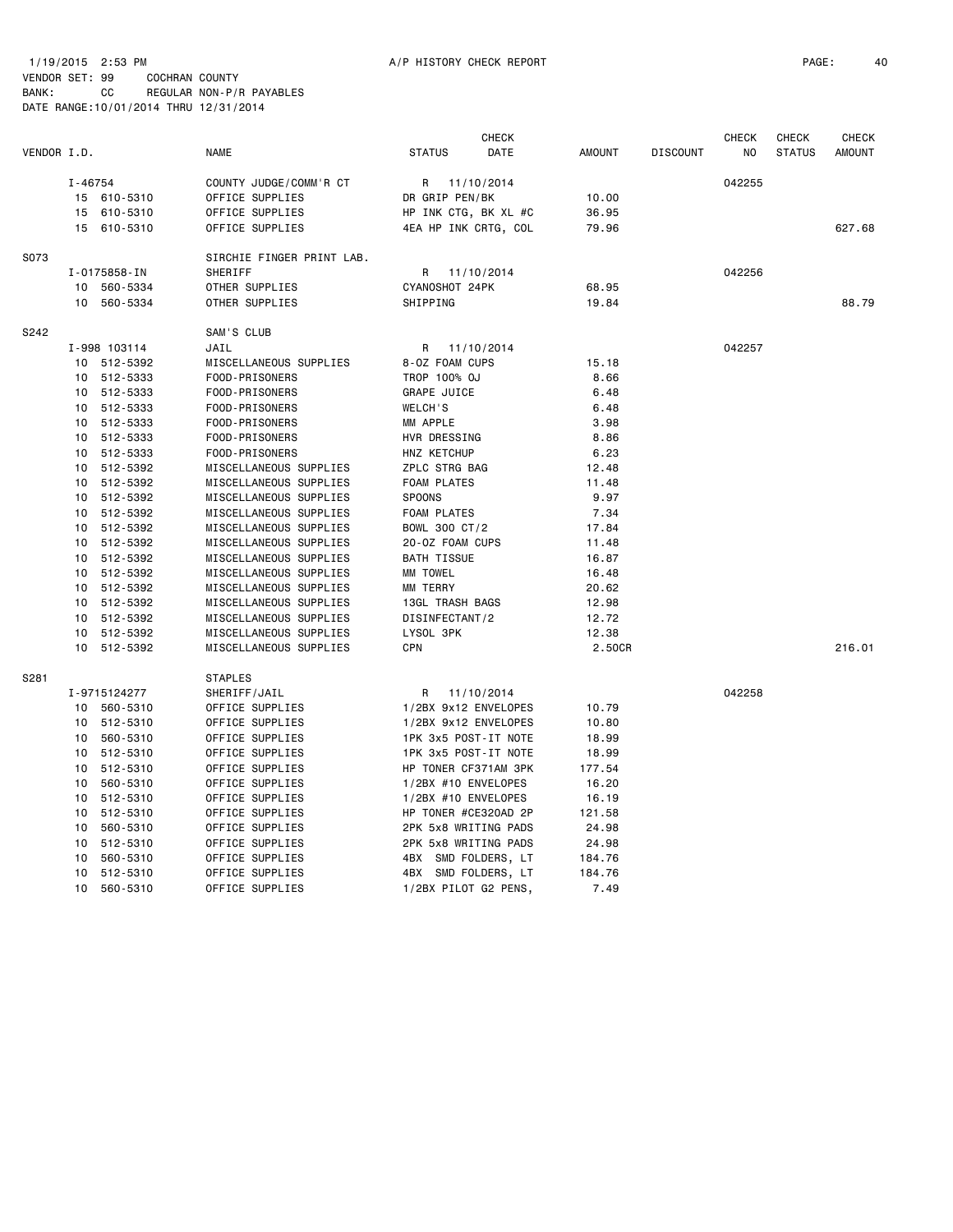## 1/19/2015 2:53 PM A/P HISTORY CHECK REPORT PAGE: 41 VENDOR SET: 99 COCHRAN COUNTY BANK: CC REGULAR NON-P/R PAYABLES DATE RANGE:10/01/2014 THRU 12/31/2014

|             |                     |                                                    |                        | <b>CHECK</b> |               |                 | <b>CHECK</b>   | <b>CHECK</b>  | <b>CHECK</b>  |
|-------------|---------------------|----------------------------------------------------|------------------------|--------------|---------------|-----------------|----------------|---------------|---------------|
| VENDOR I.D. |                     | <b>NAME</b>                                        | <b>STATUS</b>          | DATE         | <b>AMOUNT</b> | <b>DISCOUNT</b> | N <sub>O</sub> | <b>STATUS</b> | <b>AMOUNT</b> |
| S281        |                     | CONT<br><b>STAPLES</b>                             |                        |              |               |                 |                |               |               |
|             | I-9715124277        | SHERIFF/JAIL                                       | R                      | 11/10/2014   |               |                 | 042258         |               |               |
|             | 10 512-5310         | OFFICE SUPPLIES                                    | 1/2BX PILOT G2 PENS,   |              | 7.50          |                 |                |               |               |
|             | 560-5310<br>10      | OFFICE SUPPLIES                                    | 1/2BX PILOT G2 PENS,   |              | 7.50          |                 |                |               |               |
|             | 512-5310<br>10      | OFFICE SUPPLIES                                    | 1/2BX PILOT G2 PENS,   |              | 7.49          |                 |                |               |               |
|             | 10<br>560-5310      | OFFICE SUPPLIES                                    | 1/2BX PILOT G2 PENS,   |              | 7.50          |                 |                |               |               |
|             | 512-5310<br>10      | OFFICE SUPPLIES                                    | 1/2BX PILOT G2 PENS,   |              | 7.49          |                 |                |               |               |
|             | 10<br>560-5310      | OFFICE SUPPLIES                                    | 1/2BX 6x9 ENVELOPES    |              | 8.64          |                 |                |               |               |
|             | 512-5310<br>10      | OFFICE SUPPLIES                                    | 1/2BX 6x9 ENVELOPES    |              | 8.65          |                 |                |               |               |
|             | 560-5310<br>10      | OFFICE SUPPLIES                                    | HP TONER #CD390A       |              | 168.86        |                 |                |               |               |
|             | 10<br>560-5310      | OFFICE SUPPLIES                                    | 1.5PK 3x3 POST-IT NO   |              | 17.54         |                 |                |               |               |
|             | 10 512-5310         | OFFICE SUPPLIES                                    | 1.5PK 3x3 POST-IT NO   |              | 17.53         |                 |                |               | 1,076.75      |
| S315        |                     | DARLON JAMES SOJAK                                 |                        |              |               |                 |                |               |               |
|             | I-#6119/J MENDOZA   | COUNTY COURT                                       | R.                     | 11/10/2014   |               |                 | 042259         |               |               |
|             | 10 426-5400         | ATTORNEY AD LITEM                                  | 2006-07; DIS(M) JESUS  |              | 300.00        |                 |                |               |               |
|             | I-#6141/E GARZA     | <b>COUNTY COURT</b>                                | R                      | 11/10/2014   |               |                 | 042259         |               |               |
|             | 10 426-5400         | ATTORNEY AD LITEM                                  | 2008-2014; REV/DIS(M)  |              | 300.00        |                 |                |               |               |
|             | I-#6197/S LOPEZ     | COUNTY COURT                                       | R 11/10/2014           |              |               |                 | 042259         |               |               |
|             | 10 426-5400         | ATTORNEY AD LITEM                                  | 2010; REV/DIS(M) SERGI |              | 300.00        |                 |                |               |               |
|             | I-JUV#612 2013      | COUNTY COURT                                       | R                      | 11/10/2014   |               |                 | 042259         |               |               |
|             | 10 426-5400         | ATTORNEY AD LITEM                                  | 03/13-12/13; DIS/JUV#  |              | 300.00        |                 |                |               | 1,200.00      |
| S317        |                     | TERESA SMITH                                       |                        |              |               |                 |                |               |               |
|             | I-ELEC SCH 10/28/14 | ELECTIONS                                          | R                      | 11/10/2014   |               |                 | 042260         |               |               |
|             | 10 490-5102         | ELECTION SALARIES                                  | ELEC SCHOOL 10/28/14   |              | 15.00         |                 |                |               | 15.00         |
| S331        |                     | STANDARD COFFEE SERVICE                            |                        |              |               |                 |                |               |               |
|             | I-142946579015      | NON-DEPT'L                                         | R 11/10/2014           |              |               |                 | 042261         |               |               |
|             | 10 409-5300         | COUNTY-WIDE SUPPLIES                               | 2BX AAA REG            |              | 75.98         |                 |                |               |               |
|             | 10 409-5300         | COUNTY-WIDE SUPPLIES                               | <b>1BX GREEN TEA</b>   |              | 7.99          |                 |                |               |               |
|             | 10 409-5300         | COUNTY-WIDE SUPPLIES                               | <b>1BX TEA BAGS</b>    |              | 27.71         |                 |                |               |               |
|             | 409-5300<br>10      | COUNTY-WIDE SUPPLIES                               | 8BX FR VAN CRMR        |              | 60.80         |                 |                |               |               |
|             | 409-5300<br>10      | COUNTY-WIDE SUPPLIES                               | <b>4BX REG CRMR</b>    |              | 31.96         |                 |                |               |               |
|             | 10 409-5300         | COUNTY-WIDE SUPPLIES                               | <b>ENERGY SURCHG</b>   |              | 3.04          |                 |                |               | 207.48        |
| S400        |                     | STUEART'S PIT STOP KWIK LUBE                       |                        |              |               |                 |                |               |               |
|             | $I - 42821$         | JUVENILE PROBATION                                 | R 11/10/2014           |              |               |                 | 042262         |               |               |
|             | 573-5451<br>17      | REPAIR                                             | OIL CHG                |              | 38.99         |                 |                |               |               |
|             | 17 573-5451         | REPAIR                                             | 8.5GL SYNTH OIL        |              | 31.46         |                 |                |               |               |
|             | 17 573-5451         | REPAIR                                             | SYNTH UPGRADE          |              | 28.99         |                 |                |               | 99.44         |
| S411        |                     | CHRIS STRAFACE, LBSW, LPC                          |                        |              |               |                 |                |               |               |
|             | I-MILEAGE OCT14     | JUVENILE PROBATION                                 | R                      | 11/10/2014   |               |                 | 042263         |               |               |
|             | 17 573-5413.002     | Mental Health External Contrac5 TRIPS @ 52 MI EA   |                        |              | 130.00        |                 |                |               |               |
|             | I-OCT 2014          | JUVENILE PROBATION                                 | R                      | 11/10/2014   |               |                 | 042263         |               |               |
|             | 17 573-5413.002     | Mental Health External Contrac5 COUNSELING SESSION |                        |              | 375.00        |                 |                |               |               |
|             | 17 573-5413.002     | Mental Health External Contrac2 COUNSELING SESSION |                        |              | 150.00        |                 |                |               | 655.00        |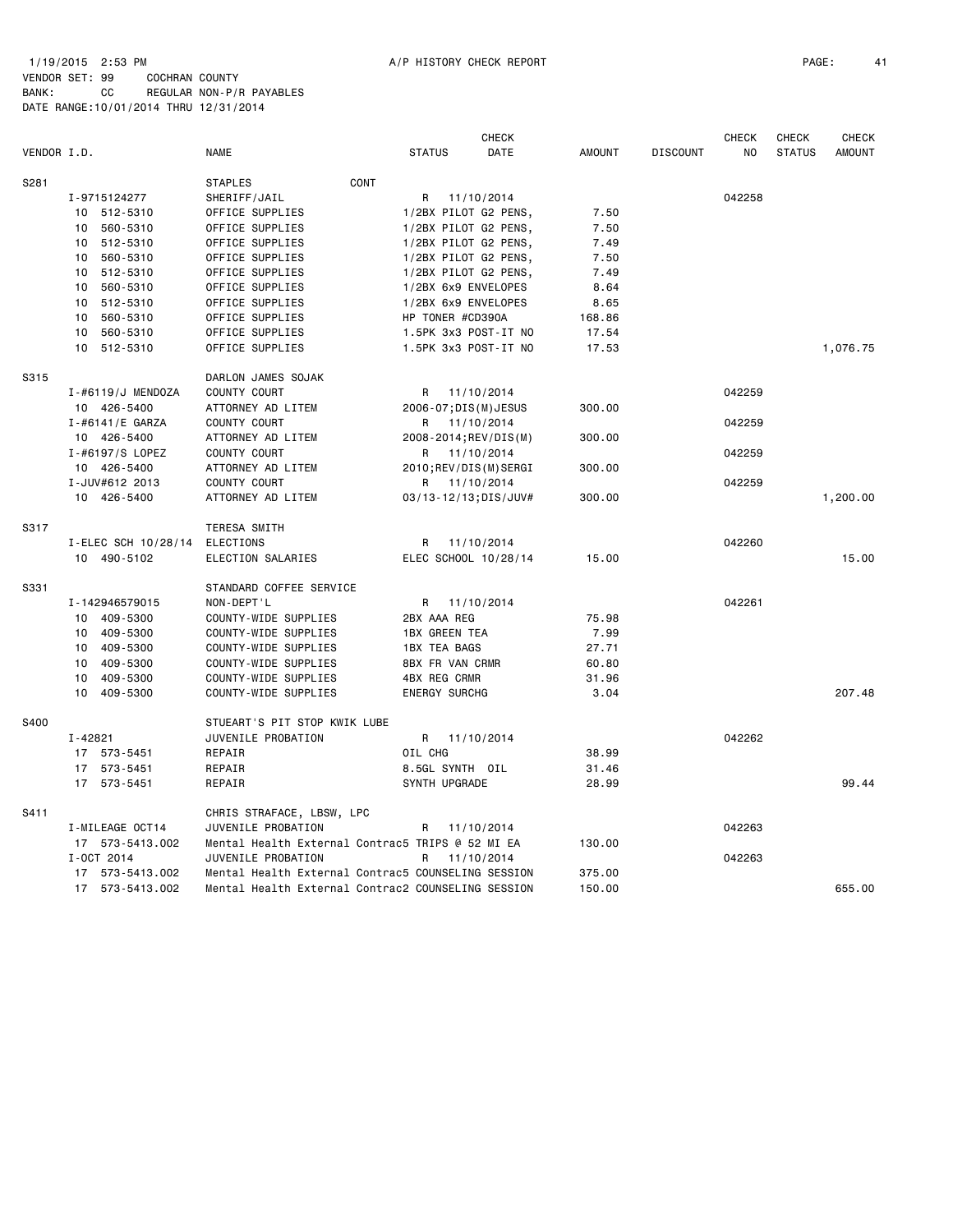1/19/2015 2:53 PM A/P HISTORY CHECK REPORT PAGE: 42 VENDOR SET: 99 COCHRAN COUNTY BANK: CC REGULAR NON-P/R PAYABLES DATE RANGE:10/01/2014 THRU 12/31/2014

 CHECK CHECK CHECK CHECK VENDOR I.D. NAME STATUS DATE AMOUNT DISCOUNT NO STATUS AMOUNT S416 SOS WASTE DISPOSAL, INC I-1547 PREC 3/PREC 4 R 11/10/2014 942264 15 623-5440 UTILITIES OCT DUMPSTER SVC 53.25 15 624-5440 UTILITIES OCT DUMPSTER SVC 53.25 I-93 PREC 3/PREC 4 R 11/10/2014 042264 15 623-5440 UTILITIES AUGUST DUMPSTER SVC 53.25 15 624-5440 UTILITIES AUGUST DUMPSTER SVC 53.25 REC'D 10/30/14 I-998 PREC 3/PREC 4 R 11/10/2014 042264 15 623-5440 UTILITIES SEPT DUMPSTER SVC 53.25 15 624-5440 UTILITIES SEPT DUMPSTER SVC 53.25 53.25 319.50 REC'D 10/30/14 T148 TASCOSA OFFICE MACHINES INC I-9DQ350 SHERIFF R 11/10/2014 042265 10 560-5411 MAINTENANCE CONTRACTS COPIER MAINT 10/1-11 75.90 I-9DQ369 CLERK R 11/10/2014 8042265 10 403-5411 MAINTENANCE CONTRACTS 2362 COPIES 9/12-10/ 28.34 104.24 T221 GENEVA TURNEY I-DW#16027 ACTIVITY BLDG R 11/10/2014 R99 R 199206 10 000-4370.101 RENT-ACTIVITY BUILDING REF DEP FOR 10/25/14 150.00 150.00 U019 UNITED SUPERMARKETS, INC I-MEDS 11/1/14 JAIL/MEDS R 11/10/2014 R 19 R 1042267 10 512-5391 MEDICAL CARE-PRISONERS RX MEDS/AARON TRINID 73.60 ACCT #41980800 I-MEDS 11/3/14 JAIL/MEDS R 11/10/2014 042267 10 512-5391 MEDICAL CARE-PRISONERS RX MEDS/JESSE SIMMON 21.66 95.26 ACCT #14980800 U036 UNIFIRST HOLDINGS, INC. I-831 2109888 JAIL/SHERIFF R 11/10/2014 042268 10 512-5205 UNIFORMS UNIFORM SVC 11/3/14 17.22 10 560-5205 UNIFORMS UNIFORM SVC 11/3/14 72.86 10 560-5205 UNIFORMS DEFE CHG 3.00 93.08 V039 HIGINIO VASQUEZ JR. dba I-13103 102114 JAIL R 11/10/2014 042269

10 512-5333 FOOD-PRISONERS 10 BAGS ICE 20#ea 36.90

 10 512-5333 FOOD-PRISONERS 2 BAGGED ORANGES 6.98 10 512-5333 FOOD-PRISONERS RED DEL APPLES 7.61

10 512-5333 FOOD-PRISONERS RED DEL APPLES 10.17

10 512-5333 FOOD-PRISONERS FLAVOR MIX 7.99

I-22103 102814 JAIL R 11/10/2014 042269

I-25103 101314 JAIL R 11/10/2014 042269

I-29100 101014 JAIL R 11/10/2014 042269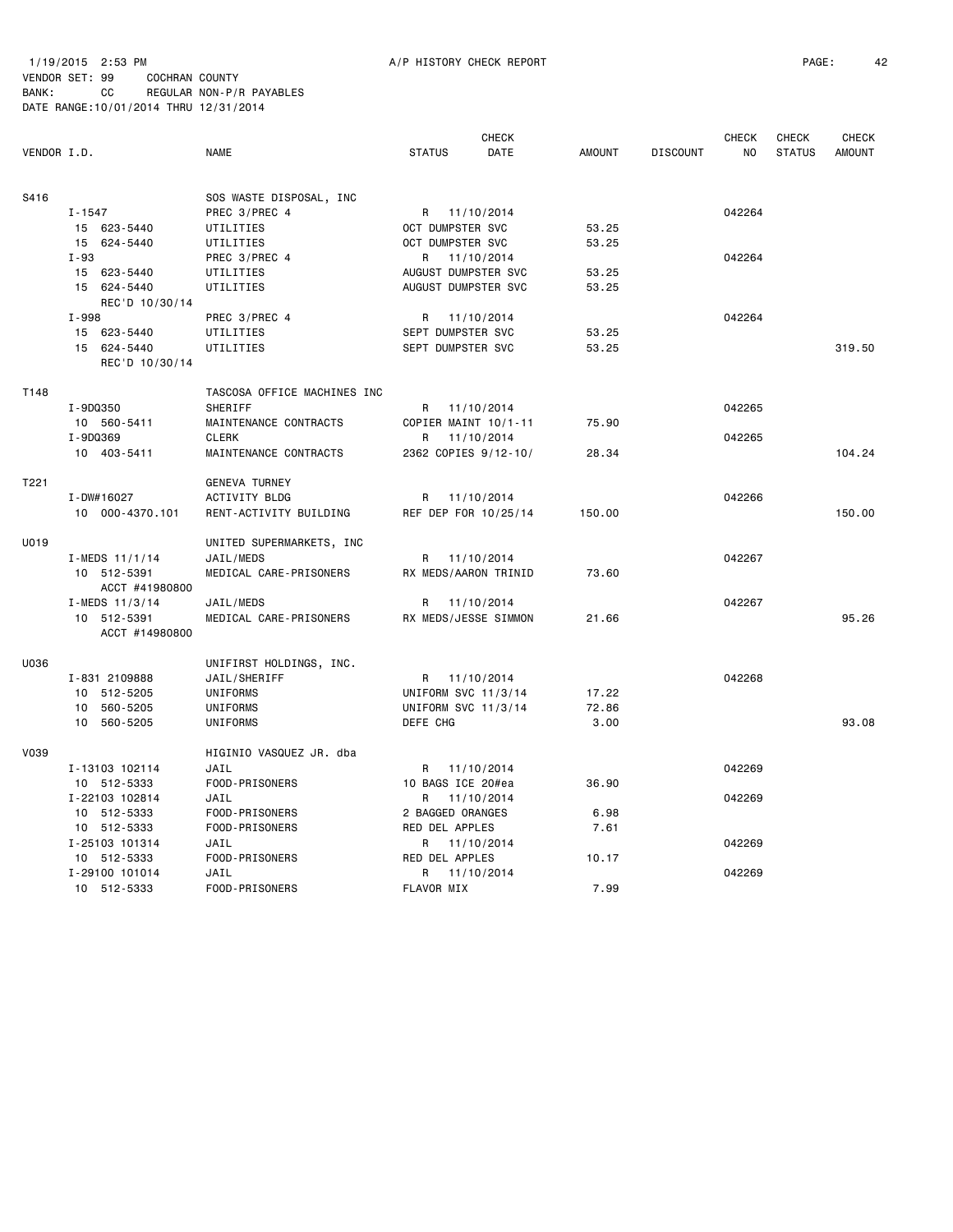## 1/19/2015 2:53 PM A/P HISTORY CHECK REPORT PAGE: 43 VENDOR SET: 99 COCHRAN COUNTY

|             |                     |                        |                      | <b>CHECK</b> |               |                 | <b>CHECK</b> | <b>CHECK</b>  | <b>CHECK</b>  |
|-------------|---------------------|------------------------|----------------------|--------------|---------------|-----------------|--------------|---------------|---------------|
| VENDOR I.D. |                     | NAME                   | <b>STATUS</b>        | DATE         | <b>AMOUNT</b> | <b>DISCOUNT</b> | NO           | <b>STATUS</b> | <b>AMOUNT</b> |
|             | I-35100 100814      | JAIL                   | 11/10/2014<br>R      |              |               |                 | 042269       |               |               |
|             | 10 512-5333         | FOOD-PRISONERS         | HUNGS SNCK PDNG SGR  |              | 1.50          |                 |              |               |               |
|             | 10 512-5333         | FOOD-PRISONERS         | HUNGS SNCK GEL SGR   |              | 1.50          |                 |              |               |               |
|             | 10 512-5333         | FOOD-PRISONERS         | SF CKIE VAN WAFERS   |              | 1.99          |                 |              |               |               |
|             | 10 512-5333         | FOOD-PRISONERS         | HUNTS SNCK PDNG SGR  |              | 1.50          |                 |              |               |               |
|             | 10 512-5333         | FOOD-PRISONERS         | SF P/NUT BTTR SMTH C |              | 4.78          |                 |              |               |               |
|             | 10<br>512-5333      | FOOD-PRISONERS         | HUNTS SNCK GEL SGR F |              | 1.50          |                 |              |               |               |
|             | 512-5333<br>10      | FOOD-PRISONERS         | MURRAY S/F CHOC CREA |              | 3.29          |                 |              |               |               |
|             | 10 512-5333         | FOOD-PRISONERS         | MOTTS APPLE SC       |              | 2.99          |                 |              |               |               |
|             | 10 512-5333         | FOOD-PRISONERS         | MURRAY SUGAR FREE OA |              | 3.29          |                 |              |               |               |
|             | 10 512-5333         | FOOD-PRISONERS         | MURRAY S/F SHORTBREA |              | 3.29          |                 |              |               |               |
|             | 10 512-5333         | FOOD-PRISONERS         | MOTTS APPLE SC       |              | 2.99          |                 |              |               |               |
|             | 10 512-5333         | FOOD-PRISONERS         | 2 SS SUGAR           |              | 4.18          |                 |              |               |               |
|             | 10 512-5333         | FOOD-PRISONERS         | RED DEL APPLES       |              | 10.92         |                 |              |               |               |
|             | 10 512-5333         | FOOD-PRISONERS         | RED DEL APPLES       |              | 0.76          |                 |              |               |               |
|             | I-38100 101714      | JAIL                   | 11/10/2014<br>R      |              |               |                 | 042269       |               |               |
|             | 10 512-5333         | FOOD-PRISONERS         | 2 HVR ORIG RANCH DRS |              | 8.98          |                 |              |               |               |
|             | I-40103 102414      | JAIL                   | R<br>11/10/2014      |              |               |                 | 042269       |               |               |
|             | 10 512-5333         | FOOD-PRISONERS         | 2 SF DRNK MX GR      |              | 5.58          |                 |              |               |               |
|             | 10 512-5333         | FOOD-PRISONERS         | 2 SF DRNK MX LEM     |              | 5.58          |                 |              |               |               |
|             | 10 512-5333         | FOOD-PRISONERS         | 2 PIERRE JBO JALP CH |              | 6.18          |                 |              |               |               |
|             | 10 512-5333         | FOOD-PRISONERS         | 2 PIERRE BIG AZ W/CH |              | 5.98          |                 |              |               |               |
|             | 10 512-5333         | FOOD-PRISONERS         | 2 PIERRE JBO BACON C |              | 5.58          |                 |              |               |               |
|             | I-67100 100614      | JAIL                   | 11/10/2014<br>R      |              |               |                 | 042269       |               |               |
|             | 10 512-5333         | FOOD-PRISONERS         | 2 SF DRNK MX GR      |              | 5.58          |                 |              |               |               |
|             | 10 512-5333         | FOOD-PRISONERS         | 2 SF DRNK MX CHR     |              | 5.58          |                 |              |               |               |
|             | 10 512-5333         | FOOD-PRISONERS         | 2 SF DRNK MX LEM     |              | 5.58          |                 |              |               |               |
|             | 10 512-5333         | FOOD-PRISONERS         | <b>BAG ORANGES</b>   |              | 3.49          |                 |              |               |               |
|             | 10 512-5333         | FOOD-PRISONERS         | RED DEL APPLES       |              | 9.58          |                 |              |               |               |
|             | 10 512-5333         | FOOD-PRISONERS         | 48 J DEAN BRK BOWL S |              | 157.92        |                 |              |               |               |
|             | 10 512-5333         | FOOD-PRISONERS         | 12 AJ SCR EGG/SAUS/H |              | 28.68         |                 |              |               |               |
|             | I-75100 102014      | JAIL                   | 11/10/2014<br>R      |              |               |                 | 042269       |               |               |
|             | 10 512-5333         | FOOD-PRISONERS         | 2 C&H GRAN SUGAR     |              | 14.78         |                 |              |               | 383.20        |
| WO49        |                     | TRINA WILLIAMS         |                      |              |               |                 |              |               |               |
|             | I-ELEC SCH 10/28/14 | ELECTIONS              | R<br>11/10/2014      |              |               |                 | 042270       |               |               |
|             | 10 490-5102         | ELECTION SALARIES      | ELEC SCHOOL 10/28/14 |              | 15.00         |                 |              |               | 15.00         |
| <b>WO70</b> |                     | R D WALLACE OIL CO INC |                      |              |               |                 |              |               |               |
|             | I-12520010 11/14    | CEMETERY               | 11/10/2014<br>R      |              |               |                 | 042271       |               |               |
|             | 10 516-5330         | FUEL & OIL             | 26GL REG ETH 10/24/1 |              | 70.62         |                 |              |               |               |
|             | I-12520019 11/14    | <b>PARK</b>            | 11/10/2014<br>R      |              |               |                 | 042271       |               |               |
|             | 10 660-5330         | FUEL AND OIL           | 26GL REG ETH 10/13/1 |              | 70.62         |                 |              |               |               |
|             | I-12520021 11/14    | PREC 3                 | 11/10/2014<br>R      |              |               |                 | 042271       |               |               |
|             | 15 623-5330         | FUEL AND OIL           | 690GL DYED DIESEL 10 |              | 2,076.90      |                 |              |               |               |
|             | 15 623-5330         | FUEL AND OIL           | 2EA 80-0Z PWR SVC    |              | 23.72         |                 |              |               |               |
|             | 15 623-5330         | FUEL AND OIL           | 2EA 12/1 PWR SVC     |              | 11.90         |                 |              |               |               |
|             | 15 623-5330         | FUEL AND OIL           | 742.1GL DYED DIESEL  |              | 2,233.72      |                 |              |               |               |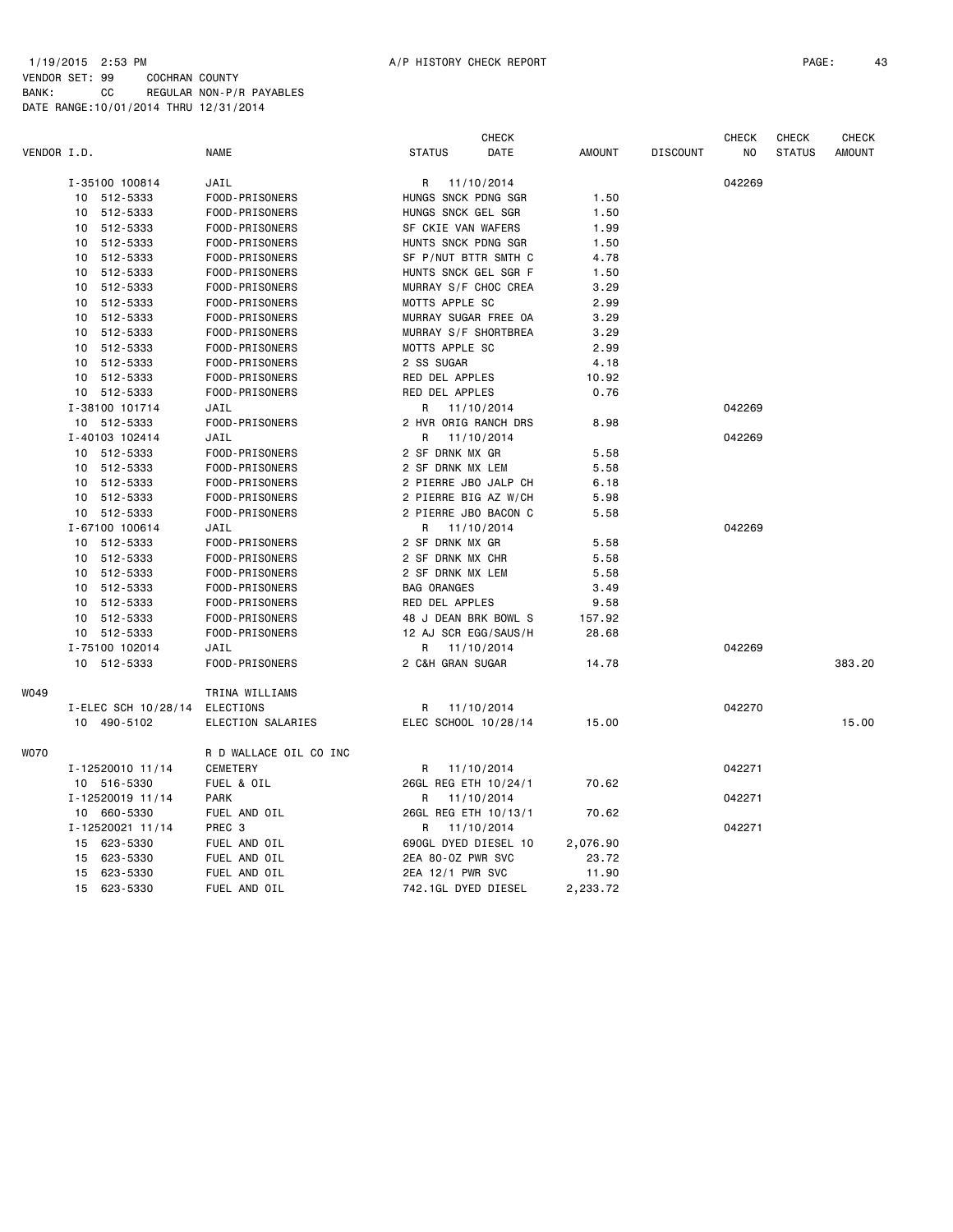# 1/19/2015 2:53 PM A/P HISTORY CHECK REPORT PAGE: 44 VENDOR SET: 99 COCHRAN COUNTY

|             |                 |                     |                                | <b>CHECK</b>           |            |               | <b>CHECK</b>    | <b>CHECK</b> | <b>CHECK</b>  |               |
|-------------|-----------------|---------------------|--------------------------------|------------------------|------------|---------------|-----------------|--------------|---------------|---------------|
| VENDOR I.D. |                 |                     | <b>NAME</b>                    | <b>STATUS</b>          | DATE       | <b>AMOUNT</b> | <b>DISCOUNT</b> | NO.          | <b>STATUS</b> | <b>AMOUNT</b> |
| <b>WO70</b> |                 |                     | R D WALLACE OIL CO INCCONT     |                        |            |               |                 |              |               |               |
|             |                 | I-12520021 11/14    | PREC <sub>3</sub>              | R                      | 11/10/2014 |               |                 | 042271       |               |               |
|             |                 | 15 623-5330         | FUEL AND OIL                   | 38.4GL REG ETH 10/7/   |            | 131.25        |                 |              |               |               |
|             |                 | 15 623-5330         | FUEL AND OIL                   | 29.7GL LS DIESEL 10/   |            | 102.61        |                 |              |               |               |
|             |                 | 15 623-5330         | FUEL AND OIL                   | 90.6GL REG ETH 10/30   |            | 262.80        |                 |              |               |               |
|             |                 | 15 623-5330         | FUEL AND OIL                   | 94GL LS DIESEL 10/30   |            | 283.23        |                 |              |               |               |
|             |                 | I-12520030 11/14    | PREC 1                         | R                      | 11/10/2014 |               |                 | 042271       |               |               |
|             |                 | 15 621-5330         | FUEL & OIL                     | 29.5GL REG ETH 10/1/   |            | 88.97         |                 |              |               |               |
|             | 15              | 621-5330            | FUEL & OIL                     | 28.2GL REG ETH 10/21   |            | 76.59         |                 |              |               |               |
|             |                 | 15 621-5330         | FUEL & OIL                     | 27GL REG ETH 10/29/1   |            | 73.34         |                 |              |               |               |
|             |                 | I-12520041 11/14    | PREC 4                         | R                      | 11/10/2014 |               |                 | 042271       |               |               |
|             | 15              | 624-5330            | FUEL AND OIL                   | 25.1GL REG ETH 10/3/   |            | 75.70         |                 |              |               |               |
|             | 15              | 624-5330            | FUEL AND OIL                   | 67GL LS DIESEL 10/8/   |            | 215.48        |                 |              |               |               |
|             |                 | 15 624-5330         | FUEL AND OIL                   | 20GL REG ETH 10/17/1   |            | 54.32         |                 |              |               |               |
|             |                 | 15 624-5330         | FUEL AND OIL                   | 29.5GL REG ETH 10/28   |            | 80.12         |                 |              |               |               |
|             |                 | I-12520043 11/14    | SHERIFF                        | R                      | 11/10/2014 |               |                 | 042271       |               |               |
|             | 10              | 560-5330            | FUEL AND OIL                   | 64.1GL REG ETH/#107    |            | 181.61        |                 |              |               |               |
|             | 10              | 560-5330            | FUEL AND OIL                   | 48.1GL REG ETH/#133    |            | 134.23        |                 |              |               |               |
|             | 10              | 560-5330            | FUEL AND OIL                   | 12GL PREM ETH/#133 1   |            | 36.19         |                 |              |               |               |
|             | 10              | 560-5330            | FUEL AND OIL                   | 16GL REG ETH/#137      |            | 43.46         |                 |              |               | 6,327.38      |
| W092        |                 |                     | WTG FUELS, INC                 |                        |            |               |                 |              |               |               |
|             |                 | I-15006-03496 11/14 | SHERIFF                        | R 11/10/2014           |            |               |                 | 042272       |               |               |
|             | 10              | 560-5330            | FUEL AND OIL                   | 53.53GL UNL/#111       |            | 146.26        |                 |              |               |               |
|             | 10              | 560-5330            | FUEL AND OIL                   | 74.07GL UNL/#107       |            | 203.14        |                 |              |               |               |
|             | 10              | 560-5330            | FUEL AND OIL                   | 12.51GL UNL/#137       |            | 36.48         |                 |              |               |               |
|             | 10              | 560-5330            | FUEL AND OIL                   | 28GL UNL/#135          |            | 81.65         |                 |              |               |               |
|             | 10 <sup>1</sup> | 560-5330            | FUEL AND OIL                   | 120.37GL UNL/#136      |            | 367.09        |                 |              |               | 834.62        |
| <b>WO98</b> |                 |                     | WEST TEXAS JUVENILE CHIEF'S AS |                        |            |               |                 |              |               |               |
|             |                 | I-2015 SUMMIT       | JUVENILE PROBATION             | R.                     | 11/10/2014 |               |                 | 042273       |               |               |
|             |                 | 17 573-5427         | TRAVEL & TRAINING              | REGIS 2015 SUMMIT/BR   |            | 100.00        |                 |              |               | 100.00        |
| W115        |                 |                     | RAYMOND D WEBER, SHERIFF       |                        |            |               |                 |              |               |               |
|             |                 | $I - 10/17/14$      | SHERIFF                        | R.                     | 11/10/2014 |               |                 | 042274       |               |               |
|             |                 | 10 560-5427         | CONTINUING EDUCATION           | MEALS, AMA 10/16/14, P |            | 33.10         |                 |              |               |               |
|             |                 | $I - 11/03/14$      | SHERIFF/JAIL/COURTHOUSE        | R                      | 11/10/2014 |               |                 | 042274       |               |               |
|             |                 | 10 510-5451         | REPAIR                         | PANTY HOSE/DRYER       |            | 1.65          |                 |              |               |               |
|             |                 | 10 512-5333         | FOOD-PRISONERS                 | 10 ALLSUP'S BREAD 10   |            | 7.95          |                 |              |               |               |
|             |                 | 10 512-5333         | FOOD-PRISONERS                 | ALLSUP'S MILK 10/30/   |            | 4.19          |                 |              |               |               |
|             |                 | 10 512-5333         | FOOD-PRISONERS                 | ICEBERG LETTUCE, ALLS  |            | 1.29          |                 |              |               |               |
|             | 10              | 512-5333            | FOOD-PRISONERS                 | 12 ALLSUP'S BREAD 10   |            | 9.54          |                 |              |               |               |
|             | 10              | 512-5333            | FOOD-PRISONERS                 | 2 GAL ALLSUP'S MILK    |            | 8.38          |                 |              |               |               |
|             | 10              | 512-5333            | FOOD-PRISONERS                 | LETTUCE, ALLSUP'S 10/  |            | 1.59          |                 |              |               |               |
|             |                 | 10 512-5333         | FOOD-PRISONERS                 | ALLSUP'S MILK 10/28/   |            | 4.19          |                 |              |               |               |
|             | 10              | 512-5333            | FOOD-PRISONERS                 | MILK CPN               |            | 4.19CR        |                 |              |               |               |
|             | 10              | 560-5427            | CONTINUING EDUCATION           | STATE JAIL EXAM FEE/   |            | 20.00         |                 |              |               |               |
|             | 10              | 560-5427            | CONTINUING EDUCATION           | MEALS, LISA PERALTA 9  |            | 18.51         |                 |              |               |               |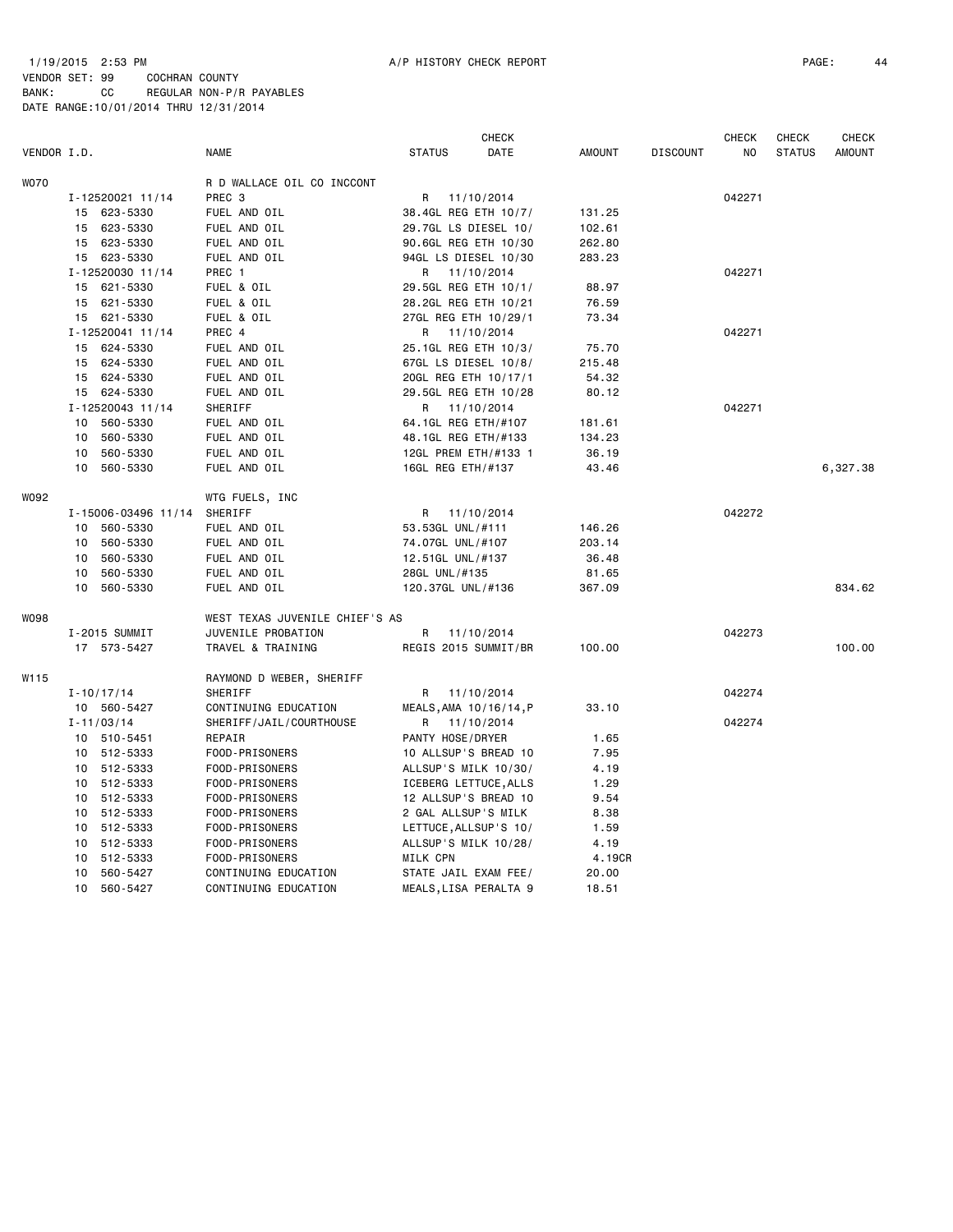1/19/2015 2:53 PM A/P HISTORY CHECK REPORT PAGE: 45 VENDOR SET: 99 COCHRAN COUNTY

|             |                                   |                                                          |                       | CHECK       |               |                 | <b>CHECK</b>   | CHECK         | CHECK         |
|-------------|-----------------------------------|----------------------------------------------------------|-----------------------|-------------|---------------|-----------------|----------------|---------------|---------------|
| VENDOR I.D. |                                   | <b>NAME</b>                                              | <b>STATUS</b>         | <b>DATE</b> | <b>AMOUNT</b> | <b>DISCOUNT</b> | N <sub>O</sub> | <b>STATUS</b> | <b>AMOUNT</b> |
| W115        |                                   | RAYMOND D WEBER, SHERICONT                               |                       |             |               |                 |                |               |               |
|             | $I - 11/03/14$                    | SHERIFF/JAIL/COURTHOUSE                                  | R 11/10/2014          |             |               |                 | 042274         |               |               |
|             | 10 560-5427                       | CONTINUING EDUCATION                                     | MEALS, LISA PERALTA 1 |             | 37.43         |                 |                |               |               |
|             | 10 560-5427                       | CONTINUING EDUCATION                                     | MEALS, LISA PERALTA 1 |             | 14.00         |                 |                |               | 157.63        |
| W193        |                                   | WESTWARD AUTOMOTIVE REPAIR LLC                           |                       |             |               |                 |                |               |               |
|             | $I - 3313$                        | <b>SHERIFF</b>                                           | R                     | 11/10/2014  |               |                 | 042275         |               |               |
|             | 10 560-5451                       | MACHINERY-NON-OFFICE REPAIR                              | RMV/RPL DECALS/'10 F  |             | 30.00         |                 |                |               | 30,00         |
| W222        |                                   | MARK WOODS                                               |                       |             |               |                 |                |               |               |
|             | I-ELEC SCH 10/28/14               | <b>ELECTIONS</b>                                         | R                     | 11/10/2014  |               |                 | 042276         |               |               |
|             | 10 490-5102                       | ELECTION SALARIES                                        | ELEC SCHOOL 10/28/14  |             | 15.00         |                 |                |               | 15.00         |
| Y026        |                                   | YOAKUM COUNTY SHERIFF'S OFFICE                           |                       |             |               |                 |                |               |               |
|             | $I - 11/4/14$ PRISONERS           | JAIL                                                     | R                     | 11/10/2014  |               |                 | 042277         |               |               |
|             | 10 512-5499                       | MISCELLANEOUS                                            | 15 DAYS/LARRY BANNIN  |             | 510.00        |                 |                |               |               |
|             | 10 512-5499                       | MISCELLANEOUS                                            | 15 DAYS/ABRAHAM GARZ  |             | 510.00        |                 |                |               |               |
|             | 10 512-5499                       | MISCELLANEOUS                                            | 13 DAYS/JONATHAN GAR  |             | 442.00        |                 |                |               |               |
|             | 10 512-5499                       | MISCELLANEOUS                                            | 15 DAYS/ANGELO ROMER  |             | 510.00        |                 |                |               |               |
|             | 10 512-5391                       | MEDICAL CARE-PRISONERS                                   | MEDS/ABRAHAM GARZA    |             | 144.07        |                 |                |               |               |
|             | 10 512-5391                       | MEDICAL CARE-PRISONERS                                   | MEDS/LARRY BANNING    |             | 64.00         |                 |                |               | 2,180.07      |
| Z106        |                                   | JESSICA ZAPATA                                           |                       |             |               |                 |                |               |               |
|             | I-ELEC SCH 10/28/14               | <b>ELECTIONS</b>                                         | R.                    | 11/10/2014  |               |                 | 042278         |               |               |
|             | 10 490-5102                       | ELECTION SALARIES                                        | ELEC SCHOOL 10/28/14  |             | 15.00         |                 |                |               | 15.00         |
| U036        |                                   | UNIFIRST HOLDINGS, INC.                                  |                       |             |               |                 |                |               |               |
|             | I-831 2097844 RPLCMT SHERIFF/JAIL |                                                          | R 11/12/2014          |             |               |                 | 042279         |               |               |
|             | 10<br>512-5205                    | UNIFORMS                                                 | UNIFORM SVC 9/1/14 R  |             | 17.22         |                 |                |               |               |
|             | 560-5205<br>10                    | UNIFORMS                                                 | UNIFORM SVC 9/1/14 R  |             | 71.17         |                 |                |               |               |
|             | 560-5205<br>10                    | UNIFORMS                                                 | DEFE CHG REPL CK      |             | 3.00          |                 |                |               | 91.39         |
|             |                                   | REPLACES CK#41929 DATED 9/8/14, FOR INVOICE DATED 9/1/14 |                       |             |               |                 |                |               |               |
| A165        |                                   | AFFILIATED COMPUTER SERVICES**                           |                       |             |               |                 |                |               |               |
|             | I-1099221                         | CO/DIST CLERK                                            | R                     | 11/25/2014  |               |                 | 042312         |               |               |
|             | 10 403-5416                       | FILMING & INDEXING                                       | 20/20 LAND REC #1734  |             | 1,250.00      |                 |                |               | 1,250.00      |
| A176        |                                   | MACK ASHMORE                                             |                       |             |               |                 |                |               |               |
|             | I-GEN/SPEC 114/14                 | <b>ELECTIONS</b>                                         | R                     | 11/25/2014  |               |                 | 042313         |               |               |
|             | 10 490-5102                       | ELECTION SALARIES                                        | 13 HRS/PREC 202       |             | 130.00        |                 |                |               |               |
|             | 10 490-5102                       | ELECTION SALARIES                                        | DEL FEE/PREC 2        |             | 25.00         |                 |                |               | 155.00        |
| A178        |                                   | AMAZON                                                   |                       |             |               |                 |                |               |               |
|             | I-148114894994                    | LIBRARY                                                  | R                     | 11/25/2014  |               |                 | 042314         |               |               |
|             | 10 650-5590                       | <b>BOOKS</b>                                             | THE PRINCESS BRIDE    |             | 13.21         |                 |                |               |               |
|             | 650-5590<br>10                    | <b>BOOKS</b>                                             | THE BOOK OF UNKNOWN   |             | 15.78         |                 |                |               |               |
|             | 650-5590<br>10                    | <b>BOOKS</b>                                             | SPIRIT ANIMALS BK 5   |             | 7.38          |                 |                |               |               |
|             | 10 650-5590                       | <b>BOOKS</b>                                             | TEXAS EATS: THE NEW L |             | 16.66         |                 |                |               |               |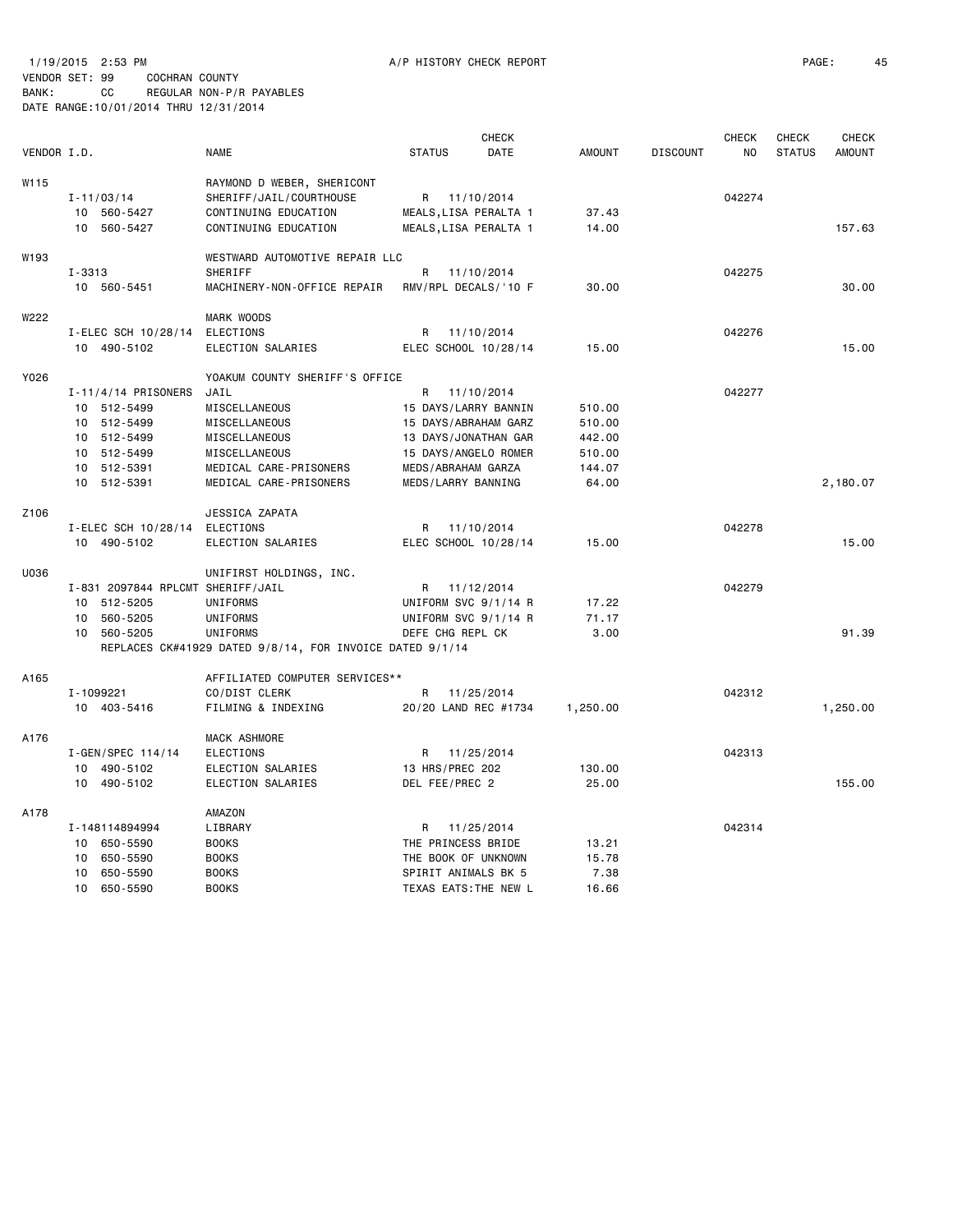|             |    |                | <b>CHECK</b>  |      |                       | <b>CHECK</b> | <b>CHECK</b> | <b>CHECK</b>    |        |               |               |
|-------------|----|----------------|---------------|------|-----------------------|--------------|--------------|-----------------|--------|---------------|---------------|
| VENDOR I.D. |    |                | <b>NAME</b>   |      | <b>STATUS</b>         | DATE         | AMOUNT       | <b>DISCOUNT</b> | NO     | <b>STATUS</b> | <b>AMOUNT</b> |
| A178        |    |                | AMAZON        | CONT |                       |              |              |                 |        |               |               |
|             |    | I-148114894994 | LIBRARY       |      | R                     | 11/25/2014   |              |                 | 042314 |               |               |
|             | 10 | 650-5590       | <b>BOOKS</b>  |      | MIX IT UP             |              | 12.03        |                 |        |               |               |
|             | 10 | 650-5590       | <b>BOOKS</b>  |      | WE ARE NOT OURSELVES  |              | 16.80        |                 |        |               |               |
|             | 10 | 650-5590       | <b>BOOKS</b>  |      | DORK DIARIES 8        |              | 8.99         |                 |        |               |               |
|             |    | 10 650-5590    | <b>BOOKS</b>  |      | THE HOMESICK TEXAN'S  |              | 20.92        |                 |        |               |               |
|             |    | I-148117819889 | LIBRARY       |      | R                     | 11/25/2014   |              |                 | 042314 |               |               |
|             |    | 10 650-5590    | <b>BOOKS</b>  |      | MY TEACHER IS A MONS  |              | 11.70        |                 |        |               |               |
|             |    | I-155735463093 | LIBRARY       |      | R                     | 11/25/2014   |              |                 | 042314 |               |               |
|             |    | 10 650-5590    | <b>BOOKS</b>  |      | THOUSAND WORDS        |              | 4.99         |                 |        |               |               |
|             |    | 10 650-5590    | <b>BOOKS</b>  |      | SHIPPING              |              | 3.99         |                 |        |               |               |
|             |    | I-208337272282 | LIBRARY       |      | R 11/25/2014          |              |              |                 | 042314 |               |               |
|             |    | 10 650-5590    | <b>BOOKS</b>  |      | REALITY BOY           |              | 8.99         |                 |        |               |               |
|             | 10 | 650-5590       | <b>BOOKS</b>  |      | SHIPPING              |              | 3.99         |                 |        |               |               |
|             |    | I-239751165226 | LIBRARY       |      | R 11/25/2014          |              |              |                 | 042314 |               |               |
|             | 10 | 650-5590       | <b>BOOKS</b>  |      | <b>STARDUST</b>       |              | 6.02         |                 |        |               |               |
|             | 10 | 650-5590       | <b>BOOKS</b>  |      | PARIS MATCH           |              | 19.86        |                 |        |               |               |
|             | 10 | 650-5499       | MISCELLANEOUS |      | 2 DUBBLE BUBBLE GUM   |              | 25.98        |                 |        |               |               |
|             | 10 | 650-5499       | MISCELLANEOUS |      | JOLLY RANCHER, ORIG   |              | 18.88        |                 |        |               |               |
|             |    | I-239757759963 | LIBRARY       |      | R                     | 11/25/2014   |              |                 | 042314 |               |               |
|             | 10 | 650-5590       | <b>BOOKS</b>  |      | KEEP ME SAFE: A SLOW  |              | 10.93        |                 |        |               |               |
|             | 10 | 650-5590       | <b>BOOKS</b>  |      | THE GIRL WHO CAME HO  |              | 9.46         |                 |        |               |               |
|             | 10 | 650-5590       | <b>BOOKS</b>  |      | THE YOUNG ELITES      |              | 12.44        |                 |        |               |               |
|             | 10 | 650-5590       | <b>BOOKS</b>  |      | DON'T LICK THE DOG:M  |              | 13.26        |                 |        |               |               |
|             | 10 | 650-5590       | <b>BOOKS</b>  |      | THE HEROES OF OLYMPU  |              | 11.35        |                 |        |               |               |
|             |    | I-258134191032 | LIBRARY       |      | R 11/25/2014          |              |              |                 | 042314 |               |               |
|             | 10 | 650-5590       | <b>BOOKS</b>  |      | THE COMPOUND          |              | 8.99         |                 |        |               |               |
|             | 10 | 650-5590       | <b>BOOKS</b>  |      | REDEEMED              |              | 13.29        |                 |        |               |               |
|             | 10 | 650-5590       | <b>BOOKS</b>  |      | THE RAFT              |              | 13.86        |                 |        |               |               |
|             | 10 | 650-5590       | <b>BOOKS</b>  |      | LILA: A NOVEL         |              | 15.60        |                 |        |               |               |
|             | 10 | 650-5590       | <b>BOOKS</b>  |      | STATION ELEVEN: A NOV |              | 14.97        |                 |        |               |               |
|             | 10 | 650-5590       | <b>BOOKS</b>  |      | THE RAVEN CYCLE #3:B  |              | 14.98        |                 |        |               |               |
|             | 10 | 650-5590       | <b>BOOKS</b>  |      | <b>BUG PATROL</b>     |              | 12.75        |                 |        |               |               |
|             | 10 | 650-5590       | <b>BOOKS</b>  |      | ELEANOR & PARK        |              | 11.20        |                 |        |               |               |
|             | 10 | 650-5590       | <b>BOOKS</b>  |      | BIG NATE: THE CROWD G |              | 8.99         |                 |        |               |               |
|             |    | I-258139749646 | LIBRARY       |      | R                     | 11/25/2014   |              |                 | 042314 |               |               |
|             | 10 | 650-5590       | <b>BOOKS</b>  |      | FRAIDYZ00             |              | 12.73        |                 |        |               |               |
|             | 10 | 650-5590       | <b>BOOKS</b>  |      | IN THE AFTERLIGHT:A   |              | 14.98        |                 |        |               |               |
|             |    | I-258139804086 | LIBRARY       |      | R                     | 11/25/2014   |              |                 | 042314 |               |               |
|             | 10 | 650-5590       | <b>BOOKS</b>  |      | SNOW LIKE ASHES       |              |              |                 |        |               |               |
|             | 10 |                |               |      |                       |              | 12.78        |                 |        |               |               |
|             |    | 650-5590       | <b>BOOKS</b>  |      | RAIN REIGN            |              | 12.15        |                 |        |               |               |
|             | 10 | 650-5590       | <b>BOOKS</b>  |      | THE GOLDFINCH:A NOVE  |              | 17.95        |                 |        |               |               |
|             | 10 | 650-5590       | <b>BOOKS</b>  |      | LEAVING TIME: A NOVE  |              | 16.80        |                 |        |               |               |
|             | 10 | 650-5590       | <b>BOOKS</b>  |      | GRAY MOUNTAIN: A NOVE |              | 17.37        |                 |        |               |               |
|             | 10 | 650-5590       | <b>BOOKS</b>  |      | WATERFALL (TEARDROP)  |              | 12.01        |                 |        |               |               |
|             | 10 | 650-5590       | <b>BOOKS</b>  |      | BLOOD MAGICK (COUSIN  |              | 10.09        |                 |        |               |               |
|             | 10 | 650-5590       | <b>BOOKS</b>  |      | ATLANTIA              |              | 9.49         |                 |        |               | 535.38        |
|             | 10 | 650-5590       | <b>BOOKS</b>  |      | THE BOOK WITH NO PIC  |              | 10.79        |                 |        |               |               |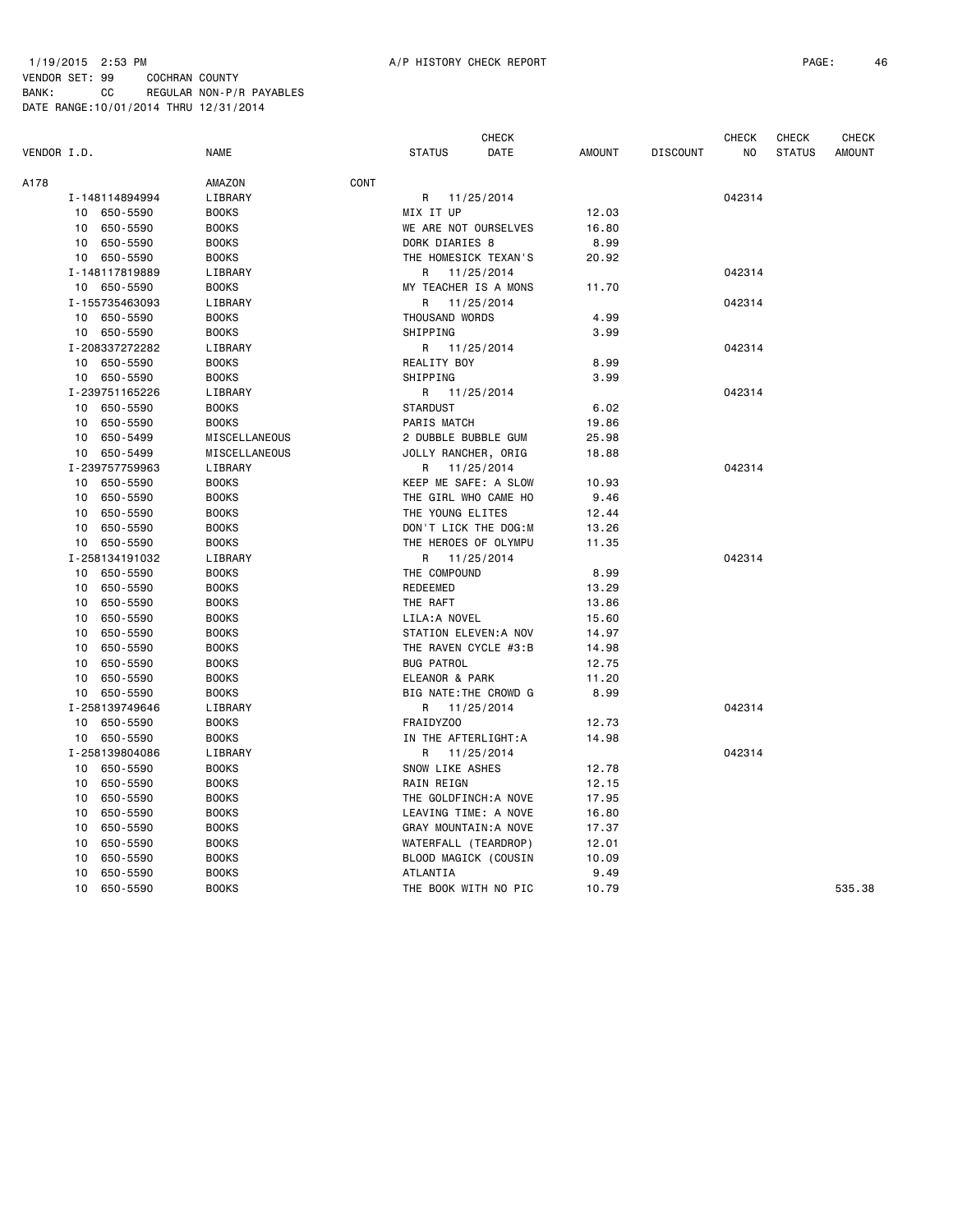## 1/19/2015 2:53 PM A/P HISTORY CHECK REPORT PAGE: 47 VENDOR SET: 99 COCHRAN COUNTY BANK: CC REGULAR NON-P/R PAYABLES DATE RANGE:10/01/2014 THRU 12/31/2014

| VENDOR I.D. |                                                                                 | <b>NAME</b>                                                                                           | <b>STATUS</b>                                                                     | <b>CHECK</b><br><b>DATE</b> | <b>AMOUNT</b>                  | <b>DISCOUNT</b> | <b>CHECK</b><br>NO. | <b>CHECK</b><br><b>STATUS</b> | <b>CHECK</b><br><b>AMOUNT</b> |
|-------------|---------------------------------------------------------------------------------|-------------------------------------------------------------------------------------------------------|-----------------------------------------------------------------------------------|-----------------------------|--------------------------------|-----------------|---------------------|-------------------------------|-------------------------------|
| A252        | I-EARLY VOT 11/04/14 ELECTIONS<br>10 490-5102                                   | CANDICE ARMENDARIZ<br>ELECTION SALARIES                                                               | R 11/25/2014<br>3.25 HRS/EARLY VOTIN                                              |                             | 32.50                          |                 | 042315              |                               | 32.50                         |
| A253        | $I - GEN / SPEC 11/4/14$<br>10 490-5102                                         | KRISTEN ACOSTA<br><b>ELECTIONS</b><br>ELECTION SALARIES                                               | R 11/25/2014<br>13.33 HRS/PREC 404                                                |                             | 133.30                         |                 | 042316              |                               | 133.30                        |
| A254        | I-GEN/SPEC 11/4/14<br>10 490-5102                                               | KRYSTAL ACOSTA<br><b>ELECTIONS</b><br>ELECTION SALARIES                                               | R 11/25/2014<br>13.5 HRS/PREC 303                                                 |                             | 135.00                         |                 | 042317              |                               | 135.00                        |
| <b>B083</b> | I-GEN/SPEC 11/4/14<br>10 490-5102                                               | LISA BOWMAN<br><b>ELECTIONS</b><br>ELECTION SALARIES                                                  | R<br>13.08 HRS/PREC 404                                                           | 11/25/2014                  | 130.80                         |                 | 042318              |                               | 130.80                        |
| B084        | $I - GEN / SPEC 11/4/14$<br>10 490-5102                                         | TAMMIE BOWMAN<br>ELECTIONS<br>ELECTION SALARIES                                                       | R<br>12.75 HRS/PREC 202                                                           | 11/25/2014                  | 127.50                         |                 | 042319              |                               | 127.50                        |
| B119        | I-MILEAGE GEN ELEC14 ELECTIONS<br>10 490-5425                                   | CHERYL BUTLER<br>TRAVEL-IN COUNTY (DOCUMENTED) 133.8MI GEN ELEC 11/                                   | R                                                                                 | 11/25/2014                  | 74.93                          |                 | 042320              |                               | 74.93                         |
| B184        | I-EARLY VOT 11/04/14 ELECTIONS<br>10 490-5102                                   | MELINDA BLACKSTOCK<br>ELECTION SALARIES                                                               | R 11/25/2014<br>3.25 HRS/EARLY VOTIN                                              |                             | 32.50                          |                 | 042321              |                               | 32.50                         |
| B277        | $I - GEN/SPEC 11/4/14$<br>10 490-5102                                           | <b>BRENT BUTLER</b><br><b>ELECTIONS</b><br>ELECTION SALARIES                                          | R 11/25/2014<br>13.17 HRS/PREC 306                                                |                             | 131.70                         |                 | 042322              |                               | 131.70                        |
| C004        | I-11/19/14 TOOLS<br>10 510-5332<br>10 510-5332<br>10 510-5332                   | BILLY D CARTER<br><b>COURTHOUSE</b><br>CUSTODIAL SUPPLIES<br>CUSTODIAL SUPPLIES<br>CUSTODIAL SUPPLIES | R 11/25/2014<br>BOSCH ROTARY HAMMER/<br>$1/4$ " BIT<br>$5/16"$ BIT                |                             | 179.00<br>2.85<br>4.19         |                 | 042323              |                               |                               |
|             | 510-5332<br>10<br>10 510-5332<br>10 510-5332<br>I-11/25/14 ROLLS<br>10 409-5499 | CUSTODIAL SUPPLIES<br>CUSTODIAL SUPPLIES<br>CUSTODIAL SUPPLIES<br>NON-DEPT'L<br>MISCELLANEOUS         | $5/8$ " BIT<br>3 5/16" HMR BIT/HOME<br>R/B SALES TAX<br>R<br>ROLLS/THANKSGIVING D | 11/25/2014                  | 8.40<br>26.94<br>2.22<br>17.50 |                 | 042323              |                               | 241.10                        |
|             |                                                                                 |                                                                                                       |                                                                                   |                             |                                |                 |                     |                               |                               |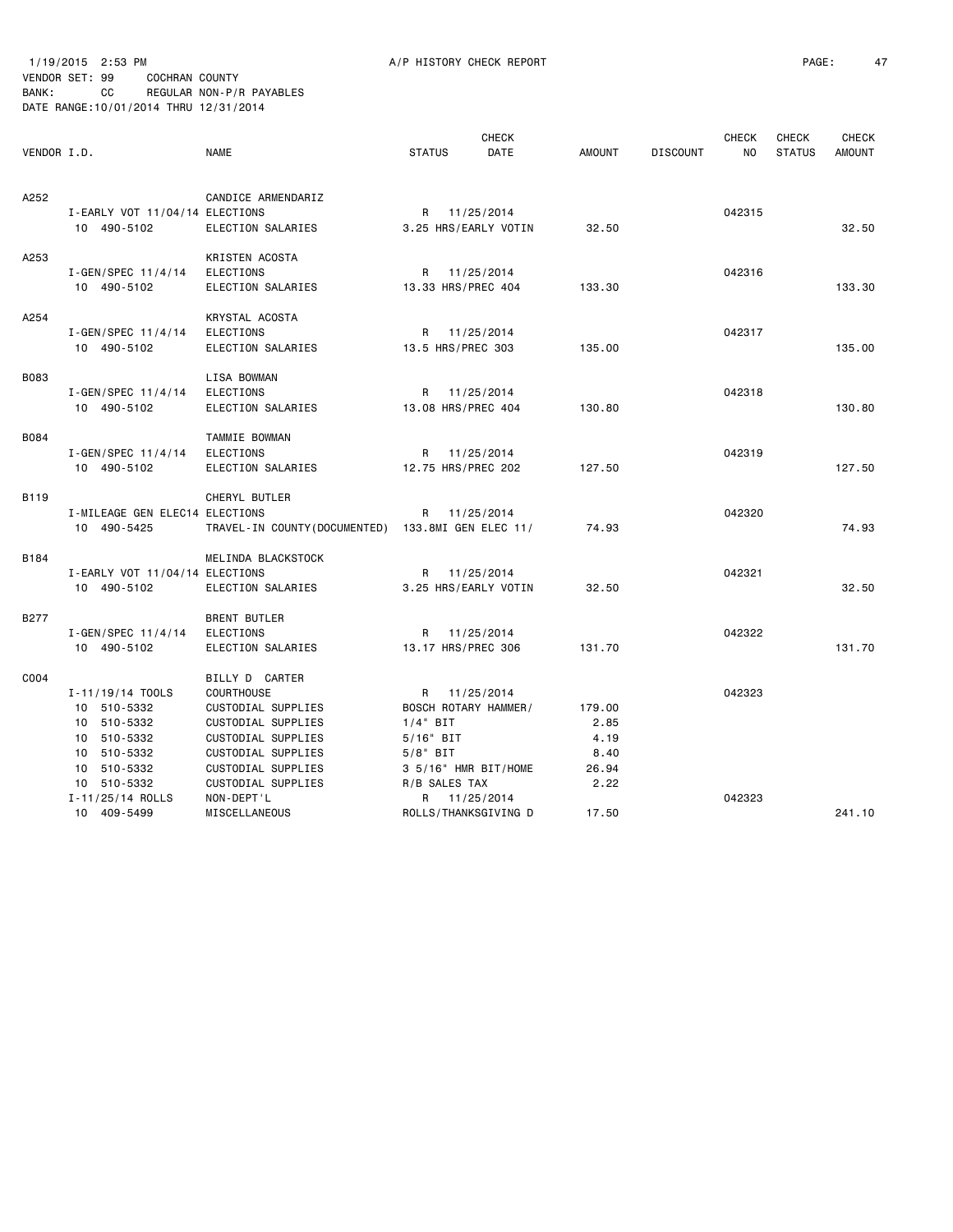|                  |                     |                           |                         | CHECK                |           |                 | <b>CHECK</b> | CHECK         | CHECK         |
|------------------|---------------------|---------------------------|-------------------------|----------------------|-----------|-----------------|--------------|---------------|---------------|
| VENDOR I.D.      |                     | NAME                      | <b>STATUS</b>           | DATE                 | AMOUNT    | <b>DISCOUNT</b> | NO           | <b>STATUS</b> | <b>AMOUNT</b> |
| C015             |                     | COCHRAN COUNTY SENIOR     |                         |                      |           |                 |              |               |               |
|                  | I-NOV '14 INSTLMT   | SENIOR CITIZENS           | R 11/25/2014            |                      |           |                 | 042324       |               |               |
|                  | 10 663-5418         | SENIOR CITIZENS CONTRACT  | NOV 2014                |                      | 6,250.00  |                 |              |               | 6,250.00      |
| C019             |                     | COCHRAN MEMORIAL HOSPITAL |                         |                      |           |                 |              |               |               |
|                  | I-325117            | SHERIFF                   | R.                      | 11/25/2014           |           |                 | 042325       |               |               |
|                  | 10 560-5499         | MISCELLANEOUS             | NEW EMPL PHYS/REVALE    |                      | 60.00     |                 |              |               |               |
|                  | I-325122            | SHERIFF                   | R                       | 11/25/2014           |           |                 | 042325       |               |               |
|                  | 10 560-5499         | MISCELLANEOUS             | NEW EMPL DRUG TST/RE    |                      | 50.00     |                 |              |               | 110.00        |
| C064             |                     | CITY OF MORTON F D        |                         |                      |           |                 |              |               |               |
|                  | I-OCT 2014          | PUBLIC SAFETY*OTHER       |                         | R 11/25/2014         |           |                 | 042326       |               |               |
|                  | 580-5414<br>10      | FIRE PROTECTION CONTRACTS | 500 SW 5TH ST, 10/11    |                      |           |                 |              |               |               |
|                  | 580-5414<br>10      | FIRE PROTECTION CONTRACTS |                         | 200 BK FM125 10/12 V | 350.00    |                 |              |               |               |
|                  | 10 580-5414         | FIRE PROTECTION CONTRACTS |                         | FM1337/CR110 10/21 V | 350.00    |                 |              |               | 700.00        |
| C066             |                     | ISABELL CAVEZUELA         |                         |                      |           |                 |              |               |               |
|                  | I-GEN/SPEC 11/4/14  | ELECTIONS                 | R.                      | 11/25/2014           |           |                 | 042327       |               |               |
|                  | 10 490-5102         | ELECTION SALARIES         | 13.17 HRS/PREC 306      |                      | 131.70    |                 |              |               | 131.70        |
| C096             |                     | C & R CAFE                |                         |                      |           |                 |              |               |               |
|                  | I-THANKSGIVING '14  | NON-DEPT'L                | R.                      | 11/25/2014           |           |                 | 042328       |               |               |
|                  | 409-5499<br>10      | MISCELLANEOUS             | DINNER FOR 50-75 PEO    |                      | 543.75    |                 |              |               |               |
|                  | 10 409-5499         | MISCELLANEOUS             | TURKEY, DRSNG, HAM, GRA |                      |           |                 |              |               | 543.75        |
| C <sub>253</sub> |                     | COCHRAN COUNTY MONEY MKT  |                         |                      |           |                 |              |               |               |
|                  | I-Addl Dep SAF 2014 | TCDRS ADD'L DEP TO SAF    | R 11/25/2014            |                      |           |                 | 042329       |               |               |
|                  | 10 400-5203         | RETIREMENT                | Add'1 dep to SAF-Cnt    |                      | 12,045.01 |                 |              |               |               |
|                  | 403-5203<br>10      | RETIREMENT                | Add'l dep to SAF-Cle    |                      | 11,645.14 |                 |              |               |               |
|                  | 405-5203<br>10      | RETIREMENT                | Add'l dep to SAF-Vet    |                      |           |                 |              |               |               |
|                  | 410-5203<br>10      | RETIREMENT                | Add'l dep to SAF-Vot    |                      |           |                 |              |               |               |
|                  | 10<br>435-5203      | RETIREMENT                | Add'l dep to SAF-Dis    |                      | 2,474.78  |                 |              |               |               |
|                  | 455-5203<br>10      | RETIREMENT                | Add'l dep to SAF-Jus    |                      | 6,203.86  |                 |              |               |               |
|                  | 10<br>475-5203      | RETIREMENT                | Add'1 dep to SAF-Cnt    |                      | 15,169.71 |                 |              |               |               |
|                  | 476-5203<br>10      | RETIREMENT                | Add'l dep to SAF-Dis    |                      | 2,521.78  |                 |              |               |               |
|                  | 10<br>490-5203      | RETIREMENT                | Add'l dep to SAF-Ele    |                      | 2,159.87  |                 |              |               |               |
|                  | 10<br>495-5203      | RETIREMENT                | Add'l dep to SAF-Aud    |                      | 10,591.18 |                 |              |               |               |
|                  | 497-5203<br>10      | RETIREMENT                | Add'l dep to SAF-Tre    |                      | 5,914.95  |                 |              |               |               |
|                  | 499-5203<br>10      | RETIREMENT                | Add'l dep to SAF-Tax    |                      | 15,160.69 |                 |              |               |               |
|                  | 510-5203<br>10      | RETIREMENT                | Add'l dep to SAF-Cou    |                      | 4,178.54  |                 |              |               |               |
|                  | 512-5203<br>10      | RETIREMENT                | Add'l dep to SAF-Jai    |                      | 11,508.00 |                 |              |               |               |
|                  | 516-5203<br>10      | RETIREMENT                | Add'l dep to SAF-Cem    |                      | 5,074.40  |                 |              |               |               |
|                  | 550-5203<br>10      | RETIREMENT                | Add'1 dep to SAF-Con    |                      | 3,846.31  |                 |              |               |               |
|                  | 560-5203<br>10      | RETIREMENT                | Add'1 dep to SAF-She    |                      | 55,636.10 |                 |              |               |               |
|                  | 571-5203<br>10      | RETIREMENT                | Add'1 dep to SAF-Juv    |                      | 16.62     |                 |              |               |               |
|                  | 10<br>650-5203      | RETIREMENT                | Add'l dep to SAF-Lib    |                      | 5,321.89  |                 |              |               |               |
|                  | 652-5203<br>10      | RETIREMENT                | Add'l dep to SAF-Mus    |                      | 245.78    |                 |              |               |               |
|                  | 10<br>660-5203      | RETIREMENT                | Add'l dep to SAF-Par    |                      | 3,379.50  |                 |              |               |               |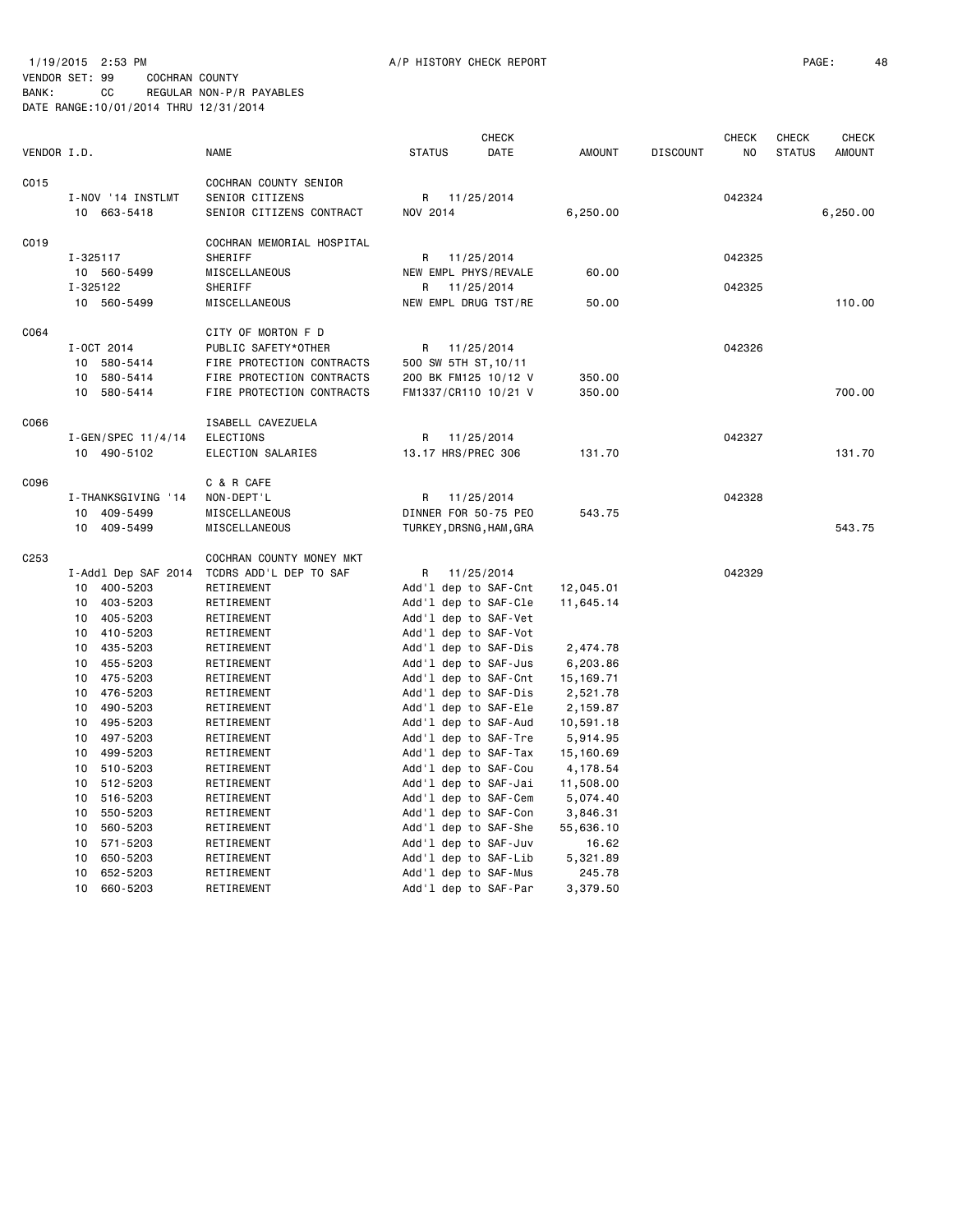## 1/19/2015 2:53 PM A/P HISTORY CHECK REPORT PAGE: 49 VENDOR SET: 99 COCHRAN COUNTY BANK: CC REGULAR NON-P/R PAYABLES DATE RANGE:10/01/2014 THRU 12/31/2014

|                  |                            |                                                  |               | <b>CHECK</b>         |               |                 | CHECK          | <b>CHECK</b>  | <b>CHECK</b>  |
|------------------|----------------------------|--------------------------------------------------|---------------|----------------------|---------------|-----------------|----------------|---------------|---------------|
| VENDOR I.D.      |                            | <b>NAME</b>                                      | <b>STATUS</b> | DATE                 | <b>AMOUNT</b> | <b>DISCOUNT</b> | N <sub>0</sub> | <b>STATUS</b> | <b>AMOUNT</b> |
| C <sub>253</sub> |                            | COCHRAN COUNTY MONEY MCONT                       |               |                      |               |                 |                |               |               |
|                  | I-Addl Dep SAF 2014        | TCDRS ADD'L DEP TO SAF                           | R             | 11/25/2014           |               |                 | 042329         |               |               |
|                  | 10 662-5203                | RETIREMENT                                       |               | Add'l dep to SAF-Act | 4,575.67      |                 |                |               |               |
|                  | 663-5203<br>10             | RETIREMENT                                       |               | Add'l dep to SAF-Sen |               |                 |                |               |               |
|                  | 665-5203<br>10             | RETIREMENT                                       |               | Add'l dep to SAF-Ext | 4,648.34      |                 |                |               |               |
|                  | 15 610-5203                | RETIREMENT                                       |               | Add'l dep to SAF-Com | 25, 237.87    |                 |                |               |               |
|                  | 15 621-5203                | RETIREMENT                                       |               | Add'l dep to SAF-Pre | 9,982.16      |                 |                |               |               |
|                  | 15 622-5203                | RETIREMENT                                       |               | Add'l dep to SAF-Pre | 10,555.14     |                 |                |               |               |
|                  | 15 623-5203                | RETIREMENT                                       |               | Add'l dep to SAF-Pre | 10,321.80     |                 |                |               |               |
|                  | 15 624-5203                | RETIREMENT                                       |               | Add'l dep to SAF-Pre | 10,136.57     |                 |                |               |               |
|                  | 30 518-5203                | RETIREMENT                                       |               | Add'l dep to SAF-Air | 1,448.34      |                 |                |               | 250,000.00    |
|                  |                            | Additional deposit to Cochran County Subdivision |               |                      |               |                 |                |               |               |
|                  | Accumulation Fund for 2014 |                                                  |               |                      |               |                 |                |               |               |
| C340             |                            | COUNTY INFORMATION RESOURCE AG                   |               |                      |               |                 |                |               |               |
|                  | I-S0P003041                | NON-DEPT'L                                       | R             | 11/25/2014           |               |                 | 042330         |               |               |
|                  | 10 409-5420                | TELECOMMUNICATIONS                               |               | 17 EMAIL ACCTS/OCT ' | 34.00         |                 |                |               | 34.00         |
|                  |                            |                                                  |               |                      |               |                 |                |               |               |
| C358             |                            | SAVANNAH CAVEZUELA                               |               |                      |               |                 |                |               |               |
|                  | $I - GEN/SPEC 11/4/14$     | ELECTIONS                                        | R             | 11/25/2014           |               |                 | 042331         |               |               |
|                  | 10 490-5102                | ELECTION SALARIES                                |               | 13.17 HRS/PREC 306   | 131.70        |                 |                |               | 131.70        |
| C359             |                            | RAVINCE CHRISTIAN                                |               |                      |               |                 |                |               |               |
|                  | $I - GEN/SPEC 11/4/14$     | <b>ELECTIONS</b>                                 | R             | 11/25/2014           |               |                 | 042332         |               |               |
|                  | 10 490-5102                | ELECTION SALARIES                                |               | 12.75 HRS/PREC 202   | 127.50        |                 |                |               | 127.50        |
|                  |                            |                                                  |               |                      |               |                 |                |               |               |
| C360             |                            | BRITTANY CHANCEY                                 |               |                      |               |                 |                |               |               |
|                  | $I - GEN/SPEC 11/4/14$     | <b>ELECTIONS</b>                                 | R             | 11/25/2014           |               |                 | 042333         |               |               |
|                  | 10 490-5102                | ELECTION SALARIES                                |               | 12.75 HRS/PREC 202   | 127.50        |                 |                |               | 127.50        |
|                  |                            |                                                  |               |                      |               |                 |                |               |               |
| D044             |                            | <b>BRIE DEWBRE</b>                               |               |                      |               |                 |                |               |               |
|                  | I-GEN/SPEC 11/4/14         | ELECTIONS                                        | R             | 11/25/2014           |               |                 | 042334         |               |               |
|                  | 10 490-5102                | ELECTION SALARIES                                |               | 12.75 HRS/PREC 306   | 127.50        |                 |                |               | 127.50        |
| E002             |                            | EASTERN EQUIPMENT SUPPLY                         |               |                      |               |                 |                |               |               |
|                  | I-F08450                   | PREC <sub>2</sub>                                | R             | 11/25/2014           |               |                 | 042335         |               |               |
|                  | 15 622-5356                | ROAD MATERIALS & SUPPLIES                        |               | ANNUAL OXY CYL LEASE | 50.00         |                 |                |               |               |
|                  | I-F08451                   | PREC <sub>2</sub>                                | R             | 11/25/2014           |               |                 | 042335         |               |               |
|                  | 15 622-5356                | ROAD MATERIALS & SUPPLIES                        |               | ANNUAL ACET CYL LEAS | 50.00         |                 |                |               | 100.00        |
| E015             |                            | TEXAS SOCIAL SECURITY PROGRAM                    |               |                      |               |                 |                |               |               |
|                  | I-'15 SS ADMIN FEE         | NON-DEPT'L                                       | R             | 11/25/2014           |               |                 | 042336         |               |               |
|                  | 10 409-5499                | MISCELLANEOUS                                    |               | ANN FEE TO ADMIN SOC | 35.00         |                 |                |               | 35.00         |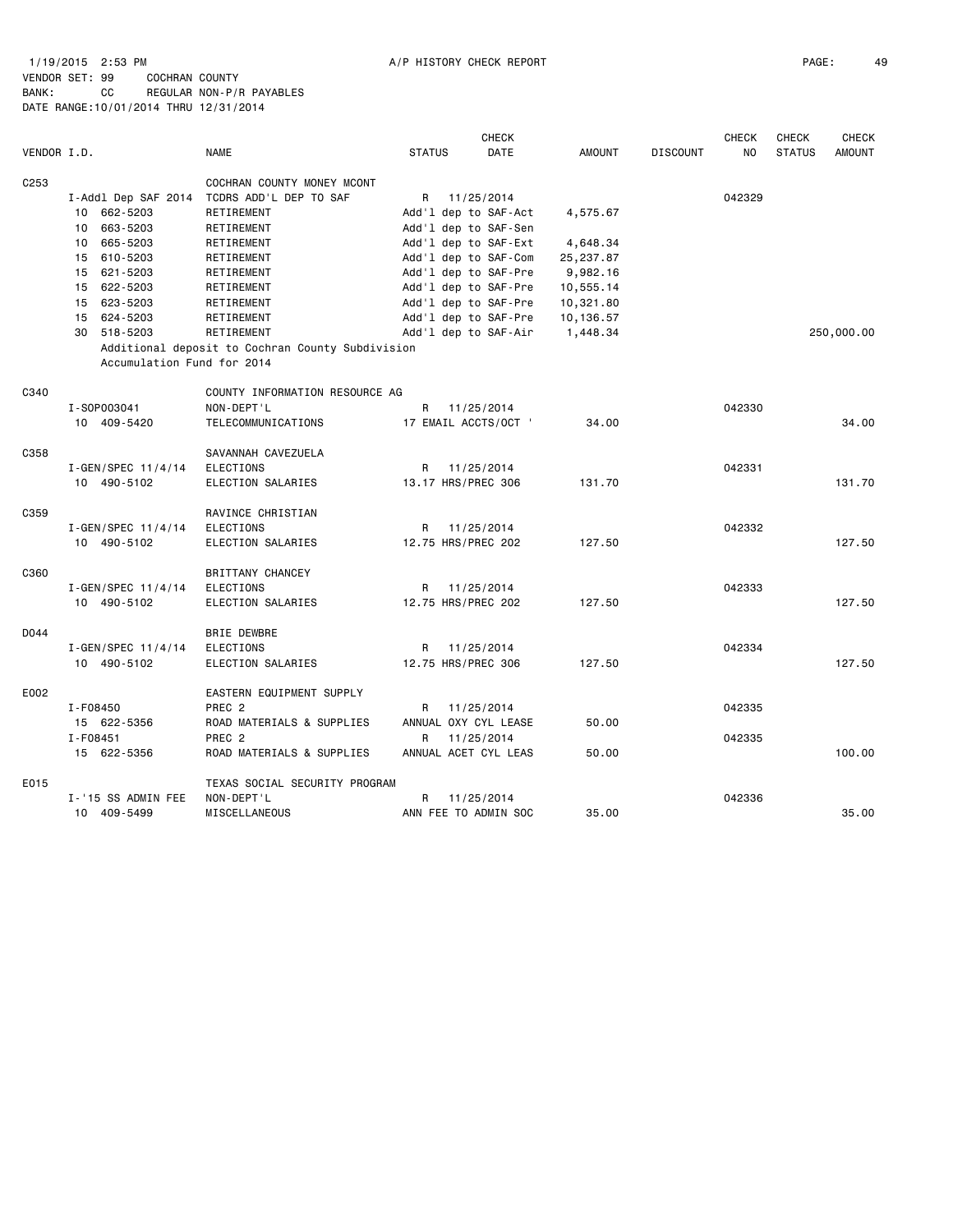## 1/19/2015 2:53 PM A/P HISTORY CHECK REPORT PAGE: 50 VENDOR SET: 99 COCHRAN COUNTY BANK: CC REGULAR NON-P/R PAYABLES DATE RANGE:10/01/2014 THRU 12/31/2014

|                  |                        |                                                  |                             | <b>CHECK</b> |               | <b>CHECK</b>    |        |               | <b>CHECK</b>  |
|------------------|------------------------|--------------------------------------------------|-----------------------------|--------------|---------------|-----------------|--------|---------------|---------------|
| VENDOR I.D.      |                        | <b>NAME</b>                                      | <b>STATUS</b>               | DATE         | <b>AMOUNT</b> | <b>DISCOUNT</b> | NO     | <b>STATUS</b> | <b>AMOUNT</b> |
| G031             |                        | GRAINGER                                         |                             |              |               |                 |        |               |               |
|                  | I-9587987133           | COURTHOUSE / TREASURER                           | R 11/25/2014                |              |               |                 | 042337 |               |               |
|                  | 10 510-5451            | REPAIR                                           | 4 VIBR ISO PAD, 4x4x3       |              | 42.48         |                 |        |               |               |
|                  | 10 499-5310            | OFFICE SUPPLIES                                  | <b>WRLSS MOTION DETECTO</b> |              | 33.62         |                 |        |               |               |
|                  | I-9598664119           | <b>COURTHOUSE</b>                                | R 11/25/2014                |              |               |                 | 042337 |               |               |
|                  | 10 510-5332            | CUSTODIAL SUPPLIES                               | 1PK VAC FILTER BAGS         |              | 25.23         |                 |        |               |               |
|                  | 10 510-5332            | CUSTODIAL SUPPLIES                               | HEPA FILTER CRTG            |              | 36.57         |                 |        |               | 137.90        |
| G180             |                        | GUARDIAN SECURITY SOLUTIONS LC                   |                             |              |               |                 |        |               |               |
|                  | $I - 10558$            | COURTHOUSE SECURITY                              | R                           | 11/25/2014   |               |                 | 042338 |               |               |
|                  | 24 510-5499            | COURTHOUSE SECURITY CCP102.0 PANIC BUTTON/JP OFC |                             |              | 135.00        |                 |        |               |               |
|                  | 24 510-5499            | COURTHOUSE SECURITY CCP102.0                     | SHIPPING                    |              | 15.00         |                 |        |               | 150.00        |
| G249             |                        | GULF COAST TRADES CENTER                         |                             |              |               |                 |        |               |               |
|                  | I-201314088            | JUVENILE PROBATION                               | R 11/25/2014                |              |               |                 | 042339 |               |               |
|                  | 17 573-5413.003        | Grant C Placements                               | 31 DAYS/POST(N) JUV#        |              | 3,193.93      |                 |        |               | 3,193.93      |
| H026             |                        | RICHARD L. HUSEN, ATTY.                          |                             |              |               |                 |        |               |               |
|                  | I-#1471/GARZA 11/14    | DISTRICT COURT                                   | R.                          | 11/25/2014   |               |                 | 042340 |               |               |
|                  | 10 435-5400            | ATTORNEY AD LITEM                                | PLEA BRGN(F)/ABRAHAM        |              | 350.00        |                 |        |               | 350.00        |
| H149             |                        | LEAH HOOTS                                       |                             |              |               |                 |        |               |               |
|                  | $I - GEN/SPEC 11/4/14$ | <b>ELECTIONS</b>                                 | R                           | 11/25/2014   |               |                 | 042341 |               |               |
|                  | 10 490-5102            | ELECTION SALARIES                                | 12.5 HRS/PREC 101           |              | 125.00        |                 |        |               | 125,00        |
| H <sub>150</sub> |                        | FABIAN HONESTO                                   |                             |              |               |                 |        |               |               |
|                  | $I - GEN/SPEC 11/4/14$ | <b>ELECTIONS</b>                                 | R                           | 11/25/2014   |               |                 | 042342 |               |               |
|                  | 10 490-5102            | ELECTION SALARIES                                | 13.08 HRS/PREC 404          |              | 130.80        |                 |        |               | 130.80        |
| H301             |                        | HAYS COUNTY TREASURER                            |                             |              |               |                 |        |               |               |
|                  | I-110714 #814          | JUVENILE PROBATION                               | R 11/25/2014                |              |               |                 | 042343 |               |               |
|                  | 17 573-5413.003        | Grant C Placements                               | 3 DAYS/POST(S) JUV#8        |              | 315.00        |                 |        |               | 315.00        |
| I005             |                        | TINA KAY IVINS                                   |                             |              |               |                 |        |               |               |
|                  | $I - GEN/SPEC 11/4/14$ | <b>ELECTIONS</b>                                 | R 11/25/2014                |              |               |                 | 042344 |               |               |
|                  | 10 490-5102            | ELECTION SALARIES                                | 13.5 HRS/PREC 303           |              | 135.00        |                 |        |               | 135,00        |
| J049             |                        | JUVENILE PROBATION FUND                          |                             |              |               |                 |        |               |               |
|                  | I-LOCAL MATCH 11/14    | JUVENILE PROBATION                               | R                           | 11/25/2014   |               |                 | 042345 |               |               |
|                  | 10 571-5472            | LOCAL SUPPORT-JUV BOARD                          | LOCAL FUNDS MATCH NO        |              | 7,750.00      |                 |        |               | 7,750.00      |
| J057             |                        | MT LIBRARY SERVICES dba                          |                             |              |               |                 |        |               |               |
|                  | I-254286               | LIBRARY                                          | R.                          | 11/25/2014   |               |                 | 042346 |               |               |
|                  | 10 650-5590            | <b>BOOKS</b>                                     | INTERMEDIATE RDRS/2         |              | 45.75         |                 |        |               |               |
|                  | 10<br>650-5590         | <b>BOOKS</b>                                     | UPPR ELEM, JR HI            |              | 45.75         |                 |        |               |               |
|                  | 650-5590<br>10         | <b>BOOKS</b>                                     | FANTASY/SCI FI HS           |              | 49.50         |                 |        |               |               |
|                  | 10 650-5590            | <b>BOOKS</b>                                     | INDEP RDRS                  |              | 42.75         |                 |        |               |               |
|                  | 10<br>650-5590         | <b>BOOKS</b>                                     | KINDER                      |              | 45.75         |                 |        |               |               |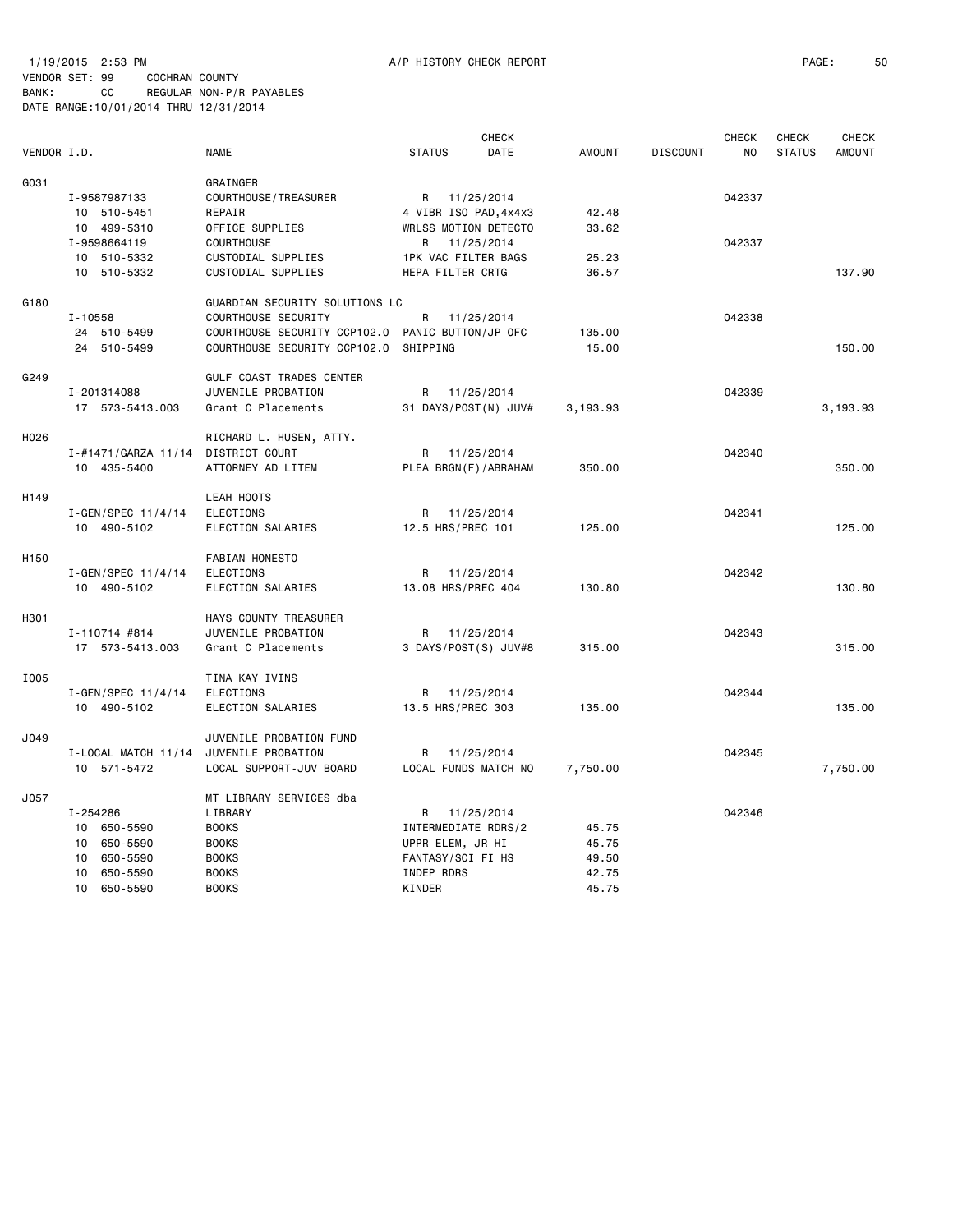|                  |           |                      |                                |                     | <b>CHECK</b>                |               |                 | <b>CHECK</b> | <b>CHECK</b>  | <b>CHECK</b>  |
|------------------|-----------|----------------------|--------------------------------|---------------------|-----------------------------|---------------|-----------------|--------------|---------------|---------------|
| VENDOR I.D.      |           |                      | <b>NAME</b>                    | <b>STATUS</b>       | DATE                        | <b>AMOUNT</b> | <b>DISCOUNT</b> | NO           | <b>STATUS</b> | <b>AMOUNT</b> |
| J057             |           |                      | MT LIBRARY SERVICES dbCONT     |                     |                             |               |                 |              |               |               |
|                  | I-254286  |                      | LIBRARY                        |                     | R 11/25/2014                |               |                 | 042346       |               |               |
|                  |           | 10 650-5590          | <b>BOOKS</b>                   | MATURE YOUNG ADULTS |                             | 45.75         |                 |              |               |               |
|                  |           | 10 650-5590          | <b>BOOKS</b>                   | YOUNG ADULTS Y      |                             | 45.75         |                 |              |               | 321.00        |
| K025             |           |                      | K-BAR TEXAS ELECTRIC, INC      |                     |                             |               |                 |              |               |               |
|                  | I-2096862 |                      | COURTHOUSE                     |                     | R 11/25/2014                |               |                 | 042347       |               |               |
|                  |           | 10 510-5451          | REPAIR                         | 2.5" T CONDUIT BODY |                             | 104.80        |                 |              |               |               |
|                  | I-2097050 |                      | COURTHOUSE                     |                     | R 11/25/2014                |               |                 | 042347       |               |               |
|                  |           | 10 510-5451          | REPAIR                         | 15EA 1" SEALTITE    |                             | 35.47         |                 |              |               |               |
|                  |           | 10 510-5451          | REPAIR                         | 1EA 2" STR SEALTITE |                             | 44.84         |                 |              |               |               |
|                  |           | 10 510-5451          | REPAIR                         | 2EA 1" STR SEALTITE |                             | 18.97         |                 |              |               |               |
|                  |           | 10 510-5451          | REPAIR                         |                     | <b>3EA BURNDY SEC SLEEV</b> | 4.21          |                 |              |               | 208.29        |
| L015             |           |                      | LUBBOCK COUNTY, TEXAS          |                     |                             |               |                 |              |               |               |
|                  |           | $I-OCT$ 14/#814,#824 | JUVENILE PROBATION             |                     | R 11/25/2014                |               |                 | 042348       |               |               |
|                  |           | 17 573-5413          | Detention Services             | 13 DAYS (PRE) #824  |                             | 1,300.00      |                 |              |               |               |
|                  |           | 17 573-5413.003      | Grant C Placements             |                     | 9 DAYS POST(S)/JUV#8        | 900.00        |                 |              |               |               |
|                  |           | 17 573-5413          | Detention Services             | 15 DAYS (PRE) #814  |                             | 1,500.00      |                 |              |               |               |
|                  |           | 17 573-5413.003      | Grant C Placements             | 14 DAYS POST(S)/JUV |                             | 1,400.00      |                 |              |               | 5,100.00      |
| L015             |           |                      | LUBBOCK COUNTY, TEXAS          |                     |                             |               |                 |              |               |               |
|                  |           | I-OCT ADR FEES 2014  | DISTRICT COURT                 |                     | R 11/25/2014                |               |                 | 042349       |               |               |
|                  |           | 19 435-5409          | A.D.R. CONTRACT                | DISTRICT COURT      |                             | 10.00         |                 |              |               | 10.00         |
| L062             |           |                      | LUBBOCK ELECTRIC CO., INC.     |                     |                             |               |                 |              |               |               |
|                  | I-350071  |                      | COURTHOUSE                     |                     | R 11/25/2014                |               |                 | 042350       |               |               |
|                  |           | 10 510-5451          | REPAIR                         |                     | 5HP QUINCY CMPRSR, 8        | 3,142.00      |                 |              |               |               |
|                  | I-350193  |                      | <b>COURTHOUSE</b>              |                     | R 11/25/2014                |               |                 | 042350       |               |               |
|                  |           | 10 510-5451          | REPAIR                         |                     | 1/2" REGULATOR, PARK        | 34.93         |                 |              |               |               |
|                  |           | 10 510-5451          | REPAIR                         | 2" GAUGE            |                             | 4.16          |                 |              |               | 3,181.09      |
| L <sub>161</sub> |           |                      | LUBBOCK TRUCK SALES, INC.      |                     |                             |               |                 |              |               |               |
|                  | I-P261528 |                      | PREC <sub>2</sub>              |                     | R 11/25/2014                |               |                 | 042351       |               |               |
|                  |           | 15 622-5451          | REPAIRS                        | FUEL PUMP           |                             | 219.54        |                 |              |               |               |
|                  |           | 15 622-5451          | REPAIRS                        | FREIGHT             |                             | 36.87         |                 |              |               | 256.41        |
| L <sub>197</sub> |           |                      | THE LIBRARY STORE, INC         |                     |                             |               |                 |              |               |               |
|                  | I-123528  |                      | LIBRARY                        |                     | R 11/25/2014                |               |                 | 042352       |               |               |
|                  |           | 10 650-5590          | <b>BOOKS</b>                   |                     | 8BX LASER BAR CODE L        | 151.60        |                 |              |               |               |
|                  |           | 10 650-5310          | OFFICE SUPPLIES                | SHIPPING            |                             | 12.20         |                 |              |               | 163.80        |
| MO18             |           |                      | MORTON INSURANCE AGENCY        |                     |                             |               |                 |              |               |               |
|                  |           | I-NOTARY RNW/FRENCH  | SHERIFF                        |                     | R 11/25/2014                |               |                 | 042353       |               |               |
|                  |           | 10 560-5480          | <b>BONDS &amp; NOTARY FEES</b> |                     | RNW BOND #71602542N/        | 50.00         |                 |              |               |               |
|                  |           | 10 560-5480          | <b>BONDS &amp; NOTARY FEES</b> | FILING FEE          |                             | 21.00         |                 |              |               | 71.00         |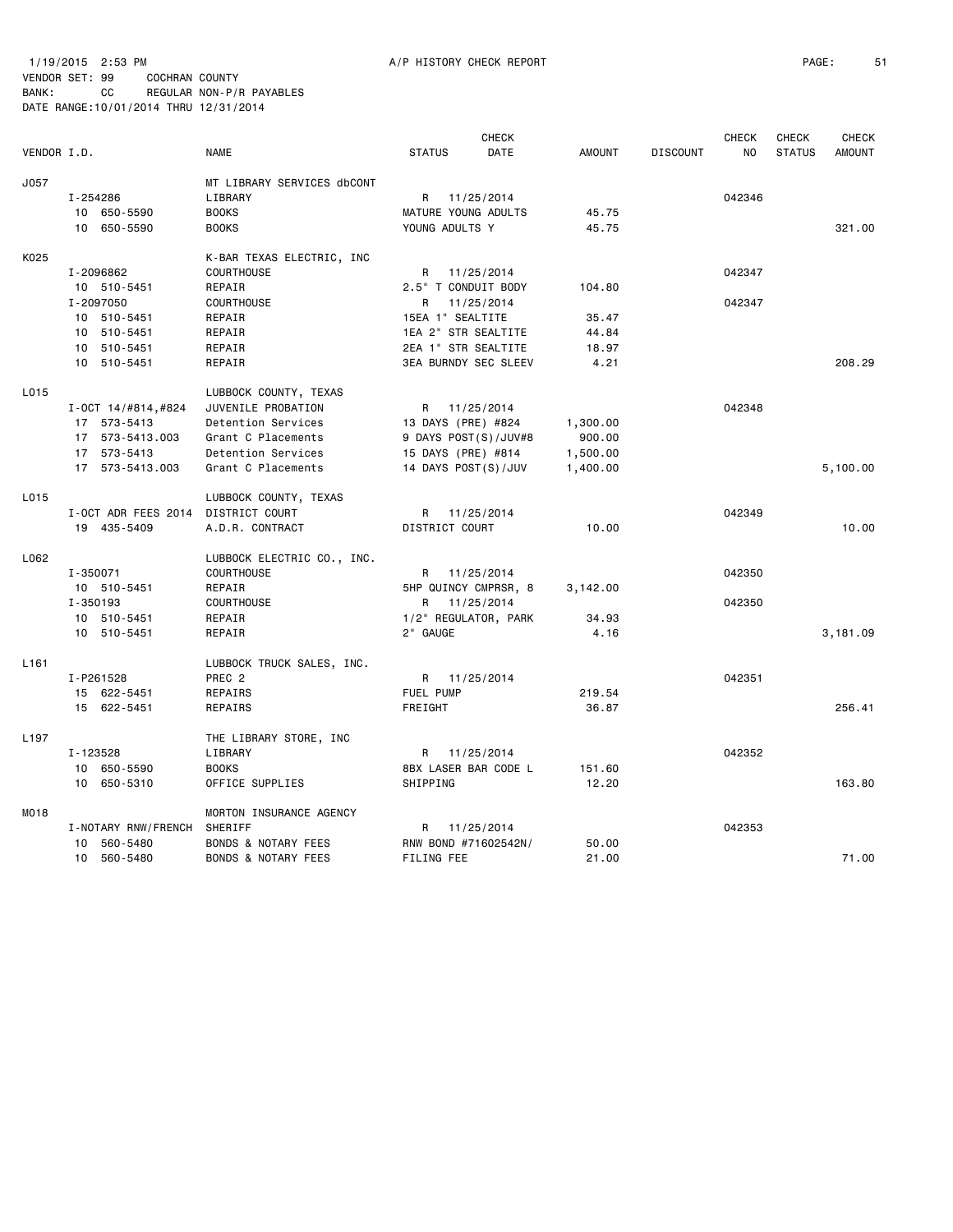1/19/2015 2:53 PM A/P HISTORY CHECK REPORT PAGE: 52 VENDOR SET: 99 COCHRAN COUNTY BANK: CC REGULAR NON-P/R PAYABLES DATE RANGE:10/01/2014 THRU 12/31/2014

|             |                              |                                                |                      | <b>CHECK</b> |               |                 | <b>CHECK</b> | <b>CHECK</b>  | CHECK         |
|-------------|------------------------------|------------------------------------------------|----------------------|--------------|---------------|-----------------|--------------|---------------|---------------|
| VENDOR I.D. |                              | <b>NAME</b>                                    | <b>STATUS</b>        | DATE         | <b>AMOUNT</b> | <b>DISCOUNT</b> | NO.          | <b>STATUS</b> | <b>AMOUNT</b> |
| M031        |                              | MILLER PAPER & PACKAGING CO                    |                      |              |               |                 |              |               |               |
|             | I-S3017659.001               | SHERIFF                                        | R 11/25/2014         |              |               |                 | 042354       |               |               |
|             | 10 560-5334                  | OTHER SUPPLIES                                 | 1CS NITRILE GLOVE, L |              | 94.67         |                 |              |               |               |
|             | I-S3017660.001               | <b>COURTHOUSE</b>                              | R 11/25/2014         |              |               |                 | 042354       |               |               |
|             | 10 510-5332                  | CUSTODIAL SUPPLIES                             | 2CS PLEASCENT DISINF |              | 103.82        |                 |              |               |               |
|             | 10 510-5332                  | CUSTODIAL SUPPLIES                             | 1CS PINE DISINF CLNR |              | 51.91         |                 |              |               |               |
|             | 10 510-5332                  | CUSTODIAL SUPPLIES                             | 1CS TAURUS HD STRIPP |              | 57.99         |                 |              |               |               |
|             | 10 510-5332                  | CUSTODIAL SUPPLIES                             | 2DZ RIM HANGER, CHR  |              | 34.84         |                 |              |               |               |
|             | 10 510-5332                  | CUSTODIAL SUPPLIES                             | 1EA 54" WOOD MOP HAN |              | 10.24         |                 |              |               | 353.47        |
| M306        |                              | ALEXIS MARTHA                                  |                      |              |               |                 |              |               |               |
|             | $I - GEN/SPEC$ 11/4/14       | ELECTIONS                                      | R                    | 11/25/2014   |               |                 | 042355       |               |               |
|             | 10 490-5102                  | ELECTION SALARIES                              | 12.33 HRS/PREC 101   |              | 123.30        |                 |              |               | 123.30        |
| N066        |                              | NTS COMMUNICATIONS                             |                      |              |               |                 |              |               |               |
|             |                              | I-8062660032 NOV '14 COMM'R CT/CO JUDGE/PREC 4 | R 11/25/2014         |              |               |                 | 042356       |               |               |
|             | 15 610-5420                  | TELECOMMUNICATIONS                             | WATS LINE            |              | 1.00          |                 |              |               |               |
|             | 15 610-5420                  | TELECOMMUNICATIONS                             | WATS CALL REC'D 10/8 |              | 0.04          |                 |              |               |               |
|             | 15 610-5420                  | TELECOMMUNICATIONS                             | <b>FEES</b>          |              | 6.65          |                 |              |               |               |
|             | 15 624-5420                  | TELECOMMUNICATIONS                             | LONG DISTANCE SVC    |              | 0.12          |                 |              |               | 7.81          |
| 0013        |                              | OLD REPUBLIC SURETY COMPA                      |                      |              |               |                 |              |               |               |
|             | I-LP01036980                 | AUDITOR                                        | R 11/25/2014         |              |               |                 | 042357       |               |               |
|             | 10 495-5480                  | <b>BONDS &amp; NOTARY FEES</b>                 | PUBLIC OFF'L BND RNW |              | 50.00         |                 |              |               | 50.00         |
| 0013        |                              | OLD REPUBLIC SURETY COMPA                      |                      |              |               |                 |              |               |               |
|             | I-LP02126106/WEBER           | SHERIFF                                        | R 11/25/2014         |              |               |                 | 042358       |               |               |
|             | 10 560-5480                  | <b>BONDS &amp; NOTARY FEES</b>                 | PUBLIC OFF'L BOND RN |              | 50.00         |                 |              |               | 50.00         |
| 0111        |                              | BENNIE O'BRIEN                                 |                      |              |               |                 |              |               |               |
|             | I-GEN/SPEC 11/4/14           | <b>ELECTIONS</b>                               | R 11/25/2014         |              |               |                 | 042359       |               |               |
|             | 10 490-5102                  | ELECTION SALARIES                              | 13.5 HRS/PREC 303    |              | 135.00        |                 |              |               |               |
|             | 10 490-5102                  | ELECTION SALARIES                              | DEL FEE/PREC 303     |              | 25.00         |                 |              |               | 160.00        |
| P013        |                              | PITNEY BOWES INC.                              |                      |              |               |                 |              |               |               |
|             | I-536942                     | <b>CLERK</b>                                   | R                    | 11/25/2014   |               |                 | 042360       |               |               |
|             | 10 403-5311                  | POSTAL EXPENSES                                | 2 CONNECT+ INK/RD    |              | 156.00        |                 |              |               | 156.00        |
| P017        |                              | POSTMASTER                                     |                      |              |               |                 |              |               |               |
|             | I-'15 RENT, BOX 1081 TAX A/C |                                                | R 11/25/2014         |              |               |                 | 042361       |               |               |
|             | 10 499-5311                  | POSTAL EXPENSES                                | 2015 BOX RENT        |              | 84.00         |                 |              |               |               |
|             | $I - JP 10/6/14$             | JUSTICE OF PEACE                               | R                    | 11/25/2014   |               |                 | 042361       |               |               |
|             | 10 455-5311                  | POSTAL EXPENSES                                | 1 RL 49c STAMPS 10/6 |              | 49.00         |                 |              |               |               |
|             | I-LIBRARY 11/3/14            | LIBRARY                                        | R                    | 11/25/2014   |               |                 | 042361       |               |               |
|             | 10 650-5311                  | POSTAL EXPENSES                                | 1 RL FOREVER STAMPS  |              | 49.00         |                 |              |               |               |
|             | 10 650-5311                  | POSTAL EXPENSES                                | 11 \$2 STAMPS        |              | 22.00         |                 |              |               |               |
|             | 10 650-5311                  | POSTAL EXPENSES                                | 16 \$1 STAMPS        |              | 16.00         |                 |              |               |               |
|             | I-SHERIFF 10/13/14           | SHERIFF                                        | R                    | 11/25/2014   |               |                 | 042361       |               |               |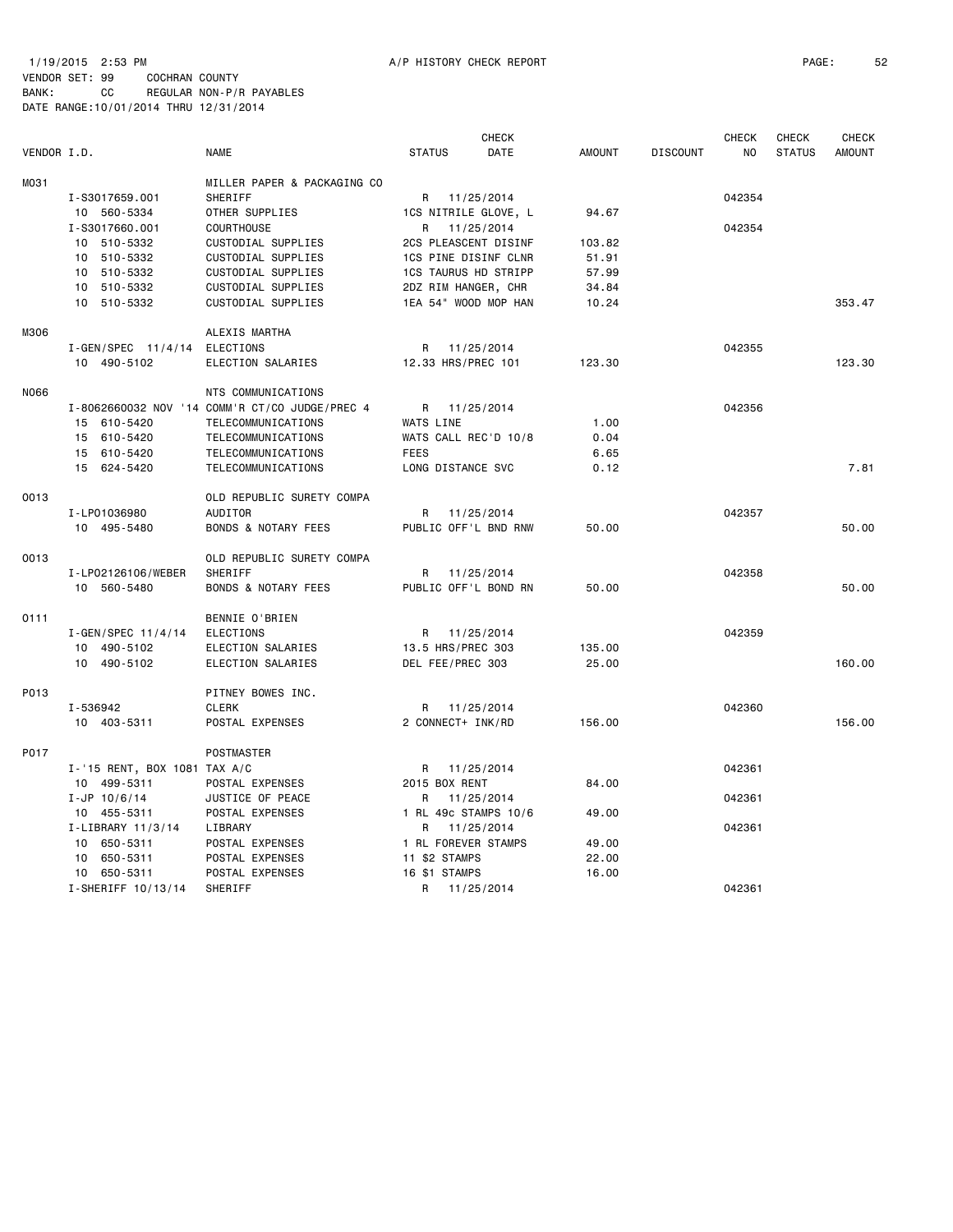|             |                     |                              |                      | <b>CHECK</b> |               |                 | CHECK     | <b>CHECK</b>  | <b>CHECK</b>  |
|-------------|---------------------|------------------------------|----------------------|--------------|---------------|-----------------|-----------|---------------|---------------|
| VENDOR I.D. |                     | <b>NAME</b>                  | <b>STATUS</b>        | DATE         | <b>AMOUNT</b> | <b>DISCOUNT</b> | <b>NO</b> | <b>STATUS</b> | <b>AMOUNT</b> |
| P017        |                     | CONT<br>POSTMASTER           |                      |              |               |                 |           |               |               |
|             | I-SHERIFF 10/13/14  | SHERIFF                      | R                    | 11/25/2014   |               |                 | 042361    |               |               |
|             | 10 560-5311         | POSTAL EXPENSES              | 1 RL STAMPS 10/13/14 |              | 49.00         |                 |           |               |               |
|             | $I-SHERIFF 8/22/14$ | SHERIFF                      | R                    | 11/25/2014   |               |                 | 042361    |               |               |
|             | 10 560-5311         | POSTAL EXPENSES              | 1 RL STAMPS 8/22/14  |              | 49.00         |                 |           |               | 318.00        |
| P202        |                     | THE PRODUCTIVITY CENTER      |                      |              |               |                 |           |               |               |
|             | I-CCSD000311314     | SHERIFF                      | R 11/25/2014         |              |               |                 | 042362    |               |               |
|             | 10 560-5481         | DUES AND REGISTRATION        | JAN '15-'16 TCLEDDS  |              | 317.00        |                 |           |               | 317.00        |
| S005        |                     | DORIS SEALY, COUNTY TREAS    |                      |              |               |                 |           |               |               |
|             | I-JUL/AUG 2014      | <b>TREASURER</b>             | R 11/25/2014         |              |               |                 | 042363    |               |               |
|             | 10 497-5311         | POSTAL EXPENSES              | 941 TO IRS/CERT 7/1/ |              | 6.49          |                 |           |               |               |
|             | 10 497-5311         | POSTAL EXPENSES              | 941X TO IRS/CERT 8/2 |              | 6.29          |                 |           |               |               |
|             | I-OCT 2014          | TREASURER                    | R 11/25/2014         |              |               |                 | 042363    |               |               |
|             | 10 497-5311         | POSTAL EXPENSES              | 941 TO IRS/CERT 10/1 |              | 6.49          |                 |           |               | 19.27         |
| S071        |                     | SCRIPT OFFICE PRODUCTS, INC. |                      |              |               |                 |           |               |               |
|             | I-46779             | AUDITOR                      | R                    | 11/25/2014   |               |                 | 042364    |               |               |
|             | 10 495-5310         | OFFICE SUPPLIES              | CORDLESS PHONE/VTECH |              | 19.99         |                 |           |               |               |
|             | $I - 46822$         | TAX A/C                      | R 11/25/2014         |              |               |                 | 042364    |               |               |
|             | 10 499-5310         | OFFICE SUPPLIES              | HP TNR CRTG #CE255A  |              | 148.95        |                 |           |               |               |
|             | $I - 46843$         | <b>TREASURER</b>             | R                    | 11/25/2014   |               |                 | 042364    |               |               |
|             | 10 497-5310         | OFFICE SUPPLIES              | 71x36" DESK SHELL    |              | 226.95        |                 |           |               |               |
|             | 10 497-5310         | OFFICE SUPPLIES              | 48x24" L RETURN SHEL |              | 137.95        |                 |           |               |               |
|             | 10 497-5310         | OFFICE SUPPLIES              | 71x24" CREDENZA SHEL |              | 189.95        |                 |           |               |               |
|             | 10 497-5310         | OFFICE SUPPLIES              | 2 FIXED PEDESTALS    |              | 401.90        |                 |           |               |               |
|             | 10 497-5310         | OFFICE SUPPLIES              | MOBILE PEDESTAL      |              | 207.95        |                 |           |               |               |
|             | I-46867             | JUSTICE OF PEACE             | R 11/25/2014         |              |               |                 | 042364    |               |               |
|             | 10 000-4349.909     | JP TECHNOLOGY FUND           | <b>SCANNER</b>       |              | 975.00        |                 |           |               |               |
|             | 10 455-5310         | OFFICE SUPPLIES              | 2015 DESK CALENDAR   |              | 16.35         |                 |           |               |               |
|             | 10 455-5310         | OFFICE SUPPLIES              | RET HP TONER CRTG #C |              | 80.95CR       |                 |           |               | 2,244.04      |
| S242        |                     | SAM'S CLUB                   |                      |              |               |                 |           |               |               |
|             | I-2015 MEMBER DUES  | JAIL/SHERIFF                 | R 11/25/2014         |              |               |                 | 042365    |               |               |
|             | 10 560-5481         | DUES AND REGISTRATION        | '15 MEMBERSHIP/PRIMA |              | 100.00        |                 |           |               |               |
|             | 10 560-5481         | DUES AND REGISTRATION        | '15 MEMBERSHIP/ALVAR |              |               |                 |           |               | 100.00        |
|             | #3411528384787      |                              |                      |              |               |                 |           |               |               |
| S317        |                     | TERESA SMITH                 |                      |              |               |                 |           |               |               |
|             | I-EARLY VOT 11/4/14 | ELECTIONS                    | R 11/25/2014         |              |               |                 | 042366    |               |               |
|             | 10 490-5102         | ELECTION SALARIES            | 3.25 HRS/EARLY VOTIN |              | 32.50         |                 |           |               | 32.50         |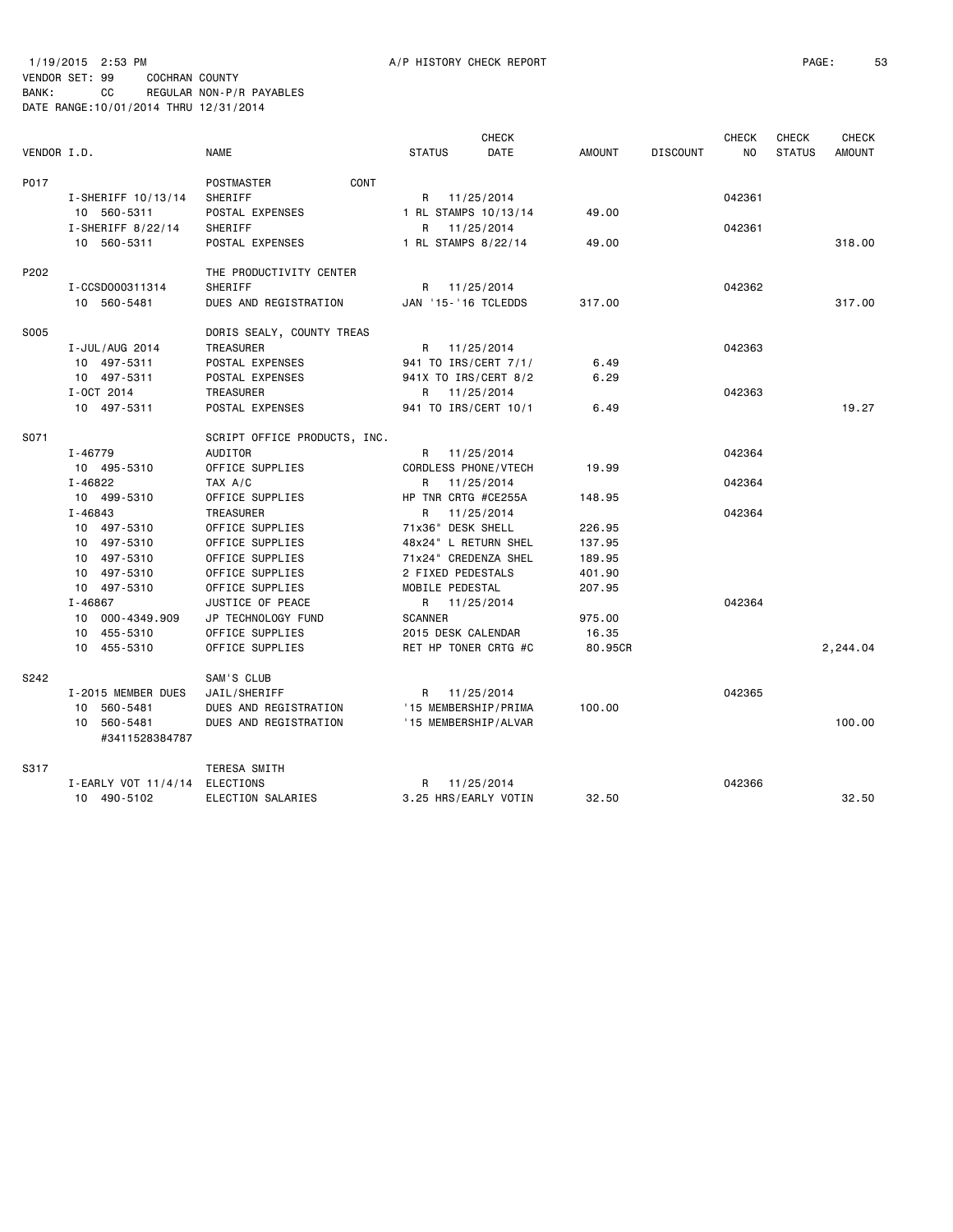1/19/2015 2:53 PM A/P HISTORY CHECK REPORT PAGE: 54 VENDOR SET: 99 COCHRAN COUNTY

| VENDOR I.D. |                                                                                                                                                                         | <b>NAME</b>                                                                                                                                                             | <b>STATUS</b>                                                                                                                                                                                  | CHECK<br>DATE            | <b>AMOUNT</b>                                                      | <b>DISCOUNT</b> | <b>CHECK</b><br>NO.        | <b>CHECK</b><br><b>STATUS</b> | <b>CHECK</b><br><b>AMOUNT</b> |
|-------------|-------------------------------------------------------------------------------------------------------------------------------------------------------------------------|-------------------------------------------------------------------------------------------------------------------------------------------------------------------------|------------------------------------------------------------------------------------------------------------------------------------------------------------------------------------------------|--------------------------|--------------------------------------------------------------------|-----------------|----------------------------|-------------------------------|-------------------------------|
| S416        | $I - 2048$<br>15 623-5440<br>15 624-5440                                                                                                                                | SOS WASTE DISPOSAL, INC<br>PREC 3/PREC 4<br>UTILITIES<br>UTILITIES                                                                                                      | R 11/25/2014<br>NOV DUMPSTER SVC<br>NOV DUMPSTER SVC                                                                                                                                           |                          | 53.25<br>53.25                                                     |                 | 042367                     |                               | 106.50                        |
| T067        | I-'14 CHRISTMAS LTS<br>409-5499<br>10<br>10 409-5499                                                                                                                    | TREE LOVING CARE<br>COURTHOUSE / NON - DEPT 'L<br>MISCELLANEOUS<br>MISCELLANEOUS                                                                                        | R 11/25/2014<br>CHRISTMAS LIGHTS/REI<br>PREPAY DISC                                                                                                                                            |                          | 2,047.20<br>204,72CR                                               |                 | 042368                     |                               | 1,842.48                      |
| T083        | I-025-110780<br>10 409-5411                                                                                                                                             | TYLER TECHNOLOGIES, INC<br>NON-DEPT'L<br>MAINTENANCE CONTRACTS                                                                                                          | R<br>NETWORK MAINTENANCE                                                                                                                                                                       | 11/25/2014               | 210.00                                                             |                 | 042369                     |                               | 210.00                        |
| T269        | I-111214 MILEAGE<br>10 455-5427                                                                                                                                         | CHARLOTTE TRULL<br>JUSTICE OF PEACE<br>CONTINUING EDUCATION                                                                                                             | R<br>195.2 MI @56c; 10/21                                                                                                                                                                      | 11/25/2014               | 109.31                                                             |                 | 042370                     |                               | 109.31                        |
| U019        | I-4515002 111414<br>10 512-5333<br>10 512-5333<br>10 512-5333<br>10 512-5333<br>10 512-5333<br>10 512-5333<br>10 512-5333<br>ACCT #14969600                             | UNITED SUPERMARKETS, INC<br>JAIL<br>FOOD-PRISONERS<br>FOOD-PRISONERS<br>FOOD-PRISONERS<br>FOOD-PRISONERS<br>FOOD-PRISONERS<br>FOOD-PRISONERS<br>FOOD-PRISONERS          | R 11/25/2014<br>8 HEARTH OF TX BRD<br>DOLE LETTUCE<br>LG NAVEL ORANGES<br>RED DEL APPLES<br>251 FROZEN MEALS<br><b>GAL MILK</b><br>KRFT SINGLE CHEESE                                          |                          | 7.76<br>1.99<br>3.02<br>4.36<br>761.88<br>3.99<br>12.49            |                 | 042371                     |                               | 795.49                        |
| U036        | I-831 2111268<br>10 512-5205<br>10 512-5205<br>10 512-5205<br>I-831 2112618<br>10 512-5205<br>10 560-5205<br>10 560-5205<br>I-831 2113994<br>10 512-5205<br>10 560-5205 | UNIFIRST HOLDINGS, INC.<br>SHERIFF/JAIL<br>UNIFORMS<br>UNIFORMS<br>UNIFORMS<br>SHERIFF/JAIL<br>UNIFORMS<br>UNIFORMS<br>UNIFORMS<br>SHERIFF/JAIL<br>UNIFORMS<br>UNIFORMS | R 11/25/2014<br>UNIFORM SVC 11/10/14<br>UNIFORM SVC 11/10/14<br>DEFE CHG<br>R<br>UNIFORM SVC 11/17/14<br>UNIFORM SVC 11/17/14<br>DEFE CHG<br>R<br>UNIFORM SVC 11/24/14<br>UNIFORM SVC 11/24/14 | 11/25/2014<br>11/25/2014 | 17.22<br>74.49<br>3.00<br>17.22<br>58.84<br>3.00<br>17.22<br>58.84 |                 | 042372<br>042372<br>042372 |                               |                               |
|             | 10 560-5205                                                                                                                                                             | UNIFORMS                                                                                                                                                                | DEFE CHG                                                                                                                                                                                       |                          | 3.00                                                               |                 |                            |                               | 252.83                        |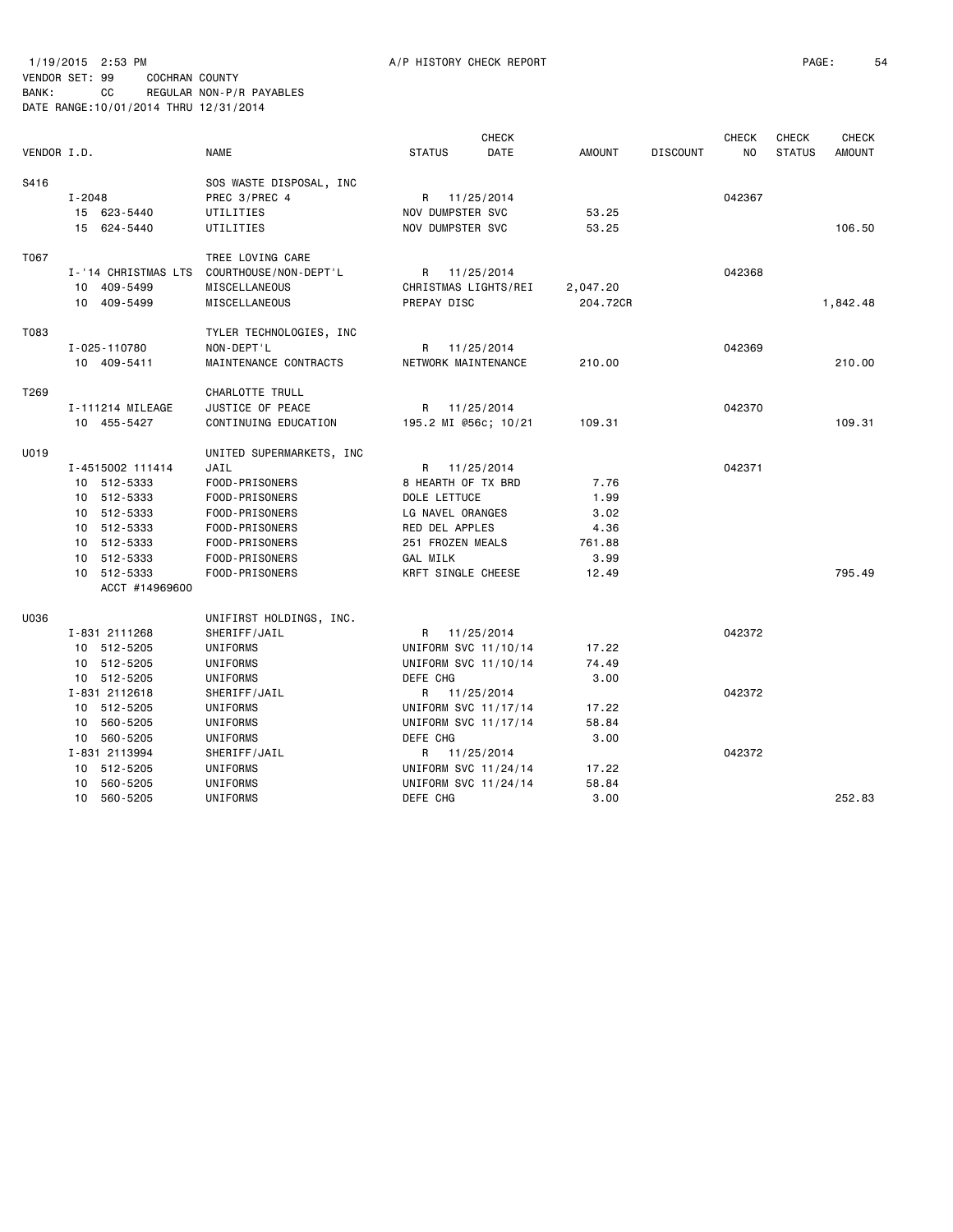1/19/2015 2:53 PM A/P HISTORY CHECK REPORT PAGE: 55 VENDOR SET: 99 COCHRAN COUNTY BANK: CC REGULAR NON-P/R PAYABLES DATE RANGE:10/01/2014 THRU 12/31/2014

| VENDOR I.D. |                                                                             | <b>NAME</b>                                                                                                         | <b>STATUS</b>                                                              | <b>CHECK</b><br><b>DATE</b>          | <b>AMOUNT</b>            | <b>DISCOUNT</b> | <b>CHECK</b><br>NO. | <b>CHECK</b><br><b>STATUS</b> | CHECK<br><b>AMOUNT</b> |
|-------------|-----------------------------------------------------------------------------|---------------------------------------------------------------------------------------------------------------------|----------------------------------------------------------------------------|--------------------------------------|--------------------------|-----------------|---------------------|-------------------------------|------------------------|
| W008        | I-2015 DUES/#143<br>15 610-5481                                             | WEST TEXAS COUNTY JUDGES & COM<br>COMMISSIONERS COURT<br>DUES AND REGISTRATION                                      | R 11/25/2014<br>ANNUAL MEMBERSHIP/20                                       |                                      | 100.00                   |                 | 042373              |                               | 100.00                 |
| W038        | I-2015 DUES/SCHMIDT<br>10 455-5481                                          | WEST TEXAS JUSTICE OF PEACE<br>JUSTICE OF PEACE<br>DUES AND REGISTRATION                                            | R 11/25/2014<br>2015 DUES/DONNA SCHM                                       |                                      | 40.00                    |                 | 042374              |                               | 40.00                  |
| W049        | I-GEN/SPEC ELEC '14 ELECTIONS<br>10 490-5102                                | TRINA WILLIAMS<br>ELECTION SALARIES                                                                                 | R 11/25/2014<br>13 HRS/PREC 101                                            |                                      | 130.00                   |                 | 042375              |                               | 130.00                 |
| <b>WO97</b> | I-0826<br>10 510-5332<br>10 662-5332<br>10 650-5332                         | WILDRED L. MATHENY dba<br>CRTHSE/ACT BLDG/LIBRARY<br>CUSTODIAL SUPPLIES<br>CUSTODIAL SUPPLIES<br>CUSTODIAL SUPPLIES | R 11/25/2014<br>SPRAY BUGS<br>SPRAY BUGS<br>SPRAY BUGS                     |                                      | 70.00<br>45.00<br>35.00  |                 | 042376              |                               | 150.00                 |
| W221        | $I - 2013 - 74$<br>17 573-5413.003                                          | WEST TEXAS BOYS RANCH<br>JUVENILE PROBATION<br>Grant C Placements                                                   |                                                                            | R 11/25/2014<br>31 DAYS/POST(N) #818 | 1,400.89                 |                 | 042377              |                               | 1,400.89               |
| W222        | $I - GEN / SPEC 11/4/14$<br>10 490-5102                                     | <b>MARK WOODS</b><br>PREC 3<br>ELECTION SALARIES                                                                    | R 11/25/2014<br>13.5 HRS/PREC 303                                          |                                      | 135.00                   |                 | 042378              |                               | 135.00                 |
| X001        | I-54-1829977-7 11/14 PREC 2<br>15 622-5440<br>15 622-5440                   | <b>XCEL ENERGY</b><br>UTILITIES<br>UTILITIES                                                                        | R 11/25/2014<br>6KWH 10/10-11/10/14<br>AREA LIGHT                          |                                      | 13.52<br>16.45           |                 | 042379              |                               | 29.97                  |
| Z106        | $I - GEN/SPEC 11/4/14$<br>10 490-5102                                       | JESSICA ZAPATA<br>ELECTIONS<br>ELECTION SALARIES                                                                    | 13.33 HRS/PREC 404                                                         | R 11/25/2014                         | 133.30                   |                 | 042380              |                               | 133.30                 |
| A133        | I-32248<br>15 610-5499<br>15 610-5499<br>15 610-5499                        | ALLIED COMPLIANCE SERVICE<br>COMMISSIONERS COURT<br>MISCELLANEOUS<br>MISCELLANEOUS<br>MISCELLANEOUS                 | R 12/08/2014<br>2 DOT RANDOM TEST PR<br>1 DOT ALC SCREEN<br>ON SITE FEE    |                                      | 32.00<br>55.00           |                 | 042381              |                               | 87.00                  |
| A235        | $I - 4605$<br>10 510-5451<br>10 510-5451<br>10 510-5451<br>I-5616/SVC AGRMT | R&D DANIEL, INC dba<br><b>COURTHOUSE</b><br>REPAIR<br>REPAIR<br>REPAIR<br><b>COURTHOUSE</b>                         | R 12/08/2014<br>LABOR/FLSH CO CRT, CO<br>TRAVEL<br>MILEAGE<br>R 12/08/2014 |                                      | 127.50<br>90.00<br>54.00 |                 | 042382<br>042382    |                               |                        |
|             | 10 510-5411                                                                 | MAINTENANCE CONTRACTS                                                                                               | SVC AGRMT                                                                  |                                      | 498.00                   |                 |                     |                               |                        |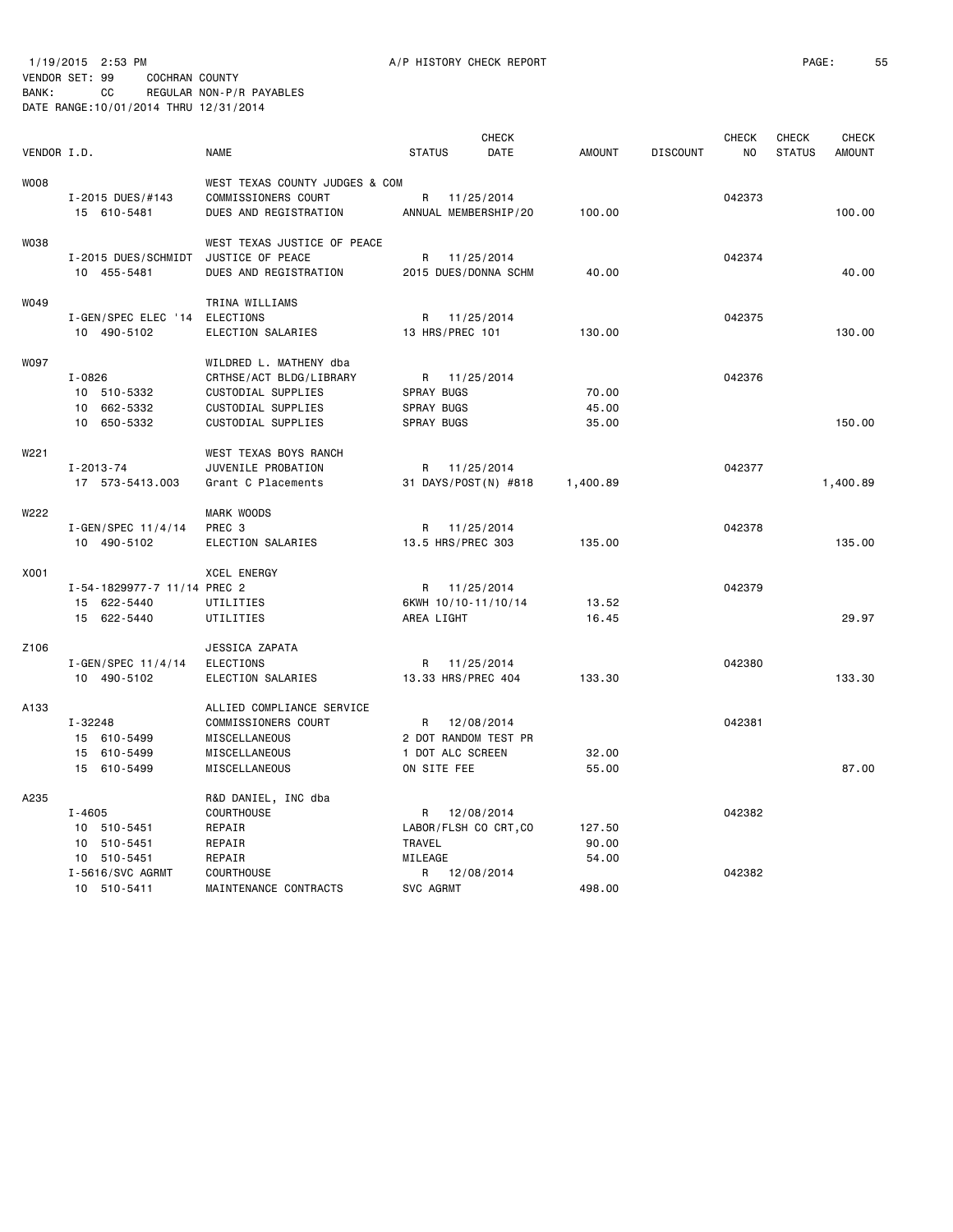1/19/2015 2:53 PM A/P HISTORY CHECK REPORT PAGE: 56 VENDOR SET: 99 COCHRAN COUNTY

| VENDOR SEI: 99                         |     | COCHRAN COUNTY |                          |
|----------------------------------------|-----|----------------|--------------------------|
| BANK :                                 | CC. |                | REGULAR NON-P/R PAYABLES |
| DATE RANGE: 10/01/2014 THRU 12/31/2014 |     |                |                          |

|             |          |                  |                                |                         | <b>CHECK</b>         |               |                 | <b>CHECK</b>   | <b>CHECK</b>  | <b>CHECK</b>  |
|-------------|----------|------------------|--------------------------------|-------------------------|----------------------|---------------|-----------------|----------------|---------------|---------------|
| VENDOR I.D. |          |                  | <b>NAME</b>                    | <b>STATUS</b>           | DATE                 | <b>AMOUNT</b> | <b>DISCOUNT</b> | N <sub>O</sub> | <b>STATUS</b> | <b>AMOUNT</b> |
| A235        |          |                  | R&D DANIEL, INC dba<br>CONT    |                         |                      |               |                 |                |               |               |
|             |          | I-5616/SVC AGRMT | COURTHOUSE                     | R                       | 12/08/2014           |               |                 | 042382         |               |               |
|             |          | 10 510-5411      | MAINTENANCE CONTRACTS          | RMV/CLN BLOWER ASSY/    |                      | 126.00        |                 |                |               |               |
|             |          | 10 510-5411      | MAINTENANCE CONTRACTS          | 4 FILTER FRAMES         |                      | 160.00        |                 |                |               | 1,055.50      |
| B001        |          |                  | BAILEY CO. ELECTRIC COOP       |                         |                      |               |                 |                |               |               |
|             | I-320824 |                  | PREC 4                         | R                       | 12/08/2014           |               |                 | 042383         |               |               |
|             |          | 15 624-5440      | UTILITIES                      |                         | 350 KWH 10/23-11/19/ | 52.81         |                 |                |               |               |
|             |          | 15 624-5440      | UTILITIES                      | AREA LIGHT              |                      | 13.11         |                 |                |               |               |
|             | I-320825 |                  | PREC <sub>3</sub>              | R                       | 12/08/2014           |               |                 | 042383         |               |               |
|             |          | 15 623-5440      | UTILITIES                      |                         | 95 KWH 10/20-11/17/1 | 25.26         |                 |                |               |               |
|             |          | 15 623-5440      | UTILITIES                      | 2 AREA LIGHTS           |                      | 26.57         |                 |                |               |               |
|             | I-320826 |                  | NON-DEPT'L/SHERIFF POSSE       | R                       | 12/08/2014           |               |                 | 042383         |               |               |
|             |          | 10 409-5440      | UTILITIES                      |                         | ELEC SVC 10/10-11/10 | 23.91         |                 |                |               | 141.66        |
| C007        |          |                  | CITY OF MORTON                 |                         |                      |               |                 |                |               |               |
|             | I-112614 |                  | LIB/MUS/ACT BLDG/CRTHSE/PREC 1 | R 12/08/2014            |                      |               |                 | 042384         |               |               |
|             | 10       | 650-5440         | UTILITIES                      | LIBRARY GAS             |                      | 99.96         |                 |                |               |               |
|             | 10       | 650-5440         | UTILITIES                      | LIBRARY WATER           |                      | 28.00         |                 |                |               |               |
|             | 10       | 650-5440         | UTILITIES                      | LIBRARY GARBAGE         |                      | 46.50         |                 |                |               |               |
|             | 10       | 650-5440         | UTILITIES                      | LIBRARY SEWER           |                      | 17.00         |                 |                |               |               |
|             | 10       | 652-5440         | UTILITIES                      | <b>MUSEUM GAS</b>       |                      | 33.72         |                 |                |               |               |
|             | 10       | 652-5440         | UTILITIES                      | <b>MUSEUM WATER</b>     |                      | 28.00         |                 |                |               |               |
|             | 10       | 652-5440         | UTILITIES                      | <b>MUSEUM GARBAGE</b>   |                      | 23.00         |                 |                |               |               |
|             | 10       | 652-5440         | UTILITIES                      | <b>MUSEUM SEWER</b>     |                      | 15.00         |                 |                |               |               |
|             | 10       | 662-5440         | UTILITIES                      | ACTIVITY BLDG GAS       |                      | 367.82        |                 |                |               |               |
|             | 10       | 662-5440         | UTILITIES                      | ACT. BLDG WATER         |                      | 28.00         |                 |                |               |               |
|             | 10       | 662-5440         | UTILITIES                      | ACT. BLDG GARBAGE       |                      | 72.00         |                 |                |               |               |
|             | 10       | 662-5440         | UTILITIES                      | ACT. BLDG SEWER         |                      | 45.00         |                 |                |               |               |
|             | 10       | 510-5440         | UTILITIES                      | COURTHOUSE GAS          |                      | 707.84        |                 |                |               |               |
|             | 10       | 510-5440         | UTILITIES                      | <b>COURTHOUSE WATER</b> |                      | 205.50        |                 |                |               |               |
|             | 10       | 510-5440         | UTILITIES                      | CRTHSE GARBAGE          |                      | 304.50        |                 |                |               |               |
|             | 10       | 510-5440         | UTILITIES                      | <b>COURTHOUSE SEWER</b> |                      | 51.00         |                 |                |               |               |
|             | 10       | 510-5440         | UTILITIES                      | ANNEX GAS               |                      |               |                 |                |               |               |
|             | 10       | 510-5440         | UTILITIES                      | ANNEX WATER             |                      | 28.85         |                 |                |               |               |
|             | 10       | 510-5440         | UTILITIES                      | ANNEX GARBAGE           |                      | 35.03         |                 |                |               |               |
|             |          | 10 510-5440      | UTILITIES                      | ANNEX SEWER             |                      | 17.52         |                 |                |               |               |
|             | 10       | 510-5440         | UTILITIES                      |                         | REF DEP/DISCNCT ANNE | 50.00CR       |                 |                |               |               |
|             |          |                  |                                | PREC 1 GAS              |                      | 255.92        |                 |                |               |               |
|             | 15       | 621-5440         | UTILITIES                      |                         |                      |               |                 |                |               |               |
|             | 15       | 621-5440         | UTILITIES                      | PREC 1 WATER            |                      | 71.50         |                 |                |               |               |
|             | 15       | 621-5440         | UTILITIES                      | PREC 1 GARBAGE          |                      | 46.50         |                 |                |               | 2,478.16      |
| C008        |          |                  | CITY OF WHITEFACE              |                         |                      |               |                 |                |               |               |
|             |          | $I - 409$ 12/14  | PREC <sub>2</sub>              | R                       | 12/08/2014           |               |                 | 042385         |               |               |
|             |          | 15 622-5440      | UTILITIES                      |                         | GAS USAGE 10/16-11/1 | 16.25         |                 |                |               |               |
|             |          | 15 622-5440      | UTILITIES                      | WATER USAGE             |                      | 14.00         |                 |                |               |               |
|             | 15       | 622-5440         | UTILITIES                      | GARBAGE SVC             |                      | 50.10         |                 |                |               |               |
|             |          | 15 622-5440      | UTILITIES                      | SEWER SVC               |                      | 22.50         |                 |                |               | 102.85        |
|             |          |                  |                                |                         |                      |               |                 |                |               |               |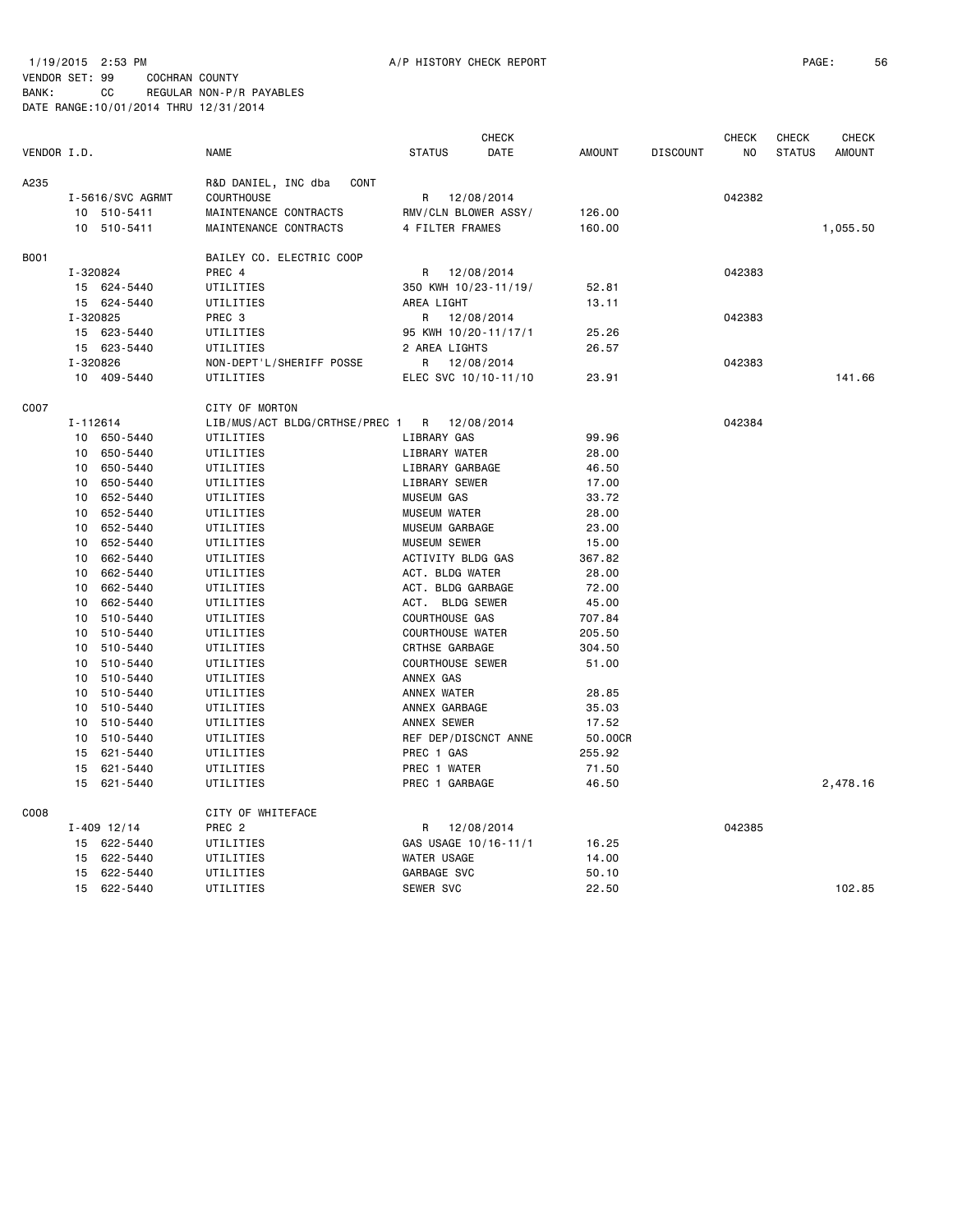## 1/19/2015 2:53 PM A/P HISTORY CHECK REPORT PAGE: 57 VENDOR SET: 99 COCHRAN COUNTY BANK: CC REGULAR NON-P/R PAYABLES DATE RANGE:10/01/2014 THRU 12/31/2014

|             |              |                             |                      | <b>CHECK</b> |               |                 | <b>CHECK</b> | <b>CHECK</b>  | CHECK         |
|-------------|--------------|-----------------------------|----------------------|--------------|---------------|-----------------|--------------|---------------|---------------|
| VENDOR I.D. |              | <b>NAME</b>                 | <b>STATUS</b>        | DATE         | <b>AMOUNT</b> | <b>DISCOUNT</b> | NO           | <b>STATUS</b> | <b>AMOUNT</b> |
| C035        |              | COX AUTO SUPPLY CO          |                      |              |               |                 |              |               |               |
|             | $C - 286741$ | PREC 4                      | R                    | 12/08/2014   |               |                 | 042386       |               |               |
|             | 15 624-5451  | REPAIRS                     | VALVE                |              | 16.49CR       |                 |              |               |               |
|             | I-286284     | COURTHOUSE                  | R                    | 12/08/2014   |               |                 | 042386       |               |               |
|             | 10 510-5451  | REPAIR                      | COPPER ROD           |              | 19.65         |                 |              |               |               |
|             | 10 510-5451  | REPAIR                      | COPPER CLAMP         |              | 6.09          |                 |              |               |               |
|             | I-286415     | PREC 4                      | R 12/08/2014         |              |               |                 | 042386       |               |               |
|             | 15 624-5356  | ROAD MATERIALS & SUPPLIES   | <b>SOS</b>           |              | 4.79          |                 |              |               |               |
|             | 15 624-5356  | ROAD MATERIALS & SUPPLIES   | GLADE                |              | 3.49          |                 |              |               |               |
|             | 15 624-5356  | ROAD MATERIALS & SUPPLIES   | <b>KRUD CUTTER</b>   |              | 3.95          |                 |              |               |               |
|             | I-286702     | PREC <sub>2</sub>           | R 12/08/2014         |              |               |                 | 042386       |               |               |
|             | 15 622-5451  | REPAIRS                     | OIL FILTER           |              | 7.51          |                 |              |               |               |
|             |              |                             |                      |              |               |                 |              |               |               |
|             | 15 622-5451  | REPAIRS                     | WIX FILTER           |              | 21.69         |                 |              |               |               |
|             | 15 622-5451  | REPAIRS                     | 1CS QS 10/40         |              | 53.99         |                 |              |               |               |
|             | I-286733     | PREC 4                      | R 12/08/2014         |              |               |                 | 042386       |               |               |
|             | 15 624-5451  | REPAIRS                     | GAS BALL VALVE       |              | 16.49         |                 |              |               |               |
|             | 15 624-5451  | REPAIRS                     | GAS LINE             |              | 24.99         |                 |              |               |               |
|             | I-286756     | PREC 4                      | R                    | 12/08/2014   |               |                 | 042386       |               |               |
|             | 15 624-5451  | REPAIRS                     | VALVE                |              | 16.49         |                 |              |               |               |
|             | I-286819     | PREC <sub>3</sub>           | R                    | 12/08/2014   |               |                 | 042386       |               |               |
|             | 15 623-5356  | ROAD MATERIALS & SUPPLIES   | 3 KEYS               |              | 3.00          |                 |              |               |               |
|             | 15 623-5356  | ROAD MATERIALS & SUPPLIES   | 3 KEY RINGS          |              | 1.47          |                 |              |               |               |
|             | I-286821     | PREC <sub>3</sub>           | R                    | 12/08/2014   |               |                 | 042386       |               |               |
|             | 15 623-5356  | ROAD MATERIALS & SUPPLIES   | COOL MIST            |              | 2.99          |                 |              |               |               |
|             | 15 623-5356  | ROAD MATERIALS & SUPPLIES   | NEW CAR SCENT        |              | 2.39          |                 |              |               |               |
|             | 15 623-5356  | ROAD MATERIALS & SUPPLIES   | CAR SCENTS           |              | 2.99          |                 |              |               |               |
|             | I-286953     | SHERIFF                     | R 12/08/2014         |              |               |                 | 042386       |               |               |
|             | 10 560-5334  | OTHER SUPPLIES              | RAIN-X               |              | 5.49          |                 |              |               |               |
|             | 10 560-5334  | OTHER SUPPLIES              | AUTO CLNR/UNIT 3     |              | 4.99          |                 |              |               |               |
|             | I-286963     | SHERIFF                     | R                    | 12/08/2014   |               |                 | 042386       |               |               |
|             | 10 560-5451  | MACHINERY-NON-OFFICE REPAIR | REARVIEW MIRROR KIT/ |              | 3.69          |                 |              |               |               |
|             | I-287008     | SHERIFF                     | R                    | 12/08/2014   |               |                 | 042386       |               |               |
|             | 10 560-5451  | MACHINERY-NON-OFFICE REPAIR | BONDO/#121, DECAL BL |              | 2.79          |                 |              |               |               |
|             | I-287145     | SHERIFF                     | R                    | 12/08/2014   |               |                 | 042386       |               |               |
|             | 10 560-5334  | OTHER SUPPLIES              | W/S WASHER FLUID/#10 |              | 2.89          |                 |              |               |               |
|             | I-287477     | <b>SHERIFF</b>              | R                    | 12/08/2014   |               |                 | 042386       |               |               |
|             | 10 560-5451  | MACHINERY-NON-OFFICE REPAIR | HDLMP BULB/#134      |              | 15.86         |                 |              |               |               |
|             | I-287781     | PREC 3                      | R                    | 12/08/2014   |               |                 | 042386       |               |               |
|             | 15 623-5356  | ROAD MATERIALS & SUPPLIES   | $1 \times 3/4$ BELL  |              | 2.25          |                 |              |               |               |
|             | 15 623-5356  | ROAD MATERIALS & SUPPLIES   | 1" CLOSE NIPPLE      |              | 0.79          |                 |              |               |               |
|             | 15 623-5356  | ROAD MATERIALS & SUPPLIES   | 2 TEF TAPE           |              | 4.58          |                 |              |               |               |
|             | I-288442     | COURTHOUSE                  | R                    | 12/08/2014   |               |                 | 042386       |               |               |
|             | 10 510-5451  | REPAIR                      | 4) 1/2x4.5" BOLT; AI |              | 4.04          |                 |              |               |               |
|             | 10 510-5451  | REPAIR                      | 8) 1/2" NUT          |              | 1.04          |                 |              |               |               |
|             | 10 510-5451  | REPAIR                      | 4) 1/2" FLT WASHER   |              | 0.60          |                 |              |               |               |
|             | 10 510-5451  | REPAIR                      | 4) 1/2" HD WASHER    |              | 5.16          |                 |              |               |               |
|             | I-288558     | PREC <sub>2</sub>           | R 12/08/2014         |              |               |                 | 042386       |               |               |
|             |              |                             |                      |              |               |                 |              |               |               |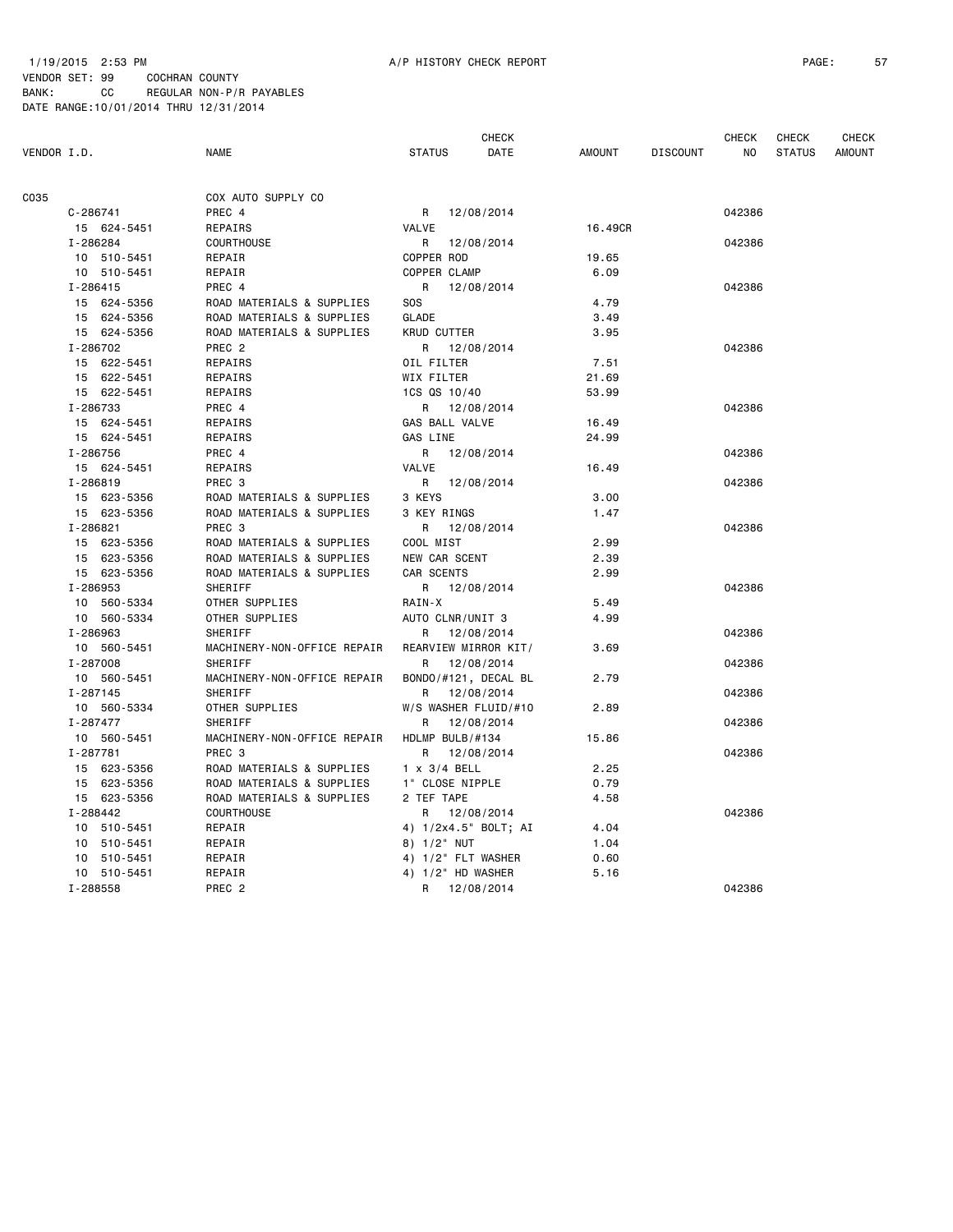## 1/19/2015 2:53 PM A/P HISTORY CHECK REPORT PAGE: 58 VENDOR SET: 99 COCHRAN COUNTY BANK: CC REGULAR NON-P/R PAYABLES DATE RANGE:10/01/2014 THRU 12/31/2014

| VENDOR I.D.<br><b>NAME</b><br><b>STATUS</b><br>DATE<br><b>AMOUNT</b><br><b>DISCOUNT</b><br>NO<br>C035<br>COX AUTO SUPPLY CO<br>CONT<br>PREC <sub>2</sub><br>042386<br>I-288558<br>R<br>12/08/2014<br>15 622-5356<br>ROAD MATERIALS & SUPPLIES<br>2 BLUE SHOP TOWELS<br>7.98<br>15 622-5356<br>ROAD MATERIALS & SUPPLIES<br>2 ANGEL SOFT<br>4.18<br>15 622-5451<br>REPAIRS<br>3 UPPER CYL LUB<br>32.97<br>15 622-5451<br>REPAIRS<br>3 3-1GL 15/40 OIL<br>155.97<br>I-288600<br>PREC 1<br>042386<br>12/08/2014<br>R.<br>15 621-5451<br>25 5/8 x 2.5" PLOW B<br>32.50<br>REPAIRS<br>I-288604<br>COURTHOUSE<br>042386<br>R 12/08/2014 | <b>STATUS</b><br><b>AMOUNT</b> |
|-----------------------------------------------------------------------------------------------------------------------------------------------------------------------------------------------------------------------------------------------------------------------------------------------------------------------------------------------------------------------------------------------------------------------------------------------------------------------------------------------------------------------------------------------------------------------------------------------------------------------------------|--------------------------------|
|                                                                                                                                                                                                                                                                                                                                                                                                                                                                                                                                                                                                                                   |                                |
|                                                                                                                                                                                                                                                                                                                                                                                                                                                                                                                                                                                                                                   |                                |
|                                                                                                                                                                                                                                                                                                                                                                                                                                                                                                                                                                                                                                   |                                |
|                                                                                                                                                                                                                                                                                                                                                                                                                                                                                                                                                                                                                                   |                                |
|                                                                                                                                                                                                                                                                                                                                                                                                                                                                                                                                                                                                                                   |                                |
|                                                                                                                                                                                                                                                                                                                                                                                                                                                                                                                                                                                                                                   |                                |
|                                                                                                                                                                                                                                                                                                                                                                                                                                                                                                                                                                                                                                   |                                |
|                                                                                                                                                                                                                                                                                                                                                                                                                                                                                                                                                                                                                                   |                                |
|                                                                                                                                                                                                                                                                                                                                                                                                                                                                                                                                                                                                                                   |                                |
|                                                                                                                                                                                                                                                                                                                                                                                                                                                                                                                                                                                                                                   |                                |
| 10 510-5451<br>REPAIR<br><b>SOCKET</b><br>0.99                                                                                                                                                                                                                                                                                                                                                                                                                                                                                                                                                                                    |                                |
| 510-5451<br>REPAIR<br>4 ELEC PARTS<br>3.16<br>10                                                                                                                                                                                                                                                                                                                                                                                                                                                                                                                                                                                  |                                |
| 510-5451<br>REPAIR<br>ELEC FITTING<br>2.49<br>10                                                                                                                                                                                                                                                                                                                                                                                                                                                                                                                                                                                  |                                |
| ELEC BOX<br>2.95<br>10<br>510-5451<br>REPAIR                                                                                                                                                                                                                                                                                                                                                                                                                                                                                                                                                                                      |                                |
| 10 510-5451<br>REPAIR<br>ELEC BOX CVR<br>1.59                                                                                                                                                                                                                                                                                                                                                                                                                                                                                                                                                                                     |                                |
| WIRE<br>10<br>510-5451<br>REPAIR<br>54.99                                                                                                                                                                                                                                                                                                                                                                                                                                                                                                                                                                                         |                                |
| 60 FT WIRE<br>10<br>510-5451<br>REPAIR<br>15.00                                                                                                                                                                                                                                                                                                                                                                                                                                                                                                                                                                                   |                                |
| 510-5451<br>REPAIR<br>15) 1/2" HEATER HOSE<br>15.90<br>10                                                                                                                                                                                                                                                                                                                                                                                                                                                                                                                                                                         |                                |
| 10 510-5451<br>FITTING<br>8.35<br>REPAIR                                                                                                                                                                                                                                                                                                                                                                                                                                                                                                                                                                                          |                                |
| 10<br>510-5451<br>REPAIR<br>HYD FITTING<br>17.99                                                                                                                                                                                                                                                                                                                                                                                                                                                                                                                                                                                  |                                |
| 10 510-5451<br><b>BREAKER</b><br>REPAIR<br>23.39                                                                                                                                                                                                                                                                                                                                                                                                                                                                                                                                                                                  |                                |
| SHERIFF<br>I-288605<br>R<br>12/08/2014<br>042386                                                                                                                                                                                                                                                                                                                                                                                                                                                                                                                                                                                  |                                |
| 10 560-5451<br>MACHINERY-NON-OFFICE REPAIR<br>3 MULTI ATF FLUID/JE<br>19.47                                                                                                                                                                                                                                                                                                                                                                                                                                                                                                                                                       |                                |
| I-288778<br>PREC 4<br>12/08/2014<br>042386<br>R                                                                                                                                                                                                                                                                                                                                                                                                                                                                                                                                                                                   |                                |
| 3 BLUE SHOP TOWELS<br>15 624-5356<br>ROAD MATERIALS & SUPPLIES<br>11.97                                                                                                                                                                                                                                                                                                                                                                                                                                                                                                                                                           |                                |
| ROAD MATERIALS & SUPPLIES<br>15 624-5356<br>PAPER TOWELS<br>4.19                                                                                                                                                                                                                                                                                                                                                                                                                                                                                                                                                                  |                                |
| I-288973<br><b>COURTHOUSE</b><br>12/08/2014<br>042386<br>R                                                                                                                                                                                                                                                                                                                                                                                                                                                                                                                                                                        |                                |
| REPAIR<br>1/2x3/8 BUSHING/AIR<br>0.79<br>10 510-5451                                                                                                                                                                                                                                                                                                                                                                                                                                                                                                                                                                              |                                |
| 10 510-5451<br>3/8 x 1/4 BUSHING<br>1.09<br>REPAIR                                                                                                                                                                                                                                                                                                                                                                                                                                                                                                                                                                                |                                |
| 2.99<br>10 510-5451<br>REPAIR<br>1/2x1/4 BELL RED                                                                                                                                                                                                                                                                                                                                                                                                                                                                                                                                                                                 |                                |
| 10 510-5451<br>REPAIR<br>$1/4 \times 4$ NIPPLE<br>1.45                                                                                                                                                                                                                                                                                                                                                                                                                                                                                                                                                                            |                                |
| 10 510-5451<br>REPAIR<br>$3/8 \times 4$ NIPPLE<br>2.15                                                                                                                                                                                                                                                                                                                                                                                                                                                                                                                                                                            |                                |
| 10 510-5451<br>REPAIR<br>$1/4 \times 2$ NIPPLE<br>0.89                                                                                                                                                                                                                                                                                                                                                                                                                                                                                                                                                                            |                                |
| 10 510-5451<br>REPAIR<br>4) 1/2" HEATER HOSE<br>4.24                                                                                                                                                                                                                                                                                                                                                                                                                                                                                                                                                                              |                                |
| 10 510-5451<br>REPAIR<br>HYD FITTING<br>9.06                                                                                                                                                                                                                                                                                                                                                                                                                                                                                                                                                                                      |                                |
| 10 510-5451<br>HYD FITTING<br>6.29<br>REPAIR                                                                                                                                                                                                                                                                                                                                                                                                                                                                                                                                                                                      |                                |
| 042386<br>I-289079<br><b>SHERIFF</b><br>12/08/2014<br>R                                                                                                                                                                                                                                                                                                                                                                                                                                                                                                                                                                           |                                |
| 10 560-5451<br>MACHINERY-NON-OFFICE REPAIR<br>REARVIEW MIRROR RPR/<br>3.69                                                                                                                                                                                                                                                                                                                                                                                                                                                                                                                                                        |                                |
| I-289083<br><b>SHERIFF</b><br>12/08/2014<br>042386<br>R                                                                                                                                                                                                                                                                                                                                                                                                                                                                                                                                                                           |                                |
| 9.99<br>10 560-5451<br>MACHINERY-NON-OFFICE REPAIR<br>RESTORER KIT/JEFF                                                                                                                                                                                                                                                                                                                                                                                                                                                                                                                                                           |                                |
| I-289087<br><b>COURTHOUSE</b><br>042386<br>R<br>12/08/2014                                                                                                                                                                                                                                                                                                                                                                                                                                                                                                                                                                        |                                |
| LOADCENTER 100A<br>43.59<br>10 510-5451<br>REPAIR                                                                                                                                                                                                                                                                                                                                                                                                                                                                                                                                                                                 |                                |
| 30A BREAKER<br>10 510-5451<br>REPAIR<br>11.69                                                                                                                                                                                                                                                                                                                                                                                                                                                                                                                                                                                     |                                |
| 20A BREAKER<br>10 510-5451<br>REPAIR<br>3.89                                                                                                                                                                                                                                                                                                                                                                                                                                                                                                                                                                                      |                                |
| 10 510-5451<br>REPAIR<br>3/4 COND<br>9.99                                                                                                                                                                                                                                                                                                                                                                                                                                                                                                                                                                                         |                                |
| I-289088<br>SHERIFF<br>12/08/2014<br>042386<br>R                                                                                                                                                                                                                                                                                                                                                                                                                                                                                                                                                                                  |                                |
| 10 560-5451<br>MACHINERY-NON-OFFICE REPAIR<br>LENSE RESTORER/JEFF<br>7.49                                                                                                                                                                                                                                                                                                                                                                                                                                                                                                                                                         |                                |
| MACHINERY-NON-OFFICE REPAIR<br><b>MIRROR GLUE</b><br>3.69<br>10 560-5451                                                                                                                                                                                                                                                                                                                                                                                                                                                                                                                                                          | 768.65                         |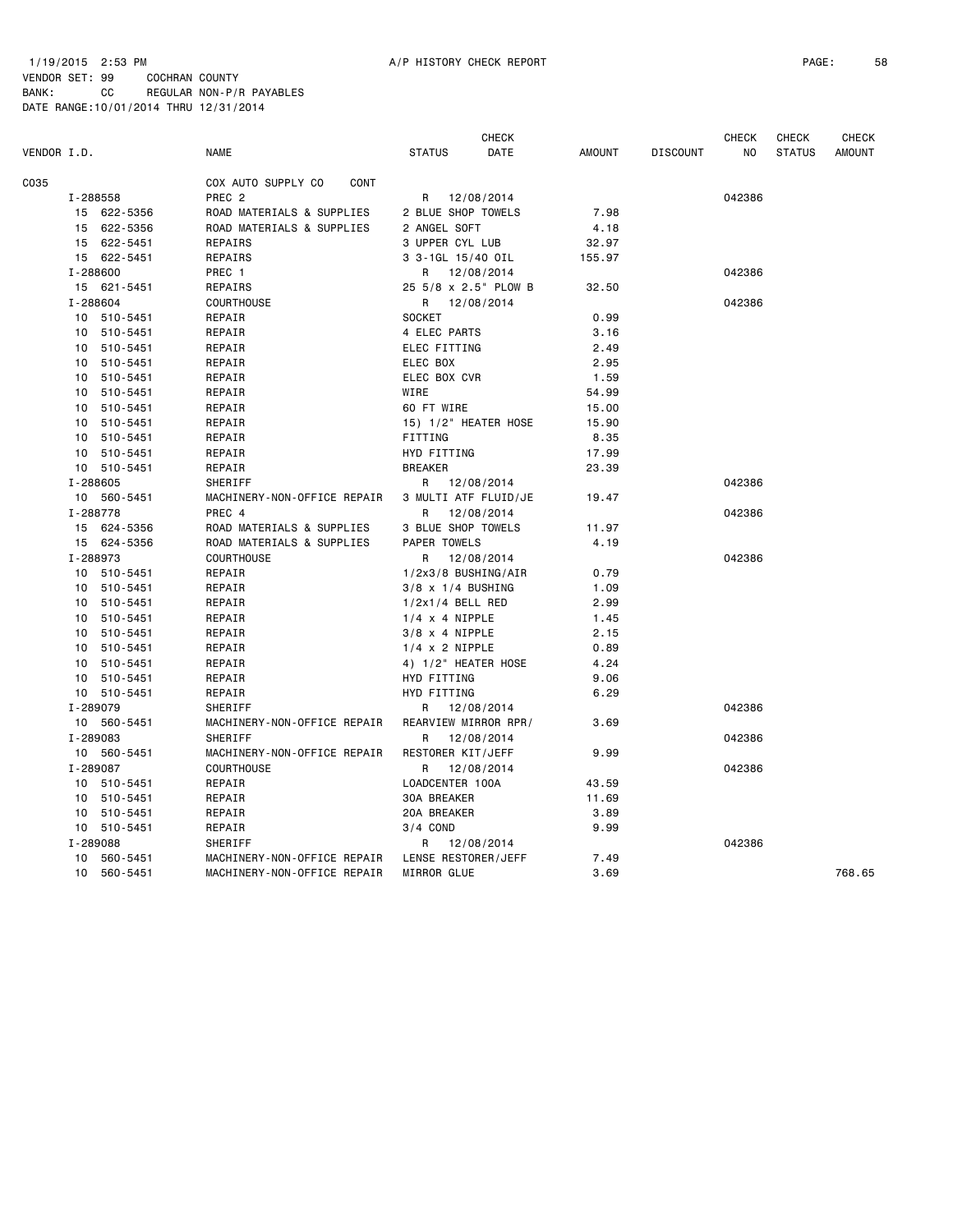|             |                                      |                                              |                      | <b>CHECK</b> |               |                 | <b>CHECK</b>   | <b>CHECK</b>  | <b>CHECK</b>  |
|-------------|--------------------------------------|----------------------------------------------|----------------------|--------------|---------------|-----------------|----------------|---------------|---------------|
| VENDOR I.D. |                                      | <b>NAME</b>                                  | <b>STATUS</b>        | DATE         | <b>AMOUNT</b> | <b>DISCOUNT</b> | N <sub>O</sub> | <b>STATUS</b> | <b>AMOUNT</b> |
| C057        |                                      | CITY BANK AS DEPOSITORY                      |                      |              |               |                 |                |               |               |
|             | I-1ST QTR 2015                       | NON-DEPT'L/APPR DISTRICT                     | R 12/08/2014         |              |               |                 | 042389         |               |               |
|             | 10 409-5406                          | APPRAISAL DISTRICT                           | 1ST QTR ASSESSMENT-- |              | 17,576.84     |                 |                |               | 17,576.84     |
| C084        |                                      | CLERK, SEVENTH COURT OF APPEAL               |                      |              |               |                 |                |               |               |
|             | I-NOV2014                            | STATE FEES                                   | R                    | 12/08/2014   |               |                 | 042390         |               |               |
|             | 90 000-2379.002                      | 7th Crt of Appeal Gov't22.2081DISTRICT COURT |                      |              | 10.00         |                 |                |               | 10.00         |
| C321        |                                      | CLEAR- VU                                    |                      |              |               |                 |                |               |               |
|             | I-57557                              | SHERIFF                                      | R 12/08/2014         |              |               |                 | 042391         |               |               |
|             | 10 560-5451                          | MACHINERY-NON-OFFICE REPAIR                  | RPL W/S; '10 CVP     |              | 100.00        |                 |                |               |               |
|             | 10 560-5451                          | MACHINERY-NON-OFFICE REPAIR                  | DW 1506 GBY          |              | 99.99         |                 |                |               |               |
|             | I-57558                              | SHERIFF                                      | R 12/08/2014         |              |               |                 | 042391         |               |               |
|             | 10 560-5451                          | MACHINERY-NON-OFFICE REPAIR                  | DCR/H133             |              | 30.00         |                 |                |               | 229.99        |
| D039        |                                      | TERRY DUVALL dba                             |                      |              |               |                 |                |               |               |
|             | I-186                                | <b>CLERK</b>                                 | R 12/08/2014         |              |               |                 | 042392         |               |               |
|             | 10 403-5451                          | REPAIRS                                      | RPR BVS ACCESS       |              | 90.00         |                 |                |               | 90.00         |
| D048        |                                      | DATA-LINE OFFICE SYSTEMS                     |                      |              |               |                 |                |               |               |
|             | I-IN21350                            | LIBRARY                                      | R 12/08/2014         |              |               |                 | 042393         |               |               |
|             | 10 650-5411                          | MAINTENANCE CONTRACTS                        | COPIER MAINT 12/8-1/ |              | 37.50         |                 |                |               |               |
|             | 10 650-5411                          | MAINTENANCE CONTRACTS                        | 501 COLOR COPIES 11/ |              | 50.10         |                 |                |               | 87.60         |
| E017        |                                      | ELLIS AND SON INC                            |                      |              |               |                 |                |               |               |
|             | I-CARIZMA RODRIGUEZ JUSTICE OF PEACE |                                              | R 12/08/2014         |              |               |                 | 042394         |               |               |
|             | 10 455-5405                          | <b>AUTOPSY</b>                               | RMV CHG              |              | 95.00         |                 |                |               |               |
|             | 10 455-5405                          | <b>AUTOPSY</b>                               | TRNSPRT TO LBK/50 mi |              | 87.50         |                 |                |               |               |
|             | 10 455-5405                          | <b>AUTOPSY</b>                               | LT BODY BAG          |              | 35.00         |                 |                |               | 217.50        |
| E075        |                                      | <b>WEX BANK</b>                              |                      |              |               |                 |                |               |               |
|             | I-38964905                           | SHERIFF/JUV PROBATION                        | R 12/08/2014         |              |               |                 | 042395         |               |               |
|             | 17 573-5330                          | <b>FUEL</b>                                  | 21.079GL UNL/TYE 10/ |              | 59.00         |                 |                |               |               |
|             | 10 560-5330                          | FUEL AND OIL                                 | 22.501GL UNL/WHTFC 1 |              | 63.43         |                 |                |               |               |
|             | 10 560-5330                          | FUEL AND OIL                                 | 25.517GL UNL/WHTFC 1 |              | 66.83         |                 |                |               |               |
|             | 10 560-5330                          | FUEL AND OIL                                 | 12.011GL UNL/WHTFC 1 |              | 31.46         |                 |                |               |               |
|             | 10 560-5330                          | FUEL AND OIL                                 | 23.507GL UNL/WHTFC 1 |              | 60.15         |                 |                |               | 280.87        |
| F010        |                                      | FIVE-AREA TELEPHONE CO-OP                    |                      |              |               |                 |                |               |               |
|             | I-927-5510 DEC14                     | PREC 4                                       | R                    | 12/08/2014   |               |                 | 042396         |               |               |
|             | 15 624-5420                          | TELECOMMUNICATIONS                           | BASIC LOCAL SVC      |              | 32.25         |                 |                |               |               |
|             | 15 624-5420                          | TELECOMMUNICATIONS                           | <b>FEES</b>          |              | 8.11          |                 |                |               | 40.36         |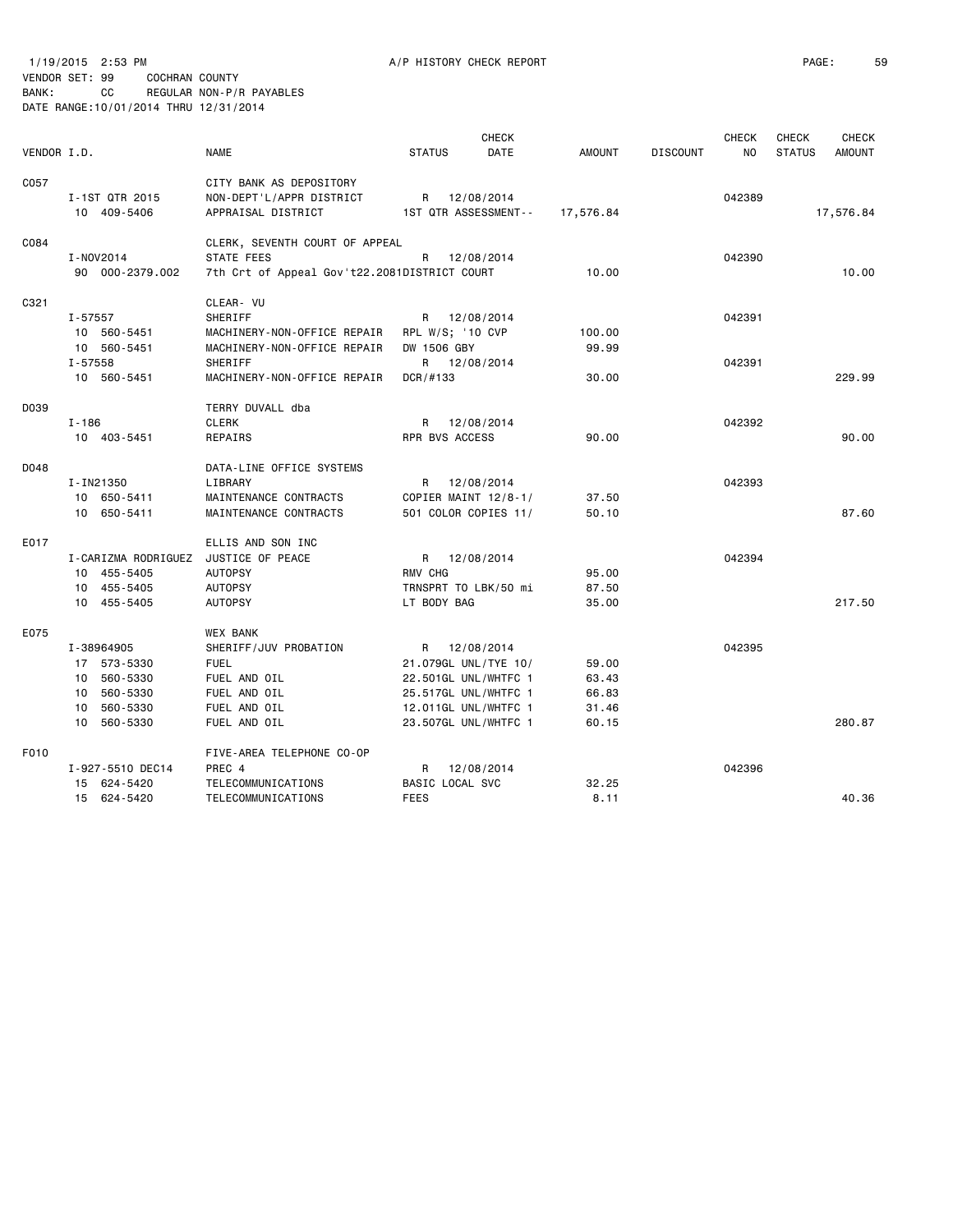## 1/19/2015 2:53 PM A/P HISTORY CHECK REPORT PAGE: 60 VENDOR SET: 99 COCHRAN COUNTY BANK: CC REGULAR NON-P/R PAYABLES DATE RANGE:10/01/2014 THRU 12/31/2014

|                  |                     |                           |                                 |                            | <b>CHECK</b>         |               |                 | <b>CHECK</b>   | <b>CHECK</b>  | <b>CHECK</b>  |
|------------------|---------------------|---------------------------|---------------------------------|----------------------------|----------------------|---------------|-----------------|----------------|---------------|---------------|
| VENDOR I.D.      |                     |                           | <b>NAME</b>                     | <b>STATUS</b>              | DATE                 | <b>AMOUNT</b> | <b>DISCOUNT</b> | N <sub>O</sub> | <b>STATUS</b> | <b>AMOUNT</b> |
| F073             |                     |                           | FRONTIER VALLEY INC.            |                            |                      |               |                 |                |               |               |
|                  | I-368551            |                           | PREC <sub>2</sub>               |                            | R 12/08/2014         |               |                 | 042397         |               |               |
|                  | 15 622-5451         |                           | REPAIRS                         | 4" BUTTERFLY VALVE         |                      | 137.74        |                 |                |               |               |
|                  | 15 622-5451         |                           | REPAIRS                         | 2" x CLOSE NIPPLE          |                      | 2.14          |                 |                |               |               |
|                  | 15 622-5451         |                           | REPAIRS                         | 2) 4" PVC COMP CPLG        |                      | 95.44         |                 |                |               |               |
|                  | 15 622-5451         |                           | REPAIRS                         | 2" TEE BLK                 |                      | 9.01          |                 |                |               |               |
|                  | 15 622-5451         |                           | REPAIRS                         | 1 PT PVC GLUE              |                      | 13.19         |                 |                |               |               |
|                  | 15 622-5451         |                           | REPAIRS                         | 1 PT PVC PRIMER            |                      | 10.28         |                 |                |               |               |
|                  | 15 622-5451         |                           | REPAIRS                         |                            | 2) 4" MP ADAPTER PVC | 15.58         |                 |                |               | 283.38        |
| G005             |                     |                           | GENERAL FUND                    |                            |                      |               |                 |                |               |               |
|                  | I-POSTAGE 2014      |                           | CO JUDGE/COMM'R CT              |                            | R 12/08/2014         |               |                 | 042398         |               |               |
|                  | 15 610-5311         |                           | POSTAL EXPENSES                 |                            | POSTAGE MTR DETAIL 2 | 75.50         |                 |                |               |               |
|                  |                     | Please credit to 403-5311 |                                 |                            |                      |               |                 |                |               |               |
|                  | I-VEH LEASE $#6/36$ |                           | JUVENILE PROBATION              |                            | R 12/08/2014         |               |                 | 042398         |               |               |
|                  | 17 573-5464         |                           | VEHICLE LEASE                   |                            | VEHICLE LEASE DEC 20 | 833.00        |                 |                |               | 908.50        |
| G074             |                     |                           | GRAVES, HUMPHRIES, STAHL, LTD   |                            |                      |               |                 |                |               |               |
|                  | I-FEES NOV2014      |                           | JUSTICE OF PEACE                |                            | R 12/08/2014         |               |                 | 042399         |               |               |
|                  | 10 000-2206.002     |                           | COLLECTION AGENCY FEES          | <b>COLLECTION FEES NOV</b> |                      | 35.70         |                 |                |               | 35.70         |
| H <sub>126</sub> |                     |                           | HOLLAND'S OFFICE TECHNOLOGIES   |                            |                      |               |                 |                |               |               |
|                  | I-108958            |                           | TAX A/C                         |                            | R 12/08/2014         |               |                 | 042400         |               |               |
|                  | 10 499-5451         |                           | REPAIR                          | RPR DUPLEX PRTR            |                      | 250.00        |                 |                |               | 250.00        |
| H <sub>257</sub> |                     |                           | HOME DEPOT CREDIT SERVICES      |                            |                      |               |                 |                |               |               |
|                  | I-05050843615 12/4  |                           | COURTHOUSE/SHERIFF              |                            | R 12/08/2014         |               |                 | 042401         |               |               |
|                  | 10 510-5451         |                           | REPAIR                          | 36x1x1/8 ALUM ANGLE        |                      | 9.97          |                 |                |               |               |
|                  | 10 560-5334         |                           | OTHER SUPPLIES                  | CAR KIT/VAC ACC            |                      | 39.97         |                 |                |               |               |
|                  | 10 560-5334         |                           | OTHER SUPPLIES                  |                            | 2 PK FILTER DUST BAG | 23.94         |                 |                |               |               |
|                  | 10 510-5451         |                           | REPAIR                          |                            | BRASS COMP/AIR COMPR | 17.98         |                 |                |               |               |
|                  | 10 510-5451         |                           | REPAIR                          | CONDUIT HANGER             |                      | 2.48          |                 |                |               |               |
|                  | 10 510-5451         |                           | REPAIR                          | 2 UNIVERSAL COUP           |                      | 5.96          |                 |                |               |               |
|                  | 10 510-5451         |                           | REPAIR                          | 4 BRASS PLUG               |                      | 7.56          |                 |                |               |               |
|                  | 10 510-5451         |                           | REPAIR                          | <b>MACH SCREWS</b>         |                      | 5.24          |                 |                |               |               |
|                  | 10 510-5451         |                           | REPAIR                          | <b>HEXNUT</b>              |                      | 5.98          |                 |                |               |               |
|                  |                     |                           | I-BAL JACKHMMR 10/14 COURTHOUSE |                            | R 12/08/2014         |               |                 | 042401         |               |               |
|                  | 10 510-5451         |                           | REPAIR                          |                            | BAL JACKHAMMER 11/3/ | 14.56         |                 |                |               |               |
|                  | 10 510-5451         |                           | REPAIR                          | LATE FEE/JACKHAMMER        |                      | 35.00         |                 |                |               | 168.64        |
| J044             |                     |                           | JAMES PUBLISHING INC.           |                            |                      |               |                 |                |               |               |
|                  | I-71785             |                           | <b>ATTORNEY</b>                 | R                          | 12/08/2014           |               |                 | 042402         |               |               |
|                  | 10 475-5310         |                           | OFFICE SUPPLIES                 |                            | TX CRIM JURY CHARGES | 109.00        |                 |                |               |               |
|                  | 10 475-5310         |                           | OFFICE SUPPLIES                 | SHIPPING                   |                      | 15.00         |                 |                |               | 124,00        |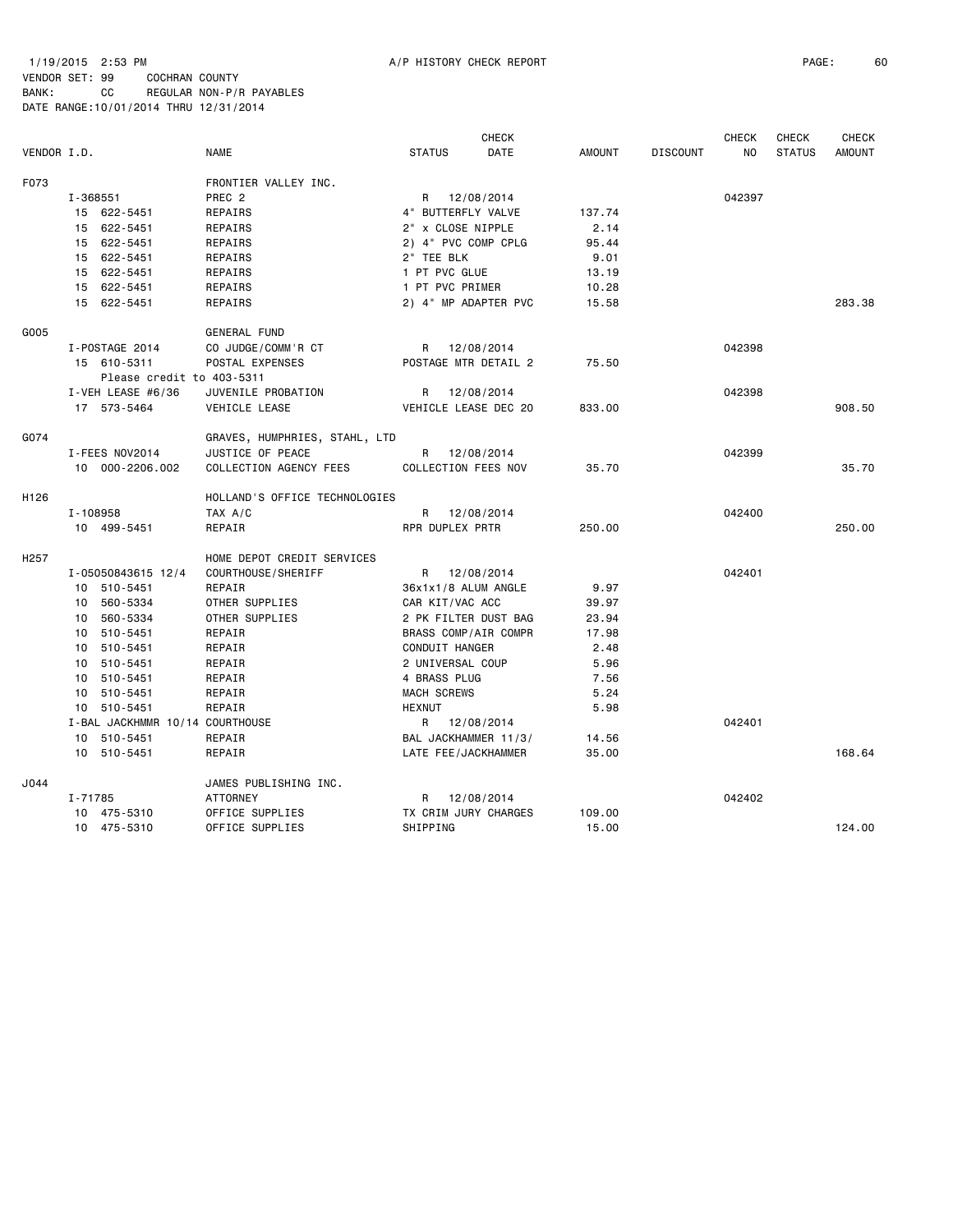VENDOR SET: 99 COCHRAN COUNTY BANK: CC REGULAR NON-P/R PAYABLES

| DATE RANGE: 10/01/2014 THRU 12/31/2014 |  |  |
|----------------------------------------|--|--|
|                                        |  |  |

|             |              |             |                              |                              | <b>CHECK</b>         |          |                 | <b>CHECK</b>   | <b>CHECK</b>  | <b>CHECK</b>  |
|-------------|--------------|-------------|------------------------------|------------------------------|----------------------|----------|-----------------|----------------|---------------|---------------|
| VENDOR I.D. |              |             | <b>NAME</b>                  | <b>STATUS</b>                | DATE                 | AMOUNT   | <b>DISCOUNT</b> | N <sub>O</sub> | <b>STATUS</b> | <b>AMOUNT</b> |
| J082        |              |             | JOHN DEERE FINANCIAL         |                              |                      |          |                 |                |               |               |
|             | $C - 216927$ |             | PREC 4                       |                              | R 12/08/2014         |          |                 | 042403         |               |               |
|             |              | 15 624-5451 | REPAIRS                      |                              | OVERPAYT 9/8/14 CK#4 | 1.00CR   |                 |                |               |               |
|             | I-246339     |             | <b>CEMETERY</b>              |                              | R 12/08/2014         |          |                 | 042403         |               |               |
|             |              | 10 516-5451 | REPAIR                       | <b>FILLER CAP</b>            |                      | 33.39    |                 |                |               | 32.39         |
| K034        |              |             | KARR TUCKPOINTING COMPANY    |                              |                      |          |                 |                |               |               |
|             | $I - 14128$  |             | <b>COURTHOUSE</b>            | R.                           | 12/08/2014           |          |                 | 042404         |               |               |
|             |              | 10 510-5451 | REPAIR                       |                              | MASONRY RESTOR/S END | 7,873.00 |                 |                |               | 7,873.00      |
| L001        |              |             | L & B SUPPLY, INC            |                              |                      |          |                 |                |               |               |
|             | I-88261      |             | COURTHOUSE                   |                              | R 12/08/2014         |          |                 | 042405         |               |               |
|             |              | 10 510-5451 | REPAIR                       | 10 FT 2" CONDUIT             |                      | 48.30    |                 |                |               | 48.30         |
| L010        |              |             | LEWIS FARM & RANCH STORE INC |                              |                      |          |                 |                |               |               |
|             | $C - 16986$  |             | SHERIFF                      |                              | R 12/08/2014         |          |                 | 042406         |               |               |
|             |              | 10 560-5334 | OTHER SUPPLIES               | RET 7 BULBS                  |                      | 17.43CR  |                 |                |               |               |
|             | $I - 16555$  |             | PREC 3                       | R                            | 12/08/2014           |          |                 | 042406         |               |               |
|             |              | 15 623-5356 | ROAD MATERIALS & SUPPLIES    | 2 PIPE INSULATION            |                      | 9.98     |                 |                |               |               |
|             |              | 15 623-5356 | ROAD MATERIALS & SUPPLIES    | 2 FEBREZE                    |                      | 7.58     |                 |                |               |               |
|             |              | 15 623-5356 | ROAD MATERIALS & SUPPLIES    | <b>DISC</b>                  |                      | 1.76CR   |                 |                |               |               |
|             | $I - 16566$  |             | ACTIVITY BLDG                | R                            | 12/08/2014           |          |                 | 042406         |               |               |
|             |              | 10 662-5332 | CUSTODIAL SUPPLIES           |                              | 2 SCRUBBING BUBBLES  | 8.98     |                 |                |               |               |
|             |              | 10 662-5332 | CUSTODIAL SUPPLIES           | MR CLEAN                     |                      | 2.79     |                 |                |               |               |
|             |              | 10 662-5332 | CUSTODIAL SUPPLIES           | LIGHT BULBS                  |                      | 17.99    |                 |                |               |               |
|             |              | 10 662-5332 | CUSTODIAL SUPPLIES           | DISC                         |                      | 2.98CR   |                 |                |               |               |
|             | $I - 16595$  |             | <b>PARK</b>                  | R                            | 12/08/2014           |          |                 | 042406         |               |               |
|             |              | 10 660-5451 | REPAIR                       | 14 FT CHAIN                  |                      | 62.86    |                 |                |               |               |
|             |              | 10 660-5451 | REPAIR                       | <b>DISC</b>                  |                      | 6.29CR   |                 |                |               |               |
|             |              | 10 660-5332 | CUSTODIAL SUPPLIES           | ZIP TIES                     |                      | 14.99    |                 |                |               |               |
|             |              | 10 660-5332 | CUSTODIAL SUPPLIES           | <b>DISC</b>                  |                      | 1.50CR   |                 |                |               |               |
|             | $I - 16781$  |             | PREC 1                       |                              | R 12/08/2014         |          |                 | 042406         |               |               |
|             |              | 15 621-5356 | ROAD MATERIALS & SUPPLIES    | $3/4$ WC TAPE                |                      | 12.99    |                 |                |               |               |
|             | $I - 16824$  |             | PREC <sub>3</sub>            |                              | R 12/08/2014         |          |                 | 042406         |               |               |
|             |              | 15 623-5356 | ROAD MATERIALS & SUPPLIES    | PINE SOL                     |                      | 9.99     |                 |                |               |               |
|             |              | 15 623-5356 | ROAD MATERIALS & SUPPLIES    | OVEN CLNR                    |                      | 5.99     |                 |                |               |               |
|             |              | 15 623-5356 | ROAD MATERIALS & SUPPLIES    | DISH SOAP                    |                      | 3.99     |                 |                |               |               |
|             |              | 15 623-5356 | ROAD MATERIALS & SUPPLIES    | 2 SCRUBBER PADS              |                      | 2.98     |                 |                |               |               |
|             |              | 15 623-5356 | ROAD MATERIALS & SUPPLIES    | 2 SCOUR STICKS               |                      | 6.58     |                 |                |               |               |
|             |              | 15 623-5356 | ROAD MATERIALS & SUPPLIES    | <b>DISC</b>                  |                      | 2.95CR   |                 |                |               |               |
|             | I-17394      |             | CEMETERY                     | R                            | 12/08/2014           |          |                 | 042406         |               |               |
|             |              | 10 516-5332 | CUSTODIAL SUPPLIES           | 2 WASP SPRAY                 |                      | 7.98     |                 |                |               |               |
|             |              | 10 516-5332 | CUSTODIAL SUPPLIES           | <b>DISC</b>                  |                      | 0.80CR   |                 |                |               |               |
|             | $I - 17401$  |             | PREC 4                       | R                            | 12/08/2014           |          |                 | 042406         |               |               |
|             |              | 15 624-5356 | ROAD MATERIALS & SUPPLIES    | 2 BAR BAIT                   |                      | 7.90     |                 |                |               |               |
|             |              | 15 624-5356 | ROAD MATERIALS & SUPPLIES    |                              |                      | 25.98    |                 |                |               |               |
|             |              | 15 624-5356 | ROAD MATERIALS & SUPPLIES    | 2 MOP HEADS<br>2 MOP HANDLES |                      | 27.98    |                 |                |               |               |
|             |              |             |                              |                              |                      |          |                 |                |               |               |
|             |              | 15 624-5356 | ROAD MATERIALS & SUPPLIES    | CHANNEL LOCKS                |                      | 14.99    |                 |                |               |               |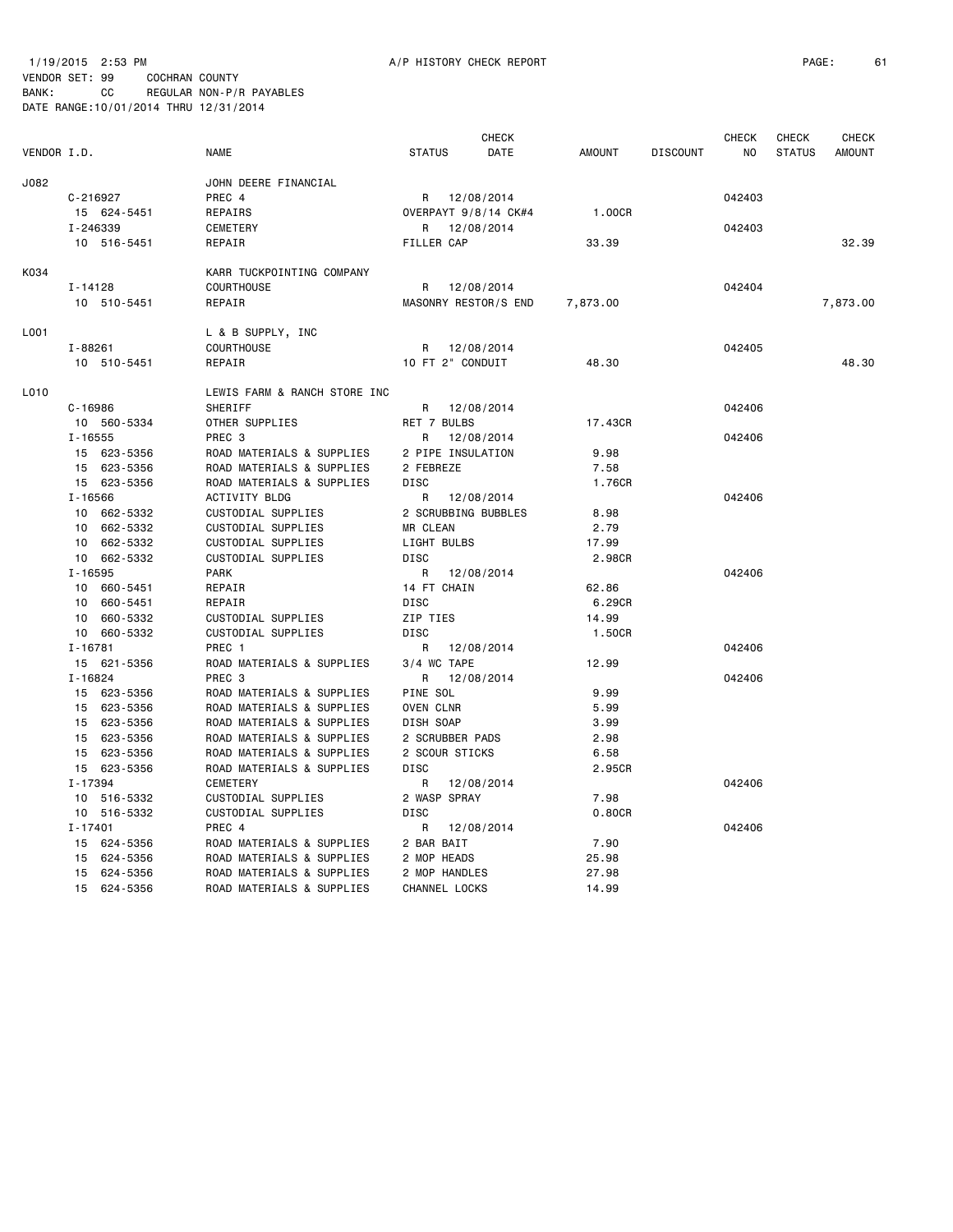## 1/19/2015 2:53 PM A/P HISTORY CHECK REPORT PAGE: 62 VENDOR SET: 99 COCHRAN COUNTY

|             |                |                             |                        | <b>CHECK</b>                |         |                 | <b>CHECK</b>   | <b>CHECK</b>  | <b>CHECK</b>  |
|-------------|----------------|-----------------------------|------------------------|-----------------------------|---------|-----------------|----------------|---------------|---------------|
| VENDOR I.D. |                | <b>NAME</b>                 | <b>STATUS</b>          | DATE                        | AMOUNT  | <b>DISCOUNT</b> | N <sub>O</sub> | <b>STATUS</b> | <b>AMOUNT</b> |
| L010        |                | LEWIS FARM & RANCH STOCONT  |                        |                             |         |                 |                |               |               |
|             | $I - 17401$    | PREC 4                      | R                      | 12/08/2014                  |         |                 | 042406         |               |               |
|             | 15 624-5356    | ROAD MATERIALS & SUPPLIES   | <b>DISC</b>            |                             | 7.69CR  |                 |                |               |               |
|             | I-17405        | <b>ACTIVITY BLDG</b>        | R                      | 12/08/2014                  |         |                 | 042406         |               |               |
|             | 10 662-5332    | CUSTODIAL SUPPLIES          | <b>TAPE</b>            |                             | 11.99   |                 |                |               |               |
|             | 10 662-5332    | CUSTODIAL SUPPLIES          | FAUCET COVER           |                             | 1.79    |                 |                |               |               |
|             | 10 662-5332    | CUSTODIAL SUPPLIES          | <b>DISC</b>            |                             | 1.38CR  |                 |                |               |               |
|             | $I - 17418$    | <b>PARK</b>                 | R                      | 12/08/2014                  |         |                 | 042406         |               |               |
|             | 10 660-5332    | CUSTODIAL SUPPLIES          |                        | 2 ANTIFREEZE/RESTROO        | 23.98   |                 |                |               |               |
|             | 10 660-5332    | CUSTODIAL SUPPLIES          | DISC                   |                             | 2.40CR  |                 |                |               |               |
|             | I-17595        | SHERIFF                     | R                      | 12/08/2014                  |         |                 | 042406         |               |               |
|             | 10 560-5334    | OTHER SUPPLIES              | SCOTCH BRITE PADS      |                             | 1.49    |                 |                |               |               |
|             | I-17789        | JAIL                        | R                      | 12/08/2014                  |         |                 | 042406         |               |               |
|             | 10 512-5392    | MISCELLANEOUS SUPPLIES      | SHOP TOWELS            |                             | 13.99   |                 |                |               |               |
|             | 10 512-5392    | MISCELLANEOUS SUPPLIES      | 24 WINDOW CLNR         |                             | 71.76   |                 |                |               |               |
|             | 10 512-5392    | MISCELLANEOUS SUPPLIES      | 16 GL BLEACH           |                             | 44.64   |                 |                |               |               |
|             | 10 512-5392    | MISCELLANEOUS SUPPLIES      | DISC                   |                             | 13.04CR |                 |                |               |               |
|             | $I - 18041$    | ACTIVITY BLDG               | R                      | 12/08/2014                  |         |                 | 042406         |               |               |
|             | 10 662-5332    | CUSTODIAL SUPPLIES          | 4 TOILET CLNR          |                             | 17.96   |                 |                |               |               |
|             | 10 662-5332    | CUSTODIAL SUPPLIES          | <b>DISC</b>            |                             | 1.80CR  |                 |                |               |               |
|             | $I - 18163$    | <b>COURTHOUSE</b>           | R                      | 12/08/2014                  |         |                 | 042406         |               |               |
|             | 10 510-5451    | REPAIR                      | 8 FT GROUND WIRE       |                             | 7.92    |                 |                |               |               |
|             | 10 510-5451    | REPAIR                      | 20# READY MIX          |                             | 1.20    |                 |                |               |               |
|             | I-18363        | SHERIFF                     | R 12/08/2014           |                             |         |                 | 042406         |               |               |
|             | 10 560-5334    | OTHER SUPPLIES              | 4 RIFLE CASES          |                             | 143.80  |                 |                |               |               |
|             | 10 560-5334    | OTHER SUPPLIES              | DISC                   |                             | 14.38CR |                 |                |               |               |
|             | I-18379        | JAIL                        | R                      | 12/08/2014                  |         |                 | 042406         |               |               |
|             | 10 512-5392    | MISCELLANEOUS SUPPLIES      | 1 CS KLEENEX           |                             | 59.76   |                 |                |               |               |
|             | 10 512-5392    | MISCELLANEOUS SUPPLIES      | 2 DISH SOAP            |                             | 7.98    |                 |                |               |               |
|             | 10 512-5392    | MISCELLANEOUS SUPPLIES      | DISC                   |                             | 6.77CR  |                 |                |               | 579.61        |
| M031        |                | MILLER PAPER & PACKAGING CO |                        |                             |         |                 |                |               |               |
|             | C-S2679337.002 | ACTIVITY BLDG               | R 12/08/2014           |                             |         |                 | 042408         |               |               |
|             | 10 662-5332    | CUSTODIAL SUPPLIES          | RET 3EA CTTN NATURAL   |                             | 21.98CR |                 |                |               |               |
|             | C-S2873139.004 | <b>ACTIVITY BLDG</b>        | R                      | 12/08/2014                  |         |                 | 042408         |               |               |
|             | 10 662-5332    | CUSTODIAL SUPPLIES          |                        | RET 3EA MED GREEN MO        | 29.13CR |                 |                |               |               |
|             | 10 662-5332    | CUSTODIAL SUPPLIES          | RET 2EA MICROFIBER D   |                             | 31.32CR |                 |                |               |               |
|             | I-S3019079.001 | <b>ACTIVITY BLDG</b>        | R                      | 12/08/2014                  |         |                 | 042408         |               |               |
|             | 10 662-5332    | CUSTODIAL SUPPLIES          |                        | <b>1CS FOAM DISINF CLNR</b> | 52.33   |                 |                |               |               |
|             | 10 662-5332    | CUSTODIAL SUPPLIES          | 2CS 20" RED SPRAY BU   |                             | 60.60   |                 |                |               |               |
|             | 10 662-5332    | CUSTODIAL SUPPLIES          | <b>1CS SPRAYWAY</b>    |                             | 34.57   |                 |                |               |               |
|             | 10 662-5332    | CUSTODIAL SUPPLIES          | <b>1CS WHITE CFOLD</b> |                             | 46.10   |                 |                |               |               |
|             | 10 662-5332    | CUSTODIAL SUPPLIES          |                        | 3EA WET MOP HEAD, ME        | 28.17   |                 |                |               |               |
|             | 10 662-5332    | CUSTODIAL SUPPLIES          | 1CS COMMODE FLOOR MA   |                             | 62.58   |                 |                |               |               |
|             | 10 662-5332    | CUSTODIAL SUPPLIES          |                        | 1CS HI-DEN LINERS, 8        | 39.21   |                 |                |               | 241.13        |
|             |                |                             |                        |                             |         |                 |                |               |               |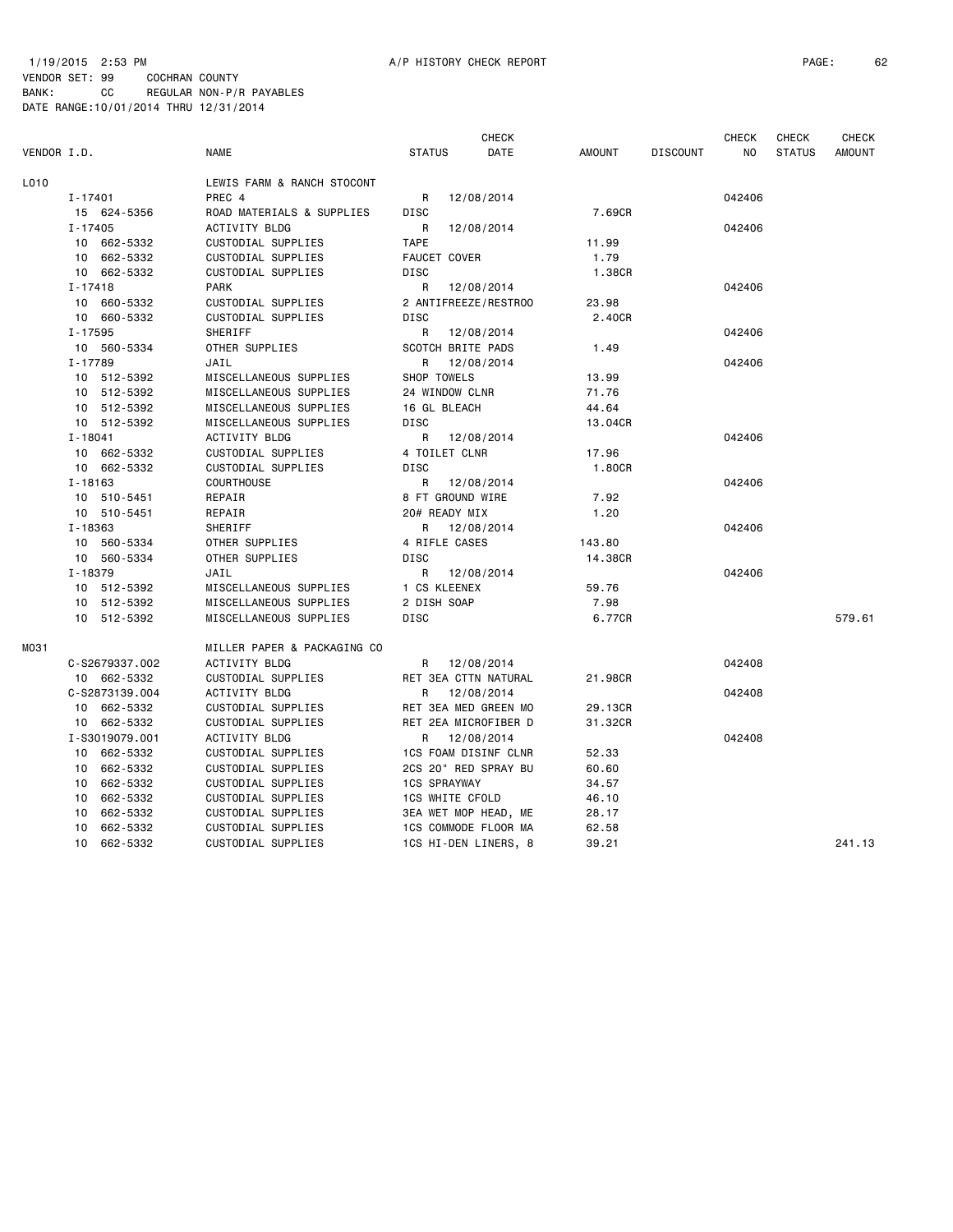1/19/2015 2:53 PM A/P HISTORY CHECK REPORT PAGE: 63 VENDOR SET: 99 COCHRAN COUNTY BANK: CC REGULAR NON-P/R PAYABLES DATE RANGE:10/01/2014 THRU 12/31/2014

|             |                      |                               |                       | <b>CHECK</b> |               |                 | <b>CHECK</b> | CHECK         | <b>CHECK</b>  |
|-------------|----------------------|-------------------------------|-----------------------|--------------|---------------|-----------------|--------------|---------------|---------------|
| VENDOR I.D. |                      | <b>NAME</b>                   | <b>STATUS</b>         | DATE         | <b>AMOUNT</b> | <b>DISCOUNT</b> | NO.          | <b>STATUS</b> | <b>AMOUNT</b> |
| M299        |                      | MORTON SELF STORAGE           |                       |              |               |                 |              |               |               |
|             | I-198                | SHERIFF                       | R                     | 12/08/2014   |               |                 | 042409       |               |               |
|             | 10 560-5499          | MISCELLANEOUS                 | STORAGE DEC 2014      |              | 50.00         |                 |              |               | 50.00         |
| N082        |                      | <b>NETDATA</b>                |                       |              |               |                 |              |               |               |
|             | I-NOV2014            | JUSTICE OF PEACE              | R 12/08/2014          |              |               |                 | 042410       |               |               |
|             | 10 455-5499          | MISCELLANEOUS                 | iTICKET NOV14         |              | 6.00          |                 |              |               | 6.00          |
| R099        |                      | CYNDIA LEA GUAJARDO dba       |                       |              |               |                 |              |               |               |
|             | I-109242             | <b>PARK</b>                   | R 12/08/2014          |              |               |                 | 042411       |               |               |
|             | 10 660-5454          | TIRES                         | 23x1050.10 FLAT/SP    |              | 10.00         |                 |              |               |               |
|             | 10 660-5454          | TIRES                         | 4 SHOTS               |              | 11.00         |                 |              |               |               |
|             | I-109285             | SHERIFF                       | R 12/08/2014          |              |               |                 | 042411       |               |               |
|             | 10 560-5454          | TIRES                         | TDF/#111              |              | 3,00          |                 |              |               |               |
|             | 10 560-5454          | TIRES                         | TIRE CHG/17"          |              | 13.00         |                 |              |               |               |
|             | I-109327             | PREC 4                        | R 12/08/2014          |              |               |                 | 042411       |               |               |
|             | 15 624-5454          | TIRES                         | 14.00x24 FLAT/SP      |              | 65.00         |                 |              |               | 102.00        |
| S071        |                      | SCRIPT OFFICE PRODUCTS, INC.  |                       |              |               |                 |              |               |               |
|             | I-46903              | SHERIFF                       | R 12/08/2014          |              |               |                 | 042412       |               |               |
|             | 10 560-5310          | OFFICE SUPPLIES               | NOTARY STAMP          |              | 21.54         |                 |              |               |               |
|             | $I - 46905$          | TAX A/C                       | R                     | 12/08/2014   |               |                 | 042412       |               |               |
|             | 10 499-5310          | OFFICE SUPPLIES               | 1BX COPY PAPER        |              | 39.50         |                 |              |               |               |
|             | 10 499-5310          | OFFICE SUPPLIES               | <b>3BX STAPLES</b>    |              | 11.85         |                 |              |               |               |
|             | 10 499-5310          | OFFICE SUPPLIES               | <b>1EA INK ROLLER</b> |              | 4.95          |                 |              |               |               |
|             | 10 499-5310          | OFFICE SUPPLIES               | 2EA CALC RIBBON, BK/  |              | 7.90          |                 |              |               |               |
|             | $I - 46906$          | JUSTICE OF PEACE              | R 12/08/2014          |              |               |                 | 042412       |               |               |
|             | 10 455-5310          | OFFICE SUPPLIES               | PRINTER/BROTHER #CL2  |              | 228.95        |                 |              |               | 314.69        |
| S210        |                      | SHAMBURGER AUTO & FARM SUPPLY |                       |              |               |                 |              |               |               |
|             | I-326831             | PREC <sub>2</sub>             | R                     | 12/08/2014   |               |                 | 042413       |               |               |
|             | 15 622-5356          | ROAD MATERIALS & SUPPLIES     | 2 DRY GRAPHITE        |              | 16.98         |                 |              |               | 16.98         |
| S222        |                      | SOUTH PLAINS COMMUNICATIONS   |                       |              |               |                 |              |               |               |
|             | I-0106164-IN         | <b>SHERIFF</b>                | R                     | 12/08/2014   |               |                 | 042414       |               |               |
|             | 10 560-5451          | MACHINERY-NON-OFFICE REPAIR   | BATTERY KNB-41NC      |              | 136.50        |                 |              |               | 136.50        |
| S242        |                      | SAM'S CLUB                    |                       |              |               |                 |              |               |               |
|             | $I - 1719$ $12/4/14$ | SHERIFF                       | R                     | 12/08/2014   |               |                 | 042415       |               |               |
|             | 10 560-5334          | OTHER SUPPLIES                | NIKON L830            |              | 179.88        |                 |              |               |               |
|             | 560-5334<br>10       | OTHER SUPPLIES                | NIKON D3300           |              | 649.00        |                 |              |               |               |
|             | 10 560-5334          | OTHER SUPPLIES                | 2YR ACDNT POLICY      |              | 74.88         |                 |              |               | 903.76        |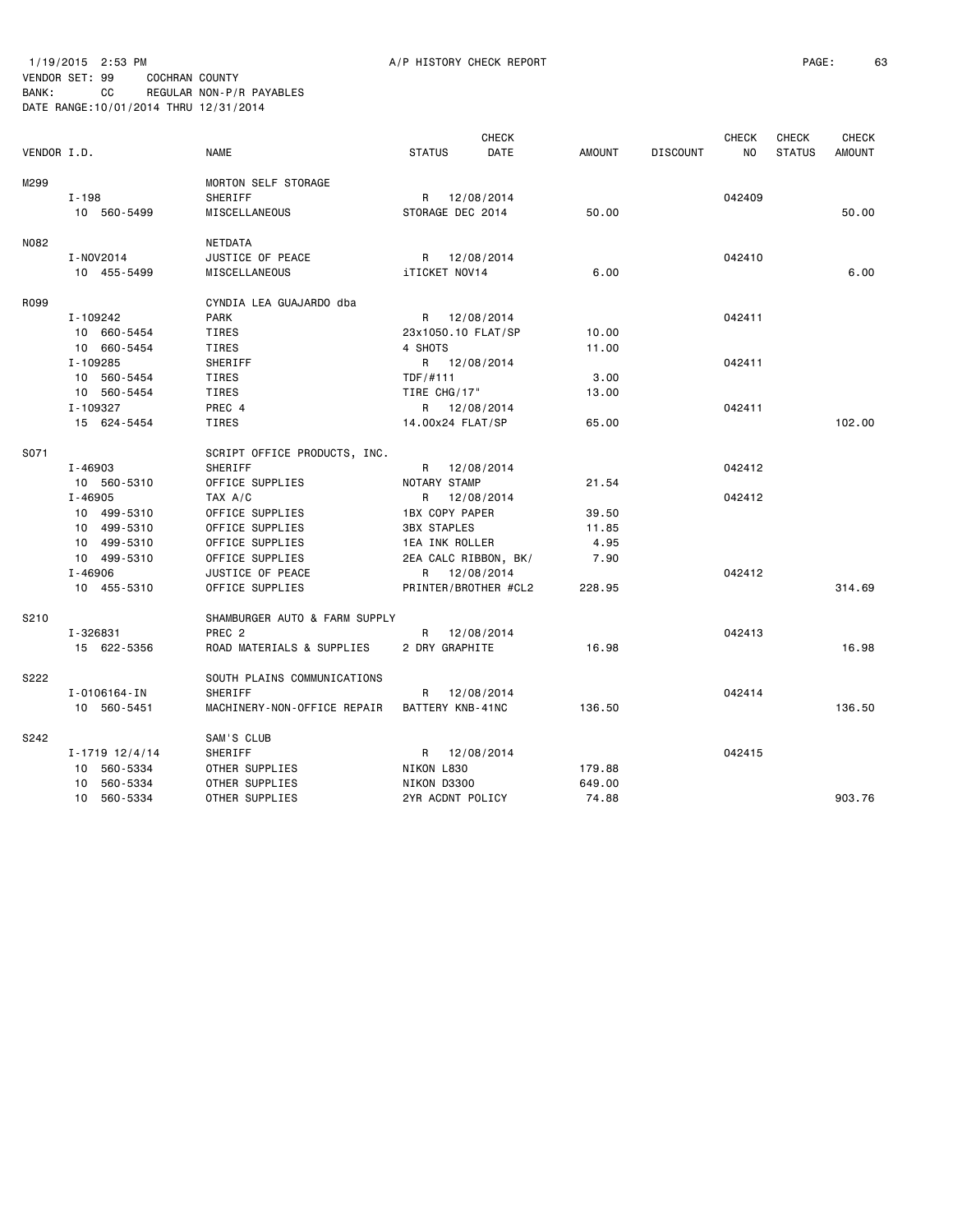1/19/2015 2:53 PM A/P HISTORY CHECK REPORT PAGE: 64 VENDOR SET: 99 COCHRAN COUNTY

|                  |                     |                                                    |                         | <b>CHECK</b> |               |                 | <b>CHECK</b>   | <b>CHECK</b>  | <b>CHECK</b>  |
|------------------|---------------------|----------------------------------------------------|-------------------------|--------------|---------------|-----------------|----------------|---------------|---------------|
| VENDOR I.D.      |                     | <b>NAME</b>                                        | <b>STATUS</b>           | DATE         | <b>AMOUNT</b> | <b>DISCOUNT</b> | N <sub>0</sub> | <b>STATUS</b> | <b>AMOUNT</b> |
| S316             |                     | <b>BRYANT SEARS</b>                                |                         |              |               |                 |                |               |               |
|                  | I-ROSETTA 11/19/14  | JUVENILE PROBATION                                 | R 12/08/2014            |              |               |                 | 042416         |               |               |
|                  | 17 573-5310         | OFFICE SUPPLIES                                    | ROSETTA STONE/SPAN      |              | 249.00        |                 |                |               |               |
|                  | 17 573-5310         | OFFICE SUPPLIES                                    | R/B SALES TAX           |              | 15.56         |                 |                |               | 264.56        |
| S331             |                     | STANDARD COFFEE SERVICE                            |                         |              |               |                 |                |               |               |
|                  | I-143226579011      | NON-DEPT'L                                         | R 12/08/2014            |              |               |                 | 042417         |               |               |
|                  | 10 409-5300         | COUNTY-WIDE SUPPLIES                               | 4 BX AAA REG            |              | 151.96        |                 |                |               |               |
|                  | 10 409-5300         | COUNTY-WIDE SUPPLIES                               | 1 BX TEA BAGS           |              | 27.71         |                 |                |               |               |
|                  | 10 409-5300         | COUNTY-WIDE SUPPLIES                               | 8 BX FR VAN CRMR        |              | 60.80         |                 |                |               |               |
|                  | 10 409-5300         | COUNTY-WIDE SUPPLIES                               | 4 BX CRMR               |              | 31.96         |                 |                |               |               |
|                  | 10 409-5300         | COUNTY-WIDE SUPPLIES                               | 2 BX COCOA W/MM         |              | 37.82         |                 |                |               |               |
|                  | 10 409-5300         | COUNTY-WIDE SUPPLIES                               | <b>ENERGY SURCHG</b>    |              | 3.01          |                 |                |               | 313.26        |
| S411             |                     | CHRIS STRAFACE, LBSW, LPC                          |                         |              |               |                 |                |               |               |
|                  | I-MILEAGE NOV14     | JUVENILE PROBATION                                 | R 12/08/2014            |              |               |                 | 042418         |               |               |
|                  | 17 573-5413.002     | Mental Health External Contrac2 ROUND TRIPS @ 52 M |                         |              | 52.00         |                 |                |               |               |
|                  | I-NOV 2014          | JUVENILE PROBATION                                 | R                       | 12/08/2014   |               |                 | 042418         |               |               |
|                  | 17 573-5413.002     | Mental Health External Contrac2 COUNSELING SESSION |                         |              | 150.00        |                 |                |               | 202.00        |
| S416             |                     | SOS WASTE DISPOSAL, INC                            |                         |              |               |                 |                |               |               |
|                  | I-2495              | PREC 3/PREC 4                                      | R 12/08/2014            |              |               |                 | 042419         |               |               |
|                  | 15 623-5440         | UTILITIES                                          | DEC DUMPSTER SVC        |              | 53.25         |                 |                |               |               |
|                  | 15 624-5440         | UTILITIES                                          | <b>DEC DUMPSTER SVC</b> |              | 53.25         |                 |                |               | 106.50        |
| T148             |                     | TASCOSA OFFICE MACHINES INC                        |                         |              |               |                 |                |               |               |
|                  | I-9DT122            | <b>SHERIFF</b>                                     | R 12/08/2014            |              |               |                 | 042420         |               |               |
|                  | 10 560-5411         | MAINTENANCE CONTRACTS                              | COPIER MAINT 11/1-12    |              | 75.90         |                 |                |               |               |
|                  | I-9DT149            | CLERK                                              | R                       | 12/08/2014   |               |                 | 042420         |               |               |
|                  | 10 403-5411         | MAINTENANCE CONTRACTS                              | 3046 COPIES 10/12-11    |              | 39.60         |                 |                |               | 115.50        |
| T <sub>199</sub> |                     | TRUE AUTOMATION, INC                               |                         |              |               |                 |                |               |               |
|                  | I-MN00004897        | TAX A/C                                            | R 12/08/2014            |              |               |                 | 042421         |               |               |
|                  | 10 499-5411         | MAINTENANCE CONTRACTS                              | ONLINE HOSTING 1ST Q    |              | 6,123.00      |                 |                |               | 6,123.00      |
| U003             |                     | UNIVERSITY OF TEXAS AT AUSTIN                      |                         |              |               |                 |                |               |               |
|                  | I-NEW COMM'R/MORIN  | COMMISSIONERS COURT                                | R 12/08/2014            |              |               |                 | 042422         |               |               |
|                  | 15 610-5427         | COMM-CONTINUING EDUCATION                          | REG/NEW COMM'R SCH/R    |              | 395.00        |                 |                |               |               |
|                  | I-NEW COMMR/HEFLIN  | COMMISSIONERS COURT                                | R                       | 12/08/2014   |               |                 | 042422         |               |               |
|                  | 15 610-5427         | COMM-CONTINUING EDUCATION                          | REG/LBJ NEW COMM'R S    |              | 395.00        |                 |                |               |               |
|                  | I-NEW JUDGE/P HENRY | COMMISSIONERS COURT                                | R                       | 12/08/2014   |               |                 | 042422         |               |               |
|                  | 15 610-5428         | CO. JUDGE-CONTINUING EDUCATIONREG/LBJ NEW JUDGE SC |                         |              | 395.00        |                 |                |               | 1,185.00      |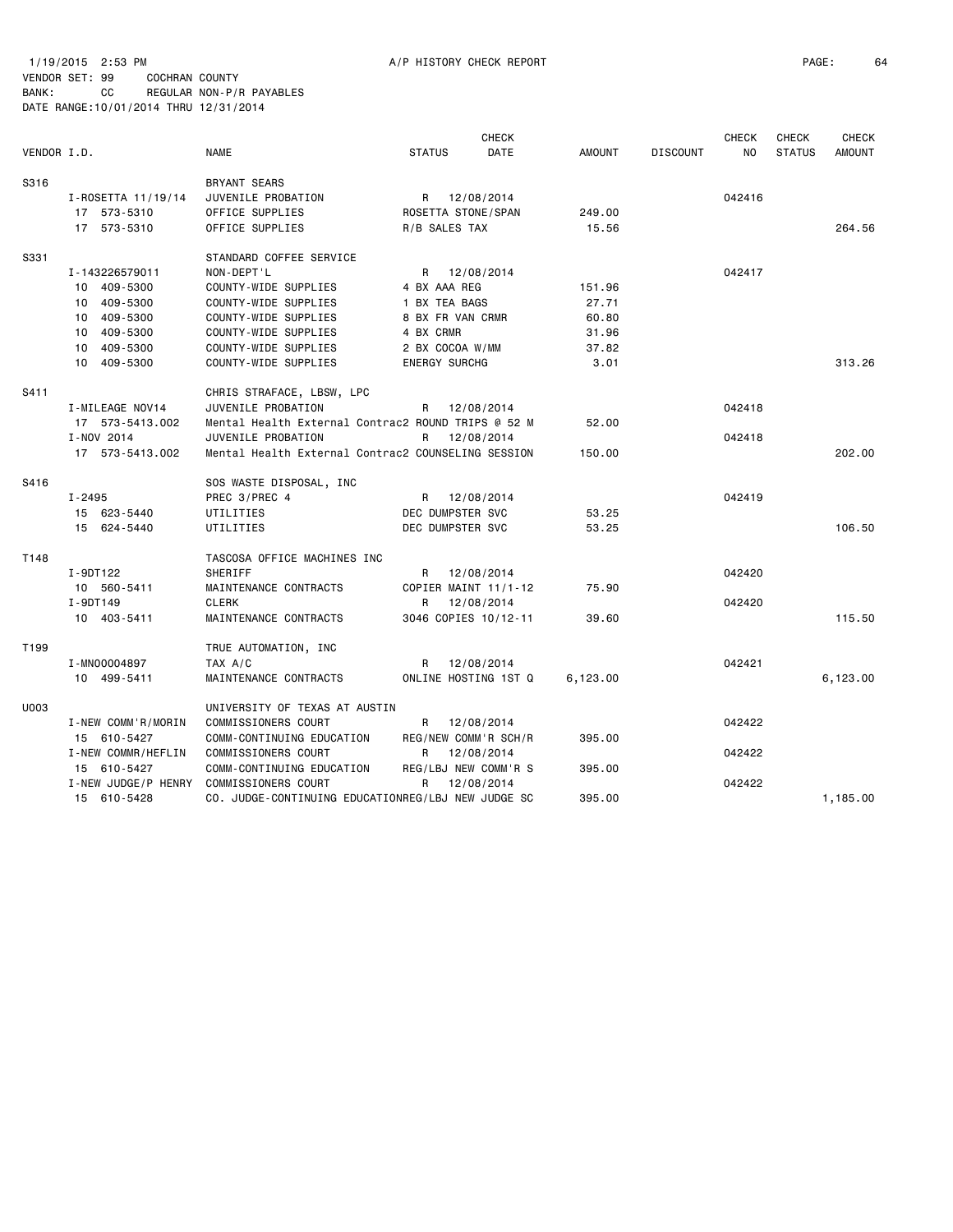## 1/19/2015 2:53 PM **A/P HISTORY CHECK REPORT A** and the contract of the contract of the contract of the contract of the contract of the contract of the contract of the contract of the contract of the contract of the contr

|             |                                |                              |                          | <b>CHECK</b> |               |                 | <b>CHECK</b> | <b>CHECK</b>  | <b>CHECK</b>  |
|-------------|--------------------------------|------------------------------|--------------------------|--------------|---------------|-----------------|--------------|---------------|---------------|
| VENDOR I.D. |                                | <b>NAME</b>                  | <b>STATUS</b>            | DATE         | <b>AMOUNT</b> | <b>DISCOUNT</b> | NO           | <b>STATUS</b> | <b>AMOUNT</b> |
| U036        |                                | UNIFIRST HOLDINGS, INC.      |                          |              |               |                 |              |               |               |
|             | I-831 2115395                  | JAIL/SHERIFF                 | R                        | 12/08/2014   |               |                 | 042423       |               |               |
|             | 10 512-5205                    | UNIFORMS                     | UNIFORM SVC 12/1/14      |              | 17.22         |                 |              |               |               |
|             | 560-5205<br>10                 | UNIFORMS                     | UNIFORM SVC 12/1/14      |              | 58.84         |                 |              |               |               |
|             | 560-5205<br>10                 | UNIFORMS                     | DEFE CHG                 |              | 3.00          |                 |              |               | 79.06         |
| WO10        |                                | WEST TEXAS GAS INC           |                          |              |               |                 |              |               |               |
|             | I-004036001501 12/14 PARK/SHOP |                              | R.                       | 12/08/2014   |               |                 | 042424       |               |               |
|             | 10 660-5440                    | UTILITIES & IRRIGATION       | GAS SVC 10/13-11/11/     |              | 10.00         |                 |              |               |               |
|             | I-004049022001 12/14 PREC 3    |                              | R                        | 12/08/2014   |               |                 | 042424       |               |               |
|             | 15 623-5440                    | UTILITIES                    | 1.9 MCF $10/13 - 11/11/$ |              | 25.71         |                 |              |               | 35.71         |
| W055        |                                | WINDSTREAM COMMUNICATIONS SW |                          |              |               |                 |              |               |               |
|             | I-266-0638 DEC14               | <b>MUSEUM</b>                | R.                       | 12/08/2014   |               |                 | 042425       |               |               |
|             | 10 652-5420                    | TELECOMMUNICATIONS           | BASIC LOCAL SVC          |              | 49.90         |                 |              |               |               |
|             | 10 652-5420                    | TELECOMMUNICATIONS           | OPTIONAL SVC             |              | 3.00          |                 |              |               |               |
|             | 10 652-5420                    | TELECOMMUNICATIONS           | LONG DISTANCE SVC        |              | 5.90          |                 |              |               |               |
|             | I-266-5051 DEC14               | LIBRARY                      | R.                       | 12/08/2014   |               |                 | 042425       |               |               |
|             | 10 650-5420                    | TELECOMMUNICATIONS           | BASIC LOCAL SVC/2 LI     |              | 107.18        |                 |              |               |               |
|             | 10 650-5420                    | TELECOMMUNICATIONS           | HI-SPEED INTERNET        |              | 49.99         |                 |              |               |               |
|             | 10 650-5420                    | TELECOMMUNICATIONS           | LONG DISTANCE SVC        |              | 0.55          |                 |              |               |               |
|             | I-266-5074 DEC14               | ADULT PROBATION              | R                        | 12/08/2014   |               |                 | 042425       |               |               |
|             | 10 570-5420                    | TELECOMMUNICATIONS           | BASIC LOCAL SVC          |              | 48.11         |                 |              |               |               |
|             | 10 570-5420                    | TELECOMMUNICATIONS           | OPTIONAL SVC             |              | 11.97         |                 |              |               |               |
|             | 10 570-5420                    | TELECOMMUNICATIONS           | LONG DISTANCE SVC        |              | 0.14          |                 |              |               |               |
|             | I-266-5161 DEC14               | TREASURER                    | R                        | 12/08/2014   |               |                 | 042425       |               |               |
|             | 10 497-5420                    | TELECOMMUNICATIONS           | BASIC LOCAL SVC          |              | 48.11         |                 |              |               |               |
|             | 10 497-5420                    | TELECOMMUNICATIONS           | LONG DISTANCE SVC        |              | 0.11          |                 |              |               |               |
|             | I-266-5171 DEC14               | TAX A/C                      | R                        | 12/08/2014   |               |                 | 042425       |               |               |
|             | 10 499-5420                    | TELECOMMUNICATIONS           | BASIC LOCAL SVC/3 LI     |              | 150.64        |                 |              |               |               |
|             | 10 499-5420                    | TELECOMMUNICATIONS           | HI-SPEED INTERNET        |              | 59.99         |                 |              |               |               |
|             | 10 499-5420                    | TELECOMMUNICATIONS           | OPTIONAL SVC             |              | 27.45         |                 |              |               |               |
|             | 10 499-5420                    | TELECOMMUNICATIONS           | LONG DISTANCE SVC        |              | 11.81         |                 |              |               |               |
|             | I-266-5181 DEC14               | <b>ELECTIONS</b>             | R                        | 12/08/2014   |               |                 | 042425       |               |               |
|             | 10 490-5420                    | TELECOMMUNICATIONS           | BASIC LOCAL SVC          |              | 48.58         |                 |              |               |               |
|             | 10 490-5420                    | TELECOMMUNICATIONS           | OPTIONAL SVC             |              | 3.00          |                 |              |               |               |
|             | 10 490-5420                    | TELECOMMUNICATIONS           | LONG DISTANCE SVC        |              | 6.23          |                 |              |               |               |
|             | I-266-5211 DEC14               | SHERIFF                      | R                        | 12/08/2014   |               |                 | 042425       |               |               |
|             | 10 560-5420                    | TELECOMMUNICATIONS           | BASIC LOCAL SVC/3 LI     |              | 165.61        |                 |              |               |               |
|             | 10 560-5420                    | TELECOMMUNICATIONS           | LONG DISTANCE SVC        |              | 1.48          |                 |              |               |               |
|             | I-266-5215 DEC14               | <b>EXTENSION SVC</b>         | R                        | 12/08/2014   |               |                 | 042425       |               |               |
|             | 10 665-5420                    | TELECOMMUNICATIONS           | BASIC LOCAL SVC/3 LI     |              | 164.97        |                 |              |               |               |
|             | 10 665-5420                    | TELECOMMUNICATIONS           | HI-SPEED INTERNET        |              | 39.99         |                 |              |               |               |
|             | 10 665-5420                    | TELECOMMUNICATIONS           | LONG DISTANCE SVC        |              | 0.83          |                 |              |               |               |
|             | I-266-5302 DEC14               | JUSTICE OF PEACE             | R                        | 12/08/2014   |               |                 | 042425       |               |               |
|             | 10 455-5420                    | TELECOMMUNICATIONS           | BASIC LOCAL SVC          |              | 48.11         |                 |              |               |               |
|             | 10 455-5420                    | TELECOMMUNICATIONS           | LONG DISTANCE SVC        |              | 1.18          |                 |              |               |               |
|             | I-266-5411 DEC14               | JUVENILE PROBATION           | R                        | 12/08/2014   |               |                 | 042425       |               |               |
|             |                                |                              |                          |              |               |                 |              |               |               |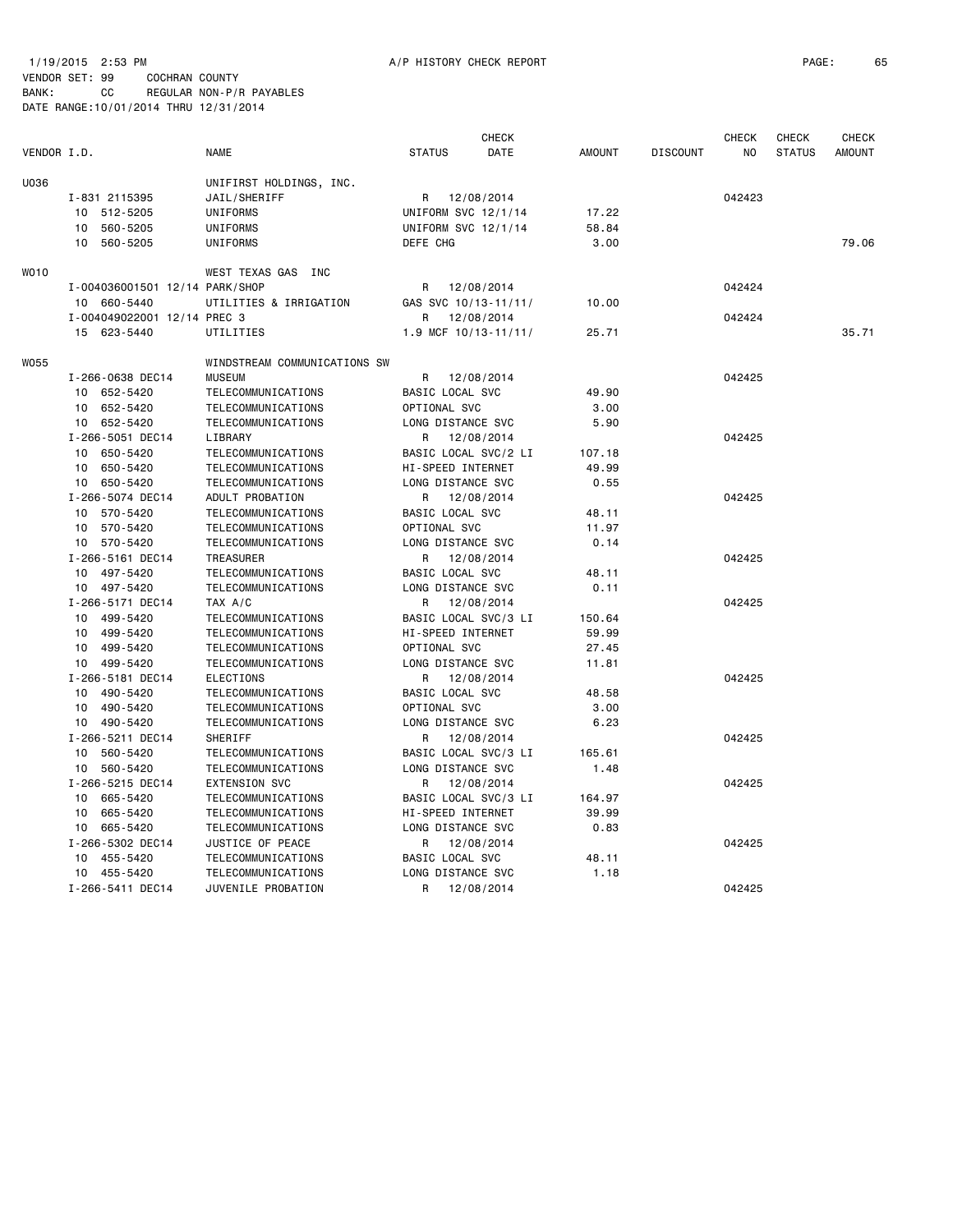|             |                  |                            |                          | <b>CHECK</b> |               |                 | <b>CHECK</b> | CHECK         | <b>CHECK</b>  |
|-------------|------------------|----------------------------|--------------------------|--------------|---------------|-----------------|--------------|---------------|---------------|
| VENDOR I.D. |                  | NAME                       | <b>STATUS</b>            | DATE         | <b>AMOUNT</b> | <b>DISCOUNT</b> | ΝO           | <b>STATUS</b> | <b>AMOUNT</b> |
| W055        |                  | WINDSTREAM COMMUNICATICONT |                          |              |               |                 |              |               |               |
|             | I-266-5411 DEC14 | JUVENILE PROBATION         | R                        | 12/08/2014   |               |                 | 042425       |               |               |
|             | 17 573-5420      | TELECOMMUNICATIONS         | BASIC LOCAL SVC          |              | 48.11         |                 |              |               |               |
|             | 17 573-5420      | TELECOMMUNICATIONS         | LONG DISTANCE SVC        |              | 5.40          |                 |              |               |               |
|             | I-266-5412 DEC14 | DISTRICT COURT             | R                        | 12/08/2014   |               |                 | 042425       |               |               |
|             | 10 435-5420      | TELECOMMUNICATIONS         | BASIC LOCAL SVC/2 LI     |              | 112.13        |                 |              |               |               |
|             | 435-5420<br>10   | TELECOMMUNICATIONS         | HI-SPEED INTERNET        |              | 109.98        |                 |              |               |               |
|             | 10 435-5420      | TELECOMMUNICATIONS         | LONG DISTANCE SVC        |              | 0.12          |                 |              |               |               |
|             | I-266-5450 DEC14 | <b>CLERK</b>               | R                        | 12/08/2014   |               |                 | 042425       |               |               |
|             | 10 403-5420      | TELECOMMUNICATIONS         | BASIC LOCAL SVC/3 LI     |              | 165.74        |                 |              |               |               |
|             | 10 403-5420      | TELECOMMUNICATIONS         | OPTIONAL SVC             |              | 3.00          |                 |              |               |               |
|             | 10 403-5420      | TELECOMMUNICATIONS         | LONG DISTANCE SVC        |              | 7.13          |                 |              |               |               |
|             | I-266-5508 DEC14 |                            |                          |              |               |                 | 042425       |               |               |
|             |                  | CO JUDGE/COMM'R CT         | R                        | 12/08/2014   |               |                 |              |               |               |
|             | 15 610-5420      | TELECOMMUNICATIONS         | BASIC LOCAL SVC/2 LI     |              | 115.89        |                 |              |               |               |
|             | 15 610-5420      | TELECOMMUNICATIONS         | LONG DISTANCE SVC        |              | 1.50          |                 |              |               |               |
|             | I-266-5700 DEC14 | SHERIFF                    | R                        | 12/08/2014   |               |                 | 042425       |               |               |
|             | 10 560-5420      | TELECOMMUNICATIONS         | BASIC LOCAL SVC          |              | 57.98         |                 |              |               |               |
|             | 10 560-5420      | TELECOMMUNICATIONS         | LONG DISTANCE SVC        |              | 3.73          |                 |              |               |               |
|             | I-266-5822 DEC14 | AUDITOR/NON-DEPT'L         | R                        | 12/08/2014   |               |                 | 042425       |               |               |
|             | 10 495-5420      | TELECOMMUNICATIONS         | BASIC LOCAL SVC 266-     |              | 49.84         |                 |              |               |               |
|             | 10 495-5420      | TELECOMMUNICATIONS         | <b>BUS BROADBAND</b>     |              | 24.99         |                 |              |               |               |
|             | 10 495-5420      | TELECOMMUNICATIONS         | LONG DISTANCE SVC        |              | 1.01          |                 |              |               |               |
|             | 10 409-5420      | TELECOMMUNICATIONS         | FAX LINE 266-5629        |              | 49.85         |                 |              |               |               |
|             | 10 409-5420      | TELECOMMUNICATIONS         | <b>HI-SPEED INTERNET</b> |              | 144.99        |                 |              |               |               |
|             | 10 409-5420      | TELECOMMUNICATIONS         | FAX LONG DISTANCE        |              | 0.73          |                 |              |               |               |
|             | I-266-8661 DEC14 | <b>ATTORNEY</b>            | R                        | 12/08/2014   |               |                 | 042425       |               |               |
|             | 10 475-5420      | TELECOMMUNICATIONS         | BASIC LOCAL SVC/2 LI     |              | 111.26        |                 |              |               |               |
|             | 10 475-5420      | TELECOMMUNICATIONS         | HI-SPEED INTERNET        |              | 59.99         |                 |              |               |               |
|             | 10 475-5420      | TELECOMMUNICATIONS         | LONG DISTANCE SVC        |              | 0.12          |                 |              |               |               |
|             | I-266-8888 DEC14 | SHERIFF                    | R                        | 12/08/2014   |               |                 | 042425       |               |               |
|             | 10 560-5420      | TELECOMMUNICATIONS         | FAX LINE & CRIME CON     |              | 45.46         |                 |              |               |               |
|             | 10<br>560-5420   | TELECOMMUNICATIONS         | LONG DISTANCE SVC        |              | 0.48          |                 |              |               | 2,174.26      |
| WO70        |                  | R D WALLACE OIL CO INC     |                          |              |               |                 |              |               |               |
|             | I-12520010 12/14 | CEMETERY                   | R                        | 12/08/2014   |               |                 | 042427       |               |               |
|             | 10 516-5330      | FUEL & OIL                 | 26GL REG ETH             |              | 66.72         |                 |              |               |               |
|             | I-12520021 12/14 | PREC 3                     | R                        | 12/08/2014   |               |                 | 042427       |               |               |
|             | 15 623-5451      | REPAIRS                    | <b>1EA FARM HOSE</b>     |              | 27.85         |                 |              |               |               |
|             | 15 623-5330      | FUEL AND OIL               | 168.8GL REG ETH 11/2     |              | 458.46        |                 |              |               |               |
|             | I-12520030 12/14 | PREC 1                     | R                        | 12/08/2014   |               |                 | 042427       |               |               |
|             | 15 621-5356      | ROAD MATERIALS & SUPPLIES  | 4EA GEAR OIL 80W90       |              | 15.00         |                 |              |               |               |
|             | I-12520041 12/14 | PREC 4                     | R                        | 12/08/2014   |               |                 | 042427       |               |               |
|             | 15 624-5330      | FUEL AND OIL               | 24GL REG ETH 11/5/14     |              | 65.18         |                 |              |               |               |
|             | 15 624-5330      | FUEL AND OIL               | 22.6GL REG ETH 11/13     |              | 61.38         |                 |              |               |               |
|             | 15 624-5330      | FUEL AND OIL               | 21GL REG ETH 11/20/1     |              | 53.89         |                 |              |               |               |
|             | 15<br>624-5451   | REPAIRS                    | 3/8" HEATER VALVE        |              | 25.61         |                 |              |               |               |
|             | 624-5451<br>15   | REPAIRS                    | $3/8x3/8$ FHU            |              | 1.95          |                 |              |               |               |
|             |                  |                            |                          |              | 1.98          |                 |              |               |               |
|             | 15 624-5451      | REPAIRS                    | $3/8x1/2$ MHU            |              |               |                 |              |               |               |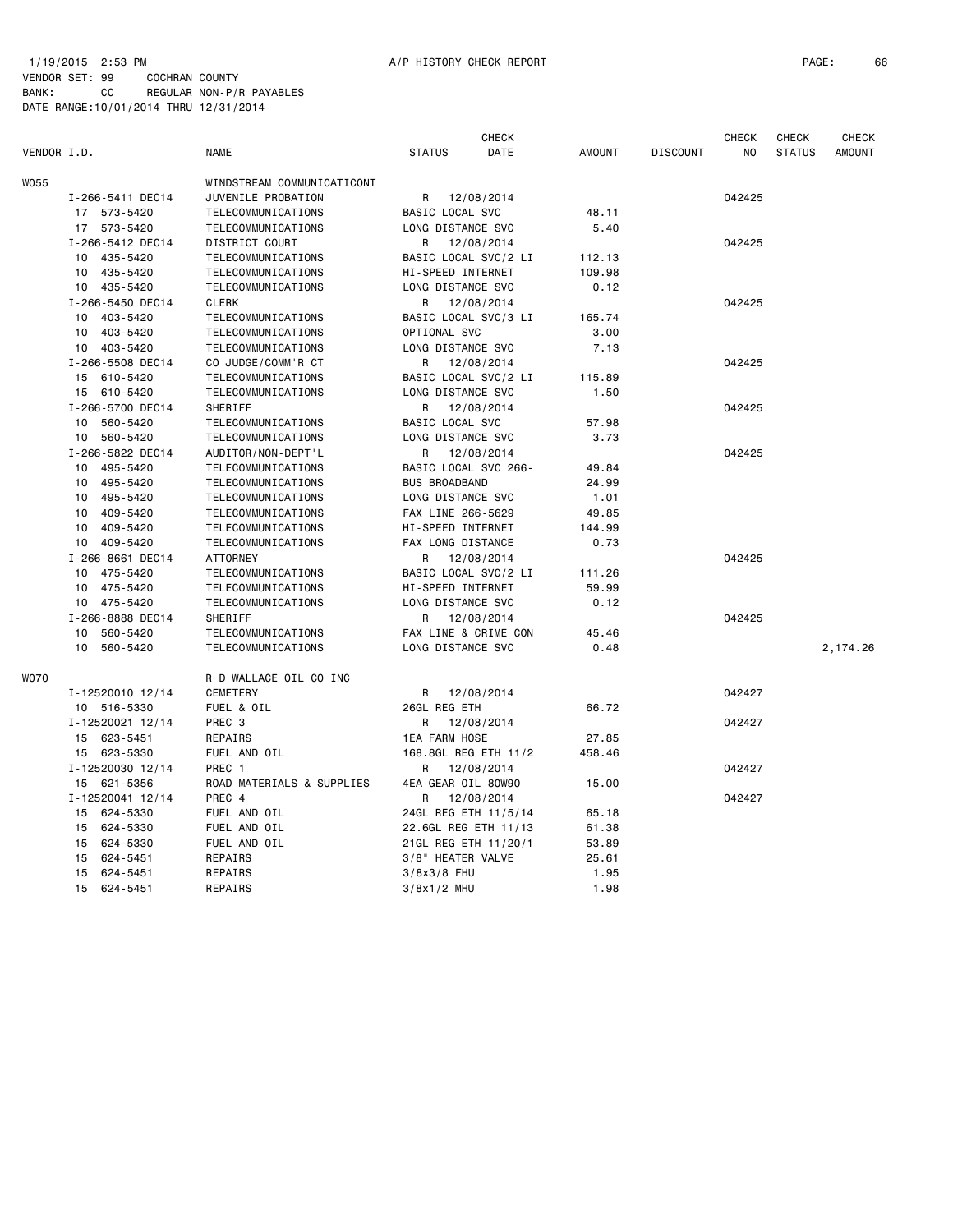#### 1/19/2015 2:53 PM A/P HISTORY CHECK REPORT PAGE: 67 VENDOR SET: 99 COCHRAN COUNTY BANK: CC REGULAR NON-P/R PAYABLES DATE RANGE:10/01/2014 THRU 12/31/2014

| VENDOR I.D.      |        |                     | <b>NAME</b>                           | <b>STATUS</b>     | <b>CHECK</b><br>DATE  | <b>AMOUNT</b> | <b>DISCOUNT</b> | <b>CHECK</b><br>NO | CHECK<br><b>STATUS</b> | <b>CHECK</b><br><b>AMOUNT</b> |
|------------------|--------|---------------------|---------------------------------------|-------------------|-----------------------|---------------|-----------------|--------------------|------------------------|-------------------------------|
|                  |        | I-12520043 12/14    | SHERIFF                               |                   | R 12/08/2014          |               |                 | 042427             |                        |                               |
|                  |        | 10 560-5330         | FUEL AND OIL                          |                   | 64GL REG ETH/#133     | 170.89        |                 |                    |                        | 948.91                        |
| W092             |        |                     | WTG FUELS, INC                        |                   |                       |               |                 |                    |                        |                               |
|                  |        | I-15006-03496 12/14 | SHERIFF                               |                   | R 12/08/2014          |               |                 | 042428             |                        |                               |
|                  |        | 10 560-5330         | FUEL AND OIL                          |                   | 20.01GL UNL/#111      | 56.15         |                 |                    |                        |                               |
|                  |        | 10 560-5330         | FUEL AND OIL                          |                   | 138.08GL UNL/#107     | 366.14        |                 |                    |                        |                               |
|                  |        | 10 560-5330         | FUEL AND OIL                          | 13.5GL UNL/#133   |                       | 37.88         |                 |                    |                        |                               |
|                  |        | 10 560-5330         | FUEL AND OIL                          | 12GL UNL/#137     |                       | 34.87         |                 |                    |                        |                               |
|                  |        | 10 560-5330         | FUEL AND OIL                          |                   | 34.57GL UNL/#135      | 94.02         |                 |                    |                        |                               |
|                  |        | 10 560-5330         | FUEL AND OIL                          |                   | 143.1GL UNL/#136      | 406.12        |                 |                    |                        | 995.18                        |
| W115             |        |                     | RAYMOND D WEBER, SHERIFF              |                   |                       |               |                 |                    |                        |                               |
|                  |        | $I - 12/03/14$      | JAIL                                  | R                 | 12/08/2014            |               |                 | 042429             |                        |                               |
|                  |        | 10 512-5333         | FOOD-PRISONERS                        |                   | GAL MILK, ALLSUP'S 11 | 4.19          |                 |                    |                        |                               |
|                  |        | 10 512-5333         | FOOD-PRISONERS                        |                   | GAL MILK, ALLSUP'S 11 | 4.19          |                 |                    |                        | 8.38                          |
| W <sub>164</sub> |        |                     | <b>WARREN CAT</b>                     |                   |                       |               |                 |                    |                        |                               |
|                  |        | I-PS020284348       | PREC 3                                | R                 | 12/08/2014            |               |                 | 042430             |                        |                               |
|                  |        | 15 623-5451         | REPAIRS                               | 24 GL 15W40 DEO   |                       | 414.24        |                 |                    |                        |                               |
|                  |        | 15 623-5451         | REPAIRS                               |                   | MIRROR AS/140M2 #084  | 88.27         |                 |                    |                        |                               |
|                  |        | I-PS020284604       | PREC <sub>2</sub>                     |                   | R 12/08/2014          |               |                 | 042430             |                        |                               |
|                  |        | 15 622-5451         | REPAIRS                               |                   | 2 OIL FILTERS/#1789   | 33.02         |                 |                    |                        |                               |
|                  |        | 15 622-5451         | REPAIRS                               | 2 FUEL FILTERS    |                       | 55.56         |                 |                    |                        | 591.09                        |
| W <sub>193</sub> |        |                     | WESTWARD AUTOMOTIVE REPAIR LLC        |                   |                       |               |                 |                    |                        |                               |
|                  | I-3316 |                     | PREC <sub>3</sub>                     | R                 | 12/08/2014            |               |                 | 042431             |                        |                               |
|                  |        | 15 623-5451         | REPAIRS                               |                   | RPL FR RTRS, PSGR HUB | 210.00        |                 |                    |                        |                               |
|                  |        | 15 623-5451         | REPAIRS                               | 2 ROTORS          |                       | 166.92        |                 |                    |                        |                               |
|                  |        | 15 623-5451         | REPAIRS                               | BRAKE PAD SET     |                       | 62.69         |                 |                    |                        |                               |
|                  |        | 15 623-5451         | REPAIRS                               |                   | WHEEL HUB BEARING     | 340.66        |                 |                    |                        |                               |
|                  |        | 15 623-5451         | REPAIRS                               | <b>BRAKE CLNR</b> |                       | 4.80          |                 |                    |                        |                               |
|                  |        | 15 623-5451         | REPAIRS                               | 8 LUG BOLTS       |                       | 28.40         |                 |                    |                        | 813.47                        |
| X001             |        |                     | <b>XCEL ENERGY</b>                    |                   |                       |               |                 |                    |                        |                               |
|                  |        |                     | I-54-1324315-7 12/14 ALMOST ALL DEPTS | R                 | 12/08/2014            |               |                 | 042432             |                        |                               |
|                  |        | 30 518-5440         | UTILITIES                             |                   | 300210167 RUNWAY LIG  | 90.18         |                 |                    |                        |                               |
|                  |        | 10 510-5440         | UTILITIES                             |                   | 300240736 COURTHOUSE  | 1,527.75      |                 |                    |                        |                               |
|                  |        | 10 660-5440         | UTILITIES & IRRIGATION                |                   | 300265059 SOFTBALL P  | 12.67         |                 |                    |                        |                               |
|                  |        | 10 580-5440         | UTILITIES [TOWER]                     | 300282806 TOWER   |                       | 72.99         |                 |                    |                        |                               |
|                  |        | 15 621-5440         | UTILITIES                             |                   | 300294119 PREC 1 SHO  | 79.30         |                 |                    |                        |                               |
|                  |        | 10 650-5440         | UTILITIES                             |                   | 300338546 LIBRARY     | 115.68        |                 |                    |                        |                               |
|                  |        | 10 652-5440         | UTILITIES                             |                   | 300342232 MUSEUM      | 15.20         |                 |                    |                        |                               |
|                  |        | 10 662-5440         | UTILITIES                             |                   | 300390484 ACTIVITY B  | 531.26        |                 |                    |                        |                               |

UTILITIES & IRRIGATION 300410370 PARK 78.32

10 662-5440 UTILITIES 300390484 ACTIVITY B<br>10 660-5440 UTILITIES & IRRIGATION 300410370 PARK<br>10 660-5440 UTILITIES & IRRIGATION 300457515 PARK/SHOP

 10 660-5440 UTILITIES & IRRIGATION 300457515 PARK/SHOP 33.73 10 516-5440 UTILITIES 300555198 CEMETERY 64.42 10 660-5440 UTILITIES & IRRIGATION 300587052 SHOWBARN 24.47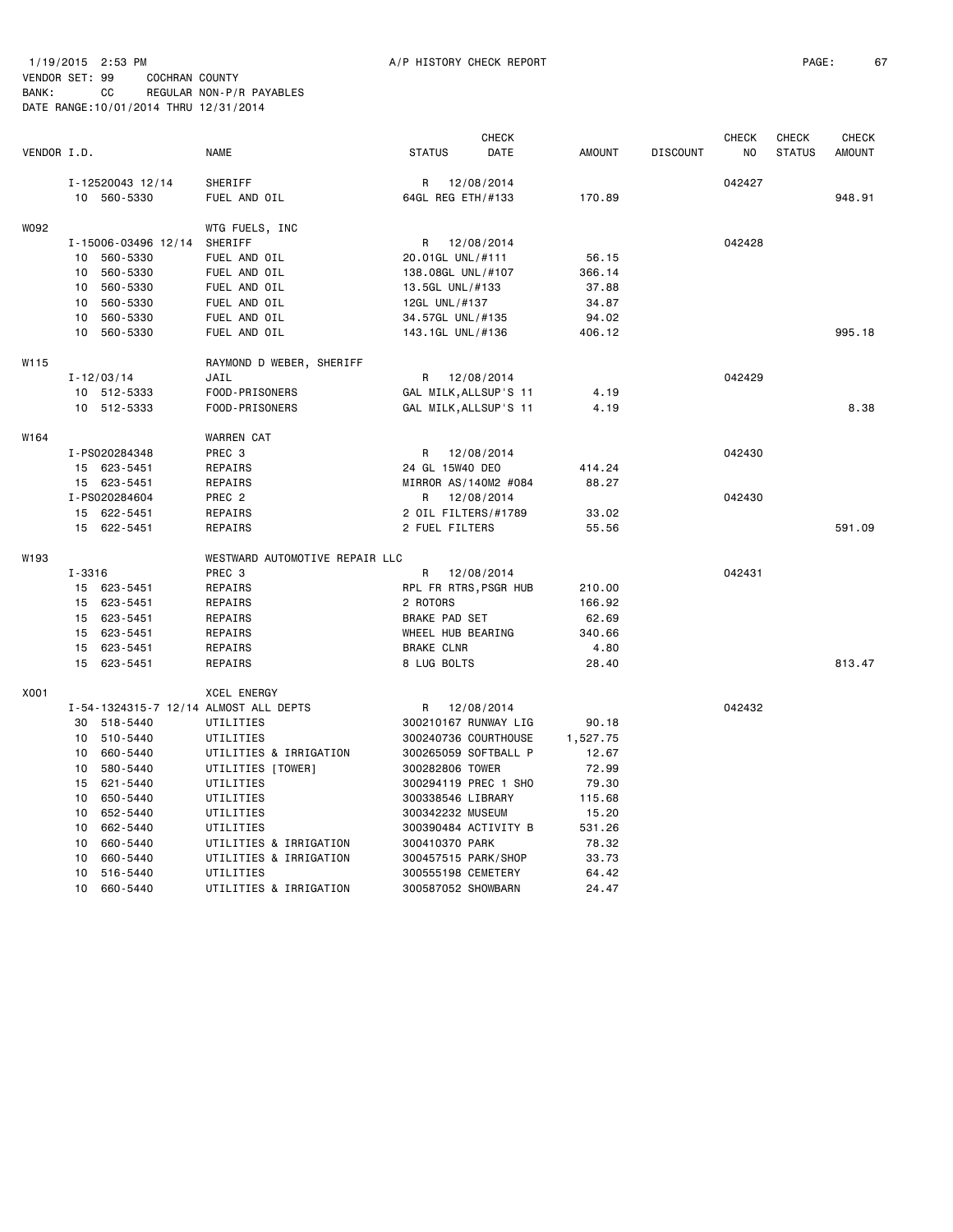|             |                                       |                            |                         | <b>CHECK</b> |               |                 | <b>CHECK</b> | <b>CHECK</b>  | <b>CHECK</b>  |
|-------------|---------------------------------------|----------------------------|-------------------------|--------------|---------------|-----------------|--------------|---------------|---------------|
| VENDOR I.D. |                                       | <b>NAME</b>                | <b>STATUS</b>           | DATE         | <b>AMOUNT</b> | <b>DISCOUNT</b> | NO.          | <b>STATUS</b> | <b>AMOUNT</b> |
| X001        |                                       | <b>XCEL ENERGY</b><br>CONT |                         |              |               |                 |              |               |               |
|             | I-54-1324315-7 12/14 ALMOST ALL DEPTS |                            | R                       | 12/08/2014   |               |                 | 042432       |               |               |
|             | 10<br>660-5440                        | UTILITIES & IRRIGATION     | 300587753 RODEO GROU    |              | 33.77         |                 |              |               |               |
|             | 409-5440<br>10                        | UTILITIES                  | 300588989 ANNEX         |              | 34.12         |                 |              |               |               |
|             | 10<br>516-5440                        | UTILITIES                  | 300603417 CEMETERY      |              | 17.99         |                 |              |               |               |
|             | 10 516-5440                           | UTILITIES                  | 300637038 CEMETERY S    |              | 93.65         |                 |              |               | 2,825.50      |
| Z113        |                                       | FABIAN ZAPATA              |                         |              |               |                 |              |               |               |
|             | I-DW#16120                            | <b>ACTIVITY BLDG</b>       | R                       | 12/08/2014   |               |                 | 042433       |               |               |
|             | 10 000-4370.101                       | RENT-ACTIVITY BUILDING     | REF DEP FOR 11/22/14    |              | 150.00        |                 |              |               | 150.00        |
|             |                                       |                            |                         |              |               |                 |              |               |               |
| A178        |                                       | AMAZON                     |                         |              |               |                 |              |               |               |
|             | C-102479988241                        | LIBRARY                    | R                       | 12/30/2014   |               |                 | 042467       |               |               |
|             | 10 650-5590                           | <b>BOOKS</b>               | RET I'LL GIVE YOU TH    |              | 14.35CR       |                 |              |               |               |
|             | I-096582824356                        | LIBRARY                    | R                       | 12/30/2014   |               |                 | 042467       |               |               |
|             | 10 650-5590                           | <b>BOOKS</b>               | BLOOD NINJA III:THE     |              | 7.96          |                 |              |               |               |
|             | I-096589551036                        | LIBRARY                    | R                       | 12/30/2014   |               |                 | 042467       |               |               |
|             | 10 650-5590                           | <b>BOOKS</b>               | THE NIGHT CIRCUS        |              | 10.21         |                 |              |               |               |
|             | 650-5590<br>10                        | <b>BOOKS</b>               | CLANS (ZOM-B)           |              | 11.52         |                 |              |               |               |
|             | 650-5590<br>10                        | <b>BOOKS</b>               | ZOM-B:FAMILY            |              | 12.34         |                 |              |               |               |
|             | 650-5590<br>10                        | <b>BOOKS</b>               | STOLEN (HEART OF DRE    |              | 14.07         |                 |              |               |               |
|             | 10<br>650-5590                        | <b>BOOKS</b>               | MONUMENT 14             |              | 8.80          |                 |              |               |               |
|             | I-102474557028                        | LIBRARY                    | R 12/30/2014            |              |               |                 | 042467       |               |               |
|             | 650-5590<br>10                        | <b>BOOKS</b>               | THE TRUTH ABOUT FORE    |              | 9.63          |                 |              |               |               |
|             | 650-5590<br>10                        | <b>BOOKS</b>               | THE SKY IS EVERYWHER    |              | 5.35          |                 |              |               |               |
|             | 10<br>650-5590                        | <b>BOOKS</b>               | COUNTING BY 7S          |              | 8.89          |                 |              |               |               |
|             | 650-5590<br>10                        | <b>BOOKS</b>               | NIGHTMARES              |              | 8.49          |                 |              |               |               |
|             | 10<br>650-5590                        | <b>BOOKS</b>               | MORTAL HEART (HIS FAI   |              | 14.66         |                 |              |               |               |
|             | 650-5590<br>10                        | <b>BOOKS</b>               | THE LIGHTNING THIEF     |              | 7.19          |                 |              |               |               |
|             | 650-5590<br>10                        | <b>BOOKS</b>               | I'LL GIVE YOU THE SU    |              | 14.35         |                 |              |               |               |
|             | 650-5590<br>10                        | <b>BOOKS</b>               | HEIDI HECKELBECK AND    |              | 4.49          |                 |              |               |               |
|             | 650-5590<br>10                        | <b>BOOKS</b>               | THE RETRIBUTION OF M    |              | 11.88         |                 |              |               |               |
|             | 10<br>650-5590                        | <b>BOOKS</b>               | HEIDI HECKELBECK GET    |              | 5.39          |                 |              |               |               |
|             | 650-5590<br>10                        | <b>BOOKS</b>               | THE LIFE WE BURY        |              | 12.14         |                 |              |               |               |
|             | I-102475790098                        | LIBRARY                    | R                       | 12/30/2014   |               |                 | 042467       |               |               |
|             | 10 650-5590                           | <b>BOOKS</b>               | FLESH & BLOOD: A SCA    |              | 16.80         |                 |              |               |               |
|             | 650-5590<br>10                        | <b>BOOKS</b>               | US: A NOVEL             |              | 16.19         |                 |              |               |               |
|             | 10<br>650-5590                        | <b>BOOKS</b>               | <b>GREENGLASS HOUSE</b> |              | 11.37         |                 |              |               |               |
|             | 650-5590<br>10                        | <b>BOOKS</b>               | <b>BATS IN THE BAND</b> |              | 13.62         |                 |              |               |               |
|             | 10<br>650-5590                        | <b>BOOKS</b>               | I SURVIVED THE ATTAC    |              | 13.04         |                 |              |               |               |
|             | 650-5590<br>10                        | <b>BOOKS</b>               | DIARY OF A WIMPY KID    |              | 7.86          |                 |              |               |               |
|             | 10 650-5590                           | <b>BOOKS</b>               | REVIVAL: A NOVEL        |              | 17.04         |                 |              |               |               |
|             | I-225310599937                        | LIBRARY                    | R                       | 12/30/2014   |               |                 | 042467       |               |               |
|             | 10 650-5310                           | OFFICE SUPPLIES            | 2015 CALENDAR           |              | 4.74          |                 |              |               |               |
|             | I-243147711666                        | LIBRARY                    | R                       | 12/30/2014   |               |                 | 042467       |               |               |
|             | 650-5310<br>10                        | OFFICE SUPPLIES            | 8" ON 9in RIGID MARQ    |              | 288.99        |                 |              |               |               |
|             | 10 650-5310                           | OFFICE SUPPLIES            | SHIPPING                |              | 61.50         |                 |              |               |               |
|             | I-275027526841                        | LIBRARY                    | R                       | 12/30/2014   |               |                 | 042467       |               |               |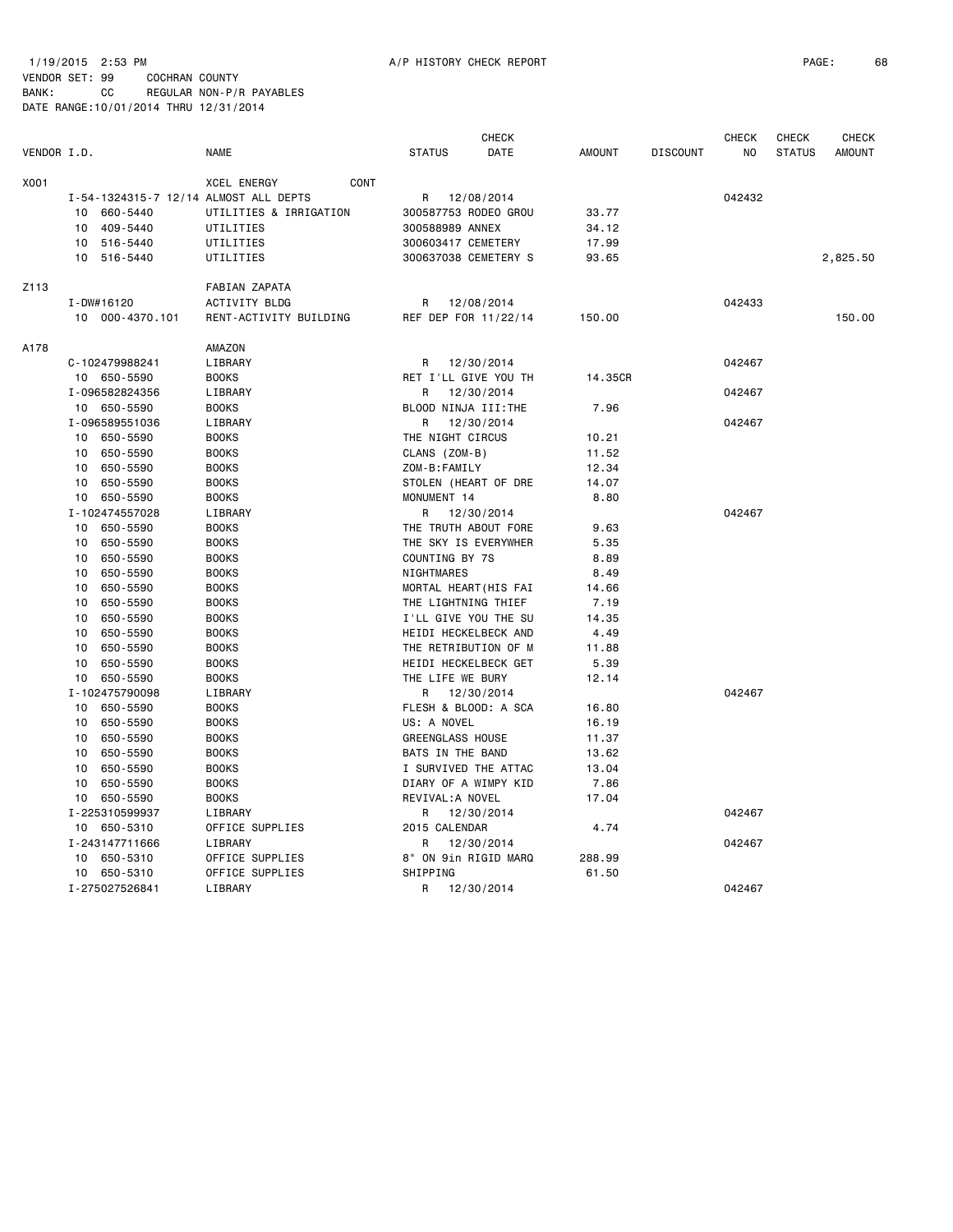1/19/2015 2:53 PM A/P HISTORY CHECK REPORT PAGE: 69 VENDOR SET: 99 COCHRAN COUNTY BANK: CC REGULAR NON-P/R PAYABLES DATE RANGE:10/01/2014 THRU 12/31/2014

|             |                  |                                                    |                       | <b>CHECK</b> |               |                 | <b>CHECK</b> | CHECK         | <b>CHECK</b>  |
|-------------|------------------|----------------------------------------------------|-----------------------|--------------|---------------|-----------------|--------------|---------------|---------------|
| VENDOR I.D. |                  | <b>NAME</b>                                        | <b>STATUS</b>         | DATE         | <b>AMOUNT</b> | <b>DISCOUNT</b> | NO           | <b>STATUS</b> | <b>AMOUNT</b> |
| A178        |                  | CONT<br>AMAZON                                     |                       |              |               |                 |              |               |               |
|             | I-275027526841   | LIBRARY                                            | R 12/30/2014          |              |               |                 | 042467       |               |               |
|             | 10 650-5310      | OFFICE SUPPLIES                                    | FLEXIBLE BUBBLER HEA  |              | 32.00         |                 |              |               |               |
|             | I-276613177457   | LIBRARY                                            | R                     | 12/30/2014   |               |                 | 042467       |               |               |
|             | 10 650-5590      | <b>BOOKS</b>                                       | CAPTIVATED BY YOU     |              | 10.14         |                 |              |               |               |
|             | 10 650-5590      | <b>BOOKS</b>                                       | DAISY DAWSON IS ON H  |              | 5.33          |                 |              |               |               |
|             | 10 650-5590      | <b>BOOKS</b>                                       | DAISY DAWSON AT THE   |              | 5.39          |                 |              |               |               |
|             | I-276617407350   | LIBRARY                                            | R 12/30/2014          |              |               |                 | 042467       |               |               |
|             | 650-5590<br>10   | <b>BOOKS</b>                                       | AN OTIS CHRISTMAS     |              | 13.49         |                 |              |               |               |
|             | 10 650-5590      | <b>BOOKS</b>                                       | THE ANIMALS' SANTA    |              | 10.79         |                 |              |               |               |
|             | 10 650-5590      | <b>BOOKS</b>                                       | EDGE OF ETERNITY: BK  |              | 21.60         |                 |              |               |               |
|             | 10 650-5590      | <b>BOOKS</b>                                       | LLAMA LLAMA HOLIDAY   |              | 14.07         |                 |              |               |               |
|             | 10 650-5590      | <b>BOOKS</b>                                       | MAKE IT STICK: THE SC |              | 20.93         |                 |              |               |               |
|             | 10 650-5590      | <b>BOOKS</b>                                       | THE CHRISTMAS PARTY   |              | 11.69         |                 |              |               |               |
|             | 650-5590<br>10   | <b>BOOKS</b>                                       | SKIPPYJON JONES SNOW  |              | 10.86         |                 |              |               |               |
|             | 10 650-5590      | <b>BOOKS</b>                                       | THE CINDERELLA MURDE  |              | 18.69         |                 |              |               | 779.14        |
| A235        |                  | R&D DANIEL, INC dba                                |                       |              |               |                 |              |               |               |
|             | $I - 4619$       | <b>COURTHOUSE</b>                                  | R 12/30/2014          |              |               |                 | 042468       |               |               |
|             | 10 510-5451      | REPAIR                                             | CK CHILLER, ADD CHEM  |              |               |                 |              |               |               |
|             | 10 510-5451      | REPAIR                                             | 5GL TYLON             |              | 271.05        |                 |              |               | 271.05        |
| A239        |                  | CINDY ACEVEDO                                      |                       |              |               |                 |              |               |               |
|             | I-DW#161493      | ACTIVITY BLDG                                      | R 12/30/2014          |              |               |                 | 042469       |               |               |
|             | 10 000-4370.101  | RENT-ACTIVITY BUILDING                             | REF DEP FOR 12/13/14  |              | 150.00        |                 |              |               | 150.00        |
| A255        |                  | AT&T EXECUTIVE EDUCATION                           |                       |              |               |                 |              |               |               |
|             | I-LODGING-HEFLIN | COMMISSIONERS COURT                                | R                     | 12/30/2014   |               |                 | 042470       |               |               |
|             | 15 610-5427      | COMM-CONTINUING EDUCATION                          | LODGING, B HEFLIN 1/1 |              | 696.00        |                 |              |               |               |
|             | 15 610-5427      | COMM-CONTINUING EDUCATION                          | LODGING TAX 15%, AUS  |              | 104.40        |                 |              |               | 800.40        |
| A255        |                  | AT&T EXECUTIVE EDUCATION                           |                       |              |               |                 |              |               |               |
|             | I-LODGING-HENRY  | COMMISSIONERS COURT                                | R                     | 12/30/2014   |               |                 | 042471       |               |               |
|             | 15 610-5428      | CO. JUDGE-CONTINUING EDUCATIONLODGING/P HENRY 1/12 |                       |              | 696.00        |                 |              |               |               |
|             | 15 610-5428      | CO. JUDGE-CONTINUING EDUCATIONLODGING TAX 15%, AUS |                       |              | 104.40        |                 |              |               | 800.40        |
| A255        |                  | AT&T EXECUTIVE EDUCATION                           |                       |              |               |                 |              |               |               |
|             | I-LODGING-MORIN  | COMMISSIONERS COURT                                | R 12/30/2014          |              |               |                 | 042472       |               |               |
|             | 15 610-5427      | COMM-CONTINUING EDUCATION                          | LODGING/R MORIN 1/12  |              | 696.00        |                 |              |               |               |
|             | 15 610-5427      | COMM-CONTINUING EDUCATION                          | LODGING TAX 15%, AUS  |              | 104.40        |                 |              |               | 800.40        |
| B026        |                  | BLEDSOE WATER SUPPLY CORP                          |                       |              |               |                 |              |               |               |
|             | $I - 3004$ 12/14 | PREC <sub>3</sub>                                  | R                     | 12/30/2014   |               |                 | 042473       |               |               |
|             | 15 623-5440      | UTILITIES                                          | WATER BILL DATED 12/  |              | 20.10         |                 |              |               | 20.10         |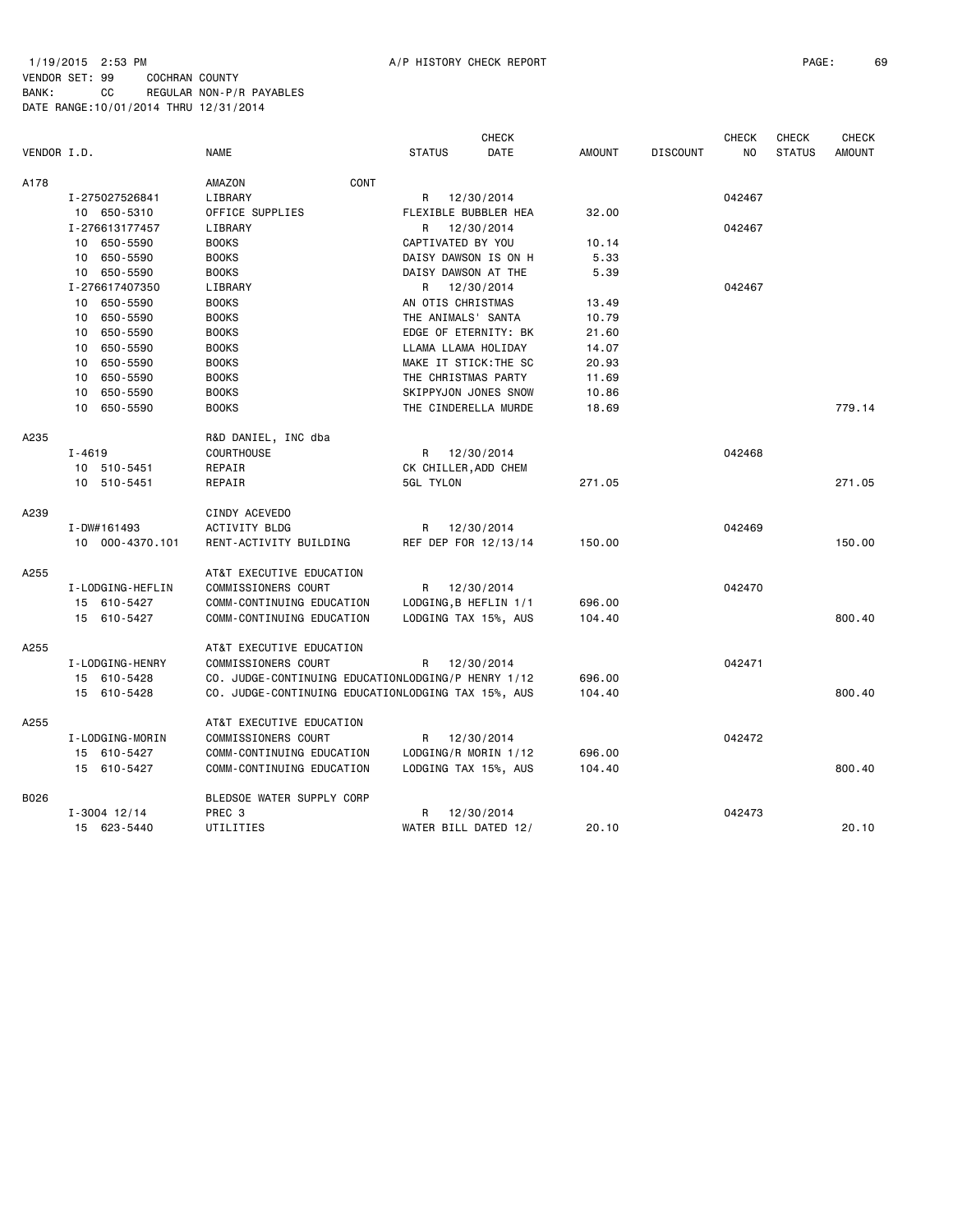|                  |                     |                                                   |                      | <b>CHECK</b>         |               |                 | <b>CHECK</b> | <b>CHECK</b>  | <b>CHECK</b>  |
|------------------|---------------------|---------------------------------------------------|----------------------|----------------------|---------------|-----------------|--------------|---------------|---------------|
| VENDOR I.D.      |                     | <b>NAME</b>                                       | <b>STATUS</b>        | <b>DATE</b>          | <b>AMOUNT</b> | <b>DISCOUNT</b> | NO.          | <b>STATUS</b> | <b>AMOUNT</b> |
| C015             |                     | COCHRAN COUNTY SENIOR                             |                      |                      |               |                 |              |               |               |
|                  | I-DEC '14 INSTLMT   | SENIOR CITIZENS                                   | R 12/30/2014         |                      |               |                 | 042474       |               |               |
|                  | 10 663-5418         | SENIOR CITIZENS CONTRACT                          | DEC 2014             |                      | 6,250.00      |                 |              |               | 6,250.00      |
| C064             |                     | CITY OF MORTON F D                                |                      |                      |               |                 |              |               |               |
|                  | I-NOV 2014          | PUBLIC SAFETY*OTHER                               | R 12/30/2014         |                      |               |                 | 042475       |               |               |
|                  | 10 580-5414         | FIRE PROTECTION CONTRACTS                         | 3mi Wof214on1169 WRE |                      | 350.00        |                 |              |               | 350.00        |
| C138             |                     | COUNTY JUDGES EDUCATION F                         |                      |                      |               |                 |              |               |               |
|                  | I-NEW JDG ORIENT 15 | COMMISSIONERS COURT                               | R                    | 12/30/2014           |               |                 | 042476       |               |               |
|                  | 15 610-5428         | CO. JUDGE-CONTINUING EDUCATIONORIENTATION/JAMES P |                      |                      | 250.00        |                 |              |               | 250.00        |
| C165             |                     | CITY OF MORTON                                    |                      |                      |               |                 |              |               |               |
|                  | $I - 11/25/14$      | <b>CEMETERY</b>                                   | R 12/30/2014         |                      |               |                 | 042477       |               |               |
|                  | 10 516-5486         | CONTRACT LABOR-OPEN CLOSE                         | ALEX MARTINEZ 10/25/ |                      | 300.00        |                 |              |               |               |
|                  | 10 516-5486         | CONTRACT LABOR-OPEN CLOSE                         | JAMES W TOMBLIN 11/2 |                      | 300.00        |                 |              |               |               |
|                  | 10 516-5486         | CONTRACT LABOR-OPEN CLOSE                         | CARIZMA RODRIGUEZ 11 |                      | 300.00        |                 |              |               | 900.00        |
| C280             |                     | CLASSEN-BUCK SEMINARS, IN                         |                      |                      |               |                 |              |               |               |
|                  | I-14-121114-01      | <b>SHERIFF</b>                                    | R 12/30/2014         |                      |               |                 | 042478       |               |               |
|                  | 10 560-5427         | CONTINUING EDUCATION                              | CRISIS COMM ONLINE/V |                      | 76.50         |                 |              |               |               |
|                  | 10 560-5427         | CONTINUING EDUCATION                              | ARREST S&S ONLINE/VE |                      | 56.50         |                 |              |               | 133.00        |
| C340             |                     | COUNTY INFORMATION RESOURCE AG                    |                      |                      |               |                 |              |               |               |
|                  | I-S0P003160         | NON-DEPT'L                                        | R                    | 12/30/2014           |               |                 | 042479       |               |               |
|                  | 10 409-5420         | TELECOMMUNICATIONS                                | 17 EMAIL ACCTS/NOV ' |                      | 34.00         |                 |              |               | 34.00         |
| D <sub>153</sub> |                     | <b>SHANNA DEWBRE</b>                              |                      |                      |               |                 |              |               |               |
|                  | I-BVS SCH 12/9/14   | <b>CLERK</b>                                      | R 12/30/2014         |                      |               |                 | 042480       |               |               |
|                  | 10 403-5427         | CONTINUING EDUCATION                              | 3 NITES/AUSTIN       |                      | 417.00        |                 |              |               |               |
|                  | 10 403-5427         | CONTINUING EDUCATION                              | LODGING TAX          |                      | 62.55         |                 |              |               |               |
|                  | 10 403-5427         | CONTINUING EDUCATION                              | MEALS 12/9-12/14     |                      | 54.52         |                 |              |               | 534.07        |
| D <sub>189</sub> |                     | LILLY DURAN                                       |                      |                      |               |                 |              |               |               |
|                  | I-DW#16081          | <b>ACTIVITY BLDG</b>                              | R 12/30/2014         |                      |               |                 | 042481       |               |               |
|                  | 10 000-4370.101     | RENT-ACTIVITY BUILDING                            |                      | REF DEP FOR 11/15/14 | 150.00        |                 |              |               | 150.00        |
| E017             |                     | ELLIS AND SON INC                                 |                      |                      |               |                 |              |               |               |
|                  | I-BRIAN McCASLAND   | <b>JUSTICE OF PEACE</b>                           | R 12/30/2014         |                      |               |                 | 042482       |               |               |
|                  | 10 455-5405         | <b>AUTOPSY</b>                                    | RMV CHG              |                      | 95.00         |                 |              |               |               |
|                  | 10 455-5405         | <b>AUTOPSY</b>                                    | TRNSPRT/LBK 50 MI @  |                      | 87.50         |                 |              |               |               |
|                  | 10 455-5405         | <b>AUTOPSY</b>                                    | LT BODY BAG          |                      | 35.00         |                 |              |               | 217.50        |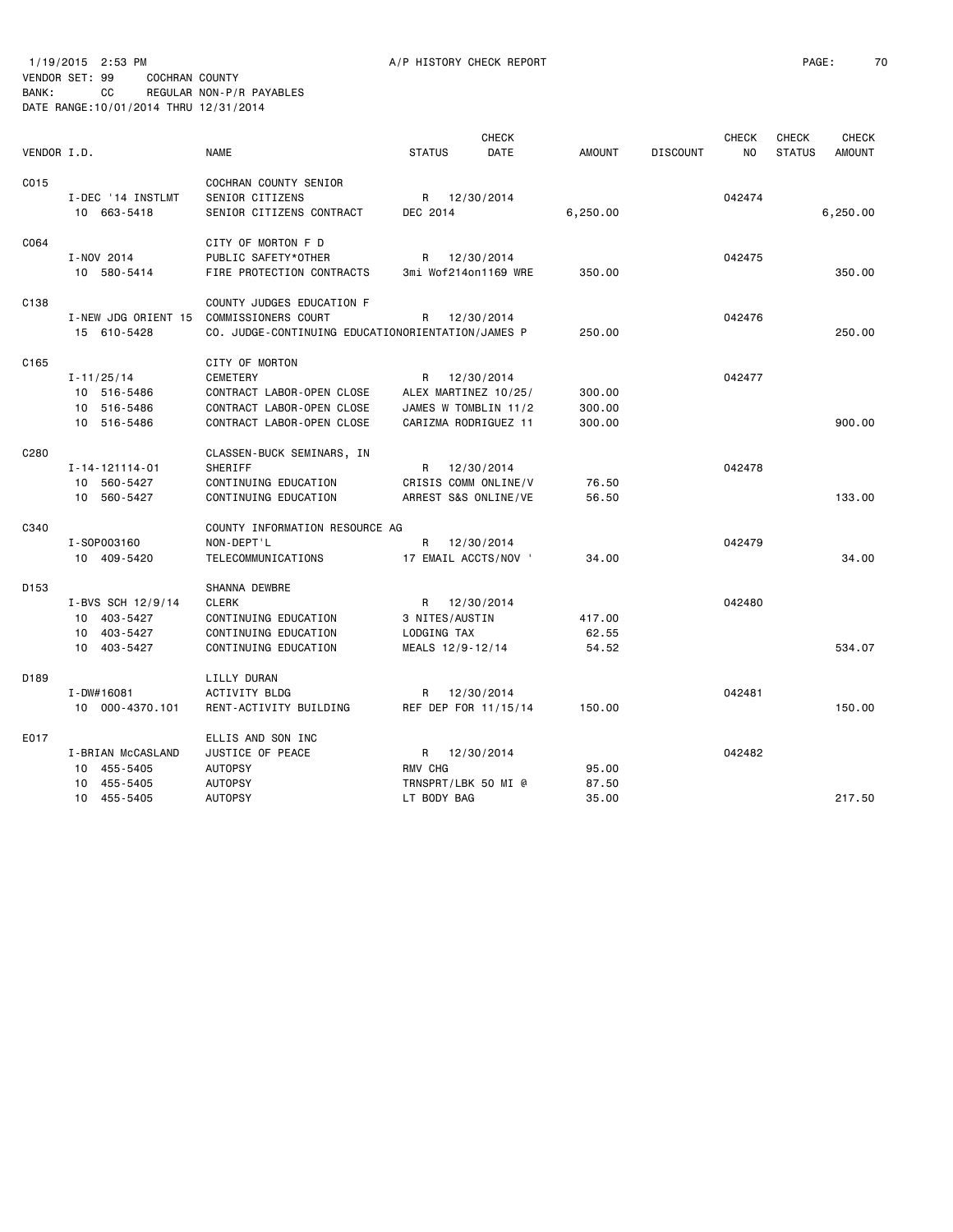1/19/2015 2:53 PM A/P HISTORY CHECK REPORT PAGE: 71 VENDOR SET: 99 COCHRAN COUNTY BANK: CC REGULAR NON-P/R PAYABLES DATE RANGE:10/01/2014 THRU 12/31/2014

|                  |                    |                                             |                        | <b>CHECK</b> |               |                 | <b>CHECK</b> | <b>CHECK</b>  | <b>CHECK</b>  |
|------------------|--------------------|---------------------------------------------|------------------------|--------------|---------------|-----------------|--------------|---------------|---------------|
| VENDOR I.D.      |                    | <b>NAME</b>                                 | <b>STATUS</b>          | DATE         | <b>AMOUNT</b> | <b>DISCOUNT</b> | NO.          | <b>STATUS</b> | <b>AMOUNT</b> |
| F043             |                    | FRIGID FLUID CO.                            |                        |              |               |                 |              |               |               |
|                  | I-217076           | <b>CEMETERY</b>                             | R 12/30/2014           |              |               |                 | 042483       |               |               |
|                  | 10 516-5332        | CUSTODIAL SUPPLIES                          | SINGLE DRP SKIRT, GR   |              | 191.00        |                 |              |               |               |
|                  | 10 516-5332        | CUSTODIAL SUPPLIES                          | FREIGHT                |              | 12.25         |                 |              |               | 203.25        |
| G031             |                    | GRAINGER                                    |                        |              |               |                 |              |               |               |
|                  | I-9610594955       | <b>CEMETERY</b>                             | R 12/30/2014           |              |               |                 | 042484       |               |               |
|                  | 10 516-5332        | CUSTODIAL SUPPLIES                          | WORM SHAPED MOLE BAI   |              | 31.18         |                 |              |               |               |
|                  | I-9613278697       | COURTHOUSE                                  | R                      | 12/30/2014   |               |                 | 042484       |               |               |
|                  | 10 510-5451        | REPAIR                                      | AUTO DRAIN VALVE 1/4   |              | 45.52         |                 |              |               |               |
|                  | 10 510-5451        | REPAIR                                      | AIR REGULATOR, 83CFM   |              | 46.19         |                 |              |               |               |
|                  | 10 510-5451        | REPAIR                                      | PRESSURE GAUGE         |              | 19.52         |                 |              |               | 142.41        |
| G144             |                    | GENE MESSER AUTO GROUP                      |                        |              |               |                 |              |               |               |
|                  | I-33788            | SHERIFF                                     | R                      | 12/30/2014   |               |                 | 042485       |               |               |
|                  | 10 560-5451        | MACHINERY-NON-OFFICE REPAIR                 | RPL W/S, BRACKETS, MOL |              | 240.00        |                 |              |               |               |
|                  | 10 560-5451        | MACHINERY-NON-OFFICE REPAIR                 | DW184GGY GLASS/#133    |              | 270.00        |                 |              |               |               |
|                  | I-542616           | SHERIFF                                     | R 12/30/2014           |              |               |                 | 042485       |               |               |
|                  | 10 560-5451        | MACHINERY-NON-OFFICE REPAIR                 | RPL BAD WIRE/10 CVP    |              | 287.50        |                 |              |               |               |
|                  | 10 560-5451        | MACHINERY-NON-OFFICE REPAIR                 | <b>PARTS</b>           |              | 101.86        |                 |              |               |               |
|                  | 10 560-5451        | MACHINERY-NON-OFFICE REPAIR                 | SHOP CHGS              |              | 41.69         |                 |              |               | 941.05        |
| G249             |                    | GULF COAST TRADES CENTER                    |                        |              |               |                 |              |               |               |
|                  | I-20131413/#819    | JUVENILE PROBATION                          | R                      | 12/30/2014   |               |                 | 042486       |               |               |
|                  | 17 573-5413.003    | Grant C Placements                          | 30 DAYS/POST(N)/#819   |              | 3,090.90      |                 |              |               | 3,090.90      |
| H007             |                    | TERESA HUCKABEE                             |                        |              |               |                 |              |               |               |
|                  | $I - 12/10/14$     | MUSEUM/HISTORICAL COMM                      | R 12/30/2014           |              |               |                 | 042487       |               |               |
|                  | 31 652-5499        | MISCELLANEOUS                               | R/B CHRISTMAS DECOR,   |              | 43.75         |                 |              |               | 43.75         |
| H122             |                    | HOGLAND OFFICE EQUIPMENT                    |                        |              |               |                 |              |               |               |
|                  | I-AR117524         | EXTENSION SVC                               | R 12/30/2014           |              |               |                 | 042488       |               |               |
|                  | 10 665-5451        | REPAIRS                                     | RPR PRINTER/1 HR       |              | 115.00        |                 |              |               | 115.00        |
| H <sub>248</sub> |                    | <b>BRUCE HEFLIN</b>                         |                        |              |               |                 |              |               |               |
|                  | I-MILEAGE 12/16/14 | COMMISSIONERS COURT                         | R                      | 12/30/2014   |               |                 | 042489       |               |               |
|                  | 15 610-5427        | COMM-CONTINUING EDUCATION                   | 92.3mi @ 56c; TAC CL   |              | 51.69         |                 |              |               | 51.69         |
|                  |                    |                                             |                        |              |               |                 |              |               |               |
| H301             | I-120514 #814      | HAYS COUNTY TREASURER<br>JUVENILE PROBATION | R                      |              |               |                 | 042490       |               |               |
|                  | 17 573-5413.003    | Grant C Placements                          | 30 DAYS/POST(S)/#814   | 12/30/2014   | 3,150.00      |                 |              |               | 3,150.00      |
|                  |                    |                                             |                        |              |               |                 |              |               |               |
| I019             | I-PREC 4 12/08/14  | LARRY IVINS<br>PREC 4                       | R                      | 12/30/2014   |               |                 | 042491       |               |               |
|                  | 15 624-5356        | ROAD MATERIALS & SUPPLIES                   | 14 LOADS CALICHE @ \$  |              | 350.00        |                 |              |               | 350.00        |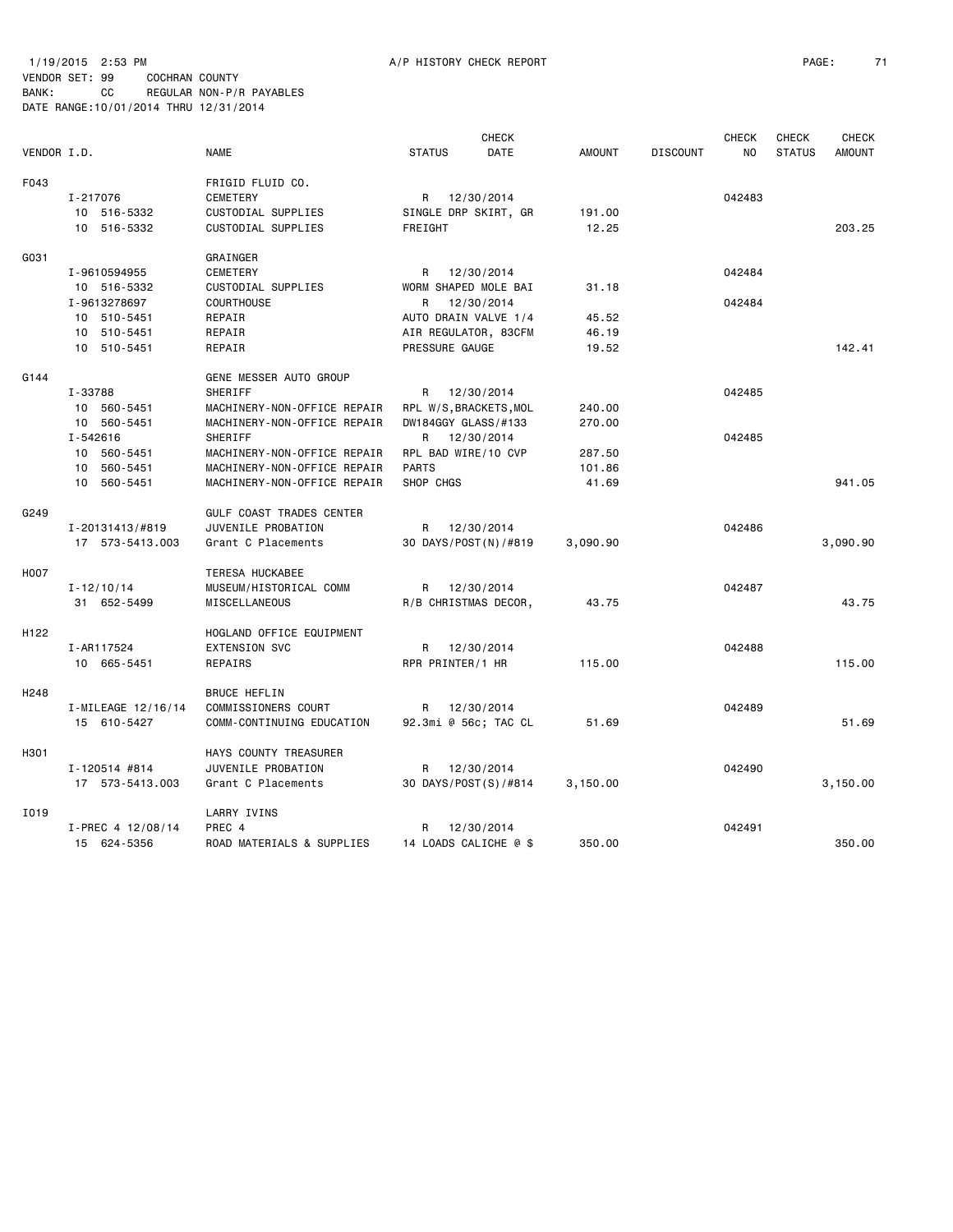|             |                       |                                |                         | <b>CHECK</b> |               |                 | <b>CHECK</b> | <b>CHECK</b>  | <b>CHECK</b>  |
|-------------|-----------------------|--------------------------------|-------------------------|--------------|---------------|-----------------|--------------|---------------|---------------|
| VENDOR I.D. |                       | <b>NAME</b>                    | <b>STATUS</b>           | DATE         | <b>AMOUNT</b> | <b>DISCOUNT</b> | NO           | <b>STATUS</b> | <b>AMOUNT</b> |
| J049        |                       | JUVENILE PROBATION FUND        |                         |              |               |                 |              |               |               |
|             | I-LOCAL MATCH 12/14   | JUVENILE PROBATION             | R                       | 12/30/2014   |               |                 | 042492       |               |               |
|             | 10 571-5472           | LOCAL SUPPORT-JUV BOARD        | LOCAL FUNDS MATCH DE    |              | 7,750.00      |                 |              |               | 7,750.00      |
| J082        |                       | JOHN DEERE FINANCIAL           |                         |              |               |                 |              |               |               |
|             | I-22398               | PREC 4                         | V                       | 12/30/2014   |               |                 | 042493       |               | 37.72         |
| J082        |                       | JOHN DEERE FINANCIAL           |                         |              |               |                 |              |               |               |
|             | M-CHECK               | JOHN DEERE FINANCIAL<br>VOIDED | 12/30/2014<br>V         |              |               |                 | 042493       |               | 37.72CR       |
| K016        |                       | K BARNETT & SONS INC           |                         |              |               |                 |              |               |               |
|             | I-6743 PREC 1         | PREC 1                         | R                       | 12/30/2014   |               |                 | 042494       |               |               |
|             | 621-5356<br>15        | ROAD MATERIALS & SUPPLIES      | 23.61TN HMCL            |              | 2,959.04      |                 |              |               |               |
|             | 15<br>621-5356        | ROAD MATERIALS & SUPPLIES      | CR 2 TONS/WT DISCR      |              | 250.66CR      |                 |              |               | 2,708.38      |
| L010        |                       | LEWIS FARM & RANCH STORE INC   |                         |              |               |                 |              |               |               |
|             | I-18674               | PREC 1                         | R                       | 12/30/2014   |               |                 | 042495       |               |               |
|             | 15 621-5356           | ROAD MATERIALS & SUPPLIES      | <b>TOWELS</b>           |              | 9.99          |                 |              |               |               |
|             | $I - 18826$           | <b>PARK</b>                    | R                       | 12/30/2014   |               |                 | 042495       |               |               |
|             | 10 660-5451           | REPAIR                         | <b>FAUCET</b>           |              | 9.99          |                 |              |               |               |
|             | 10 660-5451           | REPAIR                         | <b>CLEANER</b>          |              | 5.49          |                 |              |               |               |
|             | 10 660-5451           | REPAIR                         | GLUE                    |              | 6.49          |                 |              |               |               |
|             | 10 660-5451           | REPAIR                         | FPL                     |              | 4.79          |                 |              |               |               |
|             | 660-5451<br>10        | REPAIR                         | 3" COLLAR               |              | 2.29          |                 |              |               |               |
|             | 10 660-5451           | REPAIR                         | <b>DISC</b>             |              | 2.91CR        |                 |              |               |               |
|             | $I - 18912$           | <b>CEMETERY</b>                | R                       | 12/30/2014   |               |                 | 042495       |               |               |
|             | 10 516-5332           | CUSTODIAL SUPPLIES             | GOPHER KILLER           |              | 6.49          |                 |              |               |               |
|             | $I - 18930$ $12/4/14$ | <b>COURTHOUSE</b>              | R                       | 12/30/2014   |               |                 | 042495       |               |               |
|             | 10 510-5332           | CUSTODIAL SUPPLIES             | CHRISTMAS LIGHTS        |              | 8.99          |                 |              |               |               |
|             | 510-5332<br>10        | CUSTODIAL SUPPLIES             | GARLAND                 |              | 7.99          |                 |              |               |               |
|             | 10 510-5332           | CUSTODIAL SUPPLIES             | <b>DISC</b>             |              | 1.70CR        |                 |              |               |               |
|             | $I - 19064$           | ACTIVITY BLDG                  | R                       | 12/30/2014   |               |                 | 042495       |               |               |
|             | 10 662-5332           | CUSTODIAL SUPPLIES             | <b>1CS PAPER TOWELS</b> |              | 59.99         |                 |              |               |               |
|             | 10 662-5332           | CUSTODIAL SUPPLIES             | <b>DISC</b>             |              | 6.00CR        |                 |              |               |               |
|             | $I - 19119$           | <b>CEMETERY</b>                | R                       | 12/30/2014   |               |                 | 042495       |               |               |
|             | 10 516-5332           | CUSTODIAL SUPPLIES             | REDI-MIX                |              | 4.75          |                 |              |               |               |
|             | $I - 19141$           | JAIL                           | R                       | 12/30/2014   |               |                 | 042495       |               |               |
|             | 10 512-5392           | MISCELLANEOUS SUPPLIES         | 8 GL BLEACH             |              | 22.32         |                 |              |               |               |
|             | $I - 19286$           | PREC 4                         | R                       | 12/30/2014   |               |                 | 042495       |               |               |
|             | 15 624-5356           | ROAD MATERIALS & SUPPLIES      | COFFEE                  |              | 13.95         |                 |              |               |               |
|             | 15 624-5356           | ROAD MATERIALS & SUPPLIES      | <b>TISSUE PAPER</b>     |              | 6.49          |                 |              |               |               |
|             | 15 624-5356           | ROAD MATERIALS & SUPPLIES      | 4 SUGAR                 |              | 7.80          |                 |              |               |               |
|             | I-19750               | ACTIVITY BLDG                  | R                       | 12/30/2014   |               |                 | 042495       |               |               |
|             | 10 662-5332           | CUSTODIAL SUPPLIES             | 2 LYSOL                 |              | 10.98         |                 |              |               |               |
|             | 10 662-5332           | CUSTODIAL SUPPLIES             | 2 BAR KEEPERS FRIEND    |              | 3.98          |                 |              |               |               |
|             | 662-5332<br>10        | CUSTODIAL SUPPLIES             | TRASH BAGS              |              | 19.99         |                 |              |               |               |
|             | 10 662-5332           | CUSTODIAL SUPPLIES             | <b>DISC</b>             |              | 3.50CR        |                 |              |               | 198.65        |
|             |                       |                                |                         |              |               |                 |              |               |               |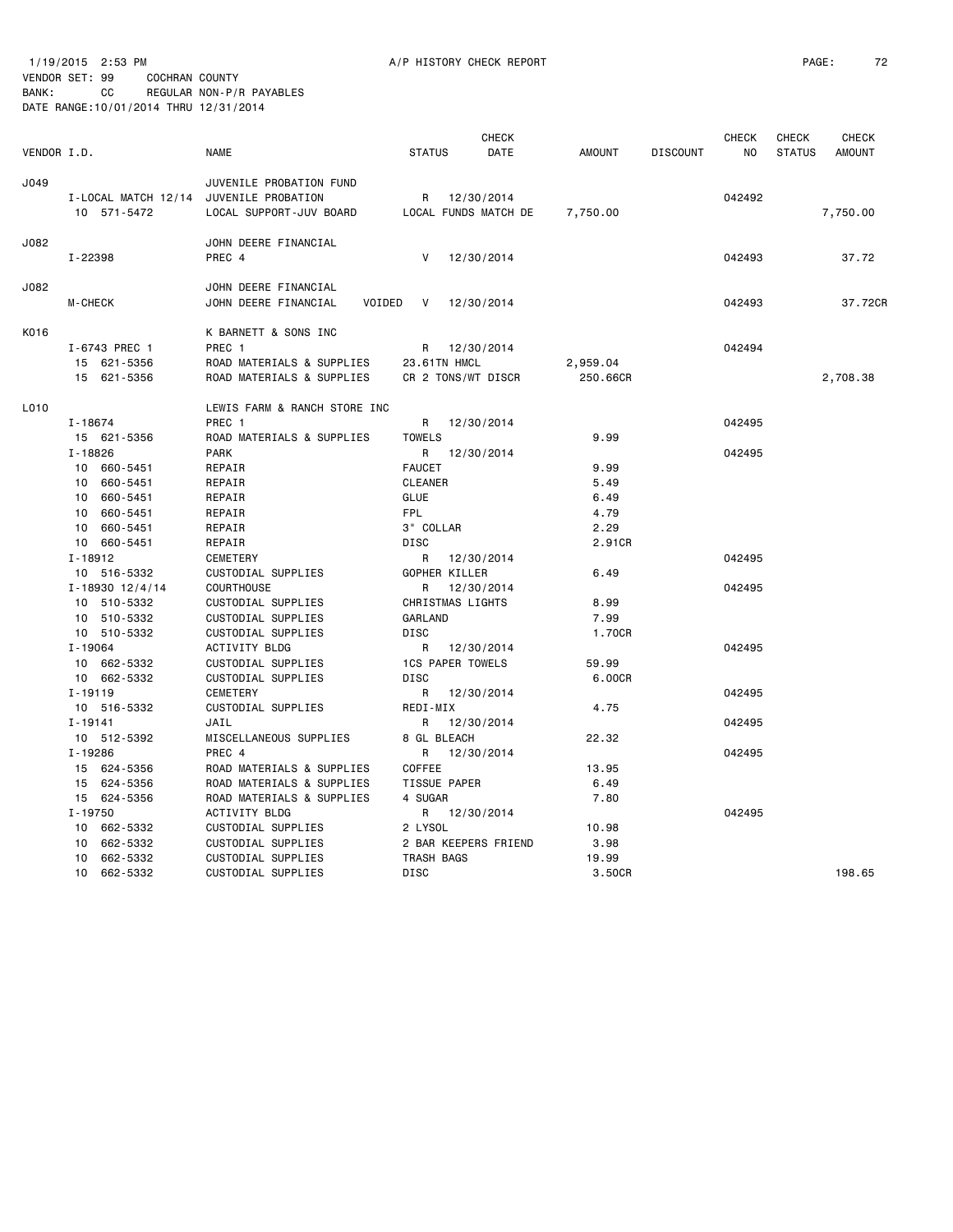# 1/19/2015 2:53 PM A/P HISTORY CHECK REPORT PAGE: 73 VENDOR SET: 99 COCHRAN COUNTY

BANK: CC REGULAR NON-P/R PAYABLES DATE RANGE:10/01/2014 THRU 12/31/2014

|             |                            |                                                |                             | <b>CHECK</b>               |               |                 | <b>CHECK</b> | <b>CHECK</b>  | <b>CHECK</b>  |
|-------------|----------------------------|------------------------------------------------|-----------------------------|----------------------------|---------------|-----------------|--------------|---------------|---------------|
| VENDOR I.D. |                            | <b>NAME</b>                                    | <b>STATUS</b>               | DATE                       | <b>AMOUNT</b> | <b>DISCOUNT</b> | NO           | <b>STATUS</b> | <b>AMOUNT</b> |
| M031        |                            | MILLER PAPER & PACKAGING CO                    |                             |                            |               |                 |              |               |               |
|             | C-S2770485.003             | ACTIVITY BLDG                                  |                             | R 12/30/2014               |               |                 | 042496       |               |               |
|             | 10 662-5332                | CUSTODIAL SUPPLIES                             | RET 1CS PINK LOTION         |                            | 44,81CR       |                 |              |               |               |
|             | C-S3019079.002             | ACTIVITY BLDG                                  |                             | R 12/30/2014               |               |                 | 042496       |               |               |
|             | 10 662-5332                | CUSTODIAL SUPPLIES                             |                             | RET 3EA LOOPED MOP H       | 28.17CR       |                 |              |               |               |
|             | C-S3019079.003             | ACTIVITY BLDG                                  |                             | R 12/30/2014               |               |                 | 042496       |               |               |
|             | 10 662-5332                | CUSTODIAL SUPPLIES                             | RET 1CS WHITE CFOLD         |                            | 46.10CR       |                 |              |               |               |
|             | I-S3048936.001             | <b>COURTHOUSE</b>                              |                             | R 12/30/2014               |               |                 | 042496       |               |               |
|             | 10 510-5332                | CUSTODIAL SUPPLIES                             | <b>FBRGLS HANDLE, PLSTC</b> |                            | 16.64         |                 |              |               |               |
|             | 10 510-5332                | CUSTODIAL SUPPLIES                             |                             | 1CS NO-RINSE STRIPPE       | 57.99         |                 |              |               |               |
|             | 10 510-5332                | CUSTODIAL SUPPLIES                             | 2CS PINE SOL                |                            | 91.94         |                 |              |               |               |
|             | 10 510-5332                | CUSTODIAL SUPPLIES                             |                             |                            |               |                 |              |               |               |
|             | 10 510-5332                |                                                |                             | 1CS HI-DEN LINER, 12       | 33.09         |                 |              |               | 98.00         |
|             |                            | CUSTODIAL SUPPLIES                             | 1DZ RIM HANGER, CHR         |                            | 17.42         |                 |              |               |               |
| M053        |                            | MYATT BLUME & FIDALEO LTD LLP                  |                             |                            |               |                 |              |               |               |
|             | I-6480/2013 AUDIT          | NON-DEPT'L                                     | R                           | 12/30/2014                 |               |                 | 042497       |               |               |
|             | 10 409-5401                | OUTSIDE AUDIT                                  | ANNUAL AUDIT CAL YR         |                            | 41,761.00     |                 |              |               |               |
|             | 10 409-5401                | OUTSIDE AUDIT                                  | <b>DISC</b>                 |                            | 23,261.00CR   |                 |              |               | 18,500.00     |
| M297        |                            | KANDI MARTINEZ                                 |                             |                            |               |                 |              |               |               |
|             | $I - DW#16139$             | <b>ACTIVITY BLDG</b>                           |                             | R 12/30/2014               |               |                 | 042498       |               |               |
|             | 10 000-4370.101            | RENT-ACTIVITY BUILDING                         | REF DEP FOR 12/6/14         |                            | 150.00        |                 |              |               | 150.00        |
| N066        |                            | NTS COMMUNICATIONS                             |                             |                            |               |                 |              |               |               |
|             |                            | I-8062660032 DEC '14 CO JUDGE/COMM'R CT/PREC 4 |                             | R 12/30/2014               |               |                 | 042499       |               |               |
|             | 15 610-5420                | TELECOMMUNICATIONS                             | <b>WATS LINE</b>            |                            | 1.00          |                 |              |               |               |
|             | 15 610-5420                | TELECOMMUNICATIONS                             | FEES                        |                            | 6.65          |                 |              |               |               |
|             | 15 624-5420                | TELECOMMUNICATIONS                             | LONG DISTANCE SVC           |                            | 0.11          |                 |              |               | 7.76          |
|             |                            |                                                |                             |                            |               |                 |              |               |               |
| <b>NO70</b> |                            | NUNLEY BROTHERS                                |                             |                            |               |                 |              |               |               |
|             | I-PREC 2 12/24/14          | PREC <sub>2</sub>                              | R                           | 12/30/2014                 |               |                 | 042500       |               |               |
|             | 15 622-5356<br>520CY @ \$4 | ROAD MATERIALS & SUPPLIES                      |                             | 26 LOADS CALICHE \$4/      | 2,080.00      |                 |              |               | 2,080.00      |
|             |                            |                                                |                             |                            |               |                 |              |               |               |
| 0037        |                            | ANGELA OVERMAN, ATTY AT LAW                    |                             |                            |               |                 |              |               |               |
|             | $I - #1405/C$ MORIN        | DISTRICT COURT                                 | R                           | 12/30/2014                 |               |                 | 042501       |               |               |
|             | 10 435-5400                | ATTORNEY AD LITEM                              |                             | $11 - 07 - 1405/DISM$ (F)C | 350.00        |                 |              |               |               |
|             | I-#1461/R TORREZ           | DISTRICT COURT                                 | R                           | 12/30/2014                 |               |                 | 042501       |               |               |
|             | 10 435-5400                | ATTORNEY AD LITEM                              |                             | DISM(F)/RICHARD TORR       | 350.00        |                 |              |               | 700.00        |
| 0109        |                            | 110TH JUDICIAL DISTRICT JUVENI                 |                             |                            |               |                 |              |               |               |
|             | I-576/JUV#824              | JUVENILE PROBATION                             | R                           | 12/30/2014                 |               |                 | 042502       |               |               |
|             | 17 573-5413.003            | Grant C Placements                             |                             | 30 DAYS/POST(N)/JUV#       | 2,640.00      |                 |              |               | 2,640.00      |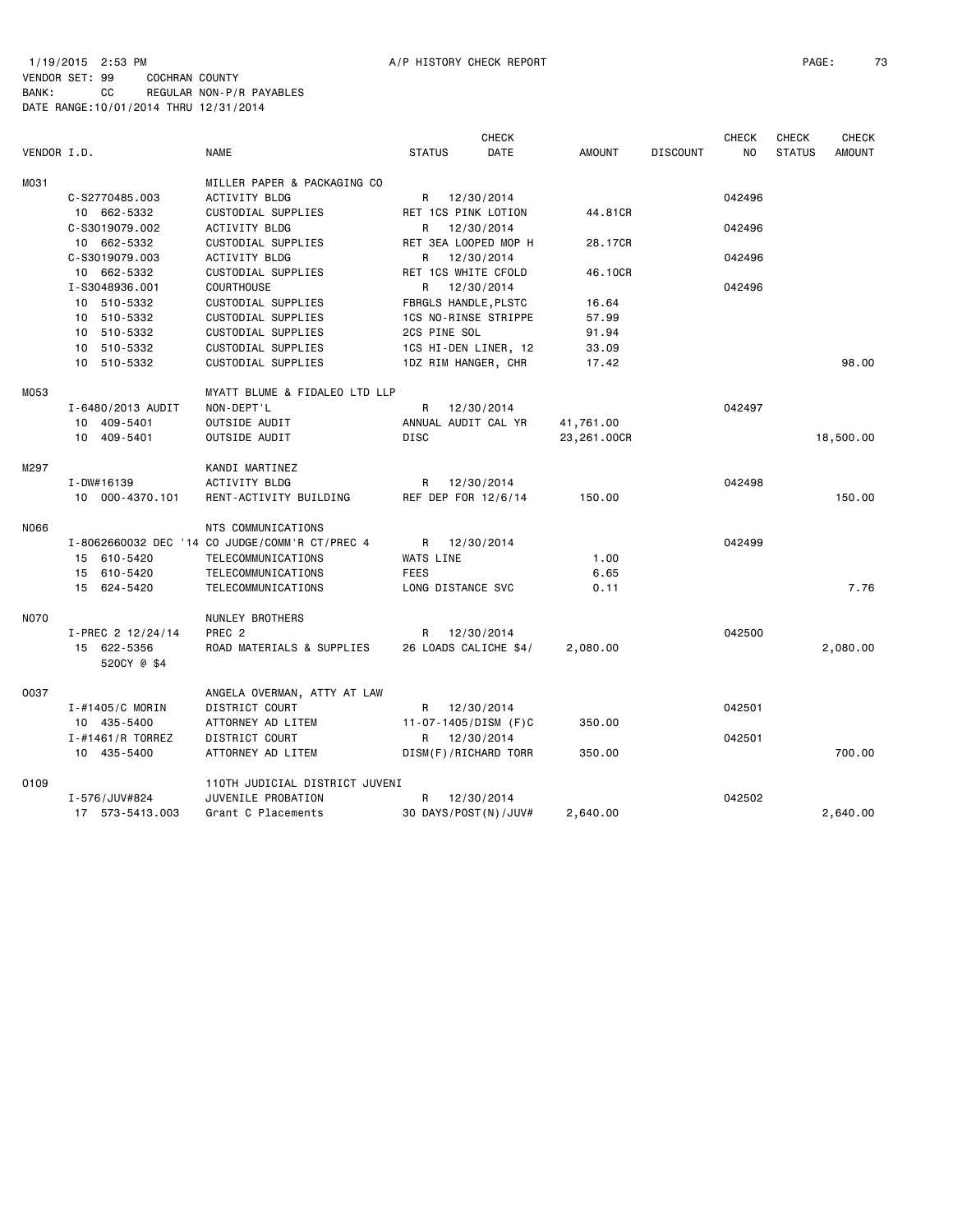CHECK CHECK CHECK CHECK VENDOR I.D. NAME STATUS DATE AMOUNT DISCOUNT NO STATUS AMOUNT P007 PAYROLL CLEARING ACCT I-4TH QTR 2014 WORKERS COMP--ALL DEPTS R 12/30/2014 042503 10 400-5204 WORKERS' COMPENSATION W/C QTRLY DEPOSIT-CN 82.03 10 403-5204 WORKERS' COMPENSATION W/C QTRLY DEPOSIT-CL 78.34 10 435-5204 WORKERS' COMPENSATION W/C QTRLY DEPOSIT-DI 16.12 10 455-5204 WORKERS' COMPENSATION W/C QRTRLY DEPOSIT-J 41.27 10 475-5204 WORKERS' COMPENSATION W/C QTRLY DEPOSIT-CN 12.31 10 476-5204 WORKERS' COMPENSATION W/C QTRLY DEPOSIT-DI 35.71 10 490-5204 WORKERS' COMPENSATION W/C QTRLY DEPOSIT-EL 15.95 10 495-5204 WORKERS' COMPENSATION W/C QTRLY DEPOSIT-AU 71.11 10 497-5204 WORKERS' COMPENSATION W/C QTRLY DEPOSIT-TR 38.96 10 499-5204 WORKERS' COMPENSATION W/C QTRLY DEPOSIT-TA 101.31 10 510-5204 WORKERS' COMPENSATION W/C QTRLY DEPOSIT-CO 181.32 10 512-5204 WORKERS' COMPENSATION W/C QTRLY DEPOSIT-JA 431.21 10 516-5204 WORKERS' COMPENSATION W/C QTRLY DEPOSIT-CE 254.23 10 550-5204 WORKERS' COMPENSATION W/C QTRLY DEPOSIT-CO 127.16 10 560-5204 WORKERS' COMPENSATION W/C QTRLY DEPOSIT-SH 1,552.80 10 571-5204 WORKERS' COMPENSATION W/C QTRLY DEPOSIT-JU 11.92 10 650-5204 WORKERS' COMPENSATION W/C QTRLY DEPOSIT-LI 38.36 10 652-5204 WORKERS' COMPENSATION W/C QTRLY DEPOSIT-MU 10.80 10 660-5204 WORKERS' COMPENSATION W/C QTRLY DEPOSIT-PA 166.36 10 662-5204 WORKERS' COMPENSATION W/C QTRLY DEPOSIT-AC 201.10 10 665-5204 WORKERS' COMPENSATION W/C QTRLY DEPOSIT-EX 32.17 15 610-5204 WORKERS' COMPENSATION W/C QTRLY DEPOSIT-CO 170.41 15 621-5204 WORKERS' COMPENSATION W/C QTRLY DEPOSIT-PR 616.91 15 622-5204 WORKERS' COMPENSATION W/C QTRLY DEPOSIT-PR 637.68 15 623-5204 WORKERS' COMPENSATION W/C QTRLY DEPOSIT-PR 623.01 15 624-5204 WORKERS' COMPENSATION W/C QTRLY DEPOSIT-PR 618.37 30 518-5204 WORKERS COMPENSATION W/C QTRLY DEPOSIT-AI 71.30 6,238.22 P017 POSTMASTER I-SHERIFF 12/22/14 SHERIFF R 12/30/2014 042504 10 560-5311 POSTAL EXPENSES 2 RL FOREVER STAMPS 98.00 98.00 P073 THE PENWORTHY COMPANY I-3919 LIBRARY R 12/30/2014 042505 10 650-5590 BOOKS BREAKDOWN #3 16.49 10 650-5590 BOOKS CAVE-IN #2 16.49 10 650-5590 BOOKS CRASH #1 16.49 10 650-5590 BOOKS THE LOCKER ATE LUCY! 15.96 10 650-5590 BOOKS LOOK & FIND: DISNEY 21.96 10 650-5590 BOOKS LOOK & FIND: DISNEY 21.96 10 650-5590 BOOKS LOOK & FIND: DISNEY 21.96 10 650-5590 BOOKS LOOK & FIND: MARVEL 21.96 10 650-5590 BOOKS LOOK & FIND: THE MIG 21.96 10 650-5590 BOOKS RUDOLPH THE RED-NOSE 12.49

10 650-5590 BOOKS THE SCHOOL IS ALIVE! 15.96 203.68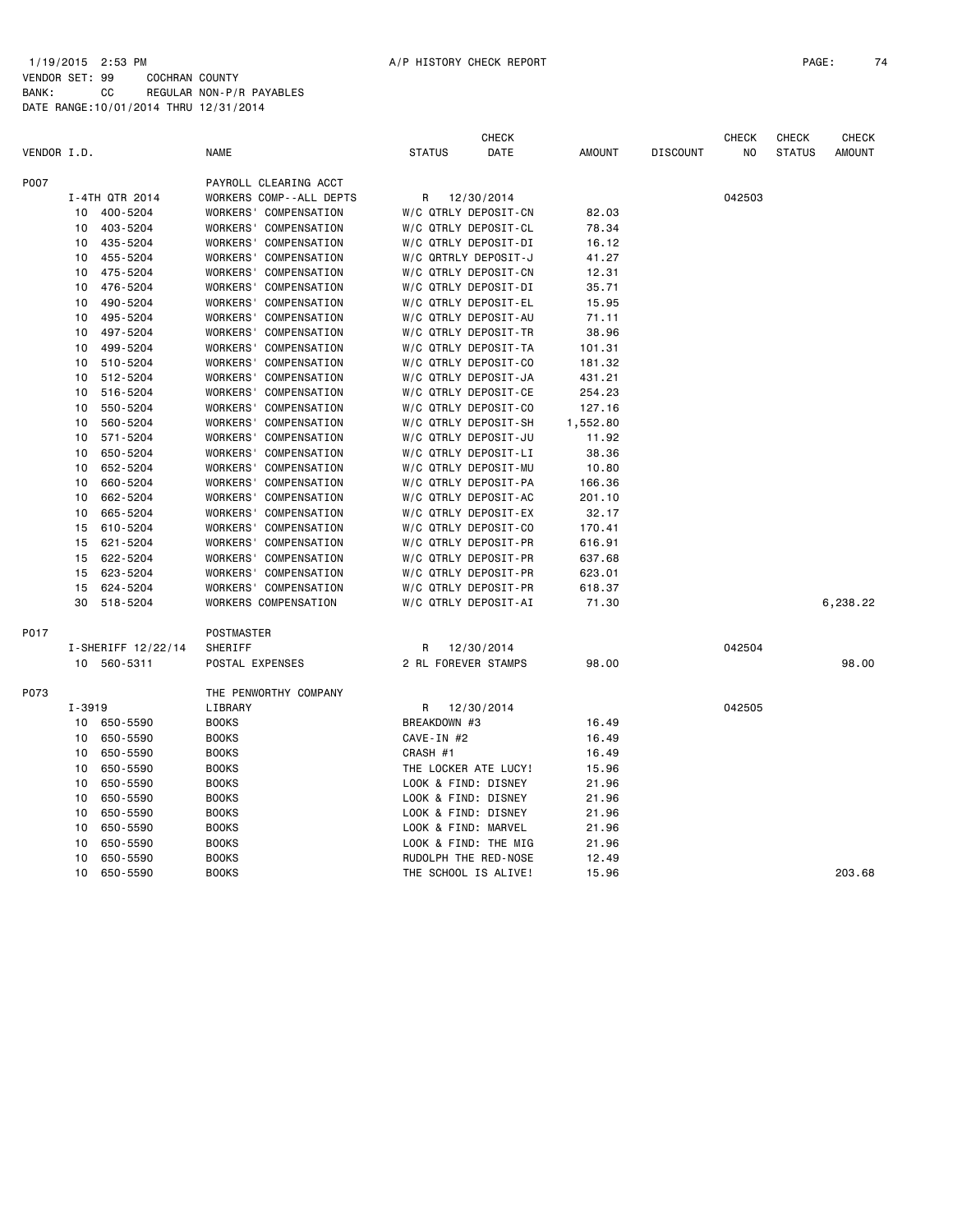1/19/2015 2:53 PM A/P HISTORY CHECK REPORT PAGE: 75 VENDOR SET: 99 COCHRAN COUNTY

BANK: CC REGULAR NON-P/R PAYABLES DATE RANGE:10/01/2014 THRU 12/31/2014

|             |                                |                                       |                                         | <b>CHECK</b> |                |                 | <b>CHECK</b> | <b>CHECK</b>  | <b>CHECK</b>  |
|-------------|--------------------------------|---------------------------------------|-----------------------------------------|--------------|----------------|-----------------|--------------|---------------|---------------|
| VENDOR I.D. |                                | <b>NAME</b>                           | <b>STATUS</b>                           | DATE         | AMOUNT         | <b>DISCOUNT</b> | NO           | <b>STATUS</b> | <b>AMOUNT</b> |
| P088        |                                | PITNEY BOWES GLOBAL FINANCIAL         |                                         |              |                |                 |              |               |               |
|             | I-9571324-DC14                 | NON-DEPT'L/CLERK                      | R 12/30/2014                            |              |                |                 | 042506       |               |               |
|             | 10 409-5311                    | POSTAL EXPENSES                       | 4TH QTR PSTGE MACH L                    |              | 834.00         |                 |              |               | 834.00        |
| S010        |                                | SILVERS COMPANY                       |                                         |              |                |                 |              |               |               |
|             | I-CONSTABLE                    | CONSTABLE                             | R 12/30/2014                            |              |                |                 | 042507       |               |               |
|             | 10 550-5330                    | FUEL & OIL                            | 26.01GL PREM UNL 11/                    |              | 76.86          |                 |              |               |               |
|             | I-JUV PROB 12/14               | JUVENILE PROBATION                    | R                                       | 12/30/2014   |                |                 | 042507       |               |               |
|             | 17 573-5330                    | <b>FUEL</b>                           | 19.07GL UNL 11/5                        |              | 57.19          |                 |              |               |               |
|             | 17 573-5330                    | <b>FUEL</b>                           | 20GL UNL 11/14                          |              | 56.52          |                 |              |               |               |
|             | 17 573-5330                    | <b>FUEL</b>                           | 17GL UNL 11/20                          |              | 44.63          |                 |              |               |               |
|             | I-NON-DEPT'L 12/14             | EXTENSION SVC                         | R 12/30/2014                            |              |                |                 | 042507       |               |               |
|             | 10 665-5330                    | FUEL AND OIL                          | 29.8GL UNL 11/19                        |              | 71.97          |                 |              |               |               |
|             | 10 665-5330                    | FUEL AND OIL                          | STATE TAX ON 29.8GL                     |              | 5.96           |                 |              |               |               |
|             | I-PARK 12/14                   | <b>PARK</b>                           | R 12/30/2014                            |              |                |                 | 042507       |               |               |
|             | 10 660-5330                    | FUEL AND OIL                          | 23GL UNL 11/5                           |              | 64.84          |                 |              |               |               |
|             | 10 660-5330                    | FUEL AND OIL                          | 24.01GL UNL 11/18                       |              | 67.83          |                 |              |               |               |
|             | I-PREC 1 12/14                 | PREC 1                                | R 12/30/2014                            |              |                |                 | 042507       |               |               |
|             | 15 621-5330                    | FUEL & OIL                            | 148GL HS DIESEL 11/7                    |              | 445.48         |                 |              |               |               |
|             | 15 621-5330                    | FUEL & OIL                            | 60GL HS DIESEL/GRDR                     |              | 180.60         |                 |              |               |               |
|             | 15 621-5330                    | FUEL & OIL                            | 22.4GL UNL 11/13                        |              | 67.18          |                 |              |               |               |
|             | 15 621-5330                    | FUEL & OIL                            | 81.6GL LS DIESEL 11/                    |              | 277.36         |                 |              |               |               |
|             | I-PREC 2 12/14                 | PREC 2                                | R 12/30/2014                            |              |                |                 | 042507       |               |               |
|             | 15 622-5330                    | FUEL AND OIL                          | 1053.4GL HS DIESEL 1                    |              | 3,223.40       |                 |              |               |               |
|             | 15 622-5330                    | FUEL AND OIL                          | 29.52GL UNL 11/7                        |              | 83.22          |                 |              |               |               |
|             | 15 622-5330                    | FUEL AND OIL                          | 25.15GL UNL 11/18                       |              | 71.05          |                 |              |               |               |
|             | I-PREC 4 12/14                 | PREC 4                                | R                                       | 12/30/2014   |                |                 | 042507       |               |               |
|             | 15 624-5330                    | FUEL AND OIL                          | 300GL HS DIESEL 11/1                    |              | 918.00         |                 |              |               |               |
|             | 15 624-5440                    | UTILITIES<br>SHERIFF                  | 300GL LP GAS 11/6                       |              | 642.00         |                 | 042507       |               |               |
|             | I-SHERIFF 12/14<br>10 560-5330 | FUEL AND OIL                          | R 12/30/2014<br>92.08GL UNL/#134        |              | 258.07         |                 |              |               |               |
|             | 10 560-5330                    | FUEL AND OIL                          | 66.05GL UNL/#121                        |              | 180.18         |                 |              |               |               |
|             | 10 560-5330                    | FUEL AND OIL                          | 13GL UNL/#136                           |              | 34.00          |                 |              |               |               |
|             | 560-5330<br>10                 | FUEL AND OIL                          | 40.03GL UNL/#137                        |              | 111.49         |                 |              |               |               |
|             | 10<br>560-5330                 | FUEL AND OIL                          | 80.32GL UNL/#133                        |              | 225.47         |                 |              |               | 7,163.30      |
|             |                                |                                       |                                         |              |                |                 |              |               |               |
| S071        |                                | SCRIPT OFFICE PRODUCTS, INC.          |                                         |              |                |                 |              |               |               |
|             | $I - 46904$                    | TREASURER                             | R 12/30/2014                            |              |                |                 | 042508       |               |               |
|             | 10 497-5310<br>10 497-5310     | OFFICE SUPPLIES                       | <b>MESH SORTER</b><br>3x3 NEON POST-ITS |              | 26.95          |                 |              |               |               |
|             |                                | OFFICE SUPPLIES                       | CPU STAND                               |              | 26.95<br>29.99 |                 |              |               |               |
|             | 10 497-5310                    | OFFICE SUPPLIES                       |                                         |              |                |                 |              |               |               |
|             | 10 497-5310<br>$I - 47046$     | OFFICE SUPPLIES<br>JUVENILE PROBATION | ORGANIZER                               |              | 36.95          |                 | 042508       |               |               |
|             | 17 573-5310                    | OFFICE SUPPLIES                       | R<br>2 BX AA BATT                       | 12/30/2014   | 5.90           |                 |              |               |               |
|             | $I - 47057$                    | COUNTY COURT                          | R.                                      | 12/30/2014   |                |                 | 042508       |               |               |
|             | 10 426-5310                    | OFFICE SUPPLIES                       | 2EA WALL CALENDARS                      |              | 33.90          |                 |              |               | 160.64        |
|             |                                |                                       |                                         |              |                |                 |              |               |               |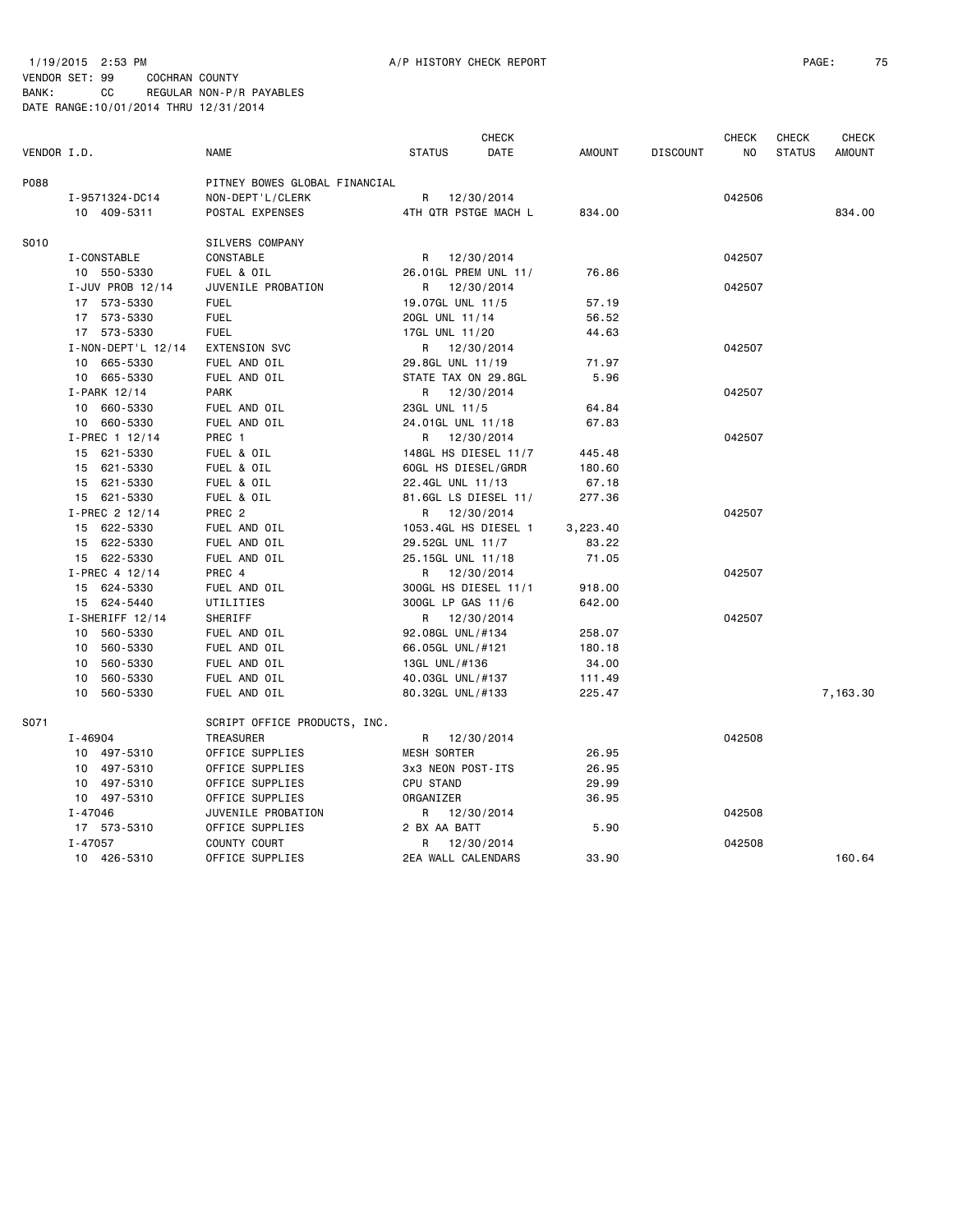VENDOR SET: 99 COCHRAN COUNTY BANK: CC REGULAR NON-P/R PAYABLES DATE RANGE:10/01/2014 THRU 12/31/2014

|             |                      |                   |                             |                       | <b>CHECK</b> |               |                 | CHECK  | <b>CHECK</b>  | <b>CHECK</b>  |
|-------------|----------------------|-------------------|-----------------------------|-----------------------|--------------|---------------|-----------------|--------|---------------|---------------|
| VENDOR I.D. |                      |                   | <b>NAME</b>                 | <b>STATUS</b>         | DATE         | <b>AMOUNT</b> | <b>DISCOUNT</b> | NO     | <b>STATUS</b> | <b>AMOUNT</b> |
| S079        |                      |                   | STEWART & STEVENSON LLC     |                       |              |               |                 |        |               |               |
|             | I-6045409 RI         |                   | <b>COURTHOUSE</b>           | R                     | 12/30/2014   |               |                 | 042509 |               |               |
|             | 10 510-5451          |                   | REPAIR                      | RPR MAG P/U; GENERATO |              | 483.00        |                 |        |               |               |
|             | 10 510-5451          |                   | REPAIR                      | ENV FEES              |              | 12.08         |                 |        |               |               |
|             | 10                   | 510-5451          | REPAIR                      | SHOP SUPPLIES         |              | 29.12         |                 |        |               |               |
|             | 10 510-5451          |                   | REPAIR                      | MILEAGE               |              | 368.50        |                 |        |               | 892.70        |
| S222        |                      |                   | SOUTH PLAINS COMMUNICATIONS |                       |              |               |                 |        |               |               |
|             | I-0106234-IN         |                   | PREC <sub>3</sub>           | R                     | 12/30/2014   |               |                 | 042510 |               |               |
|             | 15 623-5451          |                   | REPAIRS                     | RMV 2 RADIOS          |              | 187.50        |                 |        |               |               |
|             | 15 623-5451          |                   | REPAIRS                     | MILEAGE FR/TO LBK     |              | 127.50        |                 |        |               |               |
|             | 15 623-5451          |                   | REPAIRS                     | TO BE RE-INSTL IN JA  |              |               |                 |        |               | 315.00        |
| S241        |                      |                   | SCHWEIZER EMBLEM COMPANY    |                       |              |               |                 |        |               |               |
|             | $I - 18651$          |                   | SHERIFF                     | R                     | 12/30/2014   |               |                 | 042511 |               |               |
|             | 10                   | 560-5205          | UNIFORMS                    | 202 SHERIFF COCHRAN   |              | 454.50        |                 |        |               |               |
|             | 10 560-5205          |                   | UNIFORMS                    | SHIPPING              |              | 18.15         |                 |        |               | 472.65        |
| S242        |                      |                   | SAM'S CLUB                  |                       |              |               |                 |        |               |               |
|             | $I - 912$ $12/03/14$ |                   | JAIL/NON-DEPT'L             | R                     | 12/30/2014   |               |                 | 042512 |               |               |
|             |                      | 10 512-5392       | MISCELLANEOUS SUPPLIES      | 20-0Z CUPS            |              | 18.56         |                 |        |               |               |
|             |                      | 10 512-5392       | MISCELLANEOUS SUPPLIES      | MM SAT TOWELS         |              | 16.48         |                 |        |               |               |
|             |                      | 10 512-5392       | MISCELLANEOUS SUPPLIES      | LYSOL 3PK             |              | 12.38         |                 |        |               |               |
|             |                      | 10 512-5333       | FOOD-PRISONERS              | VARIETY PAK           |              | 11.98         |                 |        |               |               |
|             | 10 409-5300          |                   | COUNTY-WIDE SUPPLIES        | 2 PK 9-0Z CUPS        |              | 19.36         |                 |        |               |               |
|             | 10 409-5300          |                   | COUNTY-WIDE SUPPLIES        | <b>FORKS</b>          |              | 8.98          |                 |        |               |               |
|             | 10 409-5300          |                   | COUNTY-WIDE SUPPLIES        | <b>SPOONS</b>         |              | 9.97          |                 |        |               | 97.71         |
| S281        |                      |                   | <b>STAPLES</b>              |                       |              |               |                 |        |               |               |
|             | I-9248571065         |                   | SHERIFF                     | R 12/30/2014          |              |               |                 | 042513 |               |               |
|             | 10 560-5310          |                   | OFFICE SUPPLIES             | ESD OFF PROF SFTWRE   |              | 399.99        |                 |        |               |               |
|             | I-9717327864         |                   | SHERIFF                     | R                     | 12/30/2014   |               |                 | 042513 |               |               |
|             | 10 560-5310          |                   | OFFICE SUPPLIES             | 10 16GB JUMPDRIVES    |              | 69.90         |                 |        |               | 469.89        |
| S316        |                      |                   | <b>BRYANT SEARS</b>         |                       |              |               |                 |        |               |               |
|             |                      | I-12/12/14 AUSTIN | JUVENILE PROBATION          | R 12/30/2014          |              |               |                 | 042514 |               |               |
|             |                      | 17 573-5427       | TRAVEL & TRAINING           | 2 NITES/AUSTIN, JPO   |              | 238.00        |                 |        |               |               |
|             |                      | 17 573-5427       | TRAVEL & TRAINING           | LODGING TAX           |              | 35.70         |                 |        |               |               |
|             |                      | 17 573-5427       | TRAVEL & TRAINING           | MEALS, TIPS           |              | 40.17         |                 |        |               | 313.87        |
| S331        |                      |                   | STANDARD COFFEE SERVICE     |                       |              |               |                 |        |               |               |
|             | I-773726             |                   | NON-DEPT'L                  | R 12/30/2014          |              |               |                 | 042515 |               |               |
|             | 10                   | 409-5300          | COUNTY-WIDE SUPPLIES        | 3 REG COFFEE          |              | 113.97        |                 |        |               |               |
|             | 10                   | 409-5300          | COUNTY-WIDE SUPPLIES        | 1 DECAF               |              | 52.39         |                 |        |               |               |
|             | 10                   | 409-5300          | COUNTY-WIDE SUPPLIES        | <b>STIR STICKS</b>    |              | 2.99          |                 |        |               |               |
|             | 10 409-5300          |                   | COUNTY-WIDE SUPPLIES        | <b>ENERGY SURCHG</b>  |              | 2.94          |                 |        |               | 172.29        |
|             |                      |                   |                             |                       |              |               |                 |        |               |               |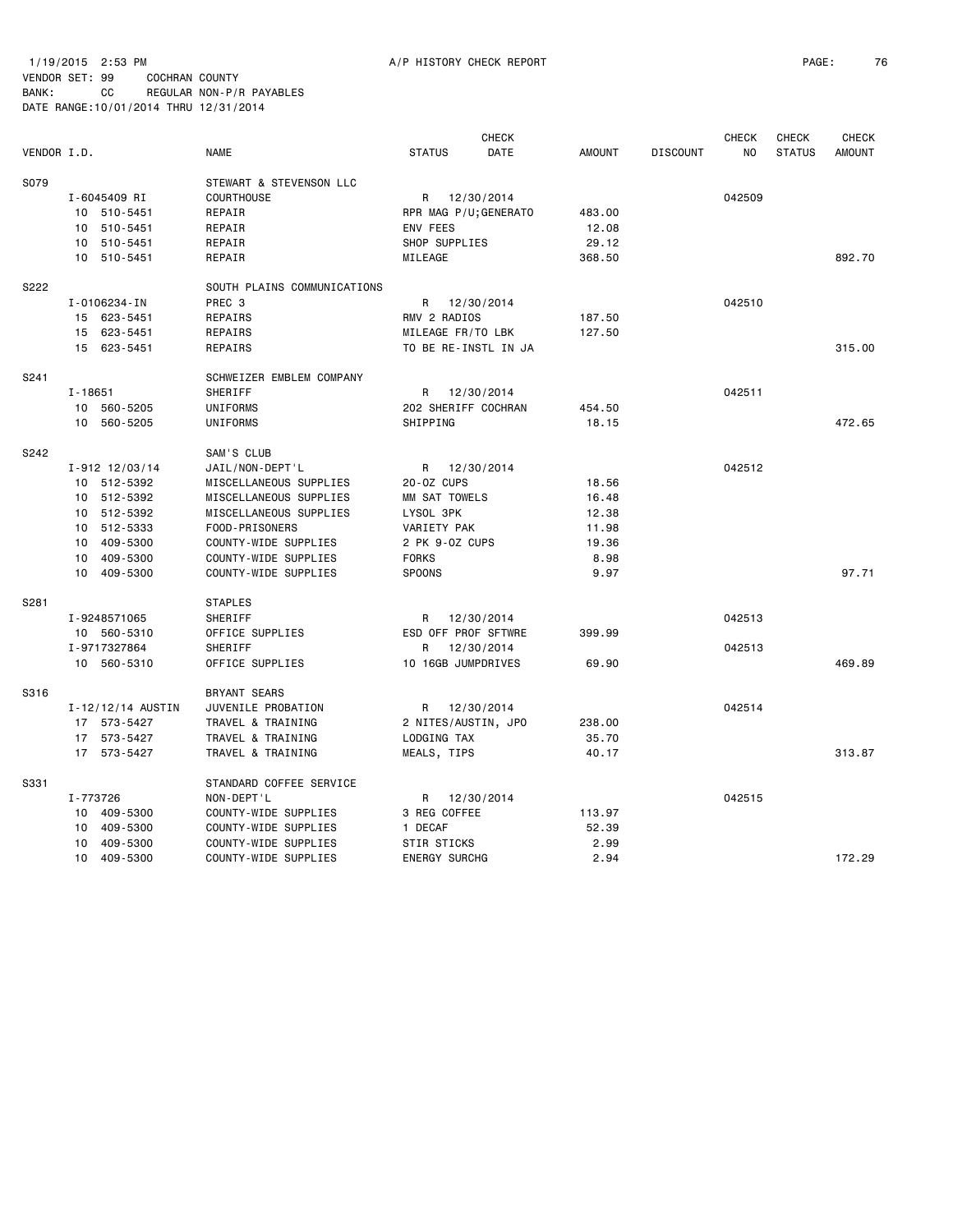1/19/2015 2:53 PM A/P HISTORY CHECK REPORT PAGE: 77 VENDOR SET: 99 COCHRAN COUNTY BANK: CC REGULAR NON-P/R PAYABLES DATE RANGE:10/01/2014 THRU 12/31/2014

|             |                               |                                              | <b>CHECK</b>          |               |                 | <b>CHECK</b> | <b>CHECK</b>  | <b>CHECK</b>  |
|-------------|-------------------------------|----------------------------------------------|-----------------------|---------------|-----------------|--------------|---------------|---------------|
| VENDOR I.D. |                               | <b>NAME</b>                                  | <b>STATUS</b><br>DATE | <b>AMOUNT</b> | <b>DISCOUNT</b> | NO           | <b>STATUS</b> | <b>AMOUNT</b> |
| T012        |                               | TEXAS ASSN. OF COUNTY AUDITORS               |                       |               |                 |              |               |               |
|             | I-2015 DUES                   | AUDITOR                                      | R<br>12/30/2014       |               |                 | 042516       |               |               |
|             | 10 495-5481                   | DUES AND REGISTRATION                        | '15 DUES AUDITOR      | 175.00        |                 |              |               |               |
|             | 495-5481<br>10                | DUES AND REGISTRATION                        | '15 DUES ASSISTANT    | 45.00         |                 |              |               | 220,00        |
| T050        |                               | TAC UNEMPLOYMENT FUND                        |                       |               |                 |              |               |               |
|             | I-4TH QTR 2014                | UNEMPLOYMENT - - ALL DEPTS                   | R<br>12/30/2014       |               |                 | 042517       |               |               |
|             | 10 400-5206                   | UNEMPLOYMENT                                 | QTRLY UNEMPLYMNT-CO   | 19.54         |                 |              |               |               |
|             | 10 403-5206                   | UNEMPLOYMENT                                 | QTRLY UNEMPLYMNT-CLE  | 25.25         |                 |              |               |               |
|             | 10 435-5206                   | UNEMPLOYMENT                                 | QTRLY UNEMPLYMNT-DIS  | 7.26          |                 |              |               |               |
|             | 475-5206<br>10                | UNEMPLOYMENT                                 | QTRLY UNEMPLYMNT-CO   | 21.32         |                 |              |               |               |
|             | 10<br>476-5206                | UNEMPLOYMENT                                 | QTRLYUNEMPLYMNT-DIST  | 7.45          |                 |              |               |               |
|             | 490-5206<br>10                | UNEMPLOYMENT                                 | QTRLY UNEMPLYMNT-ELE  | 9.94          |                 |              |               |               |
|             | 495-5206<br>10                | UNEMPLOYMENT                                 | QTRLY UNEMPLYMNT-CO   | 43.75         |                 |              |               |               |
|             | 497-5206<br>10                | UNEMPLOYMENT                                 | QTRLY UNEMPLYMNT-TRE  | 0.36          |                 |              |               |               |
|             | 499-5206<br>10                | UNEMPLOYMENT                                 | QTRLY UNEMPLYMNT-TAX  | 39.42         |                 |              |               |               |
|             | 510-5206<br>10                | UNEMPLOYMENT                                 | QTRLY UNEMPLYMNT-CRT  | 17.06         |                 |              |               |               |
|             | 10 <sub>1</sub><br>512-5206   | UNEMPLOYMENT                                 | QTRLY UNEMPLYMNT-JAI  | 45.37         |                 |              |               |               |
|             | 516-5206<br>10                | UNEMPLOYMENT                                 | QTRLY UNEMPLYMNT-CEM  | 21.04         |                 |              |               |               |
|             | 560-5206<br>10                | UNEMPLOYMENT                                 | QTRLY UNEMPLYMNT-SHE  | 234.24        |                 |              |               |               |
|             | 650-5206<br>10                | UNEMPLOYMENT                                 | QTRLY UNEMPLYMNT-LIB  | 20.66         |                 |              |               |               |
|             | 660-5206<br>10                | UNEMPLOYMENT                                 | QTRLY UNEMPLYMNT-PAR  | 17.02         |                 |              |               |               |
|             | 662-5206<br>10                | UNEMPLOYMENT                                 | QTRLY UNEMPLYMNT-ACT  | 20.95         |                 |              |               |               |
|             | 665-5206<br>10                | UNEMPLOYMENT                                 | QTRLY UNEMPLYMNT-EXT  | 22.09         |                 |              |               |               |
|             | 621-5206<br>15                | UNEMPLOYMENT                                 | QTRLY UNEMPLYMNT-PRE  | 41.81         |                 |              |               |               |
|             | 622-5206<br>15                | UNEMPLOYMENT                                 | QTRLY UNEMPLYMNT-PRE  | 43.72         |                 |              |               |               |
|             | 15<br>623-5206                | UNEMPLOYMENT                                 | QTRLY UNEMPLYMNT-PRE  | 42.22         |                 |              |               |               |
|             | 624-5206<br>15                | UNEMPLOYMENT                                 | QTRLY UNEMPLYMNT-PRE  | 41.90         |                 |              |               |               |
|             | 17<br>573-5206                | UNEMPLOYMENT INSURANCE                       | QTRLY UNEMPLYMNT-JUV  | 19.49         |                 |              |               | 761.86        |
| T081        |                               | TAC RISK MANAGEMENT POOL                     |                       |               |                 |              |               |               |
|             | I-132623-AUTO '15             | NON-DEPT'L/AUTO LIAB                         | 12/30/2014<br>R       |               |                 | 042518       |               |               |
|             | 10 409-5497                   | LIABILITY INSURANCE                          | AUTO LIABILITY CVG 2  | 5,849.00      |                 |              |               |               |
|             | I-132623-CRIME '15            | NON-DEPT'L/CRIME COVERAGE                    | 12/30/2014<br>R       |               |                 | 042518       |               |               |
|             | 10 409-5497                   | LIABILITY INSURANCE                          | CRIME COVERAGE 2015   | 1,752.00      |                 |              |               |               |
|             |                               | I-132623-GEN LIAB 15 NON-DEPT'L/GENERAL LIAB | 12/30/2014<br>R.      |               |                 | 042518       |               |               |
|             | 10 409-5497                   | LIABILITY INSURANCE                          | GENERAL LIABILITY CV  | 2,874.00      |                 |              |               | 10,475.00     |
| T087        |                               | TEXAS DEPARTMENT OF HEALTH                   |                       |               |                 |              |               |               |
|             | I-22307                       | <b>CLERK</b>                                 | 12/30/2014<br>R       |               |                 | 042519       |               |               |
|             | 10 403-5310                   | OFFICE SUPPLIES                              | 1 REMOTE BIRTH ACCES  | 1.83          |                 |              |               | 1.83          |
| U019        |                               | UNITED SUPERMARKETS, INC                     |                       |               |                 |              |               |               |
|             | I-MEDS #1/BRACKEN             | JAIL/MEDS                                    | 12/30/2014<br>R       |               |                 | 042520       |               |               |
|             | 10 512-5391<br>ACCT #14980800 | MEDICAL CARE-PRISONERS                       | RX#1/DAVE BRACKEN     | 37.49         |                 |              |               |               |
|             | I-MEDS #2/BRACKEN             | JAIL                                         | 12/30/2014<br>R       |               |                 | 042520       |               |               |
|             | 10 512-5391                   | MEDICAL CARE-PRISONERS                       | RX#2/DAVE BRACKEN     | 50.90         |                 |              |               |               |
|             |                               |                                              |                       |               |                 |              |               |               |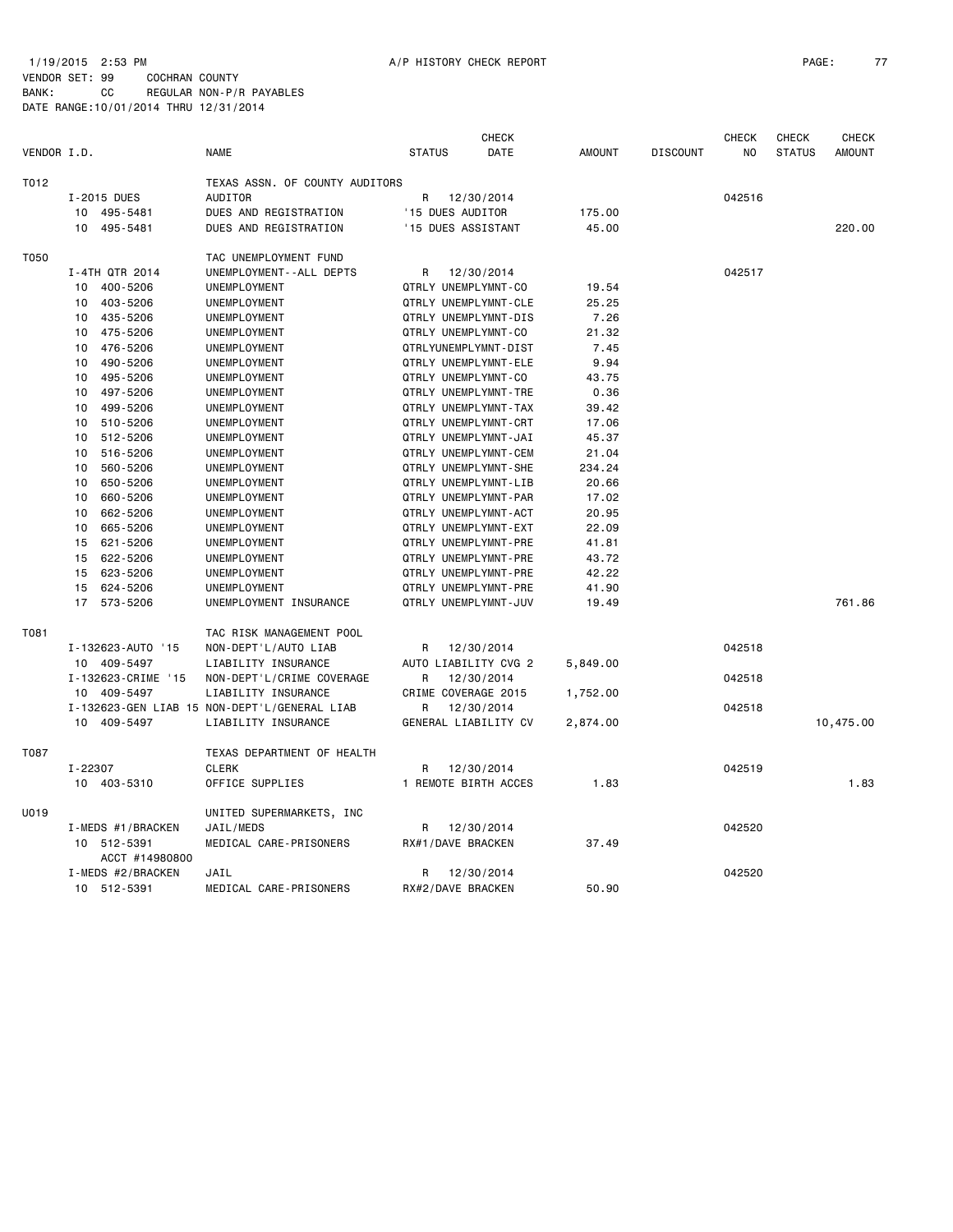#### 1/19/2015 2:53 PM A/P HISTORY CHECK REPORT PAGE: 78 VENDOR SET: 99 COCHRAN COUNTY BANK: CC REGULAR NON-P/R PAYABLES DATE RANGE:10/01/2014 THRU 12/31/2014

|             |                               |                         |                      | <b>CHECK</b> |               |                 | <b>CHECK</b>   | <b>CHECK</b>  | <b>CHECK</b>  |
|-------------|-------------------------------|-------------------------|----------------------|--------------|---------------|-----------------|----------------|---------------|---------------|
| VENDOR I.D. |                               | <b>NAME</b>             | <b>STATUS</b>        | DATE         | <b>AMOUNT</b> | <b>DISCOUNT</b> | N <sub>O</sub> | <b>STATUS</b> | <b>AMOUNT</b> |
|             | I-MEDS/D RUTHARDT             | JAIL/MEDS               | R 12/30/2014         |              |               |                 | 042520         |               |               |
|             | 10 512-5391                   | MEDICAL CARE-PRISONERS  | RX#1/DUSTIN RUTHARDT |              | 17.03         |                 |                |               |               |
|             | 10 512-5391                   | MEDICAL CARE-PRISONERS  | RX#2/DUSTIN RUTHARDT |              | 23.23         |                 |                |               |               |
|             | 10 512-5391                   | MEDICAL CARE-PRISONERS  | RX#3/DUSTIN RUTHARDT |              | 58.74         |                 |                |               |               |
|             | I-RX/BRACKEN 121814           | JAIL/MEDS               | R 12/30/2014         |              |               |                 | 042520         |               |               |
|             | 10 512-5391                   | MEDICAL CARE-PRISONERS  | RX MEDS/DAVE BRACKEN |              | 39.66         |                 |                |               |               |
|             | I-TRINIDAD 12/17/14 JAIL/MEDS |                         | R 12/30/2014         |              |               |                 | 042520         |               |               |
|             | 10 512-5391                   | MEDICAL CARE-PRISONERS  | RX MEDS/AARON TRINID |              | 73.60         |                 |                |               | 300.65        |
| U036        |                               | UNIFIRST HOLDINGS, INC. |                      |              |               |                 |                |               |               |
|             | I-831 2116877                 | SHERIFF/JAIL            | R 12/30/2014         |              |               |                 | 042521         |               |               |
|             | 10 512-5205                   | UNIFORMS                | UNIFORM SVC 12/8/14  |              | 17.22         |                 |                |               |               |
|             | 10 560-5205                   | UNIFORMS                | UNIFORM SVC 12/8/14  |              | 129.90        |                 |                |               |               |
|             | 10 560-5205                   | UNIFORMS                | DEFE CHG             |              | 3.00          |                 |                |               |               |
|             | I-831 2118301                 | SHERIFF/JAIL            | R 12/30/2014         |              |               |                 | 042521         |               |               |
|             | 10 512-5205                   | UNIFORMS                | UNIFORM SVC 12/15/14 |              | 17.22         |                 |                |               |               |
|             | 10 560-5205                   | UNIFORMS                | UNIFORM SVC 12/15/14 |              | 71.00         |                 |                |               |               |
|             | 10 560-5205                   | UNIFORMS                | DEFE CHG             |              | 3.00          |                 |                |               |               |
|             | I-831 2119710                 | JAIL/SHERIFF            | R 12/30/2014         |              |               |                 | 042521         |               |               |
|             | 10 512-5205                   | UNIFORMS                | UNIFORM SVC 12/22/14 |              | 17.22         |                 |                |               |               |
|             | 10 560-5205                   | UNIFORMS                | UNIFORM SVC 12/22/14 |              | 65.00         |                 |                |               |               |
|             | 10 560-5205                   | UNIFORMS                | DEFE CHF             |              | 3.00          |                 |                |               | 326.56        |
| V039        |                               | HIGINIO VASQUEZ JR. dba |                      |              |               |                 |                |               |               |
|             | I-37103 110814                | JAIL                    | R 12/30/2014         |              |               |                 | 042522         |               |               |
|             | 10 512-5333                   | FOOD-PRISONERS          | RED DEL APPLES       |              | 3.82          |                 |                |               |               |
|             | 10 512-5333                   | FOOD-PRISONERS          | <b>BAG ORANGES</b>   |              | 3.49          |                 |                |               |               |
|             | I-54100 111314                | JAIL                    | R 12/30/2014         |              |               |                 | 042522         |               |               |
|             | 10 512-5333                   | FOOD-PRISONERS          | BIG AZ RACKORIB BBQ  |              | 3.19          |                 |                |               |               |
|             | 10 512-5333                   | FOOD-PRISONERS          | 5 PIERRE JBO JALP CH |              | 15.45         |                 |                |               |               |
|             | 10 512-5333                   | FOOD-PRISONERS          | CHEETOS 26PK         |              | 6.79          |                 |                |               |               |
|             | I-84100 112614                | JAIL                    | R 12/30/2014         |              |               |                 | 042522         |               |               |
|             | 10 512-5333                   | FOOD-PRISONERS          | BIG TEX PET ORANGE J |              | 2.89          |                 |                |               |               |
|             | 10 512-5333                   | FOOD-PRISONERS          | LETTUCE CELLO        |              | 1.39          |                 |                |               |               |
|             | I-89100 111114                | JAIL                    | R 12/30/2014         |              |               |                 | 042522         |               |               |
|             | 10 512-5333                   | FOOD-PRISONERS          | GAL MILK             |              | 4.39          |                 |                |               |               |
|             | 10 512-5333                   | FOOD-PRISONERS          | 2 C&H GRAN SUGAR     |              | 14.78         |                 |                |               |               |
|             | 10 512-5333                   | FOOD-PRISONERS          | 2 SF CHOPPED HAM     |              | 5.18          |                 |                |               |               |
|             | 10 512-5333                   | FOOD-PRISONERS          | GROCERY/CHIPS        |              | 3.00          |                 |                |               |               |
|             | 10 512-5333                   | FOOD-PRISONERS          | LETTUCE CELLO        |              | 1.69          |                 |                |               |               |
|             | 10 512-5333                   | FOOD-PRISONERS          | SF DRNK MX/LEM       |              | 3.09          |                 |                |               |               |
|             | 10 512-5333                   | FOOD-PRISONERS          | SF DRNK MX/GR        |              | 3.09          |                 |                |               | 72.24         |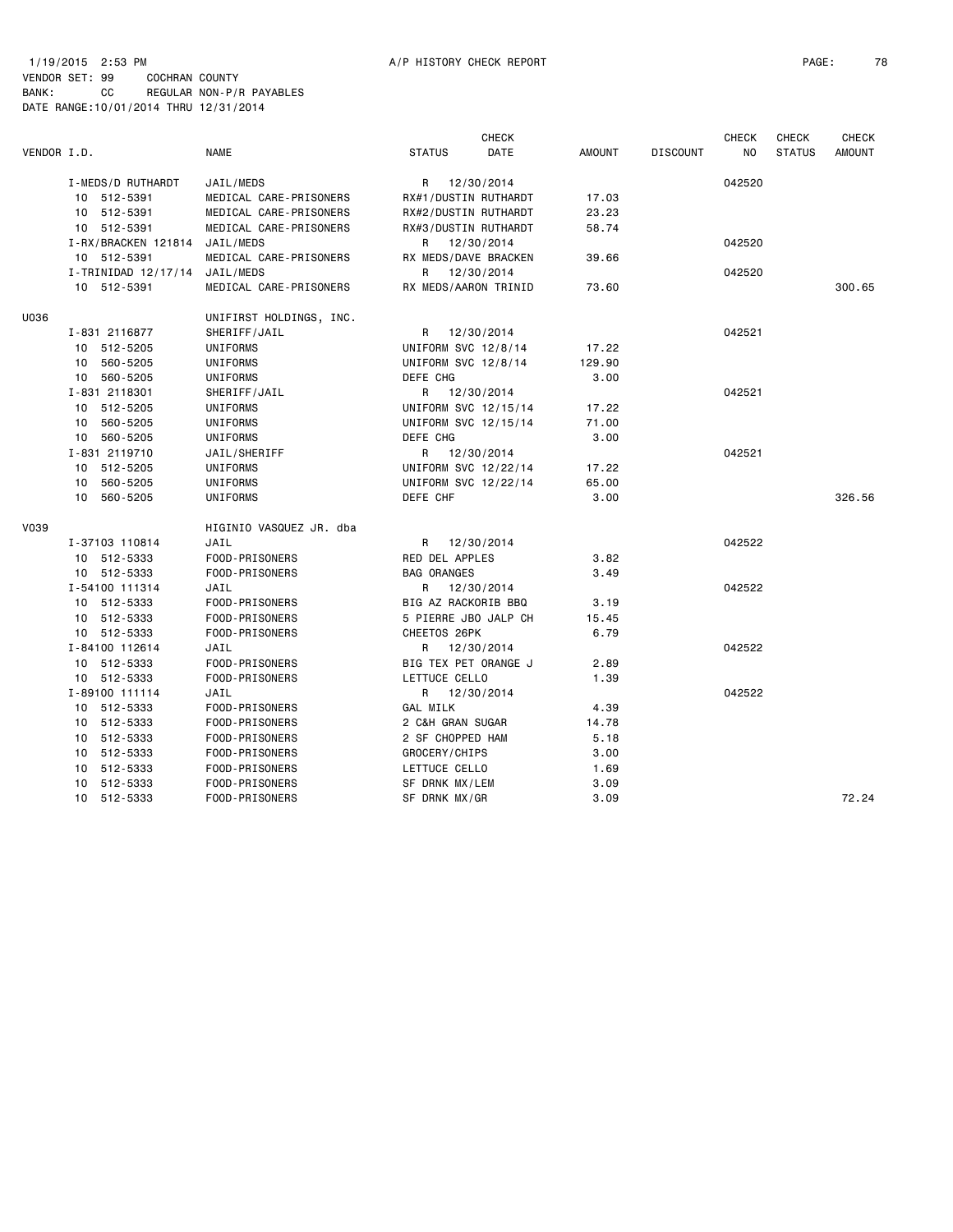1/19/2015 2:53 PM A/P HISTORY CHECK REPORT PAGE: 79 VENDOR SET: 99 COCHRAN COUNTY BANK: CC REGULAR NON-P/R PAYABLES DATE RANGE:10/01/2014 THRU 12/31/2014

|                  |                                |                                |                       | <b>CHECK</b> |               |                 | <b>CHECK</b> | <b>CHECK</b>  | <b>CHECK</b>  |
|------------------|--------------------------------|--------------------------------|-----------------------|--------------|---------------|-----------------|--------------|---------------|---------------|
| VENDOR I.D.      |                                | <b>NAME</b>                    | <b>STATUS</b>         | DATE         | <b>AMOUNT</b> | <b>DISCOUNT</b> | NO.          | <b>STATUS</b> | <b>AMOUNT</b> |
| <b>WOO7</b>      |                                | WEST, A THOMSON REUTERS BUSINE |                       |              |               |                 |              |               |               |
|                  | I-830908650                    | ATTORNEY/LAW LIBRARY           | R 12/30/2014          |              |               |                 | 042523       |               |               |
|                  | 10 475-5590                    | LAW LIBRARY MTRLS/UPDATES      | SUP CRT REP INTERIM   |              | 96.00         |                 |              |               |               |
|                  | 10 475-5590                    | LAW LIBRARY MTRLS/UPDATES      | <b>V134A</b>          |              | 96.00         |                 |              |               |               |
|                  | 10 475-5590                    | LAW LIBRARY MTRLS/UPDATES      | V134B                 |              | 96.00         |                 |              |               | 288.00        |
| WO10             |                                | WEST TEXAS GAS INC             |                       |              |               |                 |              |               |               |
|                  | I-004036001501 DEC14 PARK/SHOP |                                | R                     | 12/30/2014   |               |                 | 042524       |               |               |
|                  | 10 660-5440                    | UTILITIES & IRRIGATION         | GAS SVC 11/11-12/8/1  |              | 10.00         |                 |              |               |               |
|                  | I-004049022001 DEC14 PREC 3    |                                | R                     | 12/30/2014   |               |                 | 042524       |               |               |
|                  | 15 623-5440                    | UTILITIES                      | 18.8 MCF 11/11-12/3/  |              | 128.55        |                 |              |               | 138.55        |
| W055             |                                | WINDSTREAM COMMUNICATIONS SW   |                       |              |               |                 |              |               |               |
|                  | I-266-5181 12/23/14            | ELECTIONS                      | R 12/30/2014          |              |               |                 | 042525       |               |               |
|                  | 10 490-5420                    | TELECOMMUNICATIONS             | BASIC LOCAL SVC       |              | 51.01         |                 |              |               |               |
|                  | 10 490-5420                    | TELECOMMUNICATIONS             | OPTIONAL SVC          |              | 3.15          |                 |              |               |               |
|                  | 10 490-5420                    | TELECOMMUNICATIONS             | LONG DISTANCE SVC     |              | 6.20          |                 |              |               | 60.36         |
| <b>WO97</b>      |                                | WILDRED L. MATHENY dba         |                       |              |               |                 |              |               |               |
|                  | I-0848                         | CRTHSE/ACT BLDG/LIBRARY        | R 12/30/2014          |              |               |                 | 042526       |               |               |
|                  | 10 510-5332                    | CUSTODIAL SUPPLIES             | SPRAY BUGS            |              | 70.00         |                 |              |               |               |
|                  | 10 662-5332                    | CUSTODIAL SUPPLIES             | SPRAY BUGS            |              | 45.00         |                 |              |               |               |
|                  | 10 650-5332                    | CUSTODIAL SUPPLIES             | <b>SPRAY BUGS</b>     |              | 35.00         |                 |              |               | 150.00        |
| W115             |                                | RAYMOND D WEBER, SHERIFF       |                       |              |               |                 |              |               |               |
|                  | $I - 12/05/14$                 | SHERIFF                        | R                     | 12/30/2014   |               |                 | 042527       |               |               |
|                  | 10 560-5205                    | UNIFORMS                       | SEW PATCHES x3/REVA   |              | 30.00         |                 |              |               | 30.00         |
| W164             |                                | <b>WARREN CAT</b>              |                       |              |               |                 |              |               |               |
|                  | I-PS020284674                  | PREC 3                         | R                     | 12/30/2014   |               |                 | 042528       |               |               |
|                  | 15 623-5451                    | REPAIRS                        | 4 BIT END/140M3 #017  |              | 658.80        |                 |              |               |               |
|                  | I-PS020285027                  | PREC 3                         | R                     | 12/30/2014   |               |                 | 042528       |               |               |
|                  | 15 623-5451                    | REPAIRS                        | 8 NUTS/140M3 #0176    |              | 7.84          |                 |              |               |               |
|                  | 15 623-5451                    | REPAIRS                        | 2 BOLTS               |              | 4.90          |                 |              |               |               |
|                  | 15 623-5451                    | REPAIRS                        | 6 BOLTS               |              | 17.40         |                 |              |               | 688.94        |
| W <sub>193</sub> |                                | WESTWARD AUTOMOTIVE REPAIR LLC |                       |              |               |                 |              |               |               |
|                  | I-3366                         | SHERIFF                        | R                     | 12/30/2014   |               |                 | 042529       |               |               |
|                  | 10 560-5451                    | MACHINERY-NON-OFFICE REPAIR    | RPL FR BRAKES/'13 EX  |              | 60.00         |                 |              |               |               |
|                  | 10 560-5451                    | MACHINERY-NON-OFFICE REPAIR    | TURN 2 ROTORS         |              | 25.00         |                 |              |               |               |
|                  | 10 560-5451                    | MACHINERY-NON-OFFICE REPAIR    | <b>BRAKE PADS</b>     |              | 103.37        |                 |              |               | 188.37        |
| W215             |                                | WATCH GUARD VIDEO              |                       |              |               |                 |              |               |               |
|                  | I-122214J                      | SHERIFF                        | R                     | 12/30/2014   |               |                 | 042530       |               |               |
|                  | 10 560-5411                    | MAINTENANCE CONTRACTS          | 5YR WARR/CAM, SFTWR 0 |              | 7,000.00      |                 |              |               | 7.000.00      |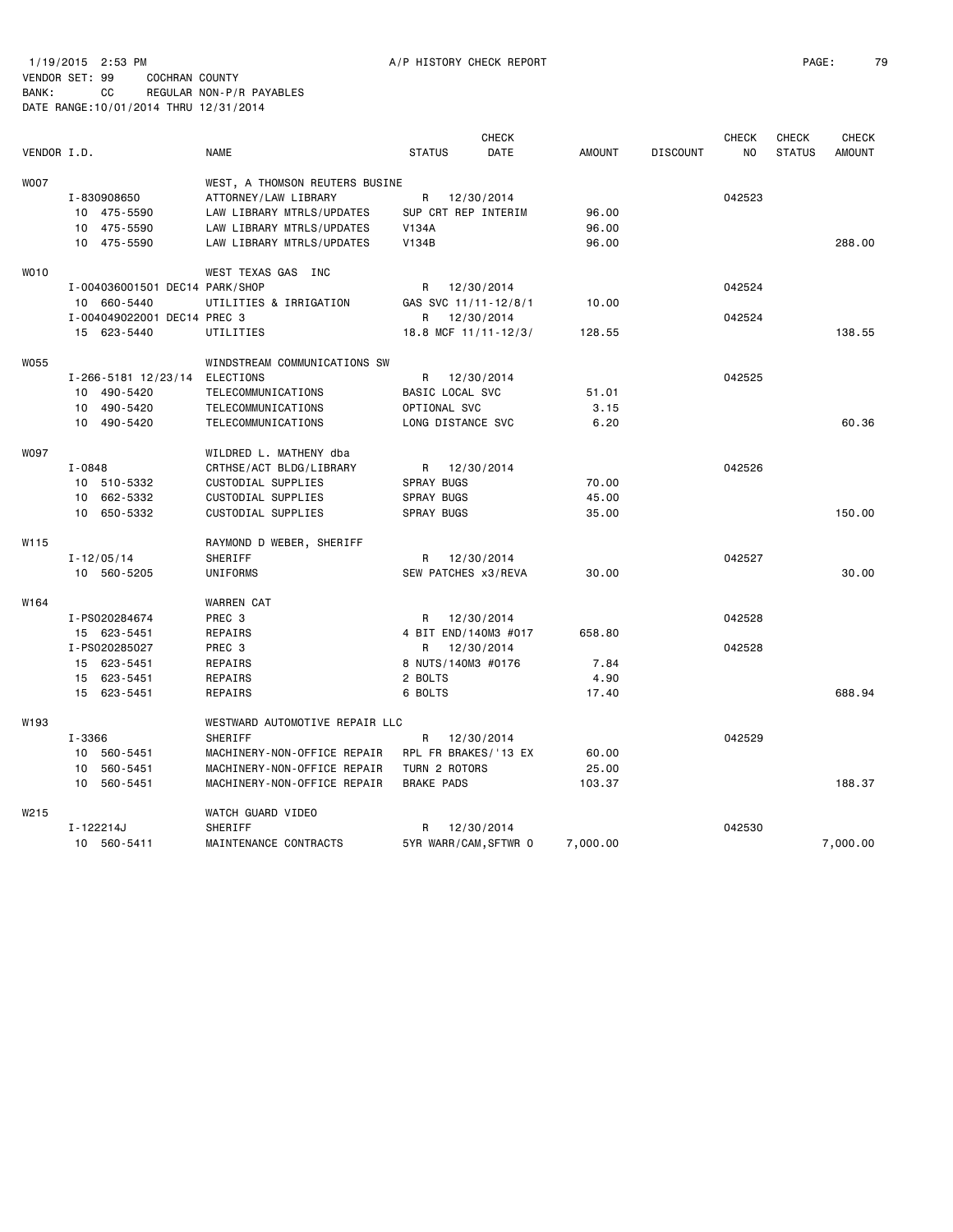#### 1/19/2015 2:53 PM A/P HISTORY CHECK REPORT PAGE: 80 VENDOR SET: 99 COCHRAN COUNTY BANK: CC REGULAR NON-P/R PAYABLES DATE RANGE:10/01/2014 THRU 12/31/2014

|             |           |                             |                                       |               | <b>CHECK</b>         |               |                 | <b>CHECK</b> | <b>CHECK</b>  | <b>CHECK</b>  |
|-------------|-----------|-----------------------------|---------------------------------------|---------------|----------------------|---------------|-----------------|--------------|---------------|---------------|
| VENDOR I.D. |           |                             | <b>NAME</b>                           | <b>STATUS</b> | DATE                 | <b>AMOUNT</b> | <b>DISCOUNT</b> | NO.          | <b>STATUS</b> | <b>AMOUNT</b> |
| W223        |           |                             | WEST TEXAS LIBRARY GROUP              |               |                      |               |                 |              |               |               |
|             | $I - 105$ |                             | LIBRARY                               | R             | 12/30/2014           |               |                 | 042531       |               |               |
|             |           | 10 650-5499                 | MISCELLANEOUS                         |               | DISC MEMBERSHIP DUES | 50.00         |                 |              |               | 50.00         |
| X001        |           |                             | <b>XCEL ENERGY</b>                    |               |                      |               |                 |              |               |               |
|             |           |                             | I-54-1324315-7 DEC#2 ALMOST ALL DEPTS | R             | 12/30/2014           |               |                 | 042532       |               |               |
|             | 30        | 518-5440                    | UTILITIES                             |               | 300210167 RUNWAY LIG | 23.18         |                 |              |               |               |
|             | 10        | 510-5440                    | UTILITIES                             |               | 300240736 COURTHOUSE | 1,707.49      |                 |              |               |               |
|             | 10        | 660-5440                    | UTILITIES & IRRIGATION                |               | 300265059 SOFTBALL P | 12.67         |                 |              |               |               |
|             |           | 10 580-5440                 | UTILITIES [TOWER]                     |               | 300282806 TOWER      | 77.21         |                 |              |               |               |
|             | 15        | 621-5440                    | UTILITIES                             |               | 300294119 PREC 1 SHO | 62.48         |                 |              |               |               |
|             | 10        | 650-5440                    | UTILITIES                             |               | 300338546 LIBRARY    | 129.79        |                 |              |               |               |
|             |           | 10 652-5440                 | UTILITIES                             |               | 300342232 MUSEUM     | 77.13         |                 |              |               |               |
|             | 10        | 662-5440                    | UTILITIES                             |               | 300390484 ACTIVITY B | 516.16        |                 |              |               |               |
|             | 10        | 660-5440                    | UTILITIES & IRRIGATION                |               | 300410370 PARK       | 121.70        |                 |              |               |               |
|             | 10        | 660-5440                    | UTILITIES & IRRIGATION                |               | 300457515 PARK/SHOP  | 69.45         |                 |              |               |               |
|             | 10        | 516-5440                    | UTILITIES                             |               | 300555198 CEMETERY   | 39.08CR       |                 |              |               |               |
|             | 10        | 660-5440                    | UTILITIES & IRRIGATION                |               | 300587052 SHOWBARN   | 37.35         |                 |              |               |               |
|             | 10        | 660-5440                    | UTILITIES & IRRIGATION                |               | 300587753 RODEO GROU | 19.75         |                 |              |               |               |
|             | 10        | 409-5440                    | UTILITIES                             |               | 300588989 ANNEX      | 35.38         |                 |              |               |               |
|             | 10        | 516-5440                    | UTILITIES                             |               | 300603417 CEMETERY   | 14.92         |                 |              |               |               |
|             | 10        | 516-5440                    | UTILITIES                             |               | 300637038 CEMETERY S | 68.31CR       |                 |              |               | 2,797.27      |
| X001        |           |                             | <b>XCEL ENERGY</b>                    |               |                      |               |                 |              |               |               |
|             |           | I-54-1829977-7 12/14 PREC 2 |                                       |               | R 12/30/2014         |               |                 | 042533       |               |               |
|             |           | 15 622-5440                 | UTILITIES                             |               | 239 KWH 11/10-12/11/ | 31.90         |                 |              |               |               |
|             |           | 15 622-5440                 | UTILITIES                             | AREA LIGHT    |                      | 16.38         |                 |              |               | 48.28         |
| X004        |           |                             | XEROX BUSINESS SERVICES LLC           |               |                      |               |                 |              |               |               |
|             | I-1101289 |                             | CO/DIST CLERK                         | R             | 12/30/2014           |               |                 | 042534       |               |               |
|             |           | 10 403-5310                 | OFFICE SUPPLIES                       |               | 4 CS RECORDING PAPER | 100.00        |                 |              |               |               |
|             |           | 10 403-5310                 | OFFICE SUPPLIES                       | FREIGHT       |                      | 21.54         |                 |              |               | 121.54        |
| Y010        |           |                             | YELLOWHOUSE EXCHANGE                  |               |                      |               |                 |              |               |               |
|             |           | I-'15 AWD MTR GRDR          | PREC 1                                | R             | 12/30/2014           |               |                 | 042535       |               |               |
|             |           | 15 621-5571<br>CCT 9/29/14  | CAPITAL OUTLAY                        |               | 2015 AWD MOTOR GRADE | 128,000.00    |                 |              |               | 128,000.00    |
| Y001        |           |                             | YELLOWHOUSE MACHINERY CO.             |               |                      |               |                 |              |               |               |
|             | I-22398   |                             | PREC 4                                | R             | 12/30/2014           |               |                 | 042536       |               |               |
|             |           | 15 624-5451                 | REPAIRS                               | 2 LUBRICANT   |                      | 11.68         |                 |              |               |               |
|             |           | 15 624-5451                 | REPAIRS                               |               | 12 TEST KITS         | 26.04         |                 |              |               | 37.72         |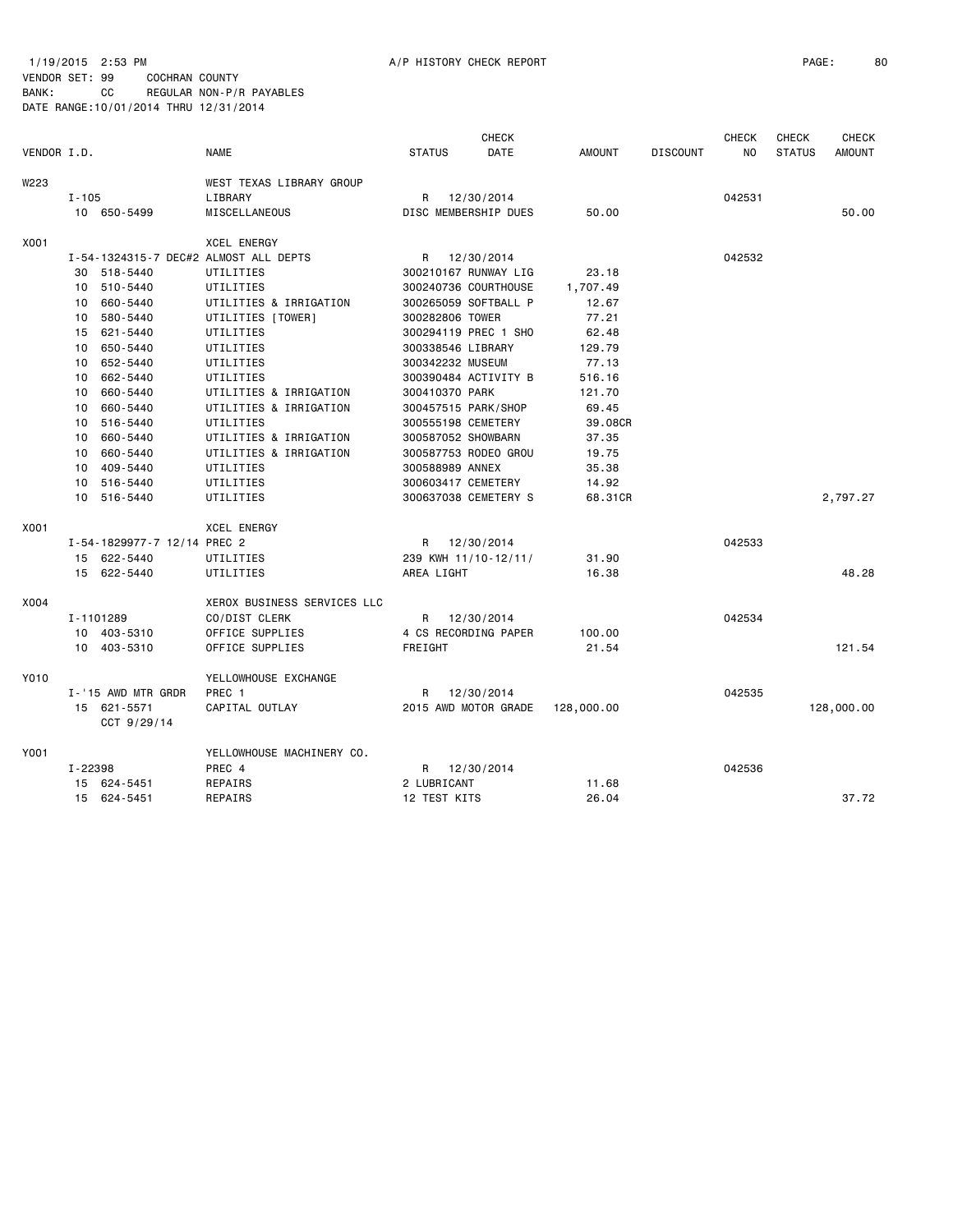NO STATUS AMOUNT

DATE RANGE:10/01/2014 THRU 12/31/2014 CHECK CHECK CHECK CHECK CHECK CHECK CHECK CHECK CHECK CHECK CHECK CHECK CHECK CHECK CHECK CHECK CHECK CHECK CHECK CHECK CHECK CHECK CHECK CHECK CHECK CHECK CHECK CHECK CHECK CHECK CHECK AMOUNT DISCOUNT NO STATUS AMOUNT

| * * TOTALS * *      | N <sub>O</sub>      | INVOICE AMOUNT       | <b>DISCOUNTS</b> | CHECK AMOUNT |
|---------------------|---------------------|----------------------|------------------|--------------|
| REGULAR CHECKS:     | 386                 | 724,581.42           | 0.00             | 724,543.70   |
| HAND CHECKS:        | 0                   | 0.00                 | 0.00             | 0.00         |
| DRAFTS:             | 0                   | 0.00                 | 0.00             | 0.00         |
| EFT:                | 0                   | 0.00                 | 0.00             | 0.00         |
| NON CHECKS:         | 0                   | 0.00                 | 0.00             | 0.00         |
| <b>VOID CHECKS:</b> | 2 VOID DEBITS       | 0.00                 |                  |              |
|                     | <b>VOID CREDITS</b> | 129.11CR<br>129.11CR | 0.00             |              |

TOTAL ERRORS: 0

|                 | G/L ACCOUNT     | <b>NAME</b>            | <b>AMOUNT</b> |
|-----------------|-----------------|------------------------|---------------|
|                 |                 |                        |               |
|                 | 10 000-2206.002 | COLLECTION AGENCY FEES | 587.46        |
| 10 <sup>1</sup> | 000-2206.003    | Omni Collection Fee    | 36,00         |
|                 | 10 000-4349.909 | JP TECHNOLOGY FUND     | 975.00        |
|                 | 10 000-4370.101 | RENT-ACTIVITY BUILDING | 1,050.00      |
| 10 <sup>1</sup> | 400-5203        | RETIREMENT             | 12,045.01     |
|                 | 10 400-5204     | WORKERS' COMPENSATION  | 82.03         |
| 10 <sup>1</sup> | 400-5206        | UNEMPLOYMENT           | 19.54         |
| 10              | 403-5203        | RETIREMENT             | 11,645.14     |
|                 | 10 403-5204     | WORKERS' COMPENSATION  | 78.34         |
|                 | 10 403-5206     | UNEMPLOYMENT           | 25.25         |
| 10 <sup>1</sup> | 403-5310        | OFFICE SUPPLIES        | 357.37        |
|                 | 10 403-5311     | POSTAL EXPENSES        | 156.00        |
|                 | 10 403-5411     | MAINTENANCE CONTRACTS  | 106.71        |
| 10              | 403-5416        | FILMING & INDEXING     | 3,818.86      |
|                 | 10 403-5420     | TELECOMMUNICATIONS     | 353.63        |
|                 | 10 403-5427     | CONTINUING EDUCATION   | 1,138.21      |
| 10              | 403-5451        | REPAIRS                | 184.29        |
|                 | 10 409-5300     | COUNTY-WIDE SUPPLIES   | 1,145.33      |
| 10 <sup>1</sup> | 409-5311        | POSTAL EXPENSES        | 834.00        |
| 10 <sup>1</sup> | 409-5401        | OUTSIDE AUDIT          | 18,500.00     |
|                 | 10 409-5406     | APPRAISAL DISTRICT     | 17,576.84     |
|                 | 10 409-5411     | MAINTENANCE CONTRACTS  | 420.00        |
| 10 <sup>1</sup> | 409-5420        | TELECOMMUNICATIONS     | 493.32        |
|                 | 10 409-5440     | UTILITIES              | 175.06        |
| 10 <sup>1</sup> | 409-5497        | LIABILITY INSURANCE    | 10,475.00     |
| 10 <sup>1</sup> | 409-5499        | <b>MISCELLANEOUS</b>   | 2,445.71      |
|                 | 10 426-5310     | OFFICE SUPPLIES        | 42.85         |
|                 | 10 426-5400     | ATTORNEY AD LITEM      | 1,800.00      |
| 10 <sup>1</sup> | 426-5481        | DUES AND REGISTRATION  | 200.00        |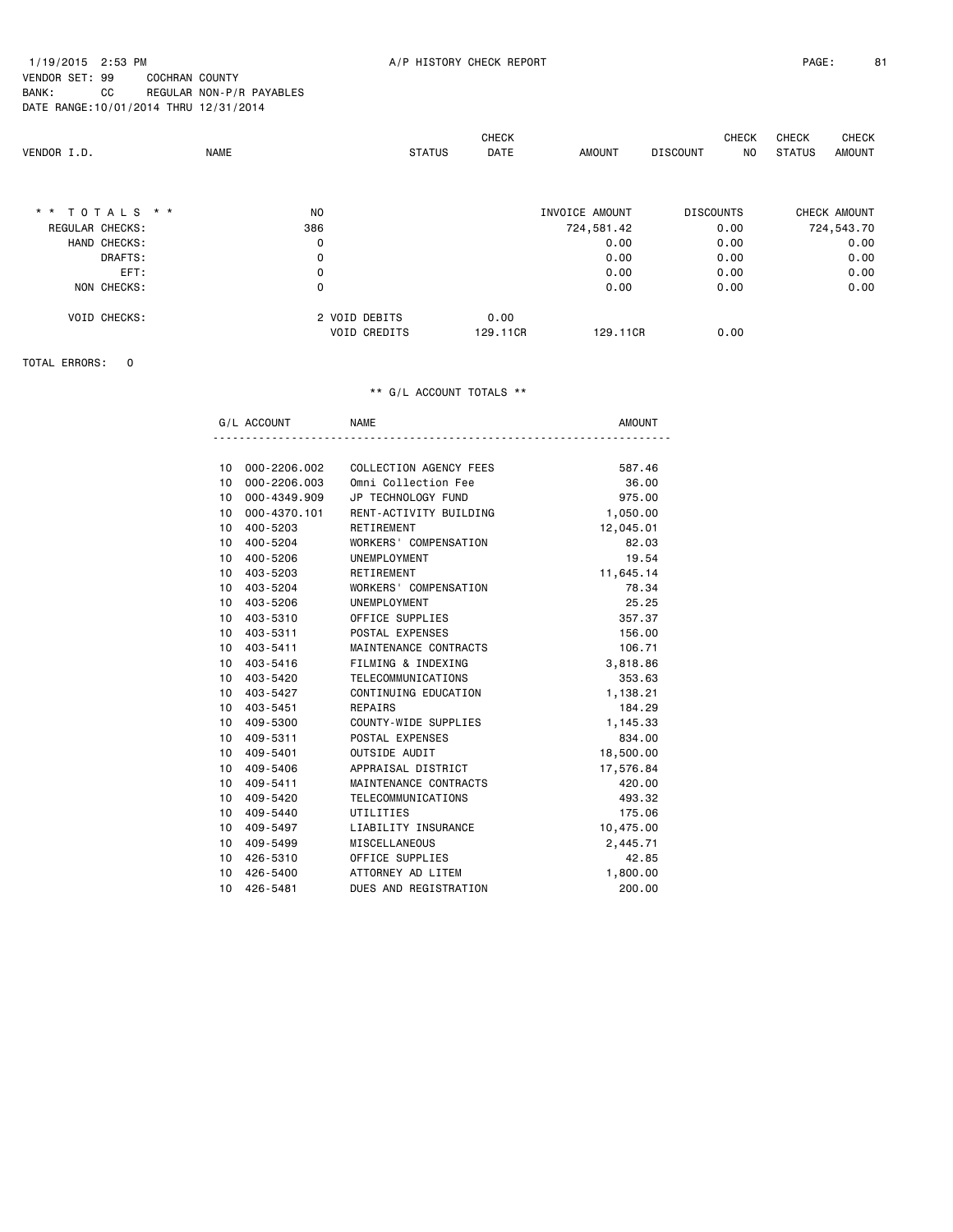|                 | G/L ACCOUNT | <b>NAME</b>                     | <b>AMOUNT</b> |
|-----------------|-------------|---------------------------------|---------------|
|                 |             |                                 |               |
| 10 <sup>1</sup> | 435-5203    | RETIREMENT                      | 2,474.78      |
| 10              | 435-5204    | WORKERS' COMPENSATION           | 16.12         |
| 10              | 435-5206    | UNEMPLOYMENT                    | 7.26          |
| 10 <sup>1</sup> | 435-5310    | OFFICE SUPPLIES                 | 144.00        |
| 10              | 435-5400    | ATTORNEY AD LITEM               | 2,800.00      |
| 10              | 435-5420    | TELECOMMUNICATIONS              | 444.46        |
| 10 <sup>1</sup> | 455-5203    | RETIREMENT                      | 6,203.86      |
| 10              | 455-5204    | WORKERS' COMPENSATION           | 41.27         |
| 10 <sup>1</sup> | 455-5310    | OFFICE SUPPLIES                 | 164.35        |
| $10-10$         | 455-5311    | POSTAL EXPENSES                 | 49.00         |
| 10              | 455-5405    | <b>AUTOPSY</b>                  | 435.00        |
| 10              | 455-5420    | TELECOMMUNICATIONS              | 99.39         |
| 10 <sup>1</sup> | 455-5427    | CONTINUING EDUCATION            | 257.15        |
| 10 <sup>1</sup> | 455-5481    | DUES AND REGISTRATION           | 40.00         |
| 10 <sup>1</sup> | 455-5499    | <b>MISCELLANEOUS</b>            | 34.00         |
| 10 <sup>1</sup> | 475-5203    | RETIREMENT                      | 15, 169.71    |
| 10 <sup>1</sup> | 475-5204    | WORKERS' COMPENSATION           | 12.31         |
| 10 <sup>1</sup> | 475-5206    | UNEMPLOYMENT                    | 21.32         |
| 10              | 475-5310    | OFFICE SUPPLIES                 | 442.77        |
| 10              | 475-5420    | TELECOMMUNICATIONS              | 342.74        |
| 10              | 475-5590    | LAW LIBRARY MTRLS/UPDATES       | 288.00        |
| 10 <sup>1</sup> | 476-5203    | RETIREMENT                      | 2,521.78      |
| 10 <sup>1</sup> | 476-5204    | WORKERS' COMPENSATION           | 35.71         |
| 10 <sup>1</sup> | 476-5206    | UNEMPLOYMENT                    | 7.45          |
| 10              | 490-5102    | ELECTION SALARIES               | 2,929.10      |
| 10 <sup>1</sup> | 490-5203    | RETIREMENT                      | 2,159.87      |
| 10              | 490-5204    | WORKERS' COMPENSATION           | 15.95         |
| 10              | 490-5206    | UNEMPLOYMENT                    | 9.94          |
| 10 <sup>1</sup> | 490-5335    | ELECTION SUPPLIES               | 6,134.37      |
| 10 <sup>1</sup> | 490-5411    | MAINTENANCE CONTRACTS           | 4,381.16      |
| 10              | 490-5420    | TELECOMMUNICATIONS              | 175.70        |
| 10 <sup>1</sup> | 490-5425    | TRAVEL - IN COUNTY (DOCUMENTED) | 74.93         |
| 10              | 495-5203    | RETIREMENT                      | 10,591.18     |
| 10 <sup>1</sup> | 495-5204    | WORKERS' COMPENSATION           | 71.11         |
| 10              | 495-5206    | UNEMPLOYMENT                    | 43.75         |
| 10 <sup>1</sup> | 495-5310    | OFFICE SUPPLIES                 | 265.35        |
| 10 <sup>1</sup> | 495-5420    | TELECOMMUNICATIONS              | 151.06        |
| 10 <sup>1</sup> | 495-5427    | CONTINUING EDUCATION            | 156.29        |
| 10 <sup>1</sup> | 495-5480    | <b>BONDS &amp; NOTARY FEES</b>  | 50.00         |
| 10 <sup>1</sup> | 495-5481    | DUES AND REGISTRATION           | 220.00        |
| 10              | 497-5203    | RETIREMENT                      | 5,914.95      |
| 10 <sup>1</sup> | 497-5204    | WORKERS' COMPENSATION           | 38.96         |
| 10 <sup>1</sup> | 497-5206    | UNEMPLOYMENT                    | 0.36          |
| 10              | 497-5310    | OFFICE SUPPLIES                 | 1,508.17      |
| 10              | 497-5311    | POSTAL EXPENSES                 | 19.27         |
| 10              | 497-5420    | TELECOMMUNICATIONS              | 96.39         |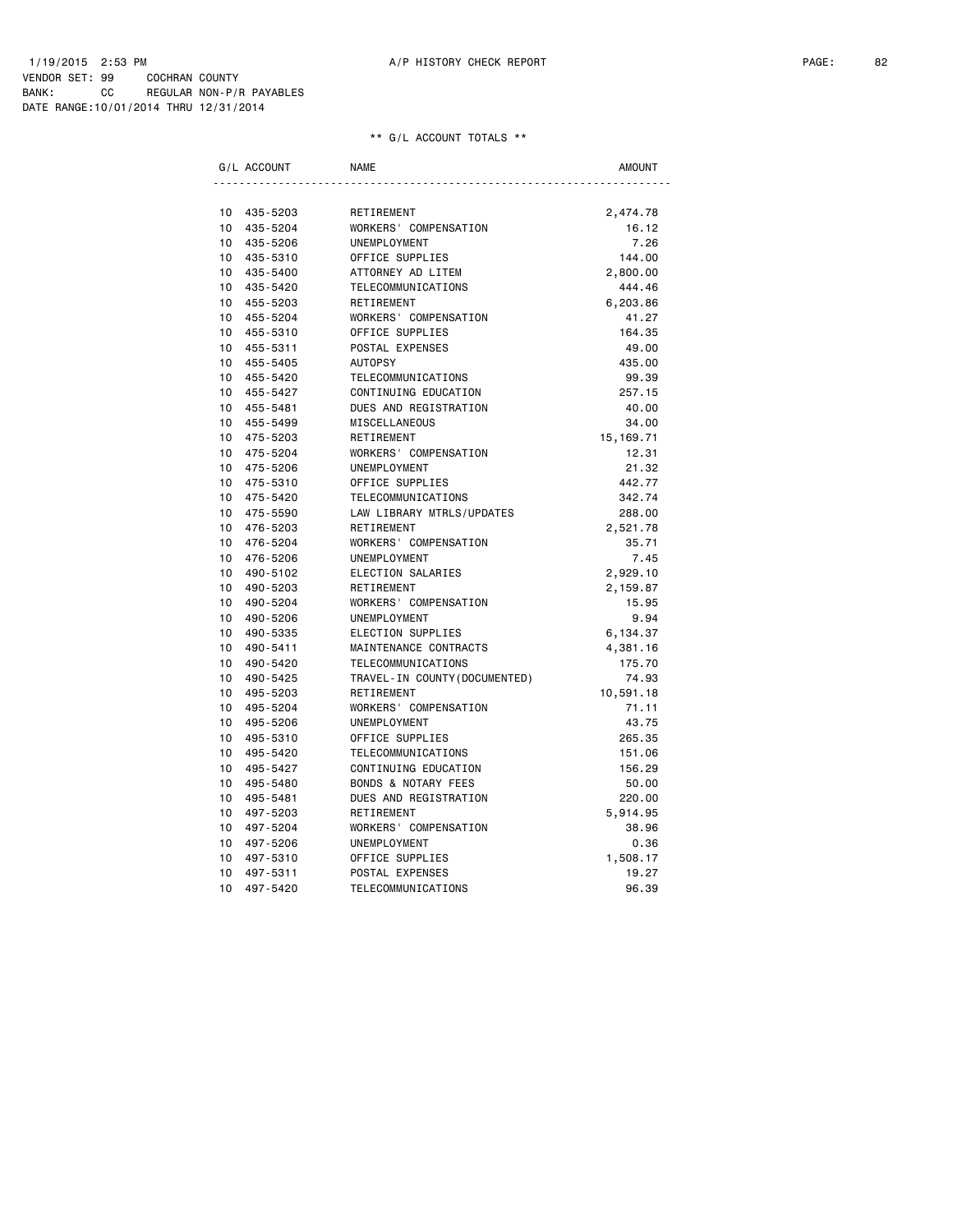| G/L ACCOUNT                 | <b>NAME</b>               | <b>AMOUNT</b> |
|-----------------------------|---------------------------|---------------|
|                             |                           |               |
| 10 <sup>1</sup><br>499-5203 | RETIREMENT                | 15,160.69     |
| 10<br>499-5204              | WORKERS' COMPENSATION     | 101.31        |
| 10<br>499-5206              | UNEMPLOYMENT              | 39.42         |
| 10 <sup>1</sup><br>499-5310 | OFFICE SUPPLIES           | 1,402.27      |
| 10<br>499-5311              | POSTAL EXPENSES           | 3,283.23      |
| 10 <sup>1</sup><br>499-5408 | TAX ROLL                  | 2,125.15      |
| 10 <sup>1</sup><br>499-5411 | MAINTENANCE CONTRACTS     | 6,123.00      |
| 10<br>499-5420              | TELECOMMUNICATIONS        | 502.95        |
| 10 <sup>1</sup><br>499-5427 | CONTINUING EDUCATION      | 21.25         |
| 10 499-5451                 | REPAIR                    | 306.75        |
| 10 499-5481                 | DUES AND REGISTRATION     | 25.00         |
| 10 510-5203                 | RETIREMENT                | 4,178.54      |
| $10-10$<br>510-5204         | WORKERS' COMPENSATION     | 181.32        |
| 10 510-5206                 | UNEMPLOYMENT              | 17.06         |
| 10 <sup>1</sup><br>510-5332 | CUSTODIAL SUPPLIES        | 2,644.92      |
| 10 510-5411                 | MAINTENANCE CONTRACTS     | 2,605.57      |
| 10 510-5440                 | UTILITIES                 | 8,131.94      |
| 10 510-5451                 | REPAIR                    | 15,947.91     |
| 10 512-5203                 | RETIREMENT                | 11,508.00     |
| 10 512-5204                 | WORKERS' COMPENSATION     | 431.21        |
| 10 512-5205                 | <b>UNIFORMS</b>           | 318.57        |
| 10 512-5206                 | UNEMPLOYMENT              | 45.37         |
| 10 512-5310                 | OFFICE SUPPLIES           | 603.50        |
| 10 512-5333                 | FOOD-PRISONERS            | 3,008.58      |
| 10<br>512-5391              | MEDICAL CARE-PRISONERS    | 1,148.95      |
| $10-10$<br>512-5392         | MISCELLANEOUS SUPPLIES    | 852.28        |
| 10 512-5451                 | REPAIR                    | 1,260.00      |
| 10 512-5499                 | MISCELLANEOUS             | 2,769.12      |
| 10 <sup>1</sup><br>516-5203 | RETIREMENT                | 5,074.40      |
| 10 <sup>1</sup><br>516-5204 | WORKERS' COMPENSATION     | 254.23        |
| 10<br>516-5206              | UNEMPLOYMENT              | 21.04         |
| 10 <sup>1</sup><br>516-5330 | FUEL & OIL                | 1,265.91      |
| 10 <sup>1</sup><br>516-5332 | CUSTODIAL SUPPLIES        | 278.84        |
| 10 <sup>1</sup><br>516-5440 | UTILITIES                 | 125.63        |
| 10<br>516-5451              | REPAIR                    | 6,245.36      |
| 10 <sup>1</sup><br>516-5454 | TIRES                     | 104.90        |
| 10 <sup>1</sup><br>516-5486 | CONTRACT LABOR-OPEN CLOSE | 1,200.00      |
| 10 <sup>1</sup><br>550-5203 | RETIREMENT                | 3,846.31      |
| 10 <sup>1</sup><br>550-5204 | WORKERS' COMPENSATION     | 127.16        |
| 10 <sup>1</sup><br>550-5330 | FUEL & OIL                | 163.35        |
| 10<br>550-5334              | OTHER SUPPLIES            | 325.10        |
| 10 <sup>1</sup><br>550-5454 | TIRES                     | 13.00         |
| 10<br>560-5203              | RETIREMENT                | 55,636.10     |
| 10<br>560-5204              | WORKERS' COMPENSATION     | 1,552.80      |
| 10<br>560-5205              | UNIFORMS                  | 1,443.80      |
| 10<br>560-5206              | UNEMPLOYMENT              | 234.24        |
|                             |                           |               |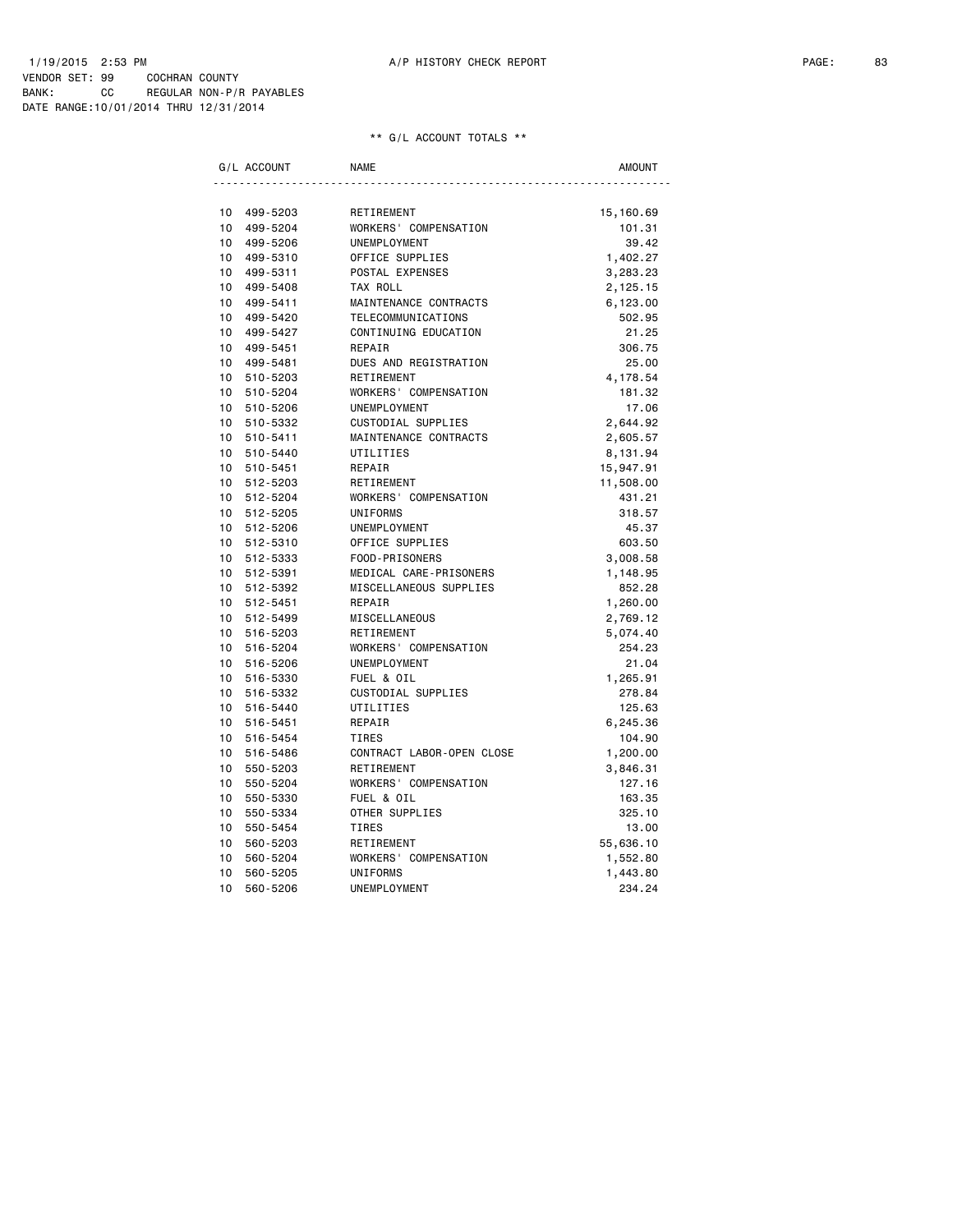|                 | G/L ACCOUNT | <b>NAME</b>                    | <b>AMOUNT</b> |
|-----------------|-------------|--------------------------------|---------------|
|                 |             |                                |               |
| 10              | 560-5310    | OFFICE SUPPLIES                | 1,165.84      |
| 10              | 560-5311    | POSTAL EXPENSES                | 196.00        |
| 10 <sup>1</sup> | 560-5330    | FUEL AND OIL                   | 8,667.24      |
| 10 <sup>1</sup> | 560-5334    | OTHER SUPPLIES                 | 1,546.34      |
| 10 <sup>1</sup> | 560-5411    | MAINTENANCE CONTRACTS          | 7,405.06      |
| 10 <sup>1</sup> | 560-5420    | TELECOMMUNICATIONS             | 621.24        |
| 10              | 560-5427    | CONTINUING EDUCATION           | 256.04        |
| 10 <sup>1</sup> | 560-5451    | MACHINERY-NON-OFFICE REPAIR    | 2,969.83      |
| 10              | 560-5454    | TIRES                          | 450.52        |
| 10 <sup>1</sup> | 560-5480    | <b>BONDS &amp; NOTARY FEES</b> | 171.00        |
| 10              | 560-5481    | DUES AND REGISTRATION          | 517.00        |
| 10              | 560-5499    | MISCELLANEOUS                  | 210.00        |
| 10              | 570-5420    | TELECOMMUNICATIONS             | 120.36        |
| 10 <sup>1</sup> | 571-5203    | RETIREMENT                     | 16.62         |
| 10 <sup>1</sup> | 571-5204    | WORKERS' COMPENSATION          | 11.92         |
| 10 <sup>1</sup> | 571-5472    | LOCAL SUPPORT-JUV BOARD        | 23,250.00     |
| $10-10$         | 580-5404    | MEDICAL-E.M.S. SUBSIDIES       | 3,500.00      |
| 10 <sup>1</sup> | 580-5414    | FIRE PROTECTION CONTRACTS      | 1,750.00      |
| 10 <sup>1</sup> | 580-5440    | UTILITIES [TOWER]              | 229.79        |
| 10 <sup>1</sup> | 650-5203    | RETIREMENT                     | 5,321.89      |
| 10              | 650-5204    | WORKERS' COMPENSATION          | 38.36         |
| 10 <sup>1</sup> | 650-5206    | UNEMPLOYMENT                   | 20.66         |
| 10              | 650-5310    | OFFICE SUPPLIES                | 454.81        |
| 10              | 650-5311    | POSTAL EXPENSES                | 87.00         |
| 10              | 650-5332    | CUSTODIAL SUPPLIES             | 105.00        |
| 10 <sup>1</sup> | 650-5411    | MAINTENANCE CONTRACTS          | 168.90        |
| 10              | 650-5420    | TELECOMMUNICATIONS             | 316.67        |
| 10              | 650-5427    | CONTINUING EDUCATION           | 14.00         |
| 10              | 650-5440    | UTILITIES                      | 809.09        |
| 10 <sup>1</sup> | 650-5499    | MISCELLANEOUS                  | 147.24        |
| 10              | 650-5590    | <b>BOOKS</b>                   | 2,348.29      |
| 10              | 652-5203    | RETIREMENT                     | 245.78        |
| 10 <sup>1</sup> | 652-5204    | WORKERS' COMPENSATION          | 10.80         |
| 10 <sup>1</sup> | 652-5420    | TELECOMMUNICATIONS             | 182.21        |
| 10 <sup>1</sup> | 652-5440    | UTILITIES                      | 377.25        |
| 10 <sup>1</sup> | 660-5203    | RETIREMENT                     | 3,379.50      |
| 10              | 660-5204    | WORKERS' COMPENSATION          | 166.36        |
| 10              | 660-5206    | UNEMPLOYMENT                   | 17.02         |
| 10              | 660-5330    | FUEL AND OIL                   | 203.29        |
| 10              | 660-5332    | CUSTODIAL SUPPLIES             | 191.64        |
|                 |             |                                |               |
| 10<br>10        | 660-5440    | UTILITIES & IRRIGATION         | 737.77        |
|                 | 660-5451    | REPAIR                         | 3,634.13      |
| 10              | 660-5454    | TIRES                          | 21.00         |
| 10              | 662-5203    | RETIREMENT                     | 4,575.67      |
| 10              | 662-5204    | WORKERS' COMPENSATION          | 201.10        |
| 10              | 662-5206    | UNEMPLOYMENT                   | 20.95         |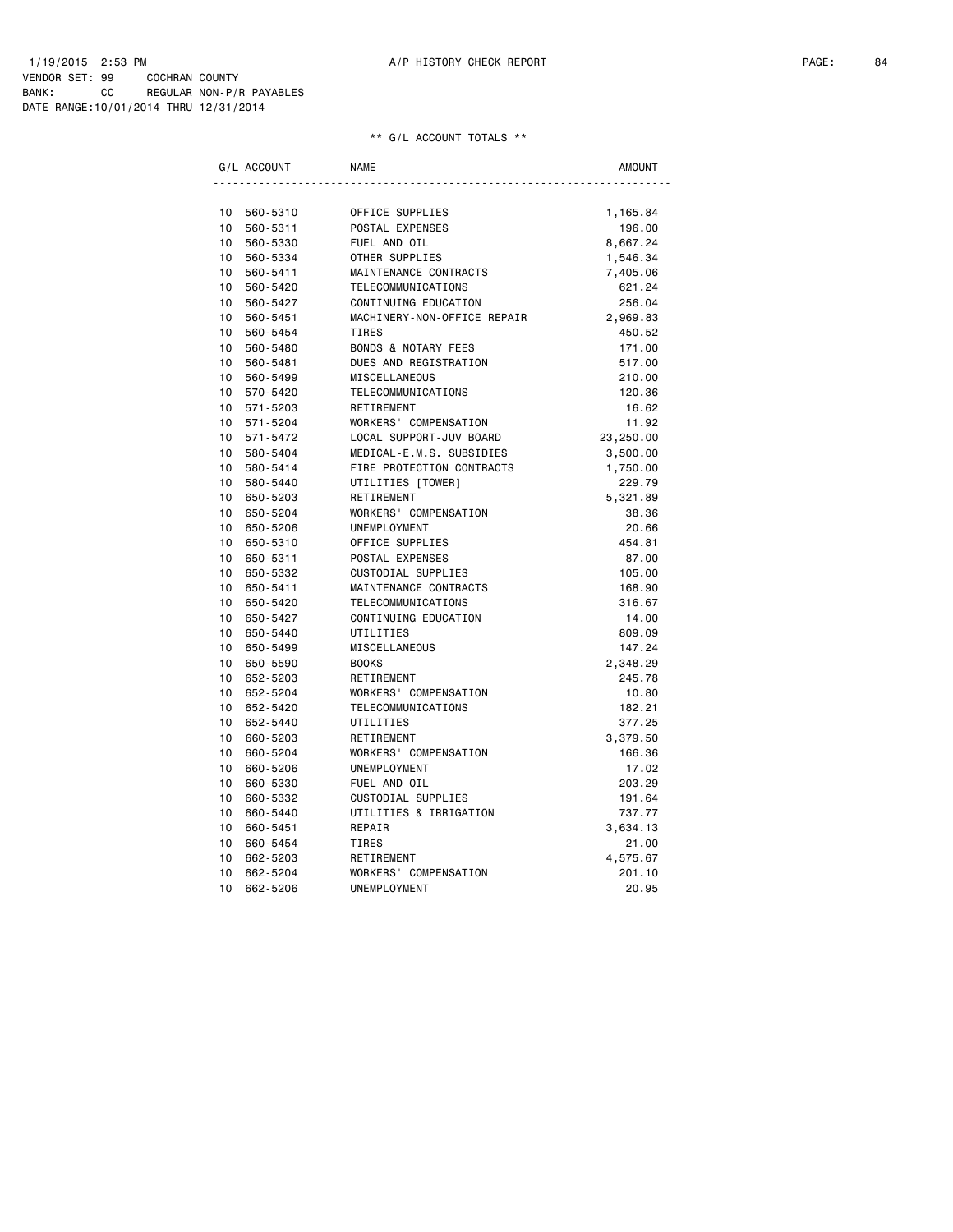|                 | G/L ACCOUNT | NAME                           | AMOUNT     |
|-----------------|-------------|--------------------------------|------------|
|                 |             |                                |            |
| 10 <sup>1</sup> | 662-5332    | CUSTODIAL SUPPLIES             | 638.84     |
| 10 <sup>1</sup> | 662-5440    | UTILITIES                      | 2,464.09   |
|                 | 10 662-5451 | REPAIR                         | 669.99     |
|                 | 10 663-5418 | SENIOR CITIZENS CONTRACT       | 18,750.00  |
|                 | 10 665-5203 | RETIREMENT                     | 4,648.34   |
| 10              | 665-5204    | WORKERS' COMPENSATION          | 32.17      |
| 10              | 665-5206    | UNEMPLOYMENT                   | 22.09      |
| 10              | 665-5330    | FUEL AND OIL                   | 77.93      |
| 10              | 665-5334    | OTHER SUPPLIES                 | 128.65     |
|                 | 10 665-5420 | TELECOMMUNICATIONS             | 412.50     |
| 10              | 665-5451    | REPAIRS                        | 115.00     |
|                 |             | *** FUND TOTAL ***             | 421,294.05 |
|                 | 15 610-5203 | RETIREMENT                     | 25, 237.87 |
| 15              | 610-5204    | WORKERS' COMPENSATION          | 170.41     |
|                 | 15 610-5310 | OFFICE SUPPLIES                | 126.91     |
|                 | 15 610-5311 | POSTAL EXPENSES                | 75.50      |
|                 | 15 610-5420 | TELECOMMUNICATIONS             | 257.18     |
|                 | 15 610-5427 | COMM-CONTINUING EDUCATION      | 4,561.78   |
|                 | 15 610-5428 | CO. JUDGE-CONTINUING EDUCATION | 1,445.40   |
|                 | 15 610-5430 | LEGAL NOTICES                  | 189.00     |
|                 | 15 610-5481 | DUES AND REGISTRATION          | 334.53     |
|                 | 15 610-5499 | MISCELLANEOUS                  | 87.00      |
|                 | 15 621-5203 | RETIREMENT                     | 9,982.16   |
|                 | 15 621-5204 | WORKERS' COMPENSATION          | 616.91     |
|                 | 15 621-5206 | UNEMPLOYMENT                   | 41.81      |
|                 | 15 621-5330 | FUEL & OIL                     | 4,130.36   |
|                 | 15 621-5356 | ROAD MATERIALS & SUPPLIES      | 4,135.35   |
|                 | 15 621-5440 | UTILITIES                      | 773.05     |
|                 | 15 621-5451 | REPAIRS                        | 288.06     |
|                 | 15 621-5571 | CAPITAL OUTLAY                 | 136,000.00 |
|                 | 15 622-5203 | RETIREMENT                     | 10,555.14  |
|                 | 15 622-5204 | WORKERS' COMPENSATION          | 637.68     |
|                 | 15 622-5206 | UNEMPLOYMENT                   | 43.72      |
|                 | 15 622-5330 | FUEL AND OIL                   | 7,279.30   |
|                 | 15 622-5356 | ROAD MATERIALS & SUPPLIES      | 2,285.02   |
|                 | 15 622-5440 | UTILITIES                      | 416.57     |
|                 | 15 622-5451 | REPAIRS                        | 1,535.75   |
|                 | 15 622-5454 | TIRES                          | 104.00     |
|                 | 15 623-5203 | RETIREMENT                     | 10,321.80  |
| 15              | 623-5204    | WORKERS' COMPENSATION          | 623.01     |
|                 | 15 623-5206 | UNEMPLOYMENT                   | 42.22      |
|                 | 15 623-5330 | FUEL AND OIL                   | 8,065.06   |
|                 | 15 623-5356 | ROAD MATERIALS & SUPPLIES      | 2,329.53   |
|                 | 15 623-5440 | UTILITIES                      | 651.94     |
| 15              | 623-5451    | REPAIRS                        | 2,411.34   |
|                 |             |                                |            |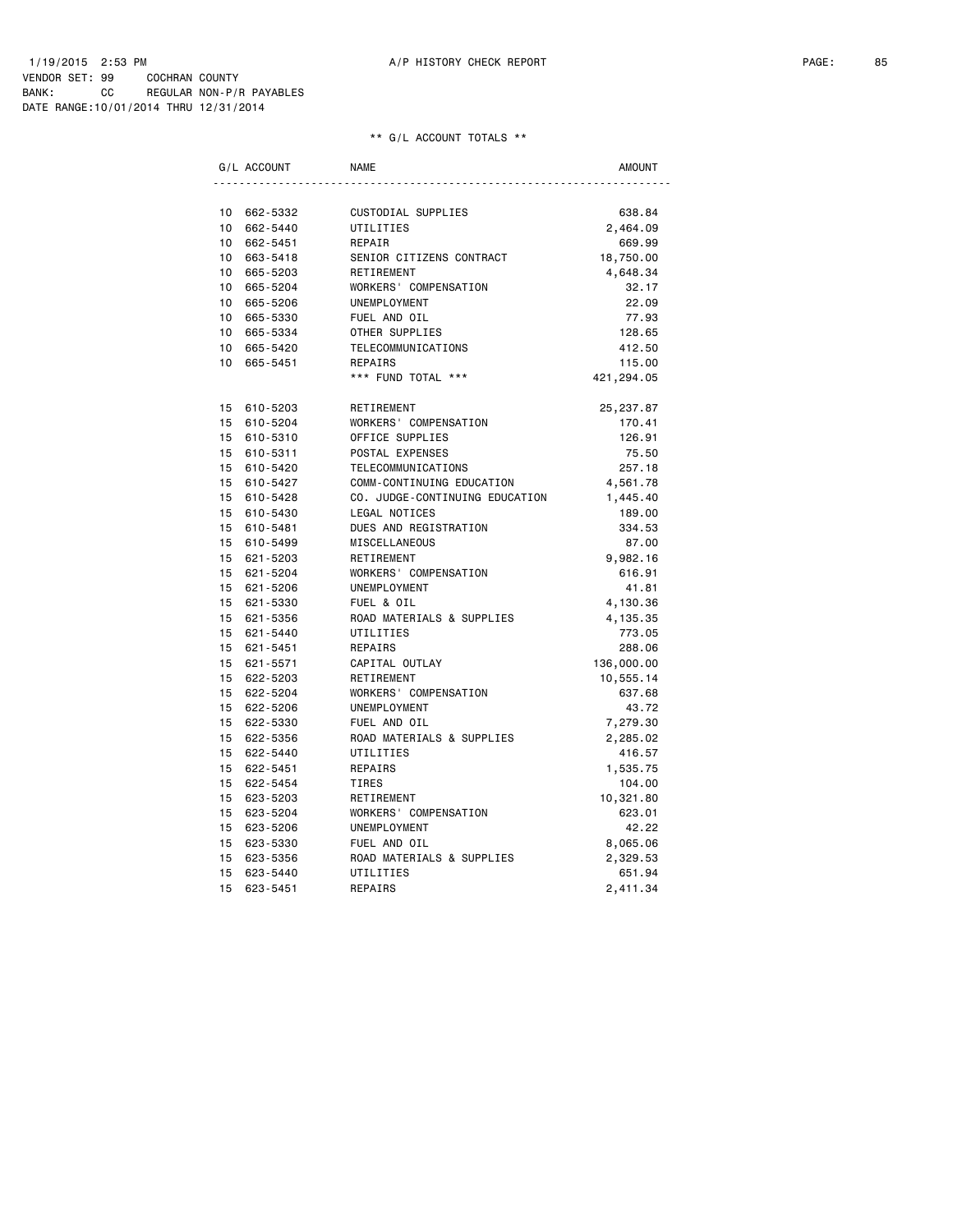|    | G/L ACCOUNT     | <b>NAME</b>                    | <b>AMOUNT</b> |
|----|-----------------|--------------------------------|---------------|
|    |                 |                                |               |
|    | 15 624-5203     | RETIREMENT                     | 10,136.57     |
|    | 15 624-5204     | WORKERS' COMPENSATION          | 618.37        |
|    | 15 624-5206     | UNEMPLOYMENT                   | 41.90         |
|    | 15 624-5330     | FUEL AND OIL                   | 8,308.46      |
|    | 15 624-5356     | ROAD MATERIALS & SUPPLIES      | 611.83        |
|    | 15 624-5420     | TELECOMMUNICATIONS             | 121.69        |
|    | 15 624-5440     | UTILITIES                      | 1,096.57      |
|    | 15 624-5451     | REPAIRS                        | 1,678.51      |
|    | 15 624-5454     | TIRES                          | 110.00        |
|    |                 | *** FUND TOTAL ***             | 258,479.26    |
|    | 17 573-5206     | UNEMPLOYMENT INSURANCE         | 19.49         |
|    | 17 573-5310     | OFFICE SUPPLIES                | 305.21        |
|    | 17 573-5330     | <b>FUEL</b>                    | 697.75        |
|    | 17 573-5413     | Detention Services             | 4,400.00      |
|    | 17 573-5413.002 | Mental Health External Contrac | 2,157.00      |
|    | 17 573-5413.003 | Grant C Placements             | 21,417.32     |
|    | 17 573-5420     | TELECOMMUNICATIONS             | 647.07        |
|    | 17 573-5427     | TRAVEL & TRAINING              | 413.87        |
|    | 17 573-5451     | REPAIR                         | 494.44        |
|    | 17 573-5464     | VEHICLE LEASE                  | 2,499.00      |
|    |                 | *** FUND TOTAL ***             | 33,051.15     |
|    | 19 435-5409     | A.D.R. CONTRACT                | 30.00         |
|    |                 | *** FUND TOTAL ***             | 30.00         |
|    | 24 510-5499     | COURTHOUSE SECURITY CCP102.0   | 150.00        |
|    |                 | *** FUND TOTAL ***             | 150.00        |
|    | 30 518-5203     | RETIREMENT                     | 1,448.34      |
|    | 30 518-5204     | WORKERS COMPENSATION           | 71.30         |
|    | 30 518-5330     | FUEL & OIL                     | 74.31         |
|    | 30 518-5440     | UTILITIES                      | 163.41        |
|    | 30 518-5451     | REPAIR                         | 129.82        |
|    |                 | *** FUND TOTAL ***             | 1,887.18      |
| 31 | 652-5499        | MISCELLANEOUS                  | 43.75         |
|    |                 | *** FUND TOTAL ***             | 43.75         |
|    | 90 000-2342     | Arrest Fees - State Officers   | 33.09         |
| 90 | 000-2342.001    | Omni FTA                       | 80.00         |
| 90 | 000-2347.001    | Truancy Prvtn & Diver. 102.015 | 162.66        |
| 90 | 000-2355        | MVF CCP 102.002                | 5.79          |
| 90 | $000 - 2357$    | 50% Overweight Fine            | 664.00        |
| 90 | 000-2358.001    | State CCC Date 010104 Forward  | 4,174.03      |
| 90 | $000 - 2361$    | 50% of Time Payment to State   | 50.00         |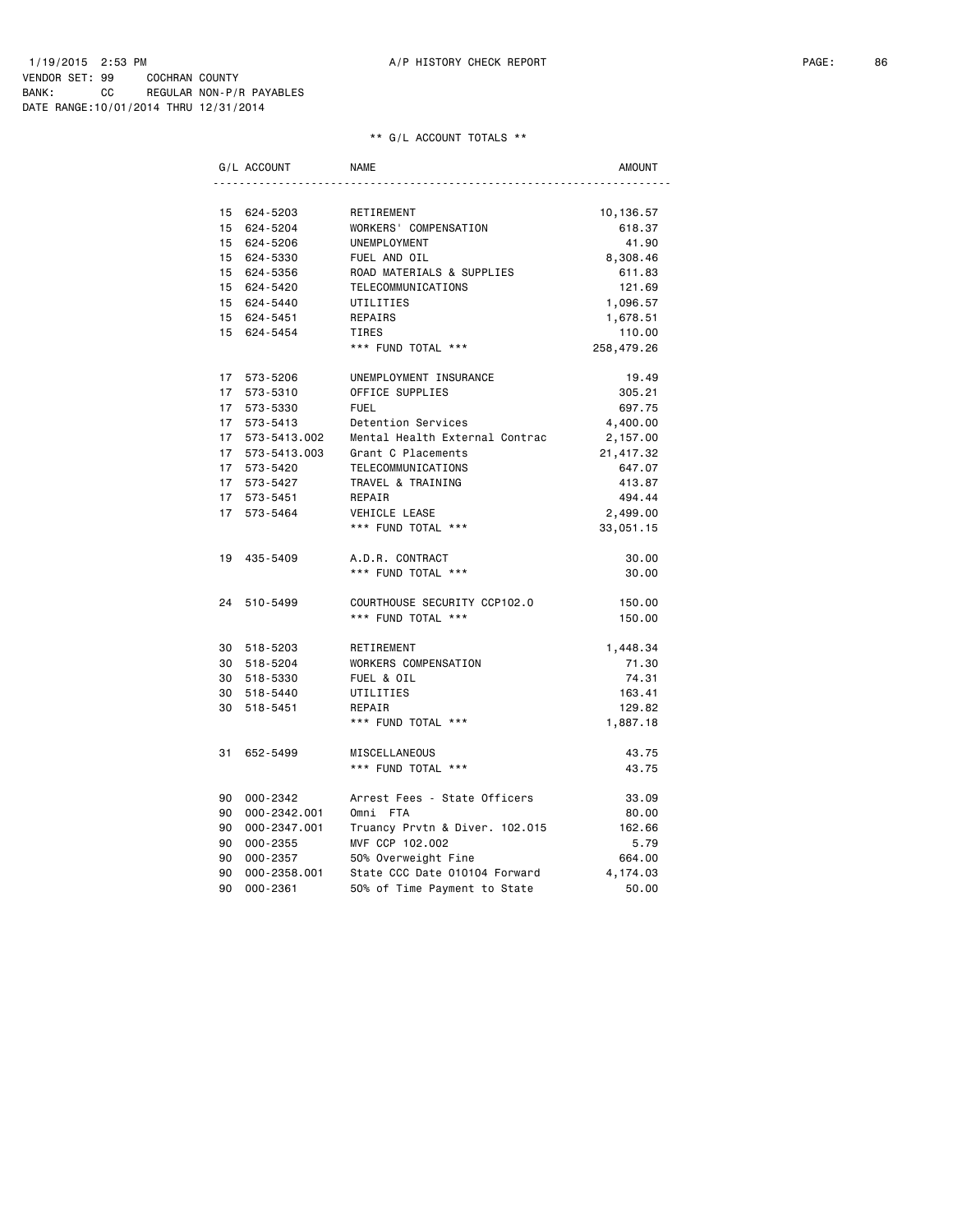|                         | G/L ACCOUNT        | <b>NAME</b>                            | <b>AMOUNT</b>  |                  |              |
|-------------------------|--------------------|----------------------------------------|----------------|------------------|--------------|
|                         |                    |                                        |                |                  |              |
|                         | 000-2363.001<br>90 | Divorce & Family Gov't 133.151         | 135.00         |                  |              |
|                         | 000-2363.002<br>90 | Other Than Divorce/Family 10B          | 360.00         |                  |              |
|                         | 000-2363.003<br>90 | Indigent Defense Fee                   | 209.01         |                  |              |
|                         | 000-2363.004<br>90 | Co Filing Fee Ind Lgl Serv.            | 130.00         |                  |              |
|                         | 000-2363.005<br>90 | ELE. FILING FEE DIS CLK                | 80.00          |                  |              |
|                         | 000-2363.006<br>90 | ELE FILING FEE COUNTY CLERK            | 100.00         |                  |              |
|                         | 000-2363.007<br>90 | ELE FILING FEE JP                      | 40.00          |                  |              |
|                         | 90<br>000-2367     | STF-Sub 95% C(Trans CD542.40           | 1,791.51       |                  |              |
|                         | 000-2368<br>90     | BB Bond Fee (Gov CD 41.258)            | 195.00         |                  |              |
|                         | 000-2369<br>90     | EMS Trauma Sec49.02 SB1131             | 11.89          |                  |              |
|                         | 000-2370<br>90     | DNA Test Gov CD 411.147                | 34.00          |                  |              |
|                         | 000-2372<br>90     | Birth Cert. Gov118.015                 | 79.20          |                  |              |
|                         | 000-2373<br>90     | Marriage License Gov 118.011           | 150.00         |                  |              |
|                         | 000-2376<br>90     | Co. CrtCriminal Judicial Fund          | 200.00         |                  |              |
|                         | 000-2376.001<br>90 | CRIM COSTS ON CONVICT DIS CLK          | 5.00           |                  |              |
|                         | 000-2378<br>90     | JRF Jury Reimb Fee CCP102.0045         | 388.73         |                  |              |
|                         | 000-2379<br>90     | Judicial Support Fee/L133.105 1,036.08 |                |                  |              |
|                         | 000-2379.001<br>90 | Drug Court Fee CCP102.0178             | 10.87          |                  |              |
|                         | 000-2379.002<br>90 | 7th Crt of Appeal Gov't22.2081         | 25.00          |                  |              |
|                         |                    | *** FUND TOTAL ***                     | 10,150.86      |                  |              |
|                         | N <sub>0</sub>     |                                        | INVOICE AMOUNT | <b>DISCOUNTS</b> | CHECK AMOUNT |
| VENDOR SET: 99 BANK: CC | TOTALS:<br>388     |                                        | 724,543.70     | 0.00             | 724,543.70   |
| BANK: CC<br>TOTALS:     | 388                |                                        | 724,543.70     | 0.00             | 724,543.70   |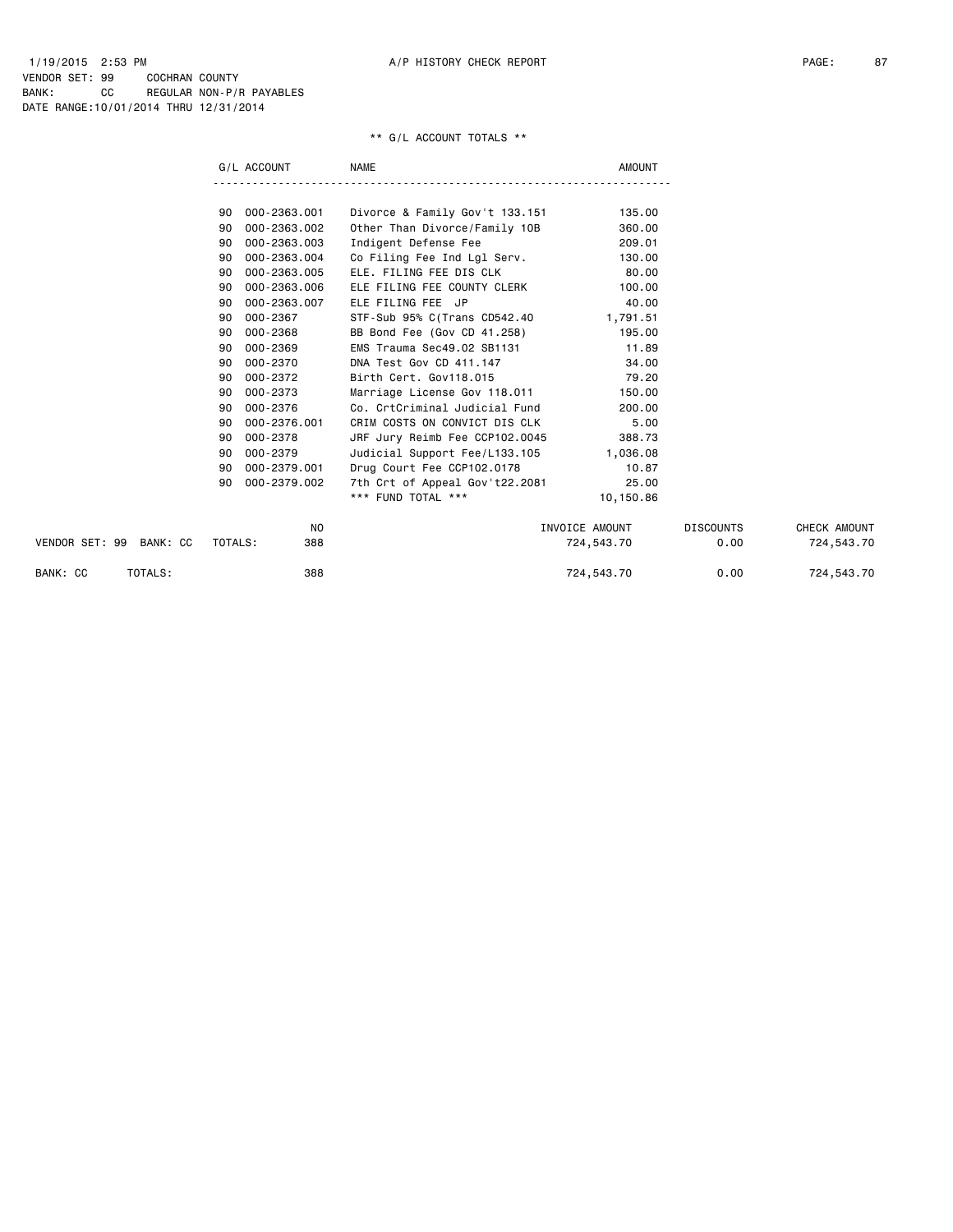|                  |    |                   |                                |               | CHECK                |          |               |                 | <b>CHECK</b> | <b>CHECK</b>  | <b>CHECK</b>  |
|------------------|----|-------------------|--------------------------------|---------------|----------------------|----------|---------------|-----------------|--------------|---------------|---------------|
| VENDOR I.D.      |    |                   | <b>NAME</b>                    | <b>STATUS</b> | DATE                 |          | <b>AMOUNT</b> | <b>DISCOUNT</b> | NO.          | <b>STATUS</b> | <b>AMOUNT</b> |
| A067             |    |                   | AMERICAN FAMILY LIFE ASSURANCE |               |                      |          |               |                 |              |               |               |
|                  |    | I-08 201410240552 | MONTHLY PREMIUM                | R             | 10/31/2014           |          |               |                 | 042132       |               |               |
|                  |    | 10 000-2500.4     | INSURANCE PAYABLE              |               | MONTHLY PREMIUM      |          | 622.47        |                 |              |               |               |
|                  |    | 15 000-2500.4     | INSURANCE PAYABLE              |               | MONTHLY PREMIUM      |          | 158.95        |                 |              |               |               |
|                  |    | I-08A201410240552 | MONTHLY PREMIUM                | R             | 10/31/2014           |          |               |                 | 042132       |               |               |
|                  |    | 10 000-2500.4     | INSURANCE PAYABLE              |               | MONTHLY PREMIUM      |          | 200.46        |                 |              |               | 981.88        |
| C091             |    |                   | COMPBENEFITS                   |               |                      |          |               |                 |              |               |               |
|                  |    | I-17A201410240552 | VISION MONTHLY PREMIUM         | R             | 10/31/2014           |          |               |                 | 042133       |               |               |
|                  |    | 10 000-2500.4     | INSURANCE PAYABLE              |               | VISION MONTHLY PREMI |          | 53.40         |                 |              |               | 53.40         |
| C <sub>253</sub> |    |                   | COCHRAN COUNTY MONEY MKT       |               |                      |          |               |                 |              |               |               |
|                  |    | I-01 201410240552 | RETIREMENT CONTRIBUTIONS       | R             | 10/31/2014           |          |               |                 | 042134       |               |               |
|                  | 10 | 000-2500.3        | TCDRS PAYABLE                  |               | RETIREMENT CONTRIBUT | 8,708.05 |               |                 |              |               |               |
|                  | 10 | 400-5203          | RETIREMENT                     |               | RETIREMENT CONTRIBUT | 1,027.69 |               |                 |              |               |               |
|                  | 10 | 403-5203          | RETIREMENT                     |               | RETIREMENT CONTRIBUT |          | 998.67        |                 |              |               |               |
|                  | 10 | 435-5203          | RETIREMENT                     |               | RETIREMENT CONTRIBUT |          | 211.15        |                 |              |               |               |
|                  | 10 | 455-5203          | RETIREMENT                     |               | RETIREMENT CONTRIBUT |          | 499.02        |                 |              |               |               |
|                  | 10 | 475-5203          | RETIREMENT                     |               | RETIREMENT CONTRIBUT | 1,306.46 |               |                 |              |               |               |
|                  | 10 | 476-5203          | RETIREMENT                     |               | RETIREMENT CONTRIBUT |          | 215.16        |                 |              |               |               |
|                  | 10 | 490-5203.001      | RETIREMENT                     |               | RETIREMENT CONTRIBUT |          | 168.19        |                 |              |               |               |
|                  | 10 | 495-5203          | RETIREMENT                     |               | RETIREMENT CONTRIBUT |          | 906.43        |                 |              |               |               |
|                  | 10 | 497-5203          | RETIREMENT                     |               | RETIREMENT CONTRIBUT |          | 487.39        |                 |              |               |               |
|                  | 10 | 499-5203          | RETIREMENT                     |               | RETIREMENT CONTRIBUT | 1,287.15 |               |                 |              |               |               |
|                  | 10 | 510-5203          | RETIREMENT                     |               | RETIREMENT CONTRIBUT |          | 351.00        |                 |              |               |               |
|                  | 10 | 512-5203          | RETIREMENT                     |               | RETIREMENT CONTRIBUT | 1,679.86 |               |                 |              |               |               |
|                  | 10 | 516-5203          | RETIREMENT                     |               | RETIREMENT CONTRIBUT |          | 352.23        |                 |              |               |               |
|                  | 10 | 550-5203          | RETIREMENT                     |               | RETIREMENT CONTRIBUT |          | 328.17        |                 |              |               |               |
|                  | 10 | 560-5203          | RETIREMENT                     |               | RETIREMENT CONTRIBUT | 4,860.20 |               |                 |              |               |               |
|                  | 10 | 650-5203          | RETIREMENT                     |               | RETIREMENT CONTRIBUT |          | 451.61        |                 |              |               |               |
|                  | 10 | 652-5203          | RETIREMENT                     |               | RETIREMENT CONTRIBUT |          | 20.97         |                 |              |               |               |
|                  | 10 | 660-5203          | RETIREMENT                     |               | RETIREMENT CONTRIBUT |          | 233.82        |                 |              |               |               |
|                  | 10 | 662-5203          | RETIREMENT                     |               | RETIREMENT CONTRIBUT |          | 390.40        |                 |              |               |               |
|                  | 10 | 665-5203          | RETIREMENT                     |               | RETIREMENT CONTRIBUT |          | 396.60        |                 |              |               |               |
|                  | 15 | $000 - 2500.3$    | <b>TCDRS PAYABLE</b>           |               | RETIREMENT CONTRIBUT | 3,048.87 |               |                 |              |               |               |
|                  | 15 | 610-5203          | RETIREMENT                     |               | RETIREMENT CONTRIBUT | 2,156.04 |               |                 |              |               |               |
|                  | 15 | 621-5203          | RETIREMENT                     |               | RETIREMENT CONTRIBUT |          | 845.18        |                 |              |               |               |
|                  | 15 | 622-5203          | RETIREMENT                     |               | RETIREMENT CONTRIBUT |          | 914.46        |                 |              |               |               |
|                  | 15 | 623-5203          | RETIREMENT                     |               | RETIREMENT CONTRIBUT |          | 881.61        |                 |              |               |               |
|                  | 15 | 624-5203          | RETIREMENT                     |               | RETIREMENT CONTRIBUT |          | 864.86        |                 |              |               |               |
|                  | 17 | $000 - 2500.3$    | <b>TCDRS PAYABLE</b>           |               | RETIREMENT CONTRIBUT |          | 215.94        |                 |              |               |               |
|                  | 17 | 573-5203          | RETIREMENT                     |               | RETIREMENT CONTRIBUT |          | 401.02        |                 |              |               |               |
|                  | 30 | $000 - 2500.3$    | <b>TCDRS</b>                   |               | RETIREMENT CONTRIBUT |          | 53.96         |                 |              |               |               |
|                  | 30 | 518-5203          | RETIREMENT                     |               | RETIREMENT CONTRIBUT |          | 100.20        |                 |              |               | 34,362.36     |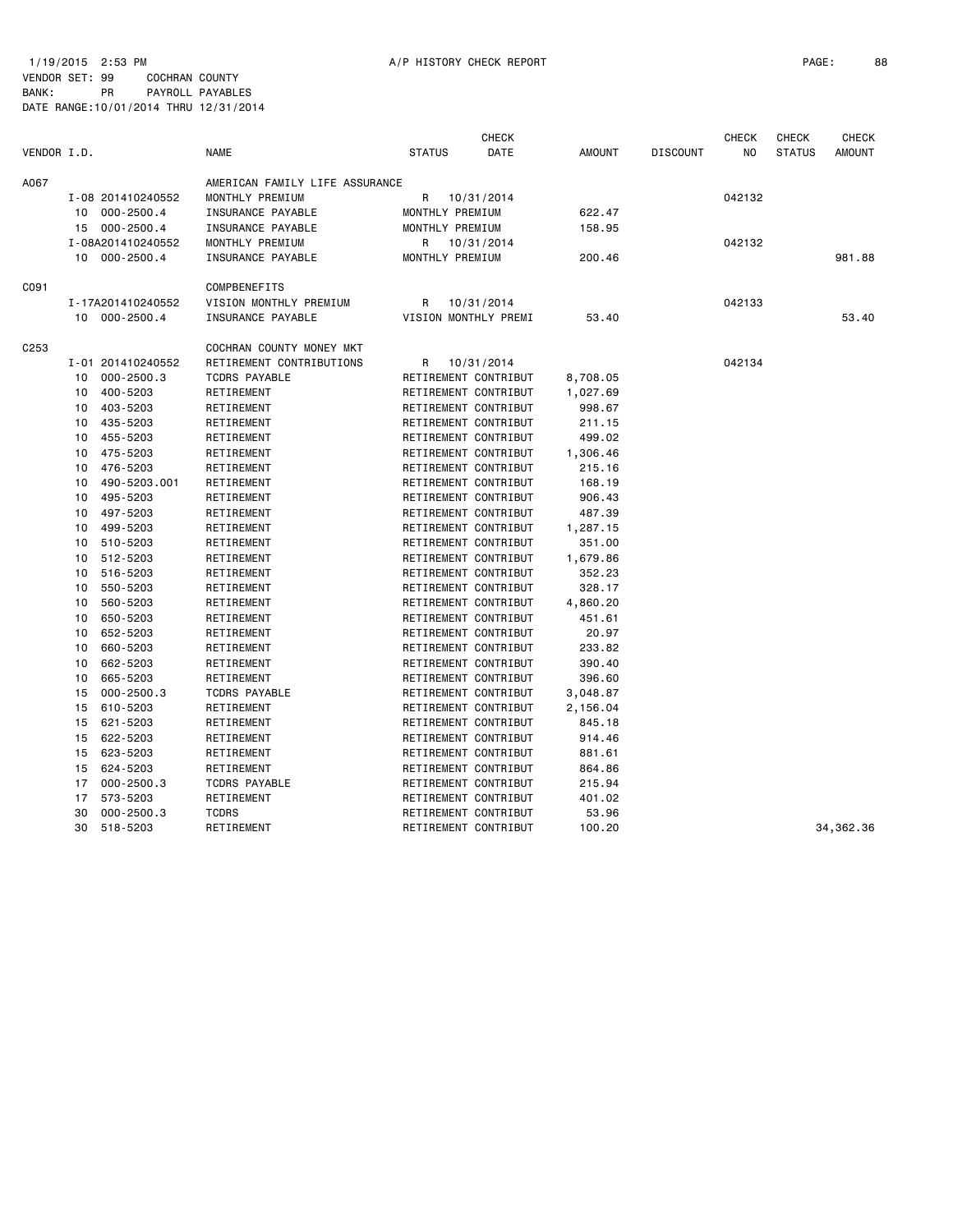1/19/2015 2:53 PM A/P HISTORY CHECK REPORT PAGE: 89 VENDOR SET: 99 COCHRAN COUNTY BANK: PR PAYROLL PAYABLES DATE RANGE:10/01/2014 THRU 12/31/2014

| VENDOR I.D.<br><b>NAME</b><br><b>STATUS</b><br>DATE<br><b>AMOUNT</b><br><b>DISCOUNT</b><br>NO<br><b>STATUS</b><br><b>AMOUNT</b><br>COCHRAN COUNTY SCHOOLS FEDERAL<br>C300<br>I-18A201410240552<br>MONTHLY PREMUIM<br>042135<br>R 10/31/2014<br>10<br>000-2500.4<br>INSURANCE PAYABLE<br>MONTHLY PREMUIM<br>7,384.11<br>$000 - 2500.4$<br>INSURANCE PAYABLE<br>MONTHLY PREMUIM<br>2,015.33<br>15<br>$000 - 2500.4$<br>AFLAC<br>9,462.08<br>30<br>MONTHLY PREMUIM<br>62.64<br>N017<br>NATIONAL FARM LIFE<br>NFL PREMIUM<br>042136<br>I-05 201410240552<br>R 10/31/2014<br>$000 - 2500.4$<br>INSURANCE PAYABLE<br>NFL PREMIUM<br>185.06<br>10<br>15 000-2500.4<br>NFL PREMIUM<br>34.33<br>INSURANCE PAYABLE<br>I-05A201410240552<br>AFTER TAX PREM<br>10/31/2014<br>042136<br>R<br>10 000-2500.4<br>INSURANCE PAYABLE<br>AFTER TAX PREM<br>114.21<br>15 000-2500.4<br>INSURANCE PAYABLE<br>AFTER TAX PREM<br>40.94<br>374.54<br>N060<br>NATIONWIDE RETIREMENT SOL<br>I-04 201410240552<br>DEFERRED COMP WITHHELD<br>R 10/31/2014<br>042137<br>10 000-2500.7<br>PEBSCO DEF COMP PAYABLE<br>DEFERRED COMP WITHHE<br>2,026.00<br>PEBSCO DEF COMP PAYABLE<br>3,351.00<br>15 000-2500.7<br>DEFERRED COMP WITHHE<br>1,325.00<br>N081<br>NATIONAL FAMILY CARE LIFE INSU<br>NATIONAL FAMILY CARE<br>042138<br>I-21 201410240552<br>R<br>10/31/2014<br>10 000-2500.4<br>INSURANCE PAYABLE<br>NATIONAL FAMILY CARE<br>104.00<br>104.00<br>0029<br>OFFICE OF THE ATTORNEY GE<br>042139<br>I-CLL201410240552<br>CAUSE#13-05-23497<br>R<br>10/31/2014<br>10 000-2500.8<br>CHILD SUPPORT PAYABLE<br>CAUSE#xxxxxxxxxxx<br>549.31<br>549.31<br>0029<br>OFFICE OF THE ATTORNEY GE<br>042140<br>I-CVS201410240552<br>CAUSE#13-10-4340<br>R<br>10/31/2014<br>10 000-2500.8<br>CHILD SUPPORT PAYABLE<br>CAUSE#xxxxxxxxxx<br>650.00<br>650.00<br>P187<br>COCHRAN COUNTY PAYROLL TA<br>I-T1 201410240552<br>FEDERAL INCOME TAX W/H<br>042141<br>R 10/31/2014<br>$000 - 2500.1$<br>WITHHOLDING TAX PAYABLE<br>FEDERAL INCOME TAX W<br>12,474.58<br>10<br>$000 - 2500.1$<br>WITHHOLDING TAX PAYABLE<br>FEDERAL INCOME TAX W<br>15<br>3,837.41<br>$000 - 2500.1$<br>WITHHOLDING TAX PAYABLE<br>FEDERAL INCOME TAX W<br>255.83<br>17<br>$000 - 2500.1$<br>FEDERAL WITHOLDING<br>FEDERAL INCOME TAX W<br>105.46<br>30<br>I-T3 201410240552<br>FICA TAX<br>R 10/31/2014<br>042141<br>$000 - 2500.2$<br>FICA PAYABLE<br>FICA TAX<br>10<br>7,588.03<br>400-5201<br>SOCIAL SECURITY<br>FICA TAX<br>10<br>490.13<br>10 403-5201<br>SOCIAL SECURITY<br>FICA TAX<br>407.62<br>10 435-5201<br>SOCIAL SECURITY<br>FICA TAX<br>100.71<br>10 455-5201<br>SOCIAL SECURITY<br>FICA TAX<br>237.99<br>10 475-5201<br>SOCIAL SECURITY<br>FICA TAX<br>623.08<br>10<br>476-5201<br>SOCIAL SECURITY<br>FICA TAX<br>102.61<br>490-5201.001<br>SOCIAL SECURITY FICA<br>10<br>FICA TAX<br>80.21<br>495-5201<br>SOCIAL SECURITY<br>432.30<br>10<br>FICA TAX<br>10 497-5201<br>SOCIAL SECURITY<br>232.45<br>FICA TAX |  |  | <b>CHECK</b> |  | <b>CHECK</b> | <b>CHECK</b> | <b>CHECK</b> |
|----------------------------------------------------------------------------------------------------------------------------------------------------------------------------------------------------------------------------------------------------------------------------------------------------------------------------------------------------------------------------------------------------------------------------------------------------------------------------------------------------------------------------------------------------------------------------------------------------------------------------------------------------------------------------------------------------------------------------------------------------------------------------------------------------------------------------------------------------------------------------------------------------------------------------------------------------------------------------------------------------------------------------------------------------------------------------------------------------------------------------------------------------------------------------------------------------------------------------------------------------------------------------------------------------------------------------------------------------------------------------------------------------------------------------------------------------------------------------------------------------------------------------------------------------------------------------------------------------------------------------------------------------------------------------------------------------------------------------------------------------------------------------------------------------------------------------------------------------------------------------------------------------------------------------------------------------------------------------------------------------------------------------------------------------------------------------------------------------------------------------------------------------------------------------------------------------------------------------------------------------------------------------------------------------------------------------------------------------------------------------------------------------------------------------------------------------------------------------------------------------------------------------------------------------------------------------------------------------------------------------------------------------------------------------------------------------------------------------------------------------------------------------------------------------------------------------------------------------------------------------------------------------------------------------------------------------------------|--|--|--------------|--|--------------|--------------|--------------|
|                                                                                                                                                                                                                                                                                                                                                                                                                                                                                                                                                                                                                                                                                                                                                                                                                                                                                                                                                                                                                                                                                                                                                                                                                                                                                                                                                                                                                                                                                                                                                                                                                                                                                                                                                                                                                                                                                                                                                                                                                                                                                                                                                                                                                                                                                                                                                                                                                                                                                                                                                                                                                                                                                                                                                                                                                                                                                                                                                                |  |  |              |  |              |              |              |
|                                                                                                                                                                                                                                                                                                                                                                                                                                                                                                                                                                                                                                                                                                                                                                                                                                                                                                                                                                                                                                                                                                                                                                                                                                                                                                                                                                                                                                                                                                                                                                                                                                                                                                                                                                                                                                                                                                                                                                                                                                                                                                                                                                                                                                                                                                                                                                                                                                                                                                                                                                                                                                                                                                                                                                                                                                                                                                                                                                |  |  |              |  |              |              |              |
|                                                                                                                                                                                                                                                                                                                                                                                                                                                                                                                                                                                                                                                                                                                                                                                                                                                                                                                                                                                                                                                                                                                                                                                                                                                                                                                                                                                                                                                                                                                                                                                                                                                                                                                                                                                                                                                                                                                                                                                                                                                                                                                                                                                                                                                                                                                                                                                                                                                                                                                                                                                                                                                                                                                                                                                                                                                                                                                                                                |  |  |              |  |              |              |              |
|                                                                                                                                                                                                                                                                                                                                                                                                                                                                                                                                                                                                                                                                                                                                                                                                                                                                                                                                                                                                                                                                                                                                                                                                                                                                                                                                                                                                                                                                                                                                                                                                                                                                                                                                                                                                                                                                                                                                                                                                                                                                                                                                                                                                                                                                                                                                                                                                                                                                                                                                                                                                                                                                                                                                                                                                                                                                                                                                                                |  |  |              |  |              |              |              |
|                                                                                                                                                                                                                                                                                                                                                                                                                                                                                                                                                                                                                                                                                                                                                                                                                                                                                                                                                                                                                                                                                                                                                                                                                                                                                                                                                                                                                                                                                                                                                                                                                                                                                                                                                                                                                                                                                                                                                                                                                                                                                                                                                                                                                                                                                                                                                                                                                                                                                                                                                                                                                                                                                                                                                                                                                                                                                                                                                                |  |  |              |  |              |              |              |
|                                                                                                                                                                                                                                                                                                                                                                                                                                                                                                                                                                                                                                                                                                                                                                                                                                                                                                                                                                                                                                                                                                                                                                                                                                                                                                                                                                                                                                                                                                                                                                                                                                                                                                                                                                                                                                                                                                                                                                                                                                                                                                                                                                                                                                                                                                                                                                                                                                                                                                                                                                                                                                                                                                                                                                                                                                                                                                                                                                |  |  |              |  |              |              |              |
|                                                                                                                                                                                                                                                                                                                                                                                                                                                                                                                                                                                                                                                                                                                                                                                                                                                                                                                                                                                                                                                                                                                                                                                                                                                                                                                                                                                                                                                                                                                                                                                                                                                                                                                                                                                                                                                                                                                                                                                                                                                                                                                                                                                                                                                                                                                                                                                                                                                                                                                                                                                                                                                                                                                                                                                                                                                                                                                                                                |  |  |              |  |              |              |              |
|                                                                                                                                                                                                                                                                                                                                                                                                                                                                                                                                                                                                                                                                                                                                                                                                                                                                                                                                                                                                                                                                                                                                                                                                                                                                                                                                                                                                                                                                                                                                                                                                                                                                                                                                                                                                                                                                                                                                                                                                                                                                                                                                                                                                                                                                                                                                                                                                                                                                                                                                                                                                                                                                                                                                                                                                                                                                                                                                                                |  |  |              |  |              |              |              |
|                                                                                                                                                                                                                                                                                                                                                                                                                                                                                                                                                                                                                                                                                                                                                                                                                                                                                                                                                                                                                                                                                                                                                                                                                                                                                                                                                                                                                                                                                                                                                                                                                                                                                                                                                                                                                                                                                                                                                                                                                                                                                                                                                                                                                                                                                                                                                                                                                                                                                                                                                                                                                                                                                                                                                                                                                                                                                                                                                                |  |  |              |  |              |              |              |
|                                                                                                                                                                                                                                                                                                                                                                                                                                                                                                                                                                                                                                                                                                                                                                                                                                                                                                                                                                                                                                                                                                                                                                                                                                                                                                                                                                                                                                                                                                                                                                                                                                                                                                                                                                                                                                                                                                                                                                                                                                                                                                                                                                                                                                                                                                                                                                                                                                                                                                                                                                                                                                                                                                                                                                                                                                                                                                                                                                |  |  |              |  |              |              |              |
|                                                                                                                                                                                                                                                                                                                                                                                                                                                                                                                                                                                                                                                                                                                                                                                                                                                                                                                                                                                                                                                                                                                                                                                                                                                                                                                                                                                                                                                                                                                                                                                                                                                                                                                                                                                                                                                                                                                                                                                                                                                                                                                                                                                                                                                                                                                                                                                                                                                                                                                                                                                                                                                                                                                                                                                                                                                                                                                                                                |  |  |              |  |              |              |              |
|                                                                                                                                                                                                                                                                                                                                                                                                                                                                                                                                                                                                                                                                                                                                                                                                                                                                                                                                                                                                                                                                                                                                                                                                                                                                                                                                                                                                                                                                                                                                                                                                                                                                                                                                                                                                                                                                                                                                                                                                                                                                                                                                                                                                                                                                                                                                                                                                                                                                                                                                                                                                                                                                                                                                                                                                                                                                                                                                                                |  |  |              |  |              |              |              |
|                                                                                                                                                                                                                                                                                                                                                                                                                                                                                                                                                                                                                                                                                                                                                                                                                                                                                                                                                                                                                                                                                                                                                                                                                                                                                                                                                                                                                                                                                                                                                                                                                                                                                                                                                                                                                                                                                                                                                                                                                                                                                                                                                                                                                                                                                                                                                                                                                                                                                                                                                                                                                                                                                                                                                                                                                                                                                                                                                                |  |  |              |  |              |              |              |
|                                                                                                                                                                                                                                                                                                                                                                                                                                                                                                                                                                                                                                                                                                                                                                                                                                                                                                                                                                                                                                                                                                                                                                                                                                                                                                                                                                                                                                                                                                                                                                                                                                                                                                                                                                                                                                                                                                                                                                                                                                                                                                                                                                                                                                                                                                                                                                                                                                                                                                                                                                                                                                                                                                                                                                                                                                                                                                                                                                |  |  |              |  |              |              |              |
|                                                                                                                                                                                                                                                                                                                                                                                                                                                                                                                                                                                                                                                                                                                                                                                                                                                                                                                                                                                                                                                                                                                                                                                                                                                                                                                                                                                                                                                                                                                                                                                                                                                                                                                                                                                                                                                                                                                                                                                                                                                                                                                                                                                                                                                                                                                                                                                                                                                                                                                                                                                                                                                                                                                                                                                                                                                                                                                                                                |  |  |              |  |              |              |              |
|                                                                                                                                                                                                                                                                                                                                                                                                                                                                                                                                                                                                                                                                                                                                                                                                                                                                                                                                                                                                                                                                                                                                                                                                                                                                                                                                                                                                                                                                                                                                                                                                                                                                                                                                                                                                                                                                                                                                                                                                                                                                                                                                                                                                                                                                                                                                                                                                                                                                                                                                                                                                                                                                                                                                                                                                                                                                                                                                                                |  |  |              |  |              |              |              |
|                                                                                                                                                                                                                                                                                                                                                                                                                                                                                                                                                                                                                                                                                                                                                                                                                                                                                                                                                                                                                                                                                                                                                                                                                                                                                                                                                                                                                                                                                                                                                                                                                                                                                                                                                                                                                                                                                                                                                                                                                                                                                                                                                                                                                                                                                                                                                                                                                                                                                                                                                                                                                                                                                                                                                                                                                                                                                                                                                                |  |  |              |  |              |              |              |
|                                                                                                                                                                                                                                                                                                                                                                                                                                                                                                                                                                                                                                                                                                                                                                                                                                                                                                                                                                                                                                                                                                                                                                                                                                                                                                                                                                                                                                                                                                                                                                                                                                                                                                                                                                                                                                                                                                                                                                                                                                                                                                                                                                                                                                                                                                                                                                                                                                                                                                                                                                                                                                                                                                                                                                                                                                                                                                                                                                |  |  |              |  |              |              |              |
|                                                                                                                                                                                                                                                                                                                                                                                                                                                                                                                                                                                                                                                                                                                                                                                                                                                                                                                                                                                                                                                                                                                                                                                                                                                                                                                                                                                                                                                                                                                                                                                                                                                                                                                                                                                                                                                                                                                                                                                                                                                                                                                                                                                                                                                                                                                                                                                                                                                                                                                                                                                                                                                                                                                                                                                                                                                                                                                                                                |  |  |              |  |              |              |              |
|                                                                                                                                                                                                                                                                                                                                                                                                                                                                                                                                                                                                                                                                                                                                                                                                                                                                                                                                                                                                                                                                                                                                                                                                                                                                                                                                                                                                                                                                                                                                                                                                                                                                                                                                                                                                                                                                                                                                                                                                                                                                                                                                                                                                                                                                                                                                                                                                                                                                                                                                                                                                                                                                                                                                                                                                                                                                                                                                                                |  |  |              |  |              |              |              |
|                                                                                                                                                                                                                                                                                                                                                                                                                                                                                                                                                                                                                                                                                                                                                                                                                                                                                                                                                                                                                                                                                                                                                                                                                                                                                                                                                                                                                                                                                                                                                                                                                                                                                                                                                                                                                                                                                                                                                                                                                                                                                                                                                                                                                                                                                                                                                                                                                                                                                                                                                                                                                                                                                                                                                                                                                                                                                                                                                                |  |  |              |  |              |              |              |
|                                                                                                                                                                                                                                                                                                                                                                                                                                                                                                                                                                                                                                                                                                                                                                                                                                                                                                                                                                                                                                                                                                                                                                                                                                                                                                                                                                                                                                                                                                                                                                                                                                                                                                                                                                                                                                                                                                                                                                                                                                                                                                                                                                                                                                                                                                                                                                                                                                                                                                                                                                                                                                                                                                                                                                                                                                                                                                                                                                |  |  |              |  |              |              |              |
|                                                                                                                                                                                                                                                                                                                                                                                                                                                                                                                                                                                                                                                                                                                                                                                                                                                                                                                                                                                                                                                                                                                                                                                                                                                                                                                                                                                                                                                                                                                                                                                                                                                                                                                                                                                                                                                                                                                                                                                                                                                                                                                                                                                                                                                                                                                                                                                                                                                                                                                                                                                                                                                                                                                                                                                                                                                                                                                                                                |  |  |              |  |              |              |              |
|                                                                                                                                                                                                                                                                                                                                                                                                                                                                                                                                                                                                                                                                                                                                                                                                                                                                                                                                                                                                                                                                                                                                                                                                                                                                                                                                                                                                                                                                                                                                                                                                                                                                                                                                                                                                                                                                                                                                                                                                                                                                                                                                                                                                                                                                                                                                                                                                                                                                                                                                                                                                                                                                                                                                                                                                                                                                                                                                                                |  |  |              |  |              |              |              |
|                                                                                                                                                                                                                                                                                                                                                                                                                                                                                                                                                                                                                                                                                                                                                                                                                                                                                                                                                                                                                                                                                                                                                                                                                                                                                                                                                                                                                                                                                                                                                                                                                                                                                                                                                                                                                                                                                                                                                                                                                                                                                                                                                                                                                                                                                                                                                                                                                                                                                                                                                                                                                                                                                                                                                                                                                                                                                                                                                                |  |  |              |  |              |              |              |
|                                                                                                                                                                                                                                                                                                                                                                                                                                                                                                                                                                                                                                                                                                                                                                                                                                                                                                                                                                                                                                                                                                                                                                                                                                                                                                                                                                                                                                                                                                                                                                                                                                                                                                                                                                                                                                                                                                                                                                                                                                                                                                                                                                                                                                                                                                                                                                                                                                                                                                                                                                                                                                                                                                                                                                                                                                                                                                                                                                |  |  |              |  |              |              |              |
|                                                                                                                                                                                                                                                                                                                                                                                                                                                                                                                                                                                                                                                                                                                                                                                                                                                                                                                                                                                                                                                                                                                                                                                                                                                                                                                                                                                                                                                                                                                                                                                                                                                                                                                                                                                                                                                                                                                                                                                                                                                                                                                                                                                                                                                                                                                                                                                                                                                                                                                                                                                                                                                                                                                                                                                                                                                                                                                                                                |  |  |              |  |              |              |              |
|                                                                                                                                                                                                                                                                                                                                                                                                                                                                                                                                                                                                                                                                                                                                                                                                                                                                                                                                                                                                                                                                                                                                                                                                                                                                                                                                                                                                                                                                                                                                                                                                                                                                                                                                                                                                                                                                                                                                                                                                                                                                                                                                                                                                                                                                                                                                                                                                                                                                                                                                                                                                                                                                                                                                                                                                                                                                                                                                                                |  |  |              |  |              |              |              |
|                                                                                                                                                                                                                                                                                                                                                                                                                                                                                                                                                                                                                                                                                                                                                                                                                                                                                                                                                                                                                                                                                                                                                                                                                                                                                                                                                                                                                                                                                                                                                                                                                                                                                                                                                                                                                                                                                                                                                                                                                                                                                                                                                                                                                                                                                                                                                                                                                                                                                                                                                                                                                                                                                                                                                                                                                                                                                                                                                                |  |  |              |  |              |              |              |
|                                                                                                                                                                                                                                                                                                                                                                                                                                                                                                                                                                                                                                                                                                                                                                                                                                                                                                                                                                                                                                                                                                                                                                                                                                                                                                                                                                                                                                                                                                                                                                                                                                                                                                                                                                                                                                                                                                                                                                                                                                                                                                                                                                                                                                                                                                                                                                                                                                                                                                                                                                                                                                                                                                                                                                                                                                                                                                                                                                |  |  |              |  |              |              |              |
|                                                                                                                                                                                                                                                                                                                                                                                                                                                                                                                                                                                                                                                                                                                                                                                                                                                                                                                                                                                                                                                                                                                                                                                                                                                                                                                                                                                                                                                                                                                                                                                                                                                                                                                                                                                                                                                                                                                                                                                                                                                                                                                                                                                                                                                                                                                                                                                                                                                                                                                                                                                                                                                                                                                                                                                                                                                                                                                                                                |  |  |              |  |              |              |              |
|                                                                                                                                                                                                                                                                                                                                                                                                                                                                                                                                                                                                                                                                                                                                                                                                                                                                                                                                                                                                                                                                                                                                                                                                                                                                                                                                                                                                                                                                                                                                                                                                                                                                                                                                                                                                                                                                                                                                                                                                                                                                                                                                                                                                                                                                                                                                                                                                                                                                                                                                                                                                                                                                                                                                                                                                                                                                                                                                                                |  |  |              |  |              |              |              |
|                                                                                                                                                                                                                                                                                                                                                                                                                                                                                                                                                                                                                                                                                                                                                                                                                                                                                                                                                                                                                                                                                                                                                                                                                                                                                                                                                                                                                                                                                                                                                                                                                                                                                                                                                                                                                                                                                                                                                                                                                                                                                                                                                                                                                                                                                                                                                                                                                                                                                                                                                                                                                                                                                                                                                                                                                                                                                                                                                                |  |  |              |  |              |              |              |
|                                                                                                                                                                                                                                                                                                                                                                                                                                                                                                                                                                                                                                                                                                                                                                                                                                                                                                                                                                                                                                                                                                                                                                                                                                                                                                                                                                                                                                                                                                                                                                                                                                                                                                                                                                                                                                                                                                                                                                                                                                                                                                                                                                                                                                                                                                                                                                                                                                                                                                                                                                                                                                                                                                                                                                                                                                                                                                                                                                |  |  |              |  |              |              |              |
|                                                                                                                                                                                                                                                                                                                                                                                                                                                                                                                                                                                                                                                                                                                                                                                                                                                                                                                                                                                                                                                                                                                                                                                                                                                                                                                                                                                                                                                                                                                                                                                                                                                                                                                                                                                                                                                                                                                                                                                                                                                                                                                                                                                                                                                                                                                                                                                                                                                                                                                                                                                                                                                                                                                                                                                                                                                                                                                                                                |  |  |              |  |              |              |              |
|                                                                                                                                                                                                                                                                                                                                                                                                                                                                                                                                                                                                                                                                                                                                                                                                                                                                                                                                                                                                                                                                                                                                                                                                                                                                                                                                                                                                                                                                                                                                                                                                                                                                                                                                                                                                                                                                                                                                                                                                                                                                                                                                                                                                                                                                                                                                                                                                                                                                                                                                                                                                                                                                                                                                                                                                                                                                                                                                                                |  |  |              |  |              |              |              |
|                                                                                                                                                                                                                                                                                                                                                                                                                                                                                                                                                                                                                                                                                                                                                                                                                                                                                                                                                                                                                                                                                                                                                                                                                                                                                                                                                                                                                                                                                                                                                                                                                                                                                                                                                                                                                                                                                                                                                                                                                                                                                                                                                                                                                                                                                                                                                                                                                                                                                                                                                                                                                                                                                                                                                                                                                                                                                                                                                                |  |  |              |  |              |              |              |
|                                                                                                                                                                                                                                                                                                                                                                                                                                                                                                                                                                                                                                                                                                                                                                                                                                                                                                                                                                                                                                                                                                                                                                                                                                                                                                                                                                                                                                                                                                                                                                                                                                                                                                                                                                                                                                                                                                                                                                                                                                                                                                                                                                                                                                                                                                                                                                                                                                                                                                                                                                                                                                                                                                                                                                                                                                                                                                                                                                |  |  |              |  |              |              |              |
|                                                                                                                                                                                                                                                                                                                                                                                                                                                                                                                                                                                                                                                                                                                                                                                                                                                                                                                                                                                                                                                                                                                                                                                                                                                                                                                                                                                                                                                                                                                                                                                                                                                                                                                                                                                                                                                                                                                                                                                                                                                                                                                                                                                                                                                                                                                                                                                                                                                                                                                                                                                                                                                                                                                                                                                                                                                                                                                                                                |  |  |              |  |              |              |              |
|                                                                                                                                                                                                                                                                                                                                                                                                                                                                                                                                                                                                                                                                                                                                                                                                                                                                                                                                                                                                                                                                                                                                                                                                                                                                                                                                                                                                                                                                                                                                                                                                                                                                                                                                                                                                                                                                                                                                                                                                                                                                                                                                                                                                                                                                                                                                                                                                                                                                                                                                                                                                                                                                                                                                                                                                                                                                                                                                                                |  |  |              |  |              |              |              |
|                                                                                                                                                                                                                                                                                                                                                                                                                                                                                                                                                                                                                                                                                                                                                                                                                                                                                                                                                                                                                                                                                                                                                                                                                                                                                                                                                                                                                                                                                                                                                                                                                                                                                                                                                                                                                                                                                                                                                                                                                                                                                                                                                                                                                                                                                                                                                                                                                                                                                                                                                                                                                                                                                                                                                                                                                                                                                                                                                                |  |  |              |  |              |              |              |
|                                                                                                                                                                                                                                                                                                                                                                                                                                                                                                                                                                                                                                                                                                                                                                                                                                                                                                                                                                                                                                                                                                                                                                                                                                                                                                                                                                                                                                                                                                                                                                                                                                                                                                                                                                                                                                                                                                                                                                                                                                                                                                                                                                                                                                                                                                                                                                                                                                                                                                                                                                                                                                                                                                                                                                                                                                                                                                                                                                |  |  |              |  |              |              |              |
|                                                                                                                                                                                                                                                                                                                                                                                                                                                                                                                                                                                                                                                                                                                                                                                                                                                                                                                                                                                                                                                                                                                                                                                                                                                                                                                                                                                                                                                                                                                                                                                                                                                                                                                                                                                                                                                                                                                                                                                                                                                                                                                                                                                                                                                                                                                                                                                                                                                                                                                                                                                                                                                                                                                                                                                                                                                                                                                                                                |  |  |              |  |              |              |              |
|                                                                                                                                                                                                                                                                                                                                                                                                                                                                                                                                                                                                                                                                                                                                                                                                                                                                                                                                                                                                                                                                                                                                                                                                                                                                                                                                                                                                                                                                                                                                                                                                                                                                                                                                                                                                                                                                                                                                                                                                                                                                                                                                                                                                                                                                                                                                                                                                                                                                                                                                                                                                                                                                                                                                                                                                                                                                                                                                                                |  |  |              |  |              |              |              |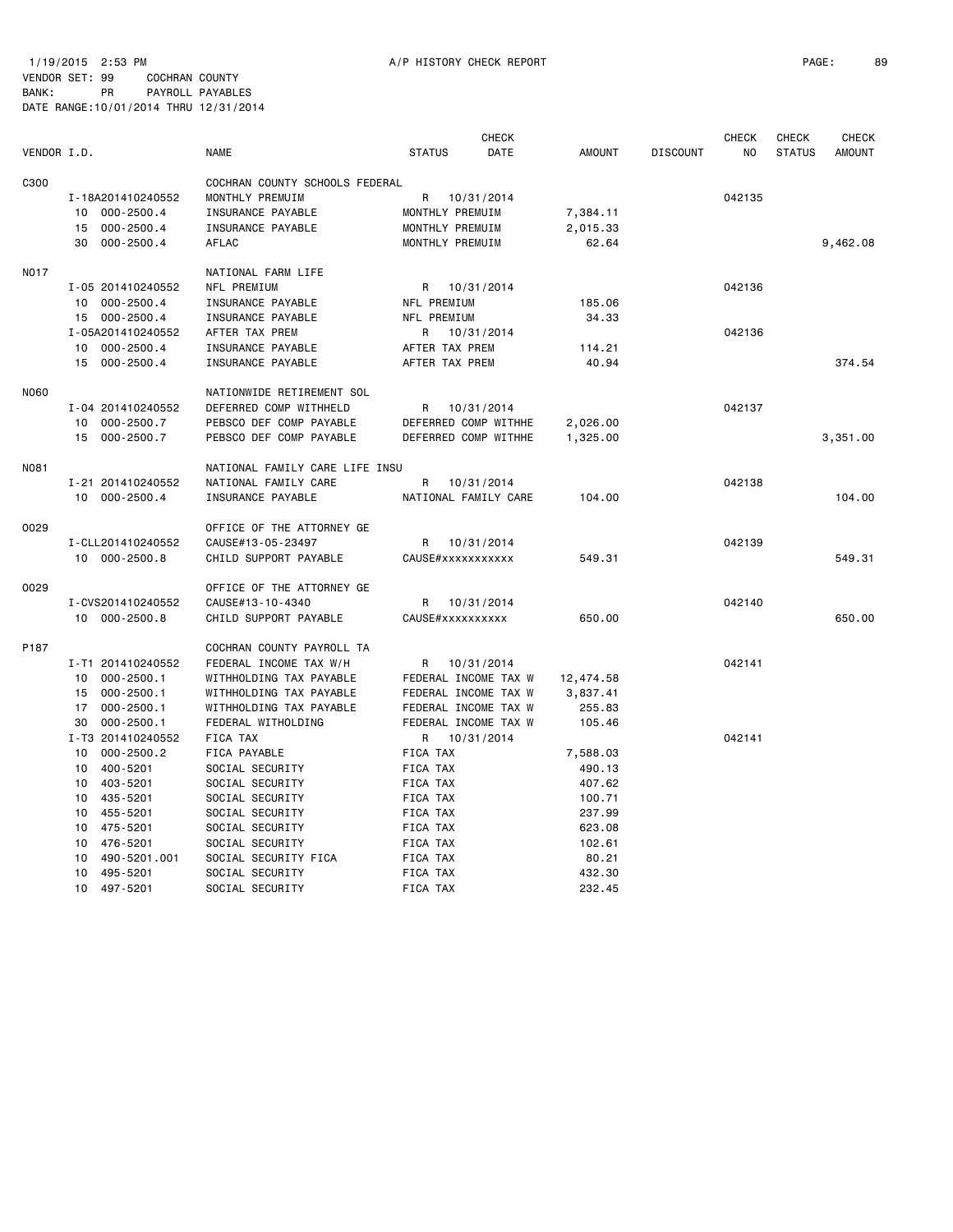|             |    |                   |                            |                 | CHECK      |               |                 | CHECK  | CHECK         | <b>CHECK</b>  |
|-------------|----|-------------------|----------------------------|-----------------|------------|---------------|-----------------|--------|---------------|---------------|
| VENDOR I.D. |    |                   | NAME                       | <b>STATUS</b>   | DATE       | <b>AMOUNT</b> | <b>DISCOUNT</b> | ΝO     | <b>STATUS</b> | <b>AMOUNT</b> |
| P187        |    |                   | COCHRAN COUNTY PAYROLLCONT |                 |            |               |                 |        |               |               |
|             |    | I-T3 201410240552 | FICA TAX                   | R               | 10/31/2014 |               |                 | 042141 |               |               |
|             | 10 | 499-5201          | SOCIAL SECURITY            | FICA TAX        |            | 607.11        |                 |        |               |               |
|             |    | 10 510-5201       | SOCIAL SECURITY            | FICA TAX        |            | 167.40        |                 |        |               |               |
|             | 10 | 512-5201          | SOCIAL SECURITY            | <b>FICA TAX</b> |            | 783.90        |                 |        |               |               |
|             | 10 | 516-5201          | SOCIAL SECURITY            | FICA TAX        |            | 171.33        |                 |        |               |               |
|             | 10 | 550-5201          | SOCIAL SECURITY            | FICA TAX        |            | 117.54        |                 |        |               |               |
|             | 10 | 560-5201          | SOCIAL SECURITY            | FICA TAX        |            | 2,306.00      |                 |        |               |               |
|             | 10 | 650-5201          | SOCIAL SECURITY            | FICA TAX        |            | 215.38        |                 |        |               |               |
|             | 10 | 652-5201          | SOCIAL SECURITY            | FICA TAX        |            | 10.00         |                 |        |               |               |
|             | 10 | 660-5201          | SOCIAL SECURITY            | FICA TAX        |            | 113.74        |                 |        |               |               |
|             | 10 | 662-5201          | SOCIAL SECURITY            | FICA TAX        |            | 186.19        |                 |        |               |               |
|             | 10 | 665-5201          | SOCIAL SECURITY            | FICA TAX        |            | 202.35        |                 |        |               |               |
|             | 15 | $000 - 2500.2$    | FICA PAYABLE               | FICA TAX        |            | 2,633.80      |                 |        |               |               |
|             | 15 | 610-5201          | SOCIAL SECURITY            | FICA TAX        |            | 1,026.61      |                 |        |               |               |
|             | 15 | 621-5201          | SOCIAL SECURITY            | FICA TAX        |            | 403.08        |                 |        |               |               |
|             | 15 | 622-5201          | SOCIAL SECURITY            | FICA TAX        |            | 431.01        |                 |        |               |               |
|             | 15 | 623-5201          | SOCIAL SECURITY            | FICA TAX        |            | 417.08        |                 |        |               |               |
|             | 15 | 624-5201          | SOCIAL SECURITY            | FICA TAX        |            | 356.02        |                 |        |               |               |
|             | 17 | $000 - 2500.2$    | FICA PAYABLE               | FICA TAX        |            | 194.05        |                 |        |               |               |
|             | 17 | 573-5201          | SOCIAL SECURITY            | FICA TAX        |            | 194.05        |                 |        |               |               |
|             | 30 | $000 - 2500.2$    | <b>FICA</b>                | FICA TAX        |            | 48.74         |                 |        |               |               |
|             | 30 | 518-5201          | SOCIAL SECURITY            | FICA TAX        |            | 48.73         |                 |        |               |               |
|             |    | I-T4 201410240552 | MEDICARE TAX               | R               | 10/31/2014 |               |                 | 042141 |               |               |
|             | 10 | $000 - 2500.2$    | FICA PAYABLE               | MEDICARE TAX    |            | 1,774.63      |                 |        |               |               |
|             | 10 | 400-5201          | SOCIAL SECURITY            | MEDICARE TAX    |            | 114.63        |                 |        |               |               |
|             | 10 | 403-5201          | SOCIAL SECURITY            | MEDICARE TAX    |            | 95.33         |                 |        |               |               |
|             | 10 | 435-5201          | SOCIAL SECURITY            | MEDICARE TAX    |            | 23.55         |                 |        |               |               |
|             | 10 | 455-5201          | SOCIAL SECURITY            | MEDICARE TAX    |            | 55.66         |                 |        |               |               |
|             | 10 | 475-5201          | SOCIAL SECURITY            | MEDICARE TAX    |            | 145.72        |                 |        |               |               |
|             | 10 | 476-5201          | SOCIAL SECURITY            | MEDICARE TAX    |            | 23.99         |                 |        |               |               |
|             | 10 | 490-5201.001      | SOCIAL SECURITY FICA       | MEDICARE TAX    |            | 18.76         |                 |        |               |               |
|             | 10 | 495-5201          | SOCIAL SECURITY            | MEDICARE TAX    |            | 101.10        |                 |        |               |               |
|             | 10 | 497-5201          | SOCIAL SECURITY            | MEDICARE TAX    |            | 54.36         |                 |        |               |               |
|             | 10 | 499-5201          | SOCIAL SECURITY            | MEDICARE TAX    |            | 141.99        |                 |        |               |               |
|             | 10 | 510-5201          | SOCIAL SECURITY            | MEDICARE TAX    |            | 39.15         |                 |        |               |               |
|             | 10 | 512-5201          | SOCIAL SECURITY            | MEDICARE TAX    |            | 183.34        |                 |        |               |               |
|             | 10 | 516-5201          | SOCIAL SECURITY            | MEDICARE TAX    |            | 40.07         |                 |        |               |               |
|             | 10 | 550-5201          | SOCIAL SECURITY            | MEDICARE TAX    |            | 27.49         |                 |        |               |               |
|             | 10 | 560-5201          | SOCIAL SECURITY            | MEDICARE TAX    |            | 539.32        |                 |        |               |               |
|             | 10 | 650-5201          | SOCIAL SECURITY            | MEDICARE TAX    |            | 50.38         |                 |        |               |               |
|             | 10 | 652-5201          | SOCIAL SECURITY            | MEDICARE TAX    |            | 2.34          |                 |        |               |               |
|             | 10 | 660-5201          | SOCIAL SECURITY            | MEDICARE TAX    |            | 26.60         |                 |        |               |               |
|             | 10 | 662-5201          | SOCIAL SECURITY            | MEDICARE TAX    |            | 43.54         |                 |        |               |               |
|             | 10 | 665-5201          | SOCIAL SECURITY            | MEDICARE TAX    |            | 47.32         |                 |        |               |               |
|             | 15 | $000 - 2500.2$    | FICA PAYABLE               | MEDICARE TAX    |            | 615.98        |                 |        |               |               |
|             | 15 | 610-5201          | SOCIAL SECURITY            | MEDICARE TAX    |            | 240.09        |                 |        |               |               |
|             |    |                   |                            |                 |            |               |                 |        |               |               |
|             | 15 | 621-5201          | SOCIAL SECURITY            | MEDICARE TAX    |            | 94.27         |                 |        |               |               |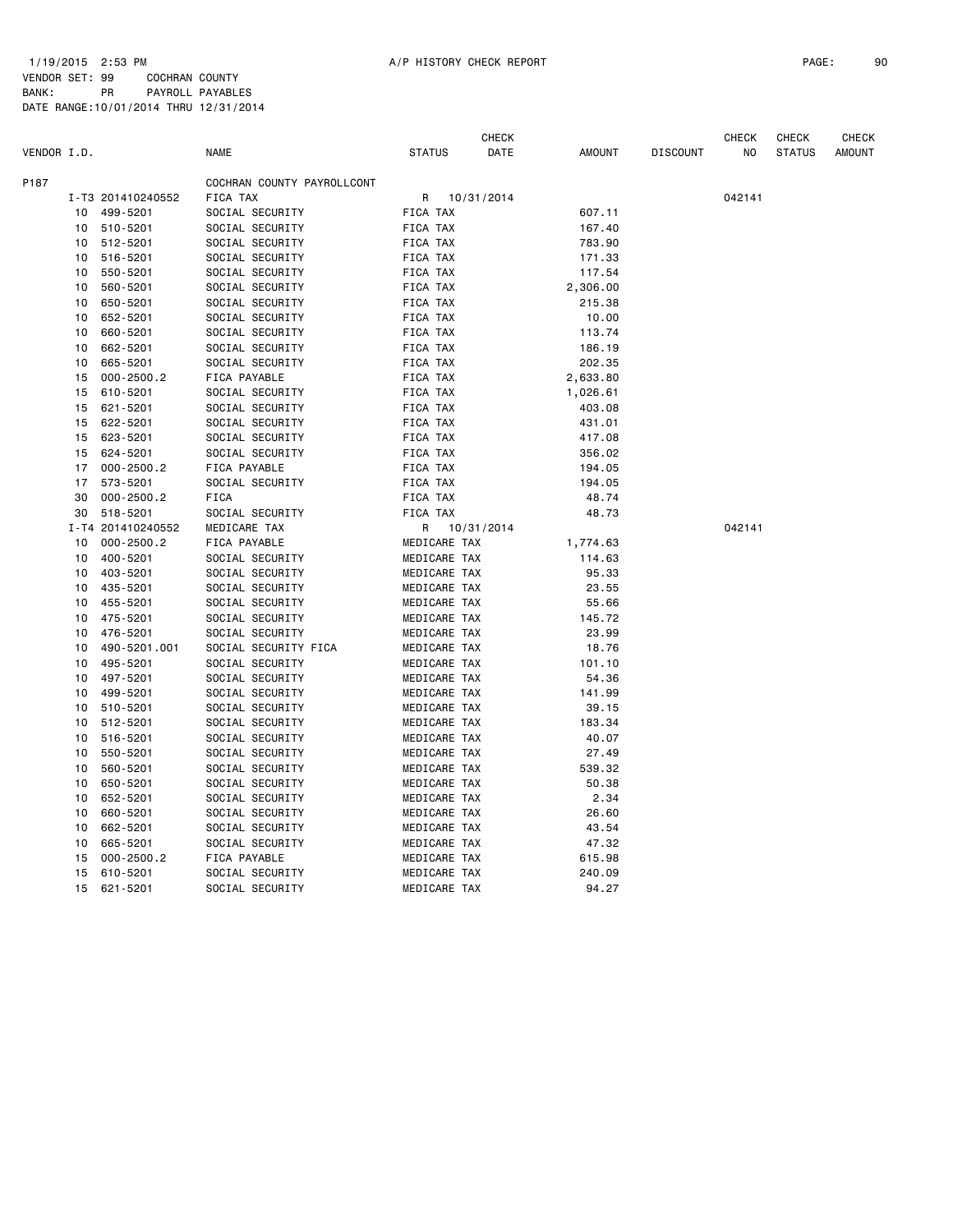CHECK CHECK CHECK CHECK

DATE RANGE:10/01/2014 THRU 12/31/2014

| VENDOR I.D. |    |                   | <b>NAME</b>                | STATUS       | DATE                 | AMOUNT   | <b>DISCOUNT</b> | NO     | <b>STATUS</b> | AMOUNT    |
|-------------|----|-------------------|----------------------------|--------------|----------------------|----------|-----------------|--------|---------------|-----------|
| P187        |    |                   | COCHRAN COUNTY PAYROLLCONT |              |                      |          |                 |        |               |           |
|             |    | I-T4 201410240552 | MEDICARE TAX               | R            | 10/31/2014           |          |                 | 042141 |               |           |
|             |    | 15 622-5201       | SOCIAL SECURITY            | MEDICARE TAX |                      | 100.80   |                 |        |               |           |
|             |    | 15 623-5201       | SOCIAL SECURITY            | MEDICARE TAX |                      | 97.55    |                 |        |               |           |
|             | 15 | 624-5201          | SOCIAL SECURITY            | MEDICARE TAX |                      | 83.26    |                 |        |               |           |
|             | 17 | $000 - 2500.2$    | FICA PAYABLE               | MEDICARE TAX |                      | 45.38    |                 |        |               |           |
|             | 17 | 573-5201          | SOCIAL SECURITY            | MEDICARE TAX |                      | 45.38    |                 |        |               |           |
|             | 30 | $000 - 2500.2$    | <b>FICA</b>                | MEDICARE TAX |                      | 11.40    |                 |        |               |           |
|             |    | 30 518-5201       | SOCIAL SECURITY            | MEDICARE TAX |                      | 11.40    |                 |        |               | 42,497.30 |
| T218        |    |                   | TEXAS ASS'N OF COUNTIES    |              |                      |          |                 |        |               |           |
|             |    | I-11 201410240552 | EMPLOYEE PREMIUMS          | R            | 10/31/2014           |          |                 | 042142 |               |           |
|             |    | 10 400-5202       | GROUP INSURANCE            |              | EMPLOYEE PREMIUMS    | 1,488.99 |                 |        |               |           |
|             |    | 10 403-5202       | GROUP INSURANCE            |              | EMPLOYEE PREMIUMS    | 1,601.76 |                 |        |               |           |
|             |    | 10 455-5202       | GROUP INSURANCE            |              | EMPLOYEE PREMIUMS    | 800.88   |                 |        |               |           |
|             |    | 10 475-5202       | GROUP INSURANCE            |              | EMPLOYEE PREMIUMS    | 1,601.76 |                 |        |               |           |
|             |    | 10 495-5202       | GROUP INSURANCE            |              | EMPLOYEE PREMIUMS    | 1,601.76 |                 |        |               |           |
|             | 10 | 497-5202          | GROUP INSURANCE            |              | EMPLOYEE PREMIUMS    | 800.88   |                 |        |               |           |
|             | 10 | 499-5202          | GROUP INSURANCE            |              | EMPLOYEE PREMIUMS    | 2,402.64 |                 |        |               |           |
|             | 10 | 510-5202          | GROUP INSURANCE            |              | EMPLOYEE PREMIUMS    | 800.88   |                 |        |               |           |
|             | 10 | 512-5202          | GROUP INSURANCE            |              | EMPLOYEE PREMIUMS    | 2,322.55 |                 |        |               |           |
|             | 10 | 516-5202          | GROUP INSURANCE [50%]      |              | EMPLOYEE PREMIUMS    | 416.89   |                 |        |               |           |
|             | 10 | 550-5202          | GROUP INSURANCE            |              | EMPLOYEE PREMIUMS    | 800.88   |                 |        |               |           |
|             | 10 | 560-5202          | GROUP INSURANCE            |              | EMPLOYEE PREMIUMS    | 8,088.89 |                 |        |               |           |
|             | 10 | 650-5202          | GROUP INSURANCE            |              | EMPLOYEE PREMIUMS    | 839.72   |                 |        |               |           |
|             | 10 | 652-5202          | GROUP INSURANCE            |              | EMPLOYEE PREMIUMS    | 38.84    |                 |        |               |           |
|             | 10 | 660-5202          | GROUP INSURANCE [35%]      |              | EMPLOYEE PREMIUMS    | 268.79   |                 |        |               |           |
|             | 10 | 662-5202          | GROUP INSURANCE            |              | EMPLOYEE PREMIUMS    | 723.20   |                 |        |               |           |
|             | 10 | 665-5202          | GROUP INSURANCE            |              | EMPLOYEE PREMIUMS    | 800.88   |                 |        |               |           |
|             | 15 | 610-5202          | GROUP INSURANCE            |              | EMPLOYEE PREMIUMS    | 3,316.29 |                 |        |               |           |
|             | 15 | 621-5202          | GROUP INSURANCE            |              | EMPLOYEE PREMIUMS    | 1,601.76 |                 |        |               |           |
|             |    | 15 622-5202       | GROUP INSURANCE            |              | EMPLOYEE PREMIUMS    | 1,601.76 |                 |        |               |           |
|             |    | 15 623-5202       | GROUP INSURANCE            |              | EMPLOYEE PREMIUMS    | 1,601.76 |                 |        |               |           |
|             | 15 | 624-5202          | GROUP INSURANCE            |              | EMPLOYEE PREMIUMS    | 1,601.76 |                 |        |               |           |
|             | 17 | 573-5202          | GROUP HEALTH INSURANCE     |              | EMPLOYEE PREMIUMS    | 800.88   |                 |        |               |           |
|             |    | 30 518-5202       | GROUP INSURANCE [15%]      |              | EMPLOYEE PREMIUMS    | 115.20   |                 |        |               |           |
|             |    | I-12 201410240552 | GROUP LIFE INSURANCE       | R            | 10/31/2014           |          |                 | 042142 |               |           |
|             |    | 10 400-5202       | GROUP INSURANCE            |              | GROUP LIFE INSURANCE | 5.30     |                 |        |               |           |
|             |    | 10 403-5202       | GROUP INSURANCE            |              | GROUP LIFE INSURANCE | 7.90     |                 |        |               |           |
|             |    | 10 455-5202       | GROUP INSURANCE            |              | GROUP LIFE INSURANCE | 3.95     |                 |        |               |           |
|             |    | 10 475-5202       | GROUP INSURANCE            |              | GROUP LIFE INSURANCE | 7.90     |                 |        |               |           |
|             | 10 | 495-5202          | GROUP INSURANCE            |              | GROUP LIFE INSURANCE | 7.90     |                 |        |               |           |
|             | 10 | 497-5202          | GROUP INSURANCE            |              | GROUP LIFE INSURANCE | 3.95     |                 |        |               |           |
|             | 10 | 499-5202          | GROUP INSURANCE            |              | GROUP LIFE INSURANCE | 11.85    |                 |        |               |           |
|             | 10 | 510-5202          | GROUP INSURANCE            |              | GROUP LIFE INSURANCE | 3.95     |                 |        |               |           |
|             | 10 | 512-5202          | GROUP INSURANCE            |              | GROUP LIFE INSURANCE | 11.46    |                 |        |               |           |
|             | 10 | 516-5202          | GROUP INSURANCE [50%]      |              | GROUP LIFE INSURANCE | 2.06     |                 |        |               |           |
|             | 10 | 550-5202          | GROUP INSURANCE            |              | GROUP LIFE INSURANCE | 3.95     |                 |        |               |           |
|             |    |                   |                            |              |                      |          |                 |        |               |           |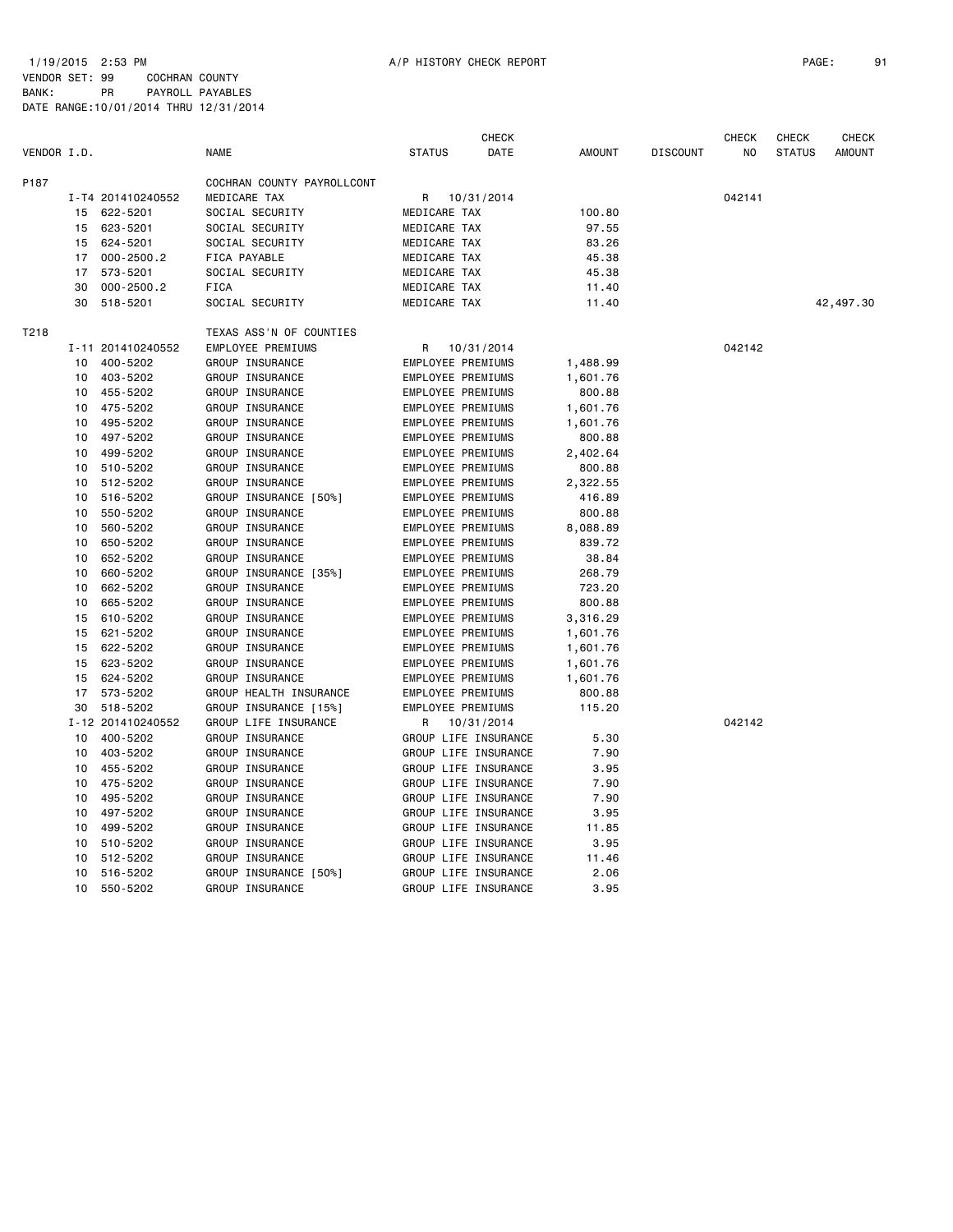|                   |                      |                                |                      | <b>CHECK</b> |               |                 | <b>CHECK</b>   | CHECK         | <b>CHECK</b>  |
|-------------------|----------------------|--------------------------------|----------------------|--------------|---------------|-----------------|----------------|---------------|---------------|
| VENDOR I.D.       |                      | <b>NAME</b>                    | <b>STATUS</b>        | DATE         | <b>AMOUNT</b> | <b>DISCOUNT</b> | N <sub>O</sub> | <b>STATUS</b> | <b>AMOUNT</b> |
| T <sub>2</sub> 18 |                      | TEXAS ASS'N OF COUNTIECONT     |                      |              |               |                 |                |               |               |
|                   | I-12 201410240552    | GROUP LIFE INSURANCE           | R                    | 10/31/2014   |               |                 | 042142         |               |               |
|                   | 10 560-5202          | GROUP INSURANCE                | GROUP LIFE INSURANCE |              | 39.89         |                 |                |               |               |
|                   | 650-5202<br>10       | GROUP INSURANCE                | GROUP LIFE INSURANCE |              | 4.14          |                 |                |               |               |
|                   | 652-5202<br>10       | GROUP INSURANCE                | GROUP LIFE INSURANCE |              | 0.19          |                 |                |               |               |
|                   | 660-5202<br>10       | GROUP INSURANCE [35%]          | GROUP LIFE INSURANCE |              | 1.33          |                 |                |               |               |
|                   | 662-5202<br>10       | GROUP INSURANCE                | GROUP LIFE INSURANCE |              | 3.57          |                 |                |               |               |
|                   | 665-5202<br>10       | GROUP INSURANCE                | GROUP LIFE INSURANCE |              | 3.95          |                 |                |               |               |
|                   | 15 610-5202          | GROUP INSURANCE                | GROUP LIFE INSURANCE |              | 11.69         |                 |                |               |               |
|                   | 15 621-5202          | GROUP INSURANCE                | GROUP LIFE INSURANCE |              | 7.90          |                 |                |               |               |
|                   | 15 622-5202          | GROUP INSURANCE                | GROUP LIFE INSURANCE |              | 7.90          |                 |                |               |               |
|                   | 15 623-5202          | GROUP INSURANCE                | GROUP LIFE INSURANCE |              | 7.90          |                 |                |               |               |
|                   | 15 624-5202          | GROUP INSURANCE                | GROUP LIFE INSURANCE |              | 7.90          |                 |                |               |               |
|                   | 17 573-5202          | GROUP HEALTH INSURANCE         | GROUP LIFE INSURANCE |              | 3.95          |                 |                |               |               |
|                   | 30 518-5202          | GROUP INSURANCE [15%]          | GROUP LIFE INSURANCE |              | 0.56          |                 |                |               |               |
|                   |                      |                                |                      |              |               |                 | 042142         |               |               |
|                   | I-15 201410240552    | DEPENDENT HEALTH PREM WITHHELD | R<br>10/31/2014      |              |               |                 |                |               |               |
|                   | $000 - 2500.4$<br>10 | INSURANCE PAYABLE              | DEPENDENT HEALTH PRE |              | 1,464.04      |                 |                |               |               |
|                   | 15 000-2500.4        | INSURANCE PAYABLE              | DEPENDENT HEALTH PRE |              | 880.96        |                 |                |               | 38,555.64     |
| T266              |                      | TREASURER OF VIRGINIA          |                      |              |               |                 |                |               |               |
|                   | I-CJS201410240552    | CASE ID#0003452040             | R                    | 10/31/2014   |               |                 | 042143         |               |               |
|                   | 10 000-2500.8        | CHILD SUPPORT PAYABLE          | CASE ID#00xxxxxxxx   |              | 453.10        |                 |                |               | 453.10        |
| C <sub>253</sub>  |                      | COCHRAN COUNTY MONEY MKT       |                      |              |               |                 |                |               |               |
|                   | I-201410240553       | COCHRAN COUNTY MONEY MKT       | R                    | 10/31/2014   |               |                 | 042144         |               |               |
|                   | 10 409-5207          | SUPPLEMENTAL DEATH BENEFITS    | NON-DEP SUPP DEATH O |              | 1,494.76      |                 |                |               | 1,494.76      |
|                   |                      |                                |                      |              |               |                 |                |               |               |
| A067              |                      | AMERICAN FAMILY LIFE ASSURANCE |                      |              |               |                 |                |               |               |
|                   | I-08 201411190554    | MONTHLY PREMIUM                | R 11/26/2014         |              |               |                 | 042299         |               |               |
|                   | 10 000-2500.4        | INSURANCE PAYABLE              | MONTHLY PREMIUM      |              | 587.50        |                 |                |               |               |
|                   | 15 000-2500.4        | INSURANCE PAYABLE              | MONTHLY PREMIUM      |              | 158.95        |                 |                |               |               |
|                   | I-08A201411190554    | MONTHLY PREMIUM                | R<br>11/26/2014      |              |               |                 | 042299         |               |               |
|                   | 10 000-2500.4        | INSURANCE PAYABLE              | MONTHLY PREMIUM      |              | 200.46        |                 |                |               | 946.91        |
| C091              |                      | COMPBENEFITS                   |                      |              |               |                 |                |               |               |
|                   | I-17A201411190554    | VISION MONTHLY PREMIUM         | R                    | 11/26/2014   |               |                 | 042300         |               |               |
|                   | 10 000-2500.4        | INSURANCE PAYABLE              | VISION MONTHLY PREMI |              | 53.40         |                 |                |               | 53.40         |
|                   |                      |                                |                      |              |               |                 |                |               |               |
| C <sub>253</sub>  |                      | COCHRAN COUNTY MONEY MKT       |                      |              |               |                 |                |               |               |
|                   | I-01 201411190554    | RETIREMENT CONTRIBUTIONS       | R                    | 11/26/2014   |               |                 | 042301         |               |               |
|                   | $000 - 2500.3$<br>10 | <b>TCDRS PAYABLE</b>           | RETIREMENT CONTRIBUT |              | 8,212.08      |                 |                |               |               |
|                   | 400-5203<br>10       | RETIREMENT                     | RETIREMENT CONTRIBUT |              | 1,027.69      |                 |                |               |               |
|                   | 403-5203<br>10       | RETIREMENT                     | RETIREMENT CONTRIBUT |              | 1,015.47      |                 |                |               |               |
|                   | 435-5203<br>10       | RETIREMENT                     | RETIREMENT CONTRIBUT |              | 211.15        |                 |                |               |               |
|                   | 10<br>455-5203       | RETIREMENT                     | RETIREMENT CONTRIBUT |              | 560.02        |                 |                |               |               |
|                   | 475-5203<br>10       | RETIREMENT                     | RETIREMENT CONTRIBUT |              | 1,324.75      |                 |                |               |               |
|                   | 476-5203<br>10       | RETIREMENT                     | RETIREMENT CONTRIBUT |              | 215.16        |                 |                |               |               |
|                   | 10<br>490-5203.001   | RETIREMENT                     | RETIREMENT CONTRIBUT |              | 296.64        |                 |                |               |               |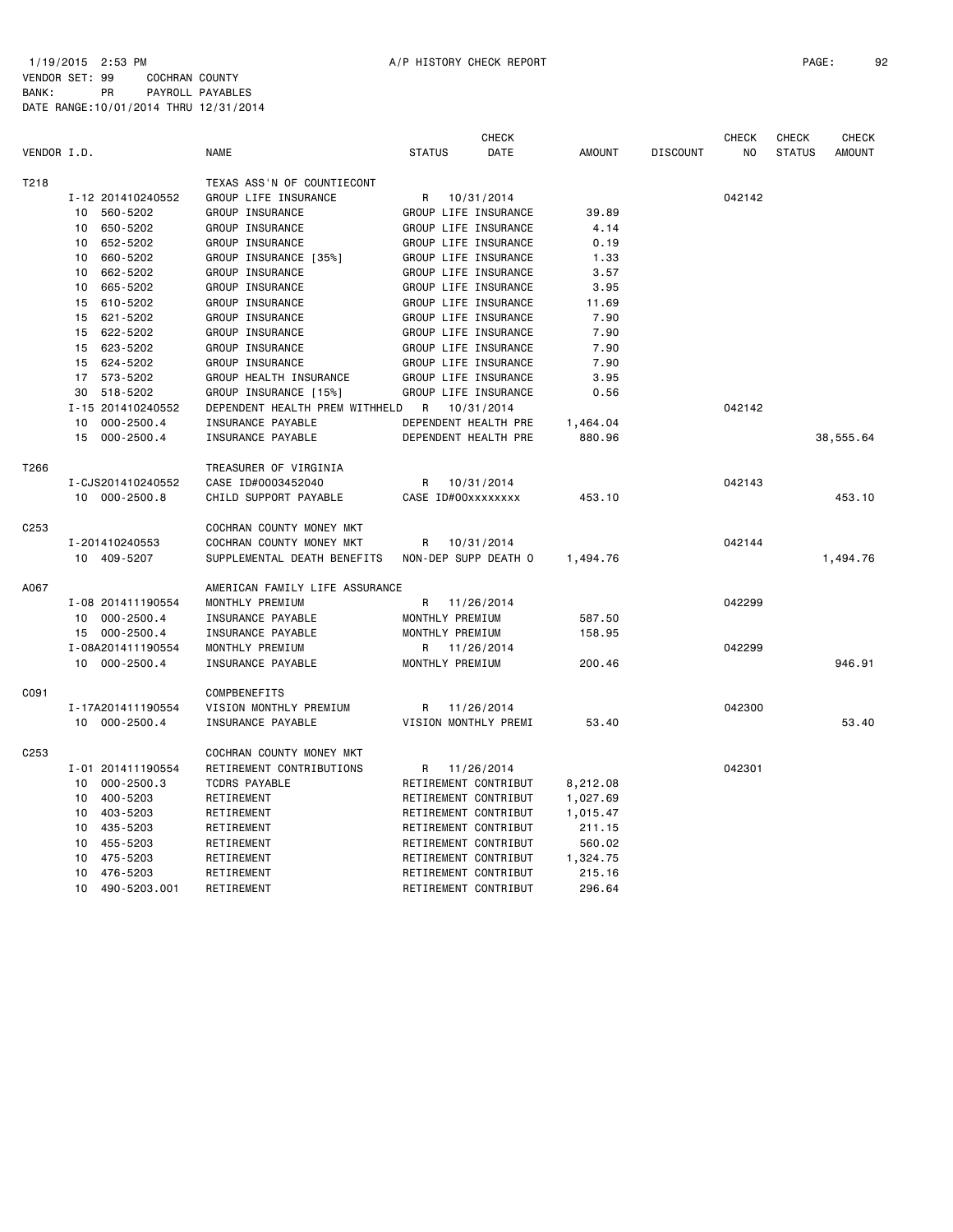|                  |    |                   |                                |                      | <b>CHECK</b> |          |                 | <b>CHECK</b> | CHECK         | <b>CHECK</b>  |
|------------------|----|-------------------|--------------------------------|----------------------|--------------|----------|-----------------|--------------|---------------|---------------|
| VENDOR I.D.      |    |                   | NAME                           | <b>STATUS</b>        | DATE         | AMOUNT   | <b>DISCOUNT</b> | NO           | <b>STATUS</b> | <b>AMOUNT</b> |
| C <sub>253</sub> |    |                   | COCHRAN COUNTY MONEY MCONT     |                      |              |          |                 |              |               |               |
|                  |    | I-01 201411190554 | RETIREMENT CONTRIBUTIONS       | R 11/26/2014         |              |          |                 | 042301       |               |               |
|                  |    | 10 495-5203       | RETIREMENT                     | RETIREMENT CONTRIBUT |              | 903.37   |                 |              |               |               |
|                  |    | 10 497-5203       | RETIREMENT                     | RETIREMENT CONTRIBUT |              | 487.39   |                 |              |               |               |
|                  | 10 | 499-5203          | RETIREMENT                     | RETIREMENT CONTRIBUT |              | 1,288.00 |                 |              |               |               |
|                  | 10 | 510-5203          | RETIREMENT                     | RETIREMENT CONTRIBUT |              | 352.01   |                 |              |               |               |
|                  | 10 | 512-5203          | RETIREMENT                     | RETIREMENT CONTRIBUT |              | 972.40   |                 |              |               |               |
|                  | 10 | 516-5203          | RETIREMENT                     | RETIREMENT CONTRIBUT |              | 430.46   |                 |              |               |               |
|                  | 10 | 550-5203          | RETIREMENT                     | RETIREMENT CONTRIBUT |              | 328.17   |                 |              |               |               |
|                  | 10 | 560-5203          | RETIREMENT                     | RETIREMENT CONTRIBUT |              | 4,264.50 |                 |              |               |               |
|                  | 10 | 650-5203          | RETIREMENT                     | RETIREMENT CONTRIBUT |              | 477.30   |                 |              |               |               |
|                  | 10 | 652-5203          | RETIREMENT                     | RETIREMENT CONTRIBUT |              | 20.97    |                 |              |               |               |
|                  | 10 | 660-5203          | RETIREMENT                     | RETIREMENT CONTRIBUT |              | 288.58   |                 |              |               |               |
|                  | 10 | 662-5203          | RETIREMENT                     | RETIREMENT CONTRIBUT |              | 390.40   |                 |              |               |               |
|                  | 10 | 665-5203          | RETIREMENT                     | RETIREMENT CONTRIBUT |              | 396.60   |                 |              |               |               |
|                  | 15 | $000 - 2500.3$    | <b>TCDRS PAYABLE</b>           | RETIREMENT CONTRIBUT |              | 3,054.87 |                 |              |               |               |
|                  | 15 | 610-5203          | RETIREMENT                     | RETIREMENT CONTRIBUT |              | 2,156.04 |                 |              |               |               |
|                  | 15 | 621-5203          | RETIREMENT                     | RETIREMENT CONTRIBUT |              | 850.38   |                 |              |               |               |
|                  | 15 | 622-5203          | RETIREMENT                     | RETIREMENT CONTRIBUT |              | 920.42   |                 |              |               |               |
|                  |    | 15 623-5203       | RETIREMENT                     | RETIREMENT CONTRIBUT |              | 881.61   |                 |              |               |               |
|                  | 15 | 624-5203          | RETIREMENT                     | RETIREMENT CONTRIBUT |              | 864.86   |                 |              |               |               |
|                  |    | 17 000-2500.3     | <b>TCDRS PAYABLE</b>           | RETIREMENT CONTRIBUT |              | 226.09   |                 |              |               |               |
|                  | 17 | 573-5203          | RETIREMENT                     | RETIREMENT CONTRIBUT |              | 419.87   |                 |              |               |               |
|                  | 30 | $000 - 2500.3$    | <b>TCDRS</b>                   | RETIREMENT CONTRIBUT |              | 66.60    |                 |              |               |               |
|                  |    | 30 518-5203       | RETIREMENT                     | RETIREMENT CONTRIBUT |              | 123.67   |                 |              |               | 33,027.52     |
| C300             |    |                   | COCHRAN COUNTY SCHOOLS FEDERAL |                      |              |          |                 |              |               |               |
|                  |    | I-18A201411190554 | MONTHLY PREMUIM                | R 11/26/2014         |              |          |                 | 042302       |               |               |
|                  |    | 10 000-2500.4     | INSURANCE PAYABLE              | MONTHLY PREMUIM      |              | 7,384.15 |                 |              |               |               |
|                  | 15 | $000 - 2500.4$    | INSURANCE PAYABLE              | MONTHLY PREMUIM      |              | 2,015.33 |                 |              |               |               |
|                  | 30 | $000 - 2500.4$    | AFLAC                          | MONTHLY PREMUIM      |              | 62.60    |                 |              |               | 9,462.08      |
| <b>NO17</b>      |    |                   | NATIONAL FARM LIFE             |                      |              |          |                 |              |               |               |
|                  |    | I-05 201411190554 | NFL PREMIUM                    | R 11/26/2014         |              |          |                 | 042303       |               |               |
|                  |    | 10 000-2500.4     | INSURANCE PAYABLE              | NFL PREMIUM          |              | 185.06   |                 |              |               |               |
|                  |    | 15 000-2500.4     | INSURANCE PAYABLE              | NFL PREMIUM          |              | 34.33    |                 |              |               |               |
|                  |    | I-05A201411190554 | AFTER TAX PREM                 | R 11/26/2014         |              |          |                 | 042303       |               |               |
|                  | 10 | $000 - 2500.4$    | INSURANCE PAYABLE              | AFTER TAX PREM       |              | 114.21   |                 |              |               |               |
|                  |    | 15 000-2500.4     | INSURANCE PAYABLE              | AFTER TAX PREM       |              | 40.94    |                 |              |               | 374.54        |
| N060             |    |                   | NATIONWIDE RETIREMENT SOL      |                      |              |          |                 |              |               |               |
|                  |    | I-04 201411190554 | DEFERRED COMP WITHHELD         | R 11/26/2014         |              |          |                 | 042304       |               |               |
|                  | 10 | $000 - 2500.7$    | PEBSCO DEF COMP PAYABLE        | DEFERRED COMP WITHHE |              | 2,026.00 |                 |              |               |               |
|                  | 15 | $000 - 2500.7$    | PEBSCO DEF COMP PAYABLE        | DEFERRED COMP WITHHE |              | 1,325.00 |                 |              |               | 3.351.00      |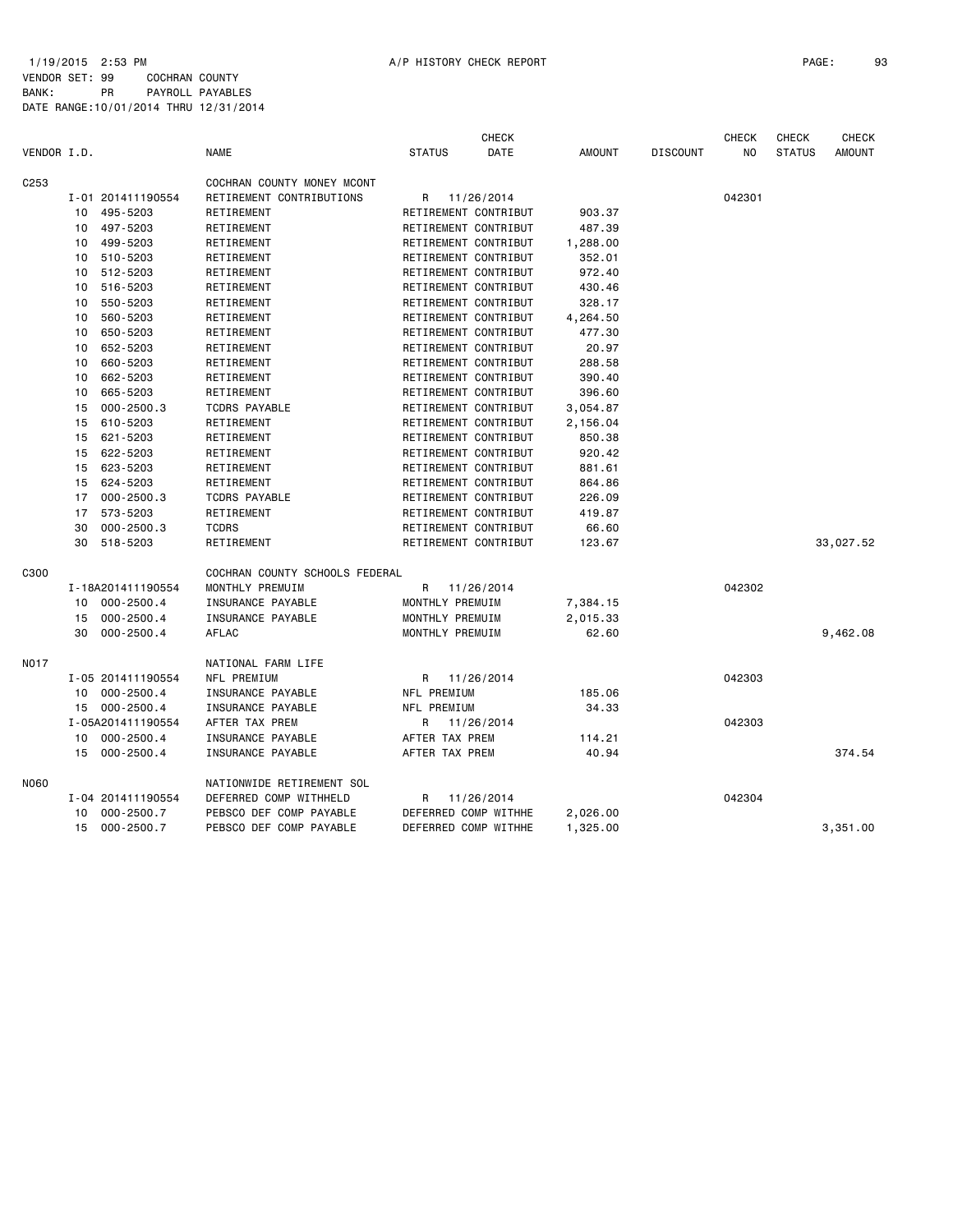|             |                   |                                |                                                                                                                                                                                                                                                                                                                                                                                                                                                                                                                                                                                                                                                                                                                                                                                                                                                                                                                                                                                                                                                                                                                                                                                                                                                                                                                                                                                                                                                                                                                                                                                                                                                                                                                                                                                                                                                                                                                                                                                                                                                                                                                                                                                                                                                                                                                                                                                                                                                                                                                                                                                                                                                                                                                                                                                                                                                                                                                                                                                                                                                                                                                                                                                                                                                                                                                                                                                                                                                                                                                                                                                                                                                                                                                                                                                                                                                                                                                                                                                                                                                                                                                                                                                                                                                                                                                                                                                                                                                                                                                                                                                                                                                                                                                                                                                                                                                                                                                                                                                                                                                                                                                                                                                                                                                                                                                                                                                                                                                                                                                                                                                                                                                                                                                                                                                                                                                                                                                                                                                                                                                                                                                                         | CHECK       |               |                 | <b>CHECK</b>   | <b>CHECK</b>  | <b>CHECK</b>  |
|-------------|-------------------|--------------------------------|-----------------------------------------------------------------------------------------------------------------------------------------------------------------------------------------------------------------------------------------------------------------------------------------------------------------------------------------------------------------------------------------------------------------------------------------------------------------------------------------------------------------------------------------------------------------------------------------------------------------------------------------------------------------------------------------------------------------------------------------------------------------------------------------------------------------------------------------------------------------------------------------------------------------------------------------------------------------------------------------------------------------------------------------------------------------------------------------------------------------------------------------------------------------------------------------------------------------------------------------------------------------------------------------------------------------------------------------------------------------------------------------------------------------------------------------------------------------------------------------------------------------------------------------------------------------------------------------------------------------------------------------------------------------------------------------------------------------------------------------------------------------------------------------------------------------------------------------------------------------------------------------------------------------------------------------------------------------------------------------------------------------------------------------------------------------------------------------------------------------------------------------------------------------------------------------------------------------------------------------------------------------------------------------------------------------------------------------------------------------------------------------------------------------------------------------------------------------------------------------------------------------------------------------------------------------------------------------------------------------------------------------------------------------------------------------------------------------------------------------------------------------------------------------------------------------------------------------------------------------------------------------------------------------------------------------------------------------------------------------------------------------------------------------------------------------------------------------------------------------------------------------------------------------------------------------------------------------------------------------------------------------------------------------------------------------------------------------------------------------------------------------------------------------------------------------------------------------------------------------------------------------------------------------------------------------------------------------------------------------------------------------------------------------------------------------------------------------------------------------------------------------------------------------------------------------------------------------------------------------------------------------------------------------------------------------------------------------------------------------------------------------------------------------------------------------------------------------------------------------------------------------------------------------------------------------------------------------------------------------------------------------------------------------------------------------------------------------------------------------------------------------------------------------------------------------------------------------------------------------------------------------------------------------------------------------------------------------------------------------------------------------------------------------------------------------------------------------------------------------------------------------------------------------------------------------------------------------------------------------------------------------------------------------------------------------------------------------------------------------------------------------------------------------------------------------------------------------------------------------------------------------------------------------------------------------------------------------------------------------------------------------------------------------------------------------------------------------------------------------------------------------------------------------------------------------------------------------------------------------------------------------------------------------------------------------------------------------------------------------------------------------------------------------------------------------------------------------------------------------------------------------------------------------------------------------------------------------------------------------------------------------------------------------------------------------------------------------------------------------------------------------------------------------------------------------------------------------------------------------------------------------|-------------|---------------|-----------------|----------------|---------------|---------------|
| VENDOR I.D. |                   | NAME                           | <b>STATUS</b>                                                                                                                                                                                                                                                                                                                                                                                                                                                                                                                                                                                                                                                                                                                                                                                                                                                                                                                                                                                                                                                                                                                                                                                                                                                                                                                                                                                                                                                                                                                                                                                                                                                                                                                                                                                                                                                                                                                                                                                                                                                                                                                                                                                                                                                                                                                                                                                                                                                                                                                                                                                                                                                                                                                                                                                                                                                                                                                                                                                                                                                                                                                                                                                                                                                                                                                                                                                                                                                                                                                                                                                                                                                                                                                                                                                                                                                                                                                                                                                                                                                                                                                                                                                                                                                                                                                                                                                                                                                                                                                                                                                                                                                                                                                                                                                                                                                                                                                                                                                                                                                                                                                                                                                                                                                                                                                                                                                                                                                                                                                                                                                                                                                                                                                                                                                                                                                                                                                                                                                                                                                                                                                           | <b>DATE</b> | <b>AMOUNT</b> | <b>DISCOUNT</b> | N <sub>O</sub> | <b>STATUS</b> | <b>AMOUNT</b> |
| N081        |                   | NATIONAL FAMILY CARE LIFE INSU |                                                                                                                                                                                                                                                                                                                                                                                                                                                                                                                                                                                                                                                                                                                                                                                                                                                                                                                                                                                                                                                                                                                                                                                                                                                                                                                                                                                                                                                                                                                                                                                                                                                                                                                                                                                                                                                                                                                                                                                                                                                                                                                                                                                                                                                                                                                                                                                                                                                                                                                                                                                                                                                                                                                                                                                                                                                                                                                                                                                                                                                                                                                                                                                                                                                                                                                                                                                                                                                                                                                                                                                                                                                                                                                                                                                                                                                                                                                                                                                                                                                                                                                                                                                                                                                                                                                                                                                                                                                                                                                                                                                                                                                                                                                                                                                                                                                                                                                                                                                                                                                                                                                                                                                                                                                                                                                                                                                                                                                                                                                                                                                                                                                                                                                                                                                                                                                                                                                                                                                                                                                                                                                                         |             |               |                 |                |               |               |
|             | I-21 201411190554 | NATIONAL FAMILY CARE           | R 11/26/2014                                                                                                                                                                                                                                                                                                                                                                                                                                                                                                                                                                                                                                                                                                                                                                                                                                                                                                                                                                                                                                                                                                                                                                                                                                                                                                                                                                                                                                                                                                                                                                                                                                                                                                                                                                                                                                                                                                                                                                                                                                                                                                                                                                                                                                                                                                                                                                                                                                                                                                                                                                                                                                                                                                                                                                                                                                                                                                                                                                                                                                                                                                                                                                                                                                                                                                                                                                                                                                                                                                                                                                                                                                                                                                                                                                                                                                                                                                                                                                                                                                                                                                                                                                                                                                                                                                                                                                                                                                                                                                                                                                                                                                                                                                                                                                                                                                                                                                                                                                                                                                                                                                                                                                                                                                                                                                                                                                                                                                                                                                                                                                                                                                                                                                                                                                                                                                                                                                                                                                                                                                                                                                                            |             |               |                 | 042305         |               |               |
|             | 10 000-2500.4     | INSURANCE PAYABLE              | NATIONAL FAMILY CARE                                                                                                                                                                                                                                                                                                                                                                                                                                                                                                                                                                                                                                                                                                                                                                                                                                                                                                                                                                                                                                                                                                                                                                                                                                                                                                                                                                                                                                                                                                                                                                                                                                                                                                                                                                                                                                                                                                                                                                                                                                                                                                                                                                                                                                                                                                                                                                                                                                                                                                                                                                                                                                                                                                                                                                                                                                                                                                                                                                                                                                                                                                                                                                                                                                                                                                                                                                                                                                                                                                                                                                                                                                                                                                                                                                                                                                                                                                                                                                                                                                                                                                                                                                                                                                                                                                                                                                                                                                                                                                                                                                                                                                                                                                                                                                                                                                                                                                                                                                                                                                                                                                                                                                                                                                                                                                                                                                                                                                                                                                                                                                                                                                                                                                                                                                                                                                                                                                                                                                                                                                                                                                                    |             | 104.00        |                 |                |               | 104.00        |
| 0029        |                   | OFFICE OF THE ATTORNEY GE      |                                                                                                                                                                                                                                                                                                                                                                                                                                                                                                                                                                                                                                                                                                                                                                                                                                                                                                                                                                                                                                                                                                                                                                                                                                                                                                                                                                                                                                                                                                                                                                                                                                                                                                                                                                                                                                                                                                                                                                                                                                                                                                                                                                                                                                                                                                                                                                                                                                                                                                                                                                                                                                                                                                                                                                                                                                                                                                                                                                                                                                                                                                                                                                                                                                                                                                                                                                                                                                                                                                                                                                                                                                                                                                                                                                                                                                                                                                                                                                                                                                                                                                                                                                                                                                                                                                                                                                                                                                                                                                                                                                                                                                                                                                                                                                                                                                                                                                                                                                                                                                                                                                                                                                                                                                                                                                                                                                                                                                                                                                                                                                                                                                                                                                                                                                                                                                                                                                                                                                                                                                                                                                                                         |             |               |                 |                |               |               |
|             | I-CLL201411190554 | CAUSE#13-05-23497 �            | R<br>11/26/2014                                                                                                                                                                                                                                                                                                                                                                                                                                                                                                                                                                                                                                                                                                                                                                                                                                                                                                                                                                                                                                                                                                                                                                                                                                                                                                                                                                                                                                                                                                                                                                                                                                                                                                                                                                                                                                                                                                                                                                                                                                                                                                                                                                                                                                                                                                                                                                                                                                                                                                                                                                                                                                                                                                                                                                                                                                                                                                                                                                                                                                                                                                                                                                                                                                                                                                                                                                                                                                                                                                                                                                                                                                                                                                                                                                                                                                                                                                                                                                                                                                                                                                                                                                                                                                                                                                                                                                                                                                                                                                                                                                                                                                                                                                                                                                                                                                                                                                                                                                                                                                                                                                                                                                                                                                                                                                                                                                                                                                                                                                                                                                                                                                                                                                                                                                                                                                                                                                                                                                                                                                                                                                                         |             |               |                 | 042306         |               |               |
|             | 10 000-2500.8     | CHILD SUPPORT PAYABLE          | CAUSE#xxxxxxxxxxx &#</td><td></td><td>1,055.31</td><td></td><td></td><td></td><td>1,055.31</td></tr><tr><td>0029</td><td></td><td>OFFICE OF THE ATTORNEY GE</td><td></td><td></td><td></td><td></td><td></td><td></td><td></td></tr><tr><td></td><td>I-CVS201411190554</td><td>CAUSE#13-10-4340</td><td>11/26/2014<br>R</td><td></td><td></td><td></td><td>042307</td><td></td><td></td></tr><tr><td></td><td>10 000-2500.8</td><td>CHILD SUPPORT PAYABLE</td><td>CAUSE#xxxxxxxxxx</td><td></td><td>650.00</td><td></td><td></td><td></td><td>650.00</td></tr><tr><td>P187</td><td></td><td>COCHRAN COUNTY PAYROLL TA</td><td></td><td></td><td></td><td></td><td></td><td></td><td></td></tr><tr><td></td><td>I-T1 201411190554</td><td>FEDERAL INCOME TAX W/H</td><td>11/26/2014<br>R</td><td></td><td></td><td></td><td>042308</td><td></td><td></td></tr><tr><td></td><td><math>000 - 2500.1</math><br>10</td><td>WITHHOLDING TAX PAYABLE</td><td>FEDERAL INCOME TAX W</td><td></td><td>11,139.93</td><td></td><td></td><td></td><td></td></tr><tr><td></td><td>15<br><math>000 - 2500.1</math></td><td>WITHHOLDING TAX PAYABLE</td><td>FEDERAL INCOME TAX W</td><td></td><td>3,849.37</td><td></td><td></td><td></td><td></td></tr><tr><td></td><td>17<br><math>000 - 2500.1</math></td><td>WITHHOLDING TAX PAYABLE</td><td>FEDERAL INCOME TAX W</td><td></td><td>276.96</td><td></td><td></td><td></td><td></td></tr><tr><td></td><td><math>000 - 2500.1</math><br>30</td><td>FEDERAL WITHOLDING</td><td>FEDERAL INCOME TAX W</td><td></td><td>130.78</td><td></td><td></td><td></td><td></td></tr><tr><td></td><td>I-T3 201411190554</td><td>FICA TAX</td><td>R 11/26/2014</td><td></td><td></td><td></td><td>042308</td><td></td><td></td></tr><tr><td></td><td><math>000 - 2500.2</math><br>10</td><td>FICA PAYABLE</td><td>FICA TAX</td><td></td><td>7,134.34</td><td></td><td></td><td></td><td></td></tr><tr><td></td><td>400-5201<br>10</td><td>SOCIAL SECURITY</td><td>FICA TAX</td><td></td><td>490.13</td><td></td><td></td><td></td><td></td></tr><tr><td></td><td>10<br>403-5201</td><td>SOCIAL SECURITY</td><td>FICA TAX</td><td></td><td>415.63</td><td></td><td></td><td></td><td></td></tr><tr><td></td><td>435-5201<br>10</td><td>SOCIAL SECURITY</td><td>FICA TAX</td><td></td><td>100.71</td><td></td><td></td><td></td><td></td></tr><tr><td></td><td>455-5201<br>10</td><td>SOCIAL SECURITY</td><td>FICA TAX</td><td></td><td>267.09</td><td></td><td></td><td></td><td></td></tr><tr><td></td><td>475-5201<br>10</td><td>SOCIAL SECURITY</td><td>FICA TAX</td><td></td><td>631.80</td><td></td><td></td><td></td><td></td></tr><tr><td></td><td>476-5201<br>10</td><td>SOCIAL SECURITY</td><td>FICA TAX</td><td></td><td>102.61</td><td></td><td></td><td></td><td></td></tr><tr><td></td><td>10<br>490-5201.001</td><td>SOCIAL SECURITY FICA</td><td>FICA TAX</td><td></td><td>141.48</td><td></td><td></td><td></td><td></td></tr><tr><td></td><td>495-5201<br>10</td><td>SOCIAL SECURITY</td><td>FICA TAX</td><td></td><td>430.84</td><td></td><td></td><td></td><td></td></tr><tr><td></td><td>10<br>497-5201</td><td>SOCIAL SECURITY</td><td>FICA TAX</td><td></td><td>232.45</td><td></td><td></td><td></td><td></td></tr><tr><td></td><td>499-5201<br>10</td><td>SOCIAL SECURITY</td><td>FICA TAX</td><td></td><td>607.51</td><td></td><td></td><td></td><td></td></tr><tr><td></td><td>510-5201<br>10</td><td>SOCIAL SECURITY</td><td>FICA TAX</td><td></td><td>167.88</td><td></td><td></td><td></td><td></td></tr><tr><td></td><td>10<br>512-5201</td><td>SOCIAL SECURITY</td><td>FICA TAX</td><td></td><td>448.44</td><td></td><td></td><td></td><td></td></tr><tr><td></td><td>10<br>516-5201</td><td>SOCIAL SECURITY</td><td>FICA TAX</td><td></td><td>208.83</td><td></td><td></td><td></td><td></td></tr><tr><td></td><td>10<br>550-5201</td><td>SOCIAL SECURITY</td><td>FICA TAX</td><td></td><td>117.54</td><td></td><td></td><td></td><td></td></tr><tr><td></td><td>10<br>560-5201</td><td>SOCIAL SECURITY</td><td>FICA TAX</td><td></td><td>2,022.11</td><td></td><td></td><td></td><td></td></tr><tr><td></td><td>10<br>650-5201</td><td>SOCIAL SECURITY</td><td>FICA TAX</td><td></td><td>227.64</td><td></td><td></td><td></td><td></td></tr><tr><td></td><td>10<br>652-5201</td><td>SOCIAL SECURITY</td><td>FICA TAX</td><td></td><td>10.00</td><td></td><td></td><td></td><td></td></tr><tr><td></td><td>660-5201<br>10</td><td>SOCIAL SECURITY</td><td>FICA TAX</td><td></td><td>139.97</td><td></td><td></td><td></td><td></td></tr><tr><td></td><td>10<br>662-5201</td><td>SOCIAL SECURITY</td><td>FICA TAX</td><td></td><td>186.19</td><td></td><td></td><td></td><td></td></tr><tr><td></td><td>665-5201<br>10</td><td>SOCIAL SECURITY</td><td>FICA TAX</td><td></td><td>185.49</td><td></td><td></td><td></td><td></td></tr><tr><td></td><td><math>000 - 2500.2</math><br>15</td><td>FICA PAYABLE</td><td>FICA TAX</td><td></td><td>2,639.12</td><td></td><td></td><td></td><td></td></tr><tr><td></td><td>15<br>610-5201</td><td>SOCIAL SECURITY</td><td>FICA TAX</td><td></td><td>1,026.61</td><td></td><td></td><td></td><td></td></tr><tr><td></td><td>621-5201<br>15</td><td>SOCIAL SECURITY</td><td>FICA TAX</td><td></td><td>405.56</td><td></td><td></td><td></td><td></td></tr><tr><td></td><td>15<br>622-5201<br>623-5201<br>15</td><td>SOCIAL SECURITY</td><td>FICA TAX</td><td></td><td>433.85</td><td></td><td></td><td></td><td></td></tr><tr><td></td><td>15</td><td>SOCIAL SECURITY</td><td>FICA TAX</td><td></td><td>417.08</td><td></td><td></td><td></td><td></td></tr><tr><td></td><td>624-5201<br><math>000 - 2500.2</math><br>17</td><td>SOCIAL SECURITY<br>FICA PAYABLE</td><td>FICA TAX<br>FICA TAX</td><td></td><td>356.02<br>203.41</td><td></td><td></td><td></td><td></td></tr><tr><td></td><td>17<br>573-5201</td><td>SOCIAL SECURITY</td><td>FICA TAX</td><td></td><td>203.41</td><td></td><td></td><td></td><td></td></tr><tr><td></td><td></td><td></td><td></td><td></td><td></td><td></td><td></td><td></td><td></td></tr></tbody></table> |             |               |                 |                |               |               |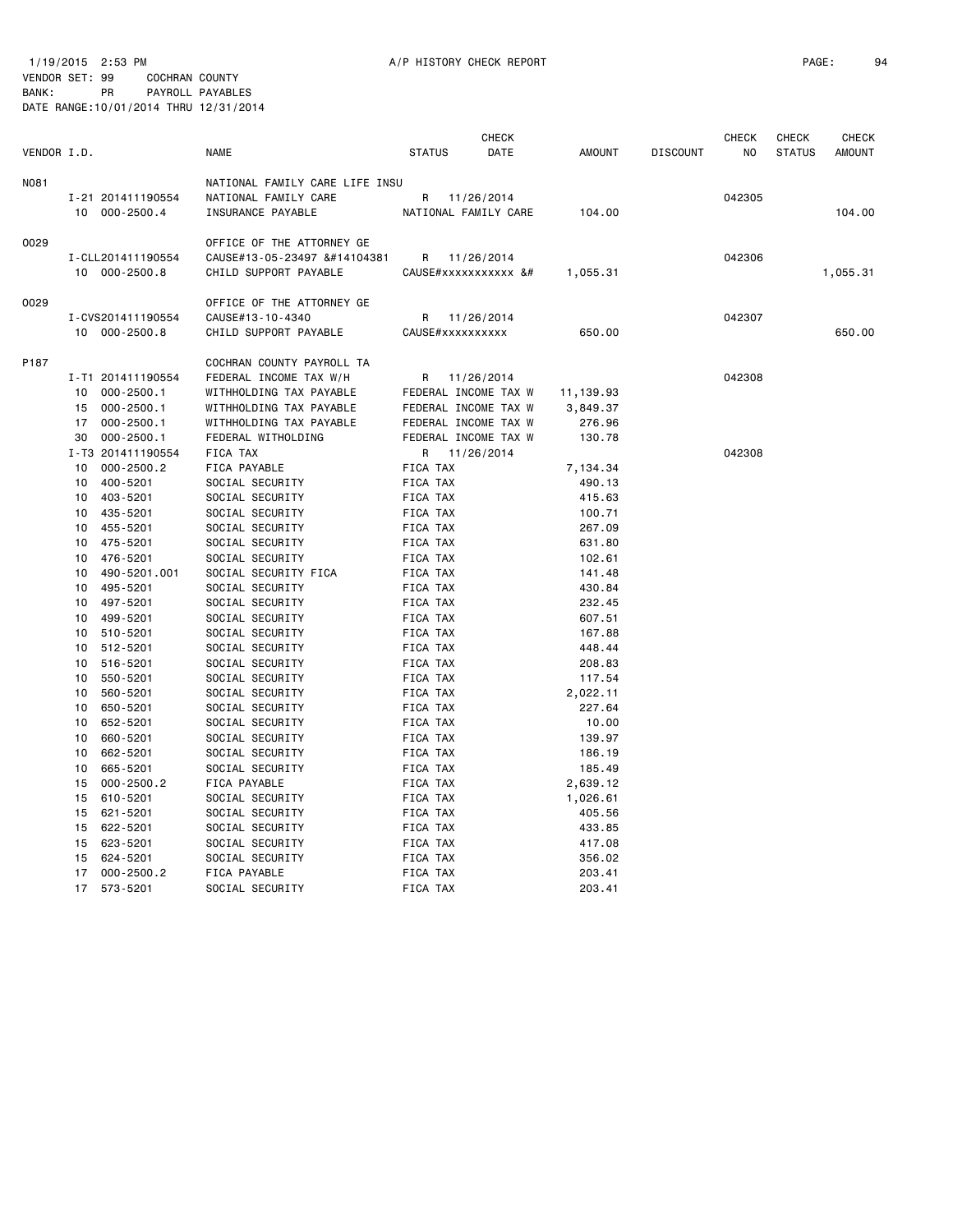|             |    |                   |                            |                          | <b>CHECK</b> |               |                 | <b>CHECK</b> | <b>CHECK</b>  | <b>CHECK</b>  |
|-------------|----|-------------------|----------------------------|--------------------------|--------------|---------------|-----------------|--------------|---------------|---------------|
| VENDOR I.D. |    |                   | <b>NAME</b>                | <b>STATUS</b>            | DATE         | <b>AMOUNT</b> | <b>DISCOUNT</b> | NO.          | <b>STATUS</b> | <b>AMOUNT</b> |
| P187        |    |                   | COCHRAN COUNTY PAYROLLCONT |                          |              |               |                 |              |               |               |
|             |    | I-T3 201411190554 | FICA TAX                   | R                        | 11/26/2014   |               |                 | 042308       |               |               |
|             | 30 | $000 - 2500.2$    | FICA                       | FICA TAX                 |              | 59.99         |                 |              |               |               |
|             | 30 | 518-5201          | SOCIAL SECURITY            | FICA TAX                 |              | 59.99         |                 |              |               |               |
|             |    | I-T4 201411190554 | MEDICARE TAX               | R                        | 11/26/2014   |               |                 | 042308       |               |               |
|             | 10 | $000 - 2500.2$    | FICA PAYABLE               | MEDICARE TAX             |              | 1,668.50      |                 |              |               |               |
|             | 10 | 400-5201          | SOCIAL SECURITY            | MEDICARE TAX             |              | 114.63        |                 |              |               |               |
|             | 10 | 403-5201          | SOCIAL SECURITY            | MEDICARE TAX             |              | 97.20         |                 |              |               |               |
|             | 10 | 435-5201          | SOCIAL SECURITY            | MEDICARE TAX             |              | 23.55         |                 |              |               |               |
|             | 10 | 455-5201          | SOCIAL SECURITY            | MEDICARE TAX             |              | 62.47         |                 |              |               |               |
|             | 10 | 475-5201          | SOCIAL SECURITY            | MEDICARE TAX             |              | 147.76        |                 |              |               |               |
|             | 10 | 476-5201          | SOCIAL SECURITY            | MEDICARE TAX             |              | 23.99         |                 |              |               |               |
|             | 10 | 490-5201.001      | SOCIAL SECURITY FICA       | MEDICARE TAX             |              | 33.09         |                 |              |               |               |
|             | 10 | 495-5201          | SOCIAL SECURITY            | MEDICARE TAX             |              | 100.76        |                 |              |               |               |
|             | 10 | 497-5201          | SOCIAL SECURITY            | MEDICARE TAX             |              | 54.36         |                 |              |               |               |
|             | 10 | 499-5201          | SOCIAL SECURITY            | MEDICARE TAX             |              | 142.08        |                 |              |               |               |
|             | 10 | 510-5201          | SOCIAL SECURITY            | MEDICARE TAX             |              | 39.26         |                 |              |               |               |
|             | 10 | 512-5201          | SOCIAL SECURITY            | MEDICARE TAX             |              | 104.88        |                 |              |               |               |
|             | 10 | 516-5201          | SOCIAL SECURITY            | MEDICARE TAX             |              | 48.83         |                 |              |               |               |
|             | 10 | 550-5201          | SOCIAL SECURITY            | MEDICARE TAX             |              | 27.49         |                 |              |               |               |
|             | 10 | 560-5201          | SOCIAL SECURITY            | MEDICARE TAX             |              | 472.92        |                 |              |               |               |
|             | 10 | 650-5201          | SOCIAL SECURITY            | MEDICARE TAX             |              | 53.24         |                 |              |               |               |
|             | 10 | 652-5201          | SOCIAL SECURITY            | MEDICARE TAX             |              | 2.34          |                 |              |               |               |
|             | 10 | 660-5201          | SOCIAL SECURITY            | MEDICARE TAX             |              | 32.73         |                 |              |               |               |
|             | 10 | 662-5201          | SOCIAL SECURITY            | MEDICARE TAX             |              | 43.54         |                 |              |               |               |
|             | 10 | 665-5201          | SOCIAL SECURITY            | MEDICARE TAX             |              | 43.38         |                 |              |               |               |
|             | 15 | $000 - 2500.2$    | FICA PAYABLE               | MEDICARE TAX             |              | 617.22        |                 |              |               |               |
|             | 15 | 610-5201          | SOCIAL SECURITY            | MEDICARE TAX             |              | 240.09        |                 |              |               |               |
|             | 15 | 621-5201          | SOCIAL SECURITY            | MEDICARE TAX             |              | 94.85         |                 |              |               |               |
|             | 15 | 622-5201          | SOCIAL SECURITY            | MEDICARE TAX             |              | 101.46        |                 |              |               |               |
|             | 15 | 623-5201          | SOCIAL SECURITY            | MEDICARE TAX             |              | 97.55         |                 |              |               |               |
|             | 15 | 624-5201          | SOCIAL SECURITY            | MEDICARE TAX             |              | 83.26         |                 |              |               |               |
|             | 17 | $000 - 2500.2$    | FICA PAYABLE               | MEDICARE TAX             |              | 47.57         |                 |              |               |               |
|             | 17 | 573-5201          | SOCIAL SECURITY            | MEDICARE TAX             |              | 47.57         |                 |              |               |               |
|             | 30 | $000 - 2500.2$    | <b>FICA</b>                | MEDICARE TAX             |              | 14.03         |                 |              |               |               |
|             | 30 | 518-5201          | SOCIAL SECURITY            | MEDICARE TAX             |              | 14.04         |                 |              |               | 40, 165.40    |
| T218        |    |                   | TEXAS ASS'N OF COUNTIES    |                          |              |               |                 |              |               |               |
|             |    | I-11 201411190554 | EMPLOYEE PREMIUMS          | R                        | 11/26/2014   |               |                 | 042309       |               |               |
|             | 10 | 400-5202          | GROUP INSURANCE            | EMPLOYEE PREMIUMS        |              | 1,488.99      |                 |              |               |               |
|             | 10 | 403-5202          | GROUP INSURANCE            | EMPLOYEE PREMIUMS        |              | 1,601.76      |                 |              |               |               |
|             | 10 | 455-5202          | GROUP INSURANCE            | EMPLOYEE PREMIUMS        |              | 800.88        |                 |              |               |               |
|             | 10 | 475-5202          | GROUP INSURANCE            | <b>EMPLOYEE PREMIUMS</b> |              | 1,601.76      |                 |              |               |               |
|             | 10 | 495-5202          | GROUP INSURANCE            | EMPLOYEE PREMIUMS        |              | 1,601.76      |                 |              |               |               |
|             | 10 | 497-5202          | GROUP INSURANCE            | EMPLOYEE PREMIUMS        |              | 800.88        |                 |              |               |               |
|             | 10 | 499-5202          | GROUP INSURANCE            | EMPLOYEE PREMIUMS        |              | 2,402.64      |                 |              |               |               |
|             | 10 | 510-5202          | GROUP INSURANCE            | EMPLOYEE PREMIUMS        |              | 800.88        |                 |              |               |               |
|             | 10 | 512-5202          | GROUP INSURANCE            | EMPLOYEE PREMIUMS        |              | 1,601.76      |                 |              |               |               |
|             |    |                   |                            |                          |              |               |                 |              |               |               |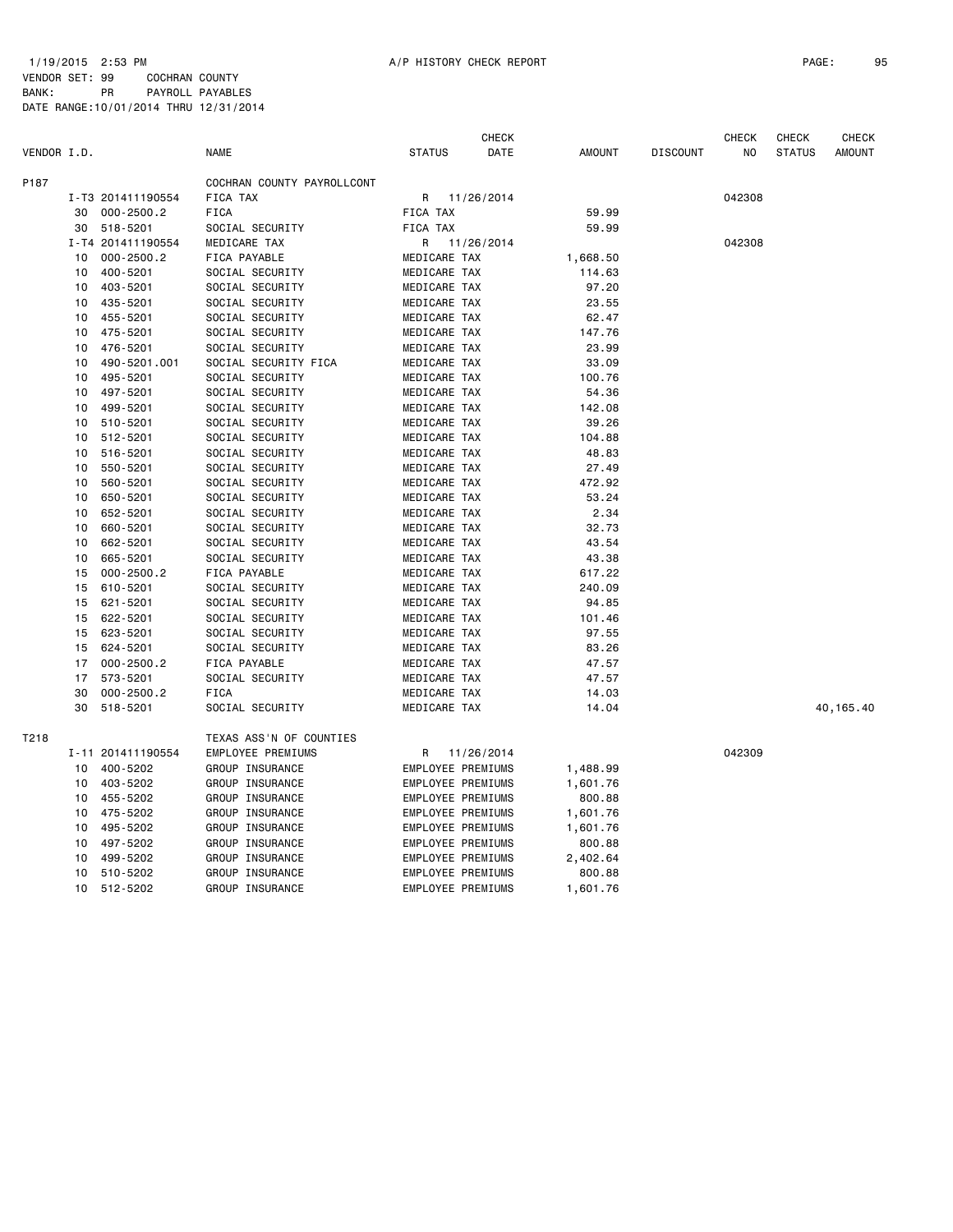|             |    |                   |                                | <b>CHECK</b>  |                      |          | <b>CHECK</b><br><b>CHECK</b> |        |               | <b>CHECK</b>  |
|-------------|----|-------------------|--------------------------------|---------------|----------------------|----------|------------------------------|--------|---------------|---------------|
| VENDOR I.D. |    |                   | <b>NAME</b>                    | <b>STATUS</b> | DATE                 | AMOUNT   | <b>DISCOUNT</b>              | NO     | <b>STATUS</b> | <b>AMOUNT</b> |
| T218        |    |                   | TEXAS ASS'N OF COUNTIECONT     |               |                      |          |                              |        |               |               |
|             |    | I-11 201411190554 | EMPLOYEE PREMIUMS              |               | R 11/26/2014         |          |                              | 042309 |               |               |
|             | 10 | 516-5202          | GROUP INSURANCE [50%]          |               | EMPLOYEE PREMIUMS    | 817.52   |                              |        |               |               |
|             | 10 | 550-5202          | GROUP INSURANCE                |               | EMPLOYEE PREMIUMS    | 800.88   |                              |        |               |               |
|             | 10 | 560-5202          | GROUP INSURANCE                |               | EMPLOYEE PREMIUMS    | 8,008.80 |                              |        |               |               |
|             | 10 | 650-5202          | GROUP INSURANCE                |               | EMPLOYEE PREMIUMS    | 839.72   |                              |        |               |               |
|             | 10 | 652-5202          | GROUP INSURANCE                |               | EMPLOYEE PREMIUMS    | 38.84    |                              |        |               |               |
|             | 10 | 660-5202          | GROUP INSURANCE [35%]          |               | EMPLOYEE PREMIUMS    | 548.96   |                              |        |               |               |
|             | 10 | 662-5202          | GROUP INSURANCE                |               | EMPLOYEE PREMIUMS    | 723.20   |                              |        |               |               |
|             | 10 | 665-5202          | GROUP INSURANCE                |               | EMPLOYEE PREMIUMS    | 800.88   |                              |        |               |               |
|             | 15 | 610-5202          | GROUP INSURANCE                |               | EMPLOYEE PREMIUMS    | 3,316.29 |                              |        |               |               |
|             | 15 | 621-5202          | GROUP INSURANCE                |               | EMPLOYEE PREMIUMS    | 1,601.76 |                              |        |               |               |
|             | 15 | 622-5202          | GROUP INSURANCE                |               | EMPLOYEE PREMIUMS    | 1,601.76 |                              |        |               |               |
|             | 15 | 623-5202          | GROUP INSURANCE                |               | EMPLOYEE PREMIUMS    | 1,601.76 |                              |        |               |               |
|             | 15 | 624-5202          | GROUP INSURANCE                |               | EMPLOYEE PREMIUMS    | 1,601.76 |                              |        |               |               |
|             | 17 | 573-5202          | GROUP HEALTH INSURANCE         |               | EMPLOYEE PREMIUMS    | 800.88   |                              |        |               |               |
|             |    | 30 518-5202       | GROUP INSURANCE [15%]          |               | EMPLOYEE PREMIUMS    | 235.28   |                              |        |               |               |
|             |    | I-12 201411190554 | GROUP LIFE INSURANCE           |               | R 11/26/2014         |          |                              | 042309 |               |               |
|             | 10 | 400-5202          | GROUP INSURANCE                |               | GROUP LIFE INSURANCE | 5.30     |                              |        |               |               |
|             | 10 | 403-5202          | GROUP INSURANCE                |               | GROUP LIFE INSURANCE | 7.90     |                              |        |               |               |
|             | 10 | 455-5202          | GROUP INSURANCE                |               | GROUP LIFE INSURANCE | 3.95     |                              |        |               |               |
|             | 10 | 475-5202          | GROUP INSURANCE                |               | GROUP LIFE INSURANCE | 7.90     |                              |        |               |               |
|             | 10 | 495-5202          | GROUP INSURANCE                |               | GROUP LIFE INSURANCE | 7.90     |                              |        |               |               |
|             | 10 | 497-5202          | GROUP INSURANCE                |               | GROUP LIFE INSURANCE | 3.95     |                              |        |               |               |
|             | 10 | 499-5202          | GROUP INSURANCE                |               | GROUP LIFE INSURANCE | 11.85    |                              |        |               |               |
|             | 10 | 510-5202          | GROUP INSURANCE                |               | GROUP LIFE INSURANCE | 3.95     |                              |        |               |               |
|             | 10 | 512-5202          | GROUP INSURANCE                |               | GROUP LIFE INSURANCE | 7.90     |                              |        |               |               |
|             | 10 | 516-5202          | GROUP INSURANCE [50%]          |               | GROUP LIFE INSURANCE | 3.51     |                              |        |               |               |
|             | 10 | 550-5202          | GROUP INSURANCE                |               | GROUP LIFE INSURANCE | 3.95     |                              |        |               |               |
|             | 10 | 560-5202          | GROUP INSURANCE                |               | GROUP LIFE INSURANCE | 38.44    |                              |        |               |               |
|             | 10 | 650-5202          | GROUP INSURANCE                |               | GROUP LIFE INSURANCE | 4.14     |                              |        |               |               |
|             | 10 | 652-5202          | GROUP INSURANCE                |               | GROUP LIFE INSURANCE | 0.19     |                              |        |               |               |
|             | 10 | 660-5202          | GROUP INSURANCE [35%]          |               | GROUP LIFE INSURANCE | 2.33     |                              |        |               |               |
|             | 10 | 662-5202          | GROUP INSURANCE                |               | GROUP LIFE INSURANCE | 3.57     |                              |        |               |               |
|             | 10 | 665-5202          | GROUP INSURANCE                |               | GROUP LIFE INSURANCE | 3.95     |                              |        |               |               |
|             | 15 | 610-5202          | GROUP INSURANCE                |               | GROUP LIFE INSURANCE | 11.69    |                              |        |               |               |
|             | 15 | 621-5202          | GROUP INSURANCE                |               | GROUP LIFE INSURANCE | 7.90     |                              |        |               |               |
|             | 15 | 622-5202          | GROUP INSURANCE                |               | GROUP LIFE INSURANCE | 7.90     |                              |        |               |               |
|             | 15 | 623-5202          | GROUP INSURANCE                |               | GROUP LIFE INSURANCE | 7.90     |                              |        |               |               |
|             | 15 | 624-5202          | GROUP INSURANCE                |               | GROUP LIFE INSURANCE | 7.90     |                              |        |               |               |
|             | 17 | 573-5202          | GROUP HEALTH INSURANCE         |               | GROUP LIFE INSURANCE | 3.95     |                              |        |               |               |
|             | 30 | 518-5202          | GROUP INSURANCE [15%]          |               | GROUP LIFE INSURANCE | 1.00     |                              |        |               |               |
|             |    | I-15 201411190554 | DEPENDENT HEALTH PREM WITHHELD | R             | 11/26/2014           |          |                              | 042309 |               |               |
|             | 10 | $000 - 2500.4$    | INSURANCE PAYABLE              |               | DEPENDENT HEALTH PRE | 1,464.04 |                              |        |               |               |
|             | 15 | $000 - 2500.4$    | INSURANCE PAYABLE              |               | DEPENDENT HEALTH PRE | 880.96   |                              |        |               | 38,553.52     |
|             |    |                   |                                |               |                      |          |                              |        |               |               |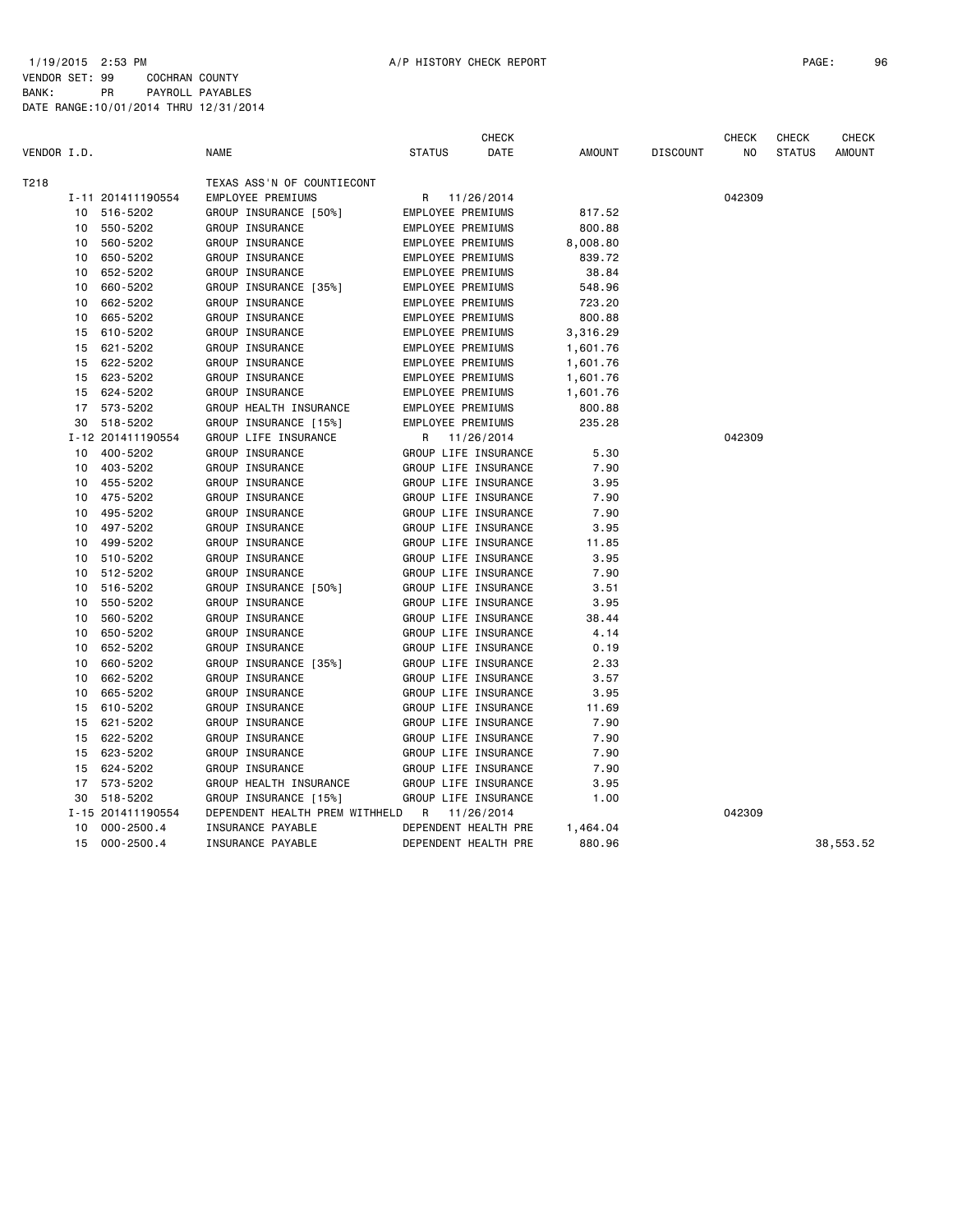1/19/2015 2:53 PM A/P HISTORY CHECK REPORT PAGE: 97 VENDOR SET: 99 COCHRAN COUNTY BANK: PR PAYROLL PAYABLES DATE RANGE:10/01/2014 THRU 12/31/2014

| VENDOR I.D. |                                                                |                                                                                                                                                                 | <b>NAME</b>                                                                                                                                                                                                              | <b>STATUS</b>                                                                                                                                                                                                                                                             | <b>CHECK</b><br>DATE | <b>AMOUNT</b>                                                                                                      | <b>DISCOUNT</b> | <b>CHECK</b><br>N <sub>O</sub> | CHECK<br><b>STATUS</b> | <b>CHECK</b><br><b>AMOUNT</b> |
|-------------|----------------------------------------------------------------|-----------------------------------------------------------------------------------------------------------------------------------------------------------------|--------------------------------------------------------------------------------------------------------------------------------------------------------------------------------------------------------------------------|---------------------------------------------------------------------------------------------------------------------------------------------------------------------------------------------------------------------------------------------------------------------------|----------------------|--------------------------------------------------------------------------------------------------------------------|-----------------|--------------------------------|------------------------|-------------------------------|
| T266        |                                                                | I-CJS201411190554<br>10 000-2500.8                                                                                                                              | TREASURER OF VIRGINIA<br>CASE ID#0003452040<br>CHILD SUPPORT PAYABLE                                                                                                                                                     | R<br>CASE ID#xxxxxxxxxx                                                                                                                                                                                                                                                   | 11/26/2014           | 453.10                                                                                                             |                 | 042310                         |                        | 453.10                        |
| C253        |                                                                | I-201411190555<br>10 409-5207                                                                                                                                   | COCHRAN COUNTY MONEY MKT<br>NON-DEPT SUPP DEATH<br>SUPPLEMENTAL DEATH BENEFITS                                                                                                                                           | R<br>NON-DEPT SUPP DEATH                                                                                                                                                                                                                                                  | 11/26/2014           | 1,436.70                                                                                                           |                 | 042311                         |                        | 1,436.70                      |
| A067        |                                                                | I-08 201412170556<br>10 000-2500.4<br>15 000-2500.4                                                                                                             | AMERICAN FAMILY LIFE ASSURANCE<br>MONTHLY PREMIUM<br>INSURANCE PAYABLE<br>INSURANCE PAYABLE                                                                                                                              | R<br>MONTHLY PREMIUM<br>MONTHLY PREMIUM                                                                                                                                                                                                                                   | 12/31/2014           | 587.50<br>158.95                                                                                                   |                 | 042454                         |                        |                               |
|             | 10                                                             | I-08A201412170556<br>$000 - 2500.4$                                                                                                                             | MONTHLY PREMIUM<br>INSURANCE PAYABLE                                                                                                                                                                                     | R<br>MONTHLY PREMIUM                                                                                                                                                                                                                                                      | 12/31/2014           | 200.46                                                                                                             |                 | 042454                         |                        | 946.91                        |
| C091        |                                                                | I-17A201412170556<br>10 000-2500.4                                                                                                                              | COMPBENEFITS<br>VISION MONTHLY PREMIUM<br>INSURANCE PAYABLE                                                                                                                                                              | R<br>VISION MONTHLY PREMI                                                                                                                                                                                                                                                 | 12/31/2014           | 53.40                                                                                                              |                 | 042455                         |                        | 53.40                         |
| C253        | 10<br>10<br>10<br>10<br>10<br>10<br>10<br>10<br>10<br>10<br>10 | I-01 201412170556<br>$000 - 2500.3$<br>400-5203<br>403-5203<br>435-5203<br>455-5203<br>475-5203<br>476-5203<br>490-5203.001<br>495-5203<br>497-5203<br>499-5203 | COCHRAN COUNTY MONEY MKT<br>RETIREMENT CONTRIBUTIONS<br><b>TCDRS PAYABLE</b><br>RETIREMENT<br>RETIREMENT<br>RETIREMENT<br>RETIREMENT<br>RETIREMENT<br>RETIREMENT<br>RETIREMENT<br>RETIREMENT<br>RETIREMENT<br>RETIREMENT | R<br>RETIREMENT CONTRIBUT<br>RETIREMENT CONTRIBUT<br>RETIREMENT CONTRIBUT<br>RETIREMENT CONTRIBUT<br>RETIREMENT CONTRIBUT<br>RETIREMENT CONTRIBUT<br>RETIREMENT CONTRIBUT<br>RETIREMENT CONTRIBUT<br>RETIREMENT CONTRIBUT<br>RETIREMENT CONTRIBUT<br>RETIREMENT CONTRIBUT | 12/31/2014           | 8,277.74<br>1,029.43<br>990.78<br>211.15<br>513.90<br>1,296.75<br>215.16<br>150.64<br>903.37<br>509.91<br>1,288.27 |                 | 042456                         |                        |                               |
|             | 10<br>10<br>10<br>10<br>10<br>10<br>10<br>10<br>10<br>10<br>15 | 510-5203<br>512-5203<br>516-5203<br>550-5203<br>560-5203<br>650-5203<br>652-5203<br>660-5203<br>662-5203<br>665-5203<br>$000 - 2500.3$                          | RETIREMENT<br>RETIREMENT<br>RETIREMENT<br>RETIREMENT<br>RETIREMENT<br>RETIREMENT<br>RETIREMENT<br>RETIREMENT<br>RETIREMENT<br>RETIREMENT<br><b>TCDRS PAYABLE</b>                                                         | RETIREMENT CONTRIBUT<br>RETIREMENT CONTRIBUT<br>RETIREMENT CONTRIBUT<br>RETIREMENT CONTRIBUT<br>RETIREMENT CONTRIBUT<br>RETIREMENT CONTRIBUT<br>RETIREMENT CONTRIBUT<br>RETIREMENT CONTRIBUT<br>RETIREMENT CONTRIBUT<br>RETIREMENT CONTRIBUT<br>RETIREMENT CONTRIBUT      |                      | 353.03<br>919.35<br>435.65<br>328.17<br>4,717.91<br>412.94<br>20.97<br>288.58<br>390.40<br>396.60<br>3,062.47      |                 |                                |                        |                               |
|             | 15<br>15<br>15<br>15<br>15                                     | 610-5203<br>621-5203<br>622-5203<br>623-5203<br>624-5203                                                                                                        | RETIREMENT<br>RETIREMENT<br>RETIREMENT<br>RETIREMENT<br>RETIREMENT                                                                                                                                                       | RETIREMENT CONTRIBUT<br>RETIREMENT CONTRIBUT<br>RETIREMENT CONTRIBUT<br>RETIREMENT CONTRIBUT<br>RETIREMENT CONTRIBUT                                                                                                                                                      |                      | 2,150.84<br>907.98<br>887.29<br>876.41<br>864.86                                                                   |                 |                                |                        |                               |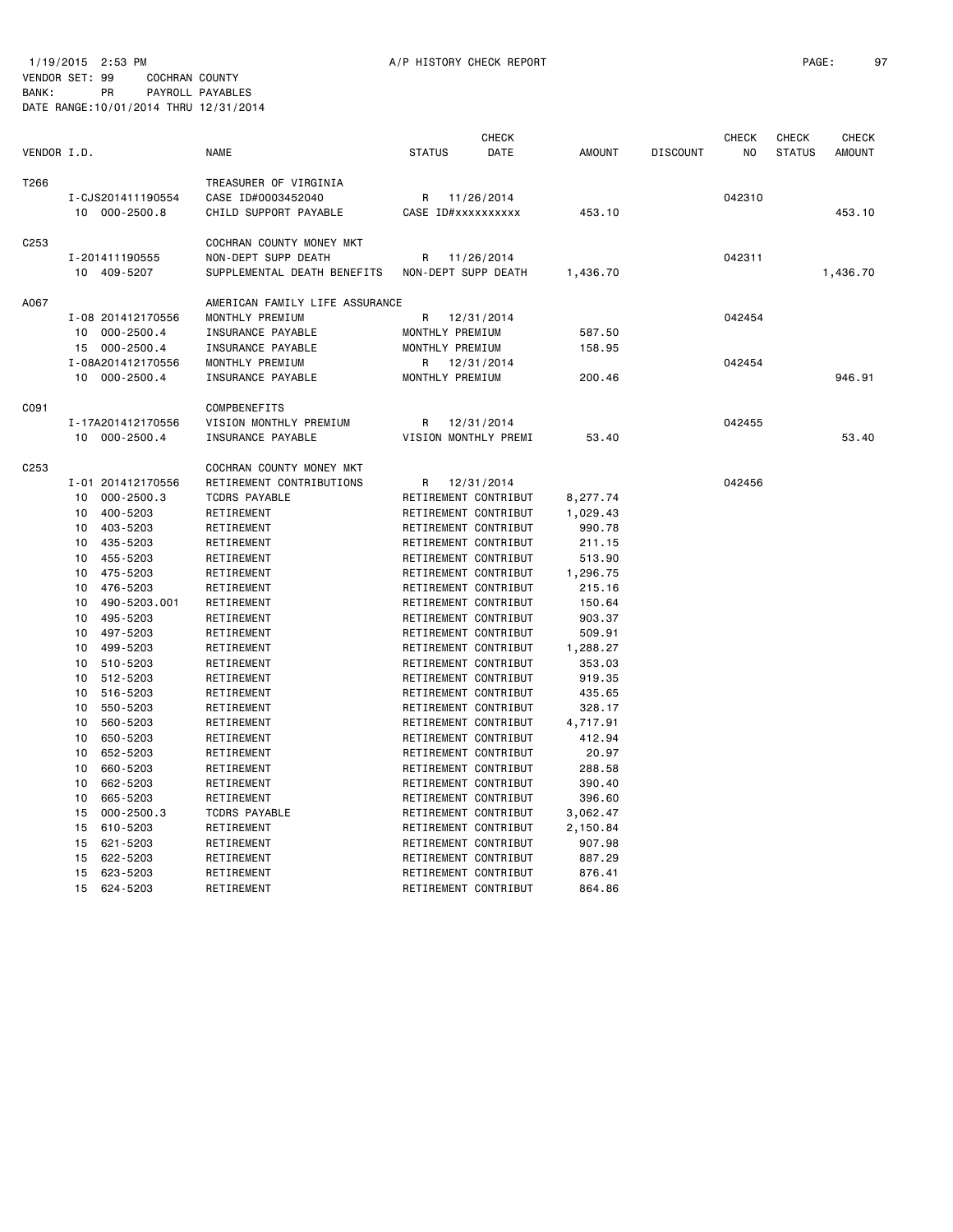1/19/2015 2:53 PM A/P HISTORY CHECK REPORT PAGE: 98 VENDOR SET: 99 COCHRAN COUNTY BANK: PR PAYROLL PAYABLES DATE RANGE:10/01/2014 THRU 12/31/2014

|                  |                               |                                |                                                                                                                                                                                                                                                                                                                                                                                                                                                                                                                                                                                                                                                                                                                                                                                                                                                                                                                                                                                                                                                                                                                                                                                                                                                                                                                                                                                                                                                                                                                                                                                                                                                                                                                                                                                                                                                                                                                                                                                                                                                                                                                                                                                                                                                                                                                             | CHECK      |               |                 | <b>CHECK</b>   | <b>CHECK</b>  | CHECK         |
|------------------|-------------------------------|--------------------------------|-----------------------------------------------------------------------------------------------------------------------------------------------------------------------------------------------------------------------------------------------------------------------------------------------------------------------------------------------------------------------------------------------------------------------------------------------------------------------------------------------------------------------------------------------------------------------------------------------------------------------------------------------------------------------------------------------------------------------------------------------------------------------------------------------------------------------------------------------------------------------------------------------------------------------------------------------------------------------------------------------------------------------------------------------------------------------------------------------------------------------------------------------------------------------------------------------------------------------------------------------------------------------------------------------------------------------------------------------------------------------------------------------------------------------------------------------------------------------------------------------------------------------------------------------------------------------------------------------------------------------------------------------------------------------------------------------------------------------------------------------------------------------------------------------------------------------------------------------------------------------------------------------------------------------------------------------------------------------------------------------------------------------------------------------------------------------------------------------------------------------------------------------------------------------------------------------------------------------------------------------------------------------------------------------------------------------------|------------|---------------|-----------------|----------------|---------------|---------------|
| VENDOR I.D.      |                               | <b>NAME</b>                    | <b>STATUS</b>                                                                                                                                                                                                                                                                                                                                                                                                                                                                                                                                                                                                                                                                                                                                                                                                                                                                                                                                                                                                                                                                                                                                                                                                                                                                                                                                                                                                                                                                                                                                                                                                                                                                                                                                                                                                                                                                                                                                                                                                                                                                                                                                                                                                                                                                                                               | DATE       | <b>AMOUNT</b> | <b>DISCOUNT</b> | N <sub>O</sub> | <b>STATUS</b> | <b>AMOUNT</b> |
| C <sub>253</sub> |                               | COCHRAN COUNTY MONEY MCONT     |                                                                                                                                                                                                                                                                                                                                                                                                                                                                                                                                                                                                                                                                                                                                                                                                                                                                                                                                                                                                                                                                                                                                                                                                                                                                                                                                                                                                                                                                                                                                                                                                                                                                                                                                                                                                                                                                                                                                                                                                                                                                                                                                                                                                                                                                                                                             |            |               |                 |                |               |               |
|                  | I-01 201412170556             | RETIREMENT CONTRIBUTIONS       | R 12/31/2014                                                                                                                                                                                                                                                                                                                                                                                                                                                                                                                                                                                                                                                                                                                                                                                                                                                                                                                                                                                                                                                                                                                                                                                                                                                                                                                                                                                                                                                                                                                                                                                                                                                                                                                                                                                                                                                                                                                                                                                                                                                                                                                                                                                                                                                                                                                |            |               |                 | 042456         |               |               |
|                  | $000 - 2500.3$<br>17          | TCDRS PAYABLE                  | RETIREMENT CONTRIBUT                                                                                                                                                                                                                                                                                                                                                                                                                                                                                                                                                                                                                                                                                                                                                                                                                                                                                                                                                                                                                                                                                                                                                                                                                                                                                                                                                                                                                                                                                                                                                                                                                                                                                                                                                                                                                                                                                                                                                                                                                                                                                                                                                                                                                                                                                                        |            | 215.94        |                 |                |               |               |
|                  | 573-5203<br>17                | RETIREMENT                     | RETIREMENT CONTRIBUT                                                                                                                                                                                                                                                                                                                                                                                                                                                                                                                                                                                                                                                                                                                                                                                                                                                                                                                                                                                                                                                                                                                                                                                                                                                                                                                                                                                                                                                                                                                                                                                                                                                                                                                                                                                                                                                                                                                                                                                                                                                                                                                                                                                                                                                                                                        |            | 401.02        |                 |                |               |               |
|                  | $000 - 2500.3$<br>30          | <b>TCDRS</b>                   | RETIREMENT CONTRIBUT                                                                                                                                                                                                                                                                                                                                                                                                                                                                                                                                                                                                                                                                                                                                                                                                                                                                                                                                                                                                                                                                                                                                                                                                                                                                                                                                                                                                                                                                                                                                                                                                                                                                                                                                                                                                                                                                                                                                                                                                                                                                                                                                                                                                                                                                                                        |            | 66.60         |                 |                |               |               |
|                  | 518-5203<br>30                | RETIREMENT                     | RETIREMENT CONTRIBUT                                                                                                                                                                                                                                                                                                                                                                                                                                                                                                                                                                                                                                                                                                                                                                                                                                                                                                                                                                                                                                                                                                                                                                                                                                                                                                                                                                                                                                                                                                                                                                                                                                                                                                                                                                                                                                                                                                                                                                                                                                                                                                                                                                                                                                                                                                        |            | 123.68        |                 |                |               | 33,207.79     |
|                  |                               |                                |                                                                                                                                                                                                                                                                                                                                                                                                                                                                                                                                                                                                                                                                                                                                                                                                                                                                                                                                                                                                                                                                                                                                                                                                                                                                                                                                                                                                                                                                                                                                                                                                                                                                                                                                                                                                                                                                                                                                                                                                                                                                                                                                                                                                                                                                                                                             |            |               |                 |                |               |               |
| C300             |                               | COCHRAN COUNTY SCHOOLS FEDERAL |                                                                                                                                                                                                                                                                                                                                                                                                                                                                                                                                                                                                                                                                                                                                                                                                                                                                                                                                                                                                                                                                                                                                                                                                                                                                                                                                                                                                                                                                                                                                                                                                                                                                                                                                                                                                                                                                                                                                                                                                                                                                                                                                                                                                                                                                                                                             |            |               |                 |                |               |               |
|                  | I-18A201412170556             | MONTHLY PREMUIM                | R 12/31/2014                                                                                                                                                                                                                                                                                                                                                                                                                                                                                                                                                                                                                                                                                                                                                                                                                                                                                                                                                                                                                                                                                                                                                                                                                                                                                                                                                                                                                                                                                                                                                                                                                                                                                                                                                                                                                                                                                                                                                                                                                                                                                                                                                                                                                                                                                                                |            |               |                 | 042457         |               |               |
|                  | 10 000-2500.4                 | INSURANCE PAYABLE              | MONTHLY PREMUIM                                                                                                                                                                                                                                                                                                                                                                                                                                                                                                                                                                                                                                                                                                                                                                                                                                                                                                                                                                                                                                                                                                                                                                                                                                                                                                                                                                                                                                                                                                                                                                                                                                                                                                                                                                                                                                                                                                                                                                                                                                                                                                                                                                                                                                                                                                             |            | 6,486.62      |                 |                |               |               |
|                  | 15 000-2500.4                 | INSURANCE PAYABLE              | MONTHLY PREMUIM                                                                                                                                                                                                                                                                                                                                                                                                                                                                                                                                                                                                                                                                                                                                                                                                                                                                                                                                                                                                                                                                                                                                                                                                                                                                                                                                                                                                                                                                                                                                                                                                                                                                                                                                                                                                                                                                                                                                                                                                                                                                                                                                                                                                                                                                                                             |            | 1,875.63      |                 |                |               |               |
|                  | $000 - 2500.4$<br>30          | AFLAC                          | MONTHLY PREMUIM                                                                                                                                                                                                                                                                                                                                                                                                                                                                                                                                                                                                                                                                                                                                                                                                                                                                                                                                                                                                                                                                                                                                                                                                                                                                                                                                                                                                                                                                                                                                                                                                                                                                                                                                                                                                                                                                                                                                                                                                                                                                                                                                                                                                                                                                                                             |            | 62.60         |                 |                |               | 8,424.85      |
| <b>NO17</b>      |                               | NATIONAL FARM LIFE             |                                                                                                                                                                                                                                                                                                                                                                                                                                                                                                                                                                                                                                                                                                                                                                                                                                                                                                                                                                                                                                                                                                                                                                                                                                                                                                                                                                                                                                                                                                                                                                                                                                                                                                                                                                                                                                                                                                                                                                                                                                                                                                                                                                                                                                                                                                                             |            |               |                 |                |               |               |
|                  | I-05 201412170556             | NFL PREMIUM                    | R 12/31/2014                                                                                                                                                                                                                                                                                                                                                                                                                                                                                                                                                                                                                                                                                                                                                                                                                                                                                                                                                                                                                                                                                                                                                                                                                                                                                                                                                                                                                                                                                                                                                                                                                                                                                                                                                                                                                                                                                                                                                                                                                                                                                                                                                                                                                                                                                                                |            |               |                 | 042458         |               |               |
|                  | $000 - 2500.4$<br>10          | INSURANCE PAYABLE              | NFL PREMIUM                                                                                                                                                                                                                                                                                                                                                                                                                                                                                                                                                                                                                                                                                                                                                                                                                                                                                                                                                                                                                                                                                                                                                                                                                                                                                                                                                                                                                                                                                                                                                                                                                                                                                                                                                                                                                                                                                                                                                                                                                                                                                                                                                                                                                                                                                                                 |            | 230.23        |                 |                |               |               |
|                  | 15 000-2500.4                 | INSURANCE PAYABLE              | NFL PREMIUM                                                                                                                                                                                                                                                                                                                                                                                                                                                                                                                                                                                                                                                                                                                                                                                                                                                                                                                                                                                                                                                                                                                                                                                                                                                                                                                                                                                                                                                                                                                                                                                                                                                                                                                                                                                                                                                                                                                                                                                                                                                                                                                                                                                                                                                                                                                 |            | 34.33         |                 |                |               |               |
|                  | I-05A201412170556             | AFTER TAX PREM                 | R 12/31/2014                                                                                                                                                                                                                                                                                                                                                                                                                                                                                                                                                                                                                                                                                                                                                                                                                                                                                                                                                                                                                                                                                                                                                                                                                                                                                                                                                                                                                                                                                                                                                                                                                                                                                                                                                                                                                                                                                                                                                                                                                                                                                                                                                                                                                                                                                                                |            |               |                 | 042458         |               |               |
|                  | 10 000-2500.4                 | INSURANCE PAYABLE              | AFTER TAX PREM                                                                                                                                                                                                                                                                                                                                                                                                                                                                                                                                                                                                                                                                                                                                                                                                                                                                                                                                                                                                                                                                                                                                                                                                                                                                                                                                                                                                                                                                                                                                                                                                                                                                                                                                                                                                                                                                                                                                                                                                                                                                                                                                                                                                                                                                                                              |            | 114.21        |                 |                |               |               |
|                  | 15 000-2500.4                 | INSURANCE PAYABLE              | AFTER TAX PREM                                                                                                                                                                                                                                                                                                                                                                                                                                                                                                                                                                                                                                                                                                                                                                                                                                                                                                                                                                                                                                                                                                                                                                                                                                                                                                                                                                                                                                                                                                                                                                                                                                                                                                                                                                                                                                                                                                                                                                                                                                                                                                                                                                                                                                                                                                              |            | 40.94         |                 |                |               | 419.71        |
|                  |                               |                                |                                                                                                                                                                                                                                                                                                                                                                                                                                                                                                                                                                                                                                                                                                                                                                                                                                                                                                                                                                                                                                                                                                                                                                                                                                                                                                                                                                                                                                                                                                                                                                                                                                                                                                                                                                                                                                                                                                                                                                                                                                                                                                                                                                                                                                                                                                                             |            |               |                 |                |               |               |
| <b>N060</b>      |                               | NATIONWIDE RETIREMENT SOL      |                                                                                                                                                                                                                                                                                                                                                                                                                                                                                                                                                                                                                                                                                                                                                                                                                                                                                                                                                                                                                                                                                                                                                                                                                                                                                                                                                                                                                                                                                                                                                                                                                                                                                                                                                                                                                                                                                                                                                                                                                                                                                                                                                                                                                                                                                                                             |            |               |                 |                |               |               |
|                  | I-04 201412170556             | DEFERRED COMP WITHHELD         | R                                                                                                                                                                                                                                                                                                                                                                                                                                                                                                                                                                                                                                                                                                                                                                                                                                                                                                                                                                                                                                                                                                                                                                                                                                                                                                                                                                                                                                                                                                                                                                                                                                                                                                                                                                                                                                                                                                                                                                                                                                                                                                                                                                                                                                                                                                                           | 12/31/2014 |               |                 | 042459         |               |               |
|                  | 000-2500.7<br>10 <sub>1</sub> | PEBSCO DEF COMP PAYABLE        | DEFERRED COMP WITHHE                                                                                                                                                                                                                                                                                                                                                                                                                                                                                                                                                                                                                                                                                                                                                                                                                                                                                                                                                                                                                                                                                                                                                                                                                                                                                                                                                                                                                                                                                                                                                                                                                                                                                                                                                                                                                                                                                                                                                                                                                                                                                                                                                                                                                                                                                                        |            | 2,026.00      |                 |                |               |               |
|                  | 15 000-2500.7                 | PEBSCO DEF COMP PAYABLE        | DEFERRED COMP WITHHE                                                                                                                                                                                                                                                                                                                                                                                                                                                                                                                                                                                                                                                                                                                                                                                                                                                                                                                                                                                                                                                                                                                                                                                                                                                                                                                                                                                                                                                                                                                                                                                                                                                                                                                                                                                                                                                                                                                                                                                                                                                                                                                                                                                                                                                                                                        |            | 1,325.00      |                 |                |               | 3,351.00      |
| N081             |                               | NATIONAL FAMILY CARE LIFE INSU |                                                                                                                                                                                                                                                                                                                                                                                                                                                                                                                                                                                                                                                                                                                                                                                                                                                                                                                                                                                                                                                                                                                                                                                                                                                                                                                                                                                                                                                                                                                                                                                                                                                                                                                                                                                                                                                                                                                                                                                                                                                                                                                                                                                                                                                                                                                             |            |               |                 |                |               |               |
|                  | I-21 201412170556             | NATIONAL FAMILY CARE           | R 12/31/2014                                                                                                                                                                                                                                                                                                                                                                                                                                                                                                                                                                                                                                                                                                                                                                                                                                                                                                                                                                                                                                                                                                                                                                                                                                                                                                                                                                                                                                                                                                                                                                                                                                                                                                                                                                                                                                                                                                                                                                                                                                                                                                                                                                                                                                                                                                                |            |               |                 | 042460         |               |               |
|                  | 10 000-2500.4                 | INSURANCE PAYABLE              | NATIONAL FAMILY CARE                                                                                                                                                                                                                                                                                                                                                                                                                                                                                                                                                                                                                                                                                                                                                                                                                                                                                                                                                                                                                                                                                                                                                                                                                                                                                                                                                                                                                                                                                                                                                                                                                                                                                                                                                                                                                                                                                                                                                                                                                                                                                                                                                                                                                                                                                                        |            | 104.00        |                 |                |               | 104.00        |
|                  |                               |                                |                                                                                                                                                                                                                                                                                                                                                                                                                                                                                                                                                                                                                                                                                                                                                                                                                                                                                                                                                                                                                                                                                                                                                                                                                                                                                                                                                                                                                                                                                                                                                                                                                                                                                                                                                                                                                                                                                                                                                                                                                                                                                                                                                                                                                                                                                                                             |            |               |                 |                |               |               |
| 0029             |                               | OFFICE OF THE ATTORNEY GE      |                                                                                                                                                                                                                                                                                                                                                                                                                                                                                                                                                                                                                                                                                                                                                                                                                                                                                                                                                                                                                                                                                                                                                                                                                                                                                                                                                                                                                                                                                                                                                                                                                                                                                                                                                                                                                                                                                                                                                                                                                                                                                                                                                                                                                                                                                                                             |            |               |                 |                |               |               |
|                  | I-CLL201412170556             | CAUSE#13-05-23497 �            | R 12/31/2014                                                                                                                                                                                                                                                                                                                                                                                                                                                                                                                                                                                                                                                                                                                                                                                                                                                                                                                                                                                                                                                                                                                                                                                                                                                                                                                                                                                                                                                                                                                                                                                                                                                                                                                                                                                                                                                                                                                                                                                                                                                                                                                                                                                                                                                                                                                |            |               |                 | 042461         |               |               |
|                  | 10 000-2500.8                 | CHILD SUPPORT PAYABLE          | CAUSE#xxxxxxxxxx &#</td><td></td><td>1,055.31</td><td></td><td></td><td></td><td>1,055.31</td></tr><tr><td>0029</td><td></td><td>OFFICE OF THE ATTORNEY GE</td><td></td><td></td><td></td><td></td><td></td><td></td><td></td></tr><tr><td></td><td>I-CVS201412170556</td><td>CAUSE#13-10-4340</td><td>R 12/31/2014</td><td></td><td></td><td></td><td>042462</td><td></td><td></td></tr><tr><td></td><td>10 000-2500.8</td><td>CHILD SUPPORT PAYABLE</td><td>CAUSE#xxxxxxxxxx</td><td></td><td>650.00</td><td></td><td></td><td></td><td>650.00</td></tr><tr><td>P187</td><td></td><td>COCHRAN COUNTY PAYROLL TA</td><td></td><td></td><td></td><td></td><td></td><td></td><td></td></tr><tr><td></td><td>I-T1 201412170556</td><td>FEDERAL INCOME TAX W/H</td><td>R</td><td>12/31/2014</td><td></td><td></td><td>042463</td><td></td><td></td></tr><tr><td></td><td><math>000 - 2500.1</math><br>10</td><td>WITHHOLDING TAX PAYABLE</td><td>FEDERAL INCOME TAX W</td><td></td><td>11,512.60</td><td></td><td></td><td></td><td></td></tr><tr><td></td><td><math>000 - 2500.1</math><br>15</td><td>WITHHOLDING TAX PAYABLE</td><td>FEDERAL INCOME TAX W</td><td></td><td>3,811.68</td><td></td><td></td><td></td><td></td></tr><tr><td></td><td><math>000 - 2500.1</math><br>17</td><td>WITHHOLDING TAX PAYABLE</td><td>FEDERAL INCOME TAX W</td><td></td><td>257.18</td><td></td><td></td><td></td><td></td></tr><tr><td></td><td><math>000 - 2500.1</math><br>30</td><td>FEDERAL WITHOLDING</td><td>FEDERAL INCOME TAX W</td><td></td><td>130.58</td><td></td><td></td><td></td><td></td></tr><tr><td></td><td>I-T3 201412170556</td><td>FICA TAX</td><td>R</td><td>12/31/2014</td><td></td><td></td><td>042463</td><td></td><td></td></tr><tr><td></td><td><math>000 - 2500.2</math><br>10</td><td>FICA PAYABLE</td><td>FICA TAX</td><td></td><td>7,259.55</td><td></td><td></td><td></td><td></td></tr><tr><td></td><td>400-5201<br>10</td><td>SOCIAL SECURITY</td><td>FICA TAX</td><td></td><td>490.96</td><td></td><td></td><td></td><td></td></tr><tr><td></td><td>10<br>403-5201</td><td>SOCIAL SECURITY</td><td>FICA TAX</td><td></td><td>403.86</td><td></td><td></td><td></td><td></td></tr><tr><td></td><td></td><td></td><td></td><td></td><td></td><td></td><td></td><td></td><td></td></tr></tbody></table> |            |               |                 |                |               |               |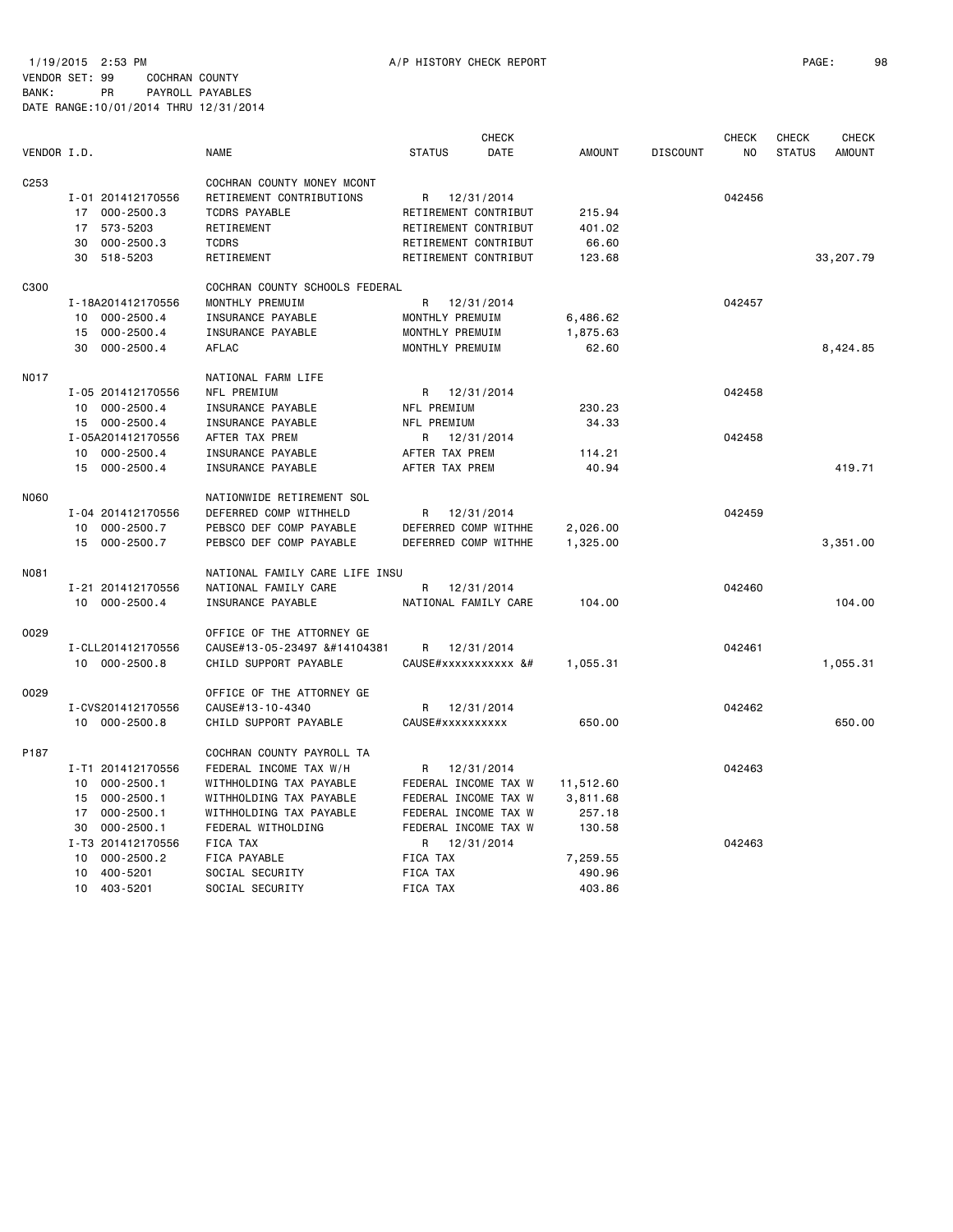| 1792. |
|-------|
|       |
|       |

|             |    |                   |                            |               | CHECK      |          |                 | <b>CHECK</b> | CHECK         | <b>CHECK</b>  |
|-------------|----|-------------------|----------------------------|---------------|------------|----------|-----------------|--------------|---------------|---------------|
| VENDOR I.D. |    |                   | NAME                       | <b>STATUS</b> | DATE       | AMOUNT   | <b>DISCOUNT</b> | NO           | <b>STATUS</b> | <b>AMOUNT</b> |
| P187        |    |                   | COCHRAN COUNTY PAYROLLCONT |               |            |          |                 |              |               |               |
|             |    | I-T3 201412170556 | FICA TAX                   | R             | 12/31/2014 |          |                 | 042463       |               |               |
|             | 10 | 435-5201          | SOCIAL SECURITY            | FICA TAX      |            | 100.71   |                 |              |               |               |
|             | 10 | 455-5201          | SOCIAL SECURITY            | FICA TAX      |            | 245.09   |                 |              |               |               |
|             | 10 | 475-5201          | SOCIAL SECURITY            | FICA TAX      |            | 618.45   |                 |              |               |               |
|             | 10 | 476-5201          | SOCIAL SECURITY            | FICA TAX      |            | 102.61   |                 |              |               |               |
|             | 10 | 490-5201.001      | SOCIAL SECURITY FICA       | FICA TAX      |            | 71.84    |                 |              |               |               |
|             | 10 | 495-5201          | SOCIAL SECURITY            | FICA TAX      |            | 430.84   |                 |              |               |               |
|             | 10 | 497-5201          | SOCIAL SECURITY            | FICA TAX      |            | 243.19   |                 |              |               |               |
|             | 10 | 499-5201          | SOCIAL SECURITY            | FICA TAX      |            | 607.64   |                 |              |               |               |
|             | 10 | 510-5201          | SOCIAL SECURITY            | FICA TAX      |            | 168.37   |                 |              |               |               |
|             | 10 | 512-5201          | SOCIAL SECURITY            | FICA TAX      |            | 423.15   |                 |              |               |               |
|             | 10 | 516-5201          | SOCIAL SECURITY            | FICA TAX      |            | 211.10   |                 |              |               |               |
|             | 10 | 550-5201          | SOCIAL SECURITY            | FICA TAX      |            | 117.54   |                 |              |               |               |
|             | 10 | 560-5201          | SOCIAL SECURITY            | FICA TAX      |            | 2,235.55 |                 |              |               |               |
|             | 10 | 650-5201          | SOCIAL SECURITY            | FICA TAX      |            | 196.94   |                 |              |               |               |
|             | 10 | 652-5201          | SOCIAL SECURITY            | FICA TAX      |            | 10.00    |                 |              |               |               |
|             | 10 | 660-5201          | SOCIAL SECURITY            | FICA TAX      |            | 139.85   |                 |              |               |               |
|             | 10 | 662-5201          | SOCIAL SECURITY            | FICA TAX      |            | 186.19   |                 |              |               |               |
|             |    |                   |                            |               |            |          |                 |              |               |               |
|             | 10 | 665-5201          | SOCIAL SECURITY            | FICA TAX      |            | 255.66   |                 |              |               |               |
|             | 15 | $000 - 2500.2$    | FICA PAYABLE               | FICA TAX      |            | 2,645.84 |                 |              |               |               |
|             | 15 | 610-5201          | SOCIAL SECURITY            | FICA TAX      |            | 1,024.13 |                 |              |               |               |
|             | 15 | 621-5201          | SOCIAL SECURITY            | FICA TAX      |            | 433.03   |                 |              |               |               |
|             | 15 | 622-5201          | SOCIAL SECURITY            | FICA TAX      |            | 418.06   |                 |              |               |               |
|             | 15 | 623-5201          | SOCIAL SECURITY            | FICA TAX      |            | 414.60   |                 |              |               |               |
|             | 15 | 624-5201          | SOCIAL SECURITY            | FICA TAX      |            | 356.02   |                 |              |               |               |
|             | 17 | $000 - 2500.2$    | FICA PAYABLE               | FICA TAX      |            | 194.61   |                 |              |               |               |
|             | 17 | 573-5201          | SOCIAL SECURITY            | FICA TAX      |            | 194.61   |                 |              |               |               |
|             | 30 | $000 - 2500.2$    | <b>FICA</b>                | FICA TAX      |            | 59.94    |                 |              |               |               |
|             | 30 | 518-5201          | SOCIAL SECURITY            | FICA TAX      |            | 59.95    |                 |              |               |               |
|             |    | I-T4 201412170556 | MEDICARE TAX               | R             | 12/31/2014 |          |                 | 042463       |               |               |
|             | 10 | $000 - 2500.2$    | FICA PAYABLE               | MEDICARE TAX  |            | 1,697.78 |                 |              |               |               |
|             | 10 | 400-5201          | SOCIAL SECURITY            | MEDICARE TAX  |            | 114.83   |                 |              |               |               |
|             | 10 | 403-5201          | SOCIAL SECURITY            | MEDICARE TAX  |            | 94.45    |                 |              |               |               |
|             | 10 | 435-5201          | SOCIAL SECURITY            | MEDICARE TAX  |            | 23.55    |                 |              |               |               |
|             | 10 | 455-5201          | SOCIAL SECURITY            | MEDICARE TAX  |            | 57.32    |                 |              |               |               |
|             | 10 | 475-5201          | SOCIAL SECURITY            | MEDICARE TAX  |            | 144.63   |                 |              |               |               |
|             | 10 | 476-5201          | SOCIAL SECURITY            | MEDICARE TAX  |            | 23.99    |                 |              |               |               |
|             | 10 | 490-5201.001      | SOCIAL SECURITY FICA       | MEDICARE TAX  |            | 16.80    |                 |              |               |               |
|             | 10 | 495-5201          | SOCIAL SECURITY            | MEDICARE TAX  |            | 100.76   |                 |              |               |               |
|             | 10 | 497-5201          | SOCIAL SECURITY            | MEDICARE TAX  |            | 56.87    |                 |              |               |               |
|             | 10 | 499-5201          | SOCIAL SECURITY            | MEDICARE TAX  |            | 142.11   |                 |              |               |               |
|             | 10 | 510-5201          | SOCIAL SECURITY            | MEDICARE TAX  |            | 39.38    |                 |              |               |               |
|             | 10 | 512-5201          | SOCIAL SECURITY            | MEDICARE TAX  |            | 98.97    |                 |              |               |               |
|             | 10 | 516-5201          | SOCIAL SECURITY            | MEDICARE TAX  |            | 49.37    |                 |              |               |               |
|             | 10 | 550-5201          | SOCIAL SECURITY            | MEDICARE TAX  |            | 27.49    |                 |              |               |               |
|             | 10 | 560-5201          | SOCIAL SECURITY            | MEDICARE TAX  |            | 522.83   |                 |              |               |               |
|             | 10 | 650-5201          | SOCIAL SECURITY            | MEDICARE TAX  |            | 46.06    |                 |              |               |               |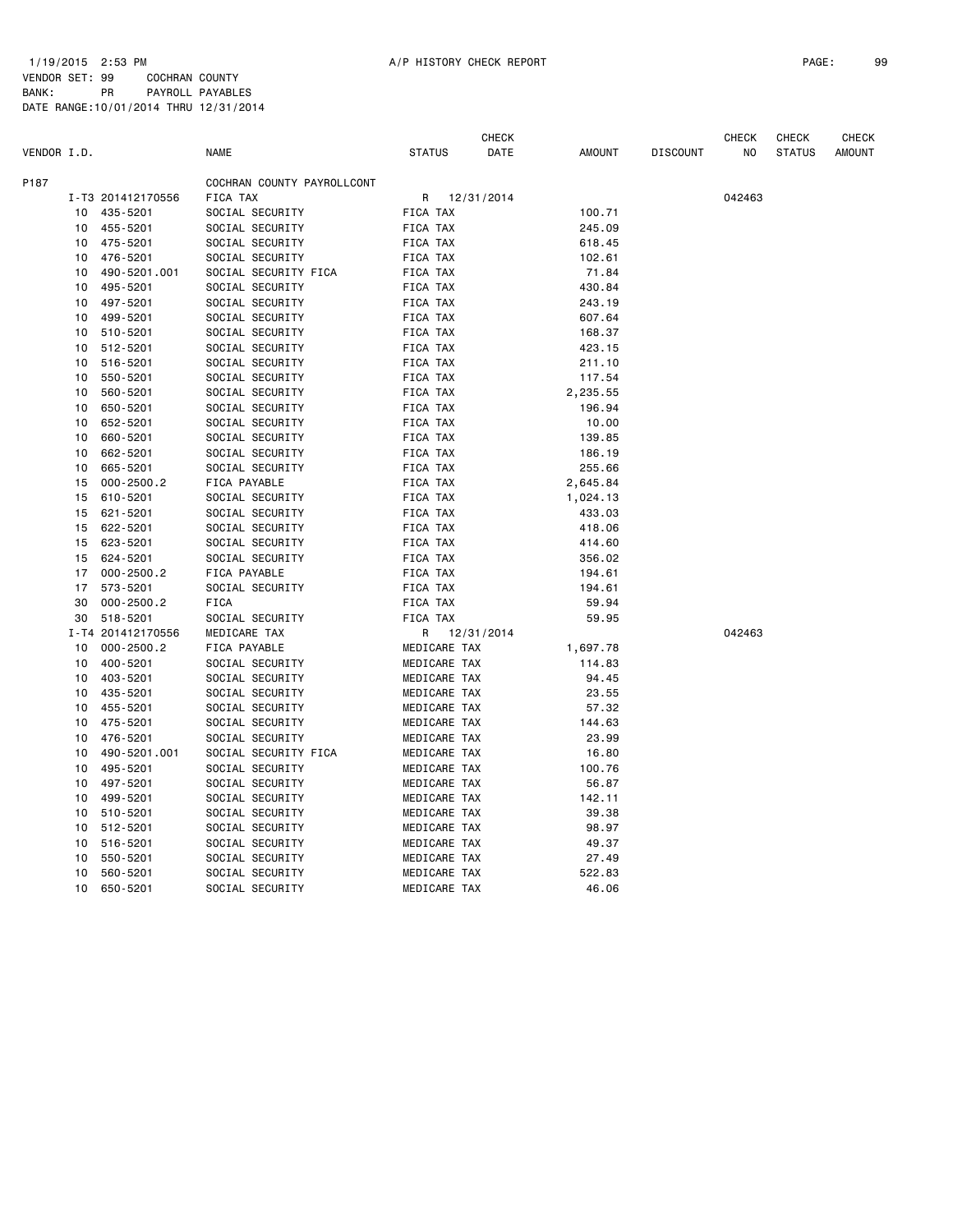BANK: PR PAYROLL PAYABLES DATE RANGE:10/01/2014 THRU 12/31/2014

| VENDOR I.D. |    |                   | <b>NAME</b>                | <b>STATUS</b>     | <b>CHECK</b><br>DATE | <b>AMOUNT</b> | <b>DISCOUNT</b> | <b>CHECK</b><br>N <sub>O</sub> | <b>CHECK</b><br><b>STATUS</b> | <b>CHECK</b><br><b>AMOUNT</b> |
|-------------|----|-------------------|----------------------------|-------------------|----------------------|---------------|-----------------|--------------------------------|-------------------------------|-------------------------------|
|             |    |                   |                            |                   |                      |               |                 |                                |                               |                               |
| P187        |    |                   | COCHRAN COUNTY PAYROLLCONT |                   |                      |               |                 |                                |                               |                               |
|             |    | I-T4 201412170556 | MEDICARE TAX               | R                 | 12/31/2014           |               |                 | 042463                         |                               |                               |
|             | 10 | 652-5201          | SOCIAL SECURITY            | MEDICARE TAX      |                      | 2.34          |                 |                                |                               |                               |
|             | 10 | 660-5201          | SOCIAL SECURITY            | MEDICARE TAX      |                      | 32.70         |                 |                                |                               |                               |
|             | 10 | 662-5201          | SOCIAL SECURITY            | MEDICARE TAX      |                      | 43.54         |                 |                                |                               |                               |
|             | 10 | 665-5201          | SOCIAL SECURITY            | MEDICARE TAX      |                      | 59.79         |                 |                                |                               |                               |
|             | 15 | $000 - 2500.2$    | FICA PAYABLE               | MEDICARE TAX      |                      | 618.79        |                 |                                |                               |                               |
|             | 15 | 610-5201          | SOCIAL SECURITY            | MEDICARE TAX      |                      | 239.51        |                 |                                |                               |                               |
|             | 15 | 621-5201          | SOCIAL SECURITY            | MEDICARE TAX      |                      | 101.27        |                 |                                |                               |                               |
|             | 15 | 622-5201          | SOCIAL SECURITY            | MEDICARE TAX      |                      | 97.77         |                 |                                |                               |                               |
|             | 15 | 623-5201          | SOCIAL SECURITY            | MEDICARE TAX      |                      | 96.97         |                 |                                |                               |                               |
|             | 15 | 624-5201          | SOCIAL SECURITY            | MEDICARE TAX      |                      | 83.26         |                 |                                |                               |                               |
|             | 17 | $000 - 2500.2$    | FICA PAYABLE               | MEDICARE TAX      |                      | 45.51         |                 |                                |                               |                               |
|             | 17 | 573-5201          | SOCIAL SECURITY            | MEDICARE TAX      |                      | 45.51         |                 |                                |                               |                               |
|             | 30 | $000 - 2500.2$    | <b>FICA</b>                | MEDICARE TAX      |                      | 14.02         |                 |                                |                               |                               |
|             | 30 | 518-5201          | SOCIAL SECURITY            | MEDICARE TAX      |                      | 14.03         |                 |                                |                               | 40,784.12                     |
| T218        |    |                   | TEXAS ASS'N OF COUNTIES    |                   |                      |               |                 |                                |                               |                               |
|             |    | I-11 201412170556 | EMPLOYEE PREMIUMS          | R                 | 12/31/2014           |               |                 | 042464                         |                               |                               |
|             | 10 | 400-5202          | GROUP INSURANCE            | EMPLOYEE PREMIUMS |                      | 1,488.99      |                 |                                |                               |                               |
|             | 10 | 403-5202          | GROUP INSURANCE            | EMPLOYEE PREMIUMS |                      | 1,601.76      |                 |                                |                               |                               |
|             | 10 | 455-5202          | GROUP INSURANCE            | EMPLOYEE PREMIUMS |                      | 800.88        |                 |                                |                               |                               |
|             | 10 | 475-5202          | GROUP INSURANCE            | EMPLOYEE PREMIUMS |                      | 1,601.76      |                 |                                |                               |                               |
|             | 10 | 495-5202          | GROUP INSURANCE            | EMPLOYEE PREMIUMS |                      | 1,601.76      |                 |                                |                               |                               |
|             | 10 | 497-5202          | GROUP INSURANCE            | EMPLOYEE PREMIUMS |                      | 800.88        |                 |                                |                               |                               |
|             | 10 | 499-5202          | GROUP INSURANCE            | EMPLOYEE PREMIUMS |                      | 2,402.64      |                 |                                |                               |                               |
|             | 10 | 510-5202          | GROUP INSURANCE            | EMPLOYEE PREMIUMS |                      | 800.88        |                 |                                |                               |                               |
|             | 10 | 512-5202          | GROUP INSURANCE            | EMPLOYEE PREMIUMS |                      | 1,601.76      |                 |                                |                               |                               |
|             | 10 | 516-5202          | GROUP INSURANCE [50%]      | EMPLOYEE PREMIUMS |                      | 822.59        |                 |                                |                               |                               |
|             | 10 | 550-5202          | GROUP INSURANCE            | EMPLOYEE PREMIUMS |                      | 800.88        |                 |                                |                               |                               |
|             | 10 | 560-5202          | GROUP INSURANCE            | EMPLOYEE PREMIUMS |                      | 8,008.80      |                 |                                |                               |                               |
|             | 10 | 650-5202          | GROUP INSURANCE            | EMPLOYEE PREMIUMS |                      | 839.72        |                 |                                |                               |                               |
|             | 10 | 652-5202          | GROUP INSURANCE            | EMPLOYEE PREMIUMS |                      | 38.84         |                 |                                |                               |                               |
|             | 10 | 660-5202          | GROUP INSURANCE [35%]      | EMPLOYEE PREMIUMS |                      | 545.40        |                 |                                |                               |                               |
|             | 10 | 662-5202          | GROUP INSURANCE            | EMPLOYEE PREMIUMS |                      | 723.20        |                 |                                |                               |                               |
|             | 10 | 665-5202          | GROUP INSURANCE            | EMPLOYEE PREMIUMS |                      | 800.88        |                 |                                |                               |                               |
|             | 15 | 610-5202          | GROUP INSURANCE            | EMPLOYEE PREMIUMS |                      | 3,316.29      |                 |                                |                               |                               |
|             | 15 | 621-5202          | GROUP INSURANCE            | EMPLOYEE PREMIUMS |                      | 1,601.76      |                 |                                |                               |                               |
|             | 15 | 622-5202          | GROUP INSURANCE            | EMPLOYEE PREMIUMS |                      | 1,601.76      |                 |                                |                               |                               |
|             | 15 | 623-5202          | GROUP INSURANCE            | EMPLOYEE PREMIUMS |                      | 1,601.76      |                 |                                |                               |                               |
|             | 15 | 624-5202          | GROUP INSURANCE            | EMPLOYEE PREMIUMS |                      | 1,601.76      |                 |                                |                               |                               |
|             | 17 | 573-5202          | GROUP HEALTH INSURANCE     | EMPLOYEE PREMIUMS |                      | 800.88        |                 |                                |                               |                               |
|             | 30 | 518-5202          | GROUP INSURANCE [15%]      | EMPLOYEE PREMIUMS |                      | 233.77        |                 |                                |                               |                               |
|             |    | I-12 201412170556 | GROUP LIFE INSURANCE       | R                 | 12/31/2014           |               |                 | 042464                         |                               |                               |
|             | 10 | 400-5202          | GROUP INSURANCE            |                   | GROUP LIFE INSURANCE | 4.24          |                 |                                |                               |                               |
|             | 10 | 403-5202          | GROUP INSURANCE            |                   | GROUP LIFE INSURANCE | 5.78          |                 |                                |                               |                               |
|             | 10 | 455-5202          | GROUP INSURANCE            |                   | GROUP LIFE INSURANCE | 2.89          |                 |                                |                               |                               |
|             | 10 | 475-5202          | GROUP INSURANCE            |                   | GROUP LIFE INSURANCE | 5.78          |                 |                                |                               |                               |
|             |    |                   |                            |                   |                      |               |                 |                                |                               |                               |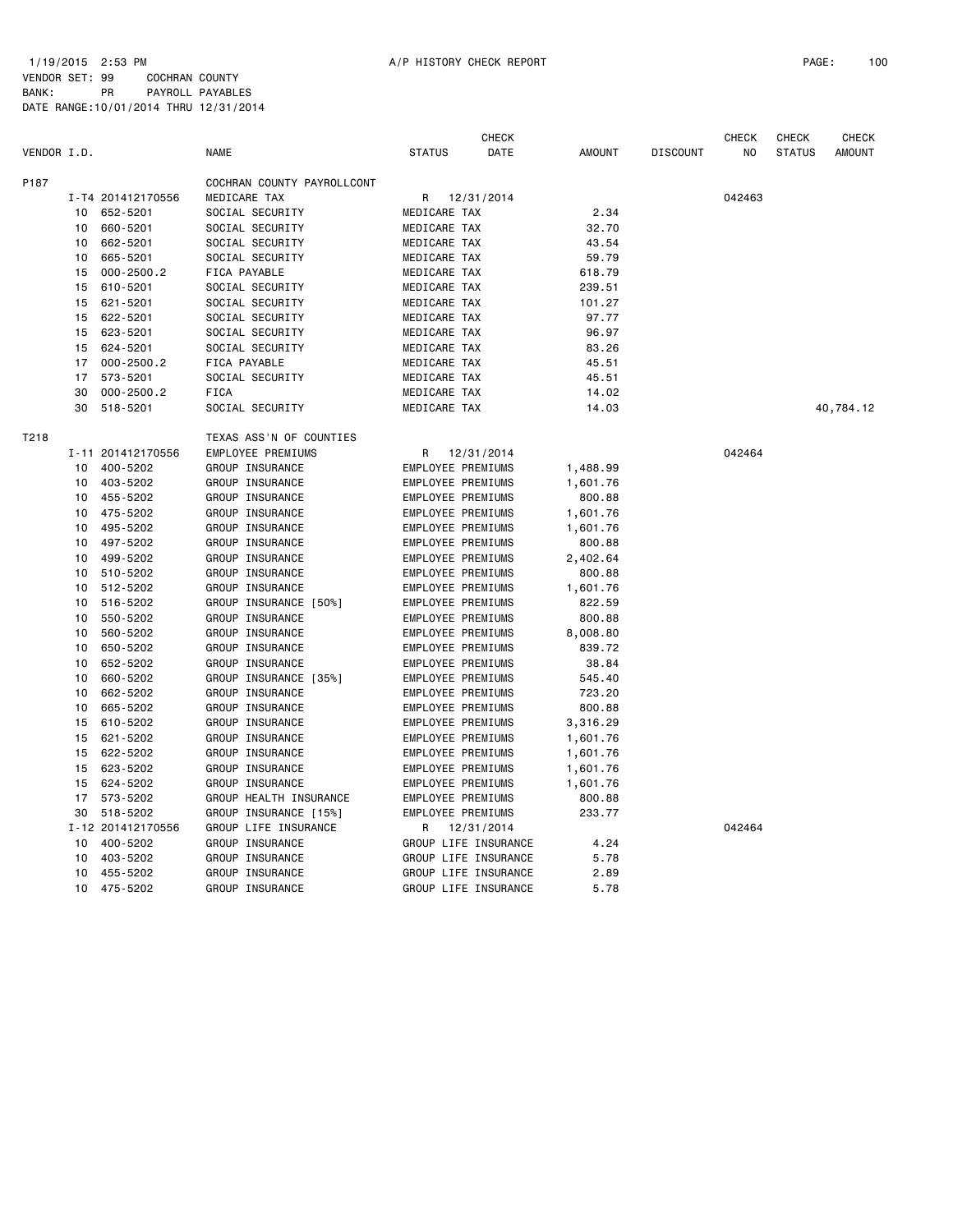|                  |                      |                                |                    | <b>CHECK</b>         |                |                 | <b>CHECK</b>     | <b>CHECK</b>  | <b>CHECK</b>  |
|------------------|----------------------|--------------------------------|--------------------|----------------------|----------------|-----------------|------------------|---------------|---------------|
| VENDOR I.D.      |                      | <b>NAME</b>                    | <b>STATUS</b>      | DATE                 | <b>AMOUNT</b>  | <b>DISCOUNT</b> | NO               | <b>STATUS</b> | <b>AMOUNT</b> |
| T218             |                      | TEXAS ASS'N OF COUNTIECONT     |                    |                      |                |                 |                  |               |               |
|                  | I-12 201412170556    | GROUP LIFE INSURANCE           | R                  | 12/31/2014           |                |                 | 042464           |               |               |
|                  | 495-5202<br>10       | GROUP INSURANCE                |                    | GROUP LIFE INSURANCE | 5.78           |                 |                  |               |               |
|                  | 497-5202<br>10       | GROUP INSURANCE                |                    | GROUP LIFE INSURANCE | 2.89           |                 |                  |               |               |
|                  | 499-5202<br>10       | GROUP INSURANCE                |                    | GROUP LIFE INSURANCE | 8.67           |                 |                  |               |               |
|                  | 510-5202<br>10       | GROUP INSURANCE                |                    | GROUP LIFE INSURANCE | 2.89           |                 |                  |               |               |
|                  | 512-5202<br>10       | GROUP INSURANCE                |                    | GROUP LIFE INSURANCE | 5.78           |                 |                  |               |               |
|                  | 516-5202<br>10       | GROUP INSURANCE [50%]          |                    | GROUP LIFE INSURANCE | 2.97           |                 |                  |               |               |
|                  | 550-5202<br>10       | GROUP INSURANCE                |                    | GROUP LIFE INSURANCE | 2.89           |                 |                  |               |               |
|                  | 560-5202<br>10       | GROUP INSURANCE                |                    | GROUP LIFE INSURANCE | 28.90          |                 |                  |               |               |
|                  | 650-5202<br>10       | GROUP INSURANCE                |                    | GROUP LIFE INSURANCE | 3.03           |                 |                  |               |               |
|                  | 652-5202<br>10       | GROUP INSURANCE                |                    | GROUP LIFE INSURANCE | 0.14           |                 |                  |               |               |
|                  | 660-5202<br>10       | GROUP INSURANCE [35%]          |                    | GROUP LIFE INSURANCE | 1.97           |                 |                  |               |               |
|                  | 662-5202<br>10       | GROUP INSURANCE                |                    | GROUP LIFE INSURANCE | 2.61           |                 |                  |               |               |
|                  | 665-5202<br>10       | GROUP INSURANCE                |                    | GROUP LIFE INSURANCE | 2.89           |                 |                  |               |               |
|                  | 15<br>610-5202       | GROUP INSURANCE                |                    | GROUP LIFE INSURANCE | 9.57           |                 |                  |               |               |
|                  | 621-5202<br>15       | GROUP INSURANCE                |                    | GROUP LIFE INSURANCE | 5.78           |                 |                  |               |               |
|                  | 622-5202<br>15       | GROUP INSURANCE                |                    | GROUP LIFE INSURANCE | 5.78           |                 |                  |               |               |
|                  | 623-5202<br>15       | GROUP INSURANCE                |                    | GROUP LIFE INSURANCE | 5.78           |                 |                  |               |               |
|                  | 624-5202<br>15       | GROUP INSURANCE                |                    | GROUP LIFE INSURANCE | 5.78           |                 |                  |               |               |
|                  | 17<br>573-5202       | GROUP HEALTH INSURANCE         |                    | GROUP LIFE INSURANCE | 2.89           |                 |                  |               |               |
|                  | 518-5202<br>30       | GROUP INSURANCE [15%]          |                    | GROUP LIFE INSURANCE | 0.84           |                 |                  |               |               |
|                  | I-15 201412170556    | DEPENDENT HEALTH PREM WITHHELD | R                  | 12/31/2014           |                |                 | 042464           |               |               |
|                  | 10<br>$000 - 2500.4$ | INSURANCE PAYABLE              |                    | DEPENDENT HEALTH PRE | 1,464.04       |                 |                  |               |               |
|                  | 15<br>000-2500.4     | INSURANCE PAYABLE              |                    | DEPENDENT HEALTH PRE | 880.96         |                 |                  |               | 38,511.12     |
| T266             |                      | TREASURER OF VIRGINIA          |                    |                      |                |                 |                  |               |               |
|                  | I-CJS201412170556    | CASE ID#0003452040             | R                  | 12/31/2014           |                |                 | 042465           |               |               |
|                  | 10 000-2500.8        | CHILD SUPPORT PAYABLE          | CASE ID#xxxxxxxxxx |                      | 453.10         |                 |                  |               | 453.10        |
| C <sub>253</sub> |                      | COCHRAN COUNTY MONEY MKT       |                    |                      |                |                 |                  |               |               |
|                  | I-201412170558       | NON-DEPT SUPP DEATH            | R                  | 12/31/2014           |                |                 | 042466           |               |               |
|                  | 10 409-5207          | SUPPLEMENTAL DEATH BENEFITS    |                    | DEC 2014 SUPP DEATH  | 1,444.54       |                 |                  |               | 1,444.54      |
|                  |                      |                                |                    |                      |                |                 |                  |               |               |
|                  | * * TOTALS * *       | NO                             |                    |                      | INVOICE AMOUNT |                 | <b>DISCOUNTS</b> |               | CHECK AMOUNT  |
|                  | REGULAR CHECKS:      | 39                             |                    |                      | 391,928.70     |                 | 0.00             |               | 391,928.70    |
|                  | HAND CHECKS:         | $\mathbf 0$                    |                    |                      | 0.00           |                 | 0.00             |               | 0.00          |
|                  | DRAFTS:              | 0                              |                    |                      | 0.00           |                 | 0.00             |               | 0.00          |
|                  | EFT:                 | 0                              |                    |                      | 0.00           |                 | 0.00             |               | 0.00          |
|                  | NON CHECKS:          | 0                              |                    |                      | 0.00           |                 | 0.00             |               | 0.00          |
|                  | VOID CHECKS:         | 0 VOID DEBITS                  |                    | 0.00                 |                |                 |                  |               |               |

VOID CREDITS 0.00 0.00 0.00

TOTAL ERRORS: 0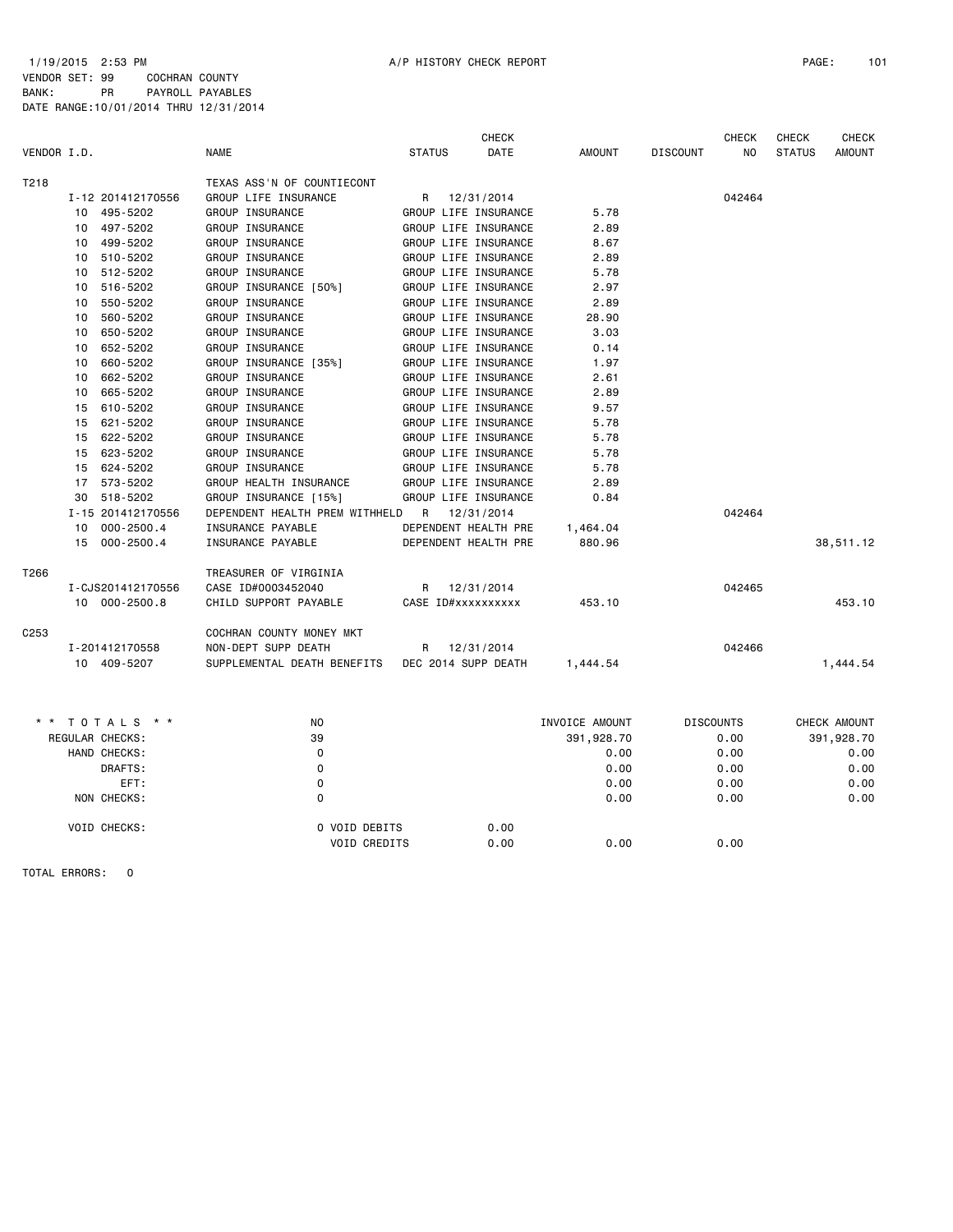| G/L ACCOUNT                 | <b>NAME</b>                 | AMOUNT      |
|-----------------------------|-----------------------------|-------------|
|                             |                             |             |
| 10<br>$000 - 2500.1$        | WITHHOLDING TAX PAYABLE     | 35, 127. 11 |
| 10<br>$000 - 2500.2$        | FICA PAYABLE                | 27, 122.83  |
| 10<br>$000 - 2500.3$        | <b>TCDRS PAYABLE</b>        | 25, 197.87  |
| 10<br>$000 - 2500.4$        | INSURANCE PAYABLE           | 29,461.03   |
| 10<br>$000 - 2500.7$        | PEBSCO DEF COMP PAYABLE     | 6,078.00    |
| 10<br>$000 - 2500.8$        | CHILD SUPPORT PAYABLE       | 5,969.23    |
| 10<br>400-5201              | SOCIAL SECURITY             | 1,815.31    |
| 10<br>400-5202              | GROUP INSURANCE             | 4,481.81    |
| 10<br>400-5203              | RETIREMENT                  | 3,084.81    |
| 403-5201<br>10              | SOCIAL SECURITY             | 1,514.09    |
| 10<br>403-5202              | GROUP INSURANCE             | 4,826.86    |
| 10<br>403-5203              | RETIREMENT                  | 3,004.92    |
| 10<br>409-5207              | SUPPLEMENTAL DEATH BENEFITS | 4,376.00    |
| 10<br>435-5201              | SOCIAL SECURITY             | 372.78      |
| 10<br>435-5203              | RETIREMENT                  | 633.45      |
| 10<br>455-5201              | SOCIAL SECURITY             | 925.62      |
| 10 <sup>1</sup><br>455-5202 | GROUP INSURANCE             | 2,413.43    |
| 10<br>455-5203              | RETIREMENT                  | 1,572.94    |
| 10<br>475-5201              | SOCIAL SECURITY             | 2,311.44    |
| 10 <sup>1</sup><br>475-5202 | GROUP INSURANCE             | 4,826.86    |
| 10 <sup>1</sup><br>475-5203 | RETIREMENT                  | 3,927.96    |
| 10<br>476-5201              | SOCIAL SECURITY             | 379.80      |
| 10<br>476-5203              | RETIREMENT                  | 645.48      |
| 10<br>490-5201.001          | SOCIAL SECURITY FICA        | 362.18      |
| 10<br>490-5203.001          | RETIREMENT                  | 615.47      |
| 10 <sup>1</sup><br>495-5201 | SOCIAL SECURITY             | 1,596.60    |
| 10<br>495-5202              | GROUP INSURANCE             | 4,826.86    |
| 10<br>495-5203              | RETIREMENT                  | 2,713.17    |
| 10<br>497-5201              | SOCIAL SECURITY             | 873.68      |
| 10<br>497-5202              | GROUP INSURANCE             | 2,413.43    |
| 10<br>497-5203              | RETIREMENT                  | 1,484.69    |
| 10 <sup>1</sup><br>499-5201 | SOCIAL SECURITY             | 2,248.44    |
| 10<br>499-5202              | GROUP INSURANCE             | 7,240.29    |
| 10 <sup>1</sup><br>499-5203 | RETIREMENT                  | 3,863.42    |
| 10 <sup>1</sup><br>510-5201 | SOCIAL SECURITY             | 621.44      |
| 10 <sup>1</sup><br>510-5202 | GROUP INSURANCE             | 2,413.43    |
| 10<br>510-5203              | RETIREMENT                  | 1,056.04    |
| 10 <sup>1</sup><br>512-5201 | SOCIAL SECURITY             | 2,042.68    |
| 10<br>512-5202              | GROUP INSURANCE             | 5,551.21    |
| 10 <sup>1</sup><br>512-5203 | RETIREMENT                  | 3,571.61    |
| 10<br>516-5201              | SOCIAL SECURITY             | 729.53      |
| 10<br>516-5202              | GROUP INSURANCE [50%]       | 2,065.54    |
| 10<br>516-5203              | RETIREMENT                  | 1,218.34    |
| 10<br>550-5201              | SOCIAL SECURITY             | 435.09      |
| 10<br>550-5202              | GROUP INSURANCE             | 2,413.43    |
| 10<br>550-5203              | RETIREMENT                  | 984.51      |
|                             |                             |             |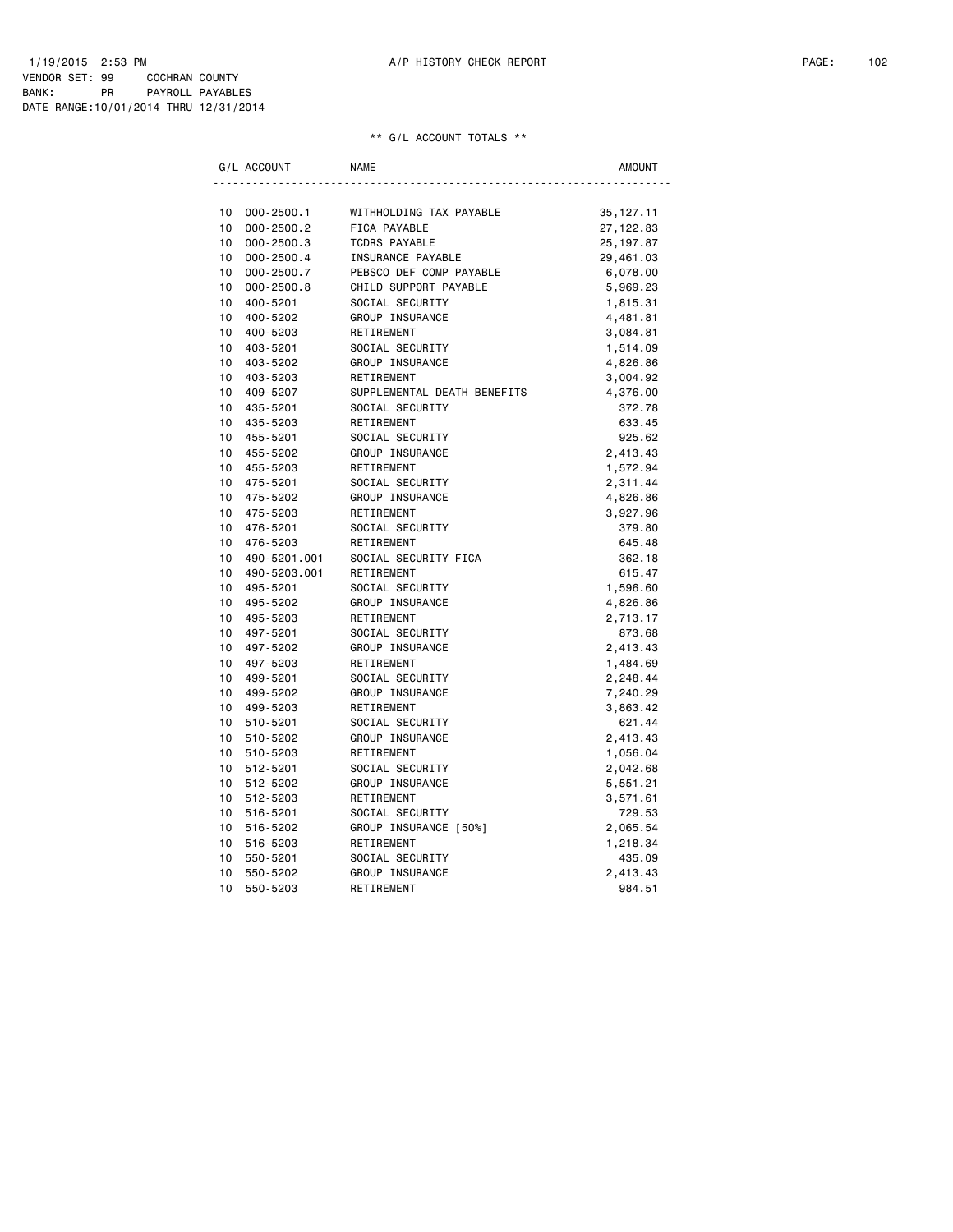| G/L ACCOUNT     |                | <b>NAME</b>             | AMOUNT      |
|-----------------|----------------|-------------------------|-------------|
|                 |                |                         |             |
| 10              | 560-5201       | SOCIAL SECURITY         | 8,098.73    |
| 10              | 560-5202       | GROUP INSURANCE         | 24, 213. 72 |
| 10              | 560-5203       | RETIREMENT              | 13,842.61   |
| 10              | 650-5201       | SOCIAL SECURITY         | 789.64      |
| 10              | 650-5202       | GROUP INSURANCE         | 2,530.47    |
| 10              | 650-5203       | RETIREMENT              | 1,341.85    |
| 10 <sup>1</sup> | 652-5201       | SOCIAL SECURITY         | 37.02       |
| 10              | 652-5202       | GROUP INSURANCE         | 117.04      |
| 10              | 652-5203       | RETIREMENT              | 62.91       |
| 10              | 660-5201       | SOCIAL SECURITY         | 485.59      |
| 10              | 660-5202       | GROUP INSURANCE [35%]   | 1,368.78    |
| 10              | 660-5203       | RETIREMENT              | 810.98      |
| 10              | 662-5201       | SOCIAL SECURITY         | 689.19      |
| 10 <sup>1</sup> | 662-5202       | GROUP INSURANCE         | 2,179.35    |
| 10 <sub>1</sub> | 662-5203       | RETIREMENT              | 1,171.20    |
| 10 <sup>1</sup> | 665-5201       | SOCIAL SECURITY         | 793.99      |
| 10 <sup>1</sup> | 665-5202       | GROUP INSURANCE         | 2,413.43    |
| 10              | 665-5203       | RETIREMENT              | 1,189.80    |
|                 |                | *** FUND TOTAL ***      | 283,547.01  |
| 15              | $000 - 2500.1$ | WITHHOLDING TAX PAYABLE | 11,498.46   |
| 15              | $000 - 2500.2$ | FICA PAYABLE            | 9,770.75    |
| 15              | $000 - 2500.3$ | <b>TCDRS PAYABLE</b>    | 9,166.21    |
| 15              | $000 - 2500.4$ | INSURANCE PAYABLE       | 9,251.83    |
| 15              | $000 - 2500.7$ | PEBSCO DEF COMP PAYABLE | 3,975.00    |
| 15              | 610-5201       | SOCIAL SECURITY         | 3,797.04    |
| 15              | 610-5202       | GROUP INSURANCE         | 9,981.82    |
| 15              | 610-5203       | RETIREMENT              | 6,462.92    |
| 15              | 621-5201       | SOCIAL SECURITY         | 1,532.06    |
| 15              | 621-5202       | GROUP INSURANCE         | 4,826.86    |
| 15              | 621-5203       | RETIREMENT              | 2,603.54    |
| 15              | 622-5201       | SOCIAL SECURITY         | 1,582.95    |
| 15              | 622-5202       | GROUP INSURANCE         | 4,826.86    |
| 15              | 622-5203       | RETIREMENT              | 2,722.17    |
| 15              | 623-5201       | SOCIAL SECURITY         | 1,540.83    |
| 15              | 623-5202       | GROUP INSURANCE         | 4,826.86    |
| 15              | 623-5203       | RETIREMENT              | 2,639.63    |
| 15 <sub>1</sub> | 624-5201       | SOCIAL SECURITY         | 1,317.84    |
| 15              | 624-5202       | GROUP INSURANCE         | 4,826.86    |
| 15              | 624-5203       | RETIREMENT              | 2,594.58    |
|                 |                | *** FUND TOTAL ***      | 99,745.07   |
| 17              | $000 - 2500.1$ | WITHHOLDING TAX PAYABLE | 789.97      |
| 17              | $000 - 2500.2$ | FICA PAYABLE            | 730.53      |
| 17              | $000 - 2500.3$ | <b>TCDRS PAYABLE</b>    | 657.97      |
| 17              | 573-5201       | SOCIAL SECURITY         | 730.53      |
|                 |                |                         |             |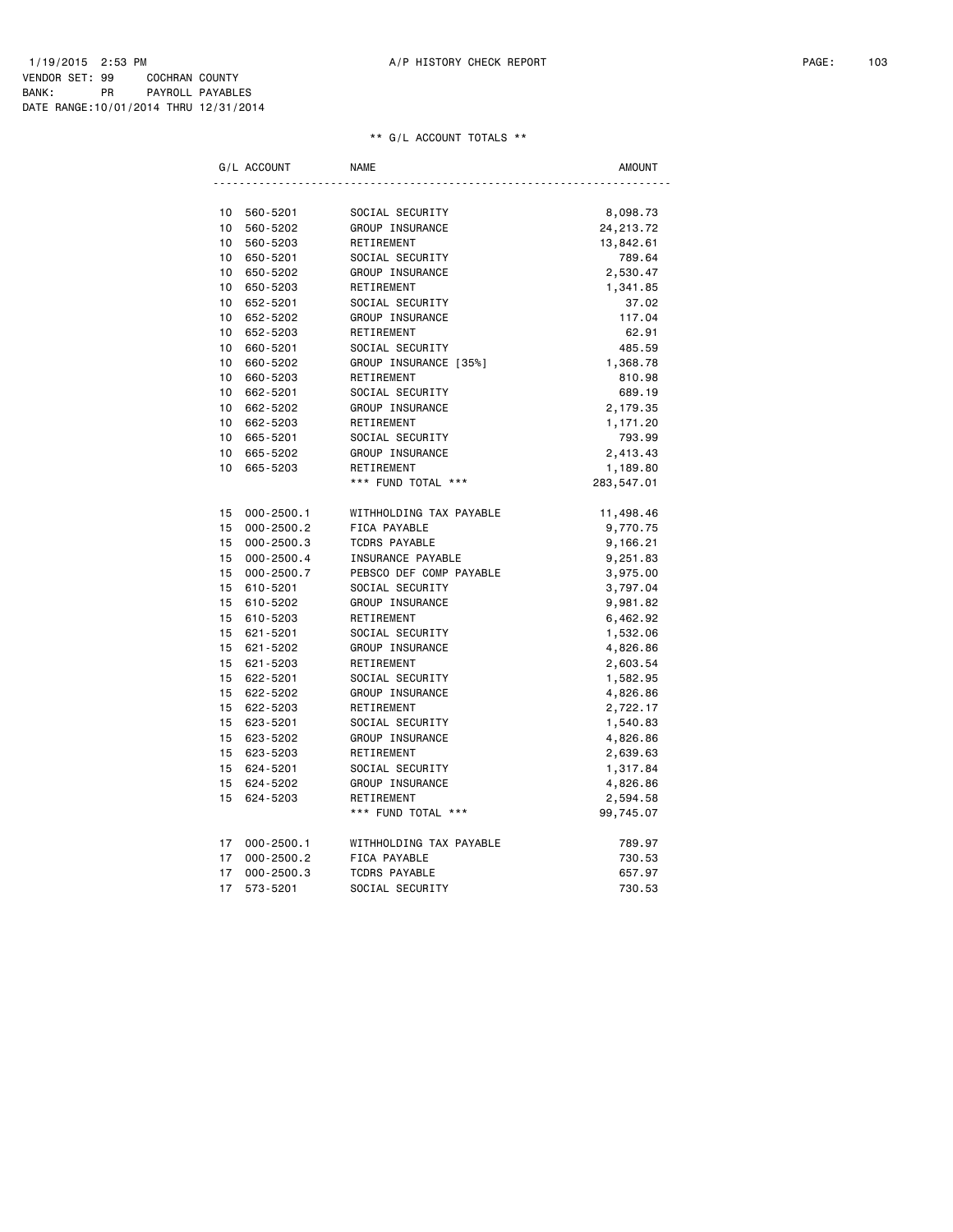|                            | G/L ACCOUNT          | NAME                   | <b>AMOUNT</b>  |                  |              |
|----------------------------|----------------------|------------------------|----------------|------------------|--------------|
|                            |                      |                        |                |                  |              |
|                            | 17 573-5202          | GROUP HEALTH INSURANCE | 2,413.43       |                  |              |
|                            | 17 573-5203          | RETIREMENT             | 1,221.91       |                  |              |
|                            |                      | *** FUND TOTAL ***     | 6,544.34       |                  |              |
|                            | 000-2500.1<br>30     | FEDERAL WITHOLDING     | 366.82         |                  |              |
|                            | $000 - 2500.2$<br>30 | FICA                   | 208.12         |                  |              |
|                            | $000 - 2500.3$<br>30 | <b>TCDRS</b>           | 187.16         |                  |              |
|                            | $000 - 2500.4$<br>30 | AFLAC                  | 187.84         |                  |              |
|                            | 518-5201<br>30       | SOCIAL SECURITY        | 208.14         |                  |              |
|                            | 518-5202<br>30       | GROUP INSURANCE [15%]  | 586.65         |                  |              |
|                            | 518-5203<br>30       | RETIREMENT             | 347.55         |                  |              |
|                            |                      | *** FUND TOTAL ***     | 2,092.28       |                  |              |
|                            | NO                   |                        | INVOICE AMOUNT | <b>DISCOUNTS</b> | CHECK AMOUNT |
| VENDOR SET: 99<br>BANK: PR | TOTALS:<br>39        |                        | 391,928.70     | 0.00             | 391,928.70   |
| TOTALS:<br>BANK: PR        | 39                   |                        | 391,928.70     | 0.00             | 391,928.70   |
| REPORT TOTALS:             | 438                  |                        | 1,116,434.68   | 0.00             | 1,116,472.40 |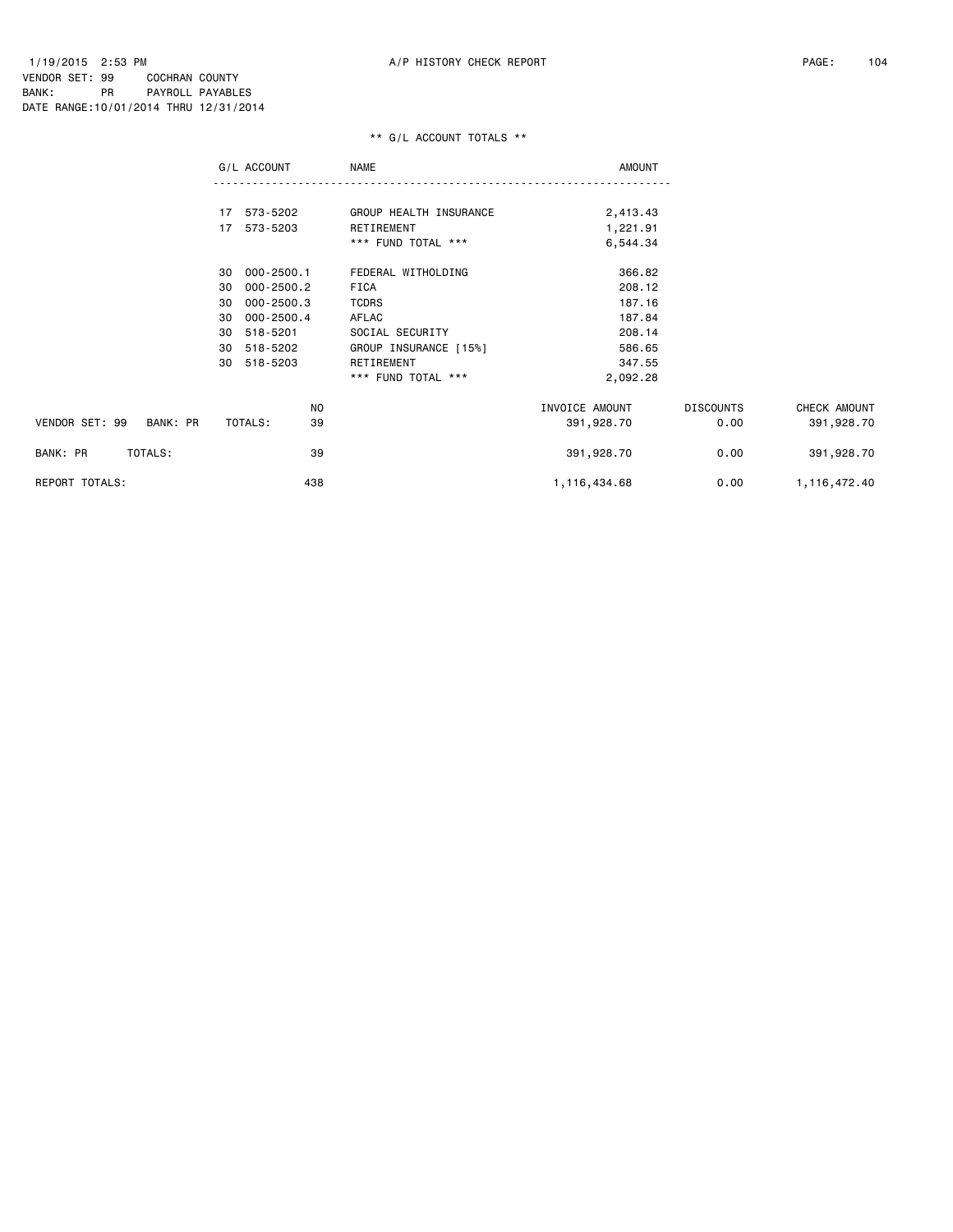#### SELECTION CRITERIA

| VENDOR SET: 99-<br>VENDOR:<br>ALL<br>BANK CODES: All<br>FUNDS:<br>All |                                            |
|-----------------------------------------------------------------------|--------------------------------------------|
| .<br>CHECK SELECTION                                                  |                                            |
| CHECK RANGE: 000000 THRU 999999                                       |                                            |
|                                                                       | DATE RANGE: 10/01/2014 THRU 12/31/2014     |
|                                                                       | CHECK AMOUNT RANGE: 0.00 THRU 9,999,999.99 |
| INCLUDE ALL VOIDS: YES                                                |                                            |
| PRINT OPTIONS                                                         |                                            |
|                                                                       | SEQUENCE: CHECK NUMBER                     |
| PRINT TRANSACTIONS: YES                                               |                                            |
| PRINT G/L:                                                            | YES                                        |
| UNPOSTED ONLY:                                                        | NO.                                        |
| EXCLUDE UNPOSTED:                                                     | NO.                                        |
| MANUAL ONLY:                                                          | NO.                                        |
| STUB COMMENTS:                                                        | <b>YES</b>                                 |
| REPORT FOOTER:                                                        | NO.                                        |
| CHECK STATUS:                                                         | NO.                                        |
| PRINT STATUS:                                                         | $*$ - All                                  |
|                                                                       |                                            |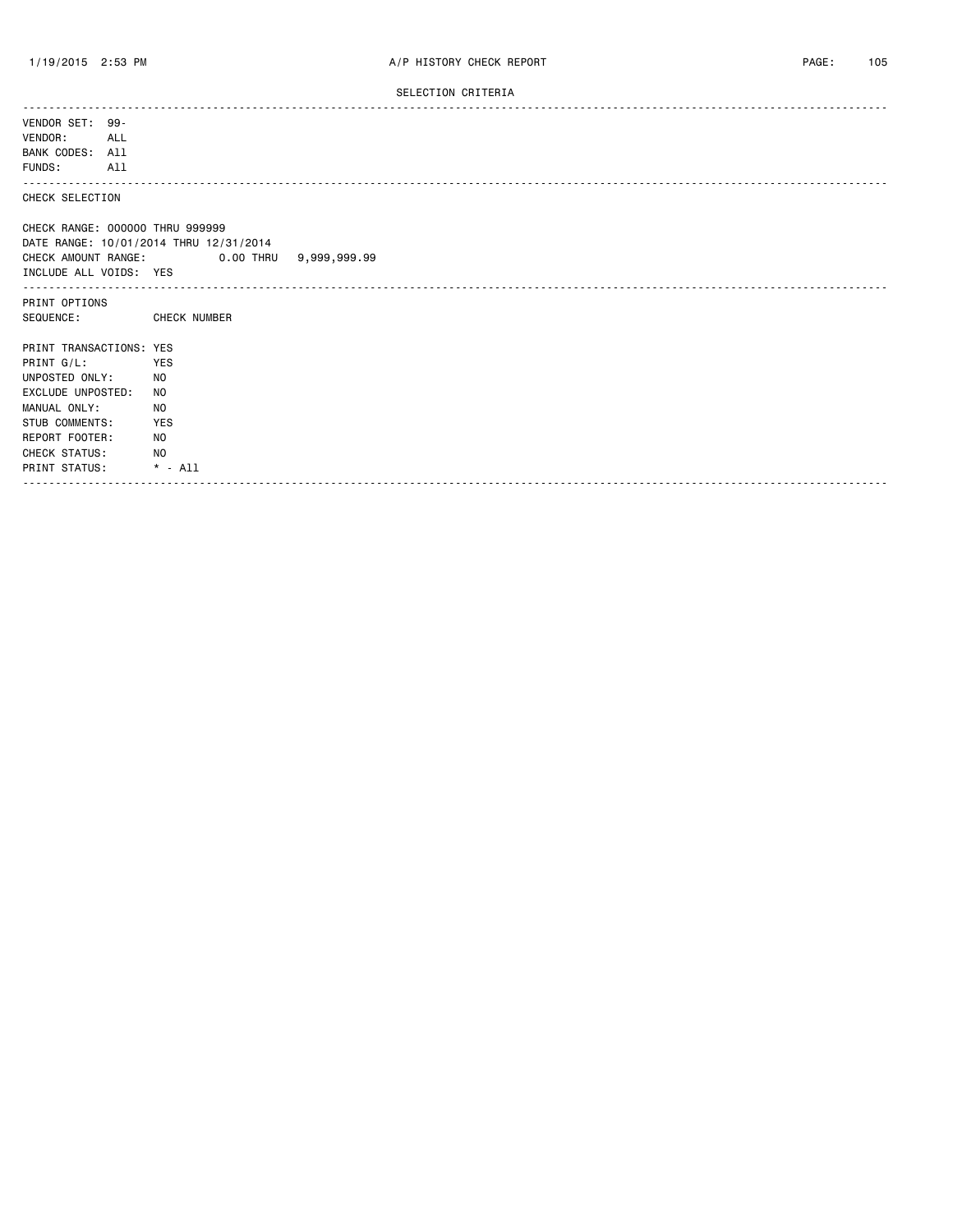#### 1/19/2015 4:04 PM P A Y R O L L H I S T O R Y R E P O R T PAGE: 1 PAYROLL NO#: 01 - COCHRAN COUNTY SORTED BY EMPLOYEE NO# DATE: 10/01/2014 THRU 12/31/2014

# R E P O R T T O T A L S

| NBR CHECKS<br>NET                  | 1ST - QUARTER TOTALS<br>0 CHECK(S)<br>0.00 |               | 2ND - QUARTER TOTALS<br>$O$ CHECK $(S)$<br>0.00 |               | <b>3RD - QUARTER TOTALS</b> | $O$ CHECK(S)<br>0.00 | 4TH - QUARTER TOTALS | 176 CHECK(S)<br>327709.64 | ** TOTAL **<br>176 CHECK(S)<br>327709.64 |                     |  |
|------------------------------------|--------------------------------------------|---------------|-------------------------------------------------|---------------|-----------------------------|----------------------|----------------------|---------------------------|------------------------------------------|---------------------|--|
|                                    | <b>HOURS</b>                               | <b>AMOUNT</b> | <b>HOURS</b>                                    | AMOUNT        | <b>HOURS</b>                | <b>AMOUNT</b>        | <b>HOURS</b>         | <b>AMOUNT</b>             | <b>HOURS</b>                             | <b>AMOUNT</b>       |  |
| *EARNINGS*                         |                                            |               |                                                 |               |                             |                      |                      |                           |                                          |                     |  |
| <b>GROSS</b>                       |                                            | 0.00          |                                                 | 0.00          |                             | 0.00                 |                      | 504862.76                 |                                          | 504862.76           |  |
| CNTY JUDGE SUPPL-                  | 0.00                                       | 0.00          | 0.00                                            | 0.00          | 0.00                        | 0.00                 | 0.00                 | 3750.00                   | 0.00                                     | 3750.00             |  |
| PERS LEAVE -                       | 0.00                                       | 0.00          | 0.00                                            | 0.00          | 0.00                        | 0.00                 | 36.00                | 649.31                    | 36.00                                    | 649.31              |  |
| SALARY<br>$\overline{\phantom{a}}$ | 0.00                                       | 0.00          | 0.00                                            | 0.00          | 0.00                        | 0.00                 | 5760.00              | 402022.25                 | 5760.00                                  | 402022.25           |  |
| REGULAR PAY-                       | 0.00                                       | 0.00          | 0.00                                            | 0.00          | 0.00                        | 0.00                 | 3556.00              | 44551.95                  | 3556.00                                  | 44551.95            |  |
| JUV BOARD SAL-                     | 0.00                                       | 0.00          | 0.00                                            | 0.00          | 0.00                        | 0.00                 | 0.00                 | 300.00                    | 0.00                                     | 300,00              |  |
| DIST ATTY SUPPL-                   | 0.00                                       | 0.00          | 0.00                                            | 0.00          | 0.00                        | 0.00                 | 0.00                 | 1416.15                   | 0.00                                     | 1416.15             |  |
| DIST JUDGE SUPPL-                  | 0.00                                       | 0.00          | 0.00                                            | 0.00          | 0.00                        | 0.00                 | 0.00                 | 1266.15                   | 0.00                                     | 1266.15             |  |
| CNTY ATTY SUPPL-                   | 0.00                                       | 0.00          | 0.00                                            | 0.00          | 0.00                        | 0.00                 | 0.00                 | 8750.01                   | 0.00                                     | 8750.01             |  |
| OVERTIME PAY-                      | 0.00                                       | 0.00          | 0.00                                            | 0.00          | 0.00                        | 0.00                 | 316.50               | 7770.69                   | 316.50                                   | 7770.69             |  |
| VACATION PAY-                      | 0.00                                       | 0.00          | 0.00                                            | 0.00          | 0.00                        | 0.00                 | 151.26               | 2255.22                   | 151.26                                   | 2255.22             |  |
| HOLIDAY PAY-<br>LONGEVITY PAY-     | 0.00<br>0.00                               | 0.00<br>0.00  | 0.00<br>0.00                                    | 0.00<br>0.00  | 0.00<br>0.00                | 0.00<br>0.00         | 344.00<br>0.00       | 5878.21<br>10750.00       | 344.00<br>0.00                           | 5878.21<br>10750.00 |  |
| TRAVEL ALLOWANCE-                  | 0.00                                       | 0.00          | 0.00                                            | 0.00          | 0.00                        | 0.00                 | 0.00                 | 12724.98                  | 0.00                                     | 12724.98            |  |
| CELL PHONE ALLOW-                  | 0.00                                       | 0.00          | 0.00                                            | 0.00          | 0.00                        | 0.00                 | 0.00                 | 1025.00                   | 0.00                                     | 1025.00             |  |
| JUVPROB OFF'R SUPP-0.00            |                                            | 0.00          | 0.00                                            | 0.00          | 0.00                        | 0.00                 | 0.00                 | 0.00                      | 0.00                                     | 0.00                |  |
| TAXABLE MEAL REIMB-0.00            |                                            | 0.00          | 0.00                                            | 0.00          | 0.00                        | 0.00                 | 0.00                 | 27.35                     | 0.00                                     | 27.35               |  |
| COMP TIME TAKEN-                   | 0.00                                       | 0.00          | 0.00                                            | 0.00          | 0.00                        | 0.00                 | 5.40                 | 100.49                    | 5.40                                     | 100.49              |  |
| ELECTION O/T -                     | 0.00                                       | 0.00          | 0.00                                            | 0.00          | 0.00                        | 0.00                 | 2.00                 | 53.61                     | 2.00                                     | 53.61               |  |
| ELEC'N STR TIME-                   | 0.00                                       | 0.00          | 0.00                                            | 0.00          | 0.00                        | 0.00                 | 0.00                 | 165.00                    | 0.00                                     | 165.00              |  |
| TAXABLE VEH USE-                   | 0.00                                       | 0.00          | 0.00                                            | 0.00          | 0.00                        | 0.00                 | 0.00                 | 510.00                    | 0.00                                     | 510.00              |  |
| TAXABLE GRPLIFE IN-0.00            |                                            | 0.00          | 0.00                                            | 0.00          | 0.00                        | 0.00                 | 0.00                 | 325.49                    | 0.00                                     | 325.49              |  |
| TAXABLE UNIFORMS - 0.00            |                                            | 0.00          | 0.00                                            | 0.00          | 0.00                        | 0.00                 | 0.00                 | 570.90                    | 0.00                                     | 570.90              |  |
|                                    | <b>EMPLOYER</b>                            | <b>DEDUCT</b> | <b>EMPLOYER</b>                                 | <b>DEDUCT</b> | <b>EMPLOYER</b>             | <b>DEDUCT</b>        | EMPLOYER             | <b>DEDUCT</b>             | EMPLOYER                                 | <b>DEDUCT</b>       |  |
| *DEDUCTIONS*                       |                                            |               |                                                 |               |                             |                      |                      |                           |                                          |                     |  |
| <b>TCDRS</b>                       | 0.00                                       | 0.00          | 0.00                                            | 0.00          | 0.00                        | 0.00                 | 65388.46             | 35209.21                  | 65388.46                                 | 35209.21            |  |
| NATIONWIDE -                       | 0.00                                       | 0.00          | 0.00                                            | 0.00          | 0.00                        | 0.00                 | 0.00                 | 10053.00                  | 0.00                                     | 10053.00            |  |
| NATIONAL FARM-                     | 0.00                                       | 0.00          | 0.00                                            | 0.00          | 0.00                        | 0.00                 | 0.00                 | 703.34                    | 0.00                                     | 703.34              |  |
| NFL PREMIUM-                       | 0.00                                       | 0.00          | 0.00                                            | 0.00          | 0.00                        | 0.00                 | 0.00                 | 465.45                    | 0.00                                     | 465.45              |  |
| AFLAC<br>$\sim$                    | 0.00                                       | 0.00          | 0.00                                            | 0.00          | 0.00                        | 0.00                 | 0.00                 | 2274.32                   | 0.00                                     | 2274.32             |  |
| AFLAC-A/TAX-<br>CS - xxxxxx-       | 0.00<br>0.00                               | 0.00<br>0.00  | 0.00<br>0.00                                    | 0.00<br>0.00  | 0.00<br>0.00                | 0.00<br>0.00         | 0.00<br>0.00         | 601.38<br>0.00            | 0.00<br>0.00                             | 601.38<br>0.00      |  |
| GROUP INS -                        | 0.00                                       | 0.00          | 0.00                                            | 0.00          | 0.00                        | 0.00                 | 108118.80            | 0.00                      | 108118.80                                | 0.00                |  |
| TAC AD&D                           | 0.00                                       | 0.00          | 0.00                                            | 0.00          | 0.00                        | 0.00                 | 466.48               | 0.00                      | 466.48                                   | 0.00                |  |
| FAM HLTH PR-                       | 0.00                                       | 0.00          | 0.00                                            | 0.00          | 0.00                        | 0.00                 | 0.00                 | 7035.00                   | 0.00                                     | 7035.00             |  |
| DENTL AFTER-                       | 0.00                                       | 0.00          | 0.00                                            | 0.00          | 0.00                        | 0.00                 | 0.00                 | 0.00                      | 0.00                                     | 0.00                |  |
| VISION AFTR-                       | 0.00                                       | 0.00          | 0.00                                            | 0.00          | 0.00                        | 0.00                 | 0.00                 | 160.20                    | 0.00                                     | 160.20              |  |
| CREDIT UNIO-                       | 0.00                                       | 0.00          | 0.00                                            | 0.00          | 0.00                        | 0.00                 | 0.00                 | 27349.01                  | 0.00                                     | 27349.01            |  |
| NAT FAMILY -                       | 0.00                                       | 0.00          | 0.00                                            | 0.00          | 0.00                        | 0.00                 | 0.00                 | 312.00                    | 0.00                                     | 312.00              |  |
| CS-XXXXXXXX-                       | 0.00                                       | 0.00          | 0.00                                            | 0.00          | 0.00                        | 0.00                 | 0.00                 | 1359.30                   | 0.00                                     | 1359.30             |  |
| CS XXXXXXXX-                       | 0.00                                       | 0.00          | 0.00                                            | 0.00          | 0.00                        | 0.00                 | 0.00                 | 2659.93                   | 0.00                                     | 2659.93             |  |
| CS - XXXXXX-                       | 0.00                                       | 0.00          | 0.00                                            | 0.00          | 0.00                        | 0.00                 | 0.00                 | 0.00                      | 0.00                                     | 0.00                |  |
| CS XXXXXXXX-                       | 0.00                                       | 0.00          | 0.00                                            | 0.00          | 0.00                        | 0.00                 | 0.00                 | 1950.00                   | 0.00                                     | 1950.00             |  |
|                                    | TAXABLE                                    | TAX           | TAXABLE                                         | TAX           | TAXABLE                     | <b>TAX</b>           | TAXABLE              | <b>TAX</b>                | TAXABLE                                  | <b>TAX</b>          |  |
| *TAXES*                            |                                            |               |                                                 |               |                             |                      |                      |                           |                                          |                     |  |
| FEDERAL W/H-                       | 0.00                                       | 0.00          | 0.00                                            | 0.00          | 0.00                        | 0.00                 | 448950.40            | 47782.36                  | 448950.40                                | 47782.36            |  |
| STATE W/H -                        | 0.00                                       | 0.00          | 0.00                                            | 0.00          | 0.00                        | 0.00                 | 0.00                 | 0.00                      | 0.00                                     | 0.00                |  |
| FICA                               | 0.00                                       | 0.00          | 0.00                                            | 0.00          | 0.00                        | 0.00                 | 494538.10            | 30661.42                  | 494538.10                                | 30661.42            |  |
| MEDICARE<br>$\sim$ $\sim$          | 0.00                                       | 0.00          | 0.00                                            | 0.00          | 0.00                        | 0.00                 | 494538.10            | 7170.81                   | 494538.10                                | 7170.81             |  |
| EIC CREDIT -                       |                                            | 0.00          |                                                 | 0.00          |                             | 0.00                 |                      | 0.00                      |                                          | 0.00                |  |